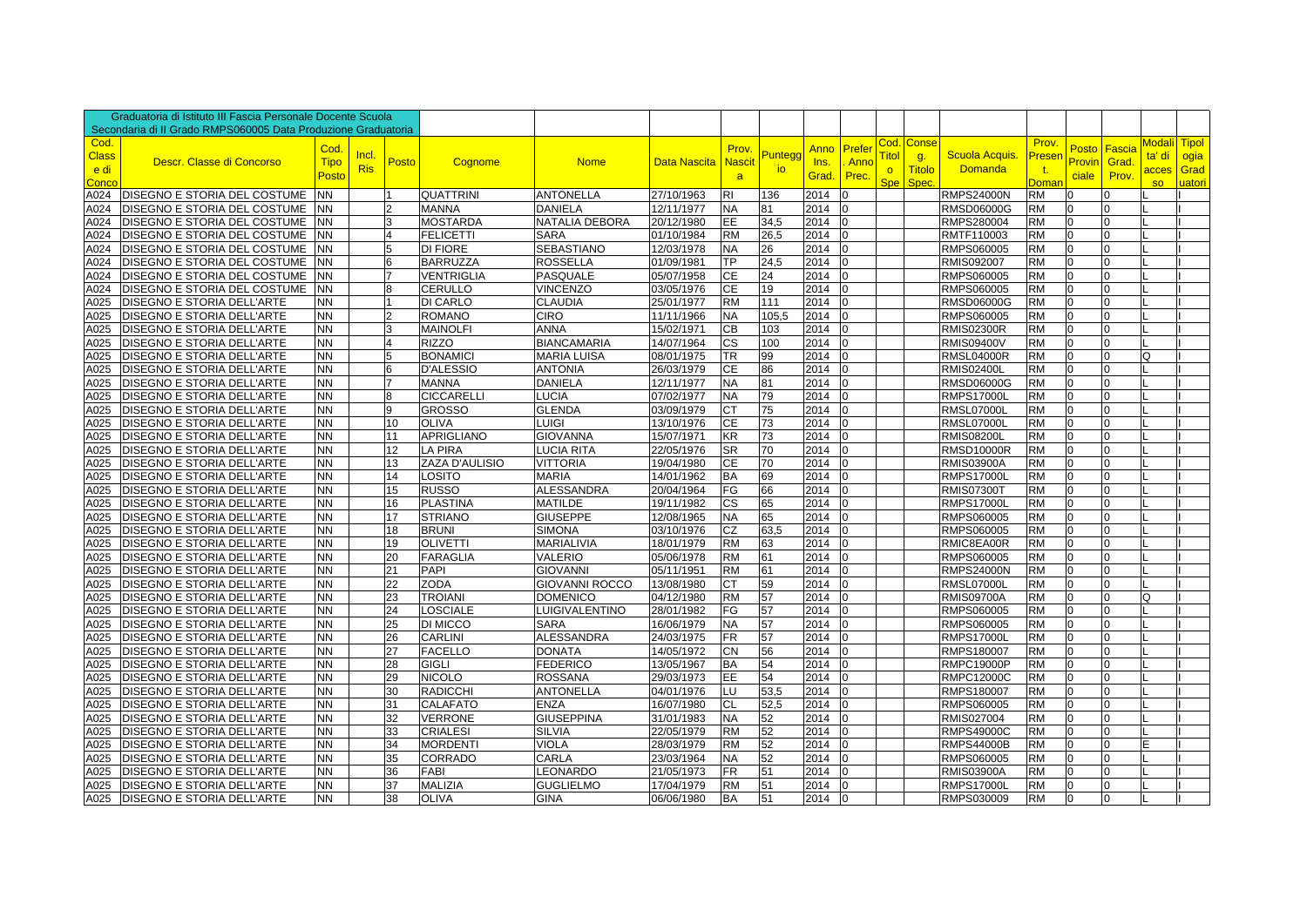| <b>DISEGNO E STORIA DELL'ARTE</b><br><b>NN</b><br><b>LORETI</b><br>ROBERTA<br>19/04/1964<br>A025<br>39             | <b>RM</b><br>51 | 2014<br>10                 | RMTF090003<br><b>RM</b><br>10<br>$\Omega$                  |
|--------------------------------------------------------------------------------------------------------------------|-----------------|----------------------------|------------------------------------------------------------|
| A025<br><b>DISEGNO E STORIA DELL'ARTE</b><br>NN.<br>40<br>PRATICO'<br>MANUELA MARIA PIA<br>27/03/1976              | RC<br>49        | 2014<br>$\Omega$           | <b>RMPS24000N</b><br><b>RM</b><br>0<br>O                   |
| NN.<br>MARZIA<br>A025<br><b>DISEGNO E STORIA DELL'ARTE</b><br>41<br><b>BASSO</b><br>23/02/1978                     | <b>RM</b><br>48 | 2014<br><sup>0</sup>       | <b>RMPS44000B</b><br><b>RM</b><br>$\Omega$                 |
| PIZZOLI<br><b>DISEGNO E STORIA DELL'ARTE</b><br>NN<br>42<br><b>FEDERICA</b><br>A025<br>31/03/1973                  | <b>RM</b><br>48 | 2014<br>$\Omega$           | <b>RM</b><br>RMPS030009<br>$\Omega$                        |
| NN.<br><b>DISEGNO E STORIA DELL'ARTE</b><br>43<br>SANTARELLI<br>GIULIA<br>A025<br>03/05/1981                       | <b>RM</b><br>48 | 2014<br>$\Omega$           | <b>RM</b><br>$\overline{0}$<br>RMTD65000G<br>0             |
| <b>DISEGNO E STORIA DELL'ARTE</b><br>ΝN<br>44<br><b>FORNARI</b><br>SONIA<br>A025<br>19/05/1977                     | R <sub>1</sub>  | 48<br>2014<br>n            | RMPC04000R<br>RM<br>$\Omega$<br>O.                         |
| NN.<br>45<br><b>NIROSCIA</b><br>A025<br><b>DISEGNO E STORIA DELL'ARTE</b><br>PAGANO<br>17/02/1982                  | EE              | 47<br>2014                 | RMPS27000D<br><b>RM</b>                                    |
| NN.<br><b>FABOZZI</b><br><b>MARINELLA</b><br>A025<br><b>DISEGNO E STORIA DELL'ARTE</b><br>46<br>26/03/1980         | CE              | 47<br>2014<br>$\Omega$     | RMPS060005<br><b>RM</b><br>$\Omega$                        |
| NN.<br>47<br><b>DE FILIPPO</b><br>A025<br><b>DISEGNO E STORIA DELL'ARTE</b><br><b>DAVIDE</b><br>27/09/1972         | LT              | 46<br>2014<br>$\Omega$     | RMIS01100E<br><b>RM</b><br>$\Omega$                        |
| <b>NN</b><br>ANDREA<br>A025<br><b>DISEGNO E STORIA DELL'ARTE</b><br>48<br><b>CARVELLI</b><br>17/10/1974            | <b>RM</b><br>46 | 2014<br><sup>0</sup>       | <b>RMPS10000A</b><br><b>RM</b><br>$\Omega$<br>U            |
| NN.<br><b>DISEGNO E STORIA DELL'ARTE</b><br>49<br>MAZZACUVA<br>GIUSEPPE<br>A025<br>21/10/1982                      | <b>RC</b>       | 46<br>2014<br>$\Omega$     | RMPS060005<br><b>RM</b><br>$\Omega$                        |
| <b>NN</b><br>A025<br><b>DISEGNO E STORIA DELL'ARTE</b><br>50<br><b>CESARANO</b><br><b>FABIANA</b><br>24/05/1980    | <b>SA</b><br>46 | 2014<br>$\Omega$           | $\Omega$<br><b>RM</b><br>RMSD10000R<br>O                   |
| <b>NN</b><br>A025<br><b>DISEGNO E STORIA DELL'ARTE</b><br>51<br><b>MANFREDI</b><br><b>FABIO</b><br>28/06/1976      | MI<br>46        | 2014<br>$\Omega$           | <b>RM</b><br>$\overline{0}$<br>RMSL04000R<br>0<br>Q        |
| <b>NN</b><br>A025<br><b>DISEGNO E STORIA DELL'ARTE</b><br>52<br><b>PATTARINI</b><br>MANUELA<br>31/01/1974          | <b>RM</b><br>45 | 2014<br>$\Omega$           | RMPS030009<br><b>RM</b><br>$\overline{0}$<br>0             |
| NN<br>MICHELA<br>A025<br><b>DISEGNO E STORIA DELL'ARTE</b><br><b>ESPOSITO</b><br>05/12/1976<br>53                  | <b>RM</b>       | 2014<br>45                 | RMTF090003<br><b>RM</b><br>$\Omega$                        |
| NN.<br>54<br><b>TORRISI</b><br><b>SALVATORE</b><br>A025<br><b>DISEGNO E STORIA DELL'ARTE</b><br>31/05/1980         |                 | 45<br>2014                 | <b>RM</b><br>RMPS48000T<br>$\Omega$                        |
| NN.<br><b>DI GUARDO</b><br><b>SEBASTIAN</b><br>A025<br><b>IDISEGNO E STORIA DELL'ARTE</b><br>55<br>15/06/1985      | <b>CT</b>       | 45<br>2014<br>$\Omega$     | <b>RMPS46000L</b><br><b>RM</b><br>$\Omega$                 |
| <b>NN</b><br>CECI<br>A025<br><b>DISEGNO E STORIA DELL'ARTE</b><br>56<br>ALESSANDRO<br>20/05/1981                   | 45<br><b>RM</b> | 2014<br>$\Omega$           | <b>RMPS44000B</b><br><b>RM</b><br>$\overline{0}$<br>O      |
| NN.<br><b>CONSOLE</b><br>ALESSANDRO CARMI 14/01/1980<br>A025<br><b>DISEGNO E STORIA DELL'ARTE</b><br>57            | 45<br><b>BA</b> | 2014<br><sup>0</sup>       | $\Omega$<br>RMPS030009<br><b>RM</b>                        |
| <b>NN</b><br>COLANINNO<br>A025<br><b>DISEGNO E STORIA DELL'ARTE</b><br>58<br>NICOLA<br>20/06/1977                  | <b>TA</b><br>45 | 2014<br>$\Omega$           | RMPS060005<br><b>RM</b><br>$\Omega$                        |
| NN.<br><b>DE LUCA</b><br><b>EMILIO</b><br>A025<br><b>DISEGNO E STORIA DELL'ARTE</b><br>59<br>06/12/1975            | <b>CS</b><br>45 | 2014<br>$\Omega$           | RMPS060005<br><b>RM</b><br>$\overline{0}$<br>0             |
| <b>DISEGNO E STORIA DELL'ARTE</b><br><b>NN</b><br><b>SECCI</b><br><b>ENRICO</b><br>A025<br>60<br>31/05/1977        | CA<br>44        | 2014<br>$\Omega$           | <b>RMIS08200L</b><br><b>RM</b><br>$\Omega$<br>O.           |
| NN.<br><b>FRANCHI</b><br><b>DANIELA</b><br>A025<br><b>DISEGNO E STORIA DELL'ARTE</b><br>61<br>10/01/1984           | AQ              | 44<br>2014                 | RMTF010006<br><b>RM</b><br>$\Omega$                        |
| A025<br>NN.<br>62<br><b>FIORETTI</b><br>CARLOTTA<br><b>DISEGNO E STORIA DELL'ARTE</b><br>19/10/1979                | V١              | 44<br>2014                 | <b>RM</b><br>$\Omega$<br><b>RMPS46000L</b>                 |
| NN.<br>A025<br><b>DISEGNO E STORIA DELL'ARTE</b><br>63<br><b>GIUSTO</b><br><b>ROSAMARIA</b><br>03/12/1967          | 44<br><b>NA</b> | 2014<br>$\Omega$           | <b>RMSL07000L</b><br><b>RM</b><br>$\Omega$                 |
| A025<br><b>DISEGNO E STORIA DELL'ARTE</b><br><b>NN</b><br><b>TOMASSONI</b><br><b>MARIANNA</b><br>22/06/1982<br>64  | PG              | 43,5<br>2014<br>$\Omega$   | <b>RMSL07000L</b><br><b>RM</b><br>$\Omega$<br><sup>n</sup> |
| NN<br>65<br><b>FONTANELLA</b><br>A025<br><b>DISEGNO E STORIA DELL'ARTE</b><br>CAROLINA<br>30/03/1978               | СE<br>42        | 2014<br>$\Omega$           | <b>RM</b><br>RMPS17000L<br>$\overline{0}$                  |
| NN<br>66<br>PALO<br>CONNIE<br>A025<br><b>DISEGNO E STORIA DELL'ARTE</b><br>26/03/1974                              | 42<br><b>SA</b> | 2014<br>$\Omega$           | $\overline{0}$<br>RMPS24000N<br><b>RM</b>                  |
| <b>NN</b><br><b>RENZI</b><br>A025<br><b>DISEGNO E STORIA DELL'ARTE</b><br>67<br>MONICA<br>05/06/1984               | 42<br>RI        | 2014<br>$\Omega$           | <b>RM</b><br>$\overline{0}$<br>RMSD06000G<br>0             |
| COZZI<br><b>DISEGNO E STORIA DELL'ARTE</b><br>ΝN<br>68<br>ADRIANO<br>30/05/1957<br>A025                            | <b>RM</b>       | 41,35<br>2014              | <b>RM</b><br>RMTF040002<br>$\Omega$                        |
| NN<br>A025<br><b>TAVILLA</b><br>ROSARIA<br><b>DISEGNO E STORIA DELL'ARTE</b><br>69<br>17/09/1971                   | ME<br>41        | 2014                       | RMIS08200L<br>RM<br>$\Omega$                               |
| NN.<br>70<br>LAZZARO<br>A025<br><b>DISEGNO E STORIA DELL'ARTE</b><br>ALFONSO<br>18/10/1980                         | AG<br>41        | 2014<br>$\Omega$           | <b>RM</b><br>$\Omega$<br>RMTD65000G                        |
| A025<br><b>DISEGNO E STORIA DELL'ARTE</b><br>NN.<br>71<br><b>PICONESE</b><br>FEDERICA<br>15/12/1983                | LE              | 2014<br>40<br>$\Omega$     | RMPS090001<br><b>RM</b><br>$\Omega$                        |
| NN<br>A025<br><b>DISEGNO E STORIA DELL'ARTE</b><br>72<br><b>CIACCIA</b><br>LAURA<br>12/01/1982                     | <b>RM</b>       | 40<br>2014<br>$\Omega$     | <b>RM</b><br>$\overline{0}$<br>RMIS07300T<br>O             |
| <b>NN</b><br>A025<br><b>DISEGNO E STORIA DELL'ARTE</b><br>73<br>QUINTO<br>ROSA<br>01/11/1981                       | 40<br><b>BA</b> | 2014<br><sup>0</sup>       | RMSD06000G<br><b>RM</b><br>$\overline{0}$                  |
| <b>ISABELLA LELU</b><br><b>DISEGNO E STORIA DELL'ARTE</b><br>NN<br>74<br><b>RAPISARDA</b><br>A025<br>12/03/1979    | <b>RM</b><br>40 | 2014<br>$\Omega$           | $\overline{0}$<br>RMPS060005<br>RM<br>0                    |
| NN.<br><b>PUTELLI</b><br>A025<br><b>DISEGNO E STORIA DELL'ARTE</b><br>75<br>MARTA<br>16/08/1970                    | <b>PZ</b>       | 40<br>2014<br>$\Omega$     | RMSD06000G<br><b>RM</b><br>$\overline{0}$                  |
| A025<br><b>DISEGNO E STORIA DELL'ARTE</b><br>NN<br>76<br>DI GREGORIO<br>RAFFAELE<br>15/01/1967                     | CB<br>40        | 2014<br>$\Omega$           | RMPS060005<br>RM<br>$\overline{0}$<br>0                    |
| NN.<br>A025<br><b>DISEGNO E STORIA DELL'ARTE</b><br>77<br><b>SARNO</b><br>GIUSEPPINA<br>14/05/1983                 | NA              | 39<br>2014<br>$\Omega$     | RMPS280004<br><b>RM</b><br>$\Omega$                        |
| NN.<br><b>MANTARRO</b><br>A025<br><b>DISEGNO E STORIA DELL'ARTE</b><br>78<br>CARMELINA<br>06/07/1981               | ME              | 2014<br>39<br>$\Omega$     | RMPM040001<br><b>RM</b><br>$\Omega$<br>D                   |
| NN.<br>79<br><b>LICCARDI</b><br><b>ELISA</b><br>A025<br><b>DISEGNO E STORIA DELL'ARTE</b><br>21/08/1979            | <b>SA</b>       | 39<br>2014<br>$\Omega$     | RMSL07000L<br><b>RM</b><br>$\Omega$                        |
| A025<br>NN.<br><b>MASTRORILLI</b><br><b>MARIAGIOVANNA</b><br><b>DISEGNO E STORIA DELL'ARTE</b><br>80<br>08/09/1972 | <b>RM</b>       | 39<br>2014<br>$\Omega$     | <b>RMSD04000A</b><br><b>RM</b><br>$\Omega$                 |
| <b>NN</b><br>81<br>A025<br><b>DISEGNO E STORIA DELL'ARTE</b><br><b>MANCINELLI</b><br>MARCO<br>03/11/1975           | <b>RM</b>       | 2014<br>38,5<br>$\Omega$   | RMPS030009<br><b>RM</b><br>$\Omega$<br>U                   |
| NN.<br><b>ANTONELLA</b><br><b>DISEGNO E STORIA DELL'ARTE</b><br>82<br><b>DI RONZA</b><br>07/06/1972<br>A025        | <b>CE</b>       | 38<br>2014<br><sup>0</sup> | $\Omega$<br><b>RMPS10000A</b><br><b>RM</b><br>U            |
| <b>NN</b><br><b>PALMIERO</b><br>A025<br><b>DISEGNO E STORIA DELL'ARTE</b><br>83<br>MARIAGIOVANNA<br>06/03/1989     | <b>CE</b>       | 38<br>2014<br>$\Omega$     | <b>RMPS27000D</b><br><b>RM</b><br>$\Omega$<br>U            |
| NN.<br><b>GESUELLI</b><br><b>FABRIZIO</b><br>A025<br><b>DISEGNO E STORIA DELL'ARTE</b><br>84<br>05/02/1984         | <b>RM</b>       | 38<br>2014<br>$\Omega$     | <b>RMIS09700A</b><br><b>RM</b><br>$\Omega$                 |
| <b>GIACOMO</b><br>A025<br><b>DISEGNO E STORIA DELL'ARTE</b><br>NN.<br>85<br>SAVIO<br>09/03/1976                    | NA              | 37,5<br>2014               | RMIS08200L<br><b>RM</b><br>$\Omega$                        |
| NN.<br>A025<br>86<br><b>PISTOCCHI</b><br>ANDREA<br>12/03/1981<br><b>DISEGNO E STORIA DELL'ARTE</b>                 | TE.             | 37<br>2014<br>$\Omega$     | <b>RM</b><br>$\Omega$<br><b>RMSD10000R</b>                 |
| <b>DISEGNO E STORIA DELL'ARTE</b><br>NN.<br>87<br><b>ROMANO</b><br>ANTONIETTASTEFANI07/12/1986<br>A025             | <b>NA</b><br>37 | 2014<br>$\Omega$           | RMPS060005<br><b>RM</b><br>$\Omega$                        |
| A025<br>NN.<br>88<br><b>CRUCIANI</b><br><b>ELENA</b><br><b>IDISEGNO E STORIA DELL'ARTE</b><br>10/05/1985           | <b>FR</b>       | 37<br>2014<br>$\Omega$     | <b>RM</b><br>RMPS060005<br>$\Omega$                        |
|                                                                                                                    |                 |                            |                                                            |
| NN.<br>89<br><b>IANNUZZO</b><br><b>MARILISA</b><br>A025<br><b>DISEGNO E STORIA DELL'ARTE</b><br>24/11/1984         | FG<br>37        | 2014<br>$\Omega$           | <b>RM</b><br>$\Omega$<br>RMPS280004                        |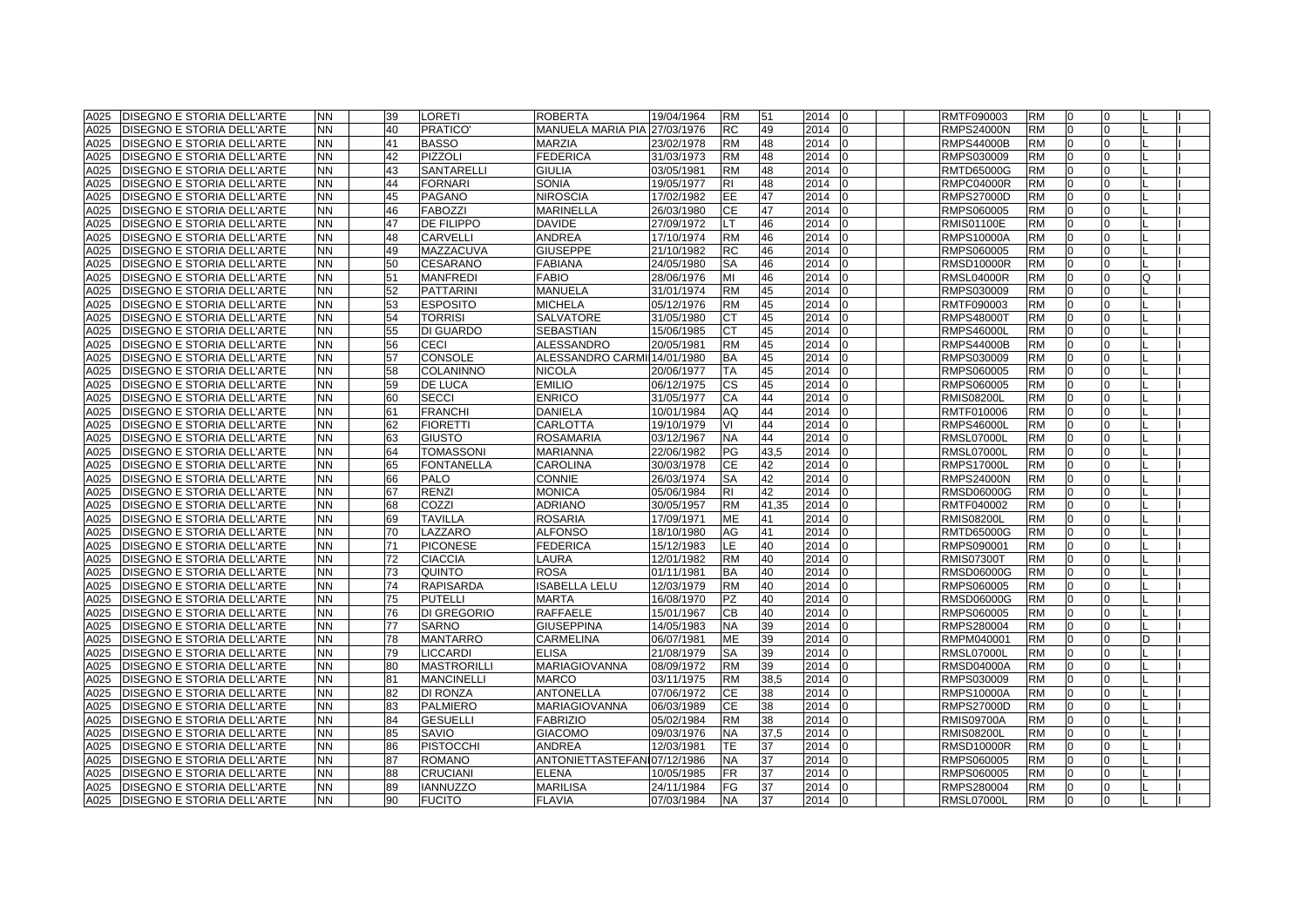| A025 | <b>DISEGNO E STORIA DELL'ARTE</b> | <b>NN</b> | 91  | <b>BIFULCO</b>    | <b>MARIA ELENA</b>     | 11/03/1982 | CE        | 37   | 2014   | 0            | <b>RMPS17000L</b> | <b>RM</b> | 0              |          |   |  |
|------|-----------------------------------|-----------|-----|-------------------|------------------------|------------|-----------|------|--------|--------------|-------------------|-----------|----------------|----------|---|--|
| A025 | <b>DISEGNO E STORIA DELL'ARTE</b> | <b>NN</b> | 92  | <b>REGGIANI</b>   | <b>ELVIRA</b>          | 19/05/1981 | <b>CE</b> | 37   | 2014   | $\Omega$     | RMPC180004        | <b>RM</b> | $\overline{0}$ | O        |   |  |
| A025 | <b>DISEGNO E STORIA DELL'ARTE</b> | <b>NN</b> | 93  | <b>BUCAIONI</b>   | PIERPAOLO              | 22/11/1972 | <b>NA</b> | 36,5 | 2014   | <sup>0</sup> | RMIS013006        | <b>RM</b> | $\Omega$       |          |   |  |
| A025 | <b>DISEGNO E STORIA DELL'ARTE</b> | <b>NN</b> | 94  | <b>SGROMO</b>     | ANGELA                 | 05/11/1958 | <b>CZ</b> | 36,5 | 2014   | $\Omega$     | RMPS450002        | <b>RM</b> | $\Omega$       |          |   |  |
| A025 | DISEGNO E STORIA DELL'ARTE        | <b>NN</b> | 95  | <b>IMPERIO</b>    | GRAZIA                 | 20/01/1976 | <b>RC</b> | 36   | 2014   | $\Omega$     | RMSL07000L        | <b>RM</b> | $\overline{0}$ | $\Omega$ |   |  |
| A025 | DISEGNO E STORIA DELL'ARTE        | <b>NN</b> | 96  | <b>MORBIOLI</b>   | <b>MARINA</b>          | 24/05/1969 | <b>RM</b> | 36   | 2014   | $\Omega$     | <b>RMIS02400L</b> | <b>RM</b> | $\overline{0}$ | 0        |   |  |
| A025 | DISEGNO E STORIA DELL'ARTE        | <b>NN</b> | 97  | <b>VILLAGGIO</b>  | <b>GIULIO</b>          | 19/05/1985 | СT        | 36   | 2014   |              | <b>RMSL07000L</b> | <b>RM</b> |                |          |   |  |
| A025 | <b>DISEGNO E STORIA DELL'ARTE</b> | <b>NN</b> | 98  | CORSARO           | <b>GRAZIA VITTORIA</b> | 19/04/1988 | <b>CT</b> | 36   | 2014   |              | RMPC12000C        | <b>RM</b> | $\Omega$       |          |   |  |
| A025 | <b>DISEGNO E STORIA DELL'ARTE</b> | <b>NN</b> | 99  | LOVERRE           | <b>NUNZIA</b>          | 11/11/1986 | <b>MT</b> | 36   | 2014   | <sup>0</sup> | <b>RMPS19000T</b> | <b>RM</b> | $\Omega$       |          |   |  |
| A025 | <b>DISEGNO E STORIA DELL'ARTE</b> | <b>NN</b> | 100 | <b>ROTONDI</b>    | <b>MANUELE</b>         | 26/04/1986 | <b>FR</b> | 36   | 2014   | $\Omega$     | <b>RMIS00700V</b> | <b>RM</b> | $\overline{0}$ | $\Omega$ |   |  |
| A025 | <b>DISEGNO E STORIA DELL'ARTE</b> | <b>NN</b> | 101 | <b>DE BIASIO</b>  | ANTONELLA              | 20/03/1986 | <b>CE</b> | 36   | 2014   | <sup>0</sup> | RMPS060005        | <b>RM</b> | $\overline{0}$ |          |   |  |
| A025 | DISEGNO E STORIA DELL'ARTE        | <b>NN</b> | 102 | <b>BARBERIO</b>   | <b>SERENA</b>          | 28/04/1984 | <b>CS</b> | 36   | 2014   | <sup>0</sup> | RMPS060005        | <b>RM</b> | $\overline{0}$ |          |   |  |
| A025 | <b>DISEGNO E STORIA DELL'ARTE</b> | <b>NN</b> | 103 | ZAMPAGLIONE       | LAURA                  | 02/06/1983 | ME        | 36   | 2014   | 0            | <b>RMPS33000X</b> | <b>RM</b> | 0              | $\Omega$ |   |  |
| A025 | DISEGNO E STORIA DELL'ARTE        | <b>NN</b> | 104 | <b>ASCONE</b>     | PAOLA                  | 11/06/1982 | CZ        | 36   | 2014   | $\Omega$     | RMIS02800X        | <b>RM</b> | $\overline{0}$ | 0        |   |  |
| A025 | <b>DISEGNO E STORIA DELL'ARTE</b> | <b>NN</b> | 105 | <b>NICOLAZZI</b>  | ADALGISA               | 24/04/1982 | <b>RM</b> | 36   | 2014   | <sup>0</sup> | RMPS060005        | <b>RM</b> | $\Omega$       |          |   |  |
| A025 | DISEGNO E STORIA DELL'ARTE        | <b>NN</b> | 106 | <b>TIENI</b>      | <b>DANIELA</b>         | 10/01/1982 | <b>RM</b> | 36   | 2014   |              | <b>RMSL07000L</b> | <b>RM</b> | $\Omega$       |          |   |  |
| A025 | DISEGNO E STORIA DELL'ARTE        | <b>NN</b> | 107 | <b>CASCASI</b>    | MICHELA                | 03/05/1981 | <b>RM</b> | 36   | 2014   |              | <b>RMPS17000L</b> | <b>RM</b> | $\Omega$       |          |   |  |
| A025 | DISEGNO E STORIA DELL'ARTE        | <b>NN</b> | 108 | <b>DINUNNO</b>    | <b>GIUSEPPE</b>        | 31/10/1980 | <b>LT</b> | 36   | 2014   | 0            | RMPS060005        | <b>RM</b> | $\overline{0}$ | 0        |   |  |
| A025 | <b>DISEGNO E STORIA DELL'ARTE</b> | <b>NN</b> | 109 | <b>TRAMONTANO</b> | ARIANNA                | 14/09/1979 | <b>SA</b> | 36   | 2014   | <sup>n</sup> | RMSL04000R        | <b>RM</b> | $\overline{0}$ | 0        |   |  |
| A025 | <b>DISEGNO E STORIA DELL'ARTE</b> | <b>NN</b> | 110 | <b>CINTI</b>      | PAOLA                  | 26/10/1974 | <b>TR</b> | 36   | 2014   | <sup>0</sup> | RMPS280004        | <b>RM</b> | $\overline{0}$ | 0        |   |  |
| A025 | DISEGNO E STORIA DELL'ARTE        | <b>NN</b> | 111 | <b>MACCARRONE</b> | <b>ROSY</b>            | 06/05/1978 | <b>CT</b> | 35   | 2014   | $\Omega$     | RMIS069006        | <b>RM</b> | $\overline{0}$ | 0        |   |  |
| A025 | <b>DISEGNO E STORIA DELL'ARTE</b> | <b>NN</b> | 112 | <b>POLLICORO</b>  | <b>MARIA</b>           | 23/05/1966 | TA        | 35   | 2014   | $\Omega$     | <b>RMIS00700V</b> | <b>RM</b> | $\overline{0}$ | 0        |   |  |
| A025 | DISEGNO E STORIA DELL'ARTE        | <b>NN</b> | 113 | <b>GUARRIELLO</b> | <b>GIANCARLO</b>       | 03/05/1988 | <b>FR</b> | 35   | 2014   |              | RMTF090003        | <b>RM</b> | $\Omega$       |          |   |  |
| A025 | DISEGNO E STORIA DELL'ARTE        | <b>NN</b> | 114 | LAGANA            | ANGELA                 | 25/03/1988 | <b>RC</b> | 35   | 2014   |              | RMPS060005        | <b>RM</b> | $\Omega$       |          |   |  |
| A025 | <b>DISEGNO E STORIA DELL'ARTE</b> | <b>NN</b> | 115 | <b>IPPOLITO</b>   | <b>FRANCESCO</b>       | 05/07/1985 | <b>TP</b> | 35   | 2014   |              | <b>RMIS09400V</b> | <b>RM</b> | $\Omega$       |          |   |  |
| A025 | <b>DISEGNO E STORIA DELL'ARTE</b> | <b>NN</b> | 116 | <b>ESPOSITO</b>   | <b>MARCO</b>           | 28/09/1983 | <b>NA</b> | 35   | 2014   | <sup>0</sup> | <b>RMSD06000G</b> | <b>RM</b> | $\Omega$       | U        |   |  |
| A025 | <b>DISEGNO E STORIA DELL'ARTE</b> | <b>NN</b> | 117 | <b>MAGLIOZZI</b>  | <b>VITTORIO</b>        | 16/11/1980 | LT.       | 35   | 2014   | $\Omega$     | <b>RMTD19000N</b> | <b>RM</b> | $\overline{0}$ |          |   |  |
| A025 | <b>DISEGNO E STORIA DELL'ARTE</b> | <b>NN</b> | 118 | <b>MUCCARI</b>    | <b>SIMONA</b>          | 01/10/1975 | <b>CZ</b> | 35   | 2014   | <sup>n</sup> | <b>RMSL07000L</b> | <b>RM</b> | $\overline{0}$ | O.       |   |  |
| A025 | <b>DISEGNO E STORIA DELL'ARTE</b> | <b>NN</b> | 119 | <b>CAMPAGNA</b>   | MARINA                 | 19/07/1960 | EE        | 35   | 2014   | $\Omega$     | <b>RMSL07000L</b> | <b>RM</b> | $\overline{0}$ | 0        |   |  |
| A025 | DISEGNO E STORIA DELL'ARTE        | <b>NN</b> | 120 | PASCARELLA        | <b>SILVIA</b>          | 17/03/1968 | <b>RM</b> | 34   | 2014   | $\Omega$     | RMRI040005        | <b>RM</b> | $\overline{0}$ | 0        |   |  |
| A025 | DISEGNO E STORIA DELL'ARTE        | <b>NN</b> | 121 | <b>PICCINELLI</b> | <b>FABRIZIA</b>        | 25/05/1970 | <b>RM</b> | 34   | 2014   | <sup>0</sup> | RMPS21000T        | <b>RM</b> | $\Omega$       |          | Q |  |
| A025 | DISEGNO E STORIA DELL'ARTE        | <b>NN</b> | 122 | <b>DUCA</b>       | <b>MARIA LETIZIA</b>   | 24/05/1979 | PA        | 34   | 2014   |              | RMIS00800P        | <b>RM</b> | $\Omega$       |          |   |  |
| A025 | <b>DISEGNO E STORIA DELL'ARTE</b> | <b>NN</b> | 123 | <b>GIARRATANO</b> | <b>MYRIAM</b>          | 31/12/1989 | AG        | 34   | 2014   |              | RMTF330002        | <b>RM</b> | $\Omega$       |          |   |  |
| A025 | <b>DISEGNO E STORIA DELL'ARTE</b> | <b>NN</b> | 124 | <b>SENESE</b>     | <b>BIANCA</b>          | 31/05/1988 | <b>NA</b> | 34   | 2014   | $\Omega$     | <b>RMIS09400V</b> | <b>RM</b> | $\Omega$       |          |   |  |
| A025 | <b>DISEGNO E STORIA DELL'ARTE</b> | <b>NN</b> | 125 | <b>POLVERE</b>    | <b>RICCARDO</b>        | 07/04/1988 | <b>BN</b> | 34   | 2014   | <sup>0</sup> | <b>RMIS03900A</b> | <b>RM</b> | $\overline{0}$ | U        |   |  |
| A025 | DISEGNO E STORIA DELL'ARTE        | <b>NN</b> | 126 | <b>FIORENTINO</b> | GIULIA                 | 23/06/1986 | <b>RM</b> | 34   | 2014   | <sup>n</sup> | RMSL07000L        | <b>RM</b> | $\overline{0}$ |          |   |  |
| A025 | DISEGNO E STORIA DELL'ARTE        | <b>NN</b> | 127 | <b>MERCOLDI</b>   | <b>ROBERTO</b>         | 19/08/1983 | <b>RM</b> | 34   | 2014   | <sup>n</sup> | RMIS063007        | <b>RM</b> | $\overline{0}$ | 0        |   |  |
| A025 | DISEGNO E STORIA DELL'ARTE        | <b>NN</b> | 128 | <b>COSTUMATO</b>  | <b>IRENE</b>           | 18/11/1982 | <b>RM</b> | 34   | 2014   | 0            | <b>RMPS17000L</b> | <b>RM</b> | $\overline{0}$ | 0        |   |  |
| A025 | DISEGNO E STORIA DELL'ARTE        | <b>NN</b> | 129 | CAROTENUTO        | ANNA RITA              | 24/05/1981 | <b>NA</b> | 34   | 2014   | $\Omega$     | <b>RMPS24000N</b> | <b>RM</b> | $\Omega$       | 0        |   |  |
| A025 | <b>DISEGNO E STORIA DELL'ARTE</b> | <b>NN</b> | 130 | <b>MELI</b>       | MARIA CARMELA          | 18/06/1979 | PA        | 34   | 2014   |              | RMPM040001        | <b>RM</b> | 0              |          |   |  |
| A025 | DISEGNO E STORIA DELL'ARTE        | <b>NN</b> | 131 | <b>D'ALESSIO</b>  | <b>MASSIMO</b>         | 22/01/1976 | <b>CE</b> | 33,5 | 2014   |              | RMIS02400L        | <b>RM</b> | $\Omega$       |          |   |  |
| A025 | <b>DISEGNO E STORIA DELL'ARTE</b> | <b>NN</b> | 132 | <b>PIANESE</b>    | <b>ANTONIO</b>         | 20/09/1969 | <b>NA</b> | 33   | 2014   |              | RMIS069006        | RM        | $\Omega$       |          |   |  |
| A025 | <b>DISEGNO E STORIA DELL'ARTE</b> | <b>NN</b> | 133 | <b>PICOZZA</b>    | <b>MARIA PIA</b>       | 08/06/1981 | <b>LT</b> | 33   | 2014   | $\Omega$     | <b>RMPS17000L</b> | <b>RM</b> | $\Omega$       |          |   |  |
| A025 | <b>DISEGNO E STORIA DELL'ARTE</b> | <b>NN</b> | 134 | <b>DEIANA</b>     | <b>SABRINA</b>         | 23/05/1981 | CA        | 33   | 2014   | <sup>0</sup> | <b>RMPS17000L</b> | <b>RM</b> | $\overline{0}$ | 0        |   |  |
| A025 | <b>DISEGNO E STORIA DELL'ARTE</b> | <b>NN</b> | 135 | <b>DI NITTO</b>   | PATRIZIA               | 08/04/1979 | <b>LT</b> | 33   | 2014   | <sup>0</sup> | RMPS060005        | <b>RM</b> | $\overline{0}$ |          |   |  |
| A025 | DISEGNO E STORIA DELL'ARTE        | <b>NN</b> | 136 | <b>MAIDA</b>      | <b>RENATA</b>          | 09/04/1978 | FI.       | 33   | 2014   | $\Omega$     | RMPS44000B        | <b>RM</b> | $\overline{0}$ | 0        |   |  |
| A025 | DISEGNO E STORIA DELL'ARTE        | <b>NN</b> | 137 | <b>CONFORTI</b>   | MARIASSUNTA            | 05/09/1973 | AV        | 33   | 2014   | O            | RMIC8FG00A        | <b>RM</b> | $\overline{0}$ | 0        |   |  |
| A025 | <b>DISEGNO E STORIA DELL'ARTE</b> | <b>NN</b> | 138 | <b>PORFIRIO</b>   | <b>FABIANA</b>         | 16/05/1973 | <b>BG</b> | 33   | 2014   |              | RMTF090003        | <b>RM</b> | $\Omega$       |          |   |  |
| A025 | DISEGNO E STORIA DELL'ARTE        | <b>NN</b> | 139 | <b>DENTE</b>      | <b>VINCENZO</b>        | 13/01/1973 | <b>SR</b> | 33   | 2014   |              | RMSD06000G        | <b>RM</b> | $\Omega$       |          |   |  |
| A025 | DISEGNO E STORIA DELL'ARTE        | <b>NN</b> | 140 | <b>MORGIONI</b>   | <b>REGINA</b>          | 26/09/1972 | <b>SP</b> | 33   | 2014   |              | <b>RMPS17000L</b> | <b>RM</b> | $\Omega$       |          |   |  |
| A025 | <b>DISEGNO E STORIA DELL'ARTE</b> | <b>NN</b> | 141 | CASSESE           | <b>CHIARA</b>          | 02/04/1987 | <b>NA</b> | 33   | 2014   | $\Omega$     | RMPM10000B        | <b>RM</b> | $\overline{0}$ | $\Omega$ |   |  |
|      | A025 DISEGNO E STORIA DELL'ARTE   | <b>NN</b> | 142 | <b>DANASTASIO</b> | <b>MARTINA</b>         | 15/01/1990 | <b>RM</b> | 33   | 2014 0 |              | RMPS110001        | <b>RM</b> | $\overline{0}$ | 0        |   |  |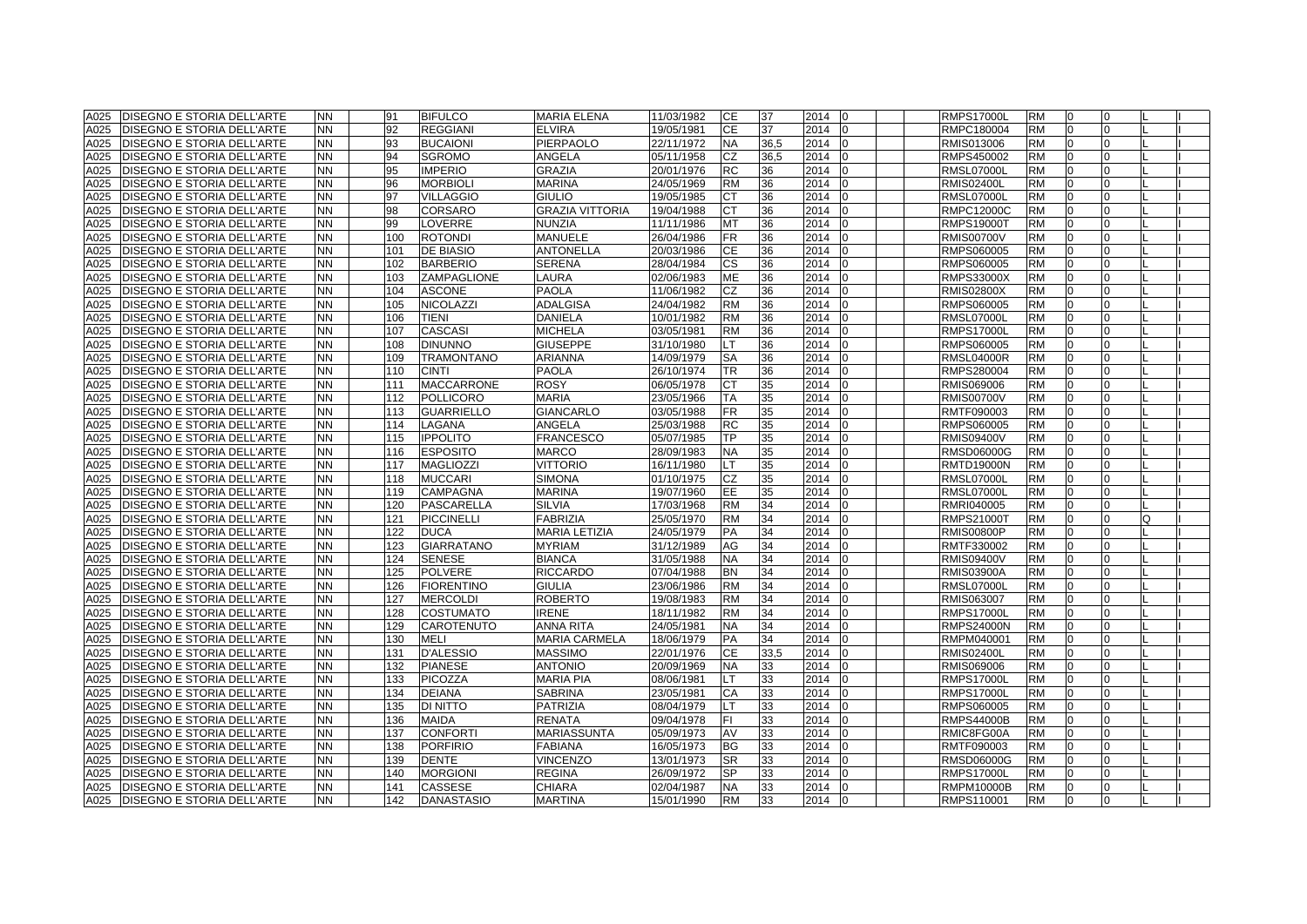| A025 | <b>DISEGNO E STORIA DELL'ARTE</b> | <b>NN</b> | 143 | <b>LEONETTI</b>     | <b>STEFANIA</b>         | 09/05/1989 | <b>NA</b> | 33 | 2014 | 0            | RMPS060005        | <b>RM</b> | 0              |          |  |
|------|-----------------------------------|-----------|-----|---------------------|-------------------------|------------|-----------|----|------|--------------|-------------------|-----------|----------------|----------|--|
| A025 | <b>DISEGNO E STORIA DELL'ARTE</b> | <b>NN</b> | 144 | <b>CAMPO</b>        | <b>EMANUELA</b>         | 14/12/1988 | <b>RG</b> | 33 | 2014 | $\Omega$     | <b>RMPC17000D</b> | <b>RM</b> | $\overline{0}$ | 0        |  |
| A025 | DISEGNO E STORIA DELL'ARTE        | <b>NN</b> | 145 | <b>ROTONDI</b>      | <b>MARTINA</b>          | 08/11/1988 | <b>RM</b> | 33 | 2014 | <sup>0</sup> | <b>RMPS04000X</b> | <b>RM</b> | $\Omega$       |          |  |
| A025 | <b>DISEGNO E STORIA DELL'ARTE</b> | <b>NN</b> | 146 | <b>PALMESE</b>      | <b>MARIATERESA</b>      | 12/09/1988 | <b>CE</b> | 33 | 2014 | $\Omega$     | RMPS060005        | <b>RM</b> | $\Omega$       |          |  |
| A025 | DISEGNO E STORIA DELL'ARTE        | <b>NN</b> | 147 | <b>ROTELLA</b>      | VANESSA                 | 10/08/1988 | CZ        | 33 | 2014 | $\Omega$     | RMSL07000L        | <b>RM</b> | $\overline{0}$ | $\Omega$ |  |
| A025 | DISEGNO E STORIA DELL'ARTE        | <b>NN</b> | 148 | <b>BENIGNETTI</b>   | MICHELA                 | 06/12/1987 | <b>RM</b> | 33 | 2014 |              | <b>RMPS50000T</b> | <b>RM</b> | $\Omega$       | 0        |  |
| A025 | DISEGNO E STORIA DELL'ARTE        | <b>NN</b> | 149 | <b>PIZZO</b>        | <b>MARIA GRAZIA</b>     | 17/08/1987 | TP        | 33 | 2014 |              | RMPS060005        | <b>RM</b> |                |          |  |
| A025 | <b>DISEGNO E STORIA DELL'ARTE</b> | <b>NN</b> | 150 | <b>MANGIATORDI</b>  | <b>ANNA</b>             | 08/08/1987 | <b>BA</b> | 33 | 2014 | $\Omega$     | RMIS063007        | <b>RM</b> | $\Omega$       |          |  |
| A025 | <b>DISEGNO E STORIA DELL'ARTE</b> | <b>NN</b> | 151 | <b>DIMAIO</b>       | <b>GIUSEPPE</b>         | 31/07/1987 | <b>CB</b> | 33 | 2014 | <sup>0</sup> | RMPS030009        | <b>RM</b> | $\Omega$       | U        |  |
| A025 | <b>DISEGNO E STORIA DELL'ARTE</b> | <b>NN</b> | 152 | <b>D'ALESSANDRO</b> | <b>GIOVANNINA</b>       | 20/07/1987 | <b>CE</b> | 33 | 2014 | $\Omega$     | <b>RMPS17000L</b> | <b>RM</b> | $\Omega$       | U        |  |
| A025 | <b>DISEGNO E STORIA DELL'ARTE</b> | <b>NN</b> | 153 | CAROZZA             | <b>SARA MICHELA</b>     | 17/07/1987 | <b>CE</b> | 33 | 2014 | n            | <b>RMSL07000L</b> | <b>RM</b> | $\Omega$       |          |  |
| A025 | DISEGNO E STORIA DELL'ARTE        | <b>NN</b> | 154 | <b>BIGIOTTI</b>     | <b>STEFANO</b>          | 22/04/1987 | <b>TR</b> | 33 | 2014 | $\Omega$     | <b>RMPC23000X</b> | <b>RM</b> | $\overline{0}$ | U        |  |
| A025 | <b>DISEGNO E STORIA DELL'ARTE</b> | <b>NN</b> | 155 | <b>MALARA</b>       | <b>ANTONELLA</b>        | 31/03/1987 | <b>RC</b> | 33 | 2014 | $\Omega$     | <b>RMIS04100A</b> | <b>RM</b> | $\overline{0}$ | $\Omega$ |  |
| A025 | DISEGNO E STORIA DELL'ARTE        | <b>NN</b> | 156 | <b>COSCIA</b>       | <b>FEDERICA</b>         | 30/03/1987 | <b>RM</b> | 33 | 2014 | <sup>0</sup> | RMIS063007        | <b>RM</b> | $\overline{0}$ | 0        |  |
| A025 | DISEGNO E STORIA DELL'ARTE        | <b>NN</b> | 157 | <b>PORCELLI</b>     | <b>SARA</b>             | 11/02/1987 | <b>FR</b> | 33 | 2014 |              | RMPS280004        | <b>RM</b> | $\Omega$       |          |  |
| A025 | DISEGNO E STORIA DELL'ARTE        | <b>NN</b> | 158 | <b>BISCONTI</b>     | <b>MIRIAM</b>           | 08/02/1987 | <b>RM</b> | 33 | 2014 |              | <b>RMPS17000L</b> | <b>RM</b> | $\Omega$       |          |  |
| A025 | DISEGNO E STORIA DELL'ARTE        | <b>NN</b> | 159 | <b>IACOVONI</b>     | <b>ALESSIA</b>          | 24/12/1986 | <b>RM</b> | 33 | 2014 | $\Omega$     | <b>RMIS07300T</b> | <b>RM</b> | $\Omega$       |          |  |
| A025 | <b>DISEGNO E STORIA DELL'ARTE</b> | <b>NN</b> | 160 | <b>DISTEFANO</b>    | <b>ANITA</b>            | 06/11/1986 | <b>TR</b> | 33 | 2014 | $\Omega$     | <b>RMIS03200G</b> | <b>RM</b> | $\overline{0}$ | O        |  |
| A025 | DISEGNO E STORIA DELL'ARTE        | <b>NN</b> | 161 | <b>CALIENDO</b>     | <b>GERARDINA</b>        | 02/11/1986 | <b>SA</b> | 33 | 2014 | $\Omega$     | <b>RMSL04000R</b> | <b>RM</b> | $\Omega$       |          |  |
| A025 | DISEGNO E STORIA DELL'ARTE        | <b>NN</b> | 162 | <b>DAMORE</b>       | <b>SARA</b>             | 06/08/1986 | <b>CE</b> | 33 | 2014 | $\Omega$     | <b>RMPS12000G</b> | <b>RM</b> | $\Omega$       | O.       |  |
| A025 | DISEGNO E STORIA DELL'ARTE        | <b>NN</b> | 163 | <b>VULLO</b>        | <b>GIOVANNA</b>         | 23/04/1986 | AG        | 33 | 2014 | $\Omega$     | RMSL07000L        | <b>RM</b> | $\overline{0}$ | $\Omega$ |  |
| A025 | DISEGNO E STORIA DELL'ARTE        | <b>NN</b> | 164 | <b>MARESCA</b>      | <b>ERIKA</b>            | 21/11/1985 | <b>LT</b> | 33 | 2014 | $\Omega$     | <b>RMPS17000L</b> | <b>RM</b> | $\Omega$       | O.       |  |
| A025 | DISEGNO E STORIA DELL'ARTE        | <b>NN</b> | 165 | <b>RAINONE</b>      | <b>VITTORIA</b>         | 05/09/1985 | <b>SA</b> | 33 | 2014 |              | <b>RMSL07000L</b> | <b>RM</b> | $\Omega$       |          |  |
| A025 | <b>DISEGNO E STORIA DELL'ARTE</b> | <b>NN</b> | 166 | <b>ADILETTA</b>     | <b>ADRIANA</b>          | 17/06/1985 | <b>NA</b> | 33 | 2014 |              | <b>RMPS48000T</b> | <b>RM</b> | $\Omega$       |          |  |
| A025 | <b>DISEGNO E STORIA DELL'ARTE</b> | <b>NN</b> | 167 | <b>PINO</b>         | <b>RENATO</b>           | 19/03/1985 | PA        | 33 | 2014 | $\Omega$     | <b>RMPC17000D</b> | <b>RM</b> | $\Omega$       |          |  |
| A025 | <b>DISEGNO E STORIA DELL'ARTE</b> | <b>NN</b> | 168 | <b>RESTELLI</b>     | <b>MARIA ELEONORA</b>   | 27/10/1984 | <b>CZ</b> | 33 | 2014 | $\Omega$     | <b>RMPS27000D</b> | <b>RM</b> | $\Omega$       | U        |  |
| A025 | DISEGNO E STORIA DELL'ARTE        | <b>NN</b> | 169 | <b>MONTORFANO</b>   | <b>ALBERTO</b>          | 07/10/1984 | CO        | 33 | 2014 | <sup>n</sup> | RMSL07000L        | <b>RM</b> | $\overline{0}$ | O.       |  |
| A025 | DISEGNO E STORIA DELL'ARTE        | <b>NN</b> | 170 | <b>DIANA</b>        | <b>SUSANNA</b>          | 02/10/1984 | <b>RM</b> | 33 | 2014 | <sup>0</sup> | RMPS46000L        | <b>RM</b> | $\overline{0}$ |          |  |
| A025 | DISEGNO E STORIA DELL'ARTE        | <b>NN</b> | 171 | <b>COLUCCI</b>      | <b>MARIA</b>            | 16/09/1984 | AV        | 33 | 2014 | $\Omega$     | <b>RMPS10000A</b> | <b>RM</b> | $\overline{0}$ | 0        |  |
| A025 | DISEGNO E STORIA DELL'ARTE        | <b>NN</b> | 172 | <b>CAPALBO</b>      | <b>ANTONIO</b>          | 29/07/1984 | <b>CS</b> | 33 | 2014 |              | RMPS060005        | <b>RM</b> | $\Omega$       |          |  |
| A025 | DISEGNO E STORIA DELL'ARTE        | <b>NN</b> | 173 | <b>CORTILLI</b>     | <b>FLAVIA</b>           | 21/02/1984 | <b>RM</b> | 33 | 2014 |              | <b>RMPS17000L</b> | <b>RM</b> | $\Omega$       |          |  |
| A025 | DISEGNO E STORIA DELL'ARTE        | <b>NN</b> | 174 | <b>PRINCIPIA</b>    | CHIARA                  | 12/01/1984 | <b>RM</b> | 33 | 2014 |              | <b>RMIS03900A</b> | <b>RM</b> | $\Omega$       |          |  |
| A025 | DISEGNO E STORIA DELL'ARTE        | <b>NN</b> | 175 | <b>FASOLI</b>       | <b>ALESSANDRA</b>       | 05/09/1983 | <b>RM</b> | 33 | 2014 |              | <b>RMPS24000N</b> | <b>RM</b> | $\Omega$       |          |  |
| A025 | DISEGNO E STORIA DELL'ARTE        | <b>NN</b> | 176 | <b>CECCOLI</b>      | SARA                    | 28/04/1983 | <b>RM</b> | 33 | 2014 | $\Omega$     | RMSD06000G        | <b>RM</b> | $\overline{0}$ | O        |  |
| A025 | DISEGNO E STORIA DELL'ARTE        | <b>NN</b> | 177 | <b>FORASTIERE</b>   | <b>SERENA</b>           | 21/03/1983 | <b>RM</b> | 33 | 2014 | <sup>0</sup> | RMPS060005        | <b>RM</b> | $\overline{0}$ |          |  |
| A025 | <b>DISEGNO E STORIA DELL'ARTE</b> | <b>NN</b> | 178 | <b>GAETANI</b>      | ANGELO                  | 13/01/1983 | <b>CS</b> | 33 | 2014 | <sup>0</sup> | RMVC010008        | <b>RM</b> | $\overline{0}$ | 0        |  |
| A025 | DISEGNO E STORIA DELL'ARTE        | <b>NN</b> | 179 | <b>COLANGELI</b>    | <b>FRANCESCO</b>        | 04/10/1982 | <b>RM</b> | 33 | 2014 | $\Omega$     | RMPC19000P        | <b>RM</b> | $\overline{0}$ |          |  |
| A025 | <b>DISEGNO E STORIA DELL'ARTE</b> | <b>NN</b> | 180 | <b>RUFOLO</b>       | <b>MARIA</b>            | 24/08/1982 | <b>SA</b> | 33 | 2014 | $\Omega$     | <b>RMSL07000L</b> | <b>RM</b> | $\overline{0}$ | 0        |  |
| A025 | DISEGNO E STORIA DELL'ARTE        | <b>NN</b> | 181 | <b>PENNA</b>        | VALERIA                 | 19/06/1982 | <b>RC</b> | 33 | 2014 |              | <b>RMPS10000A</b> | <b>RM</b> | $\Omega$       |          |  |
| A025 | <b>DISEGNO E STORIA DELL'ARTE</b> | <b>NN</b> | 182 | <b>BOVA</b>         | <b>PINO</b>             | 24/03/1982 | VV        | 33 | 2014 |              | RMPS450002        | <b>RM</b> | $\Omega$       |          |  |
| A025 | <b>DISEGNO E STORIA DELL'ARTE</b> | <b>NN</b> | 183 | <b>DIVIRGILIO</b>   | <b>MARGHERITA</b>       | 22/01/1982 | <b>MT</b> | 33 | 2014 | $\Omega$     | <b>RMTD65000G</b> | <b>RM</b> | $\Omega$       |          |  |
| A025 | <b>DISEGNO E STORIA DELL'ARTE</b> | <b>NN</b> | 184 | <b>FINOCCHIARO</b>  | <b>GIOVANNISALVATOR</b> | 19/06/1981 | <b>CT</b> | 33 | 2014 | $\Omega$     | <b>RMSL07000L</b> | <b>RM</b> | $\Omega$       | O        |  |
| A025 | <b>DISEGNO E STORIA DELL'ARTE</b> | <b>NN</b> | 185 | <b>MARESCA</b>      | MARIALUNA               | 04/06/1981 | <b>ME</b> | 33 | 2014 | <sup>0</sup> | <b>RMPS27000D</b> | <b>RM</b> | $\Omega$       | U        |  |
| A025 | DISEGNO E STORIA DELL'ARTE        | <b>NN</b> | 186 | <b>CUCCHIARA</b>    | <b>ROBERTA</b>          | 18/03/1981 | <b>PA</b> | 33 | 2014 | $\Omega$     | RMPS060005        | <b>RM</b> | $\Omega$       | U        |  |
| A025 | DISEGNO E STORIA DELL'ARTE        | <b>NN</b> | 187 | <b>FRANCESCON</b>   | <b>SARA</b>             | 28/01/1981 | <b>NA</b> | 33 | 2014 | $\Omega$     | <b>RMPC19000P</b> | <b>RM</b> | $\Omega$       | U        |  |
| A025 | DISEGNO E STORIA DELL'ARTE        | <b>NN</b> | 188 | <b>STAMPETE</b>     | <b>ANTONIO</b>          | 15/01/1981 | LE        | 33 | 2014 | $\Omega$     | <b>RMSL04000R</b> | <b>RM</b> | $\Omega$       |          |  |
| A025 | <b>DISEGNO E STORIA DELL'ARTE</b> | <b>NN</b> | 189 | <b>SCOCCO</b>       | CHIARA                  | 05/08/1980 | <b>CH</b> | 33 | 2014 |              | RMPS280004        | <b>RM</b> | $\Omega$       |          |  |
| A025 | <b>DISEGNO E STORIA DELL'ARTE</b> | <b>NN</b> | 190 | DI FLORIDO          | <b>CATIUSCIA</b>        | 13/05/1979 | <b>RM</b> | 33 | 2014 |              | <b>RMPS04000X</b> | <b>RM</b> | $\Omega$       |          |  |
| A025 | <b>DISEGNO E STORIA DELL'ARTE</b> | <b>NN</b> | 191 | <b>STABILE</b>      | <b>SIMONE</b>           | 12/02/1979 | IT I      | 33 | 2014 | $\Omega$     | <b>RMPM08000B</b> | <b>RM</b> | $\Omega$       |          |  |
| A025 | <b>DISEGNO E STORIA DELL'ARTE</b> | <b>NN</b> | 192 | LANNI               | <b>PAOLA</b>            | 15/08/1978 | <b>BN</b> | 33 | 2014 | $\Omega$     | <b>RMIS03900A</b> | <b>RM</b> | $\Omega$       |          |  |
| A025 | DISEGNO E STORIA DELL'ARTE        | <b>NN</b> | 193 | <b>GUGLIELMINO</b>  | PIETRO                  | 31/03/1978 | PA        | 33 | 2014 | <sup>0</sup> | <b>RMPM08000B</b> | <b>RM</b> | $\Omega$       | U        |  |
|      | A025 DISEGNO E STORIA DELL'ARTE   | <b>NN</b> | 194 | <b>PANICO</b>       | <b>NICOLA</b>           | 09/02/1978 | <b>NA</b> | 33 | 2014 | 0            | RMSD06000G        | <b>RM</b> | $\Omega$       | $\Omega$ |  |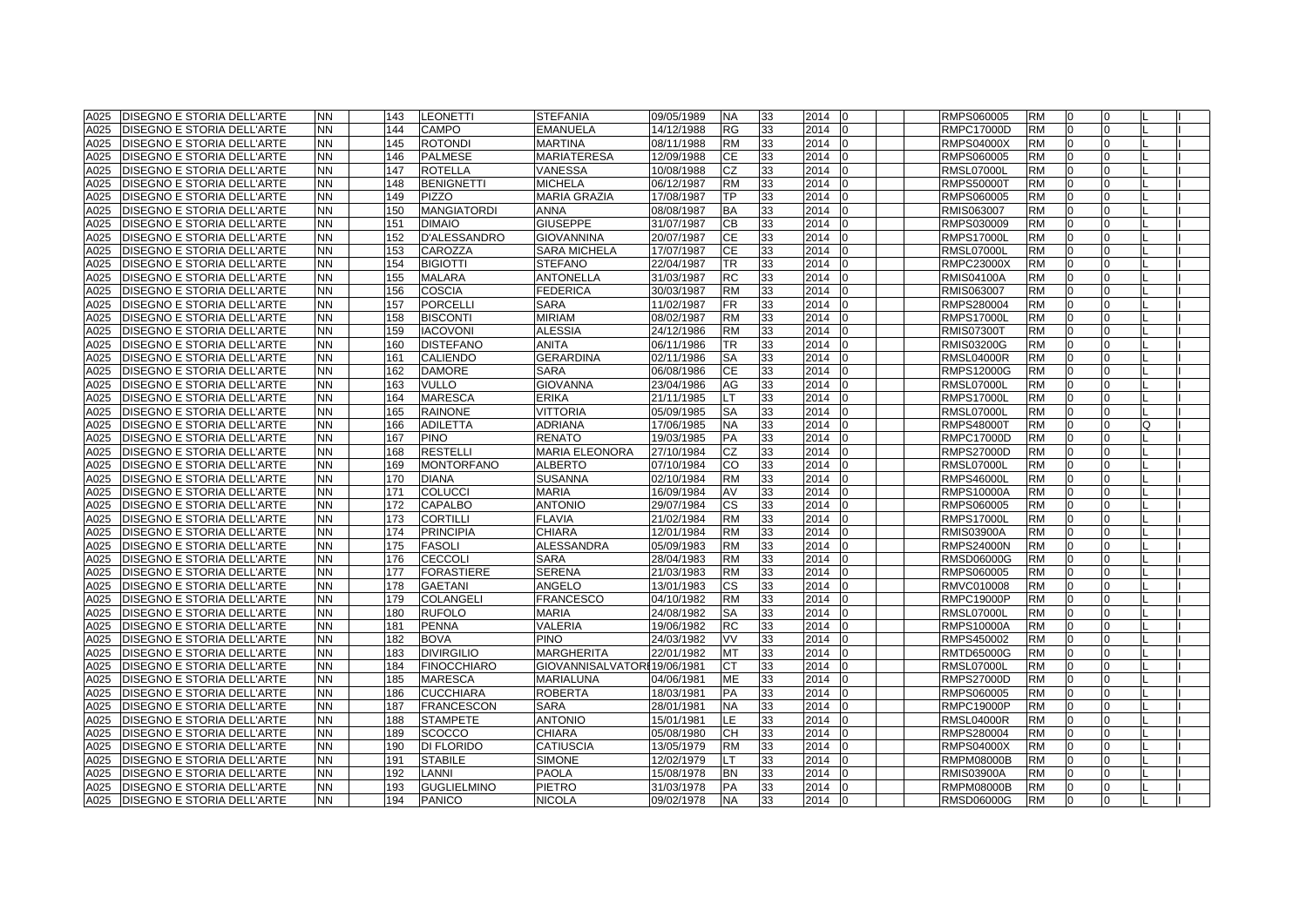| A025 | DISEGNO E STORIA DELL'ARTE        | <b>NN</b> | 195 | <b>ABBRACCIAVENTO</b> | <b>MARIA</b>         | 23/11/1977 | TA        | 33   | 2014   | <sup>0</sup> | RMRI040005        | <b>RM</b> | 0              |          |   |  |
|------|-----------------------------------|-----------|-----|-----------------------|----------------------|------------|-----------|------|--------|--------------|-------------------|-----------|----------------|----------|---|--|
| A025 | DISEGNO E STORIA DELL'ARTE        | <b>NN</b> | 196 | <b>SICA</b>           | <b>FLORA</b>         | 29/09/1977 | <b>SA</b> | 33   | 2014   | <sup>0</sup> | <b>RMPS17000L</b> | <b>RM</b> | $\Omega$       |          |   |  |
| A025 | DISEGNO E STORIA DELL'ARTE        | <b>NN</b> | 197 | <b>AMICI</b>          | MANUEL               | 20/06/1977 | <b>RM</b> | 33   | 2014   | $\Omega$     | RMIS03900A        | <b>RM</b> | $\overline{0}$ | 0        |   |  |
| A025 | <b>DISEGNO E STORIA DELL'ARTE</b> | <b>NN</b> | 198 | <b>CANTILE</b>        | <b>ALFONSO</b>       | 01/03/1976 | CE        | 33   | 2014   | 0            | RMPC320006        | <b>RM</b> | $\overline{0}$ | 0        |   |  |
| A025 | DISEGNO E STORIA DELL'ARTE        | <b>NN</b> | 199 | <b>IEMMOLO</b>        | <b>RENZO</b>         | 31/01/1976 | <b>SR</b> | 33   | 2014   | <sup>0</sup> | RMSD06000G        | <b>RM</b> | $\Omega$       | 0        |   |  |
| A025 | DISEGNO E STORIA DELL'ARTE        | <b>NN</b> | 200 | TIZI                  | EONARDO              | 16/02/1975 | <b>RM</b> | 33   | 2014   |              | <b>RMPS17000L</b> | RM        | $\Omega$       |          |   |  |
| A025 | DISEGNO E STORIA DELL'ARTE        | <b>NN</b> | 201 | <b>VOLPINTESTA</b>    | <b>GIANFRANCO</b>    | 05/06/1972 | TO        | 33   | 2014   |              | <b>RMIS03600V</b> | RM        | $\Omega$       |          |   |  |
| A025 | <b>DISEGNO E STORIA DELL'ARTE</b> | <b>NN</b> | 202 | <b>VIRGILIO</b>       | <b>ATTILIO</b>       | 18/09/1966 | <b>RM</b> | 33   | 2014   | <sup>0</sup> | <b>RMSD10000R</b> | <b>RM</b> | $\overline{0}$ |          |   |  |
| A025 | <b>DISEGNO E STORIA DELL'ARTE</b> | <b>NN</b> | 203 | <b>STAMPA</b>         | LIVIA                | 26/07/1961 | <b>RM</b> | 33   | 2014   | $\Omega$     | <b>RMSL04000R</b> | <b>RM</b> | $\overline{0}$ | 0        |   |  |
| A025 | <b>DISEGNO E STORIA DELL'ARTE</b> | <b>NN</b> | 204 | <b>TELESCA</b>        | ROCCO                | 03/12/1966 | <b>PZ</b> | 32,5 | 2014   | <sup>0</sup> | RMPS26000V        | <b>RM</b> | $\overline{0}$ |          |   |  |
| A025 | <b>DISEGNO E STORIA DELL'ARTE</b> | <b>NN</b> | 205 | <b>AGOSTINO</b>       | CATERINA             | 22/08/1979 | <b>RC</b> | 32,5 | 2014   | $\Omega$     | RMPS60000P        | <b>RM</b> | $\overline{0}$ |          |   |  |
| A025 | DISEGNO E STORIA DELL'ARTE        | <b>NN</b> | 206 | <b>BUGLIONE</b>       | <b>ALESSIA</b>       | 07/01/1987 | <b>NA</b> | 32,5 | 2014   | $\Omega$     | RMSD06000G        | <b>RM</b> | $\overline{0}$ | $\Omega$ |   |  |
| A025 | <b>DISEGNO E STORIA DELL'ARTE</b> | <b>NN</b> | 207 | <b>BASTA</b>          | SARA                 | 17/09/1979 | <b>RM</b> | 32   | 2014   | 0            | RMPC19000P        | <b>RM</b> | 0              | 0        |   |  |
| A025 | <b>DISEGNO E STORIA DELL'ARTE</b> | <b>NN</b> | 208 | <b>CORVINO</b>        | <b>ELEONORA</b>      | 25/12/1987 | <b>CE</b> | 32   | 2014   | <sup>0</sup> | RMIS03900A        | <b>RM</b> | 0              |          |   |  |
| A025 | DISEGNO E STORIA DELL'ARTE        | <b>NN</b> | 209 | CARAMANNA             | <b>GIUSEPPE</b>      | 24/10/1983 | <b>EN</b> | 32   | 2014   |              | <b>RMPS04000X</b> | <b>RM</b> |                |          |   |  |
| A025 | DISEGNO E STORIA DELL'ARTE        | <b>NN</b> | 210 | <b>MICALELLA</b>      | <b>MARIALUIGIA</b>   | 08/09/1983 | <b>CZ</b> | 32   | 2014   |              | <b>RMPS17000L</b> | <b>RM</b> | $\Omega$       |          |   |  |
| A025 | <b>DISEGNO E STORIA DELL'ARTE</b> | <b>NN</b> | 211 | <b>BONANNI</b>        | <b>VERONICA</b>      | 01/07/1983 | <b>FR</b> | 32   | 2014   | 0            | <b>RMPS19000T</b> | <b>RM</b> | $\overline{0}$ | $\Omega$ |   |  |
| A025 | <b>DISEGNO E STORIA DELL'ARTE</b> | <b>NN</b> | 212 | <b>TASCA</b>          | DOROTEA              | 05/06/1981 | <b>CE</b> | 32   | 2014   | $\Omega$     | RMSL04000R        | <b>RM</b> | $\mathbf 0$    | 0        |   |  |
| A025 | DISEGNO E STORIA DELL'ARTE        | <b>NN</b> | 213 | <b>MAGLIA</b>         | <b>GIULIANA</b>      | 02/03/1981 | <b>TA</b> | 32   | 2014   | <sup>n</sup> | RMPS030009        | <b>RM</b> | $\overline{0}$ |          |   |  |
| A025 | DISEGNO E STORIA DELL'ARTE        | <b>NN</b> | 214 | <b>REALE</b>          | REANA ANGELA         | 29/07/1979 | EE        | 32   | 2014   | $\Omega$     | <b>RMPS27000D</b> | <b>RM</b> | $\overline{0}$ | 0        |   |  |
| A025 | DISEGNO E STORIA DELL'ARTE        | <b>NN</b> | 215 | <b>CANIGLIA</b>       | VALERIA              | 08/06/1978 | <b>RM</b> | 32   | 2014   | $\Omega$     | RMPS060005        | <b>RM</b> | 0              | 0        |   |  |
| A025 | DISEGNO E STORIA DELL'ARTE        | <b>NN</b> | 216 | <b>DE PERSIO</b>      | MICHELA              | 11/10/1973 | <b>RM</b> | 32   | 2014   | $\Omega$     | <b>RMTF17000P</b> | <b>RM</b> | $\overline{0}$ | 0        |   |  |
| A025 | DISEGNO E STORIA DELL'ARTE        | <b>NN</b> | 217 | <b>CHIURCO</b>        | <b>RITA</b>          | 03/03/1959 | CS        | 32   | 2014   |              | <b>RMSL07000L</b> | <b>RM</b> | $\Omega$       |          |   |  |
| A025 | <b>DISEGNO E STORIA DELL'ARTE</b> | <b>NN</b> | 218 | <b>MARCUCCI</b>       | PAOLO                | 06/08/1957 | <b>RM</b> | 32   | 2014   |              | RMIS00700V        | RM        | $\Omega$       |          |   |  |
| A025 | <b>DISEGNO E STORIA DELL'ARTE</b> | <b>NN</b> | 219 | VARLESE               | <b>ROBERTA</b>       | 30/05/1983 | <b>RM</b> | 31,5 | 2014   | $\Omega$     | RMPS130006        | <b>RM</b> | $\Omega$       |          |   |  |
| A025 | <b>DISEGNO E STORIA DELL'ARTE</b> | <b>NN</b> | 220 | <b>DEFRANCESCO</b>    | ENZO                 | 25/07/1981 | LE        | 31,5 | 2014   | $\Omega$     | RMIS063007        | <b>RM</b> | $\overline{0}$ | 0        |   |  |
| A025 | DISEGNO E STORIA DELL'ARTE        | <b>NN</b> | 221 | <b>STRACCAMORE</b>    | AUGUSTA              | 09/02/1975 | <b>FR</b> | 31   | 2014   | <sup>n</sup> | RMSL04000R        | <b>RM</b> | $\overline{0}$ |          | Q |  |
| A025 | DISEGNO E STORIA DELL'ARTE        | <b>NN</b> | 222 | <b>PESCATORI</b>      | CARLO                | 20/08/1966 | <b>RM</b> | 31   | 2014   | <sup>0</sup> | RMPS49000C        | <b>RM</b> | $\overline{0}$ |          |   |  |
| A025 | <b>DISEGNO E STORIA DELL'ARTE</b> | <b>NN</b> | 223 | <b>MIGLIORINI</b>     | <b>FLAVIA</b>        | 24/11/1984 | <b>RM</b> | 31   | 2014   | $\Omega$     | RMIC8BK005        | <b>RM</b> | $\overline{0}$ | 0        |   |  |
| A025 | DISEGNO E STORIA DELL'ARTE        | <b>NN</b> | 224 | <b>PERFETTI</b>       | PAOLA                | 30/06/1955 | <b>RM</b> | 31   | 2014   |              | RMPC04000R        | <b>RM</b> | $\Omega$       |          |   |  |
| A025 | DISEGNO E STORIA DELL'ARTE        | <b>NN</b> | 225 | <b>FIMIANI</b>        | VINCENZA             | 08/05/1987 | CВ        | 31   | 2014   |              | RMIS07300T        | <b>RM</b> | $\Omega$       |          |   |  |
| A025 | DISEGNO E STORIA DELL'ARTE        | <b>NN</b> | 226 | DI NAPOLI             | <b>FEDERICA</b>      | 05/01/1987 | <b>NA</b> | 31   | 2014   |              | <b>RMPS17000L</b> | <b>RM</b> | $\Omega$       |          |   |  |
| A025 | DISEGNO E STORIA DELL'ARTE        | <b>NN</b> | 227 | <b>MARIANI</b>        | <b>FRANCESCA</b>     | 15/03/1985 | <b>NA</b> | 31   | 2014   |              | RMTF040002        | <b>RM</b> | $\Omega$       |          |   |  |
| A025 | DISEGNO E STORIA DELL'ARTE        | <b>NN</b> | 228 | <b>BELLO</b>          | ANGELAMARIA          | 23/10/1982 | <b>BA</b> | 31   | 2014   | $\Omega$     | RMPS060005        | <b>RM</b> | $\overline{0}$ | O        |   |  |
| A025 | DISEGNO E STORIA DELL'ARTE        | <b>NN</b> | 229 | <b>ETTORRE</b>        | <b>FRANCESCA</b>     | 08/12/1979 | <b>TE</b> | 31   | 2014   | <sup>n</sup> | RMSL07000L        | <b>RM</b> | $\overline{0}$ |          |   |  |
| A025 | <b>DISEGNO E STORIA DELL'ARTE</b> | <b>NN</b> | 230 | DI BARNABA            | KATIA                | 22/02/1975 | <b>RM</b> | 31   | 2014   | <sup>0</sup> | RMPS31000P        | <b>RM</b> | 0              | 0        |   |  |
| A025 | DISEGNO E STORIA DELL'ARTE        | <b>NN</b> | 231 | <b>CORVINO</b>        | PAOLO                | 22/07/1987 | <b>CE</b> | 30,5 | 2014   | $\Omega$     | RMPS060005        | <b>RM</b> | $\overline{0}$ | 0        |   |  |
| A025 | <b>DISEGNO E STORIA DELL'ARTE</b> | <b>NN</b> | 232 | <b>DIMARTINO</b>      | <b>ANTONIO</b>       | 19/04/1987 | <b>NA</b> | 30,5 | 2014   | 0            | RMIS00700V        | <b>RM</b> | $\overline{0}$ | 0        |   |  |
| A025 | DISEGNO E STORIA DELL'ARTE        | <b>NN</b> | 233 | ARGENZIANO            | DANIELA              | 28/08/1983 | СE        | 30,5 | 2014   | $\Omega$     | RMIS013006        | <b>RM</b> | $\Omega$       |          |   |  |
| A025 | <b>DISEGNO E STORIA DELL'ARTE</b> | <b>NN</b> | 234 | LEPORE                | <b>PAOLA</b>         | 24/09/1980 | <b>FR</b> | 30,5 | 2014   |              | RMTF15000D        | <b>RM</b> | $\Omega$       |          |   |  |
| A025 | <b>DISEGNO E STORIA DELL'ARTE</b> | <b>NN</b> | 235 | <b>MARTA</b>          | <b>GINA</b>          | 04/10/1977 | <b>RM</b> | 30,5 | 2014   | $\Omega$     | <b>RMIS07300T</b> | <b>RM</b> | $\Omega$       |          |   |  |
| A025 | <b>DISEGNO E STORIA DELL'ARTE</b> | <b>NN</b> | 236 | <b>IACOBUCCI</b>      | <b>ENZA</b>          | 01/03/1971 | AV        | 30   | 2014   | <sup>0</sup> | RMIS072002        | <b>RM</b> | $\Omega$       |          |   |  |
| A025 | <b>DISEGNO E STORIA DELL'ARTE</b> | <b>NN</b> | 237 | <b>PERRONE</b>        | <b>MANUELA</b>       | 05/08/1987 | <b>SA</b> | 30   | 2014   | <sup>0</sup> | RMPS060005        | <b>RM</b> | $\overline{0}$ |          |   |  |
| A025 | DISEGNO E STORIA DELL'ARTE        | <b>NN</b> | 238 | <b>SERRA</b>          | <b>GENNARO</b>       | 03/08/1985 | <b>CE</b> | 30   | 2014   | <sup>n</sup> | RMPS44000B        | <b>RM</b> | $\overline{0}$ | U        |   |  |
| A025 | <b>DISEGNO E STORIA DELL'ARTE</b> | <b>NN</b> | 239 | <b>VIRTU'</b>         | <b>STEFANIA</b>      | 07/08/1984 | CO        | 30   | 2014   | $\Omega$     | RMPS280004        | <b>RM</b> | $\overline{0}$ | 0        |   |  |
| A025 | DISEGNO E STORIA DELL'ARTE        | <b>NN</b> | 240 | <b>CAPONERA</b>       | FRANCESCA RITA       | 03/02/1983 | <b>RC</b> | 30   | 2014   | $\Omega$     | RMIS09400V        | <b>RM</b> | $\overline{0}$ | 0        |   |  |
| A025 | <b>DISEGNO E STORIA DELL'ARTE</b> | <b>NN</b> | 241 | <b>IOANNUCCI</b>      | <b>DANIELE</b>       | 22/08/1982 | <b>RM</b> | 30   | 2014   | n            | RMIS00700V        | <b>RM</b> | $\Omega$       |          |   |  |
| A025 | DISEGNO E STORIA DELL'ARTE        | <b>NN</b> | 242 | <b>PLACIDA</b>        | <b>ELEONORALUCIA</b> | 21/08/1981 | CZ        | 30   | 2014   |              | RMPS450002        | <b>RM</b> | $\Omega$       |          |   |  |
| A025 | <b>DISEGNO E STORIA DELL'ARTE</b> | <b>NN</b> | 243 | <b>SCOTTI</b>         | <b>VINCENZO</b>      | 18/06/1981 | <b>NA</b> | 30   | 2014   |              | RMIS034007        | RM        | $\Omega$       |          |   |  |
| A025 | DISEGNO E STORIA DELL'ARTE        | <b>NN</b> | 244 | <b>VITALI</b>         | <b>GIULIA</b>        | 23/05/1981 | <b>RM</b> | 30   | 2014   | $\Omega$     | <b>RMPS44000B</b> | <b>RM</b> | $\overline{0}$ |          |   |  |
| A025 | <b>DISEGNO E STORIA DELL'ARTE</b> | <b>NN</b> | 245 | <b>SEVERINI</b>       | SARA                 | 23/01/1980 | <b>RM</b> | 30   | 2014   | $\Omega$     | RMPS060005        | <b>RM</b> | $\overline{0}$ | 0        |   |  |
| A025 | <b>DISEGNO E STORIA DELL'ARTE</b> | <b>NN</b> | 246 | <b>MENNA</b>          | <b>VITTORIO</b>      | 30/09/1979 | <b>CH</b> | 30   | 2014 0 |              | RMPM10000B        | <b>RM</b> | $\overline{0}$ | 0        |   |  |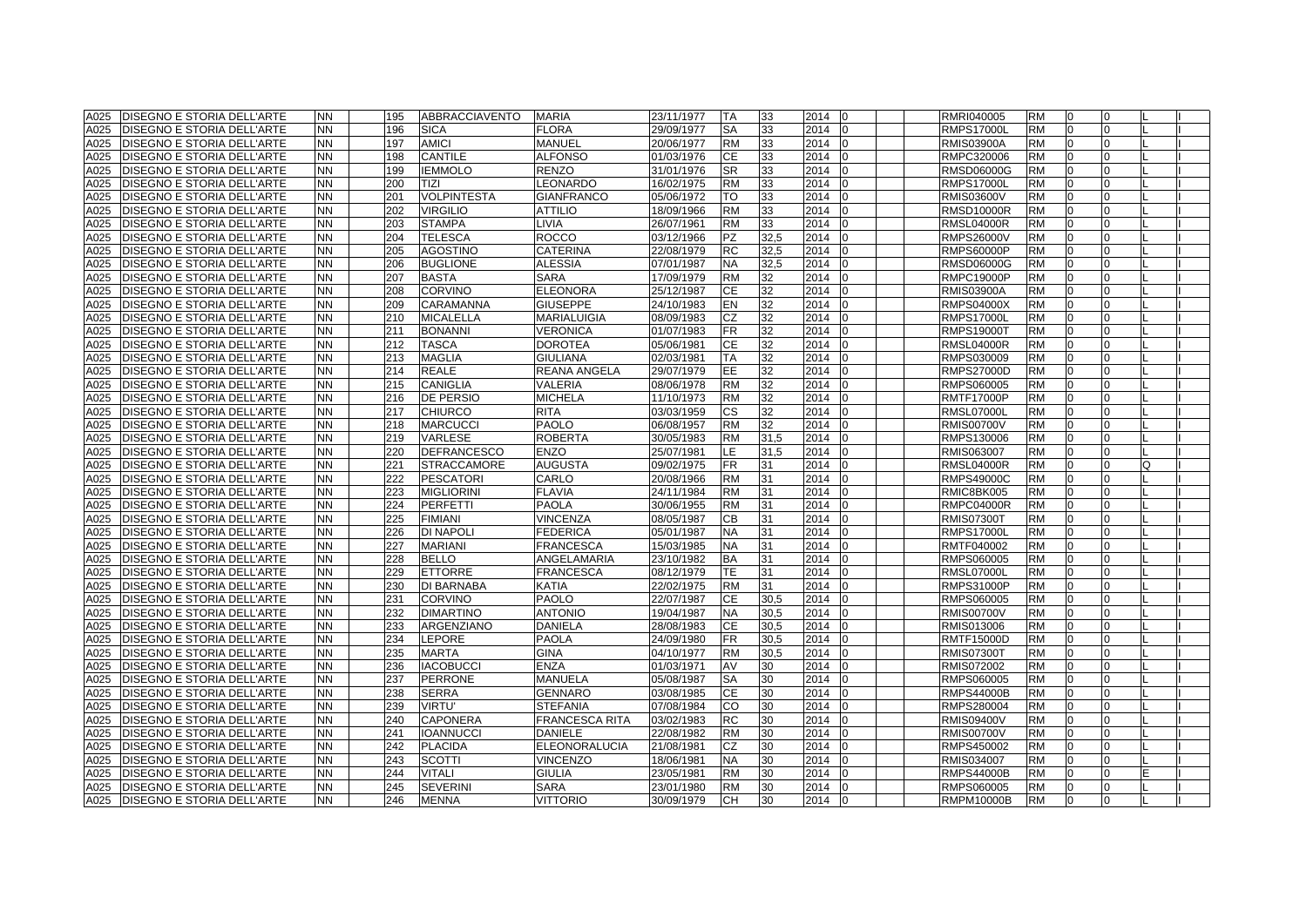| A025         | <b>DISEGNO E STORIA DELL'ARTE</b>                               | <b>NN</b>              | 247        | <b>SASSI</b>                   | <b>FRANCESCO MARIA</b>                       | 20/02/1965               | PG        | 30       | 2014         | lo | <b>RMPC04000R</b>               | <b>RM</b>              | 0                    | 0                    |   |  |
|--------------|-----------------------------------------------------------------|------------------------|------------|--------------------------------|----------------------------------------------|--------------------------|-----------|----------|--------------|----|---------------------------------|------------------------|----------------------|----------------------|---|--|
| A025         | DISEGNO E STORIA DELL'ARTE                                      | <b>NN</b>              | 248        | <b>BRUNO</b>                   | <b>GIUSEPPINA</b>                            | 19/09/1985               | LT        | 29,5     | 2014         |    | <b>RMSD06000G</b>               | <b>RM</b>              | l0                   | $\overline{0}$       |   |  |
| A025         | DISEGNO E STORIA DELL'ARTE                                      | <b>NN</b>              | 249        | <b>PANETTA</b>                 | LORENA                                       | 18/08/1985               | CZ        | 29,5     | 2014         |    | RMPS280004                      | <b>RM</b>              | $\Omega$             | $\Omega$             |   |  |
| A025         | DISEGNO E STORIA DELL'ARTE                                      | <b>NN</b>              | 250        | <b>BIANCHI</b>                 | <b>IOLANDA</b>                               | 16/08/1984               | BA        | 29,5     | 2014         |    | RMSL07000L                      | <b>RM</b>              | $\overline{0}$       | $\Omega$             |   |  |
| A025         | DISEGNO E STORIA DELL'ARTE                                      | <b>NN</b>              | 251        | <b>VARLESE</b>                 | VALENTINA                                    | 30/05/1983               | <b>RM</b> | 29,5     | 2014         |    | RMPS130006                      | <b>RM</b>              | $\overline{0}$       | 0                    |   |  |
| A025         | DISEGNO E STORIA DELL'ARTE                                      | <b>NN</b>              | 252        | <b>GAZIA</b>                   | LAVINIA                                      | 02/10/1982               | RM        | 29,5     | 2014         |    | RMPC19000P                      | <b>RM</b>              | $\overline{0}$       | 0                    |   |  |
| A025         | DISEGNO E STORIA DELL'ARTE                                      | <b>NN</b>              | 253        | <b>GUARNIER</b>                | <b>MATILDE</b>                               | 07/10/1981               | PD        | 29,5     | 2014         |    | RMPS12000G                      | <b>RM</b>              | $\Omega$             | $\Omega$             |   |  |
| A025         | DISEGNO E STORIA DELL'ARTE                                      | <b>NN</b>              | 254        | <b>IMPARATO</b>                | <b>MARIA</b>                                 | 01/09/1976               | <b>NA</b> | 29,5     | 2014         |    | RMPS030009                      | <b>RM</b>              | $\overline{0}$       | $\Omega$             |   |  |
| A025         | <b>DISEGNO E STORIA DELL'ARTE</b>                               | <b>NN</b>              | 255        | <b>BALESTRIERI</b>             | <b>MICHELE</b>                               | 15/04/1977               | <b>NA</b> | 29       | 2014         |    | RMPS060005                      | <b>RM</b>              | $\overline{0}$       | $\Omega$             |   |  |
| A025         | DISEGNO E STORIA DELL'ARTE                                      | <b>NN</b>              | 256        | <b>CAMERUCCIO</b>              | <b>SONIA</b>                                 | 25/01/1973               | AN        | 29       | 2014         |    | <b>RMPM08000B</b>               | <b>RM</b>              | $\overline{0}$       | $\Omega$             |   |  |
| A025         | DISEGNO E STORIA DELL'ARTE                                      | <b>NN</b>              | 257        | <b>PORCARI</b>                 | <b>FEDERICO</b>                              | 26/11/1971               | RM        | 29       | 2014         |    | RMIS05200R                      | <b>RM</b>              | $\Omega$             | $\Omega$             |   |  |
| A025         | DISEGNO E STORIA DELL'ARTE                                      | <b>NN</b>              | 258        | <b>GALZIGNATO</b>              | <b>GABRIELLA</b>                             | 08/04/1966               | NA        | 29       | 2014         |    | RMPM08000B                      | <b>RM</b>              | $\overline{0}$       | $\Omega$             |   |  |
| A025         | DISEGNO E STORIA DELL'ARTE                                      | <b>NN</b>              | 259        | <b>CAPITANI</b>                | <b>VALENTINA</b>                             | 30/08/1963               | NA.       | 29       | 2014         |    | RMPM10000B                      | <b>RM</b>              | $\overline{0}$       | $\Omega$             |   |  |
| A025         | DISEGNO E STORIA DELL'ARTE                                      | <b>NN</b>              | 260        | <b>VECCIA</b>                  | <b>STEFANIA</b>                              | 28/10/1984               | СE        | 29       | 2014         |    | RMPS060005                      | <b>RM</b>              | $\overline{0}$       | 0                    |   |  |
| A025         | DISEGNO E STORIA DELL'ARTE                                      | <b>NN</b>              | 261        | <b>MARRONI</b>                 | <b>SERENA</b>                                | 22/01/1983               |           | 29       | 2014         |    | RMIS034007                      | <b>RM</b>              | $\overline{0}$       | $\Omega$             |   |  |
| A025         | DISEGNO E STORIA DELL'ARTE                                      | <b>NN</b>              | 262        | <b>MARANGOLO</b>               | <b>LUCREZIA</b>                              | 09/10/1976               | ΚR        | 29       | 2014         |    | RMPS320009                      | <b>RM</b>              | $\overline{0}$       | $\Omega$             |   |  |
| A025         | DISEGNO E STORIA DELL'ARTE                                      | <b>NN</b>              | 263        | <b>MANCINO</b>                 | <b>ALESSANDRA</b>                            | 08/03/1989               | NA.       | 29       | 2014         |    | RMPS280004                      | <b>RM</b>              | $\overline{0}$       | $\Omega$             |   |  |
| A025         | DISEGNO E STORIA DELL'ARTE                                      | <b>NN</b>              | 264        | <b>CIAVOLELLA</b>              | <b>DAVIDE</b>                                | 08/11/1988               |           | 29       | 2014         |    | <b>RMPS17000L</b>               | <b>RM</b>              | $\overline{0}$       | $\Omega$             |   |  |
| A025         | DISEGNO E STORIA DELL'ARTE                                      | <b>NN</b>              | 265        | <b>USSIA</b>                   | MONICA SAPIENZA                              | 08/02/1988               | CZ        | 29       | 2014         |    | <b>RMPC19000P</b>               | <b>RM</b>              | $\Omega$             | $\Omega$             |   |  |
| A025         | DISEGNO E STORIA DELL'ARTE                                      | <b>NN</b>              | 266        | CHIACCHIO                      | <b>ANTONELLA</b>                             | 17/12/1987               | СS        | 29       | 2014         |    | RMPS280004                      | <b>RM</b>              | 0                    | $\Omega$             |   |  |
| A025         | DISEGNO E STORIA DELL'ARTE                                      | <b>NN</b>              | 267        | <b>POLVERARI</b>               | <b>SILVIA</b>                                | 31/07/1987               | <b>RM</b> | 29       | 2014         |    | <b>RMPS46000L</b>               | <b>RM</b>              | $\overline{0}$       | $\Omega$             |   |  |
| A025         | <b>DISEGNO E STORIA DELL'ARTE</b>                               | <b>NN</b>              | 268        | PIETRANDREA                    | <b>NOEMI</b>                                 | 19/02/1987               | FR        | 29       | 2014         |    | <b>RMSL04000R</b>               | <b>RM</b>              | $\overline{0}$       | $\Omega$             |   |  |
| A025         | DISEGNO E STORIA DELL'ARTE                                      | <b>NN</b>              | 269        | <b>BOCHICCHIO</b>              | <b>DANIELE</b>                               | 30/01/1987               | RM        | 29       | 2014         |    | RMPC04000R                      | <b>RM</b>              | $\Omega$             | $\Omega$             |   |  |
| A025         | DISEGNO E STORIA DELL'ARTE                                      | <b>NN</b>              | 270        | <b>DEFELICE</b>                | <b>SABRINA</b>                               | 06/08/1986               | <b>RM</b> | 29       | 2014         |    | RMPS60000P                      | <b>RM</b>              | $\Omega$             | $\Omega$             |   |  |
| A025         | <b>DISEGNO E STORIA DELL'ARTE</b>                               | <b>NN</b>              | 271        | <b>PETRI</b>                   | <b>IVO</b>                                   | 26/07/1986               | <b>RM</b> | 29       | 2014         |    | RMPS060005                      | <b>RM</b>              | $\Omega$             | $\Omega$             |   |  |
| A025         | <b>DISEGNO E STORIA DELL'ARTE</b>                               | <b>NN</b>              | 272        | <b>TOSCANO</b>                 | <b>CARMEN</b>                                | 21/06/1986               | <b>RM</b> | 29       | 2014         |    | RMPS200007                      | <b>RM</b>              | $\Omega$             | $\Omega$             |   |  |
| A025         | DISEGNO E STORIA DELL'ARTE                                      | <b>NN</b>              | 273        | <b>PONTIERI</b>                | VALENTINA                                    | 29/03/1986               | ΚR        | 29       | 2014         |    | <b>RMPC19000P</b>               | <b>RM</b>              | $\overline{0}$       | $\Omega$             |   |  |
| A025         | DISEGNO E STORIA DELL'ARTE                                      | <b>NN</b>              | 274        | <b>SPINOSA</b>                 | RAFFAELE                                     | 24/03/1986               | BR        | 29       | 2014         |    | RMPS060005                      | <b>RM</b>              | $\overline{0}$       | 0                    |   |  |
| A025         | DISEGNO E STORIA DELL'ARTE                                      | <b>NN</b>              | 275        | <b>MANNOCCI</b>                | <b>SILVIA</b>                                | 27/10/1985               | <b>RM</b> | 29       | 2014         | n  | RMPS49000C                      | <b>RM</b>              | $\overline{0}$       | 0                    |   |  |
| A025         | DISEGNO E STORIA DELL'ARTE                                      | <b>NN</b>              | 276        | <b>REITANO</b>                 | <b>MARIA TERESA</b>                          | 11/03/1985               | RC        | 29       | 2014         |    | RMPS10000A                      | <b>RM</b>              | $\Omega$             | $\Omega$             |   |  |
| A025         | DISEGNO E STORIA DELL'ARTE                                      | <b>NN</b>              | 277        | <b>MUSUMECI</b>                | <b>FRANCESCA</b>                             | 13/12/1984               | RC        | 29       | 2014         |    | RMPS19000T                      | <b>RM</b>              | $\Omega$             | $\Omega$             |   |  |
| A025         | DISEGNO E STORIA DELL'ARTE                                      | <b>NN</b>              | 278        | <b>GARGARO</b>                 | <b>SILVIA</b>                                | 30/11/1984               | FR        | 29       | 2014         |    | RMTF090003                      | <b>RM</b>              | $\overline{0}$       | $\Omega$             |   |  |
| A025         | DISEGNO E STORIA DELL'ARTE                                      | <b>NN</b>              | 279        | <b>SCARIZZA</b>                | <b>ROBERTA</b>                               | 25/10/1984               | RM        | 29       | 2014         |    | <b>RMPS10000A</b>               | <b>RM</b>              | $\overline{0}$       | $\overline{0}$       |   |  |
| A025         | <b>DISEGNO E STORIA DELL'ARTE</b>                               | <b>NN</b>              | 280        | <b>ARMILLOTTA</b>              | <b>TIZIANA</b>                               | 20/09/1984               | FG        | 29       | 2014         |    | RMPS280004                      | <b>RM</b>              | l0                   | 0                    |   |  |
| A025         | DISEGNO E STORIA DELL'ARTE                                      | <b>NN</b>              | 281        | <b>BODESMO</b>                 | <b>CLAUDIA</b>                               | 19/09/1984               | <b>RM</b> | 29       | 2014         |    | RMSD06000G                      | <b>RM</b>              | $\overline{0}$       | $\Omega$             |   |  |
| A025         | DISEGNO E STORIA DELL'ARTE                                      | <b>NN</b>              | 282        | <b>ALESSI</b>                  | <b>FABIANA</b>                               | 18/05/1984               | RM        | 29       | 2014         |    | RMPS29000P                      | <b>RM</b>              | $\overline{0}$       | 0                    |   |  |
| A025         | DISEGNO E STORIA DELL'ARTE                                      | <b>NN</b>              | 283        | <b>COVINO</b>                  | VALERIA                                      | 12/09/1983               | <b>RM</b> | 29       | 2014         |    | RMPS280004                      | <b>RM</b>              | $\overline{0}$       | 0                    |   |  |
| A025         | <b>DISEGNO E STORIA DELL'ARTE</b>                               | <b>NN</b>              | 284        | <b>FRANCONE</b>                | <b>GIUSEPPE</b>                              | 24/08/1983               | RC        | 29       | 2014         | n  | RMPS060005                      | <b>RM</b>              | 0                    | 0                    |   |  |
| A025         | DISEGNO E STORIA DELL'ARTE                                      | <b>NN</b>              | 285        | <b>TROISE</b>                  | <b>ANTONIO</b>                               | 03/07/1983               | NA.       | 29       | 2014         |    | RMPS280004                      | <b>RM</b>              | $\Omega$             | $\Omega$             |   |  |
| A025         | DISEGNO E STORIA DELL'ARTE                                      | <b>NN</b>              | 286        | <b>LA GAMBA</b>                | <b>ROSARIA</b>                               | 22/04/1983               | VV        | 29       | 2014         |    | RMPS060005                      | <b>RM</b>              | $\Omega$             | $\Omega$             |   |  |
| A025         | DISEGNO E STORIA DELL'ARTE                                      | <b>NN</b>              | 287        | <b>CARNIATO</b>                | <b>ROMINA</b>                                | 27/06/1982               | RM        | 29       | 2014         |    | RMPS450002                      | <b>RM</b>              | $\overline{0}$       | $\Omega$             |   |  |
| A025         | DISEGNO E STORIA DELL'ARTE                                      | <b>NN</b>              | 288        | <b>PIERONI</b>                 | <b>PAMELA</b>                                | 17/06/1982               | <b>RM</b> | 29       | 2014         |    | <b>RMIC88700G</b>               | <b>RM</b>              | $\overline{0}$       | $\Omega$             | C |  |
| A025         | DISEGNO E STORIA DELL'ARTE                                      | <b>NN</b>              | 289        | <b>ARMALEO</b>                 | <b>ELISA</b>                                 | 02/06/1982               | RM        | 29       | 2014         |    | <b>RMPS31000P</b>               | <b>RM</b>              | $\overline{0}$       | $\Omega$             |   |  |
| A025         | DISEGNO E STORIA DELL'ARTE                                      | <b>NN</b>              | 290        | <b>MADONNA</b>                 | <b>DARIO</b>                                 | 14/03/1982               | NA.       | 29       | 2014         |    | RMSD10000R                      | <b>RM</b>              | $\Omega$             | $\Omega$             |   |  |
| A025         | DISEGNO E STORIA DELL'ARTE                                      | <b>NN</b>              | 291        | <b>NANCI</b>                   | <b>CONCETTA</b>                              | 09/06/1981               | CZ        | 29       | 2014         |    | <b>RMPS17000L</b>               | <b>RM</b>              | $\overline{0}$       | $\Omega$             |   |  |
| A025         | DISEGNO E STORIA DELL'ARTE                                      | <b>NN</b>              | 292        | <b>MOTTA</b>                   | <b>DAVIDE</b>                                | 05/11/1980               | CТ        | 29       | 2014         |    | RMIS10700Q                      | <b>RM</b>              | $\overline{0}$       | $\Omega$             |   |  |
| A025         | DISEGNO E STORIA DELL'ARTE                                      | <b>NN</b>              | 293        | <b>PERUFFO</b>                 | NEALCARLO                                    | 19/07/1980               | NA.       | 29       | 2014         |    | <b>RMSD10000R</b>               | <b>RM</b>              | $\Omega$             | $\Omega$<br>$\Omega$ |   |  |
| A025         | DISEGNO E STORIA DELL'ARTE                                      | <b>NN</b><br><b>NN</b> | 294        | <b>BELLO</b>                   | <b>MARTA</b>                                 | 16/03/1980               | VT<br>KR. | 29       | 2014         |    | <b>RMPS17000L</b>               | <b>RM</b><br><b>RM</b> | $\Omega$<br>$\Omega$ | $\Omega$             |   |  |
| A025<br>A025 | DISEGNO E STORIA DELL'ARTE<br><b>DISEGNO E STORIA DELL'ARTE</b> | <b>NN</b>              | 295<br>296 | <b>GIGLIO</b><br><b>GRILLO</b> | GAETANO DOMENICO 16/01/1980<br><b>MARZIA</b> |                          | ME        | 29<br>29 | 2014<br>2014 |    | <b>RMSL07000L</b>               | <b>RM</b>              | $\overline{0}$       | $\Omega$             |   |  |
| A025         |                                                                 | <b>NN</b>              | 297        | <b>BISCETTI</b>                | <b>GIORGIO</b>                               | 30/09/1979<br>13/07/1979 | <b>RM</b> | 29       | 2014         |    | <b>RMPS17000L</b><br>RMPS060005 | <b>RM</b>              | l0                   | $\Omega$             |   |  |
| A025         | DISEGNO E STORIA DELL'ARTE                                      | <b>NN</b>              | 298        | <b>BOLLI</b>                   | <b>MASSIMO</b>                               | 10/12/1978               | CВ        | 29       | 2014         | I0 | <b>RMIS09400V</b>               | <b>RM</b>              | $\Omega$             | $\Omega$             |   |  |
|              | <b>DISEGNO E STORIA DELL'ARTE</b>                               |                        |            |                                |                                              |                          |           |          |              |    |                                 |                        |                      |                      |   |  |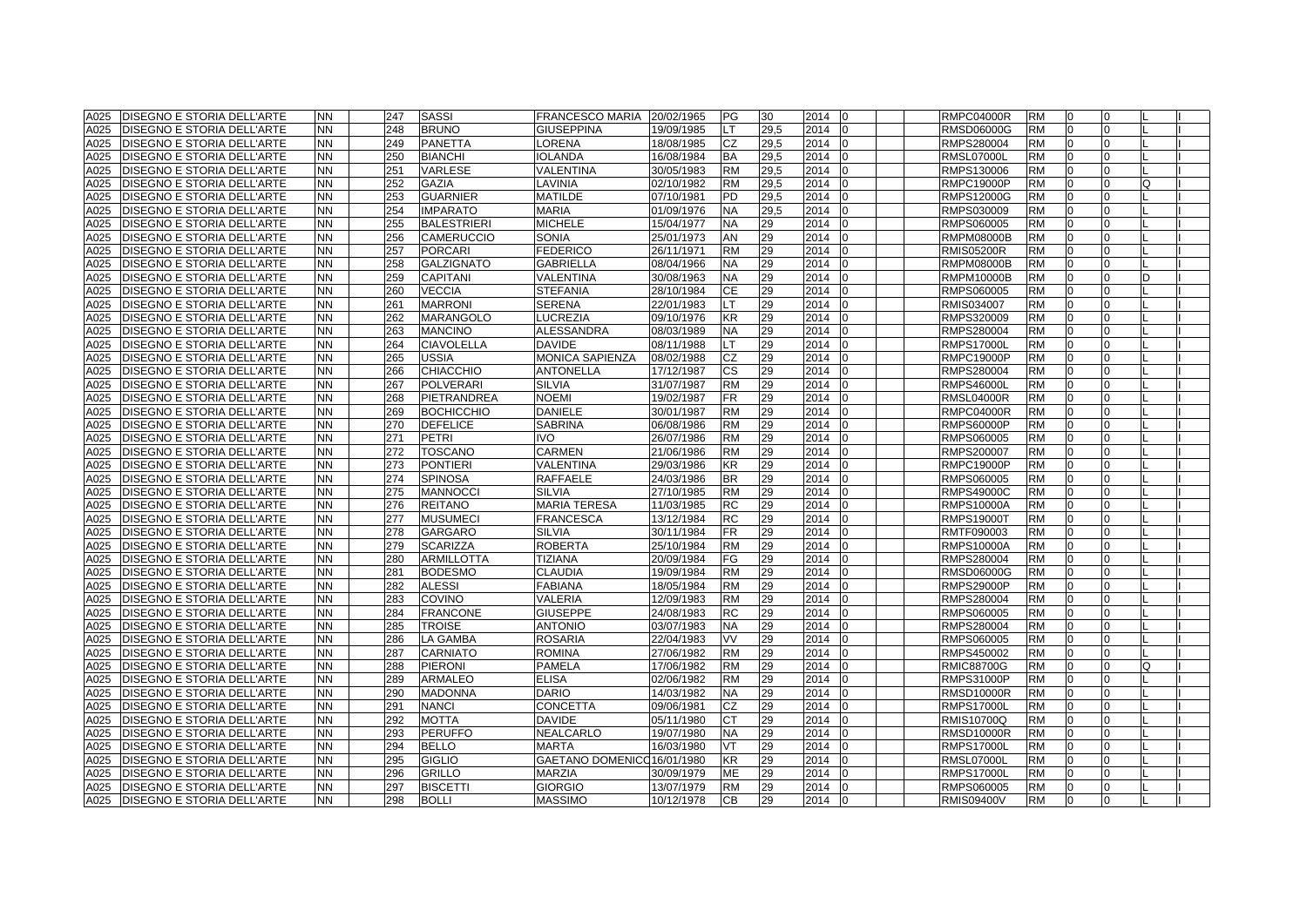| A025 | <b>DISEGNO E STORIA DELL'ARTE</b> | ΝN        |     | 299 | LUZZI              | LARA                         | 20/06/1977 | AQ.       | 29   | 2014 | $\overline{0}$ | <b>RMPS31000P</b> | <b>RM</b> | 0              | 0              |  |
|------|-----------------------------------|-----------|-----|-----|--------------------|------------------------------|------------|-----------|------|------|----------------|-------------------|-----------|----------------|----------------|--|
| A025 | DISEGNO E STORIA DELL'ARTE        | ΝN        |     | 300 | <b>CORRENTE</b>    | <b>DANIELA</b>               | 03/04/1972 | SA        | 29   | 2014 | $\Omega$       | RMVC010008        | <b>RM</b> | $\overline{0}$ | $\overline{0}$ |  |
| A025 | DISEGNO E STORIA DELL'ARTE        | NN.       |     | 301 | <b>ANTONI</b>      | <b>ROSSELLA</b>              | 09/04/1958 | <b>RM</b> | 29   | 2014 |                | RMPS030009        | <b>RM</b> | $\Omega$       | $\Omega$       |  |
| A025 | <b>DISEGNO E STORIA DELL'ARTE</b> | ΝN        |     | 302 | <b>GAETA</b>       | ALESSANDRA                   | 11/06/1987 | SA        | 28,5 | 2014 | $\Omega$       | RMIC8CW00P        | <b>RM</b> | $\overline{0}$ | 0              |  |
| A025 | DISEGNO E STORIA DELL'ARTE        | <b>NN</b> |     | 303 | <b>BIFULCO</b>     | VALENTINA                    | 25/12/1986 | <b>CE</b> | 28,5 | 2014 | $\Omega$       | <b>RMPS17000L</b> | <b>RM</b> | $\overline{0}$ | 0              |  |
| A025 | DISEGNO E STORIA DELL'ARTE        | ΝN        |     | 304 | <b>PERDICHIZZI</b> | GIOVANNA                     | 30/07/1985 | ME        | 28,5 | 2014 | n              | <b>RMPS24000N</b> | <b>RM</b> | $\Omega$       | $\Omega$       |  |
| A025 | DISEGNO E STORIA DELL'ARTE        | NN        |     | 305 | RIPA               | EMANUELE                     | 25/09/1984 | AP        | 28,5 | 2014 |                | <b>RMPS44000B</b> | <b>RM</b> | $\Omega$       | $\Omega$       |  |
| A025 | DISEGNO E STORIA DELL'ARTE        | ΝN        |     | 306 | <b>MELONI</b>      | <b>SIMONE</b>                | 12/11/1981 | <b>RM</b> | 28,5 | 2014 |                | RMPS450002        | <b>RM</b> | $\overline{0}$ | $\Omega$       |  |
| A025 | DISEGNO E STORIA DELL'ARTE        | <b>NN</b> |     | 307 | <b>D'ANGELO</b>    | <b>LUCA</b>                  | 15/03/1976 | <b>SA</b> | 28,5 | 2014 | $\Omega$       | <b>RMPS27000D</b> | <b>RM</b> | $\overline{0}$ | $\Omega$       |  |
| A025 | DISEGNO E STORIA DELL'ARTE        | NN.       |     | 308 | <b>MURETTO</b>     | VANIA                        | 10/04/1969 | <b>CT</b> | 28,5 | 2014 |                | <b>RMSD06000G</b> | <b>RM</b> | $\overline{0}$ | $\Omega$       |  |
| A025 | DISEGNO E STORIA DELL'ARTE        | ΝN        |     | 309 | <b>ODDI</b>        | <b>FABRIZIO</b>              | 26/03/1967 | <b>RM</b> | 28,5 | 2014 |                | RMIS084008        | <b>RM</b> | $\Omega$       | $\Omega$       |  |
| A025 | DISEGNO E STORIA DELL'ARTE        | NN.       |     | 310 | <b>CAPUTO</b>      | <b>VERONICA</b>              | 02/11/1974 | <b>CS</b> | 28   | 2014 |                | RMIS026008        | <b>RM</b> | $\overline{0}$ | $\Omega$       |  |
| A025 | <b>DISEGNO E STORIA DELL'ARTE</b> | <b>NN</b> | 311 |     | <b>TERRACCIANO</b> | <b>MARCO</b>                 | 28/03/1975 | <b>FR</b> | 28   | 2014 | 0              | RMPS010004        | <b>RM</b> | $\overline{0}$ | $\Omega$       |  |
| A025 | DISEGNO E STORIA DELL'ARTE        | NN        |     | 312 | <b>GARRIBBA</b>    | SABINO JACOPO GIO 24/06/1985 |            | <b>BA</b> | 28   | 2014 | $\Omega$       | <b>RMSL04000R</b> | <b>RM</b> | $\overline{0}$ | 0              |  |
| A025 | DISEGNO E STORIA DELL'ARTE        | NN.       |     | 313 | <b>MICALIZZI</b>   | MARIAGIULIA                  | 29/10/1981 | <b>CT</b> | 28   | 2014 |                | RMIC817009        | <b>RM</b> | $\Omega$       | 0              |  |
| A025 | DISEGNO E STORIA DELL'ARTE        | NN.       |     | 314 | OMBARDI            | GIANLUCA                     | 28/07/1987 | <b>CE</b> | 28   | 2014 |                | RMPS060005        | <b>RM</b> | $\Omega$       | $\Omega$       |  |
| A025 | DISEGNO E STORIA DELL'ARTE        | NN.       |     | 315 | <b>SORBARA</b>     | <b>FLORIANA</b>              | 26/04/1987 | <b>RC</b> | 28   | 2014 |                | RMPM040001        | <b>RM</b> | $\overline{0}$ | $\Omega$       |  |
| A025 | DISEGNO E STORIA DELL'ARTE        | NN        |     | 316 | <b>MASSIMI</b>     | <b>VALERIO</b>               | 28/10/1986 | <b>RM</b> | 28   | 2014 | $\Omega$       | RMIS042006        | <b>RM</b> | $\overline{0}$ | $\overline{0}$ |  |
| A025 | DISEGNO E STORIA DELL'ARTE        | NN.       |     | 317 | <b>ROCCHETTI</b>   | <b>SIMONA</b>                | 07/07/1986 | <b>RM</b> | 28   | 2014 |                | RMPS130006        | <b>RM</b> | $\overline{0}$ | $\Omega$       |  |
| A025 | DISEGNO E STORIA DELL'ARTE        | NN.       |     | 318 | <b>FARALLI</b>     | <b>ROSAMARIA</b>             | 19/05/1984 | <b>NA</b> | 28   | 2014 |                | <b>RMPS04000X</b> | <b>RM</b> | $\overline{0}$ | $\Omega$       |  |
| A025 | DISEGNO E STORIA DELL'ARTE        | <b>NN</b> |     | 319 | <b>GIUGLIANO</b>   | ALESSANDRAMARINA 18/09/1983  |            | <b>SA</b> | 28   | 2014 | $\Omega$       | <b>RMPS05000E</b> | <b>RM</b> | $\overline{0}$ | $\Omega$       |  |
| A025 | DISEGNO E STORIA DELL'ARTE        | NN.       |     | 320 | <b>TERENZI</b>     | MONICA                       | 06/02/1983 | <b>RM</b> | 28   | 2014 | $\Omega$       | RMPS060005        | <b>RM</b> | $\overline{0}$ | $\Omega$       |  |
| A025 | DISEGNO E STORIA DELL'ARTE        | NN.       | 321 |     | <b>SCOCCOLA</b>    | CHIARA                       | 26/07/1982 | FG        | 28   | 2014 |                | RMPC080007        | <b>RM</b> | $\Omega$       | $\Omega$       |  |
| A025 | DISEGNO E STORIA DELL'ARTE        | NN.       |     | 322 | <b>SASSONE</b>     | <b>ELVIRA</b>                | 18/07/1981 | FG        | 28   | 2014 |                | <b>RMIS08200L</b> | <b>RM</b> | $\Omega$       | $\Omega$       |  |
| A025 | <b>DISEGNO E STORIA DELL'ARTE</b> | NN.       |     | 323 | <b>PROVENZANO</b>  | CALOGERO                     | 02/07/1980 | AG        | 28   | 2014 | $\Omega$       | <b>RMTD65000G</b> | <b>RM</b> | $\Omega$       | $\Omega$       |  |
| A025 | <b>DISEGNO E STORIA DELL'ARTE</b> | <b>NN</b> |     | 324 | <b>CINQUE</b>      | <b>ANTONELLA</b>             | 21/06/1979 | <b>SA</b> | 28   | 2014 | $\Omega$       | RMIS013006        | <b>RM</b> | $\Omega$       | $\Omega$       |  |
| A025 | DISEGNO E STORIA DELL'ARTE        | ΝN        |     | 325 | <b>PEDOTO</b>      | MARINA                       | 19/01/1978 | <b>BN</b> | 28   | 2014 |                | RMPS21000T        | <b>RM</b> | $\overline{0}$ | 0              |  |
| A025 | DISEGNO E STORIA DELL'ARTE        | ΝN        |     | 326 | <b>GRECO</b>       | <b>RICCARDO</b>              | 25/12/1977 | <b>NA</b> | 28   | 2014 |                | <b>RMPS17000L</b> | <b>RM</b> | $\overline{0}$ | 0              |  |
| A025 | <b>DISEGNO E STORIA DELL'ARTE</b> | NN        |     | 327 | VARDE              | <b>DONATELLA</b>             | 25/06/1970 | <b>VV</b> | 28   | 2014 | 0              | RMIS034007        | <b>RM</b> | $\overline{0}$ | $\Omega$       |  |
| A025 | DISEGNO E STORIA DELL'ARTE        | ΝN        |     | 328 | <b>BONFILIO</b>    | BARBARA                      | 25/05/1969 | <b>CS</b> | 28   | 2014 |                | RMPM10000B        | <b>RM</b> | 0              | $\Omega$       |  |
| A025 | DISEGNO E STORIA DELL'ARTE        | ΝN        |     | 329 | ONGO.              | CRISTINA                     | 12/10/1967 | <b>RM</b> | 28   | 2014 |                | RMPS44000B        | <b>RM</b> | $\Omega$       | 0              |  |
| A025 | DISEGNO E STORIA DELL'ARTE        | NN.       |     | 330 | RISI               | <b>SANDRA</b>                | 29/11/1970 | SA        | 27,5 | 2014 |                | RMPS060005        | <b>RM</b> | $\Omega$       | $\Omega$       |  |
| A025 | DISEGNO E STORIA DELL'ARTE        | NN.       |     | 331 | <b>CASABURI</b>    | <b>LUCA</b>                  | 14/05/1980 | <b>SA</b> | 27,5 | 2014 |                | <b>RMIS00800P</b> | <b>RM</b> | $\overline{0}$ | $\Omega$       |  |
| A025 | DISEGNO E STORIA DELL'ARTE        | ΝN        |     | 332 | <b>SIGNORELLO</b>  | <b>ANTONINO</b>              | 22/08/1983 | TP        | 27,5 | 2014 |                | <b>RMPS46000L</b> | <b>RM</b> | $\overline{0}$ | 0              |  |
| A025 | DISEGNO E STORIA DELL'ARTE        | NN        |     | 333 | <b>DESIMONE</b>    | <b>FLAVIO</b>                | 01/05/1985 | <b>NA</b> | 27,5 | 2014 |                | <b>RMIS08900B</b> | <b>RM</b> | $\overline{0}$ | $\Omega$       |  |
| A025 | DISEGNO E STORIA DELL'ARTE        | ΝN        |     | 334 | LAURI              | <b>ELEONORA</b>              | 05/03/1985 | <b>RM</b> | 27,5 | 2014 | 10             | RMPS200007        | <b>RM</b> | $\overline{0}$ | 0              |  |
| A025 | DISEGNO E STORIA DELL'ARTE        | NN.       |     | 335 | <b>FLAMINI</b>     | <b>GIULIA</b>                | 12/01/1985 | <b>RM</b> | 27,5 | 2014 |                | <b>RMPS48000T</b> | <b>RM</b> | $\overline{0}$ | $\Omega$       |  |
| A025 | DISEGNO E STORIA DELL'ARTE        | NN        |     | 336 | SAMMARCO           | NICOLETTA                    | 20/11/1984 | <b>NA</b> | 27,5 | 2014 | <sup>0</sup>   | RMIC8BL001        | <b>RM</b> | $\overline{0}$ | 0              |  |
| A025 | DISEGNO E STORIA DELL'ARTE        | NN        |     | 337 | <b>D'AMBROSIO</b>  | GIUSI                        | 04/07/1983 | <b>NA</b> | 27,5 | 2014 |                | <b>RMSL07000L</b> | <b>RM</b> | $\Omega$       | $\Omega$       |  |
| A025 | DISEGNO E STORIA DELL'ARTE        | NN.       |     | 338 | <b>D'ANGELO</b>    | <b>DAVIDE</b>                | 10/08/1982 | PZ        | 27,5 | 2014 |                | <b>RMPS27000D</b> | <b>RM</b> | $\Omega$       | $\Omega$       |  |
| A025 | DISEGNO E STORIA DELL'ARTE        | NN.       |     | 339 | <b>DANISE</b>      | <b>ILARIA</b>                | 10/08/1981 | <b>NA</b> | 27,5 | 2014 |                | RMPS030009        | <b>RM</b> | $\overline{0}$ | $\Omega$       |  |
| A025 | <b>DISEGNO E STORIA DELL'ARTE</b> | NN.       |     | 340 | <b>NARDELLI</b>    | <b>GIULIA</b>                | 10/11/1980 | <b>RM</b> | 27,5 | 2014 |                | <b>RMTD65000G</b> | <b>RM</b> | $\Omega$       | $\Omega$       |  |
| A025 | DISEGNO E STORIA DELL'ARTE        | NN.       | 341 |     | <b>D'AMONE</b>     | <b>MAURIZIO</b>              | 04/05/1980 | <b>BR</b> | 27,5 | 2014 | l <sub>0</sub> | RMPS450002        | <b>RM</b> | $\overline{0}$ | $\Omega$       |  |
| A025 | DISEGNO E STORIA DELL'ARTE        | NN.       |     | 342 | <b>CANFORA</b>     | <b>EMMA</b>                  | 07/09/1978 | FG        | 27,5 | 2014 |                | <b>RMPS27000D</b> | <b>RM</b> | l0             | $\Omega$       |  |
| A025 | DISEGNO E STORIA DELL'ARTE        | <b>NN</b> |     | 343 | <b>TORDIGLIONE</b> | KATIA                        | 25/10/1971 | AV        | 27,5 | 2014 | $\Omega$       | <b>RMPS17000L</b> | <b>RM</b> | $\overline{0}$ | $\Omega$       |  |
| A025 | DISEGNO E STORIA DELL'ARTE        | NN.       |     | 344 | <b>GIULIANO</b>    | <b>MARIAROSARIA</b>          | 01/09/1970 | <b>CE</b> | 27,5 | 2014 |                | RMIC804007        | <b>RM</b> | $\Omega$       | $\Omega$       |  |
| A025 | DISEGNO E STORIA DELL'ARTE        | NN.       |     | 345 | QUATTRONE          | ROBERTA                      | 25/08/1984 | <b>RM</b> | 27   | 2014 |                | <b>RMIS01600N</b> | <b>RM</b> | $\Omega$       | $\Omega$       |  |
| A025 | DISEGNO E STORIA DELL'ARTE        | NN.       |     | 346 | <b>ORLACCHIO</b>   | <b>ANTONELLA</b>             | 04/09/1971 | <b>BN</b> | 27   | 2014 |                | <b>RMIS08800G</b> | <b>RM</b> | $\overline{0}$ | $\Omega$       |  |
| A025 | DISEGNO E STORIA DELL'ARTE        | NN.       |     | 347 | <b>PISANO</b>      | <b>SABINA</b>                | 06/02/1976 | TO.       | 27   | 2014 |                | RMPS060005        | <b>RM</b> | $\Omega$       | $\Omega$       |  |
| A025 | <b>DISEGNO E STORIA DELL'ARTE</b> | NN.       |     | 348 | <b>TURRISI</b>     | <b>ROSARIO</b>               | 06/08/1975 | <b>FR</b> | 27   | 2014 | $\Omega$       | <b>RMIS03900A</b> | <b>RM</b> | $\overline{0}$ | $\Omega$       |  |
| A025 | DISEGNO E STORIA DELL'ARTE        | NN.       |     | 349 | <b>DELVECCHIO</b>  | <b>FILIPPO</b>               | 08/02/1974 | <b>RM</b> | 27   | 2014 |                | RMIS051001        | <b>RM</b> | $\overline{0}$ | $\Omega$       |  |
| A025 | <b>DISEGNO E STORIA DELL'ARTE</b> | <b>NN</b> |     | 350 | <b>GAGLIO</b>      | <b>ELISABETTA</b>            | 03/05/1984 | <b>RM</b> | 27   | 2014 | <b>IO</b>      | <b>RMPS37000A</b> | <b>RM</b> | $\Omega$       | $\Omega$       |  |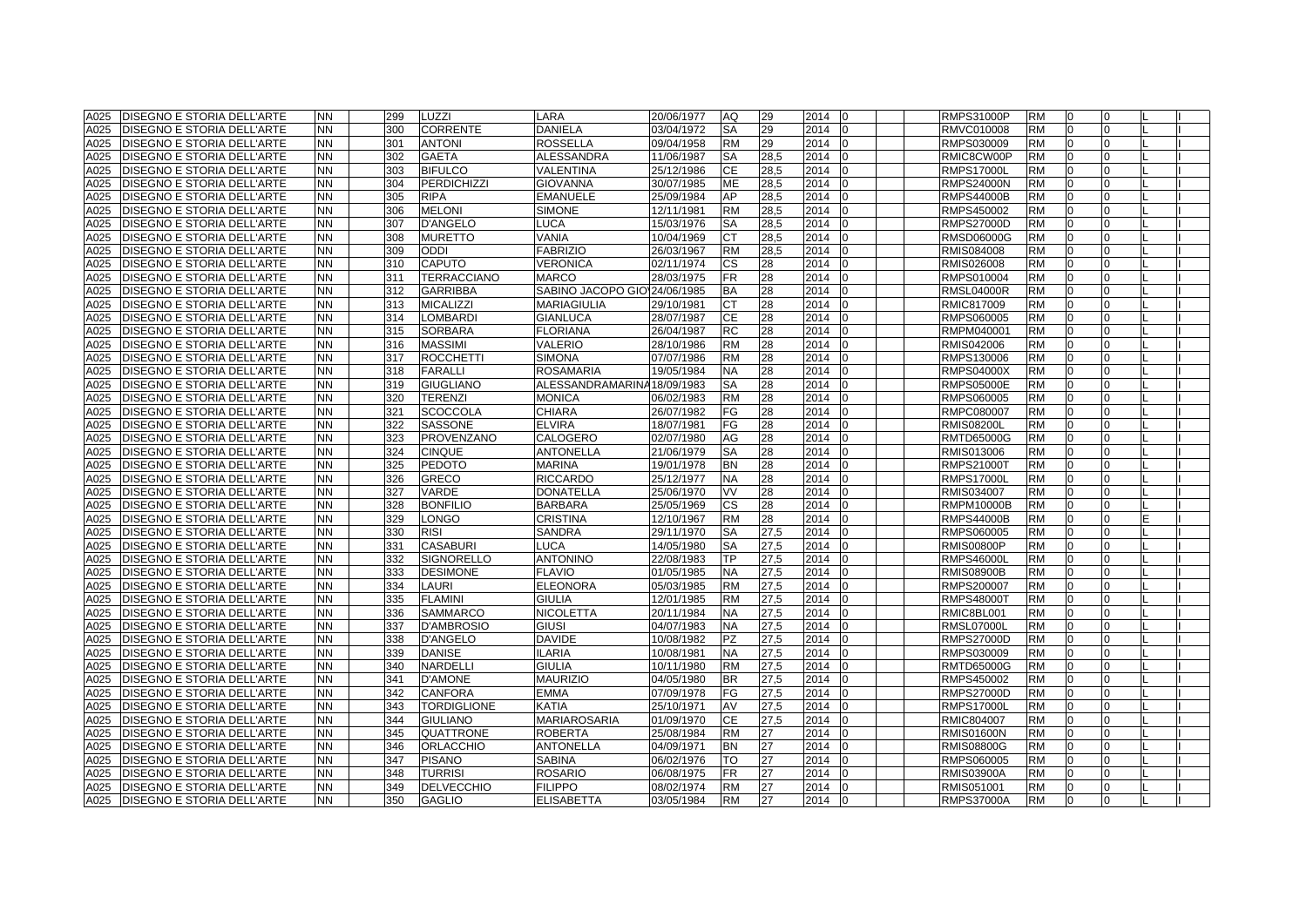| A025 | <b>DISEGNO E STORIA DELL'ARTE</b> | <b>NN</b> | 351 |     | <b>ROSATO</b>      | <b>IRENE</b>                  | 29/08/1985 | <b>BR</b> | 27   | 2014   | <sup>0</sup> | RMPS04000X        | <b>RM</b> | 10             |          |   |  |
|------|-----------------------------------|-----------|-----|-----|--------------------|-------------------------------|------------|-----------|------|--------|--------------|-------------------|-----------|----------------|----------|---|--|
| A025 | DISEGNO E STORIA DELL'ARTE        | <b>NN</b> |     | 352 | LOPERGOLO          | <b>SARA</b>                   | 19/12/1983 | <b>RM</b> | 27   | 2014   | <sup>0</sup> | RMIS026008        | <b>RM</b> | $\Omega$       |          |   |  |
| A025 | DISEGNO E STORIA DELL'ARTE        | <b>NN</b> |     | 353 | <b>MORRONE</b>     | VALENTINA                     | 12/02/1983 | <b>SA</b> | 27   | 2014   | $\Omega$     | RMPS060005        | <b>RM</b> | $\overline{0}$ | 0        |   |  |
| A025 | DISEGNO E STORIA DELL'ARTE        | <b>NN</b> |     | 354 | <b>MIRABELLO</b>   | ALESSANDRA                    | 08/10/1981 | <b>VV</b> | 27   | 2014   | 0            | RMIS026008        | <b>RM</b> | $\overline{0}$ | 0        |   |  |
| A025 | DISEGNO E STORIA DELL'ARTE        | <b>NN</b> |     | 355 | <b>SCANNAVINI</b>  | <b>EMANUELA</b>               | 22/04/1981 | <b>RM</b> | 27   | 2014   | <sup>0</sup> | <b>RMPS44000B</b> | <b>RM</b> | $\Omega$       | 0        |   |  |
| A025 | DISEGNO E STORIA DELL'ARTE        | <b>NN</b> |     | 356 | .OGOZZO            | ERICA                         | 27/06/1980 | <b>RC</b> | 27   | 2014   |              | RMSD10000R        | RM        | $\Omega$       |          |   |  |
| A025 | DISEGNO E STORIA DELL'ARTE        | <b>NN</b> | 357 |     | SORIANO            | <b>SARA</b>                   | 29/07/1979 | <b>RM</b> | 27   | 2014   |              | RMPQ010009        | RM        | $\Omega$       |          |   |  |
| A025 | <b>DISEGNO E STORIA DELL'ARTE</b> | <b>NN</b> |     | 358 | <b>BASILIO</b>     | KATIA                         | 14/04/1979 | <b>PZ</b> | 27   | 2014   | $\Omega$     | <b>RMPS17000L</b> | <b>RM</b> | $\overline{0}$ |          |   |  |
| A025 | <b>DISEGNO E STORIA DELL'ARTE</b> | <b>NN</b> |     | 359 | <b>PAOLILLO</b>    | <b>PAOLO</b>                  | 26/12/1978 | <b>SA</b> | 27   | 2014   | $\Omega$     | RMTD640001        | <b>RM</b> | $\overline{0}$ | 0        |   |  |
| A025 | DISEGNO E STORIA DELL'ARTE        | <b>NN</b> |     | 360 | <b>SFOGLIANO</b>   | <b>MARIA CRISTINA</b>         | 27/06/1976 | <b>CT</b> | 27   | 2014   | <sup>0</sup> | RMPS060005        | <b>RM</b> | $\overline{0}$ |          |   |  |
| A025 | <b>DISEGNO E STORIA DELL'ARTE</b> | <b>NN</b> | 361 |     | <b>PADOVANO</b>    | ANTONELLA                     | 24/11/1975 | FG        | 27   | 2014   | $\Omega$     | RMPS060005        | <b>RM</b> | $\overline{0}$ |          |   |  |
| A025 | DISEGNO E STORIA DELL'ARTE        | <b>NN</b> |     | 362 | <b>BELLI</b>       | ANNA                          | 16/04/1969 | <b>RM</b> | 27   | 2014   | $\Omega$     | RMPS450002        | <b>RM</b> | $\overline{0}$ | $\Omega$ |   |  |
| A025 | <b>DISEGNO E STORIA DELL'ARTE</b> | <b>NN</b> |     | 363 | PAZIENZA           | <b>SONIA</b>                  | 10/01/1973 | <b>FR</b> | 26,5 | 2014   | 0            | RMSL07000L        | <b>RM</b> | 0              | 0        |   |  |
| A025 | DISEGNO E STORIA DELL'ARTE        | <b>NN</b> |     | 364 | <b>PIZZOLATO</b>   | CALOGERO                      | 09/05/1979 | ТP        | 26,5 | 2014   | $\Omega$     | RMIS03100Q        | <b>RM</b> | 0              |          |   |  |
| A025 | DISEGNO E STORIA DELL'ARTE        | <b>NN</b> |     | 365 | <b>FALCONI</b>     | <b>AGNESE</b>                 | 15/06/1981 | <b>RM</b> | 26,5 | 2014   |              | RMPS17000L        | <b>RM</b> |                |          |   |  |
| A025 | DISEGNO E STORIA DELL'ARTE        | <b>NN</b> |     | 366 | <b>CHIARILLI</b>   | MARIAANTONIETTA               | 12/12/1986 | <b>RM</b> | 26,5 | 2014   | $\Omega$     | RMIS034007        | <b>RM</b> | $\Omega$       |          |   |  |
| A025 | <b>DISEGNO E STORIA DELL'ARTE</b> | <b>NN</b> | 367 |     | <b>PAOLINO</b>     | ANNUNZIATA                    | 01/06/1986 | <b>PZ</b> | 26,5 | 2014   | 0            | <b>RMPS44000B</b> | <b>RM</b> | $\overline{0}$ | $\Omega$ |   |  |
| A025 | <b>DISEGNO E STORIA DELL'ARTE</b> | <b>NN</b> |     | 368 | <b>MORINO</b>      | <b>MARTINA</b>                | 06/03/1986 | <b>RM</b> | 26,5 | 2014   | 0            | RMPS48000T        | <b>RM</b> | $\mathbf 0$    | O        |   |  |
| A025 | DISEGNO E STORIA DELL'ARTE        | <b>NN</b> |     | 369 | <b>ESPOSITO</b>    | MARIANNA                      | 04/12/1984 | CZ        | 26,5 | 2014   | <sup>n</sup> | RMIS034007        | <b>RM</b> | $\overline{0}$ |          |   |  |
| A025 | DISEGNO E STORIA DELL'ARTE        | <b>NN</b> |     | 370 | <b>FELICETTI</b>   | <b>SARA</b>                   | 01/10/1984 | <b>RM</b> | 26,5 | 2014   | 0            | RMTF110003        | <b>RM</b> | $\overline{0}$ | 0        |   |  |
| A025 | DISEGNO E STORIA DELL'ARTE        | <b>NN</b> | 371 |     | <b>CAPUTO</b>      | MARCELLAMARIA                 | 01/01/1983 | <b>PZ</b> | 26,5 | 2014   | $\Omega$     | RMTF10000C        | <b>RM</b> | 0              | 0        |   |  |
| A025 | DISEGNO E STORIA DELL'ARTE        | <b>NN</b> |     | 372 | DI MARTINO         | <b>SILVANA</b>                | 23/10/1982 | EE        | 26,5 | 2014   | $\Omega$     | RMSD06000G        | <b>RM</b> | $\overline{0}$ | 0        |   |  |
| A025 | DISEGNO E STORIA DELL'ARTE        | <b>NN</b> |     | 373 | <b>MANICCIA</b>    | ALESSANDRA                    | 11/07/1981 | <b>RM</b> | 26,5 | 2014   |              | RMPS180007        | <b>RM</b> | $\Omega$       |          |   |  |
| A025 | <b>DISEGNO E STORIA DELL'ARTE</b> | <b>NN</b> |     | 374 | <b>CASCIOLI</b>    | LAURA                         | 31/01/1981 | <b>RM</b> | 26,5 | 2014   |              | RMTD19000N        | RM        | $\Omega$       |          |   |  |
| A025 | <b>DISEGNO E STORIA DELL'ARTE</b> | <b>NN</b> |     | 375 | <b>D'ACUNTO</b>    | <b>DAVIDE</b>                 | 05/11/1980 | LT.       | 26,5 | 2014   | $\Omega$     | RMPS060005        | <b>RM</b> | $\Omega$       |          |   |  |
| A025 | <b>DISEGNO E STORIA DELL'ARTE</b> | <b>NN</b> |     | 376 | <b>ZEPPA</b>       | <b>MARINA</b>                 | 28/06/1980 | <b>BN</b> | 26,5 | 2014   | $\Omega$     | RMTF15000D        | <b>RM</b> | $\overline{0}$ | 0        |   |  |
| A025 | DISEGNO E STORIA DELL'ARTE        | <b>NN</b> | 377 |     | <b>GREGORI</b>     | <b>FRANCESCA</b>              | 03/07/1979 | <b>RM</b> | 26,5 | 2014   | 0            | RMPS520003        | <b>RM</b> | $\overline{0}$ | O.       |   |  |
| A025 | DISEGNO E STORIA DELL'ARTE        | <b>NN</b> |     | 378 | SCARFO'            | BIANCAMARIA BEATR 23/04/1978  |            | <b>RC</b> | 26,5 | 2014   | $\Omega$     | RMSL07000L        | <b>RM</b> | $\overline{0}$ |          |   |  |
| A025 | DISEGNO E STORIA DELL'ARTE        | <b>NN</b> |     | 379 | <b>ASARO</b>       | <b>ELIA</b>                   | 16/02/1973 | TP        | 26,5 | 2014   | $\Omega$     | <b>RMSL07000L</b> | <b>RM</b> | $\overline{0}$ | 0        |   |  |
| A025 | DISEGNO E STORIA DELL'ARTE        | <b>NN</b> |     | 380 | CALABRESE          | <b>MARINA</b>                 | 28/03/1966 | <b>RM</b> | 26,5 | 2014   | <sup>0</sup> | <b>RMSL07000L</b> | <b>RM</b> | $\Omega$       |          |   |  |
| A025 | DISEGNO E STORIA DELL'ARTE        | <b>NN</b> | 381 |     | <b>DEL SOLE</b>    | <b>GLORIA</b>                 | 14/06/1973 | <b>RM</b> | 26   | 2014   |              | RMIS049001        | <b>RM</b> | $\Omega$       |          |   |  |
| A025 | DISEGNO E STORIA DELL'ARTE        | <b>NN</b> |     | 382 | <b>TIRALONGO</b>   | <b>DANIELA</b>                | 26/03/1973 | <b>SR</b> | 26   | 2014   |              | RMIS072002        | <b>RM</b> | $\Omega$       |          |   |  |
| A025 | DISEGNO E STORIA DELL'ARTE        | <b>NN</b> |     | 383 | <b>D'ARCO</b>      | <b>ANTONIO</b>                | 22/11/1974 | MI        | 26   | 2014   |              | <b>RMPS17000L</b> | <b>RM</b> | $\Omega$       |          |   |  |
| A025 | DISEGNO E STORIA DELL'ARTE        | <b>NN</b> | 384 |     | <b>PINCI</b>       | <b>MARIACHIARA</b>            | 17/05/1987 | <b>RM</b> | 26   | 2014   | $\Omega$     | <b>RMIS08200L</b> | <b>RM</b> | $\overline{0}$ | U        |   |  |
| A025 | DISEGNO E STORIA DELL'ARTE        | <b>NN</b> |     | 385 | <b>TACCONE</b>     | ANNALISA                      | 11/10/1984 | AQ        | 26   | 2014   | <sup>0</sup> | RMPS060005        | <b>RM</b> | $\overline{0}$ |          |   |  |
| A025 | <b>DISEGNO E STORIA DELL'ARTE</b> | <b>NN</b> |     | 386 | <b>TROTTA</b>      | <b>SIMONA</b>                 | 10/01/1981 | <b>SA</b> | 26   | 2014   | 0            | RMPS29000P        | <b>RM</b> | 0              | 0        |   |  |
| A025 | DISEGNO E STORIA DELL'ARTE        | <b>NN</b> |     | 387 | <b>COSTANZO</b>    | <b>DARIO</b>                  | 20/12/1980 | <b>CH</b> | 26   | 2014   | $\Omega$     | RMPS17000L        | <b>RM</b> | $\overline{0}$ | 0        |   |  |
| A025 | DISEGNO E STORIA DELL'ARTE        | <b>NN</b> |     | 388 | DI FIORE           | SEBASTIANO                    | 12/03/1978 | <b>NA</b> | 26   | 2014   | 0            | RMPS060005        | <b>RM</b> | $\overline{0}$ | 0        |   |  |
| A025 | DISEGNO E STORIA DELL'ARTE        | <b>NN</b> |     | 389 | <b>APOS</b>        | ALESSANDRA                    | 23/12/1976 | LE        | 26   | 2014   | n            | RMPS19000T        | <b>RM</b> | $\Omega$       |          |   |  |
| A025 | <b>DISEGNO E STORIA DELL'ARTE</b> | <b>NN</b> |     | 390 | <b>GERMANO</b>     | <b>SABRINA</b>                | 23/05/1975 | <b>RM</b> | 26   | 2014   |              | RMPS04000X        | <b>RM</b> | $\Omega$       |          |   |  |
| A025 | DISEGNO E STORIA DELL'ARTE        | <b>NN</b> | 391 |     | <b>GIULIANI</b>    | <b>ROBERTO</b>                | 15/09/1973 | <b>NA</b> | 26   | 2014   | $\Omega$     | RMIS026008        | <b>RM</b> | $\Omega$       |          |   |  |
| A025 | <b>DISEGNO E STORIA DELL'ARTE</b> | <b>NN</b> |     | 392 | <b>AIELLO</b>      | <b>PATRIZIA</b>               | 31/03/1973 | <b>CE</b> | 26   | 2014   | <sup>0</sup> | <b>RMPS31000P</b> | <b>RM</b> | $\Omega$       |          | D |  |
| A025 | DISEGNO E STORIA DELL'ARTE        | <b>NN</b> |     | 393 | <b>GANGERI</b>     | <b>SIMONA</b>                 | 14/08/1968 | AQ        | 26   | 2014   | $\Omega$     | RMSD06000G        | <b>RM</b> | $\overline{0}$ |          |   |  |
| A025 | DISEGNO E STORIA DELL'ARTE        | <b>NN</b> |     | 394 | <b>MATARAZZO</b>   | FIORIGIA ANGELA RO 12/10/1977 |            | <b>EE</b> | 25,5 | 2014   | <sup>n</sup> | RMPS27000D        | <b>RM</b> | $\overline{0}$ | U        |   |  |
| A025 | <b>DISEGNO E STORIA DELL'ARTE</b> | <b>NN</b> |     | 395 | <b>CERMINARA</b>   | SALVATORE                     | 05/03/1972 | CZ        | 25   | 2014   | $\Omega$     | RMSL07000L        | <b>RM</b> | $\overline{0}$ | 0        |   |  |
| A025 | DISEGNO E STORIA DELL'ARTE        | <b>NN</b> |     | 396 | <b>BACIARLINI</b>  | FRANCESCO PAOLO               | 11/10/1986 | <b>RM</b> | 25   | 2014   | $\Omega$     | RMPS180007        | <b>RM</b> | $\overline{0}$ | 0        |   |  |
| A025 | <b>DISEGNO E STORIA DELL'ARTE</b> | <b>NN</b> | 397 |     | <b>ARCIERI</b>     | <b>FRANCESCO</b>              | 02/01/1959 | CZ        | 25   | 2014   | n            | RMPS19000T        | <b>RM</b> | $\Omega$       |          |   |  |
| A025 | DISEGNO E STORIA DELL'ARTE        | <b>NN</b> |     | 398 | <b>GHERARDELLI</b> | <b>LARIA</b>                  | 18/03/1974 | <b>RM</b> | 25   | 2014   |              | <b>RMPS10000A</b> | <b>RM</b> | $\Omega$       |          |   |  |
| A025 | DISEGNO E STORIA DELL'ARTE        | <b>NN</b> |     | 399 | <b>AURELI</b>      | <b>FABRIZIO</b>               | 22/06/1968 | AQ        | 25   | 2014   |              | RMIS03200G        | RM        | $\Omega$       |          |   |  |
| A025 | DISEGNO E STORIA DELL'ARTE        | <b>NN</b> |     | 400 | <b>PANCARO</b>     | <b>CINZIA</b>                 | 28/09/1967 | <b>CS</b> | 25   | 2014   | $\Omega$     | RMPS060005        | <b>RM</b> | $\overline{0}$ |          |   |  |
| A025 | <b>DISEGNO E STORIA DELL'ARTE</b> | <b>NN</b> | 401 |     | <b>ORLANDI</b>     | <b>ALESSANDRA</b>             | 20/12/1986 | <b>LT</b> | 25   | 2014   | 0            | <b>RMIS09400V</b> | <b>RM</b> | $\overline{0}$ | 0        |   |  |
| A025 | <b>DISEGNO E STORIA DELL'ARTE</b> | <b>NN</b> |     | 402 | <b>AGOSTA</b>      | <b>NICOLA</b>                 | 26/04/1986 | <b>TP</b> | 25   | 2014 0 |              | RMPS030009        | <b>RM</b> | $\overline{0}$ | 0        |   |  |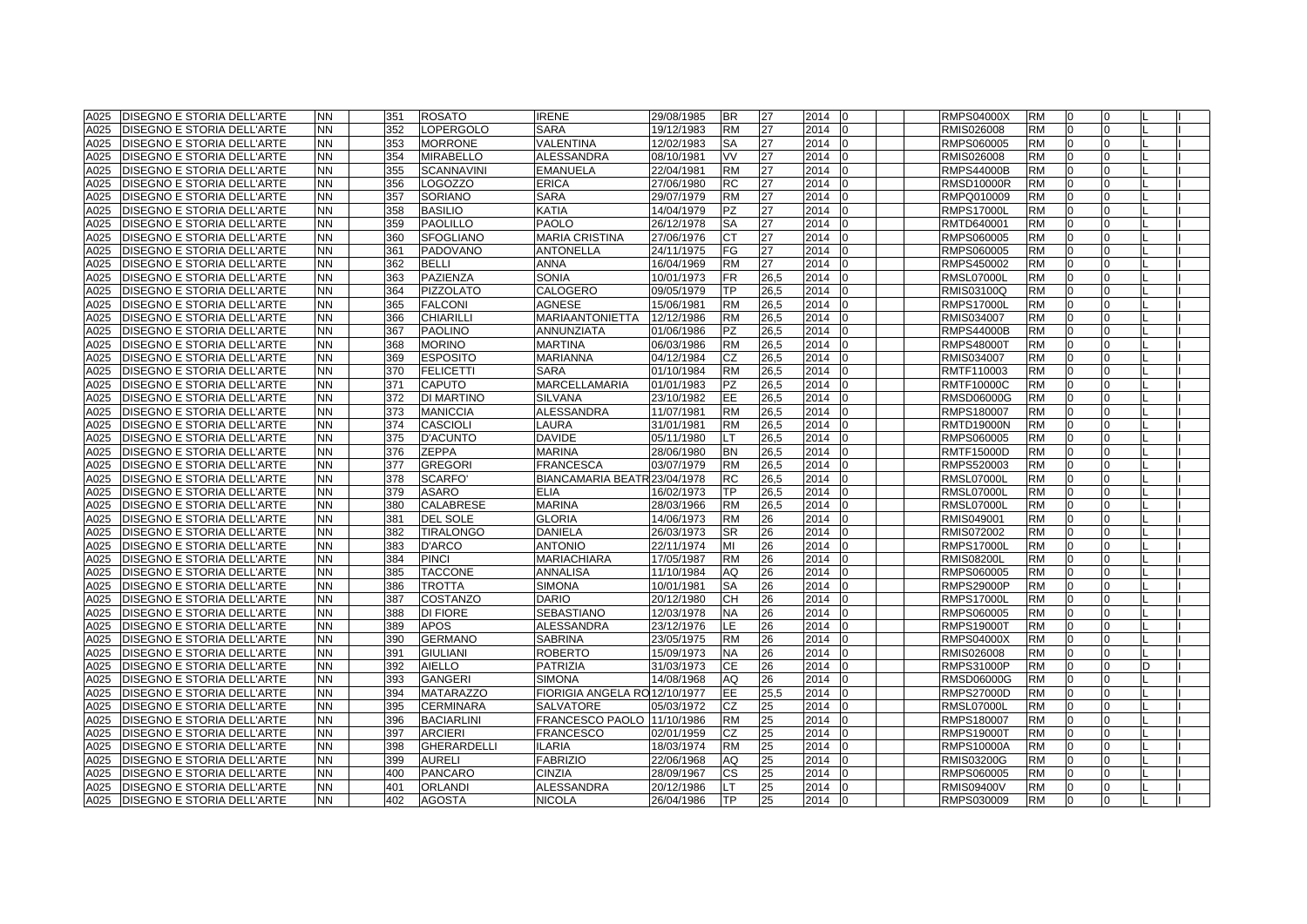| A025         | <b>DISEGNO E STORIA DELL'ARTE</b>                        | <b>NN</b> | 403            | <b>CENTARO</b>      | <b>GENNARO</b>       | 17/08/1985 | <b>RM</b> | 25           | 2014<br>0            | RMIS042006                      | <b>RM</b> | 0              |          |          |  |
|--------------|----------------------------------------------------------|-----------|----------------|---------------------|----------------------|------------|-----------|--------------|----------------------|---------------------------------|-----------|----------------|----------|----------|--|
| A025         | <b>DISEGNO E STORIA DELL'ARTE</b>                        | <b>NN</b> | 404            | <b>MAZZONE</b>      | <b>MARIA</b>         | 16/05/1985 | <b>CS</b> | 25           | 2014<br>$\Omega$     | RMPS180007                      | <b>RM</b> | $\overline{0}$ | 0        |          |  |
| A025         | <b>DISEGNO E STORIA DELL'ARTE</b>                        | <b>NN</b> | 405            | <b>GIUFFRE</b>      | <b>GIUSEPPINA</b>    | 18/03/1985 | <b>PA</b> | 25           | 2014<br>$\Omega$     | <b>RMPS48000T</b>               | <b>RM</b> | $\Omega$       |          |          |  |
| A025         | <b>DISEGNO E STORIA DELL'ARTE</b>                        | <b>NN</b> | 406            | <b>PAPETTI</b>      | <b>ELENA</b>         | 14/09/1984 | <b>FR</b> | 25           | 2014<br>$\Omega$     | <b>RMPS17000L</b>               | <b>RM</b> | $\Omega$       |          |          |  |
| A025         | DISEGNO E STORIA DELL'ARTE                               | <b>NN</b> | 407            | <b>STAIANO</b>      | CINZIA               | 08/10/1979 | CZ        | 25           | 2014<br>$\Omega$     | RMPS49000C                      | <b>RM</b> | $\overline{0}$ | $\Omega$ |          |  |
| A025         | DISEGNO E STORIA DELL'ARTE                               | <b>NN</b> | 408            | <b>D'ANDREA</b>     | <b>EVELINA</b>       | 05/06/1977 | <b>RM</b> | 25           | 2014                 | <b>RMPS17000L</b>               | <b>RM</b> | $\Omega$       | 0        |          |  |
| A025         | DISEGNO E STORIA DELL'ARTE                               | <b>NN</b> | 409            | <b>PALERMO</b>      | <b>DANIELA</b>       | 16/01/1977 | FG        | 25           | 2014                 | RMIC848001                      | <b>RM</b> |                |          |          |  |
| A025         | <b>DISEGNO E STORIA DELL'ARTE</b>                        | <b>NN</b> | 410            | <b>ZONNA</b>        | <b>PIERLUIGI</b>     | 08/09/1976 | <b>RM</b> | 25           | 2014<br>$\Omega$     | <b>RMPS60000P</b>               | <b>RM</b> | $\Omega$       |          |          |  |
| A025         | <b>DISEGNO E STORIA DELL'ARTE</b>                        | <b>NN</b> | 411            | <b>SCERRATO</b>     | <b>FEDERICA</b>      | 22/01/1973 | <b>RM</b> | 25           | 2014<br><sup>0</sup> | <b>RMPS17000L</b>               | <b>RM</b> | $\Omega$       | U        |          |  |
| A025         | <b>DISEGNO E STORIA DELL'ARTE</b>                        | <b>NN</b> | 412            | <b>SPICCIA</b>      | <b>ANTONINO</b>      | 19/10/1970 | LC        | 25           | 2014<br>$\Omega$     | RMIS013006                      | <b>RM</b> | $\Omega$       | U        |          |  |
| A025         | <b>DISEGNO E STORIA DELL'ARTE</b>                        | <b>NN</b> | 413            | <b>GENTILE</b>      | <b>ELIGIA</b>        | 23/03/1968 | <b>FR</b> | 25           | 2014<br>n            | <b>RMPS50000T</b>               | <b>RM</b> | $\Omega$       |          |          |  |
| A025         | <b>DISEGNO E STORIA DELL'ARTE</b>                        | <b>NN</b> | 414            | <b>PRIMICERIO</b>   | <b>FRANCESCA</b>     | 07/02/1986 | <b>SA</b> | 24,5         | 2014<br>$\Omega$     | RMPS030009                      | <b>RM</b> | $\overline{0}$ | U        |          |  |
| A025         | <b>DISEGNO E STORIA DELL'ARTE</b>                        | <b>NN</b> | 415            | <b>BARRUZZA</b>     | <b>ROSSELLA</b>      | 01/09/1981 | TP        | 24,5         | 2014<br>$\Omega$     | RMIS092007                      | <b>RM</b> | $\overline{0}$ | $\Omega$ |          |  |
| A025         | DISEGNO E STORIA DELL'ARTE                               | <b>NN</b> | 416            | <b>CAGLIOTI</b>     | LAURA                | 06/08/1980 | <b>CZ</b> | 24,5         | 2014<br>$\Omega$     | <b>RMIS00800P</b>               | <b>RM</b> | $\overline{0}$ | 0        |          |  |
| A025         | <b>DISEGNO E STORIA DELL'ARTE</b>                        | <b>NN</b> | 417            | <b>GUERRIERI</b>    | LUIGI                | 08/11/1973 | <b>CZ</b> | 24           | 2014                 | <b>RMSL04000R</b>               | <b>RM</b> | $\Omega$       |          |          |  |
| A025         | DISEGNO E STORIA DELL'ARTE                               | <b>NN</b> | 418            | CAPPELLARI          | <b>LUISA</b>         | 21/05/1980 | FG        | 24           | 2014                 | <b>RMSD10000R</b>               | <b>RM</b> | $\Omega$       |          |          |  |
| A025         | <b>DISEGNO E STORIA DELL'ARTE</b>                        | <b>NN</b> | 419            | <b>VISCA</b>        | GIOSUE'              | 03/02/1969 | <b>FR</b> | 24           | 2014<br>$\Omega$     | <b>RMPS17000L</b>               | <b>RM</b> | $\Omega$       |          |          |  |
| A025         | <b>DISEGNO E STORIA DELL'ARTE</b>                        | <b>NN</b> | 420            | <b>BARBERIO</b>     | <b>MARIACATERINA</b> | 31/07/1986 | <b>CS</b> | 24           | 2014<br><sup>0</sup> | <b>RMIS00800P</b>               | <b>RM</b> | $\overline{0}$ | O        |          |  |
| A025         | DISEGNO E STORIA DELL'ARTE                               | <b>NN</b> | 421            | <b>ARENA</b>        | <b>GABRIELLA</b>     | 11/04/1985 | <b>CS</b> | 24           | 2014<br>$\Omega$     | <b>RMSL07000L</b>               | <b>RM</b> | $\Omega$       |          |          |  |
| A025         | <b>DISEGNO E STORIA DELL'ARTE</b>                        | <b>NN</b> | 422            | <b>FONDACARO</b>    | <b>ORLANDO</b>       | 24/05/1981 | <b>RC</b> | 24           | 2014<br>$\Omega$     | <b>RMSD10000R</b>               | <b>RM</b> | $\Omega$       | O.       |          |  |
| A025         | DISEGNO E STORIA DELL'ARTE                               | <b>NN</b> | 423            | <b>VACCHIANO</b>    | <b>PAOLA</b>         | 12/02/1979 | <b>CS</b> | 24           | 2014<br>$\Omega$     | RMPS060005                      | <b>RM</b> | $\overline{0}$ | $\Omega$ |          |  |
| A025         | <b>DISEGNO E STORIA DELL'ARTE</b>                        | <b>NN</b> | 424            | <b>FORCELLA</b>     | <b>MARCO</b>         | 13/06/1975 | <b>RM</b> | 24           | 2014<br>$\Omega$     | RMIS084008                      | <b>RM</b> | $\overline{0}$ | O.       |          |  |
| A025         | DISEGNO E STORIA DELL'ARTE                               | <b>NN</b> | 425            | <b>PIECHOWICZ</b>   | <b>AGNIESZKA</b>     | 19/03/1973 | <b>EE</b> | 24           | 2014                 | RMPS060005                      | <b>RM</b> | $\Omega$       |          |          |  |
| A025         | <b>DISEGNO E STORIA DELL'ARTE</b>                        | <b>NN</b> | 426            | <b>TESSITORE</b>    | <b>SALVATORE</b>     | 09/08/1970 | <b>NA</b> | 24           | 2014                 | RMPC080007                      | <b>RM</b> | $\Omega$       |          |          |  |
| A025         | <b>DISEGNO E STORIA DELL'ARTE</b>                        | <b>NN</b> | 427            | <b>PUOCCI</b>       | <b>MANUELA</b>       | 18/01/1986 | <b>NA</b> | 23,5         | 2014<br>$\Omega$     | RMTF090003                      | <b>RM</b> | $\Omega$       |          |          |  |
| A025         | <b>DISEGNO E STORIA DELL'ARTE</b>                        | <b>NN</b> | 428            | <b>PASCULLI</b>     | <b>ROBERTA</b>       | 28/09/1983 | FG        | 23.5         | 2014<br>$\Omega$     | <b>RMPS44000B</b>               | <b>RM</b> | $\Omega$       | U        |          |  |
| A025         | <b>DISEGNO E STORIA DELL'ARTE</b>                        | <b>NN</b> | 429            | ZAMUNER             | <b>MARICA</b>        | 05/09/1981 | <b>NA</b> | 23,5         | 2014<br><sup>n</sup> | RMIC8BK005                      | <b>RM</b> | $\overline{0}$ | O.       |          |  |
| A025         | DISEGNO E STORIA DELL'ARTE                               | <b>NN</b> | 430            | <b>GIAMMUSSO</b>    | <b>FAUSTOMARIA</b>   | 29/01/1980 | <b>CT</b> | 23           | 2014<br><sup>0</sup> | RMIS00700V                      | <b>RM</b> | $\overline{0}$ |          |          |  |
| A025         | <b>DISEGNO E STORIA DELL'ARTE</b>                        | <b>NN</b> | 431            | <b>MARINIELLO</b>   | <b>EDOARDO</b>       | 11/09/1978 | <b>CE</b> | 23           | 2014<br>$\Omega$     | RMPM10000B                      | <b>RM</b> | $\overline{0}$ | 0        |          |  |
| A025         | DISEGNO E STORIA DELL'ARTE                               | <b>NN</b> | 432            | <b>PARLAVECCHIO</b> | <b>MAURO</b>         | 07/10/1970 | <b>GE</b> | 23           | 2014                 | <b>RMPS44000B</b>               | <b>RM</b> | $\Omega$       |          |          |  |
| A025         | DISEGNO E STORIA DELL'ARTE                               | <b>NN</b> | 433            | <b>GENCO</b>        | <b>ANTONIA</b>       | 07/06/1981 | <b>RM</b> | 22,5         | 2014                 | RMTF090003                      | RM        | $\Omega$       |          |          |  |
| A025         | DISEGNO E STORIA DELL'ARTE                               | <b>NN</b> | 434            | <b>DI MASSA</b>     | MARZIA               | 28/09/1971 | <b>FR</b> | 22           | 2014                 | <b>RMPC04000R</b>               | <b>RM</b> | $\Omega$       |          |          |  |
| A025         | DISEGNO E STORIA DELL'ARTE                               | <b>NN</b> | 435            | <b>MORETTI</b>      | <b>ROSA</b>          | 10/05/1981 | <b>NA</b> | 22           | 2014                 | <b>RMPM07000R</b>               | <b>RM</b> | $\Omega$       |          |          |  |
| A025         | DISEGNO E STORIA DELL'ARTE                               | <b>NN</b> | 436            | <b>NIRO</b>         | <b>MARIO</b>         | 02/04/1976 | <b>CE</b> | 21,5         | 2014<br>$\Omega$     | <b>RMPS27000D</b>               | <b>RM</b> | $\overline{0}$ | U        |          |  |
| A025         | <b>DISEGNO E STORIA DELL'ARTE</b>                        | <b>NN</b> | 437            | <b>PELLEGRINO</b>   | PAOLO                | 15/09/1973 | <b>CE</b> | 20           | 2014<br><sup>0</sup> | RMPS030009                      | <b>RM</b> | $\overline{0}$ |          |          |  |
| A025         | <b>DISEGNO E STORIA DELL'ARTE</b>                        | <b>NN</b> | 438            | <b>CERULLO</b>      | <b>VINCENZO</b>      | 03/05/1976 | <b>CE</b> | 19           | 2014<br>$\Omega$     | RMPS060005                      | <b>RM</b> | $\overline{0}$ | 0        |          |  |
| A025         | DISEGNO E STORIA DELL'ARTE                               | <b>NN</b> | 439            | <b>CELESTINO</b>    | <b>DANIELE MARIA</b> | 14/01/1971 | <b>CS</b> | 17,5         | 2014<br>$\Omega$     | RMPS10000A                      | <b>RM</b> | $\Omega$       |          |          |  |
| A025         | <b>DISEGNO E STORIA DELL'ARTE</b>                        | <b>NN</b> | 440            | <b>SALIERNO</b>     | <b>DOMENICO</b>      | 11/11/1967 | <b>NA</b> | 17           | 2014<br>$\Omega$     | <b>RMSL04000R</b>               | <b>RM</b> | $\overline{0}$ | 0        | Q        |  |
| A025         | <b>DISEGNO E STORIA DELL'ARTE</b>                        | <b>NN</b> | 441            | <b>FILIZZOLA</b>    | MARIAASSUNTAG        | 15/05/1968 | EE        | 16           | 2014                 | RMPC220009                      | <b>RM</b> | $\Omega$       |          |          |  |
| A025         | <b>DISEGNO E STORIA DELL'ARTE</b>                        | <b>NN</b> | 442            | <b>MARTINELLI</b>   | <b>PAOLA</b>         | 23/01/1965 | CO        | 16           | 2014                 | RMIC848001                      | <b>RM</b> | $\Omega$       |          | Q        |  |
| A025         | <b>DISEGNO E STORIA DELL'ARTE</b>                        | <b>NN</b> | 443            | POLI                | <b>MARA</b>          | 28/03/1978 | <b>RM</b> |              | 2014<br>$\Omega$     | <b>RMSL04000R</b>               | <b>RM</b> | $\Omega$       |          | $\Omega$ |  |
| A025         | <b>DISEGNO E STORIA DELL'ARTE</b>                        | <b>NN</b> | 444            | <b>FABBRETTI</b>    | <b>ARIANNA</b>       | 14/06/1970 | <b>RM</b> | $\Omega$     | 2014<br>$\Omega$     | <b>RMSL04000R</b>               | <b>RM</b> | $\Omega$       |          |          |  |
| A025         | <b>DISEGNO E STORIA DELL'ARTE</b>                        | <b>NN</b> | 445            | <b>CIRAVOLO</b>     | <b>MARIA CARLA</b>   | 27/04/1969 | <b>RM</b> | <sup>n</sup> | 2014<br><sup>0</sup> | RMSL04000R                      | <b>RM</b> | $\Omega$       | U        |          |  |
| A029         | EDUCAZIONE FISICA II GRADO                               | <b>NN</b> | 11             | <b>DIDOMENICO</b>   | <b>ELIODORO</b>      | 21/06/1968 | <b>FR</b> | 113          | 2014<br>$\Omega$     | RMPC220009                      | <b>RM</b> | $\Omega$       | O.       |          |  |
| A029         | <b>EDUCAZIONE FISICA II GRADO</b>                        | <b>NN</b> | $\overline{2}$ | <b>FONTANA</b>      | <b>SILVANA</b>       | 03/05/1973 | <b>CE</b> | 113          | 2014<br>$\Omega$     | <b>RMPS17000L</b>               | <b>RM</b> | $\Omega$       | U        |          |  |
| A029         | EDUCAZIONE FISICA II GRADO                               | <b>NN</b> | 3              | <b>RUSSO</b>        | <b>CINZIA</b>        | 28/02/1961 | <b>CE</b> | 84.5         | 2014<br>$\Omega$     | <b>RMPC09000T</b>               | <b>RM</b> | $\Omega$       | U        |          |  |
|              |                                                          | <b>NN</b> | $\overline{4}$ | DI RIENZO           | <b>SABINA</b>        | 29/07/1968 | EE        | 78           | 2014                 |                                 | <b>RM</b> | $\Omega$       |          |          |  |
| A029<br>A029 | EDUCAZIONE FISICA II GRADO                               | <b>NN</b> |                | <b>PEZONE</b>       | <b>NICOLA</b>        | 29/04/1981 | <b>NA</b> | 73           | 2014                 | RMPC320006                      | <b>RM</b> | $\Omega$       |          |          |  |
| A029         | EDUCAZIONE FISICA II GRADO<br>EDUCAZIONE FISICA II GRADO | <b>NN</b> | 6              | <b>CAPOGROSSO</b>   | <b>SIMONA</b>        | 27/09/1963 | <b>RM</b> | 72           | 2014<br>$\Omega$     | RMPS280004<br><b>RMIS03900A</b> | <b>RM</b> | $\Omega$       |          |          |  |
| A029         | EDUCAZIONE FISICA II GRADO                               | <b>NN</b> |                | <b>UCCIERO</b>      | <b>CRISTINA</b>      | 14/05/1979 | <b>NA</b> | 71           | 2014<br>$\Omega$     | RMTF090003                      | <b>RM</b> | $\Omega$       |          | Ω        |  |
| A029         | EDUCAZIONE FISICA II GRADO                               | <b>NN</b> | 8              | <b>PARMENTOLA</b>   | CARMINE              | 07/04/1975 | <b>NA</b> | 70           | 2014<br><sup>0</sup> | <b>RMPS60000P</b>               | <b>RM</b> | $\Omega$       |          |          |  |
| A029         | <b>EDUCAZIONE FISICA II GRADO</b>                        | <b>NN</b> | 9              |                     |                      | 17/09/1974 | <b>CE</b> | 64.5         | 2014<br>$\Omega$     | RMIS013006                      | <b>RM</b> | $\Omega$       | $\Omega$ |          |  |
|              |                                                          |           |                | <b>UCCIERO</b>      | CAMPIGLIA            |            |           |              |                      |                                 |           |                |          |          |  |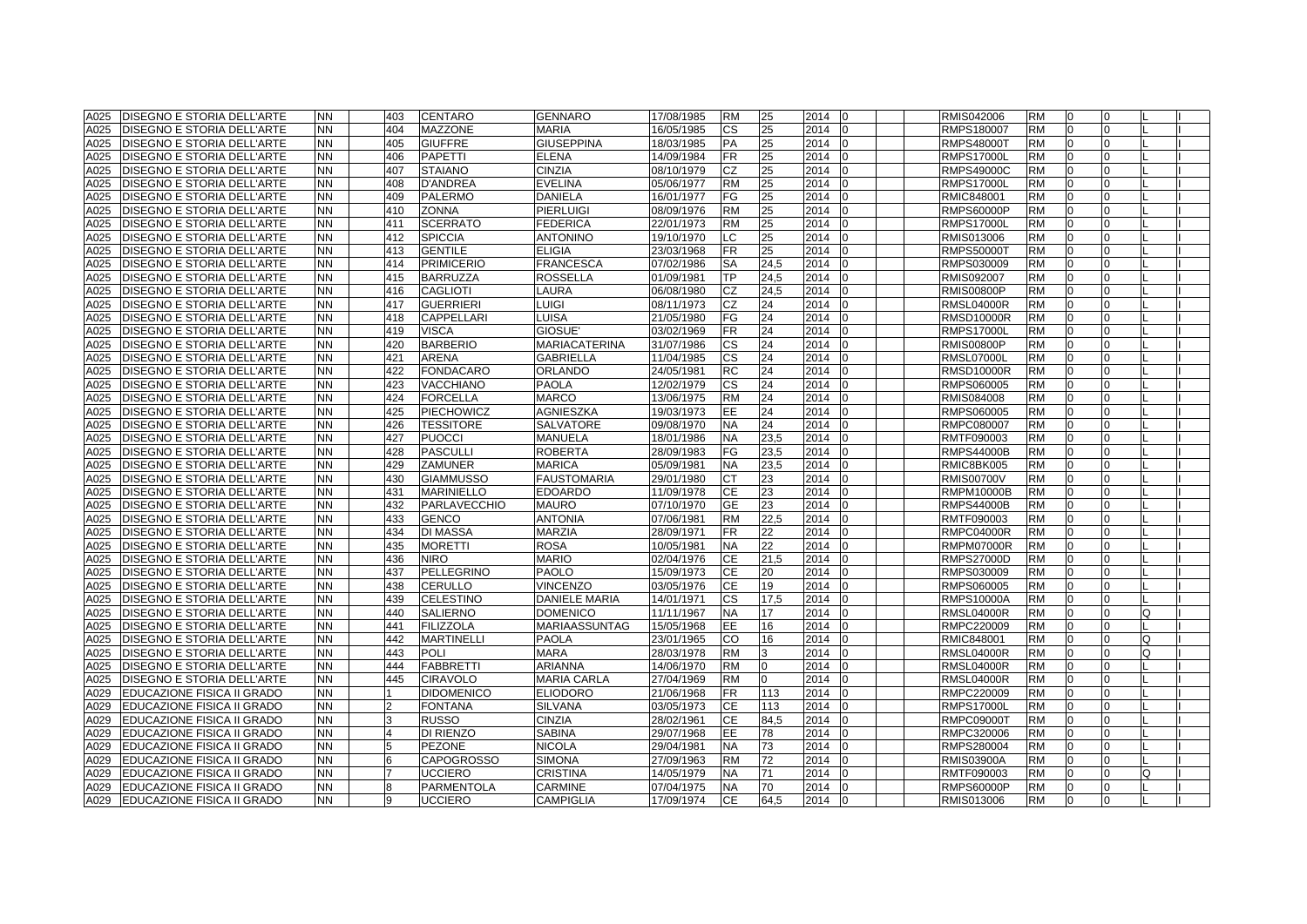| A029 | <b>EDUCAZIONE FISICA II GRADO</b> | <b>NN</b> | 10 | <b>DE ANGELIS</b> | MARIA ANTONIETTA 26/11/1979 |            | <b>FR</b>  | 63   | 2014<br>10 |                |   | RMPS060005        | RM        | 0              | 0              | D |  |
|------|-----------------------------------|-----------|----|-------------------|-----------------------------|------------|------------|------|------------|----------------|---|-------------------|-----------|----------------|----------------|---|--|
| A029 | <b>EDUCAZIONE FISICA II GRADO</b> | <b>NN</b> | 11 | <b>MOCCIA</b>     | <b>SILVANA</b>              | 27/05/1970 | <b>SA</b>  | 60   | 2014       | $\Omega$       |   | RMPS180007        | <b>RM</b> | $\overline{0}$ | 0              |   |  |
| A029 | <b>EDUCAZIONE FISICA II GRADO</b> | <b>NN</b> | 12 | <b>CIPRIANO</b>   | <b>MARIA</b>                | 10/11/1968 | <b>NA</b>  | 56   | 2014       | $\Omega$       |   | RMPM040001        | <b>RM</b> | $\Omega$       | 0              |   |  |
| A029 | <b>EDUCAZIONE FISICA II GRADO</b> | <b>NN</b> | 13 | <b>POMES</b>      | PAOLO                       | 13/06/1982 | TA         | 55   | 2014       | $\overline{0}$ |   | RMSD06000G        | <b>RM</b> | $\overline{0}$ | 0              |   |  |
| A029 | <b>EDUCAZIONE FISICA II GRADO</b> | <b>NN</b> | 14 | <b>SCHIAVO</b>    | MARIA                       | 27/01/1985 | <b>BA</b>  | 53   | 2014       | $\Omega$       |   | <b>RMPS26000V</b> | <b>RM</b> | $\overline{0}$ | 0              |   |  |
| A029 | <b>EDUCAZIONE FISICA II GRADO</b> | <b>NN</b> | 15 | <b>TOMASSI</b>    | MARCO                       | 09/01/1982 | <b>RM</b>  | 51   | 2014       | $\Omega$       |   | RMPS46000L        | RM        | $\Omega$       | 0              |   |  |
| A029 | <b>EDUCAZIONE FISICA II GRADO</b> | <b>NN</b> | 16 | <b>COSTUMATO</b>  | ALBERTO RICCARDO            | 03/04/1962 | <b>NA</b>  | 47,5 | 2014       |                |   | RMIS026008        | <b>RM</b> | $\Omega$       |                |   |  |
| A029 | <b>EDUCAZIONE FISICA II GRADO</b> | NN        | 17 | <b>FIORI</b>      | MARCO                       | 16/01/1979 | <b>RM</b>  | 47   | 2014       | $\Omega$       |   | <b>RMTF02000R</b> | <b>RM</b> | $\Omega$       | $\Omega$       |   |  |
| A029 | <b>EDUCAZIONE FISICA II GRADO</b> | <b>NN</b> | 18 | <b>FILOMIA</b>    | ANDREA                      | 27/03/1981 | <b>CS</b>  | 47   | 2014       | $\Omega$       |   | <b>RMRH04000N</b> | <b>RM</b> | $\overline{0}$ | $\Omega$       |   |  |
| A029 | <b>EDUCAZIONE FISICA II GRADO</b> | <b>NN</b> | 19 | <b>TERMITE</b>    | LILIANA                     | 27/11/1975 | <b>BR</b>  | 46   | 2014       | $\Omega$       |   | <b>RMPM08000B</b> | <b>RM</b> | $\overline{0}$ | $\Omega$       |   |  |
| A029 | <b>EDUCAZIONE FISICA II GRADO</b> | <b>NN</b> | 20 | <b>STAMEGNA</b>   | <b>MASSIMO</b>              | 28/09/1963 | LT.        | 45   | 2014       | $\Omega$       |   | RMPC080007        | <b>RM</b> | $\Omega$       | 0              |   |  |
| A029 | <b>EDUCAZIONE FISICA II GRADO</b> | <b>NN</b> | 21 | <b>CESARALE</b>   | <b>GIANNI</b>               | 01/01/1968 | LT.        | 44,5 | 2014       | $\Omega$       |   | RMPS060005        | <b>RM</b> | $\overline{0}$ | 0              |   |  |
| A029 | <b>EDUCAZIONE FISICA II GRADO</b> | <b>NN</b> | 22 | <b>AZZONE</b>     | VITO                        | 19/12/1979 | <b>BA</b>  | 43,5 | 2014       | $\overline{0}$ |   | RMIS07300T        | <b>RM</b> | 0              | $\overline{0}$ |   |  |
| A029 | <b>EDUCAZIONE FISICA II GRADO</b> | <b>NN</b> | 23 | <b>DADAMO</b>     | CARMINE                     | 29/10/1982 | PZ         | 42,5 | 2014       | $\Omega$       |   | RMVC010008        | <b>RM</b> | 0              | 0              |   |  |
| A029 | <b>EDUCAZIONE FISICA II GRADO</b> | NN        | 24 | <b>ALTIERI</b>    | <b>GIOVANNA</b>             | 25/03/1985 | <b>CE</b>  | 40,5 | 2014       |                |   | RMPS280004        | <b>RM</b> | $\Omega$       | 0              |   |  |
| A029 | EDUCAZIONE FISICA II GRADO        | NN.       | 25 | ANGELINO          | ANNALISA                    | 16/12/1984 | <b>NA</b>  | 39   | 2014       |                |   | <b>RMIS09400V</b> | <b>RM</b> | $\Omega$       |                |   |  |
| A029 | <b>EDUCAZIONE FISICA II GRADO</b> | <b>NN</b> | 26 | <b>MAFFEI</b>     | <b>VINCENZO</b>             | 06/01/1966 | <b>CE</b>  | 38   | 2014       | $\Omega$       |   | RMIS026008        | <b>RM</b> | $\overline{0}$ | $\Omega$       |   |  |
| A029 | <b>EDUCAZIONE FISICA II GRADO</b> | <b>NN</b> | 27 | <b>GIULIANO</b>   | <b>NADIA</b>                | 28/05/1986 | <b>SA</b>  | 38   | 2014       | $\Omega$       |   | RMIC8BK005        | <b>RM</b> | $\overline{0}$ | 0              |   |  |
| A029 | <b>EDUCAZIONE FISICA II GRADO</b> | <b>NN</b> | 28 | <b>RUSSO</b>      | <b>FRANCESCO</b>            | 02/03/1976 | <b>NA</b>  | 37,5 | 2014       |                |   | <b>RMPS26000V</b> | <b>RM</b> | $\Omega$       | 0              |   |  |
| A029 | <b>EDUCAZIONE FISICA II GRADO</b> | <b>NN</b> | 29 | VALENTINO         | <b>FRANCESCO</b>            | 01/04/1987 | <b>NA</b>  | 36,5 | 2014       | 0              |   | RMPS060005        | <b>RM</b> | $\overline{0}$ | 0              |   |  |
| A029 | <b>EDUCAZIONE FISICA II GRADO</b> | <b>NN</b> | 30 | <b>PROIA</b>      | <b>ORENZO</b>               | 02/08/1980 | <b>FR</b>  | 36,5 | 2014       | $\Omega$       |   | <b>RMPS29000P</b> | <b>RM</b> | $\overline{0}$ | 0              |   |  |
| A029 | <b>EDUCAZIONE FISICA II GRADO</b> | <b>NN</b> | 31 | <b>LIBONATI</b>   | <b>FRANCESCO</b>            | 10/08/1981 | AQ         | 36   | 2014       | $\Omega$       |   | <b>RMIS06100G</b> | <b>RM</b> | $\overline{0}$ | $\Omega$       |   |  |
| A029 | <b>EDUCAZIONE FISICA II GRADO</b> | NN.       | 32 | <b>CECI</b>       | <b>CLAUDIA</b>              | 29/08/1985 | <b>FR</b>  | 35   | 2014       |                |   | RMTF15000D        | <b>RM</b> | $\Omega$       | <sup>0</sup>   |   |  |
| A029 | <b>EDUCAZIONE FISICA II GRADO</b> | NN.       | 33 | DI SOTTO          | <b>DANILO</b>               | 12/02/1981 | <b>IFR</b> | 34   | 2014       |                |   | RMTF090003        | <b>RM</b> | $\Omega$       |                |   |  |
| A029 | <b>EDUCAZIONE FISICA II GRADO</b> | <b>NN</b> | 34 | <b>FOLLARO</b>    | <b>ALESSANDRO</b>           | 26/04/1979 | <b>RM</b>  | 34   | 2014       | $\Omega$       |   | RMTA040009        | <b>RM</b> | $\Omega$       | $\Omega$       |   |  |
| A029 | <b>EDUCAZIONE FISICA II GRADO</b> | <b>NN</b> | 35 | <b>BELATO</b>     | <b>SIMONA</b>               | 06/01/1988 | <b>NA</b>  | 33   | 2014       | $\Omega$       |   | <b>RMPS27000D</b> | <b>RM</b> | $\Omega$       | $\Omega$       |   |  |
| A029 | <b>EDUCAZIONE FISICA II GRADO</b> | <b>NN</b> | 36 | LOMBARDI          | <b>ANTONELLA</b>            | 24/08/1986 | <b>CB</b>  | 33   | 2014       |                |   | <b>RMIS07300T</b> | <b>RM</b> | $\Omega$       | 0              |   |  |
| A029 | <b>EDUCAZIONE FISICA II GRADO</b> | <b>NN</b> | 37 | <b>GAMBINO</b>    | AMELIA                      | 24/09/1973 | <b>NA</b>  | 33   | 2014       | <sup>n</sup>   |   | <b>RMPS27000D</b> | <b>RM</b> | $\Omega$       | 0              |   |  |
| A029 | <b>EDUCAZIONE FISICA II GRADO</b> | <b>NN</b> | 38 | <b>DONATI</b>     | <b>SABRINA</b>              | 31/03/1970 | <b>RM</b>  | 33   | 2014       | 0              |   | RMPC19000P        | <b>RM</b> | $\overline{0}$ | 0              |   |  |
| A029 | <b>EDUCAZIONE FISICA II GRADO</b> | <b>NN</b> | 39 | <b>BUONOPANE</b>  | ANGELA                      | 15/12/1968 | EE         | 33   | 2014       | $\Omega$       |   | <b>RMPC12000C</b> | <b>RM</b> | $\Omega$       | $\Omega$       | Ω |  |
| A029 | <b>EDUCAZIONE FISICA II GRADO</b> | NN        | 40 | <b>BAYRAM</b>     | <b>GIOVANNI</b>             | 22/10/1969 | <b>RM</b>  | 32,5 | 2014       |                |   | <b>RMIS10700Q</b> | <b>RM</b> | $\Omega$       | <sup>n</sup>   |   |  |
| A029 | <b>EDUCAZIONE FISICA II GRADO</b> | <b>NN</b> | 41 | MANGANARO         | SALVATORE                   | 16/10/1964 | <b>SR</b>  | 31,5 | 2014       |                | R | <b>RMIS01600N</b> | <b>RM</b> | $\Omega$       |                |   |  |
| A029 | <b>EDUCAZIONE FISICA II GRADO</b> | NN.       | 42 | <b>TRAMONTANO</b> | <b>RENATO</b>               | 22/08/1973 | <b>CE</b>  | 29,5 | 2014       |                |   | <b>RMPC17000D</b> | <b>RM</b> | $\Omega$       |                |   |  |
| A029 | <b>EDUCAZIONE FISICA II GRADO</b> | <b>NN</b> | 43 | DI MUZIO          | <b>DAVIDE</b>               | 19/09/1986 | <b>CH</b>  | 29,5 | 2014       | $\Omega$       |   | <b>RMIS00900E</b> | <b>RM</b> | $\overline{0}$ | $\Omega$       |   |  |
| A029 | <b>EDUCAZIONE FISICA II GRADO</b> | <b>NN</b> | 44 | <b>PARTIPILO</b>  | PAOLO                       | 10/03/1988 | <b>RM</b>  | 29   | 2014       | $\Omega$       |   | <b>RMPS05000E</b> | <b>RM</b> | $\Omega$       | 0              |   |  |
| A029 | <b>EDUCAZIONE FISICA II GRADO</b> | <b>NN</b> | 45 | <b>COZZELLA</b>   | <b>ALESSIA</b>              | 05/06/1986 | <b>NA</b>  | 29   | 2014       |                |   | <b>RMIS09700A</b> | <b>RM</b> | $\Omega$       | 0              |   |  |
| A029 | <b>EDUCAZIONE FISICA II GRADO</b> | <b>NN</b> | 46 | <b>SPIRIO</b>     | <b>FRANCESCO</b>            | 16/05/1986 | AG         | 29   | 2014       | <sup>n</sup>   |   | RMPS060005        | <b>RM</b> | $\overline{0}$ | 0              |   |  |
| A029 | <b>EDUCAZIONE FISICA II GRADO</b> | <b>NN</b> | 47 | <b>GUADAGNOLI</b> | <b>DARIO</b>                | 26/06/1987 | <b>IFR</b> | 28,5 | 2014       | $\Omega$       |   | RMTF090003        | <b>RM</b> | $\overline{0}$ | $\Omega$       |   |  |
| A029 | <b>EDUCAZIONE FISICA II GRADO</b> | <b>NN</b> | 48 | LUPO              | <b>GENNARO FRANCES</b>      | 08/09/1986 | <b>SA</b>  | 28   | 2014       |                |   | <b>RMPC04000R</b> | <b>RM</b> | $\Omega$       | 0              |   |  |
| A029 | <b>EDUCAZIONE FISICA II GRADO</b> | NN        | 49 | <b>FRANCO</b>     | <b>LUIGI</b>                | 25/12/1978 | <b>FR</b>  | 28   | 2014       |                |   | <b>RMPC17000D</b> | <b>RM</b> | $\Omega$       | <sup>0</sup>   |   |  |
| A029 | <b>EDUCAZIONE FISICA II GRADO</b> | NN.       | 50 | <b>FORTUNA</b>    | MARIA TERESA                | 10/02/1978 | <b>FR</b>  | 27,5 | 2014       | $\Omega$       |   | RMPS060005        | <b>RM</b> | $\Omega$       | $\Omega$       |   |  |
| A029 | <b>EDUCAZIONE FISICA II GRADO</b> | <b>NN</b> | 51 | <b>TELESCA</b>    | <b>GIOVANNI</b>             | 01/11/1986 | <b>PZ</b>  | 27   | 2014       | $\Omega$       |   | RMPS060005        | <b>RM</b> | $\Omega$       | $\Omega$       |   |  |
| A029 | EDUCAZIONE FISICA II GRADO        | <b>NN</b> | 52 | <b>COSENTINO</b>  | ANGELA                      | 07/10/1979 | <b>CS</b>  | 27   | 2014       | $\Omega$       |   | <b>RMRH04000N</b> | <b>RM</b> | $\Omega$       | <sup>0</sup>   |   |  |
| A029 | <b>EDUCAZIONE FISICA II GRADO</b> | <b>NN</b> | 53 | <b>TARQUINI</b>   | ORENZO                      | 13/12/1988 | <b>RM</b>  | 27   | 2014       | $\Omega$       |   | RMIC8D900R        | <b>RM</b> | $\Omega$       | <sup>0</sup>   |   |  |
| A029 | <b>EDUCAZIONE FISICA II GRADO</b> | <b>NN</b> | 54 | <b>NASTA</b>      | <b>ILARIA</b>               | 24/04/1985 | LT.        | 26,5 | 2014       | $\Omega$       |   | <b>RMPS26000V</b> | <b>RM</b> | $\Omega$       | $\Omega$       |   |  |
| 4029 | <b>EDUCAZIONE FISICA II GRADO</b> | <b>NN</b> | 55 | <b>EUFONIA</b>    | <b>MARIA ROSARIA</b>        | 21/12/1967 | <b>CE</b>  | 25,5 | 2014       | $\Omega$       |   | RMPC17000D        | <b>RM</b> | $\overline{0}$ | $\Omega$       |   |  |
| A029 | <b>EDUCAZIONE FISICA II GRADO</b> | <b>NN</b> | 56 | DELLAQUILA        | <b>ANTONIO</b>              | 18/01/1986 | <b>BA</b>  | 25.5 | 2014       | $\Omega$       |   | RMPS060005        | <b>RM</b> | $\overline{0}$ | 0              |   |  |
| A029 | <b>EDUCAZIONE FISICA II GRADO</b> | NN.       | 57 | <b>BARILLA</b>    | <b>ROSARIO</b>              | 11/07/1985 | <b>AL</b>  | 24,5 | 2014       |                |   | RMPS450002        | <b>RM</b> | $\Omega$       |                |   |  |
| A029 | <b>EDUCAZIONE FISICA II GRADO</b> | NN.       | 58 | <b>CONTI</b>      | CRISTIANA                   | 03/01/1971 | <b>RM</b>  | 24,5 | 2014       | $\Omega$       |   | RMPC180004        | <b>RM</b> | $\Omega$       |                |   |  |
| A029 | EDUCAZIONE FISICA II GRADO        | <b>NN</b> | 59 | LANZI             | <b>ISABELLA</b>             | 09/01/1986 | <b>RM</b>  | 24   | 2014       | $\Omega$       |   | <b>RMPS04000X</b> | <b>RM</b> | $\Omega$       | $\Omega$       |   |  |
| A029 | EDUCAZIONE FISICA II GRADO        | <b>NN</b> | 60 | <b>CORBO</b>      | <b>ROBERTO</b>              | 08/12/1984 | <b>SA</b>  | 23   | 2014       | $\Omega$       |   | RMPS520003        | <b>RM</b> | $\overline{0}$ | $\Omega$       |   |  |
| A029 | <b>EDUCAZIONE FISICA II GRADO</b> | <b>NN</b> | 61 | <b>GRIMALDI</b>   | <b>GRAZIELLA</b>            | 12/04/1959 | <b>FR</b>  | 21.5 | $2014$ 0   |                |   | <b>RMPS17000L</b> | <b>RM</b> | $\overline{0}$ | $\overline{0}$ |   |  |
|      |                                   |           |    |                   |                             |            |            |      |            |                |   |                   |           |                |                |   |  |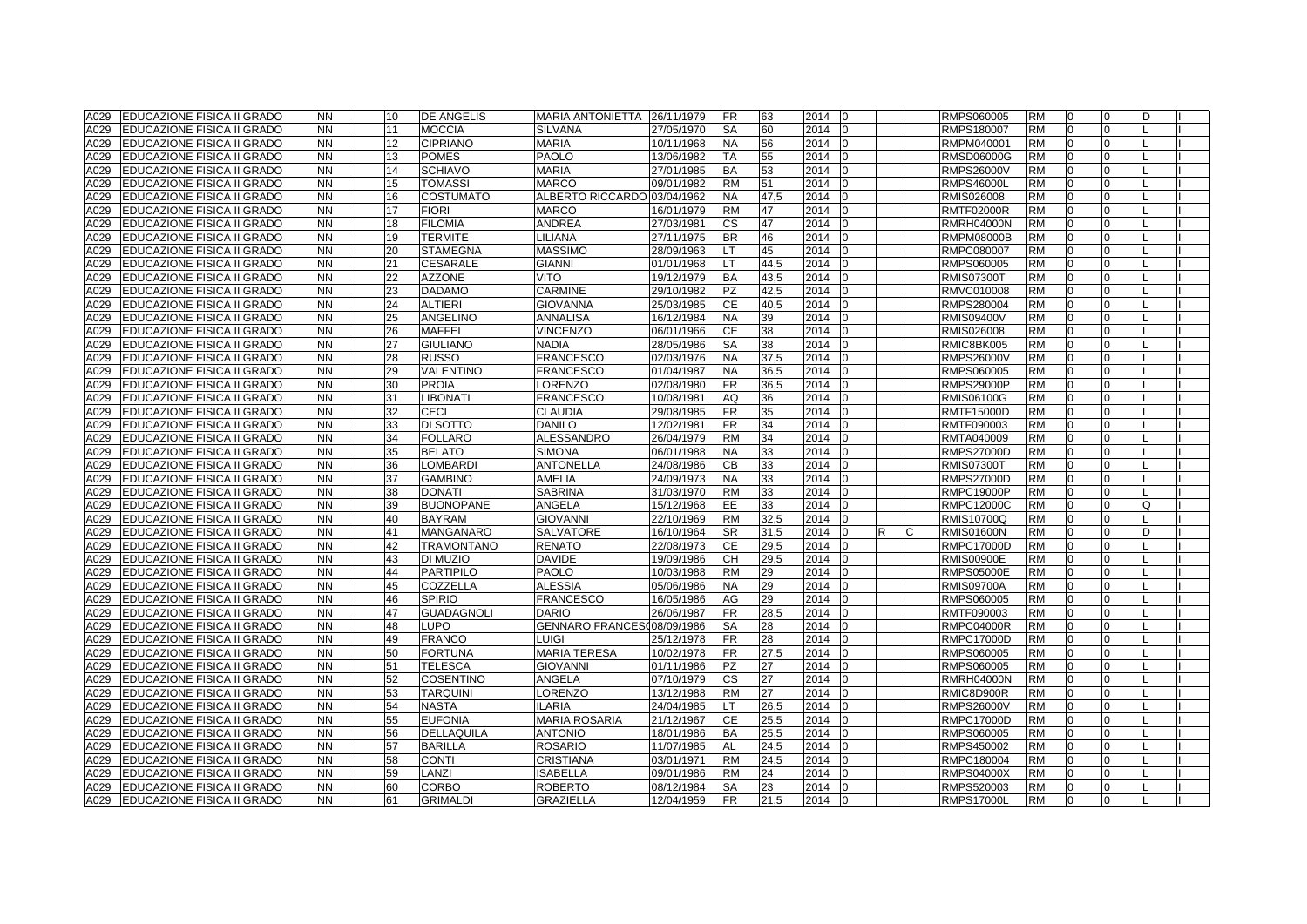| A029 | <b>EDUCAZIONE FISICA II GRADO</b> | <b>NN</b> | 62             | <b>MANCINI</b>     | <b>LUCA</b>                 | 12/10/1980 | <b>NA</b> | 21,5 | 2014<br>l0       | <b>RMRI05000Q</b> | <b>RM</b> | 0                    | $\Omega$     |  |
|------|-----------------------------------|-----------|----------------|--------------------|-----------------------------|------------|-----------|------|------------------|-------------------|-----------|----------------------|--------------|--|
| A029 | EDUCAZIONE FISICA II GRADO        | <b>NN</b> | 63             | <b>SHERIF</b>      | <b>OMAR</b>                 | 16/10/1987 | AP        | 20,5 | 2014             | <b>RMPC12000C</b> | <b>RM</b> | $\overline{0}$       | $\Omega$     |  |
| A037 | <b>FILOSOFIA E STORIA</b>         | <b>NN</b> |                | <b>BENZI</b>       | <b>ELENA MARIA</b>          | 21/04/1977 | AL        | 127  | 2014             | <b>RMPC17000D</b> | <b>RM</b> | $\Omega$             | <sup>0</sup> |  |
| A037 | <b>FILOSOFIA E STORIA</b>         | <b>NN</b> | $\mathcal{D}$  | SCIPIONI           | <b>SILVIA</b>               | 06/06/1967 | <b>RM</b> | 117  | 2014             | RMPC320006        | <b>RM</b> | $\Omega$             | $\Omega$     |  |
| A037 | <b>FILOSOFIA E STORIA</b>         | <b>NN</b> | 3              | MACALUSO           | <b>CARMELA</b>              | 30/01/1976 | <b>PA</b> | 99   | 2014             | <b>RMPC24000E</b> | <b>RM</b> | $\overline{0}$       | $\Omega$     |  |
| A037 | <b>FILOSOFIA E STORIA</b>         | <b>NN</b> | $\overline{4}$ | <b>IUZZI GATTO</b> | DANIELA                     | 06/07/1981 | CZ        | 89   | 2014             | RMTA070005        | <b>RM</b> | $\Omega$             | $\Omega$     |  |
| A037 | <b>FILOSOFIA E STORIA</b>         | <b>NN</b> | 5              | CAIAZZO            | <b>MARIANNA</b>             | 15/09/1977 | <b>NA</b> | 75   | 2014             | <b>RMPS17000L</b> | <b>RM</b> | $\Omega$             |              |  |
| A037 | <b>FILOSOFIA E STORIA</b>         | <b>NN</b> | 6              | CASSETTA           | <b>CECILIA</b>              | 14/10/1975 | PG        | 71   | 2014             | <b>RMPS49000C</b> | <b>RM</b> | $\Omega$             |              |  |
| A037 | <b>FILOSOFIA E STORIA</b>         | <b>NN</b> |                | <b>FERA</b>        | <b>ARTURO</b>               | 23/07/1977 | <b>CS</b> | 70   | 2014             | <b>RMIS07300T</b> | <b>RM</b> | $\overline{0}$       | $\Omega$     |  |
| A037 | <b>FILOSOFIA E STORIA</b>         | <b>NN</b> | 8              | <b>PRESTI</b>      | <b>FRANCESCA</b>            | 02/09/1977 | <b>ME</b> | 65,5 | 2014             | RMPC180004        | <b>RM</b> | $\overline{0}$       | $\Omega$     |  |
| A037 | <b>FILOSOFIA E STORIA</b>         | <b>NN</b> | 9              | GAGLIARDI          | <b>SILVIA</b>               | 22/12/1975 | <b>SP</b> | 64   | 2014             | <b>RMPC04000R</b> | <b>RM</b> | $\Omega$             | <sup>0</sup> |  |
| A037 | <b>FILOSOFIA E STORIA</b>         | <b>NN</b> | 10             | <b>MICILLO</b>     | <b>ELVIRA</b>               | 28/01/1980 | <b>CE</b> | 60,5 | 2014             | RMPS060005        | <b>RM</b> | $\overline{0}$       | $\Omega$     |  |
| A037 | <b>FILOSOFIA E STORIA</b>         | <b>NN</b> | 11             | <b>BUONANDI</b>    | <b>PATRIZIA</b>             | 12/05/1974 | <b>NA</b> | 60   | 2014             | <b>RMPS37000A</b> | <b>RM</b> | $\overline{0}$       | $\Omega$     |  |
| A037 | FILOSOFIA E STORIA                | <b>NN</b> | 12             | <b>RUSSO</b>       | <b>GIOVANNA</b>             | 12/06/1983 | <b>NA</b> | 60   | 2014             | <b>RMPS27000D</b> | <b>RM</b> | $\Omega$             | $\Omega$     |  |
| A037 | <b>FILOSOFIA E STORIA</b>         | <b>NN</b> | 13             | DI FLORIO          | DANILO CANDELORO 30/07/1977 |            | <b>RM</b> | 60   | 2014             | RMPS180007        | <b>RM</b> | $\Omega$             | $\Omega$     |  |
| A037 | FILOSOFIA E STORIA                | <b>NN</b> | 14             | <b>BERTORELLI</b>  | <b>NICOLETTA</b>            | 31/03/1962 | TO        | 57   | 2014             | <b>RMPS48000T</b> | <b>RM</b> | $\Omega$             | $\Omega$     |  |
| A037 | <b>FILOSOFIA E STORIA</b>         | <b>NN</b> | 15             | USAI               | LAURA                       | 02/12/1968 | <b>OR</b> | 57   | 2014             | <b>RMIS03200G</b> | <b>RM</b> | $\Omega$             | $\Omega$     |  |
| A037 | FILOSOFIA E STORIA                | <b>NN</b> | 16             | <b>VITA</b>        | <b>GIUSEPPE</b>             | 19/05/1982 | VV        | 57   | 2014             | <b>RMPC17000D</b> | <b>RM</b> | $\overline{0}$       | $\Omega$     |  |
| A037 | <b>FILOSOFIA E STORIA</b>         | <b>NN</b> | 17             | <b>GRIECO</b>      | <b>CONCETTA</b>             | 24/05/1980 | <b>NA</b> | 57   | 2014             | <b>RMIS10200L</b> | <b>RM</b> | $\overline{0}$       | $\Omega$     |  |
| A037 | FILOSOFIA E STORIA                | <b>NN</b> | 18             | DI FAZIO           | <b>FABIOLA</b>              | 03/03/1987 | LT        | 57   | 2014<br>lo       | <b>RMPS27000D</b> | <b>RM</b> | 0                    | $\Omega$     |  |
| A037 | <b>FILOSOFIA E STORIA</b>         | <b>NN</b> | 19             | <b>FINAMORE</b>    | <b>RINO</b>                 | 08/07/1972 | MT        | 55   | 2014             | RMIS026008        | <b>RM</b> | $\overline{0}$       | $\Omega$     |  |
| A037 | <b>FILOSOFIA E STORIA</b>         | <b>NN</b> | 20             | <b>MILANA</b>      | <b>DAVIDE</b>               | 19/10/1981 | <b>RM</b> | 54   | 2014             | <b>RMTN01000T</b> | <b>RM</b> | $\Omega$             | $\Omega$     |  |
| A037 | FILOSOFIA E STORIA                | <b>NN</b> | 21             | CAPOGROSSO         | <b>SIMONA</b>               | 27/09/1963 | <b>RM</b> | 54   | 2014             | <b>RMIS03900A</b> | <b>RM</b> | $\Omega$             |              |  |
| A037 | FILOSOFIA E STORIA                | <b>NN</b> | 22             | GALLO              | <b>TIZIANA</b>              | 21/02/1979 | CZ        | 53   | 2014             | <b>RMPS60000P</b> | <b>RM</b> | $\Omega$             | O            |  |
| A037 | <b>FILOSOFIA E STORIA</b>         | <b>NN</b> | 23             | <b>SCALISE</b>     | <b>TIZIANA</b>              | 15/04/1978 | <b>KR</b> | 51   | 2014<br>I٥       | <b>RMPS46000L</b> | <b>RM</b> | $\Omega$             | $\Omega$     |  |
| A037 | <b>FILOSOFIA E STORIA</b>         | <b>NN</b> | 24             | <b>IANNIELLO</b>   | <b>SARA ANNA</b>            | 17/08/1983 | <b>CE</b> | 50   | 2014             | <b>RMPM15000C</b> | <b>RM</b> | $\Omega$             | $\Omega$     |  |
|      |                                   | <b>NN</b> | 25             |                    |                             |            |           | 49,5 |                  |                   |           | $\overline{0}$       | $\Omega$     |  |
| A037 | <b>FILOSOFIA E STORIA</b>         |           |                | <b>PERONE</b>      | <b>MARIA</b>                | 07/03/1977 | <b>BN</b> |      | 2014             | <b>RMPS19000T</b> | <b>RM</b> |                      |              |  |
| A037 | <b>FILOSOFIA E STORIA</b>         | <b>NN</b> | 26             | <b>MONTINI</b>     | <b>TALITA</b>               | 09/09/1984 | <b>RM</b> | 49   | 2014             | <b>RMPC04000R</b> | <b>RM</b> | $\overline{0}$       | $\Omega$     |  |
| A037 | <b>FILOSOFIA E STORIA</b>         | <b>NN</b> | 27             | OCCELLI            | <b>ILARIA</b>               | 18/02/1988 | <b>RM</b> | 49   | 2014<br>ın       | RMPS060005        | <b>RM</b> | $\overline{0}$       | $\Omega$     |  |
| A037 | <b>FILOSOFIA E STORIA</b>         | <b>NN</b> | 28             | CAMPO              | ALESSANDRA                  | 14/02/1981 | <b>RM</b> | 49   | 2014             | <b>RMPC24000E</b> | <b>RM</b> | $\Omega$<br>$\Omega$ |              |  |
| A037 | <b>FILOSOFIA E STORIA</b>         | <b>NN</b> | 29             | DI SCHIENA         | <b>MARCOVALERIO</b>         | 20/10/1974 | <b>RM</b> | 49   | 2014             | RMPC080007        | <b>RM</b> | $\Omega$             |              |  |
| A037 | FILOSOFIA E STORIA                | <b>NN</b> | 30             | MEZZACAPA          | <b>BEATRICE</b>             | 21/12/1974 | <b>RM</b> | 48   | 2014             | RMPS280004        | <b>RM</b> |                      |              |  |
| A037 | <b>FILOSOFIA E STORIA</b>         | <b>NN</b> | 31             | MORO               | <b>CATERINA</b>             | 14/12/1964 | <b>RM</b> | 47   | 2014             | RMPC180004        | <b>RM</b> | $\overline{0}$       | $\Omega$     |  |
| A037 | <b>FILOSOFIA E STORIA</b>         | <b>NN</b> | 32             | <b>PANARINI</b>    | LIVIA                       | 28/07/1988 | <b>RM</b> | 46,5 | 2014<br>lo       | RMIS104008        | <b>RM</b> | $\overline{0}$       | $\Omega$     |  |
| A037 | <b>FILOSOFIA E STORIA</b>         | <b>NN</b> | 33             | <b>GIANOLLA</b>    | <b>MARIA CHIARA</b>         | 15/07/1982 | <b>RM</b> | 45   | 2014             | RMPC150008        | <b>RM</b> | $\overline{0}$       | $\Omega$     |  |
| A037 | <b>FILOSOFIA E STORIA</b>         | <b>NN</b> | 34             | <b>IATAURO</b>     | <b>PAOLO</b>                | 19/04/1979 | CВ        | 45   | 2014             | <b>RMPC05000B</b> | <b>RM</b> | $\Omega$             | $\Omega$     |  |
| A037 | FILOSOFIA E STORIA                | <b>NN</b> | 35             | <b>CORTESI</b>     | <b>GIACOMO</b>              | 15/01/1977 | <b>RM</b> | 45   | 2014             | <b>RMPC04000R</b> | <b>RM</b> | $\overline{0}$       | $\Omega$     |  |
| A037 | <b>FILOSOFIA E STORIA</b>         | <b>NN</b> | 36             | CAMPAGNA           | <b>FEDERICA</b>             | 04/06/1974 | LТ        | 45   | 2014<br>10       | <b>RMPC12000C</b> | <b>RM</b> | $\overline{0}$       | 0            |  |
| A037 | <b>FILOSOFIA E STORIA</b>         | <b>NN</b> | 37             | <b>CIPRIANI</b>    | <b>ADOLFO</b>               | 07/06/1964 | <b>RM</b> | 45   | 2014             | <b>RMPC27000A</b> | <b>RM</b> | $\Omega$             |              |  |
| A037 | FILOSOFIA E STORIA                | <b>NN</b> | 38             | <b>CAMMARANO</b>   | <b>ROSA</b>                 | 17/05/1965 | <b>RM</b> | 44,5 | 2014             | <b>RMPC04000R</b> | <b>RM</b> | $\Omega$             |              |  |
| A037 | FILOSOFIA E STORIA                | <b>NN</b> | 39             | <b>ASSENZA</b>     | <b>MARIA GRAZIA</b>         | 19/11/1980 | <b>RG</b> | 44   | 2014             | <b>RMPM08000B</b> | <b>RM</b> | $\Omega$             |              |  |
| A037 | <b>FILOSOFIA E STORIA</b>         | <b>NN</b> | 40             | <b>PETRELLA</b>    | <b>ANNA RITA</b>            | 18/12/1981 | <b>CE</b> | 43,5 | 2014             | RMPC180004        | <b>RM</b> | $\Omega$             | $\Omega$     |  |
| A037 | <b>FILOSOFIA E STORIA</b>         | <b>NN</b> | 41             | <b>MARZOTTI</b>    | PASQUALINA ADELE            | 19/05/1983 | ME        | 43   | 2014             | <b>RMPS24000N</b> | <b>RM</b> | $\overline{0}$       | $\Omega$     |  |
| A037 | <b>FILOSOFIA E STORIA</b>         | <b>NN</b> | 42             | DE SIMONE          | <b>GIUSEPPINA</b>           | 21/08/1972 | EE.       | 42   | 2014             | RMPS060005        | <b>RM</b> | $\Omega$             | $\Omega$     |  |
| A037 | FILOSOFIA E STORIA                | <b>NN</b> | 43             | <b>TRIDENTE</b>    | <b>RITA</b>                 | 18/10/1986 | <b>NA</b> | 42   | 2014             | <b>RMPC12000C</b> | <b>RM</b> | $\overline{0}$       | $\Omega$     |  |
| A037 | FILOSOFIA E STORIA                | <b>NN</b> | 44             | <b>VISENTIN</b>    | <b>MARCO</b>                | 25/06/1971 | <b>RM</b> | 42   | 2014             | <b>RMPC17000D</b> | <b>RM</b> | $\overline{0}$       | $\Omega$     |  |
| A037 | <b>FILOSOFIA E STORIA</b>         | <b>NN</b> | 45             | DE VIVO            | <b>STEFANIA</b>             | 26/01/1986 | <b>CE</b> | 41   | 2014             | RMPS060005        | <b>RM</b> | $\Omega$             | $\Omega$     |  |
| A037 | FILOSOFIA E STORIA                | <b>NN</b> | 46             | <b>VALENTE</b>     | <b>ANGELA</b>               | 28/10/1981 | CЕ        | 41   | 2014             | RMPC250005        | <b>RM</b> | $\Omega$             |              |  |
| A037 | FILOSOFIA E STORIA                | <b>NN</b> | 47             | <b>GRASSI</b>      | DONATELLA GIUSEPF02/06/1982 |            | AV        | 40   | 2014             | RMPS280004        | <b>RM</b> | $\Omega$             | $\Omega$     |  |
| A037 | <b>FILOSOFIA E STORIA</b>         | <b>NN</b> | 48             | <b>LORIA</b>       | <b>EMILIANO</b>             | 09/04/1978 | <b>RM</b> | 40   | 2014             | RMPC31000G        | <b>RM</b> | $\Omega$             | $\Omega$     |  |
| A037 | <b>FILOSOFIA E STORIA</b>         | <b>NN</b> | 49             | <b>DI MARCO</b>    | <b>MARIA TERESA</b>         | 24/04/1983 | <b>RM</b> | 40   | 2014<br>$\Omega$ | RMPC31000G        | <b>RM</b> | $\overline{0}$       | $\Omega$     |  |
| A037 | <b>FILOSOFIA E STORIA</b>         | <b>NN</b> | 50             | <b>CONTE</b>       | <b>PAOLA</b>                | 28/06/1979 | <b>TA</b> | 39   | 2014 0           | <b>RMPS19000T</b> | <b>RM</b> | $\overline{0}$       | $\Omega$     |  |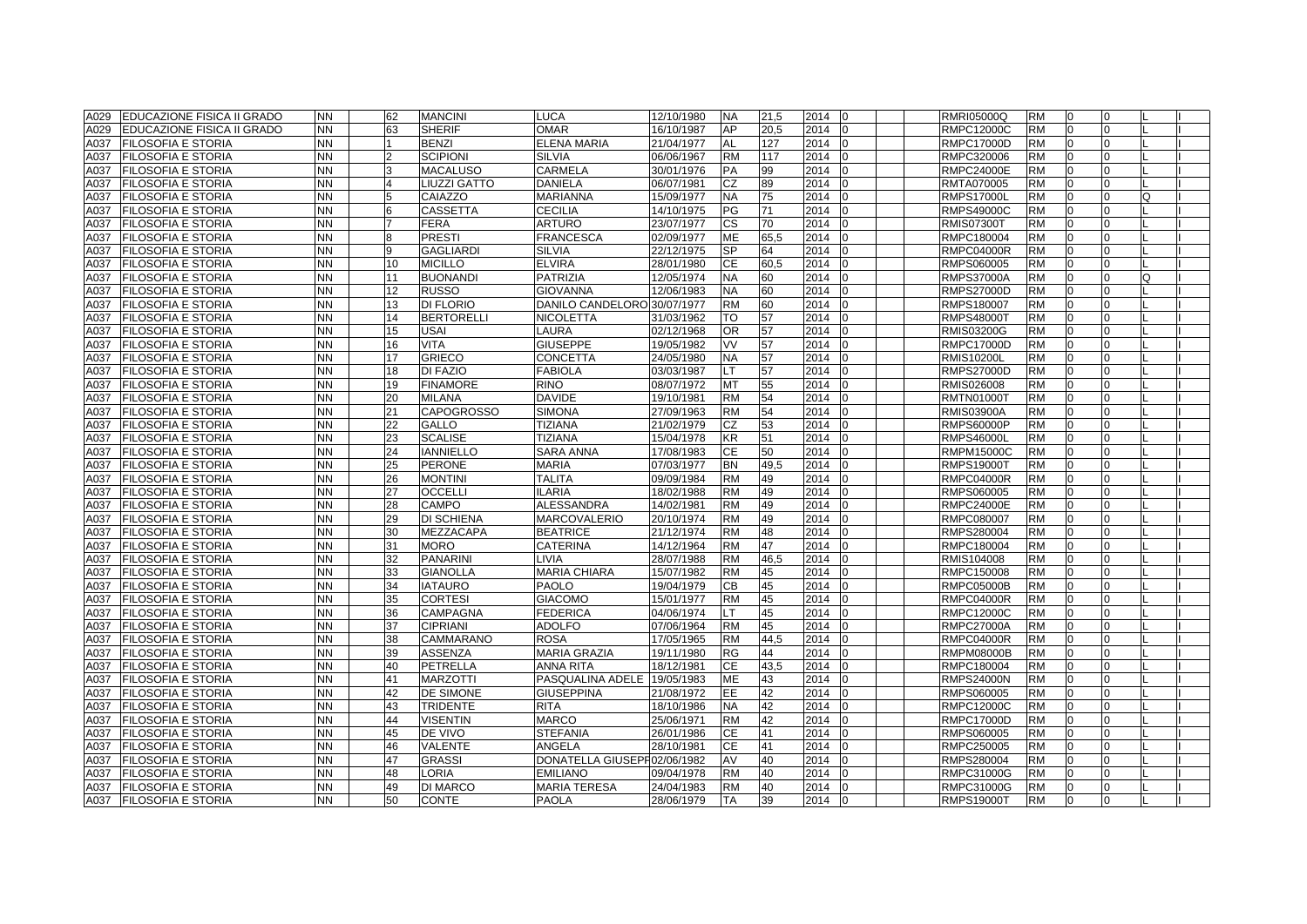| A037 | <b>FILOSOFIA E STORIA</b> | <b>NN</b> | 51  | <b>PALOMBA</b>     | <b>ROSA</b>              | 28/12/1977 | <b>NA</b> | 39   | 2014       | RMPM040001        | <b>RM</b> | $\Omega$       |              |  |
|------|---------------------------|-----------|-----|--------------------|--------------------------|------------|-----------|------|------------|-------------------|-----------|----------------|--------------|--|
| A037 | <b>FILOSOFIA E STORIA</b> | <b>NN</b> | 52  | <b>RANCIARO</b>    | <b>IACOPO</b>            | 26/06/1971 | PG        | 38   | 2014       | RMPS010004        | <b>RM</b> | $\Omega$       | $\Omega$     |  |
| A037 | <b>FILOSOFIA E STORIA</b> | <b>NN</b> | 53  | <b>MUZZI</b>       | <b>ALESSIA FRANCESCA</b> | 26/08/1971 | MI        | 38   | 2014       | <b>RMPC12000C</b> | <b>RM</b> | $\Omega$       | $\Omega$     |  |
| A037 | <b>FILOSOFIA E STORIA</b> | <b>NN</b> | 54  | <b>MARTINO</b>     | <b>TERESA</b>            | 20/07/1978 | MT        | 38   | 2014       | <b>RMPS17000L</b> | <b>RM</b> | $\overline{0}$ | <sup>0</sup> |  |
| A037 | <b>FILOSOFIA E STORIA</b> | <b>NN</b> | 55  | <b>SEVERINI</b>    | <b>ELEONORA</b>          | 29/12/1984 | PS        | 38   | 2014       | <b>RMPC12000C</b> | <b>RM</b> | $\Omega$       | $\Omega$     |  |
| A037 | <b>FILOSOFIA E STORIA</b> | <b>NN</b> | 56  | <b>LICHTNER</b>    | <b>ELEONORA</b>          | 09/07/1973 | <b>RM</b> | 37   | 2014       | RMPC150008        | <b>RM</b> | $\overline{0}$ | $\Omega$     |  |
| A037 | FILOSOFIA E STORIA        | <b>NN</b> | 57  | <b>ORENZON</b>     | <b>GIACOMO</b>           | 16/05/1986 | AN        | 37   | 2014       | RMPS110001        | <b>RM</b> | $\Omega$       |              |  |
| A037 | FILOSOFIA E STORIA        | <b>NN</b> | 58  | <b>SELVI</b>       | <b>CARLOTTA</b>          | 10/03/1986 | <b>RM</b> | 37   | 2014       | RMPS520003        | <b>RM</b> | $\Omega$       |              |  |
| A037 | <b>FILOSOFIA E STORIA</b> | <b>NN</b> | 59  | MINARELLI          | <b>ELENA</b>             | 22/07/1984 | <b>RM</b> | 37   | 2014       | <b>RMPC27000A</b> | <b>RM</b> | $\Omega$       | $\Omega$     |  |
| A037 | <b>FILOSOFIA E STORIA</b> | <b>NN</b> | 60  | <b>IMBESI</b>      | <b>ISABELLA</b>          | 14/02/1971 | <b>ME</b> | 37   | 2014       | <b>RMPC12000C</b> | <b>RM</b> | $\Omega$       | $\Omega$     |  |
| A037 | FILOSOFIA E STORIA        | <b>NN</b> | 61  | <b>BORGHI</b>      | <b>SELENE</b>            | 10/09/1981 | SV        | 36,5 | 2014       | RMPC180004        | <b>RM</b> | $\overline{0}$ | $\Omega$     |  |
| A037 | <b>FILOSOFIA E STORIA</b> | <b>NN</b> | 62  | <b>GENNARO</b>     | <b>FLAVIA</b>            | 23/08/1966 | ME        | 36   | 2014       | <b>RMPC04000R</b> | <b>RM</b> | $\overline{0}$ | $\Omega$     |  |
| A037 | <b>FILOSOFIA E STORIA</b> | <b>NN</b> | 63  | <b>TADDEI</b>      | <b>MILENA</b>            | 23/06/1990 | <b>RM</b> | 36   | 2014       | <b>RMPC14000N</b> | <b>RM</b> | $\overline{0}$ | $\Omega$     |  |
| A037 | FILOSOFIA E STORIA        | <b>NN</b> | 64  | SALERNO            | <b>FABIANA</b>           | 27/11/1988 | <b>NA</b> | 36   | 2014       | <b>RMPS27000D</b> | <b>RM</b> | $\overline{0}$ | $\Omega$     |  |
| A037 | <b>FILOSOFIA E STORIA</b> | <b>NN</b> | 65  | BOZZI              | <b>ALESSIA</b>           | 23/01/1988 | BA        | 36   | 2014       | <b>RMPC17000D</b> | <b>RM</b> | 0              |              |  |
| A037 | FILOSOFIA E STORIA        | <b>NN</b> | 66  | CARAMELLA          | <b>ALICE</b>             | 13/06/1987 | FI.       | 36   | 2014       | RMPC180004        | <b>RM</b> | $\Omega$       |              |  |
| A037 | <b>FILOSOFIA E STORIA</b> | <b>NN</b> | 67  | <b>TRAPANESE</b>   | <b>ELENA</b>             | 14/02/1985 | <b>RM</b> | 36   | 2014       | RMPC320006        | <b>RM</b> | $\Omega$       | $\Omega$     |  |
| A037 | FILOSOFIA E STORIA        | <b>NN</b> | 68  | CHIARIELLO         | <b>ANDREA</b>            | 15/01/1979 | CЕ        | 36   | 2014       | <b>RMPC04000R</b> | <b>RM</b> | $\overline{0}$ | $\Omega$     |  |
| A037 | <b>FILOSOFIA E STORIA</b> | <b>NN</b> | 69  | <b>NOVAGA</b>      | DANIELE                  | 27/11/1978 | <b>RM</b> | 36   | 2014       | RMPC41000C        | <b>RM</b> | $\Omega$       | $\Omega$     |  |
| A037 | FILOSOFIA E STORIA        | <b>NN</b> | 70  | <b>PICCININ</b>    | DANIELE                  | 19/03/1976 | <b>RM</b> | 36   | 2014       | RMPS090001        | <b>RM</b> | $\overline{0}$ | $\Omega$     |  |
| A037 | <b>FILOSOFIA E STORIA</b> | <b>NN</b> | 71  | <b>MINORE</b>      | MARIANGELA               | 27/08/1966 | <b>BA</b> | 36   | 2014       | <b>RMPC17000D</b> | <b>RM</b> | $\overline{0}$ | 0            |  |
| A037 | <b>FILOSOFIA E STORIA</b> | <b>NN</b> | 72  | <b>PETACCIA</b>    | <b>ANNA GRAZIA</b>       | 26/03/1962 | <b>RM</b> | 36   | 2014       | RMPS060005        | <b>RM</b> | $\Omega$       | $\Omega$     |  |
| A037 | <b>FILOSOFIA E STORIA</b> | <b>NN</b> | 73  | PAUTASSO           | <b>ELENA</b>             | 12/12/1982 | <b>RM</b> | 35   | 2014       | <b>RMPS10000A</b> | <b>RM</b> | $\Omega$       |              |  |
| A037 | <b>FILOSOFIA E STORIA</b> | <b>NN</b> | 74  | VANNI              | <b>ELENA</b>             | 03/01/1976 | <b>BS</b> | 34,5 | 2014       | <b>RMPC17000D</b> | <b>RM</b> | $\Omega$       |              |  |
| A037 | FILOSOFIA E STORIA        | <b>NN</b> | 75  | PAPPALARDI         | <b>ROSALBA</b>           | 22/04/1973 | <b>BA</b> | 34   | 2014       | RMPC320006        | <b>RM</b> | $\overline{0}$ | $\Omega$     |  |
| A037 | <b>FILOSOFIA E STORIA</b> | <b>NN</b> | 76  | <b>GIORGI</b>      | LORENZO                  | 07/08/1979 | LT        | 34   | 2014       | <b>RMPC17000D</b> | <b>RM</b> | $\Omega$       | $\Omega$     |  |
| A037 | <b>FILOSOFIA E STORIA</b> | <b>NN</b> | 77  | <b>STORI</b>       | <b>PIETRO</b>            | 31/08/1989 | FL.       | 34   | 2014       | RMPC180004        | <b>RM</b> | $\Omega$       | $\Omega$     |  |
| A037 | FILOSOFIA E STORIA        | <b>NN</b> | 78  | <b>BOIANO</b>      | <b>NICLA</b>             | 04/07/1987 | <b>CH</b> | 34   | 2014       | <b>RMPC05000B</b> | <b>RM</b> | $\overline{0}$ | $\Omega$     |  |
| A037 | FILOSOFIA E STORIA        | <b>NN</b> | 79  | <b>PISCIARELLI</b> | <b>MAURA</b>             | 23/02/1987 | <b>RM</b> | 34   | 2014       | RMPC26001R        | <b>RM</b> | $\overline{0}$ | $\Omega$     |  |
| A037 | <b>FILOSOFIA E STORIA</b> | <b>NN</b> | 80  | <b>NAPOLITANO</b>  | <b>ANNALISA</b>          | 25/01/1987 | <b>NA</b> | 34   | 2014       | <b>RMPC17000D</b> | <b>RM</b> | $\Omega$       |              |  |
| A037 | FILOSOFIA E STORIA        | <b>NN</b> | 81  | <b>TRAVANTI</b>    | <b>ELEONORA</b>          | 14/12/1985 | AP        | 34   | 2014       | <b>RMPS46000L</b> | <b>RM</b> | $\Omega$       |              |  |
| A037 | FILOSOFIA E STORIA        | <b>NN</b> | 82  | CARDELLICCHIO      | <b>PAOLA</b>             | 13/07/1968 | <b>RM</b> | 34   | 2014<br>In | RMPS060005        | <b>RM</b> | $\overline{0}$ | $\Omega$     |  |
| A037 | FILOSOFIA E STORIA        | <b>NN</b> | 83  | <b>NOTARO</b>      | <b>GIUSEPPE</b>          | 07/02/1979 | <b>NA</b> | 33   | 2014       | <b>RMPC12000C</b> | <b>RM</b> | $\Omega$       | $\Omega$     |  |
| A037 | FILOSOFIA E STORIA        | <b>NN</b> | 84  | <b>TOMASSI</b>     | <b>MARIA ROSARIA</b>     | 20/08/1956 | <b>RM</b> | 33   | 2014       | <b>RMSD06000G</b> | <b>RM</b> | $\overline{0}$ | $\Omega$     |  |
| A037 | <b>FILOSOFIA E STORIA</b> | <b>NN</b> | 85  | <b>QUARCHIONI</b>  | <b>JLENIA</b>            | 10/04/1986 | <b>RM</b> | 33   | 2014       | RMPS200007        | <b>RM</b> | $\overline{0}$ | $\Omega$     |  |
| A037 | <b>FILOSOFIA E STORIA</b> | <b>NN</b> | 86  | <b>ANNARO</b>      | VALERIA                  | 07/08/1985 | <b>SR</b> | 33   | 2014       | <b>RMPS29000P</b> | <b>RM</b> | $\overline{0}$ | $\Omega$     |  |
| A037 | FILOSOFIA E STORIA        | <b>NN</b> | 87  | CAFAROTTI          | <b>ALBERTO</b>           | 09/03/1985 | <b>RM</b> | 33   | 2014       | RMPS320009        | <b>RM</b> | $\Omega$       | $\Omega$     |  |
| A037 | <b>FILOSOFIA E STORIA</b> | <b>NN</b> | 88  | <b>PULERA</b>      | <b>GENNARO</b>           | 29/10/1980 | ΚR        | 33   | 2014       | RMPC180004        | <b>RM</b> | $\Omega$       |              |  |
| A037 | FILOSOFIA E STORIA        | <b>NN</b> | 89  | <b>RISOLDI</b>     | <b>FRANCESCA</b>         | 23/02/1987 | <b>RM</b> | 33   | 2014       | <b>RMPC19000P</b> | <b>RM</b> | $\Omega$       |              |  |
| A037 | <b>FILOSOFIA E STORIA</b> | <b>NN</b> | 90  | <b>STEFANI</b>     | <b>ELENA</b>             | 06/08/1989 | VT        | 33   | 2014       | RMPS060005        | <b>RM</b> | $\Omega$       | $\Omega$     |  |
| A037 | <b>FILOSOFIA E STORIA</b> | <b>NN</b> | 91  | <b>CIUFO</b>       | <b>ELISA</b>             | 12/07/1989 | LТ        | 33   | 2014       | RMPC180004        | <b>RM</b> | $\Omega$       | $\Omega$     |  |
| A037 | FILOSOFIA E STORIA        | <b>NN</b> | 92  | DI NICOLA          | <b>MICHELA</b>           | 11/03/1989 | AQ        | 33   | 2014       | <b>RMPC12000C</b> | <b>RM</b> | $\overline{0}$ | $\Omega$     |  |
| A037 | <b>FILOSOFIA E STORIA</b> | <b>NN</b> | 93  | FARENGA            | ADRIANA                  | 18/11/1988 | <b>BA</b> | 33   | 2014       | <b>RMPC04000R</b> | <b>RM</b> | $\Omega$       | $\Omega$     |  |
| A037 | <b>FILOSOFIA E STORIA</b> | <b>NN</b> | 94  | <b>FALSETTI</b>    | <b>GRAZIA</b>            | 08/06/1988 | <b>RM</b> | 33   | 2014       | <b>RMPS48000T</b> | <b>RM</b> | $\overline{0}$ | $\Omega$     |  |
| A037 | <b>FILOSOFIA E STORIA</b> | <b>NN</b> | 95  | <b>ATTENNI</b>     | <b>ILARIA</b>            | 12/03/1988 | <b>RM</b> | 33   | 2014       | RMPC320006        | <b>RM</b> | $\Omega$       | <sup>n</sup> |  |
| A037 | FILOSOFIA E STORIA        | <b>NN</b> | 96  | GUGLINI            | <b>ELISA</b>             | 11/03/1988 | <b>RM</b> | 33   | 2014       | <b>RMPS26000V</b> | <b>RM</b> | $\Omega$       |              |  |
| A037 | <b>FILOSOFIA E STORIA</b> | <b>NN</b> | 97  | <b>GARGANI</b>     | <b>MATTEO</b>            | 22/05/1987 | <b>RM</b> | 33   | 2014       | RMPC080007        | <b>RM</b> | $\Omega$       | $\Omega$     |  |
| A037 | <b>FILOSOFIA E STORIA</b> | <b>NN</b> | 98  | <b>SPADONI</b>     | <b>MATTEO</b>            | 15/05/1987 | <b>RM</b> | 33   | 2014       | <b>RMPC04000R</b> | <b>RM</b> | $\overline{0}$ | $\Omega$     |  |
| A037 | <b>FILOSOFIA E STORIA</b> | <b>NN</b> | 99  | <b>TREVISANI</b>   | <b>MATTEO</b>            | 01/12/1986 | AP        | 33   | 2014       | <b>RMPC19000P</b> | <b>RM</b> | $\overline{0}$ | $\Omega$     |  |
| A037 | <b>FILOSOFIA E STORIA</b> | <b>NN</b> | 100 | <b>HALFON</b>      | <b>LISA</b>              | 28/10/1986 | <b>RM</b> | 33   | 2014       | <b>RMPC19000P</b> | <b>RM</b> | $\Omega$       | $\Omega$     |  |
| A037 | <b>FILOSOFIA E STORIA</b> | <b>NN</b> | 101 | COLANGELO          | <b>CHIARA</b>            | 23/10/1986 | FG        | 33   | 2014<br>lo | <b>RMPC19000P</b> | <b>RM</b> | $\overline{0}$ | $\Omega$     |  |
|      | A037 FILOSOFIA E STORIA   | <b>NN</b> | 102 | <b>VACCA</b>       | <b>VALERIA</b>           | 02/06/1986 | <b>RM</b> | 33   | 2014 0     | <b>RMPC23000X</b> | <b>RM</b> | $\overline{0}$ | $\Omega$     |  |
|      |                           |           |     |                    |                          |            |           |      |            |                   |           |                |              |  |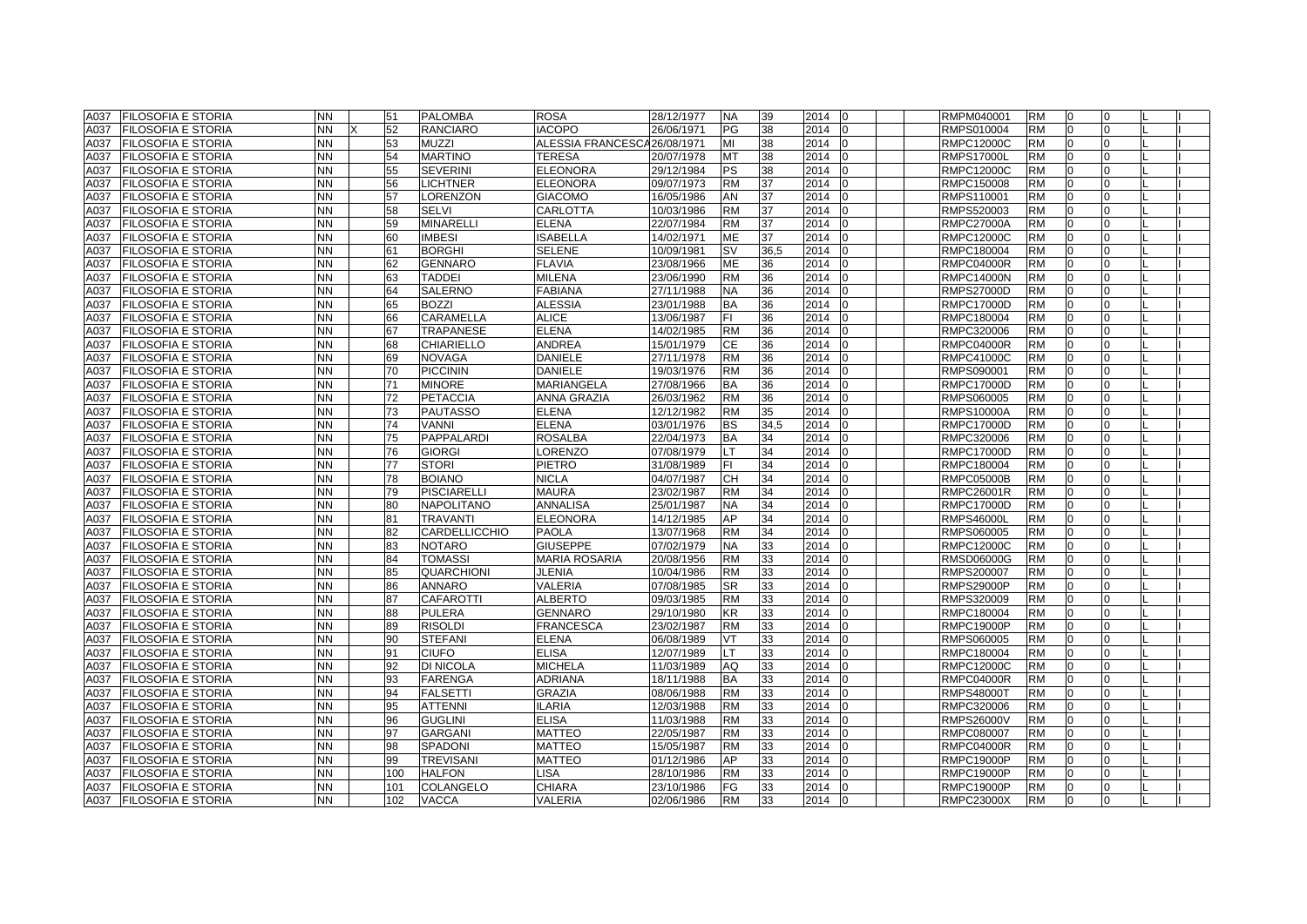| A037 | <b>FILOSOFIA E STORIA</b> | <b>NN</b> | 103 | <b>IERVESE</b>     | <b>MARCO</b>          | 25/05/1986 | <b>IPE</b> | 33   | 2014             | <b>RMPS17000L</b> | <b>RM</b> | $\Omega$       | $\Omega$ |          |  |
|------|---------------------------|-----------|-----|--------------------|-----------------------|------------|------------|------|------------------|-------------------|-----------|----------------|----------|----------|--|
| A037 | <b>FILOSOFIA E STORIA</b> | <b>NN</b> | 104 | <b>FRADDOSIO</b>   | <b>RICCARDO</b>       | 27/02/1986 | <b>RM</b>  | 33   | 2014             | <b>RMPC24000E</b> | <b>RM</b> | $\overline{0}$ | $\Omega$ |          |  |
| A037 | <b>FILOSOFIA E STORIA</b> | <b>NN</b> | 105 | <b>MORANDINI</b>   | <b>MATTEO</b>         | 13/01/1986 | <b>BZ</b>  | 33   | 2014             | <b>RMPC12000C</b> | <b>RM</b> | $\overline{0}$ | $\Omega$ |          |  |
| A037 | <b>FILOSOFIA E STORIA</b> | NN        | 106 | <b>CAVARRA</b>     | DANIELE               | 14/11/1985 | <b>RM</b>  | 33   | 2014             | <b>RMPC04000R</b> | <b>RM</b> | 0              | $\Omega$ |          |  |
| A037 | <b>FILOSOFIA E STORIA</b> | <b>NN</b> | 107 | <b>SABATINO</b>    | <b>BARBARA</b>        | 10/09/1985 | <b>RM</b>  | 33   | 2014             | RMPC26000Q        | <b>RM</b> | $\Omega$       | $\Omega$ |          |  |
| A037 | <b>FILOSOFIA E STORIA</b> | <b>NN</b> | 108 | <b>CORASANITI</b>  | SALVATORE             | 06/09/1985 | CZ         | 33   | 2014             | <b>RMPC19000P</b> | <b>RM</b> | $\overline{0}$ | $\Omega$ |          |  |
| A037 | <b>FILOSOFIA E STORIA</b> | <b>NN</b> | 109 | <b>ROSSI</b>       | <b>SABRINA</b>        | 07/07/1985 | AQ         | 33   | 2014             | <b>RMPS46000L</b> | <b>RM</b> | $\overline{0}$ | $\Omega$ |          |  |
| A037 | <b>FILOSOFIA E STORIA</b> | NN        | 110 | <b>ALIBERTI</b>    | <b>ALESSIO</b>        | 08/11/1984 | <b>RM</b>  | 33   | 2014             | RMPC200004        | <b>RM</b> | $\Omega$       | $\Omega$ |          |  |
| A037 | <b>FILOSOFIA E STORIA</b> | <b>NN</b> | 111 | CAVALLARO          | <b>RAFFAELLA</b>      | 03/08/1984 | <b>RM</b>  | 33   | 2014             | RMPC200004        | <b>RM</b> | $\Omega$       | $\Omega$ |          |  |
| A037 | <b>FILOSOFIA E STORIA</b> | <b>NN</b> | 112 | <b>BARONE</b>      | <b>VALERIA</b>        | 30/07/1984 | <b>RM</b>  | 33   | 2014             | <b>RMPS44000B</b> | <b>RM</b> | $\Omega$       | $\Omega$ |          |  |
| A037 | <b>FILOSOFIA E STORIA</b> | <b>NN</b> | 113 | <b>CELANO</b>      | <b>MANUELA CINZIA</b> | 12/01/1984 | <b>CT</b>  | 33   | 2014             | <b>RMPS24000N</b> | <b>RM</b> | $\Omega$       | $\Omega$ |          |  |
| A037 | <b>FILOSOFIA E STORIA</b> | <b>NN</b> | 114 | <b>CODETTI</b>     | <b>SAMUELE</b>        | 24/05/1983 | PG         | 33   | 2014             | <b>RMIS07300T</b> | <b>RM</b> | 0              | $\Omega$ |          |  |
| A037 | <b>FILOSOFIA E STORIA</b> | <b>NN</b> | 115 | <b>CATALDI</b>     | <b>ADRIANA</b>        | 02/07/1982 | <b>RG</b>  | 33   | 2014             | <b>RMPC04000R</b> | <b>RM</b> | $\overline{0}$ | $\Omega$ |          |  |
| A037 | <b>FILOSOFIA E STORIA</b> | <b>NN</b> | 116 | <b>POLVERINI</b>   | <b>MARCO</b>          | 26/07/1976 | <b>RM</b>  | 33   | 2014             | RMPS180007        | <b>RM</b> | $\overline{0}$ | $\Omega$ |          |  |
| A037 | <b>FILOSOFIA E STORIA</b> | ΝN        | 117 | <b>MARONGIU</b>    | <b>SILVIA</b>         | 30/08/1975 | SS         | 33   | 2014             | <b>RMPS53000N</b> | <b>RM</b> | 0              | n        |          |  |
| A037 | FILOSOFIA E STORIA        | <b>NN</b> | 118 | <b>GRASSO</b>      | MARGHERITA            | 18/02/1975 | FR         | 33   | 2014             | RMPQ010009        | <b>RM</b> | $\overline{0}$ |          |          |  |
| A037 | <b>FILOSOFIA E STORIA</b> | <b>NN</b> | 119 | LANZILAO           | <b>ADELAIDE</b>       | 29/10/1974 | <b>BR</b>  | 33   | 2014             | RMPS060005        | <b>RM</b> | $\overline{0}$ | $\Omega$ |          |  |
| A037 | <b>FILOSOFIA E STORIA</b> | <b>NN</b> | 120 | <b>CIPRIANI</b>    | <b>MARCO</b>          | 05/06/1968 | <b>RM</b>  | 33   | 2014             | <b>RMPS04000X</b> | <b>RM</b> | $\overline{0}$ | $\Omega$ |          |  |
| A037 | <b>FILOSOFIA E STORIA</b> | <b>NN</b> | 121 | <b>SICA</b>        | <b>TIZIANA</b>        | 21/06/1967 | <b>FR</b>  | 33   | 2014             | <b>RMPC04000R</b> | <b>RM</b> | $\overline{0}$ | $\Omega$ |          |  |
| A037 | <b>FILOSOFIA E STORIA</b> | <b>NN</b> | 122 | PETRUCCELLI        | MARIAELENA            | 23/04/1970 | ТP         | 32,5 | 2014             | <b>RMPS29000P</b> | <b>RM</b> | $\Omega$       | $\Omega$ |          |  |
| A037 | <b>FILOSOFIA E STORIA</b> | <b>NN</b> | 123 | <b>IORIO</b>       | <b>ANTONIETTA</b>     | 07/09/1987 | СE         | 32   | 2014             | <b>RMPS05000E</b> | <b>RM</b> | $\overline{0}$ | $\Omega$ |          |  |
| A037 | <b>FILOSOFIA E STORIA</b> | <b>NN</b> | 124 | <b>MONACO</b>      | MATTEO                | 02/11/1986 | ТA         | 32   | 2014             | <b>RMPS19000T</b> | <b>RM</b> | $\overline{0}$ | $\Omega$ |          |  |
| A037 | <b>FILOSOFIA E STORIA</b> | <b>NN</b> | 125 | <b>ROCCA</b>       | <b>ELENA</b>          | 31/07/1984 | ТP         | 32   | 2014             | <b>RMPS17000L</b> | <b>RM</b> | $\Omega$       |          |          |  |
| A037 | FILOSOFIA E STORIA        | <b>NN</b> | 126 | CAPO               | <b>ROSSANA</b>        | 29/10/1977 | <b>RM</b>  | 31   | 2014             | RMPC31000G        | <b>RM</b> | $\Omega$       |          |          |  |
| A037 | <b>FILOSOFIA E STORIA</b> | <b>NN</b> | 127 | <b>COMANDATORE</b> | <b>ANNA</b>           | 29/03/1972 | <b>CL</b>  | 31   | 2014<br>$\Omega$ | <b>RMPM10000B</b> | <b>RM</b> | $\Omega$       | $\Omega$ |          |  |
| A037 | <b>FILOSOFIA E STORIA</b> | <b>NN</b> | 128 | <b>CARDUCCI</b>    | <b>MONIA</b>          | 22/12/1979 | <b>RM</b>  | 31   | 2014             | RMPC31000G        | <b>RM</b> | $\Omega$       | $\Omega$ | $\Omega$ |  |
| A037 | <b>FILOSOFIA E STORIA</b> | NN        | 129 | <b>DANESE</b>      | <b>ANTONIO</b>        | 12/08/1982 | <b>CH</b>  | 30,5 | 2014             | <b>RMPS05000E</b> | <b>RM</b> | 0              | $\Omega$ |          |  |
| A037 | <b>FILOSOFIA E STORIA</b> | <b>NN</b> | 130 | <b>SERRANTI</b>    | LAURA                 | 23/07/1985 | TR         | 30   | 2014             | RMPQ010009        | <b>RM</b> | $\Omega$       | $\Omega$ |          |  |
| A037 | <b>FILOSOFIA E STORIA</b> | <b>NN</b> | 131 | <b>ERRICHIELLO</b> | <b>DANIELA</b>        | 15/08/1982 | <b>NA</b>  | 30   | 2014             | <b>RMPS44000B</b> | <b>RM</b> | $\overline{0}$ | $\Omega$ |          |  |
| A037 | <b>FILOSOFIA E STORIA</b> | <b>NN</b> | 132 | <b>VILLI</b>       | <b>ISABELLA</b>       | 01/01/1982 | AP         | 30   | 2014             | <b>RMPC04000R</b> | <b>RM</b> | $\Omega$       | $\Omega$ |          |  |
| A037 | <b>FILOSOFIA E STORIA</b> | <b>NN</b> | 133 | <b>MUSU</b>        | <b>MAURIZIO</b>       | 20/01/1977 | CA         | 30   | 2014             | <b>RMIS09400V</b> | <b>RM</b> | $\Omega$       | $\Omega$ |          |  |
| A037 | <b>FILOSOFIA E STORIA</b> | <b>NN</b> | 134 | <b>ROMANINI</b>    | <b>CLAUDIA</b>        | 15/03/1963 | Ш          | 30   | 2014             | RMPC080007        | <b>RM</b> | $\Omega$       | $\Omega$ |          |  |
| A037 | <b>FILOSOFIA E STORIA</b> | <b>NN</b> | 135 | <b>COMPASSO</b>    | <b>MARIANGELA</b>     | 02/04/1980 | LT         | 29,5 | 2014             | <b>RMPS17000L</b> | <b>RM</b> | $\Omega$       | $\Omega$ |          |  |
| A037 | <b>FILOSOFIA E STORIA</b> | <b>NN</b> | 136 | <b>FEZZA</b>       | <b>PATRIZIA</b>       | 16/11/1979 | SA         | 29,5 | 2014             | <b>RMPS27000D</b> | <b>RM</b> | $\overline{0}$ | $\Omega$ |          |  |
| A037 | <b>FILOSOFIA E STORIA</b> | <b>NN</b> | 137 | <b>CONTADINI</b>   | <b>ALESSANDRO</b>     | 14/12/1976 | <b>RM</b>  | 29,5 | 2014             | RMPS060005        | <b>RM</b> | $\overline{0}$ | $\Omega$ |          |  |
| A037 | <b>FILOSOFIA E STORIA</b> | <b>NN</b> | 138 | <b>BORGHETTI</b>   | <b>FRANCESCA</b>      | 06/10/1971 | LU         | 29   | 2014             | <b>RMPM08000B</b> | <b>RM</b> | 0              | $\Omega$ |          |  |
| A037 | <b>FILOSOFIA E STORIA</b> | <b>NN</b> | 139 | <b>TERRACCIANO</b> | LUISA                 | 21/03/1970 | <b>NA</b>  | 29   | 2014             | <b>RMPS10000A</b> | <b>RM</b> | $\overline{0}$ | $\Omega$ |          |  |
| A037 | <b>FILOSOFIA E STORIA</b> | <b>NN</b> | 140 | <b>AGNETA</b>      | <b>ANTONELLA</b>      | 12/07/1976 | <b>GE</b>  | 29   | 2014             | <b>RMPC04000R</b> | <b>RM</b> | $\overline{0}$ | $\Omega$ |          |  |
| A037 | FILOSOFIA E STORIA        | NΝ        | 141 | <b>MARTELLA</b>    | LAILA                 | 23/06/1968 | AN         | 29   | 2014             | RMIS013006        | <b>RM</b> | $\Omega$       |          |          |  |
| A037 | <b>FILOSOFIA E STORIA</b> | <b>NN</b> | 142 | <b>DI FAZIO</b>    | <b>POMPEO</b>         | 27/08/1973 | <b>FR</b>  | 29   | 2014             | RMPC220009        | <b>RM</b> | $\overline{0}$ | $\Omega$ |          |  |
| A037 | <b>FILOSOFIA E STORIA</b> | <b>NN</b> | 143 | DI FEO             | <b>SIMONA</b>         | 26/04/1985 | LT.        | 29   | 2014             | <b>RMPS44000B</b> | <b>RM</b> | 0              | $\Omega$ |          |  |
| A037 | <b>FILOSOFIA E STORIA</b> | <b>NN</b> | 144 | CESARO             | <b>AGNESE</b>         | 19/11/1981 | <b>NA</b>  | 29   | 2014             | <b>RMPM08000B</b> | <b>RM</b> | $\overline{0}$ | $\Omega$ |          |  |
| A037 | <b>FILOSOFIA E STORIA</b> | NN        | 145 | <b>GENTILE</b>     | MARA                  | 14/10/1980 | <b>NA</b>  | 29   | 2014             | <b>RMPC23000X</b> | <b>RM</b> | $\overline{0}$ | $\Omega$ |          |  |
| A037 | <b>FILOSOFIA E STORIA</b> | <b>NN</b> | 146 | <b>DARINO</b>      | LUCIA                 | 05/07/1978 | <b>SA</b>  | 29   | 2014             | RMPC26000Q        | <b>RM</b> | $\overline{0}$ | $\Omega$ |          |  |
| A037 | <b>FILOSOFIA E STORIA</b> | <b>NN</b> | 147 | <b>PIAZZA</b>      | <b>FILIPPA FILLY</b>  | 23/10/1977 | AG         | 29   | 2014             | <b>RMPS27000D</b> | <b>RM</b> | 0              | $\Omega$ |          |  |
| A037 | <b>FILOSOFIA E STORIA</b> | <b>NN</b> | 148 | <b>MARCHETTI</b>   | SARA                  | 08/12/1976 | RI.        | 29   | 2014             | RMPS110001        | <b>RM</b> | $\overline{0}$ |          |          |  |
| A037 | <b>FILOSOFIA E STORIA</b> | NN        | 149 | <b>RIGHETTO</b>    | <b>MICHELE</b>        | 06/06/1972 | <b>VE</b>  | 29   | 2014             | RMPC250005        | <b>RM</b> | $\Omega$       |          |          |  |
| A037 | <b>FILOSOFIA E STORIA</b> | <b>NN</b> | 150 | <b>GUERRA</b>      | <b>ROSARIA</b>        | 31/12/1970 | <b>RM</b>  | 29   | 2014             | RMPC320006        | <b>RM</b> | $\Omega$       | $\Omega$ |          |  |
| A037 | <b>FILOSOFIA E STORIA</b> | <b>NN</b> | 151 | <b>RUOTOLO</b>     | <b>GIOVANNA</b>       | 29/11/1966 | <b>NA</b>  | 29   | 2014             | <b>RMPS60000P</b> | <b>RM</b> | $\Omega$       | $\Omega$ |          |  |
| A037 | <b>FILOSOFIA E STORIA</b> | <b>NN</b> | 152 | <b>MARCHIORO</b>   | LAURA                 | 24/03/1976 | <b>BS</b>  | 28,5 | 2014             | <b>RMPC17000D</b> | <b>RM</b> | 0              | $\Omega$ |          |  |
| A037 | <b>FILOSOFIA E STORIA</b> | <b>NN</b> | 153 | <b>RUFFO</b>       | <b>ROBERTA</b>        | 19/09/1986 | <b>NA</b>  | 28,5 | 2014             | <b>RMPS51000C</b> | <b>RM</b> | $\overline{0}$ | $\Omega$ |          |  |
| A037 | <b>FILOSOFIA E STORIA</b> | <b>NN</b> | 154 | <b>FRIANI</b>      | <b>STEFANO</b>        | 11/10/1984 | <b>RM</b>  | 28.5 | 2014<br>IO.      | <b>RMPS44000B</b> | <b>RM</b> | $\overline{0}$ | 0        |          |  |
|      |                           |           |     |                    |                       |            |            |      |                  |                   |           |                |          |          |  |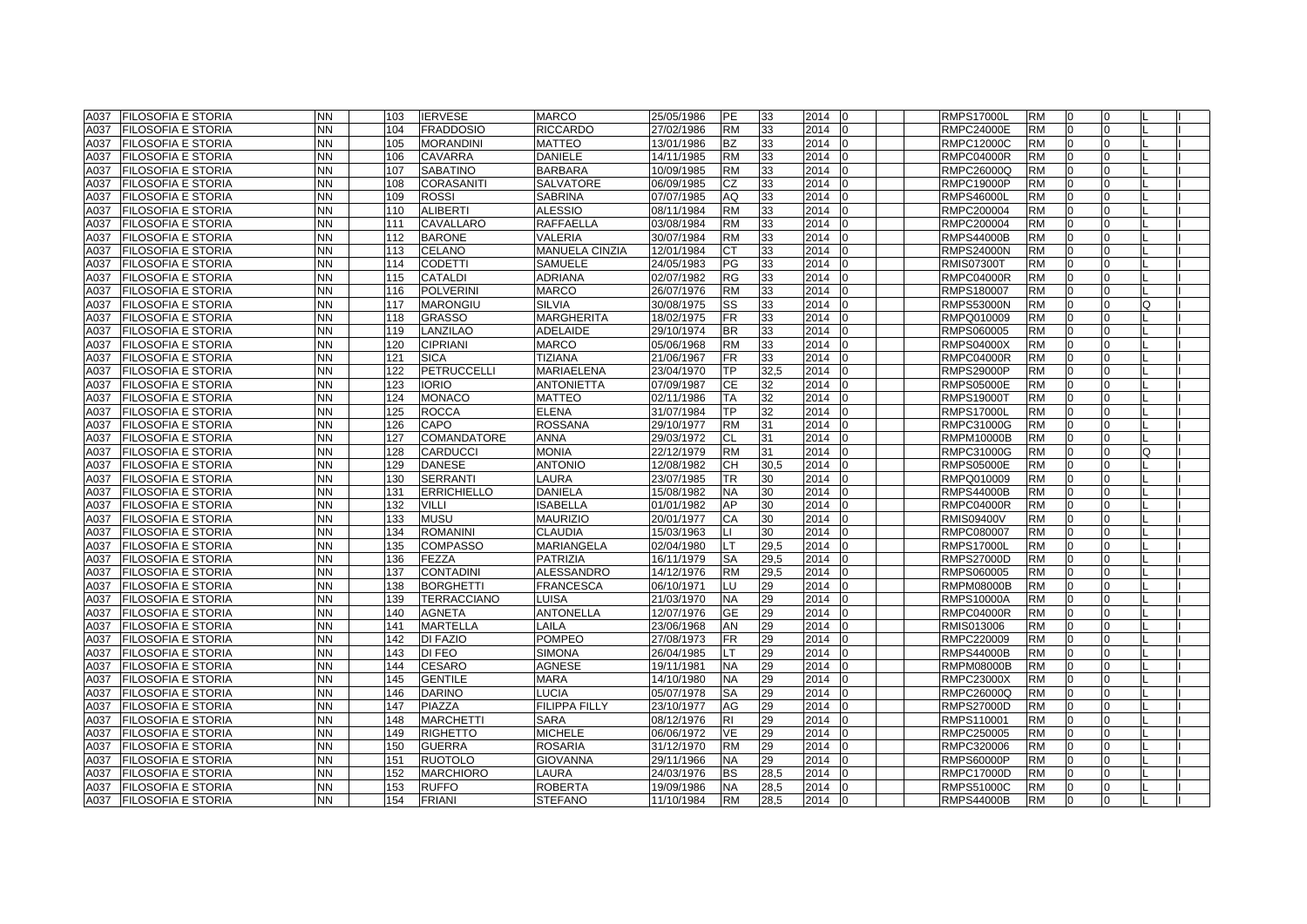|      | <b>FILOSOFIA E STORIA</b> | <b>NN</b> |                | <b>MONTANARO</b>           |                        |            | <b>RM</b> |       | 2014             | <b>RMPS24000N</b> |           |                | $\Omega$     |  |
|------|---------------------------|-----------|----------------|----------------------------|------------------------|------------|-----------|-------|------------------|-------------------|-----------|----------------|--------------|--|
| A037 |                           | <b>NN</b> | 155            |                            | <b>SILVIO</b>          | 15/11/1962 |           | 28,5  | 10               |                   | <b>RM</b> | 0              | $\Omega$     |  |
| A037 | <b>FILOSOFIA E STORIA</b> |           | 156            | <b>NUNNARI</b>             | <b>RITA</b>            | 20/06/1954 | <b>RM</b> | 28    | 2014             | <b>RMPS21000T</b> | <b>RM</b> | 0              |              |  |
| A037 | <b>FILOSOFIA E STORIA</b> | <b>NN</b> | 157            | <b>CARPINELLI</b>          | <b>MARIA</b>           | 06/08/1976 | <b>SA</b> | 28    | 2014             | RMVC010008        | <b>RM</b> | $\Omega$       | <sup>0</sup> |  |
| A037 | <b>FILOSOFIA E STORIA</b> | <b>NN</b> | 158            | <b>CHIAVARINI</b>          | <b>GIACOMO</b>         | 18/04/1987 | AN        | 28    | 2014             | <b>RMPC05000B</b> | <b>RM</b> | $\Omega$       | $\Omega$     |  |
| A037 | <b>FILOSOFIA E STORIA</b> | <b>NN</b> | 159            | <b>ORTOLANI</b>            | <b>GIULIO</b>          | 07/08/1985 | <b>RM</b> | 28    | 2014             | <b>RMPC12000C</b> | <b>RM</b> | $\overline{0}$ | $\Omega$     |  |
| A037 | <b>FILOSOFIA E STORIA</b> | <b>NN</b> | 160            | PINAZZO                    | LIANA                  | 18/02/1982 | СL        | 28    | 2014             | <b>RMVC02000V</b> | <b>RM</b> | $\Omega$       | $\Omega$     |  |
| A037 | FILOSOFIA E STORIA        | <b>NN</b> | 161            | <b>IADANZA</b>             | <b>RAFFAELLA</b>       | 19/07/1977 | <b>BN</b> | 28    | 2014             | <b>RMPC12000C</b> | <b>RM</b> | $\Omega$       |              |  |
| A037 | FILOSOFIA E STORIA        | <b>NN</b> | 162            | <b>GUADAGNO</b>            | <b>TERESA</b>          | 26/04/1961 | <b>NA</b> | 27,5  | 2014             | <b>RMPM08000B</b> | <b>RM</b> | $\Omega$       |              |  |
| A037 | FILOSOFIA E STORIA        | <b>NN</b> | 163            | <b>BALI'</b>               | <b>ILARIO</b>          | 22/02/1984 | <b>RC</b> | 27,5  | 2014             | <b>RMPS04000X</b> | <b>RM</b> | $\overline{0}$ | $\Omega$     |  |
| A037 | <b>FILOSOFIA E STORIA</b> | <b>NN</b> | 164            | <b>SBARRA</b>              | <b>RICCARDO</b>        | 08/02/1969 | <b>RM</b> | 27,5  | 2014             | RMPS060005        | <b>RM</b> | $\overline{0}$ | $\Omega$     |  |
| A037 | <b>FILOSOFIA E STORIA</b> | <b>NN</b> | 165            | <b>SIMEONE</b>             | <b>SAVERIA</b>         | 11/03/1957 | NA        | 27    | 2014             | RMPS130006        | <b>RM</b> | $\overline{0}$ | <sup>0</sup> |  |
| A037 | <b>FILOSOFIA E STORIA</b> | <b>NN</b> | 166            | <b>CINIGLIO</b>            | <b>ANNA</b>            | 01/07/1974 | <b>NA</b> | 27    | 2014             | <b>RMIS07300T</b> | <b>RM</b> | $\overline{0}$ | $\Omega$     |  |
| A037 | <b>FILOSOFIA E STORIA</b> | <b>NN</b> | 167            | <b>PORRETTI</b>            | <b>MARCO</b>           | 03/08/1979 | FR        | 27    | 2014             | <b>RMPM12000L</b> | <b>RM</b> | $\overline{0}$ | $\Omega$     |  |
| A037 | FILOSOFIA E STORIA        | <b>NN</b> | 168            | <b>SCHEPISI</b>            | <b>MONICA</b>          | 11/07/1973 | RC        | 26,5  | 2014             | RMTN010001        | <b>RM</b> | $\Omega$       | $\Omega$     |  |
| A037 | <b>FILOSOFIA E STORIA</b> | <b>NN</b> | 169            | <b>ROPA</b>                | <b>CIRO</b>            | 10/03/1976 | <b>RM</b> | 26,5  | 2014             | RMPS090001        | <b>RM</b> | $\Omega$       | $\Omega$     |  |
| A037 | FILOSOFIA E STORIA        | <b>NN</b> | 170            | <b>DELNIGRO</b>            | <b>SABINA</b>          | 21/10/1980 | <b>BN</b> | 25,5  | 2014             | RMPS51000C        | <b>RM</b> | $\Omega$       | $\Omega$     |  |
| A037 | FILOSOFIA E STORIA        | <b>NN</b> | 171            | <b>RICCI</b>               | <b>GIULIA</b>          | 08/06/1969 | <b>CE</b> | 25,5  | 2014             | RMPS110001        | <b>RM</b> | $\Omega$       | $\Omega$     |  |
| A037 | FILOSOFIA E STORIA        | <b>NN</b> | 172            | <b>ASCI</b>                | <b>MARILISA</b>        | 23/10/1985 | AQ        | 25,5  | 2014             | <b>RMPS50000T</b> | <b>RM</b> | $\overline{0}$ | $\Omega$     |  |
| A037 | <b>FILOSOFIA E STORIA</b> | <b>NN</b> | 173            | <b>PERRI</b>               | <b>CHIARA</b>          | 16/10/1984 | <b>CS</b> | 25,5  | 2014             | <b>RMPC12000C</b> | <b>RM</b> | $\overline{0}$ | $\Omega$     |  |
| A037 | <b>FILOSOFIA E STORIA</b> | <b>NN</b> | 174            | <b>DONNICI</b>             | <b>MARIA</b>           | 07/08/1984 | CS        | 25,5  | 2014<br>lo       | <b>RMPS10000A</b> | <b>RM</b> | 0              | $\Omega$     |  |
| A037 | <b>FILOSOFIA E STORIA</b> | <b>NN</b> | 175            | MAZZETTI DI PIETRAL MATTEO |                        | 11/07/1981 | <b>RM</b> | 25,5  | 2014             | RMPC080007        | <b>RM</b> | $\overline{0}$ | $\Omega$     |  |
| A037 | FILOSOFIA E STORIA        | <b>NN</b> | 176            | <b>TRONCI</b>              | <b>MARIA ANTONIA</b>   | 09/06/1964 | СA        | 25    | 2014             | <b>RMPS33000X</b> | <b>RM</b> | $\overline{0}$ | $\Omega$     |  |
| A037 | FILOSOFIA E STORIA        | <b>NN</b> | 177            | <b>STRAFACE</b>            | <b>FRANCESCA</b>       | 03/04/1973 | СS        | 25    | 2014             | RMPS060005        | <b>RM</b> | $\Omega$       |              |  |
| A037 | FILOSOFIA E STORIA        | <b>NN</b> | 178            | <b>GUIDO</b>               | <b>GIULIANA LIDIA</b>  | 03/03/1968 | СS        | 25    | 2014             | RMPS49000C        | <b>RM</b> | $\Omega$       | O            |  |
| A037 | <b>FILOSOFIA E STORIA</b> | <b>NN</b> | 179            | <b>QUATTRONE</b>           | <b>DONATELLA</b>       | 23/12/1981 | <b>RC</b> | 24    | 2014<br>I٥       | <b>RMPC17000D</b> | <b>RM</b> | $\Omega$       | $\Omega$     |  |
| A037 | <b>FILOSOFIA E STORIA</b> | <b>NN</b> | 180            | <b>COTTONE</b>             | VALENTINA              | 15/06/1975 | <b>RM</b> | 23,5  | 2014             | <b>RMPM07000R</b> | <b>RM</b> | $\Omega$       | $\Omega$     |  |
| A037 | FILOSOFIA E STORIA        | <b>NN</b> | 181            | <b>ARCESE</b>              | CATIA                  | 09/03/1972 | <b>FR</b> | 23,5  | 2014             | <b>RMPM08000B</b> | <b>RM</b> | $\overline{0}$ | $\Omega$     |  |
| A037 | <b>FILOSOFIA E STORIA</b> | <b>NN</b> | 182            | <b>ORLANDI</b>             | <b>MARIA</b>           | 26/08/1988 | <b>RM</b> | 22    | 2014             | RMPS030009        | <b>RM</b> | $\overline{0}$ | $\Omega$     |  |
| A037 | <b>FILOSOFIA E STORIA</b> | <b>NN</b> | 183            | <b>ELIA</b>                | <b>DOMENICO</b>        | 03/04/1981 | CZ        | 21,5  | 2014<br>IO       | <b>RMPS17000L</b> | <b>RM</b> | $\overline{0}$ | $\Omega$     |  |
| A037 | <b>FILOSOFIA E STORIA</b> | <b>NN</b> | 184            | <b>CRISTIANI</b>           | <b>MICHELE</b>         | 27/03/1974 | <b>RM</b> | 21,5  | 2014             | <b>RMPC27000A</b> | <b>RM</b> | $\Omega$       |              |  |
| A037 | <b>FILOSOFIA E STORIA</b> | <b>NN</b> | 185            | <b>DEL PRETE</b>           | EVA                    | 24/11/1970 | <b>NA</b> | 20    | 2014             | RMPS280004        | <b>RM</b> | $\Omega$       |              |  |
| A037 | FILOSOFIA E STORIA        | <b>NN</b> | 186            | <b>GROSSI</b>              | <b>GIOVANNA</b>        | 02/05/1986 | <b>FR</b> | 12    | 2014             | <b>RMPM10000B</b> | <b>RM</b> | $\Omega$       |              |  |
| A047 | <b>MATEMATICA</b>         | <b>NN</b> |                | <b>FINOCCHIARO</b>         | <b>CARMELO ANTONIO</b> | 27/05/1982 | СT        | 117   | 2014             | <b>RMIS10700Q</b> | <b>RM</b> | $\overline{0}$ | $\Omega$     |  |
| A047 | <b>MATEMATICA</b>         | <b>NN</b> | $\overline{2}$ | VALLONE                    | <b>PATRIZIA</b>        | 04/07/1956 | LE        | 104,5 | 2014<br>lo       | RMPS180007        | <b>RM</b> | $\overline{0}$ | $\Omega$     |  |
| A047 | <b>MATEMATICA</b>         | <b>NN</b> | 3              | <b>PANDISCIA</b>           | CARLO                  | 19/11/1965 | <b>RM</b> | 100   | 2014             | RMPS200007        | <b>RM</b> | $\overline{0}$ | $\Omega$     |  |
| A047 | <b>MATEMATICA</b>         | <b>NN</b> | $\overline{4}$ | PASSONE                    | <b>SARA</b>            | 13/05/1980 | <b>RM</b> | 93    | 2014             | RMIS069006        | <b>RM</b> | $\Omega$       | 0            |  |
| A047 | <b>MATEMATICA</b>         | <b>NN</b> | 5              | <b>ROMANO</b>              | <b>NICOLETTA</b>       | 15/05/1966 | <b>SA</b> | 88    | 2014             | RMPC030006        | <b>RM</b> | $\overline{0}$ | $\Omega$     |  |
| A047 | <b>MATEMATICA</b>         | <b>NN</b> | 6              | MASTRANTUONO               | <b>DANIELA</b>         | 02/04/1966 | <b>RM</b> | 82,5  | 2014<br>10       | <b>RMIS07900R</b> | <b>RM</b> | $\overline{0}$ | 0            |  |
| A047 | <b>MATEMATICA</b>         | <b>NN</b> |                | DONNO                      | <b>ALFREDO</b>         | 20/12/1980 | <b>RM</b> | 81    | 2014             | RMIS093003        | <b>RM</b> | $\Omega$       |              |  |
| A047 | <b>MATEMATICA</b>         | <b>NN</b> |                | GENCARELLI                 | <b>GIANFRANCO</b>      | 03/03/1966 | СS        | 80,5  | 2014             | <b>RMPS10000A</b> | <b>RM</b> | $\Omega$       |              |  |
| A047 | <b>MATEMATICA</b>         | <b>NN</b> | 9              | ANGELOSANTO                | <b>STEFANO</b>         | 23/11/1955 | <b>RM</b> | 80    | 2014             | RMTA040009        | <b>RM</b> | $\overline{0}$ | $\Omega$     |  |
| A047 | <b>MATEMATICA</b>         | <b>NN</b> | 10             | <b>COLAVITTO</b>           | <b>TIZIANA</b>         | 01/01/1974 | <b>NA</b> | 78,5  | 2014             | <b>RMPS12000G</b> | <b>RM</b> | $\Omega$       | $\Omega$     |  |
| A047 | <b>MATEMATICA</b>         | <b>NN</b> | 11             | <b>ZANOTTI</b>             | <b>SERENA</b>          | 10/01/1968 | <b>RM</b> | 76,5  | 2014             | <b>RMPC19000P</b> | <b>RM</b> | $\overline{0}$ | $\Omega$     |  |
| A047 | <b>MATEMATICA</b>         | <b>NN</b> | 12             | DI MUZIO                   | <b>DEBORAH</b>         | 07/12/1969 | <b>RM</b> | 75    | 2014             | <b>RMSD10000R</b> | <b>RM</b> | $\Omega$       | $\Omega$     |  |
| A047 | <b>MATEMATICA</b>         | <b>NN</b> | 13             | VOCATURO                   | <b>ALBERTO</b>         | 15/04/1981 | <b>ME</b> | 74    | 2014             | <b>RMPS04000X</b> | <b>RM</b> | $\overline{0}$ | $\Omega$     |  |
| A047 | <b>MATEMATICA</b>         | <b>NN</b> | 14             | LANNI                      | <b>MONIA</b>           | 16/10/1974 | <b>FR</b> | 72.5  | 2014             | RMTF090003        | <b>RM</b> | $\overline{0}$ | $\Omega$     |  |
| A047 | <b>MATEMATICA</b>         | <b>NN</b> | 15             | <b>MORGIA</b>              | ALESSANDRO             | 05/03/1975 | <b>RM</b> | 69,5  | 2014             | <b>RMTF10000C</b> | <b>RM</b> | $\Omega$       | $\Omega$     |  |
| A047 | <b>MATEMATICA</b>         | <b>NN</b> | 16             | ABAGNALE                   | <b>MARIA ANGELA</b>    | 13/01/1978 | <b>NA</b> | 69    | 2014             | <b>RMPS60000P</b> | <b>RM</b> | $\Omega$       |              |  |
| A047 | <b>MATEMATICA</b>         | <b>NN</b> | 17             | DI BIAGIO                  | LORENZO                | 04/05/1979 | <b>RM</b> | 68    | 2014             | RMPC180004        | <b>RM</b> | $\Omega$       | $\Omega$     |  |
| A047 | <b>MATEMATICA</b>         | <b>NN</b> | 18             | <b>BARBA</b>               | <b>ANDREINA</b>        | 06/03/1971 | <b>FR</b> | 65,5  | 2014             | RMTF090003        | <b>RM</b> | $\Omega$       | $\Omega$     |  |
| A047 | <b>MATEMATICA</b>         | <b>NN</b> | 19             | <b>BUCCI</b>               | <b>ENRICO</b>          | 21/10/1964 | <b>RM</b> | 65,5  | 2014<br>$\Omega$ | <b>RMIS03300B</b> | <b>RM</b> | $\overline{0}$ | $\Omega$     |  |
| A047 | <b>MATEMATICA</b>         | <b>NN</b> | 20             | <b>AGRESTE</b>             | <b>SANTA</b>           | 27/12/1979 | <b>RC</b> | 65    | 2014 0           | <b>RMPS04000X</b> | <b>RM</b> | $\overline{0}$ | $\Omega$     |  |
|      |                           |           |                |                            |                        |            |           |       |                  |                   |           |                |              |  |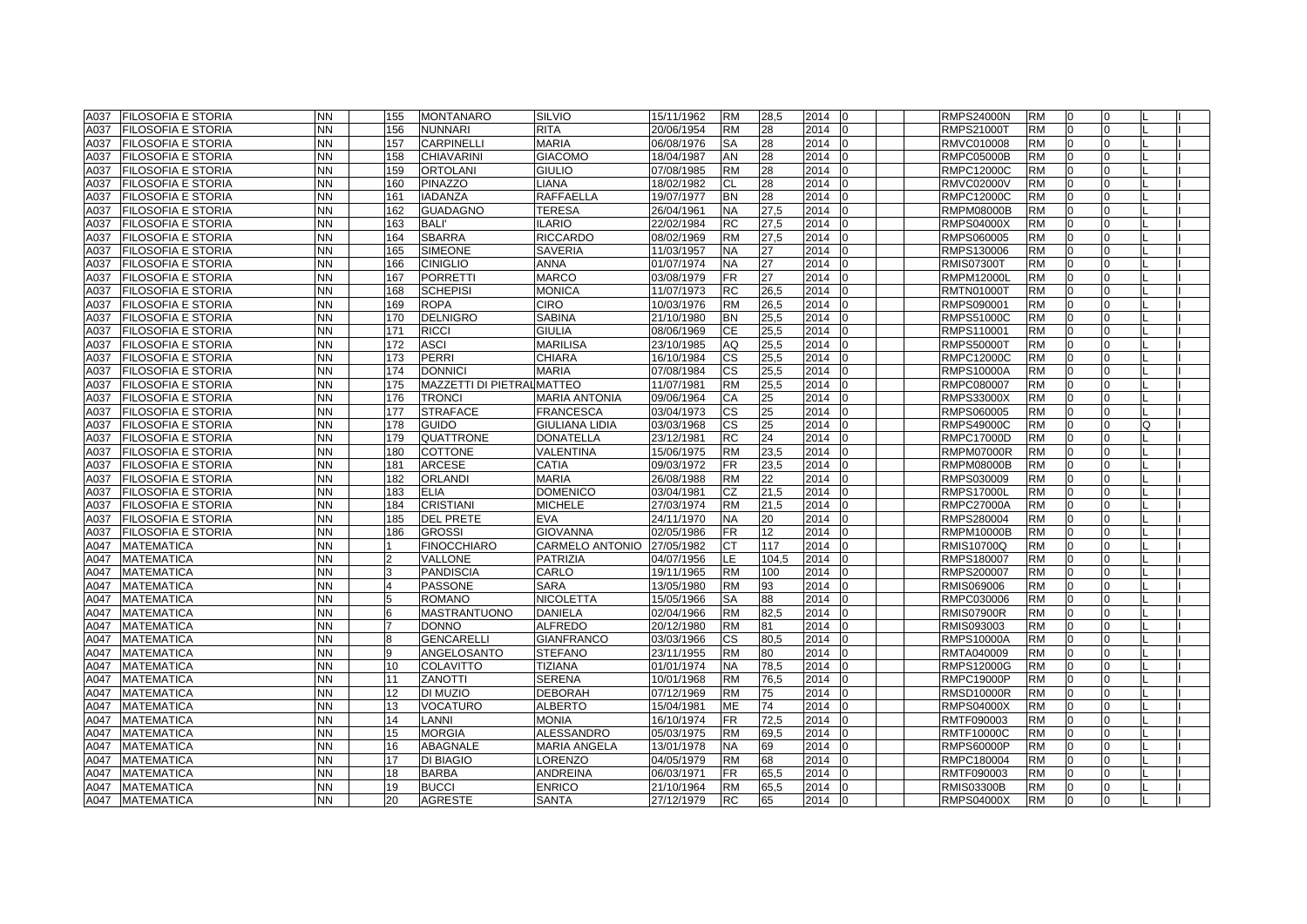| A047 | <b>MATEMATICA</b> | <b>NN</b> | 21 | <b>BASTIANELLI</b> | <b>FRANCESCO</b>    | 04/07/1979 | AN                     | 64,5 | 2014 | 10             |    | <b>RMIS00800P</b> | RM        | $\overline{0}$ | 0              |  |
|------|-------------------|-----------|----|--------------------|---------------------|------------|------------------------|------|------|----------------|----|-------------------|-----------|----------------|----------------|--|
| A047 | <b>MATEMATICA</b> | <b>NN</b> | 22 | <b>CIOETA</b>      | <b>FARA</b>         | 18/06/1978 | BA                     | 64   | 2014 |                |    | RMTF180009        | <b>RM</b> | $\overline{0}$ | U              |  |
| A047 | <b>MATEMATICA</b> | <b>NN</b> | 23 | <b>AMORE</b>       | <b>ISABELLA</b>     | 07/01/1981 | <b>CT</b>              | 64   | 2014 |                |    | RMIS063007        | <b>RM</b> | $\Omega$       |                |  |
| A047 | <b>MATEMATICA</b> | <b>NN</b> | 24 | CORRENTE           | <b>FABIO</b>        | 12/08/1976 | LT.                    | 63,5 | 2014 |                |    | <b>RMIC82400C</b> | <b>RM</b> | $\Omega$       | O.             |  |
| A047 | <b>MATEMATICA</b> | <b>NN</b> | 25 | <b>EMILIOZZI</b>   | <b>PAOLO</b>        | 29/05/1972 | <b>RM</b>              | 62   | 2014 |                |    | <b>RMTF10000C</b> | <b>RM</b> | $\overline{0}$ | $\Omega$       |  |
| A047 | <b>MATEMATICA</b> | <b>NN</b> | 26 | <b>CIRILLO</b>     | <b>RITA</b>         | 11/06/1986 | СE                     | 62   | 2014 |                |    | RMPS27000D        | <b>RM</b> | $\Omega$       | 0              |  |
| A047 | <b>MATEMATICA</b> | <b>NN</b> | 27 | <b>ERGOLI</b>      | <b>SIMONA</b>       | 20/07/1985 | <b>NA</b>              | 62   | 2014 |                |    | RMPS060005        | <b>RM</b> | $\Omega$       |                |  |
| A047 | <b>MATEMATICA</b> | <b>NN</b> | 28 | <b>PAFFI</b>       | <b>ALESSANDRA</b>   | 23/02/1971 | <b>RM</b>              | 61,5 | 2014 |                |    | <b>RMPS33000X</b> | <b>RM</b> | $\Omega$       |                |  |
| A047 | <b>MATEMATICA</b> | <b>NN</b> | 29 | <b>ZANONI</b>      | <b>ALBERTO</b>      | 14/03/1969 | <b>VR</b>              | 61   | 2014 |                |    | <b>RMPC19000P</b> | <b>RM</b> | $\Omega$       |                |  |
| A047 | <b>MATEMATICA</b> | <b>NN</b> | 30 | <b>ARAGOSA</b>     | LUISA               | 10/08/1976 | <b>RM</b>              | 60,5 | 2014 |                |    | <b>RMTD38000R</b> | <b>RM</b> | $\Omega$       |                |  |
| A047 | <b>MATEMATICA</b> | <b>NN</b> | 31 | <b>BARNI</b>       | <b>ROBERTA</b>      | 31/10/1986 | <b>RM</b>              | 60   | 2014 |                |    | <b>RMIS02400L</b> | <b>RM</b> | $\overline{0}$ | U              |  |
| A047 | <b>MATEMATICA</b> | <b>NN</b> | 32 | <b>TARQUINI</b>    | <b>OMBRETTA</b>     | 22/11/1976 | <b>RM</b>              | 60   | 2014 |                |    | RMPS200007        | <b>RM</b> | $\overline{0}$ | 0              |  |
| A047 | <b>MATEMATICA</b> | <b>NN</b> | 33 | <b>CIGLIOLA</b>    | <b>ANTONIO</b>      | 27/10/1984 | <b>TA</b>              | 59,5 | 2014 |                |    | <b>RMPS19000T</b> | <b>RM</b> | $\overline{0}$ | $\Omega$       |  |
| A047 | <b>MATEMATICA</b> | <b>NN</b> | 34 | <b>MANZO</b>       | ANDREA              | 27/11/1986 | <b>NA</b>              | 58,5 | 2014 |                |    | RMPS030009        | <b>RM</b> | $\Omega$       | 0              |  |
| A047 | <b>MATEMATICA</b> | <b>NN</b> | 35 | <b>NOCERA</b>      | VALENTINO           | 11/06/1982 | <b>RM</b>              | 58   | 2014 |                |    | <b>RMPS37000A</b> | <b>RM</b> |                |                |  |
| A047 | <b>MATEMATICA</b> | <b>NN</b> | 36 | <b>CALIGIORE</b>   | <b>DANIELE</b>      | 27/07/1976 | $\overline{\text{SR}}$ | 58   | 2014 |                |    | <b>RMPS44000B</b> | <b>RM</b> | $\Omega$       |                |  |
| A047 | <b>MATEMATICA</b> | <b>NN</b> | 37 | DE CESARE          | <b>GIUSEPPE</b>     | 28/04/1975 | <b>RM</b>              | 58   | 2014 |                |    | <b>RMIS03600V</b> | <b>RM</b> | $\Omega$       |                |  |
| A047 | <b>MATEMATICA</b> | <b>NN</b> | 38 | <b>MARANDOLA</b>   | <b>GABRIELLA</b>    | 22/05/1976 | <b>FR</b>              | 57,5 | 2014 |                |    | RMPM10000B        | <b>RM</b> | $\overline{0}$ | U              |  |
| A047 | <b>MATEMATICA</b> | <b>NN</b> | 39 | <b>MEUCCI</b>      | <b>ALESSIA</b>      | 10/12/1978 | <b>RM</b>              | 57,5 | 2014 |                |    | RMPC180004        | <b>RM</b> | $\Omega$       |                |  |
| A047 | <b>MATEMATICA</b> | <b>NN</b> | 40 | <b>DAVI</b>        | <b>FRANCESCO</b>    | 25/07/1981 | <b>RM</b>              | 57   | 2014 |                |    | RMTD38000R        | <b>RM</b> | $\Omega$       |                |  |
| A047 | <b>MATEMATICA</b> | <b>NN</b> | 41 | <b>SANTORO</b>     | <b>MARIO</b>        | 23/04/1979 | <b>RM</b>              | 57   | 2014 |                |    | <b>RMPS29000P</b> | <b>RM</b> | $\overline{0}$ | $\Omega$       |  |
| A047 | <b>MATEMATICA</b> | <b>NN</b> | 42 | LUCARELLI          | <b>FABRIZIO</b>     | 09/01/1971 | <b>RM</b>              | 57   | 2014 | l0             |    | <b>RMPC23000X</b> | <b>RM</b> | $\overline{0}$ | $\Omega$       |  |
| A047 | <b>MATEMATICA</b> | <b>NN</b> | 43 | <b>BERNARDINI</b>  | <b>MARIA GRAZIA</b> | 12/09/1979 | AP                     | 57   | 2014 |                |    | <b>RMPS04000X</b> | <b>RM</b> | $\Omega$       |                |  |
| A047 | <b>MATEMATICA</b> | <b>NN</b> | 44 | POCCI              | <b>CRISTINA</b>     | 19/09/1983 | <b>RM</b>              | 57   | 2014 |                |    | RMIS077005        | <b>RM</b> |                |                |  |
| A047 | <b>MATEMATICA</b> | <b>NN</b> | 45 | MASTROPASQUA       | <b>STEFANO</b>      | 26/09/1976 | <b>RM</b>              | 56   | 2014 |                |    | <b>RMPS04000X</b> | <b>RM</b> | $\Omega$       |                |  |
| A047 | <b>MATEMATICA</b> | <b>NN</b> | 46 | <b>CAPONE</b>      | <b>MONICA</b>       | 04/01/1976 | <b>NA</b>              | 55   | 2014 |                |    | <b>RMPS21000T</b> | <b>RM</b> | $\Omega$       |                |  |
| A047 | <b>MATEMATICA</b> | <b>NN</b> | 47 | <b>MOLINARI</b>    | <b>MATTEO</b>       | 04/05/1982 | FR.                    | 55   | 2014 |                |    | RMTF090003        | <b>RM</b> | $\overline{0}$ |                |  |
| A047 | <b>MATEMATICA</b> | <b>NN</b> | 48 | DI LEONARDO        | <b>LINO</b>         | 28/10/1986 | AQ                     | 54   | 2014 |                |    | RMTF040002        | <b>RM</b> | $\Omega$       |                |  |
| A047 | <b>MATEMATICA</b> | <b>NN</b> | 49 | <b>TRAETTA</b>     | <b>TOMMASO</b>      | 27/06/1982 | TA                     | 53,5 | 2014 |                |    | <b>RMPS10000A</b> | <b>RM</b> | $\Omega$       | U              |  |
| A047 | <b>MATEMATICA</b> | <b>NN</b> | 50 | <b>MORLINO</b>     | ANDREA              | 26/11/1974 | <b>PZ</b>              | 53,5 | 2014 |                | C. | RMTA040009        | <b>RM</b> | $\Omega$       | U              |  |
| A047 | <b>MATEMATICA</b> | <b>NN</b> | 51 | CANNATA            | ANGELA              | 11/06/1966 | <b>RM</b>              | 53,5 | 2014 |                |    | <b>RMPC04000R</b> | <b>RM</b> | $\Omega$       |                |  |
| A047 | <b>MATEMATICA</b> | <b>NN</b> | 52 | <b>IACOANGELI</b>  | <b>FRANCESCO</b>    | 11/06/1977 | <b>RM</b>              | 53,5 | 2014 |                |    | RMPS10000A        | <b>RM</b> | $\Omega$       |                |  |
| A047 | <b>MATEMATICA</b> | <b>NN</b> | 53 | <b>CIOCCA</b>      | <b>FRANCESCO</b>    | 09/10/1983 | <b>TO</b>              | 53   | 2014 |                |    | RMPS110001        | <b>RM</b> | $\Omega$       |                |  |
| A047 | <b>MATEMATICA</b> | <b>NN</b> | 54 | CAZZATO            | <b>STEFANO</b>      | 13/09/1977 | <b>RM</b>              | 53   | 2014 |                |    | <b>RMIS09400V</b> | <b>RM</b> | $\Omega$       |                |  |
| A047 | <b>MATEMATICA</b> | <b>NN</b> | 55 | <b>CONIGLIO</b>    | <b>LUCIA</b>        | 20/02/1974 | <b>RM</b>              | 52,5 | 2014 |                |    | <b>RMRH04000N</b> | <b>RM</b> | $\Omega$       |                |  |
| A047 | <b>MATEMATICA</b> | <b>NN</b> | 56 | PRADO LONGHI       | <b>IVAN</b>         | 28/05/1981 | EE.                    | 52   | 2014 |                |    | RMRI05000Q        | <b>RM</b> | $\Omega$       |                |  |
| A047 | <b>MATEMATICA</b> | <b>NN</b> | 57 | DE ANGELIS         | <b>ILARIA</b>       | 29/05/1980 | <b>RM</b>              | 52   | 2014 |                |    | RMPS060005        | <b>RM</b> | $\overline{0}$ | U              |  |
| A047 | <b>MATEMATICA</b> | <b>NN</b> | 58 | DI RUSSO           | <b>CRISTIANA</b>    | 19/02/1983 | <b>RM</b>              | 51   | 2014 | l0             |    | RMPC12000C        | <b>RM</b> | $\overline{0}$ | $\Omega$       |  |
| A047 | <b>MATEMATICA</b> | <b>NN</b> | 59 | <b>TOMMASI</b>     | <b>TATIANA</b>      | 21/03/1981 | <b>RM</b>              | 51   | 2014 |                |    | <b>RMPS39000G</b> | <b>RM</b> | $\Omega$       |                |  |
| A047 | <b>MATEMATICA</b> | <b>NN</b> | 60 | <b>VENOSO</b>      | <b>GENNARO</b>      | 19/02/1975 | <b>NA</b>              | 51   | 2014 |                |    | <b>RMTD19000N</b> | <b>RM</b> |                |                |  |
| A047 | <b>MATEMATICA</b> | <b>NN</b> | 61 | <b>GEMMA</b>       | <b>FABRIZIO</b>     | 19/07/1967 | <b>RM</b>              | 51   | 2014 |                |    | <b>RMPC19000P</b> | <b>RM</b> | $\Omega$       |                |  |
| A047 | <b>MATEMATICA</b> | <b>NN</b> | 62 | <b>INGENITO</b>    | <b>ANTONELLA</b>    | 15/04/1977 | <b>RM</b>              | 50,5 | 2014 |                |    | RMTF090003        | <b>RM</b> | $\Omega$       |                |  |
| A047 | <b>MATEMATICA</b> | <b>NN</b> | 63 | <b>FERMANI</b>     | <b>PAOLO</b>        | 29/11/1984 | <b>RM</b>              | 50   | 2014 |                |    | <b>RMPS27000D</b> | <b>RM</b> | $\Omega$       |                |  |
| A047 | <b>MATEMATICA</b> | <b>NN</b> | 64 | <b>MILILLO</b>     | <b>IRENE</b>        | 02/03/1979 | <b>RM</b>              | 50   | 2014 |                |    | <b>RMIS08200L</b> | <b>RM</b> | $\Omega$       |                |  |
| A047 | <b>MATEMATICA</b> | <b>NN</b> | 65 | <b>ZUZZI</b>       | <b>SARA</b>         | 01/12/1979 | <b>RM</b>              | 49   | 2014 |                |    | <b>RMPS29000P</b> | <b>RM</b> | $\Omega$       | U              |  |
| A047 | <b>MATEMATICA</b> | <b>NN</b> | 66 | <b>ROSSI</b>       | <b>STEFANO</b>      | 28/06/1982 | <b>RM</b>              | 49   | 2014 |                |    | <b>RMPS29000P</b> | <b>RM</b> | $\Omega$       | $\Omega$       |  |
| A047 | <b>MATEMATICA</b> | <b>NN</b> | 67 | <b>FELISATTI</b>   | <b>MARCELLO</b>     | 13/04/1967 | FE.                    | 49   | 2014 |                |    | RMIS027004        | <b>RM</b> | $\Omega$       | O.             |  |
| A047 | <b>MATEMATICA</b> | <b>NN</b> | 68 | <b>MANCINI</b>     | <b>EMANUELA</b>     | 04/07/1986 | CE                     | 48,5 | 2014 |                |    | <b>RMPS50000T</b> | <b>RM</b> | $\Omega$       |                |  |
| A047 | <b>MATEMATICA</b> | <b>NN</b> | 69 | <b>COLANERI</b>    | KATIA               | 21/11/1984 | <b>RM</b>              | 48   | 2014 |                |    | <b>RMPS26000V</b> | <b>RM</b> | $\Omega$       |                |  |
| A047 | <b>MATEMATICA</b> | <b>NN</b> | 70 | <b>ESPOSITO</b>    | <b>ELENA</b>        | 06/10/1983 | <b>NA</b>              | 48   | 2014 |                |    | RMPS280004        | <b>RM</b> | $\Omega$       |                |  |
| A047 | <b>MATEMATICA</b> | <b>NN</b> | 71 | <b>SMARRAZZO</b>   | <b>FLAVIA</b>       | 26/11/1980 | <b>RM</b>              | 48   | 2014 |                |    | RMTF180009        | <b>RM</b> | $\Omega$       | $\Omega$       |  |
| A047 | <b>MATEMATICA</b> | <b>NN</b> | 72 | <b>ALESSANDRO</b>  | <b>FRANCESCA</b>    | 28/06/1978 | <b>RM</b>              | 48   | 2014 | $\overline{0}$ |    | <b>RMPS27000D</b> | <b>RM</b> | $\overline{0}$ | $\overline{0}$ |  |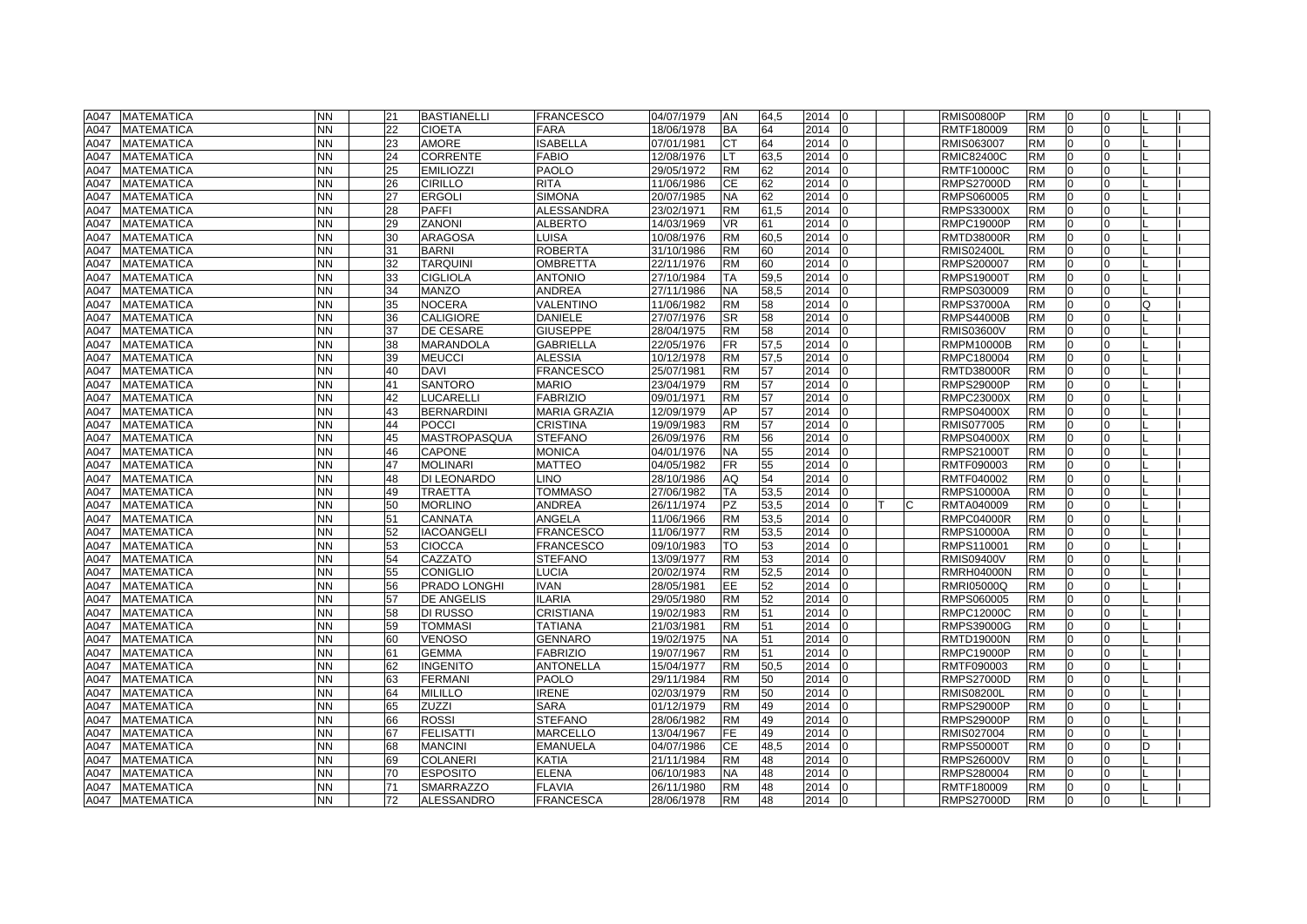| A047<br><b>MATEMATICA</b><br><b>NN</b><br>73<br><b>CIPARISSE</b><br><b>JEANFRANCOIS</b><br>09/05/1977<br><b>RM</b><br>48<br>2014<br>RMIS069006<br><b>RM</b><br>l0<br>$\Omega$<br>NN.<br>47<br><b>RM</b><br>A047<br><b>MATEMATICA</b><br>74<br>DI CRISCIENZO<br><b>MARCELLA</b><br>30/12/1976<br><b>NA</b><br>2014<br><b>RMPS31000P</b><br>l0<br>$\Omega$<br>SALVATORE FABIO C 09/10/1980<br>47<br><b>MATEMATICA</b><br>NN<br>75<br><b>RAPISARDA</b><br><b>CT</b><br>2014<br><b>RMPS17000L</b><br><b>RM</b><br>l0<br>A047<br>0<br>47<br><b>MATEMATICA</b><br>NN.<br>76<br><b>VALLI</b><br><b>MARCO</b><br>03/07/1977<br><b>RM</b><br>2014<br><b>RMIS09100B</b><br><b>RM</b><br>0<br>A047<br>0<br><b>ARIANNA</b><br>46<br>NN<br>77<br><b>MARIANI</b><br>13/07/1974<br>2014<br>RMIS013006<br><b>RM</b><br>$\overline{0}$<br><b>MATEMATICA</b><br>RI.<br>$\Omega$<br>A047<br><b>LE PERA</b><br>LOREDANA<br>46<br><b>MATEMATICA</b><br>NN<br>78<br>24/09/1971<br><b>KR</b><br>2014<br>RMIS063007<br><b>RM</b><br>$\overline{0}$<br>A047<br>$\Omega$<br>79<br><b>DELUCA</b><br><b>LUCIA</b><br>46<br><b>MATEMATICA</b><br>NN.<br>18/04/1986<br><b>BR</b><br>2014<br>RMPS060005<br><b>RM</b><br>$\Omega$<br>A047<br>$\Omega$<br><b>GIUSEPPE</b><br>SINDONI<br>46<br>2014<br>$\Omega$<br><b>MATEMATICA</b><br>NN.<br>80<br>06/10/1984<br><b>ME</b><br>RMTF180009<br><b>RM</b><br>$\Omega$<br>A047<br><b>RM</b><br><b>MATEMATICA</b><br>NN.<br>81<br><b>ASTI</b><br><b>LORENZO</b><br>15/01/1984<br><b>RM</b><br>46<br>2014<br><b>RMPS19000T</b><br>l0<br>$\Omega$<br>A047<br>82<br><b>PETRONE</b><br><b>DORIANO</b><br>30/03/1987<br><b>RM</b><br>45<br>2014<br>RMPS060005<br><b>RM</b><br>$\Omega$<br>A047<br><b>MATEMATICA</b><br><b>NN</b><br>$\Omega$<br>NN.<br>83<br><b>VALERIO</b><br>45<br><b>MATEMATICA</b><br><b>BORTOLOTTO</b><br>30/10/1986<br><b>RM</b><br>2014<br><b>RMPS19000T</b><br><b>RM</b><br>l0<br>A047<br>$\Omega$<br>45<br><b>NN</b><br>84<br><b>DE ANGELIS</b><br><b>STEFANIA</b><br>25/11/1983<br><b>PZ</b><br>2014<br><b>RM</b><br><b>MATEMATICA</b><br>RMIS013006<br>l0<br>$\Omega$<br>A047<br>45<br><b>NN</b><br>85<br>FERRANTE<br><b>MATTEO</b><br>22/08/1983<br><b>CE</b><br>2014<br><b>RMPS17000L</b><br><b>RM</b><br>$\overline{0}$<br>A047<br><b>MATEMATICA</b><br>$\Omega$<br><b>SIMONA</b><br><b>MATEMATICA</b><br><b>NN</b><br>LANZAFAME<br>14/05/1983<br>ME<br>45<br>2014<br>RMPS030009<br><b>RM</b><br>86<br>$\overline{0}$<br>0<br>A047<br><b>MAURIZIO</b><br><b>MATEMATICA</b><br>87<br><b>PRISCO</b><br>17/06/1979<br>45<br>2014<br>RMTF180009<br><b>RM</b><br>A047<br>ΝN<br><b>RM</b><br>$\overline{0}$<br>$\Omega$<br><b>NICOLA</b><br>45<br>2014<br><b>RM</b><br><b>MATEMATICA</b><br>NN.<br>88<br><b>CORDESCHI</b><br>05/11/1978<br><b>RM</b><br>RMIS013006<br>$\overline{0}$<br>A047<br><b>FABIO SIMONE</b><br>45<br><b>MATEMATICA</b><br>NN<br>89<br><b>PRIULI</b><br>14/09/1978<br>BS<br>2014<br><b>RMIS07300T</b><br><b>RM</b><br>$\Omega$<br>A047<br>$\Omega$<br>90<br>45<br><b>MATEMATICA</b><br>NN<br><b>DI GIAMBATTISTA</b><br><b>LUCIA</b><br>11/01/1978<br><b>RM</b><br>2014<br>RMPS060005<br><b>RM</b><br>l0<br>A047<br>$\Omega$<br><b>NN</b><br>91<br><b>MASSIMILIANO</b><br>15/10/1977<br>45<br>l <sub>0</sub><br>A047<br><b>MATEMATICA</b><br>LATTANZI<br><b>RM</b><br>2014<br>RMPS060005<br><b>RM</b><br>0<br><b>RISPOLI</b><br>PASQUALE<br>45<br><b>MATEMATICA</b><br>NN.<br>92<br>25/09/1977<br>SA<br>2014<br>RMPS060005<br><b>RM</b><br>0<br>A047<br>0<br><b>MARTIS</b><br><b>ROMINA</b><br><b>CA</b><br>44,5<br><b>MATEMATICA</b><br>NN<br>93<br>14/11/1970<br>2014<br><b>RMTF02000R</b><br><b>RM</b><br>$\overline{0}$<br>A047<br>$\Omega$<br>94<br><b>D'ORTA</b><br><b>ANNA</b><br>26/09/1980<br>44<br>2014<br><b>MATEMATICA</b><br>NN.<br><b>FR</b><br>RMTF090003<br><b>RM</b><br>$\overline{0}$<br>A047<br>$\Omega$<br>43,5<br>NN.<br>95<br><b>LEPONE</b><br><b>MARIA TERESA</b><br>2014<br>$\Omega$<br><b>MATEMATICA</b><br>06/09/1971<br>LT<br><b>RMPM10000B</b><br><b>RM</b><br>A047<br>$\Omega$<br>43<br><b>MATEMATICA</b><br>96<br><b>ROBERTO</b><br><b>NICOLETTA</b><br>17/05/1980<br><b>RA</b><br>2014<br><b>RM</b><br>$\Omega$<br>NN.<br><b>RMIS03600V</b><br>$\Omega$<br>A047<br><b>PE</b><br>43<br><b>RM</b><br><b>MATEMATICA</b><br>NN.<br>97<br><b>MOLININI</b><br><b>DANIELE</b><br>27/01/1980<br>2014<br>RMPC180004<br>l0<br>$\Omega$<br>A047<br>43<br><b>MATEMATICA</b><br><b>NN</b><br>98<br><b>D'AVANZO</b><br>PATRIZIA<br>08/10/1960<br><b>NA</b><br>2014<br>RMPC080007<br><b>RM</b><br>l0<br>A047<br>$\Omega$<br><b>NN</b><br>99<br>42<br><b>MATEMATICA</b><br><b>MALTA</b><br><b>MADDALENA</b><br>11/06/1979<br><b>RM</b><br>2014<br><b>RMPS17000L</b><br><b>RM</b><br>l0<br>A047<br>0<br><b>VALERIA</b><br>42<br>NN<br>100<br><b>CALIFANO</b><br>03/03/1987<br>SA<br>2014<br>RMPS090001<br><b>RM</b><br>l0<br>0<br><b>MATEMATICA</b><br>A047<br>ALESSANDRO<br>41,5<br><b>MATEMATICA</b><br>NN.<br>101<br><b>PUCCI</b><br>22/06/1980<br><b>RM</b><br>2014<br>RMPS180007<br><b>RM</b><br>0<br>A047<br>0<br><b>MATEMATICA</b><br>NN.<br>102<br><b>FRATINI</b><br><b>MICHELA</b><br>06/04/1979<br><b>RM</b><br>41,5<br>2014<br><b>RMPS60000P</b><br><b>RM</b><br>$\overline{0}$<br>A047<br><b>ROSATI</b><br><b>GIACOMO</b><br>41<br><b>MATEMATICA</b><br>NN.<br>103<br>07/11/1981<br><b>RM</b><br>2014<br>RMPS180007<br><b>RM</b><br>$\Omega$<br>A047<br><b>MATEMATICA</b><br>NN.<br>104<br><b>CARUCCI</b><br>AGATA MARIA MADIA 28/05/1980<br>41<br>2014<br><b>RM</b><br>$\Omega$<br>A047<br>BA<br>RMIS013006<br><b>CARBONE</b><br><b>PAOLO</b><br><b>RM</b><br>41<br>2014<br><b>RM</b><br>A047<br><b>MATEMATICA</b><br>NN.<br>105<br>30/11/1959<br><b>RMIS10700Q</b><br>$\Omega$<br>$\Omega$<br><b>NN</b><br><b>ALESSANDRA</b><br><b>CE</b><br>41<br>A047<br><b>MATEMATICA</b><br>106<br><b>OLIVA</b><br>09/12/1986<br>2014<br>RMPS060005<br><b>RM</b><br>l0<br>$\Omega$<br><b>NN</b><br>107<br><b>LUCARELLI</b><br><b>ANDREA</b><br>09/02/1985<br><b>RM</b><br>41<br>2014<br>$\overline{0}$<br>$\Omega$<br>A047<br><b>MATEMATICA</b><br>RMPS110001<br><b>RM</b><br>108<br><b>IZZO</b><br><b>MARIA GRAZIA</b><br>04/08/1978<br>41<br>2014<br>A047<br><b>MATEMATICA</b><br>NN<br><b>RM</b><br><b>RMIS09400V</b><br><b>RM</b><br>l0<br>0<br><b>NN</b><br><b>SFORZA</b><br><b>GIANLUCA</b><br>10/04/1975<br>41<br>2014<br><b>MATEMATICA</b><br>109<br><b>RM</b><br>RMTF090003<br><b>RM</b><br>$\overline{0}$<br>O<br>A047<br>$\Omega$<br>PASSAMONTI<br><b>ANDREA</b><br>06/11/1972<br>41<br><b>MATEMATICA</b><br>NN<br>110<br><b>RM</b><br>2014<br><b>RMPS24000N</b><br><b>RM</b><br>$\overline{0}$<br>A047<br>$\Omega$<br><b>ERNESTO</b><br><b>MATEMATICA</b><br>NN.<br><b>SCHIATTARELLA</b><br>20/04/1976<br><b>NA</b><br>40,5<br>2014<br><b>RMPS17000L</b><br><b>RM</b><br>$\Omega$<br>111<br>A047<br><b>MATEMATICA</b><br>NN.<br>112<br><b>CAPODIFERRO</b><br><b>PAOLA</b><br>26/07/1960<br><b>RM</b><br>40,5<br>2014<br>RMPS180007<br><b>RM</b><br>$\overline{0}$<br>A047<br>$\Omega$<br>NN.<br><b>LEONARDO</b><br><b>CS</b><br>40,5<br>2014<br><b>RM</b><br>A047<br><b>MATEMATICA</b><br>113<br><b>VIGILANTE</b><br>11/05/1958<br>RMIS092007<br>l0<br>$\Omega$<br>40<br><b>MATEMATICA</b><br>NN.<br>114<br><b>IZZO</b><br><b>LUCA</b><br>09/12/1980<br><b>NA</b><br>2014<br>RMPS200007<br><b>RM</b><br>$\Omega$<br>A047<br>$\Omega$<br><b>BUFALARI</b><br>40<br>NN<br>115<br><b>SIMONA</b><br>11/11/1974<br><b>RM</b><br>2014<br><b>RMPS12000G</b><br><b>RM</b><br>l0<br>A047<br><b>MATEMATICA</b><br>$\Omega$<br><b>RAFFAELE</b><br>LE<br>40<br>2014<br>NN<br>116<br><b>CORRADO</b><br>20/12/1973<br>RMPC180004<br><b>RM</b><br>0<br>$\Omega$<br><b>MATEMATICA</b><br>A047<br>39,5<br><b>RM</b><br><b>MATEMATICA</b><br>NN.<br>117<br>LAGANA<br><b>ELISA</b><br>05/02/1979<br><b>ME</b><br>2014<br><b>RMPS05000E</b><br>0<br>A047<br>0<br><b>RINALDI</b><br><b>GIOVANNA</b><br><b>MATEMATICA</b><br>NN.<br>118<br>02/09/1974<br><b>VE</b><br>39,5<br>2014<br>RMPC31000G<br><b>RM</b><br>$\Omega$<br>A047<br><b>PAOLA</b><br>2014<br><b>MATEMATICA</b><br>NN.<br>119<br><b>GRIMALDI</b><br>01/08/1970<br><b>SA</b><br>39,5<br><b>RMPS05000E</b><br><b>RM</b><br>$\Omega$<br>A047<br><b>MATEMATICA</b><br><b>NN</b><br>120<br><b>NUZZOLO</b><br><b>CLAUDIO</b><br>28/12/1969<br><b>NA</b><br>39<br>2014<br><b>RMPS29000P</b><br><b>RM</b><br>l0<br>A047<br>$\Omega$<br>39<br>121<br><b>CALIFANO</b><br><b>GIOVANNA</b><br>31/07/1988<br><b>SA</b><br>2014<br><b>RM</b><br>l0<br>A047<br><b>MATEMATICA</b><br><b>NN</b><br><b>RMIS05700X</b><br>$\Omega$<br><b>NN</b><br>NOTARANGELO<br><b>MARIA GRAZIA</b><br>FG<br>39<br>2014<br>l <sub>0</sub><br>A047<br><b>MATEMATICA</b><br>122<br>07/02/1985<br><b>RMPS05000E</b><br><b>RM</b><br>$\Omega$<br><b>MARTA</b><br>31/12/1983<br>LE.<br>39<br>2014<br><b>MATEMATICA</b><br>NN<br>123<br><b>VANTAGGIATO</b><br>RMPC250005<br><b>RM</b><br>l0<br>$\Omega$<br>A047<br><b>ME</b><br>38.5<br><b>NN</b><br>124<br><b>BASILE</b><br><b>EMILIA</b><br>05/11/1977<br>2014<br><b>RMPC12000C</b><br><b>RM</b><br>l <sub>0</sub><br>$\overline{0}$<br>A047 MATEMATICA<br>l0. |  |  |  |  |  |  |  |  |  |
|--------------------------------------------------------------------------------------------------------------------------------------------------------------------------------------------------------------------------------------------------------------------------------------------------------------------------------------------------------------------------------------------------------------------------------------------------------------------------------------------------------------------------------------------------------------------------------------------------------------------------------------------------------------------------------------------------------------------------------------------------------------------------------------------------------------------------------------------------------------------------------------------------------------------------------------------------------------------------------------------------------------------------------------------------------------------------------------------------------------------------------------------------------------------------------------------------------------------------------------------------------------------------------------------------------------------------------------------------------------------------------------------------------------------------------------------------------------------------------------------------------------------------------------------------------------------------------------------------------------------------------------------------------------------------------------------------------------------------------------------------------------------------------------------------------------------------------------------------------------------------------------------------------------------------------------------------------------------------------------------------------------------------------------------------------------------------------------------------------------------------------------------------------------------------------------------------------------------------------------------------------------------------------------------------------------------------------------------------------------------------------------------------------------------------------------------------------------------------------------------------------------------------------------------------------------------------------------------------------------------------------------------------------------------------------------------------------------------------------------------------------------------------------------------------------------------------------------------------------------------------------------------------------------------------------------------------------------------------------------------------------------------------------------------------------------------------------------------------------------------------------------------------------------------------------------------------------------------------------------------------------------------------------------------------------------------------------------------------------------------------------------------------------------------------------------------------------------------------------------------------------------------------------------------------------------------------------------------------------------------------------------------------------------------------------------------------------------------------------------------------------------------------------------------------------------------------------------------------------------------------------------------------------------------------------------------------------------------------------------------------------------------------------------------------------------------------------------------------------------------------------------------------------------------------------------------------------------------------------------------------------------------------------------------------------------------------------------------------------------------------------------------------------------------------------------------------------------------------------------------------------------------------------------------------------------------------------------------------------------------------------------------------------------------------------------------------------------------------------------------------------------------------------------------------------------------------------------------------------------------------------------------------------------------------------------------------------------------------------------------------------------------------------------------------------------------------------------------------------------------------------------------------------------------------------------------------------------------------------------------------------------------------------------------------------------------------------------------------------------------------------------------------------------------------------------------------------------------------------------------------------------------------------------------------------------------------------------------------------------------------------------------------------------------------------------------------------------------------------------------------------------------------------------------------------------------------------------------------------------------------------------------------------------------------------------------------------------------------------------------------------------------------------------------------------------------------------------------------------------------------------------------------------------------------------------------------------------------------------------------------------------------------------------------------------------------------------------------------------------------------------------------------------------------------------------------------------------------------------------------------------------------------------------------------------------------------------------------------------------------------------------------------------------------------------------------------------------------------------------------------------------------------------------------------------------------------------------------------------------------------------------------------------------------------------------------------------------------------------------------------------------------------------------------------------------------------------------------------------------------------------------------------------------------------------------------------------------------------------------------------------------------------------------------------------------------------------------------------------------------------------------------------------------------------------------------------------------------------------------------------------------------------------------------------------------------------------------------------------------------------------------------------------------------------------------------------------------------------------------------------------------------------------------------------------------------------------------------------------------------------------------------------------------------------------------------------------------------------------------------------------------------------------------------------------------------------------------------------------------------------------------------------------------------------------------------------------------------------------------------------------------------------------------------------------------------------------------------------------------------------------------------------------------------------------------------------------------------------------------------------------------------------------------------------------------------------------------------------------------------------------------------------------------------------------------------------------------------------------------------------------------------------------------------------------------------------------------------------------------------------------------------------------------------------------------------------------------------------------------------------------------------------------------------------------------------------------------------------------------------------------------------------------------------------------------------------|--|--|--|--|--|--|--|--|--|
|                                                                                                                                                                                                                                                                                                                                                                                                                                                                                                                                                                                                                                                                                                                                                                                                                                                                                                                                                                                                                                                                                                                                                                                                                                                                                                                                                                                                                                                                                                                                                                                                                                                                                                                                                                                                                                                                                                                                                                                                                                                                                                                                                                                                                                                                                                                                                                                                                                                                                                                                                                                                                                                                                                                                                                                                                                                                                                                                                                                                                                                                                                                                                                                                                                                                                                                                                                                                                                                                                                                                                                                                                                                                                                                                                                                                                                                                                                                                                                                                                                                                                                                                                                                                                                                                                                                                                                                                                                                                                                                                                                                                                                                                                                                                                                                                                                                                                                                                                                                                                                                                                                                                                                                                                                                                                                                                                                                                                                                                                                                                                                                                                                                                                                                                                                                                                                                                                                                                                                                                                                                                                                                                                                                                                                                                                                                                                                                                                                                                                                                                                                                                                                                                                                                                                                                                                                                                                                                                                                                                                                                                                                                                                                                                                                                                                                                                                                                                                                                                                                                                                                                                                                                                                                                                                                                                                                                                                                                                                                                                                                                                                                                                                                                                                                                                                                                                                                                                                                                                                                                                                                                                                                                                                                                                                                                                                                                                                                                                                                                                                                                                                                                                                                                                  |  |  |  |  |  |  |  |  |  |
|                                                                                                                                                                                                                                                                                                                                                                                                                                                                                                                                                                                                                                                                                                                                                                                                                                                                                                                                                                                                                                                                                                                                                                                                                                                                                                                                                                                                                                                                                                                                                                                                                                                                                                                                                                                                                                                                                                                                                                                                                                                                                                                                                                                                                                                                                                                                                                                                                                                                                                                                                                                                                                                                                                                                                                                                                                                                                                                                                                                                                                                                                                                                                                                                                                                                                                                                                                                                                                                                                                                                                                                                                                                                                                                                                                                                                                                                                                                                                                                                                                                                                                                                                                                                                                                                                                                                                                                                                                                                                                                                                                                                                                                                                                                                                                                                                                                                                                                                                                                                                                                                                                                                                                                                                                                                                                                                                                                                                                                                                                                                                                                                                                                                                                                                                                                                                                                                                                                                                                                                                                                                                                                                                                                                                                                                                                                                                                                                                                                                                                                                                                                                                                                                                                                                                                                                                                                                                                                                                                                                                                                                                                                                                                                                                                                                                                                                                                                                                                                                                                                                                                                                                                                                                                                                                                                                                                                                                                                                                                                                                                                                                                                                                                                                                                                                                                                                                                                                                                                                                                                                                                                                                                                                                                                                                                                                                                                                                                                                                                                                                                                                                                                                                                                                  |  |  |  |  |  |  |  |  |  |
|                                                                                                                                                                                                                                                                                                                                                                                                                                                                                                                                                                                                                                                                                                                                                                                                                                                                                                                                                                                                                                                                                                                                                                                                                                                                                                                                                                                                                                                                                                                                                                                                                                                                                                                                                                                                                                                                                                                                                                                                                                                                                                                                                                                                                                                                                                                                                                                                                                                                                                                                                                                                                                                                                                                                                                                                                                                                                                                                                                                                                                                                                                                                                                                                                                                                                                                                                                                                                                                                                                                                                                                                                                                                                                                                                                                                                                                                                                                                                                                                                                                                                                                                                                                                                                                                                                                                                                                                                                                                                                                                                                                                                                                                                                                                                                                                                                                                                                                                                                                                                                                                                                                                                                                                                                                                                                                                                                                                                                                                                                                                                                                                                                                                                                                                                                                                                                                                                                                                                                                                                                                                                                                                                                                                                                                                                                                                                                                                                                                                                                                                                                                                                                                                                                                                                                                                                                                                                                                                                                                                                                                                                                                                                                                                                                                                                                                                                                                                                                                                                                                                                                                                                                                                                                                                                                                                                                                                                                                                                                                                                                                                                                                                                                                                                                                                                                                                                                                                                                                                                                                                                                                                                                                                                                                                                                                                                                                                                                                                                                                                                                                                                                                                                                                                  |  |  |  |  |  |  |  |  |  |
|                                                                                                                                                                                                                                                                                                                                                                                                                                                                                                                                                                                                                                                                                                                                                                                                                                                                                                                                                                                                                                                                                                                                                                                                                                                                                                                                                                                                                                                                                                                                                                                                                                                                                                                                                                                                                                                                                                                                                                                                                                                                                                                                                                                                                                                                                                                                                                                                                                                                                                                                                                                                                                                                                                                                                                                                                                                                                                                                                                                                                                                                                                                                                                                                                                                                                                                                                                                                                                                                                                                                                                                                                                                                                                                                                                                                                                                                                                                                                                                                                                                                                                                                                                                                                                                                                                                                                                                                                                                                                                                                                                                                                                                                                                                                                                                                                                                                                                                                                                                                                                                                                                                                                                                                                                                                                                                                                                                                                                                                                                                                                                                                                                                                                                                                                                                                                                                                                                                                                                                                                                                                                                                                                                                                                                                                                                                                                                                                                                                                                                                                                                                                                                                                                                                                                                                                                                                                                                                                                                                                                                                                                                                                                                                                                                                                                                                                                                                                                                                                                                                                                                                                                                                                                                                                                                                                                                                                                                                                                                                                                                                                                                                                                                                                                                                                                                                                                                                                                                                                                                                                                                                                                                                                                                                                                                                                                                                                                                                                                                                                                                                                                                                                                                                                  |  |  |  |  |  |  |  |  |  |
|                                                                                                                                                                                                                                                                                                                                                                                                                                                                                                                                                                                                                                                                                                                                                                                                                                                                                                                                                                                                                                                                                                                                                                                                                                                                                                                                                                                                                                                                                                                                                                                                                                                                                                                                                                                                                                                                                                                                                                                                                                                                                                                                                                                                                                                                                                                                                                                                                                                                                                                                                                                                                                                                                                                                                                                                                                                                                                                                                                                                                                                                                                                                                                                                                                                                                                                                                                                                                                                                                                                                                                                                                                                                                                                                                                                                                                                                                                                                                                                                                                                                                                                                                                                                                                                                                                                                                                                                                                                                                                                                                                                                                                                                                                                                                                                                                                                                                                                                                                                                                                                                                                                                                                                                                                                                                                                                                                                                                                                                                                                                                                                                                                                                                                                                                                                                                                                                                                                                                                                                                                                                                                                                                                                                                                                                                                                                                                                                                                                                                                                                                                                                                                                                                                                                                                                                                                                                                                                                                                                                                                                                                                                                                                                                                                                                                                                                                                                                                                                                                                                                                                                                                                                                                                                                                                                                                                                                                                                                                                                                                                                                                                                                                                                                                                                                                                                                                                                                                                                                                                                                                                                                                                                                                                                                                                                                                                                                                                                                                                                                                                                                                                                                                                                                  |  |  |  |  |  |  |  |  |  |
|                                                                                                                                                                                                                                                                                                                                                                                                                                                                                                                                                                                                                                                                                                                                                                                                                                                                                                                                                                                                                                                                                                                                                                                                                                                                                                                                                                                                                                                                                                                                                                                                                                                                                                                                                                                                                                                                                                                                                                                                                                                                                                                                                                                                                                                                                                                                                                                                                                                                                                                                                                                                                                                                                                                                                                                                                                                                                                                                                                                                                                                                                                                                                                                                                                                                                                                                                                                                                                                                                                                                                                                                                                                                                                                                                                                                                                                                                                                                                                                                                                                                                                                                                                                                                                                                                                                                                                                                                                                                                                                                                                                                                                                                                                                                                                                                                                                                                                                                                                                                                                                                                                                                                                                                                                                                                                                                                                                                                                                                                                                                                                                                                                                                                                                                                                                                                                                                                                                                                                                                                                                                                                                                                                                                                                                                                                                                                                                                                                                                                                                                                                                                                                                                                                                                                                                                                                                                                                                                                                                                                                                                                                                                                                                                                                                                                                                                                                                                                                                                                                                                                                                                                                                                                                                                                                                                                                                                                                                                                                                                                                                                                                                                                                                                                                                                                                                                                                                                                                                                                                                                                                                                                                                                                                                                                                                                                                                                                                                                                                                                                                                                                                                                                                                                  |  |  |  |  |  |  |  |  |  |
|                                                                                                                                                                                                                                                                                                                                                                                                                                                                                                                                                                                                                                                                                                                                                                                                                                                                                                                                                                                                                                                                                                                                                                                                                                                                                                                                                                                                                                                                                                                                                                                                                                                                                                                                                                                                                                                                                                                                                                                                                                                                                                                                                                                                                                                                                                                                                                                                                                                                                                                                                                                                                                                                                                                                                                                                                                                                                                                                                                                                                                                                                                                                                                                                                                                                                                                                                                                                                                                                                                                                                                                                                                                                                                                                                                                                                                                                                                                                                                                                                                                                                                                                                                                                                                                                                                                                                                                                                                                                                                                                                                                                                                                                                                                                                                                                                                                                                                                                                                                                                                                                                                                                                                                                                                                                                                                                                                                                                                                                                                                                                                                                                                                                                                                                                                                                                                                                                                                                                                                                                                                                                                                                                                                                                                                                                                                                                                                                                                                                                                                                                                                                                                                                                                                                                                                                                                                                                                                                                                                                                                                                                                                                                                                                                                                                                                                                                                                                                                                                                                                                                                                                                                                                                                                                                                                                                                                                                                                                                                                                                                                                                                                                                                                                                                                                                                                                                                                                                                                                                                                                                                                                                                                                                                                                                                                                                                                                                                                                                                                                                                                                                                                                                                                                  |  |  |  |  |  |  |  |  |  |
|                                                                                                                                                                                                                                                                                                                                                                                                                                                                                                                                                                                                                                                                                                                                                                                                                                                                                                                                                                                                                                                                                                                                                                                                                                                                                                                                                                                                                                                                                                                                                                                                                                                                                                                                                                                                                                                                                                                                                                                                                                                                                                                                                                                                                                                                                                                                                                                                                                                                                                                                                                                                                                                                                                                                                                                                                                                                                                                                                                                                                                                                                                                                                                                                                                                                                                                                                                                                                                                                                                                                                                                                                                                                                                                                                                                                                                                                                                                                                                                                                                                                                                                                                                                                                                                                                                                                                                                                                                                                                                                                                                                                                                                                                                                                                                                                                                                                                                                                                                                                                                                                                                                                                                                                                                                                                                                                                                                                                                                                                                                                                                                                                                                                                                                                                                                                                                                                                                                                                                                                                                                                                                                                                                                                                                                                                                                                                                                                                                                                                                                                                                                                                                                                                                                                                                                                                                                                                                                                                                                                                                                                                                                                                                                                                                                                                                                                                                                                                                                                                                                                                                                                                                                                                                                                                                                                                                                                                                                                                                                                                                                                                                                                                                                                                                                                                                                                                                                                                                                                                                                                                                                                                                                                                                                                                                                                                                                                                                                                                                                                                                                                                                                                                                                                  |  |  |  |  |  |  |  |  |  |
|                                                                                                                                                                                                                                                                                                                                                                                                                                                                                                                                                                                                                                                                                                                                                                                                                                                                                                                                                                                                                                                                                                                                                                                                                                                                                                                                                                                                                                                                                                                                                                                                                                                                                                                                                                                                                                                                                                                                                                                                                                                                                                                                                                                                                                                                                                                                                                                                                                                                                                                                                                                                                                                                                                                                                                                                                                                                                                                                                                                                                                                                                                                                                                                                                                                                                                                                                                                                                                                                                                                                                                                                                                                                                                                                                                                                                                                                                                                                                                                                                                                                                                                                                                                                                                                                                                                                                                                                                                                                                                                                                                                                                                                                                                                                                                                                                                                                                                                                                                                                                                                                                                                                                                                                                                                                                                                                                                                                                                                                                                                                                                                                                                                                                                                                                                                                                                                                                                                                                                                                                                                                                                                                                                                                                                                                                                                                                                                                                                                                                                                                                                                                                                                                                                                                                                                                                                                                                                                                                                                                                                                                                                                                                                                                                                                                                                                                                                                                                                                                                                                                                                                                                                                                                                                                                                                                                                                                                                                                                                                                                                                                                                                                                                                                                                                                                                                                                                                                                                                                                                                                                                                                                                                                                                                                                                                                                                                                                                                                                                                                                                                                                                                                                                                                  |  |  |  |  |  |  |  |  |  |
|                                                                                                                                                                                                                                                                                                                                                                                                                                                                                                                                                                                                                                                                                                                                                                                                                                                                                                                                                                                                                                                                                                                                                                                                                                                                                                                                                                                                                                                                                                                                                                                                                                                                                                                                                                                                                                                                                                                                                                                                                                                                                                                                                                                                                                                                                                                                                                                                                                                                                                                                                                                                                                                                                                                                                                                                                                                                                                                                                                                                                                                                                                                                                                                                                                                                                                                                                                                                                                                                                                                                                                                                                                                                                                                                                                                                                                                                                                                                                                                                                                                                                                                                                                                                                                                                                                                                                                                                                                                                                                                                                                                                                                                                                                                                                                                                                                                                                                                                                                                                                                                                                                                                                                                                                                                                                                                                                                                                                                                                                                                                                                                                                                                                                                                                                                                                                                                                                                                                                                                                                                                                                                                                                                                                                                                                                                                                                                                                                                                                                                                                                                                                                                                                                                                                                                                                                                                                                                                                                                                                                                                                                                                                                                                                                                                                                                                                                                                                                                                                                                                                                                                                                                                                                                                                                                                                                                                                                                                                                                                                                                                                                                                                                                                                                                                                                                                                                                                                                                                                                                                                                                                                                                                                                                                                                                                                                                                                                                                                                                                                                                                                                                                                                                                                  |  |  |  |  |  |  |  |  |  |
|                                                                                                                                                                                                                                                                                                                                                                                                                                                                                                                                                                                                                                                                                                                                                                                                                                                                                                                                                                                                                                                                                                                                                                                                                                                                                                                                                                                                                                                                                                                                                                                                                                                                                                                                                                                                                                                                                                                                                                                                                                                                                                                                                                                                                                                                                                                                                                                                                                                                                                                                                                                                                                                                                                                                                                                                                                                                                                                                                                                                                                                                                                                                                                                                                                                                                                                                                                                                                                                                                                                                                                                                                                                                                                                                                                                                                                                                                                                                                                                                                                                                                                                                                                                                                                                                                                                                                                                                                                                                                                                                                                                                                                                                                                                                                                                                                                                                                                                                                                                                                                                                                                                                                                                                                                                                                                                                                                                                                                                                                                                                                                                                                                                                                                                                                                                                                                                                                                                                                                                                                                                                                                                                                                                                                                                                                                                                                                                                                                                                                                                                                                                                                                                                                                                                                                                                                                                                                                                                                                                                                                                                                                                                                                                                                                                                                                                                                                                                                                                                                                                                                                                                                                                                                                                                                                                                                                                                                                                                                                                                                                                                                                                                                                                                                                                                                                                                                                                                                                                                                                                                                                                                                                                                                                                                                                                                                                                                                                                                                                                                                                                                                                                                                                                                  |  |  |  |  |  |  |  |  |  |
|                                                                                                                                                                                                                                                                                                                                                                                                                                                                                                                                                                                                                                                                                                                                                                                                                                                                                                                                                                                                                                                                                                                                                                                                                                                                                                                                                                                                                                                                                                                                                                                                                                                                                                                                                                                                                                                                                                                                                                                                                                                                                                                                                                                                                                                                                                                                                                                                                                                                                                                                                                                                                                                                                                                                                                                                                                                                                                                                                                                                                                                                                                                                                                                                                                                                                                                                                                                                                                                                                                                                                                                                                                                                                                                                                                                                                                                                                                                                                                                                                                                                                                                                                                                                                                                                                                                                                                                                                                                                                                                                                                                                                                                                                                                                                                                                                                                                                                                                                                                                                                                                                                                                                                                                                                                                                                                                                                                                                                                                                                                                                                                                                                                                                                                                                                                                                                                                                                                                                                                                                                                                                                                                                                                                                                                                                                                                                                                                                                                                                                                                                                                                                                                                                                                                                                                                                                                                                                                                                                                                                                                                                                                                                                                                                                                                                                                                                                                                                                                                                                                                                                                                                                                                                                                                                                                                                                                                                                                                                                                                                                                                                                                                                                                                                                                                                                                                                                                                                                                                                                                                                                                                                                                                                                                                                                                                                                                                                                                                                                                                                                                                                                                                                                                                  |  |  |  |  |  |  |  |  |  |
|                                                                                                                                                                                                                                                                                                                                                                                                                                                                                                                                                                                                                                                                                                                                                                                                                                                                                                                                                                                                                                                                                                                                                                                                                                                                                                                                                                                                                                                                                                                                                                                                                                                                                                                                                                                                                                                                                                                                                                                                                                                                                                                                                                                                                                                                                                                                                                                                                                                                                                                                                                                                                                                                                                                                                                                                                                                                                                                                                                                                                                                                                                                                                                                                                                                                                                                                                                                                                                                                                                                                                                                                                                                                                                                                                                                                                                                                                                                                                                                                                                                                                                                                                                                                                                                                                                                                                                                                                                                                                                                                                                                                                                                                                                                                                                                                                                                                                                                                                                                                                                                                                                                                                                                                                                                                                                                                                                                                                                                                                                                                                                                                                                                                                                                                                                                                                                                                                                                                                                                                                                                                                                                                                                                                                                                                                                                                                                                                                                                                                                                                                                                                                                                                                                                                                                                                                                                                                                                                                                                                                                                                                                                                                                                                                                                                                                                                                                                                                                                                                                                                                                                                                                                                                                                                                                                                                                                                                                                                                                                                                                                                                                                                                                                                                                                                                                                                                                                                                                                                                                                                                                                                                                                                                                                                                                                                                                                                                                                                                                                                                                                                                                                                                                                                  |  |  |  |  |  |  |  |  |  |
|                                                                                                                                                                                                                                                                                                                                                                                                                                                                                                                                                                                                                                                                                                                                                                                                                                                                                                                                                                                                                                                                                                                                                                                                                                                                                                                                                                                                                                                                                                                                                                                                                                                                                                                                                                                                                                                                                                                                                                                                                                                                                                                                                                                                                                                                                                                                                                                                                                                                                                                                                                                                                                                                                                                                                                                                                                                                                                                                                                                                                                                                                                                                                                                                                                                                                                                                                                                                                                                                                                                                                                                                                                                                                                                                                                                                                                                                                                                                                                                                                                                                                                                                                                                                                                                                                                                                                                                                                                                                                                                                                                                                                                                                                                                                                                                                                                                                                                                                                                                                                                                                                                                                                                                                                                                                                                                                                                                                                                                                                                                                                                                                                                                                                                                                                                                                                                                                                                                                                                                                                                                                                                                                                                                                                                                                                                                                                                                                                                                                                                                                                                                                                                                                                                                                                                                                                                                                                                                                                                                                                                                                                                                                                                                                                                                                                                                                                                                                                                                                                                                                                                                                                                                                                                                                                                                                                                                                                                                                                                                                                                                                                                                                                                                                                                                                                                                                                                                                                                                                                                                                                                                                                                                                                                                                                                                                                                                                                                                                                                                                                                                                                                                                                                                                  |  |  |  |  |  |  |  |  |  |
|                                                                                                                                                                                                                                                                                                                                                                                                                                                                                                                                                                                                                                                                                                                                                                                                                                                                                                                                                                                                                                                                                                                                                                                                                                                                                                                                                                                                                                                                                                                                                                                                                                                                                                                                                                                                                                                                                                                                                                                                                                                                                                                                                                                                                                                                                                                                                                                                                                                                                                                                                                                                                                                                                                                                                                                                                                                                                                                                                                                                                                                                                                                                                                                                                                                                                                                                                                                                                                                                                                                                                                                                                                                                                                                                                                                                                                                                                                                                                                                                                                                                                                                                                                                                                                                                                                                                                                                                                                                                                                                                                                                                                                                                                                                                                                                                                                                                                                                                                                                                                                                                                                                                                                                                                                                                                                                                                                                                                                                                                                                                                                                                                                                                                                                                                                                                                                                                                                                                                                                                                                                                                                                                                                                                                                                                                                                                                                                                                                                                                                                                                                                                                                                                                                                                                                                                                                                                                                                                                                                                                                                                                                                                                                                                                                                                                                                                                                                                                                                                                                                                                                                                                                                                                                                                                                                                                                                                                                                                                                                                                                                                                                                                                                                                                                                                                                                                                                                                                                                                                                                                                                                                                                                                                                                                                                                                                                                                                                                                                                                                                                                                                                                                                                                                  |  |  |  |  |  |  |  |  |  |
|                                                                                                                                                                                                                                                                                                                                                                                                                                                                                                                                                                                                                                                                                                                                                                                                                                                                                                                                                                                                                                                                                                                                                                                                                                                                                                                                                                                                                                                                                                                                                                                                                                                                                                                                                                                                                                                                                                                                                                                                                                                                                                                                                                                                                                                                                                                                                                                                                                                                                                                                                                                                                                                                                                                                                                                                                                                                                                                                                                                                                                                                                                                                                                                                                                                                                                                                                                                                                                                                                                                                                                                                                                                                                                                                                                                                                                                                                                                                                                                                                                                                                                                                                                                                                                                                                                                                                                                                                                                                                                                                                                                                                                                                                                                                                                                                                                                                                                                                                                                                                                                                                                                                                                                                                                                                                                                                                                                                                                                                                                                                                                                                                                                                                                                                                                                                                                                                                                                                                                                                                                                                                                                                                                                                                                                                                                                                                                                                                                                                                                                                                                                                                                                                                                                                                                                                                                                                                                                                                                                                                                                                                                                                                                                                                                                                                                                                                                                                                                                                                                                                                                                                                                                                                                                                                                                                                                                                                                                                                                                                                                                                                                                                                                                                                                                                                                                                                                                                                                                                                                                                                                                                                                                                                                                                                                                                                                                                                                                                                                                                                                                                                                                                                                                                  |  |  |  |  |  |  |  |  |  |
|                                                                                                                                                                                                                                                                                                                                                                                                                                                                                                                                                                                                                                                                                                                                                                                                                                                                                                                                                                                                                                                                                                                                                                                                                                                                                                                                                                                                                                                                                                                                                                                                                                                                                                                                                                                                                                                                                                                                                                                                                                                                                                                                                                                                                                                                                                                                                                                                                                                                                                                                                                                                                                                                                                                                                                                                                                                                                                                                                                                                                                                                                                                                                                                                                                                                                                                                                                                                                                                                                                                                                                                                                                                                                                                                                                                                                                                                                                                                                                                                                                                                                                                                                                                                                                                                                                                                                                                                                                                                                                                                                                                                                                                                                                                                                                                                                                                                                                                                                                                                                                                                                                                                                                                                                                                                                                                                                                                                                                                                                                                                                                                                                                                                                                                                                                                                                                                                                                                                                                                                                                                                                                                                                                                                                                                                                                                                                                                                                                                                                                                                                                                                                                                                                                                                                                                                                                                                                                                                                                                                                                                                                                                                                                                                                                                                                                                                                                                                                                                                                                                                                                                                                                                                                                                                                                                                                                                                                                                                                                                                                                                                                                                                                                                                                                                                                                                                                                                                                                                                                                                                                                                                                                                                                                                                                                                                                                                                                                                                                                                                                                                                                                                                                                                                  |  |  |  |  |  |  |  |  |  |
|                                                                                                                                                                                                                                                                                                                                                                                                                                                                                                                                                                                                                                                                                                                                                                                                                                                                                                                                                                                                                                                                                                                                                                                                                                                                                                                                                                                                                                                                                                                                                                                                                                                                                                                                                                                                                                                                                                                                                                                                                                                                                                                                                                                                                                                                                                                                                                                                                                                                                                                                                                                                                                                                                                                                                                                                                                                                                                                                                                                                                                                                                                                                                                                                                                                                                                                                                                                                                                                                                                                                                                                                                                                                                                                                                                                                                                                                                                                                                                                                                                                                                                                                                                                                                                                                                                                                                                                                                                                                                                                                                                                                                                                                                                                                                                                                                                                                                                                                                                                                                                                                                                                                                                                                                                                                                                                                                                                                                                                                                                                                                                                                                                                                                                                                                                                                                                                                                                                                                                                                                                                                                                                                                                                                                                                                                                                                                                                                                                                                                                                                                                                                                                                                                                                                                                                                                                                                                                                                                                                                                                                                                                                                                                                                                                                                                                                                                                                                                                                                                                                                                                                                                                                                                                                                                                                                                                                                                                                                                                                                                                                                                                                                                                                                                                                                                                                                                                                                                                                                                                                                                                                                                                                                                                                                                                                                                                                                                                                                                                                                                                                                                                                                                                                                  |  |  |  |  |  |  |  |  |  |
|                                                                                                                                                                                                                                                                                                                                                                                                                                                                                                                                                                                                                                                                                                                                                                                                                                                                                                                                                                                                                                                                                                                                                                                                                                                                                                                                                                                                                                                                                                                                                                                                                                                                                                                                                                                                                                                                                                                                                                                                                                                                                                                                                                                                                                                                                                                                                                                                                                                                                                                                                                                                                                                                                                                                                                                                                                                                                                                                                                                                                                                                                                                                                                                                                                                                                                                                                                                                                                                                                                                                                                                                                                                                                                                                                                                                                                                                                                                                                                                                                                                                                                                                                                                                                                                                                                                                                                                                                                                                                                                                                                                                                                                                                                                                                                                                                                                                                                                                                                                                                                                                                                                                                                                                                                                                                                                                                                                                                                                                                                                                                                                                                                                                                                                                                                                                                                                                                                                                                                                                                                                                                                                                                                                                                                                                                                                                                                                                                                                                                                                                                                                                                                                                                                                                                                                                                                                                                                                                                                                                                                                                                                                                                                                                                                                                                                                                                                                                                                                                                                                                                                                                                                                                                                                                                                                                                                                                                                                                                                                                                                                                                                                                                                                                                                                                                                                                                                                                                                                                                                                                                                                                                                                                                                                                                                                                                                                                                                                                                                                                                                                                                                                                                                                                  |  |  |  |  |  |  |  |  |  |
|                                                                                                                                                                                                                                                                                                                                                                                                                                                                                                                                                                                                                                                                                                                                                                                                                                                                                                                                                                                                                                                                                                                                                                                                                                                                                                                                                                                                                                                                                                                                                                                                                                                                                                                                                                                                                                                                                                                                                                                                                                                                                                                                                                                                                                                                                                                                                                                                                                                                                                                                                                                                                                                                                                                                                                                                                                                                                                                                                                                                                                                                                                                                                                                                                                                                                                                                                                                                                                                                                                                                                                                                                                                                                                                                                                                                                                                                                                                                                                                                                                                                                                                                                                                                                                                                                                                                                                                                                                                                                                                                                                                                                                                                                                                                                                                                                                                                                                                                                                                                                                                                                                                                                                                                                                                                                                                                                                                                                                                                                                                                                                                                                                                                                                                                                                                                                                                                                                                                                                                                                                                                                                                                                                                                                                                                                                                                                                                                                                                                                                                                                                                                                                                                                                                                                                                                                                                                                                                                                                                                                                                                                                                                                                                                                                                                                                                                                                                                                                                                                                                                                                                                                                                                                                                                                                                                                                                                                                                                                                                                                                                                                                                                                                                                                                                                                                                                                                                                                                                                                                                                                                                                                                                                                                                                                                                                                                                                                                                                                                                                                                                                                                                                                                                                  |  |  |  |  |  |  |  |  |  |
|                                                                                                                                                                                                                                                                                                                                                                                                                                                                                                                                                                                                                                                                                                                                                                                                                                                                                                                                                                                                                                                                                                                                                                                                                                                                                                                                                                                                                                                                                                                                                                                                                                                                                                                                                                                                                                                                                                                                                                                                                                                                                                                                                                                                                                                                                                                                                                                                                                                                                                                                                                                                                                                                                                                                                                                                                                                                                                                                                                                                                                                                                                                                                                                                                                                                                                                                                                                                                                                                                                                                                                                                                                                                                                                                                                                                                                                                                                                                                                                                                                                                                                                                                                                                                                                                                                                                                                                                                                                                                                                                                                                                                                                                                                                                                                                                                                                                                                                                                                                                                                                                                                                                                                                                                                                                                                                                                                                                                                                                                                                                                                                                                                                                                                                                                                                                                                                                                                                                                                                                                                                                                                                                                                                                                                                                                                                                                                                                                                                                                                                                                                                                                                                                                                                                                                                                                                                                                                                                                                                                                                                                                                                                                                                                                                                                                                                                                                                                                                                                                                                                                                                                                                                                                                                                                                                                                                                                                                                                                                                                                                                                                                                                                                                                                                                                                                                                                                                                                                                                                                                                                                                                                                                                                                                                                                                                                                                                                                                                                                                                                                                                                                                                                                                                  |  |  |  |  |  |  |  |  |  |
|                                                                                                                                                                                                                                                                                                                                                                                                                                                                                                                                                                                                                                                                                                                                                                                                                                                                                                                                                                                                                                                                                                                                                                                                                                                                                                                                                                                                                                                                                                                                                                                                                                                                                                                                                                                                                                                                                                                                                                                                                                                                                                                                                                                                                                                                                                                                                                                                                                                                                                                                                                                                                                                                                                                                                                                                                                                                                                                                                                                                                                                                                                                                                                                                                                                                                                                                                                                                                                                                                                                                                                                                                                                                                                                                                                                                                                                                                                                                                                                                                                                                                                                                                                                                                                                                                                                                                                                                                                                                                                                                                                                                                                                                                                                                                                                                                                                                                                                                                                                                                                                                                                                                                                                                                                                                                                                                                                                                                                                                                                                                                                                                                                                                                                                                                                                                                                                                                                                                                                                                                                                                                                                                                                                                                                                                                                                                                                                                                                                                                                                                                                                                                                                                                                                                                                                                                                                                                                                                                                                                                                                                                                                                                                                                                                                                                                                                                                                                                                                                                                                                                                                                                                                                                                                                                                                                                                                                                                                                                                                                                                                                                                                                                                                                                                                                                                                                                                                                                                                                                                                                                                                                                                                                                                                                                                                                                                                                                                                                                                                                                                                                                                                                                                                                  |  |  |  |  |  |  |  |  |  |
|                                                                                                                                                                                                                                                                                                                                                                                                                                                                                                                                                                                                                                                                                                                                                                                                                                                                                                                                                                                                                                                                                                                                                                                                                                                                                                                                                                                                                                                                                                                                                                                                                                                                                                                                                                                                                                                                                                                                                                                                                                                                                                                                                                                                                                                                                                                                                                                                                                                                                                                                                                                                                                                                                                                                                                                                                                                                                                                                                                                                                                                                                                                                                                                                                                                                                                                                                                                                                                                                                                                                                                                                                                                                                                                                                                                                                                                                                                                                                                                                                                                                                                                                                                                                                                                                                                                                                                                                                                                                                                                                                                                                                                                                                                                                                                                                                                                                                                                                                                                                                                                                                                                                                                                                                                                                                                                                                                                                                                                                                                                                                                                                                                                                                                                                                                                                                                                                                                                                                                                                                                                                                                                                                                                                                                                                                                                                                                                                                                                                                                                                                                                                                                                                                                                                                                                                                                                                                                                                                                                                                                                                                                                                                                                                                                                                                                                                                                                                                                                                                                                                                                                                                                                                                                                                                                                                                                                                                                                                                                                                                                                                                                                                                                                                                                                                                                                                                                                                                                                                                                                                                                                                                                                                                                                                                                                                                                                                                                                                                                                                                                                                                                                                                                                                  |  |  |  |  |  |  |  |  |  |
|                                                                                                                                                                                                                                                                                                                                                                                                                                                                                                                                                                                                                                                                                                                                                                                                                                                                                                                                                                                                                                                                                                                                                                                                                                                                                                                                                                                                                                                                                                                                                                                                                                                                                                                                                                                                                                                                                                                                                                                                                                                                                                                                                                                                                                                                                                                                                                                                                                                                                                                                                                                                                                                                                                                                                                                                                                                                                                                                                                                                                                                                                                                                                                                                                                                                                                                                                                                                                                                                                                                                                                                                                                                                                                                                                                                                                                                                                                                                                                                                                                                                                                                                                                                                                                                                                                                                                                                                                                                                                                                                                                                                                                                                                                                                                                                                                                                                                                                                                                                                                                                                                                                                                                                                                                                                                                                                                                                                                                                                                                                                                                                                                                                                                                                                                                                                                                                                                                                                                                                                                                                                                                                                                                                                                                                                                                                                                                                                                                                                                                                                                                                                                                                                                                                                                                                                                                                                                                                                                                                                                                                                                                                                                                                                                                                                                                                                                                                                                                                                                                                                                                                                                                                                                                                                                                                                                                                                                                                                                                                                                                                                                                                                                                                                                                                                                                                                                                                                                                                                                                                                                                                                                                                                                                                                                                                                                                                                                                                                                                                                                                                                                                                                                                                                  |  |  |  |  |  |  |  |  |  |
|                                                                                                                                                                                                                                                                                                                                                                                                                                                                                                                                                                                                                                                                                                                                                                                                                                                                                                                                                                                                                                                                                                                                                                                                                                                                                                                                                                                                                                                                                                                                                                                                                                                                                                                                                                                                                                                                                                                                                                                                                                                                                                                                                                                                                                                                                                                                                                                                                                                                                                                                                                                                                                                                                                                                                                                                                                                                                                                                                                                                                                                                                                                                                                                                                                                                                                                                                                                                                                                                                                                                                                                                                                                                                                                                                                                                                                                                                                                                                                                                                                                                                                                                                                                                                                                                                                                                                                                                                                                                                                                                                                                                                                                                                                                                                                                                                                                                                                                                                                                                                                                                                                                                                                                                                                                                                                                                                                                                                                                                                                                                                                                                                                                                                                                                                                                                                                                                                                                                                                                                                                                                                                                                                                                                                                                                                                                                                                                                                                                                                                                                                                                                                                                                                                                                                                                                                                                                                                                                                                                                                                                                                                                                                                                                                                                                                                                                                                                                                                                                                                                                                                                                                                                                                                                                                                                                                                                                                                                                                                                                                                                                                                                                                                                                                                                                                                                                                                                                                                                                                                                                                                                                                                                                                                                                                                                                                                                                                                                                                                                                                                                                                                                                                                                                  |  |  |  |  |  |  |  |  |  |
|                                                                                                                                                                                                                                                                                                                                                                                                                                                                                                                                                                                                                                                                                                                                                                                                                                                                                                                                                                                                                                                                                                                                                                                                                                                                                                                                                                                                                                                                                                                                                                                                                                                                                                                                                                                                                                                                                                                                                                                                                                                                                                                                                                                                                                                                                                                                                                                                                                                                                                                                                                                                                                                                                                                                                                                                                                                                                                                                                                                                                                                                                                                                                                                                                                                                                                                                                                                                                                                                                                                                                                                                                                                                                                                                                                                                                                                                                                                                                                                                                                                                                                                                                                                                                                                                                                                                                                                                                                                                                                                                                                                                                                                                                                                                                                                                                                                                                                                                                                                                                                                                                                                                                                                                                                                                                                                                                                                                                                                                                                                                                                                                                                                                                                                                                                                                                                                                                                                                                                                                                                                                                                                                                                                                                                                                                                                                                                                                                                                                                                                                                                                                                                                                                                                                                                                                                                                                                                                                                                                                                                                                                                                                                                                                                                                                                                                                                                                                                                                                                                                                                                                                                                                                                                                                                                                                                                                                                                                                                                                                                                                                                                                                                                                                                                                                                                                                                                                                                                                                                                                                                                                                                                                                                                                                                                                                                                                                                                                                                                                                                                                                                                                                                                                                  |  |  |  |  |  |  |  |  |  |
|                                                                                                                                                                                                                                                                                                                                                                                                                                                                                                                                                                                                                                                                                                                                                                                                                                                                                                                                                                                                                                                                                                                                                                                                                                                                                                                                                                                                                                                                                                                                                                                                                                                                                                                                                                                                                                                                                                                                                                                                                                                                                                                                                                                                                                                                                                                                                                                                                                                                                                                                                                                                                                                                                                                                                                                                                                                                                                                                                                                                                                                                                                                                                                                                                                                                                                                                                                                                                                                                                                                                                                                                                                                                                                                                                                                                                                                                                                                                                                                                                                                                                                                                                                                                                                                                                                                                                                                                                                                                                                                                                                                                                                                                                                                                                                                                                                                                                                                                                                                                                                                                                                                                                                                                                                                                                                                                                                                                                                                                                                                                                                                                                                                                                                                                                                                                                                                                                                                                                                                                                                                                                                                                                                                                                                                                                                                                                                                                                                                                                                                                                                                                                                                                                                                                                                                                                                                                                                                                                                                                                                                                                                                                                                                                                                                                                                                                                                                                                                                                                                                                                                                                                                                                                                                                                                                                                                                                                                                                                                                                                                                                                                                                                                                                                                                                                                                                                                                                                                                                                                                                                                                                                                                                                                                                                                                                                                                                                                                                                                                                                                                                                                                                                                                                  |  |  |  |  |  |  |  |  |  |
|                                                                                                                                                                                                                                                                                                                                                                                                                                                                                                                                                                                                                                                                                                                                                                                                                                                                                                                                                                                                                                                                                                                                                                                                                                                                                                                                                                                                                                                                                                                                                                                                                                                                                                                                                                                                                                                                                                                                                                                                                                                                                                                                                                                                                                                                                                                                                                                                                                                                                                                                                                                                                                                                                                                                                                                                                                                                                                                                                                                                                                                                                                                                                                                                                                                                                                                                                                                                                                                                                                                                                                                                                                                                                                                                                                                                                                                                                                                                                                                                                                                                                                                                                                                                                                                                                                                                                                                                                                                                                                                                                                                                                                                                                                                                                                                                                                                                                                                                                                                                                                                                                                                                                                                                                                                                                                                                                                                                                                                                                                                                                                                                                                                                                                                                                                                                                                                                                                                                                                                                                                                                                                                                                                                                                                                                                                                                                                                                                                                                                                                                                                                                                                                                                                                                                                                                                                                                                                                                                                                                                                                                                                                                                                                                                                                                                                                                                                                                                                                                                                                                                                                                                                                                                                                                                                                                                                                                                                                                                                                                                                                                                                                                                                                                                                                                                                                                                                                                                                                                                                                                                                                                                                                                                                                                                                                                                                                                                                                                                                                                                                                                                                                                                                                                  |  |  |  |  |  |  |  |  |  |
|                                                                                                                                                                                                                                                                                                                                                                                                                                                                                                                                                                                                                                                                                                                                                                                                                                                                                                                                                                                                                                                                                                                                                                                                                                                                                                                                                                                                                                                                                                                                                                                                                                                                                                                                                                                                                                                                                                                                                                                                                                                                                                                                                                                                                                                                                                                                                                                                                                                                                                                                                                                                                                                                                                                                                                                                                                                                                                                                                                                                                                                                                                                                                                                                                                                                                                                                                                                                                                                                                                                                                                                                                                                                                                                                                                                                                                                                                                                                                                                                                                                                                                                                                                                                                                                                                                                                                                                                                                                                                                                                                                                                                                                                                                                                                                                                                                                                                                                                                                                                                                                                                                                                                                                                                                                                                                                                                                                                                                                                                                                                                                                                                                                                                                                                                                                                                                                                                                                                                                                                                                                                                                                                                                                                                                                                                                                                                                                                                                                                                                                                                                                                                                                                                                                                                                                                                                                                                                                                                                                                                                                                                                                                                                                                                                                                                                                                                                                                                                                                                                                                                                                                                                                                                                                                                                                                                                                                                                                                                                                                                                                                                                                                                                                                                                                                                                                                                                                                                                                                                                                                                                                                                                                                                                                                                                                                                                                                                                                                                                                                                                                                                                                                                                                                  |  |  |  |  |  |  |  |  |  |
|                                                                                                                                                                                                                                                                                                                                                                                                                                                                                                                                                                                                                                                                                                                                                                                                                                                                                                                                                                                                                                                                                                                                                                                                                                                                                                                                                                                                                                                                                                                                                                                                                                                                                                                                                                                                                                                                                                                                                                                                                                                                                                                                                                                                                                                                                                                                                                                                                                                                                                                                                                                                                                                                                                                                                                                                                                                                                                                                                                                                                                                                                                                                                                                                                                                                                                                                                                                                                                                                                                                                                                                                                                                                                                                                                                                                                                                                                                                                                                                                                                                                                                                                                                                                                                                                                                                                                                                                                                                                                                                                                                                                                                                                                                                                                                                                                                                                                                                                                                                                                                                                                                                                                                                                                                                                                                                                                                                                                                                                                                                                                                                                                                                                                                                                                                                                                                                                                                                                                                                                                                                                                                                                                                                                                                                                                                                                                                                                                                                                                                                                                                                                                                                                                                                                                                                                                                                                                                                                                                                                                                                                                                                                                                                                                                                                                                                                                                                                                                                                                                                                                                                                                                                                                                                                                                                                                                                                                                                                                                                                                                                                                                                                                                                                                                                                                                                                                                                                                                                                                                                                                                                                                                                                                                                                                                                                                                                                                                                                                                                                                                                                                                                                                                                                  |  |  |  |  |  |  |  |  |  |
|                                                                                                                                                                                                                                                                                                                                                                                                                                                                                                                                                                                                                                                                                                                                                                                                                                                                                                                                                                                                                                                                                                                                                                                                                                                                                                                                                                                                                                                                                                                                                                                                                                                                                                                                                                                                                                                                                                                                                                                                                                                                                                                                                                                                                                                                                                                                                                                                                                                                                                                                                                                                                                                                                                                                                                                                                                                                                                                                                                                                                                                                                                                                                                                                                                                                                                                                                                                                                                                                                                                                                                                                                                                                                                                                                                                                                                                                                                                                                                                                                                                                                                                                                                                                                                                                                                                                                                                                                                                                                                                                                                                                                                                                                                                                                                                                                                                                                                                                                                                                                                                                                                                                                                                                                                                                                                                                                                                                                                                                                                                                                                                                                                                                                                                                                                                                                                                                                                                                                                                                                                                                                                                                                                                                                                                                                                                                                                                                                                                                                                                                                                                                                                                                                                                                                                                                                                                                                                                                                                                                                                                                                                                                                                                                                                                                                                                                                                                                                                                                                                                                                                                                                                                                                                                                                                                                                                                                                                                                                                                                                                                                                                                                                                                                                                                                                                                                                                                                                                                                                                                                                                                                                                                                                                                                                                                                                                                                                                                                                                                                                                                                                                                                                                                                  |  |  |  |  |  |  |  |  |  |
|                                                                                                                                                                                                                                                                                                                                                                                                                                                                                                                                                                                                                                                                                                                                                                                                                                                                                                                                                                                                                                                                                                                                                                                                                                                                                                                                                                                                                                                                                                                                                                                                                                                                                                                                                                                                                                                                                                                                                                                                                                                                                                                                                                                                                                                                                                                                                                                                                                                                                                                                                                                                                                                                                                                                                                                                                                                                                                                                                                                                                                                                                                                                                                                                                                                                                                                                                                                                                                                                                                                                                                                                                                                                                                                                                                                                                                                                                                                                                                                                                                                                                                                                                                                                                                                                                                                                                                                                                                                                                                                                                                                                                                                                                                                                                                                                                                                                                                                                                                                                                                                                                                                                                                                                                                                                                                                                                                                                                                                                                                                                                                                                                                                                                                                                                                                                                                                                                                                                                                                                                                                                                                                                                                                                                                                                                                                                                                                                                                                                                                                                                                                                                                                                                                                                                                                                                                                                                                                                                                                                                                                                                                                                                                                                                                                                                                                                                                                                                                                                                                                                                                                                                                                                                                                                                                                                                                                                                                                                                                                                                                                                                                                                                                                                                                                                                                                                                                                                                                                                                                                                                                                                                                                                                                                                                                                                                                                                                                                                                                                                                                                                                                                                                                                                  |  |  |  |  |  |  |  |  |  |
|                                                                                                                                                                                                                                                                                                                                                                                                                                                                                                                                                                                                                                                                                                                                                                                                                                                                                                                                                                                                                                                                                                                                                                                                                                                                                                                                                                                                                                                                                                                                                                                                                                                                                                                                                                                                                                                                                                                                                                                                                                                                                                                                                                                                                                                                                                                                                                                                                                                                                                                                                                                                                                                                                                                                                                                                                                                                                                                                                                                                                                                                                                                                                                                                                                                                                                                                                                                                                                                                                                                                                                                                                                                                                                                                                                                                                                                                                                                                                                                                                                                                                                                                                                                                                                                                                                                                                                                                                                                                                                                                                                                                                                                                                                                                                                                                                                                                                                                                                                                                                                                                                                                                                                                                                                                                                                                                                                                                                                                                                                                                                                                                                                                                                                                                                                                                                                                                                                                                                                                                                                                                                                                                                                                                                                                                                                                                                                                                                                                                                                                                                                                                                                                                                                                                                                                                                                                                                                                                                                                                                                                                                                                                                                                                                                                                                                                                                                                                                                                                                                                                                                                                                                                                                                                                                                                                                                                                                                                                                                                                                                                                                                                                                                                                                                                                                                                                                                                                                                                                                                                                                                                                                                                                                                                                                                                                                                                                                                                                                                                                                                                                                                                                                                                                  |  |  |  |  |  |  |  |  |  |
|                                                                                                                                                                                                                                                                                                                                                                                                                                                                                                                                                                                                                                                                                                                                                                                                                                                                                                                                                                                                                                                                                                                                                                                                                                                                                                                                                                                                                                                                                                                                                                                                                                                                                                                                                                                                                                                                                                                                                                                                                                                                                                                                                                                                                                                                                                                                                                                                                                                                                                                                                                                                                                                                                                                                                                                                                                                                                                                                                                                                                                                                                                                                                                                                                                                                                                                                                                                                                                                                                                                                                                                                                                                                                                                                                                                                                                                                                                                                                                                                                                                                                                                                                                                                                                                                                                                                                                                                                                                                                                                                                                                                                                                                                                                                                                                                                                                                                                                                                                                                                                                                                                                                                                                                                                                                                                                                                                                                                                                                                                                                                                                                                                                                                                                                                                                                                                                                                                                                                                                                                                                                                                                                                                                                                                                                                                                                                                                                                                                                                                                                                                                                                                                                                                                                                                                                                                                                                                                                                                                                                                                                                                                                                                                                                                                                                                                                                                                                                                                                                                                                                                                                                                                                                                                                                                                                                                                                                                                                                                                                                                                                                                                                                                                                                                                                                                                                                                                                                                                                                                                                                                                                                                                                                                                                                                                                                                                                                                                                                                                                                                                                                                                                                                                                  |  |  |  |  |  |  |  |  |  |
|                                                                                                                                                                                                                                                                                                                                                                                                                                                                                                                                                                                                                                                                                                                                                                                                                                                                                                                                                                                                                                                                                                                                                                                                                                                                                                                                                                                                                                                                                                                                                                                                                                                                                                                                                                                                                                                                                                                                                                                                                                                                                                                                                                                                                                                                                                                                                                                                                                                                                                                                                                                                                                                                                                                                                                                                                                                                                                                                                                                                                                                                                                                                                                                                                                                                                                                                                                                                                                                                                                                                                                                                                                                                                                                                                                                                                                                                                                                                                                                                                                                                                                                                                                                                                                                                                                                                                                                                                                                                                                                                                                                                                                                                                                                                                                                                                                                                                                                                                                                                                                                                                                                                                                                                                                                                                                                                                                                                                                                                                                                                                                                                                                                                                                                                                                                                                                                                                                                                                                                                                                                                                                                                                                                                                                                                                                                                                                                                                                                                                                                                                                                                                                                                                                                                                                                                                                                                                                                                                                                                                                                                                                                                                                                                                                                                                                                                                                                                                                                                                                                                                                                                                                                                                                                                                                                                                                                                                                                                                                                                                                                                                                                                                                                                                                                                                                                                                                                                                                                                                                                                                                                                                                                                                                                                                                                                                                                                                                                                                                                                                                                                                                                                                                                                  |  |  |  |  |  |  |  |  |  |
|                                                                                                                                                                                                                                                                                                                                                                                                                                                                                                                                                                                                                                                                                                                                                                                                                                                                                                                                                                                                                                                                                                                                                                                                                                                                                                                                                                                                                                                                                                                                                                                                                                                                                                                                                                                                                                                                                                                                                                                                                                                                                                                                                                                                                                                                                                                                                                                                                                                                                                                                                                                                                                                                                                                                                                                                                                                                                                                                                                                                                                                                                                                                                                                                                                                                                                                                                                                                                                                                                                                                                                                                                                                                                                                                                                                                                                                                                                                                                                                                                                                                                                                                                                                                                                                                                                                                                                                                                                                                                                                                                                                                                                                                                                                                                                                                                                                                                                                                                                                                                                                                                                                                                                                                                                                                                                                                                                                                                                                                                                                                                                                                                                                                                                                                                                                                                                                                                                                                                                                                                                                                                                                                                                                                                                                                                                                                                                                                                                                                                                                                                                                                                                                                                                                                                                                                                                                                                                                                                                                                                                                                                                                                                                                                                                                                                                                                                                                                                                                                                                                                                                                                                                                                                                                                                                                                                                                                                                                                                                                                                                                                                                                                                                                                                                                                                                                                                                                                                                                                                                                                                                                                                                                                                                                                                                                                                                                                                                                                                                                                                                                                                                                                                                                                  |  |  |  |  |  |  |  |  |  |
|                                                                                                                                                                                                                                                                                                                                                                                                                                                                                                                                                                                                                                                                                                                                                                                                                                                                                                                                                                                                                                                                                                                                                                                                                                                                                                                                                                                                                                                                                                                                                                                                                                                                                                                                                                                                                                                                                                                                                                                                                                                                                                                                                                                                                                                                                                                                                                                                                                                                                                                                                                                                                                                                                                                                                                                                                                                                                                                                                                                                                                                                                                                                                                                                                                                                                                                                                                                                                                                                                                                                                                                                                                                                                                                                                                                                                                                                                                                                                                                                                                                                                                                                                                                                                                                                                                                                                                                                                                                                                                                                                                                                                                                                                                                                                                                                                                                                                                                                                                                                                                                                                                                                                                                                                                                                                                                                                                                                                                                                                                                                                                                                                                                                                                                                                                                                                                                                                                                                                                                                                                                                                                                                                                                                                                                                                                                                                                                                                                                                                                                                                                                                                                                                                                                                                                                                                                                                                                                                                                                                                                                                                                                                                                                                                                                                                                                                                                                                                                                                                                                                                                                                                                                                                                                                                                                                                                                                                                                                                                                                                                                                                                                                                                                                                                                                                                                                                                                                                                                                                                                                                                                                                                                                                                                                                                                                                                                                                                                                                                                                                                                                                                                                                                                                  |  |  |  |  |  |  |  |  |  |
|                                                                                                                                                                                                                                                                                                                                                                                                                                                                                                                                                                                                                                                                                                                                                                                                                                                                                                                                                                                                                                                                                                                                                                                                                                                                                                                                                                                                                                                                                                                                                                                                                                                                                                                                                                                                                                                                                                                                                                                                                                                                                                                                                                                                                                                                                                                                                                                                                                                                                                                                                                                                                                                                                                                                                                                                                                                                                                                                                                                                                                                                                                                                                                                                                                                                                                                                                                                                                                                                                                                                                                                                                                                                                                                                                                                                                                                                                                                                                                                                                                                                                                                                                                                                                                                                                                                                                                                                                                                                                                                                                                                                                                                                                                                                                                                                                                                                                                                                                                                                                                                                                                                                                                                                                                                                                                                                                                                                                                                                                                                                                                                                                                                                                                                                                                                                                                                                                                                                                                                                                                                                                                                                                                                                                                                                                                                                                                                                                                                                                                                                                                                                                                                                                                                                                                                                                                                                                                                                                                                                                                                                                                                                                                                                                                                                                                                                                                                                                                                                                                                                                                                                                                                                                                                                                                                                                                                                                                                                                                                                                                                                                                                                                                                                                                                                                                                                                                                                                                                                                                                                                                                                                                                                                                                                                                                                                                                                                                                                                                                                                                                                                                                                                                                                  |  |  |  |  |  |  |  |  |  |
|                                                                                                                                                                                                                                                                                                                                                                                                                                                                                                                                                                                                                                                                                                                                                                                                                                                                                                                                                                                                                                                                                                                                                                                                                                                                                                                                                                                                                                                                                                                                                                                                                                                                                                                                                                                                                                                                                                                                                                                                                                                                                                                                                                                                                                                                                                                                                                                                                                                                                                                                                                                                                                                                                                                                                                                                                                                                                                                                                                                                                                                                                                                                                                                                                                                                                                                                                                                                                                                                                                                                                                                                                                                                                                                                                                                                                                                                                                                                                                                                                                                                                                                                                                                                                                                                                                                                                                                                                                                                                                                                                                                                                                                                                                                                                                                                                                                                                                                                                                                                                                                                                                                                                                                                                                                                                                                                                                                                                                                                                                                                                                                                                                                                                                                                                                                                                                                                                                                                                                                                                                                                                                                                                                                                                                                                                                                                                                                                                                                                                                                                                                                                                                                                                                                                                                                                                                                                                                                                                                                                                                                                                                                                                                                                                                                                                                                                                                                                                                                                                                                                                                                                                                                                                                                                                                                                                                                                                                                                                                                                                                                                                                                                                                                                                                                                                                                                                                                                                                                                                                                                                                                                                                                                                                                                                                                                                                                                                                                                                                                                                                                                                                                                                                                                  |  |  |  |  |  |  |  |  |  |
|                                                                                                                                                                                                                                                                                                                                                                                                                                                                                                                                                                                                                                                                                                                                                                                                                                                                                                                                                                                                                                                                                                                                                                                                                                                                                                                                                                                                                                                                                                                                                                                                                                                                                                                                                                                                                                                                                                                                                                                                                                                                                                                                                                                                                                                                                                                                                                                                                                                                                                                                                                                                                                                                                                                                                                                                                                                                                                                                                                                                                                                                                                                                                                                                                                                                                                                                                                                                                                                                                                                                                                                                                                                                                                                                                                                                                                                                                                                                                                                                                                                                                                                                                                                                                                                                                                                                                                                                                                                                                                                                                                                                                                                                                                                                                                                                                                                                                                                                                                                                                                                                                                                                                                                                                                                                                                                                                                                                                                                                                                                                                                                                                                                                                                                                                                                                                                                                                                                                                                                                                                                                                                                                                                                                                                                                                                                                                                                                                                                                                                                                                                                                                                                                                                                                                                                                                                                                                                                                                                                                                                                                                                                                                                                                                                                                                                                                                                                                                                                                                                                                                                                                                                                                                                                                                                                                                                                                                                                                                                                                                                                                                                                                                                                                                                                                                                                                                                                                                                                                                                                                                                                                                                                                                                                                                                                                                                                                                                                                                                                                                                                                                                                                                                                                  |  |  |  |  |  |  |  |  |  |
|                                                                                                                                                                                                                                                                                                                                                                                                                                                                                                                                                                                                                                                                                                                                                                                                                                                                                                                                                                                                                                                                                                                                                                                                                                                                                                                                                                                                                                                                                                                                                                                                                                                                                                                                                                                                                                                                                                                                                                                                                                                                                                                                                                                                                                                                                                                                                                                                                                                                                                                                                                                                                                                                                                                                                                                                                                                                                                                                                                                                                                                                                                                                                                                                                                                                                                                                                                                                                                                                                                                                                                                                                                                                                                                                                                                                                                                                                                                                                                                                                                                                                                                                                                                                                                                                                                                                                                                                                                                                                                                                                                                                                                                                                                                                                                                                                                                                                                                                                                                                                                                                                                                                                                                                                                                                                                                                                                                                                                                                                                                                                                                                                                                                                                                                                                                                                                                                                                                                                                                                                                                                                                                                                                                                                                                                                                                                                                                                                                                                                                                                                                                                                                                                                                                                                                                                                                                                                                                                                                                                                                                                                                                                                                                                                                                                                                                                                                                                                                                                                                                                                                                                                                                                                                                                                                                                                                                                                                                                                                                                                                                                                                                                                                                                                                                                                                                                                                                                                                                                                                                                                                                                                                                                                                                                                                                                                                                                                                                                                                                                                                                                                                                                                                                                  |  |  |  |  |  |  |  |  |  |
|                                                                                                                                                                                                                                                                                                                                                                                                                                                                                                                                                                                                                                                                                                                                                                                                                                                                                                                                                                                                                                                                                                                                                                                                                                                                                                                                                                                                                                                                                                                                                                                                                                                                                                                                                                                                                                                                                                                                                                                                                                                                                                                                                                                                                                                                                                                                                                                                                                                                                                                                                                                                                                                                                                                                                                                                                                                                                                                                                                                                                                                                                                                                                                                                                                                                                                                                                                                                                                                                                                                                                                                                                                                                                                                                                                                                                                                                                                                                                                                                                                                                                                                                                                                                                                                                                                                                                                                                                                                                                                                                                                                                                                                                                                                                                                                                                                                                                                                                                                                                                                                                                                                                                                                                                                                                                                                                                                                                                                                                                                                                                                                                                                                                                                                                                                                                                                                                                                                                                                                                                                                                                                                                                                                                                                                                                                                                                                                                                                                                                                                                                                                                                                                                                                                                                                                                                                                                                                                                                                                                                                                                                                                                                                                                                                                                                                                                                                                                                                                                                                                                                                                                                                                                                                                                                                                                                                                                                                                                                                                                                                                                                                                                                                                                                                                                                                                                                                                                                                                                                                                                                                                                                                                                                                                                                                                                                                                                                                                                                                                                                                                                                                                                                                                                  |  |  |  |  |  |  |  |  |  |
|                                                                                                                                                                                                                                                                                                                                                                                                                                                                                                                                                                                                                                                                                                                                                                                                                                                                                                                                                                                                                                                                                                                                                                                                                                                                                                                                                                                                                                                                                                                                                                                                                                                                                                                                                                                                                                                                                                                                                                                                                                                                                                                                                                                                                                                                                                                                                                                                                                                                                                                                                                                                                                                                                                                                                                                                                                                                                                                                                                                                                                                                                                                                                                                                                                                                                                                                                                                                                                                                                                                                                                                                                                                                                                                                                                                                                                                                                                                                                                                                                                                                                                                                                                                                                                                                                                                                                                                                                                                                                                                                                                                                                                                                                                                                                                                                                                                                                                                                                                                                                                                                                                                                                                                                                                                                                                                                                                                                                                                                                                                                                                                                                                                                                                                                                                                                                                                                                                                                                                                                                                                                                                                                                                                                                                                                                                                                                                                                                                                                                                                                                                                                                                                                                                                                                                                                                                                                                                                                                                                                                                                                                                                                                                                                                                                                                                                                                                                                                                                                                                                                                                                                                                                                                                                                                                                                                                                                                                                                                                                                                                                                                                                                                                                                                                                                                                                                                                                                                                                                                                                                                                                                                                                                                                                                                                                                                                                                                                                                                                                                                                                                                                                                                                                                  |  |  |  |  |  |  |  |  |  |
|                                                                                                                                                                                                                                                                                                                                                                                                                                                                                                                                                                                                                                                                                                                                                                                                                                                                                                                                                                                                                                                                                                                                                                                                                                                                                                                                                                                                                                                                                                                                                                                                                                                                                                                                                                                                                                                                                                                                                                                                                                                                                                                                                                                                                                                                                                                                                                                                                                                                                                                                                                                                                                                                                                                                                                                                                                                                                                                                                                                                                                                                                                                                                                                                                                                                                                                                                                                                                                                                                                                                                                                                                                                                                                                                                                                                                                                                                                                                                                                                                                                                                                                                                                                                                                                                                                                                                                                                                                                                                                                                                                                                                                                                                                                                                                                                                                                                                                                                                                                                                                                                                                                                                                                                                                                                                                                                                                                                                                                                                                                                                                                                                                                                                                                                                                                                                                                                                                                                                                                                                                                                                                                                                                                                                                                                                                                                                                                                                                                                                                                                                                                                                                                                                                                                                                                                                                                                                                                                                                                                                                                                                                                                                                                                                                                                                                                                                                                                                                                                                                                                                                                                                                                                                                                                                                                                                                                                                                                                                                                                                                                                                                                                                                                                                                                                                                                                                                                                                                                                                                                                                                                                                                                                                                                                                                                                                                                                                                                                                                                                                                                                                                                                                                                                  |  |  |  |  |  |  |  |  |  |
|                                                                                                                                                                                                                                                                                                                                                                                                                                                                                                                                                                                                                                                                                                                                                                                                                                                                                                                                                                                                                                                                                                                                                                                                                                                                                                                                                                                                                                                                                                                                                                                                                                                                                                                                                                                                                                                                                                                                                                                                                                                                                                                                                                                                                                                                                                                                                                                                                                                                                                                                                                                                                                                                                                                                                                                                                                                                                                                                                                                                                                                                                                                                                                                                                                                                                                                                                                                                                                                                                                                                                                                                                                                                                                                                                                                                                                                                                                                                                                                                                                                                                                                                                                                                                                                                                                                                                                                                                                                                                                                                                                                                                                                                                                                                                                                                                                                                                                                                                                                                                                                                                                                                                                                                                                                                                                                                                                                                                                                                                                                                                                                                                                                                                                                                                                                                                                                                                                                                                                                                                                                                                                                                                                                                                                                                                                                                                                                                                                                                                                                                                                                                                                                                                                                                                                                                                                                                                                                                                                                                                                                                                                                                                                                                                                                                                                                                                                                                                                                                                                                                                                                                                                                                                                                                                                                                                                                                                                                                                                                                                                                                                                                                                                                                                                                                                                                                                                                                                                                                                                                                                                                                                                                                                                                                                                                                                                                                                                                                                                                                                                                                                                                                                                                                  |  |  |  |  |  |  |  |  |  |
|                                                                                                                                                                                                                                                                                                                                                                                                                                                                                                                                                                                                                                                                                                                                                                                                                                                                                                                                                                                                                                                                                                                                                                                                                                                                                                                                                                                                                                                                                                                                                                                                                                                                                                                                                                                                                                                                                                                                                                                                                                                                                                                                                                                                                                                                                                                                                                                                                                                                                                                                                                                                                                                                                                                                                                                                                                                                                                                                                                                                                                                                                                                                                                                                                                                                                                                                                                                                                                                                                                                                                                                                                                                                                                                                                                                                                                                                                                                                                                                                                                                                                                                                                                                                                                                                                                                                                                                                                                                                                                                                                                                                                                                                                                                                                                                                                                                                                                                                                                                                                                                                                                                                                                                                                                                                                                                                                                                                                                                                                                                                                                                                                                                                                                                                                                                                                                                                                                                                                                                                                                                                                                                                                                                                                                                                                                                                                                                                                                                                                                                                                                                                                                                                                                                                                                                                                                                                                                                                                                                                                                                                                                                                                                                                                                                                                                                                                                                                                                                                                                                                                                                                                                                                                                                                                                                                                                                                                                                                                                                                                                                                                                                                                                                                                                                                                                                                                                                                                                                                                                                                                                                                                                                                                                                                                                                                                                                                                                                                                                                                                                                                                                                                                                                                  |  |  |  |  |  |  |  |  |  |
|                                                                                                                                                                                                                                                                                                                                                                                                                                                                                                                                                                                                                                                                                                                                                                                                                                                                                                                                                                                                                                                                                                                                                                                                                                                                                                                                                                                                                                                                                                                                                                                                                                                                                                                                                                                                                                                                                                                                                                                                                                                                                                                                                                                                                                                                                                                                                                                                                                                                                                                                                                                                                                                                                                                                                                                                                                                                                                                                                                                                                                                                                                                                                                                                                                                                                                                                                                                                                                                                                                                                                                                                                                                                                                                                                                                                                                                                                                                                                                                                                                                                                                                                                                                                                                                                                                                                                                                                                                                                                                                                                                                                                                                                                                                                                                                                                                                                                                                                                                                                                                                                                                                                                                                                                                                                                                                                                                                                                                                                                                                                                                                                                                                                                                                                                                                                                                                                                                                                                                                                                                                                                                                                                                                                                                                                                                                                                                                                                                                                                                                                                                                                                                                                                                                                                                                                                                                                                                                                                                                                                                                                                                                                                                                                                                                                                                                                                                                                                                                                                                                                                                                                                                                                                                                                                                                                                                                                                                                                                                                                                                                                                                                                                                                                                                                                                                                                                                                                                                                                                                                                                                                                                                                                                                                                                                                                                                                                                                                                                                                                                                                                                                                                                                                                  |  |  |  |  |  |  |  |  |  |
|                                                                                                                                                                                                                                                                                                                                                                                                                                                                                                                                                                                                                                                                                                                                                                                                                                                                                                                                                                                                                                                                                                                                                                                                                                                                                                                                                                                                                                                                                                                                                                                                                                                                                                                                                                                                                                                                                                                                                                                                                                                                                                                                                                                                                                                                                                                                                                                                                                                                                                                                                                                                                                                                                                                                                                                                                                                                                                                                                                                                                                                                                                                                                                                                                                                                                                                                                                                                                                                                                                                                                                                                                                                                                                                                                                                                                                                                                                                                                                                                                                                                                                                                                                                                                                                                                                                                                                                                                                                                                                                                                                                                                                                                                                                                                                                                                                                                                                                                                                                                                                                                                                                                                                                                                                                                                                                                                                                                                                                                                                                                                                                                                                                                                                                                                                                                                                                                                                                                                                                                                                                                                                                                                                                                                                                                                                                                                                                                                                                                                                                                                                                                                                                                                                                                                                                                                                                                                                                                                                                                                                                                                                                                                                                                                                                                                                                                                                                                                                                                                                                                                                                                                                                                                                                                                                                                                                                                                                                                                                                                                                                                                                                                                                                                                                                                                                                                                                                                                                                                                                                                                                                                                                                                                                                                                                                                                                                                                                                                                                                                                                                                                                                                                                                                  |  |  |  |  |  |  |  |  |  |
|                                                                                                                                                                                                                                                                                                                                                                                                                                                                                                                                                                                                                                                                                                                                                                                                                                                                                                                                                                                                                                                                                                                                                                                                                                                                                                                                                                                                                                                                                                                                                                                                                                                                                                                                                                                                                                                                                                                                                                                                                                                                                                                                                                                                                                                                                                                                                                                                                                                                                                                                                                                                                                                                                                                                                                                                                                                                                                                                                                                                                                                                                                                                                                                                                                                                                                                                                                                                                                                                                                                                                                                                                                                                                                                                                                                                                                                                                                                                                                                                                                                                                                                                                                                                                                                                                                                                                                                                                                                                                                                                                                                                                                                                                                                                                                                                                                                                                                                                                                                                                                                                                                                                                                                                                                                                                                                                                                                                                                                                                                                                                                                                                                                                                                                                                                                                                                                                                                                                                                                                                                                                                                                                                                                                                                                                                                                                                                                                                                                                                                                                                                                                                                                                                                                                                                                                                                                                                                                                                                                                                                                                                                                                                                                                                                                                                                                                                                                                                                                                                                                                                                                                                                                                                                                                                                                                                                                                                                                                                                                                                                                                                                                                                                                                                                                                                                                                                                                                                                                                                                                                                                                                                                                                                                                                                                                                                                                                                                                                                                                                                                                                                                                                                                                                  |  |  |  |  |  |  |  |  |  |
|                                                                                                                                                                                                                                                                                                                                                                                                                                                                                                                                                                                                                                                                                                                                                                                                                                                                                                                                                                                                                                                                                                                                                                                                                                                                                                                                                                                                                                                                                                                                                                                                                                                                                                                                                                                                                                                                                                                                                                                                                                                                                                                                                                                                                                                                                                                                                                                                                                                                                                                                                                                                                                                                                                                                                                                                                                                                                                                                                                                                                                                                                                                                                                                                                                                                                                                                                                                                                                                                                                                                                                                                                                                                                                                                                                                                                                                                                                                                                                                                                                                                                                                                                                                                                                                                                                                                                                                                                                                                                                                                                                                                                                                                                                                                                                                                                                                                                                                                                                                                                                                                                                                                                                                                                                                                                                                                                                                                                                                                                                                                                                                                                                                                                                                                                                                                                                                                                                                                                                                                                                                                                                                                                                                                                                                                                                                                                                                                                                                                                                                                                                                                                                                                                                                                                                                                                                                                                                                                                                                                                                                                                                                                                                                                                                                                                                                                                                                                                                                                                                                                                                                                                                                                                                                                                                                                                                                                                                                                                                                                                                                                                                                                                                                                                                                                                                                                                                                                                                                                                                                                                                                                                                                                                                                                                                                                                                                                                                                                                                                                                                                                                                                                                                                                  |  |  |  |  |  |  |  |  |  |
|                                                                                                                                                                                                                                                                                                                                                                                                                                                                                                                                                                                                                                                                                                                                                                                                                                                                                                                                                                                                                                                                                                                                                                                                                                                                                                                                                                                                                                                                                                                                                                                                                                                                                                                                                                                                                                                                                                                                                                                                                                                                                                                                                                                                                                                                                                                                                                                                                                                                                                                                                                                                                                                                                                                                                                                                                                                                                                                                                                                                                                                                                                                                                                                                                                                                                                                                                                                                                                                                                                                                                                                                                                                                                                                                                                                                                                                                                                                                                                                                                                                                                                                                                                                                                                                                                                                                                                                                                                                                                                                                                                                                                                                                                                                                                                                                                                                                                                                                                                                                                                                                                                                                                                                                                                                                                                                                                                                                                                                                                                                                                                                                                                                                                                                                                                                                                                                                                                                                                                                                                                                                                                                                                                                                                                                                                                                                                                                                                                                                                                                                                                                                                                                                                                                                                                                                                                                                                                                                                                                                                                                                                                                                                                                                                                                                                                                                                                                                                                                                                                                                                                                                                                                                                                                                                                                                                                                                                                                                                                                                                                                                                                                                                                                                                                                                                                                                                                                                                                                                                                                                                                                                                                                                                                                                                                                                                                                                                                                                                                                                                                                                                                                                                                                                  |  |  |  |  |  |  |  |  |  |
|                                                                                                                                                                                                                                                                                                                                                                                                                                                                                                                                                                                                                                                                                                                                                                                                                                                                                                                                                                                                                                                                                                                                                                                                                                                                                                                                                                                                                                                                                                                                                                                                                                                                                                                                                                                                                                                                                                                                                                                                                                                                                                                                                                                                                                                                                                                                                                                                                                                                                                                                                                                                                                                                                                                                                                                                                                                                                                                                                                                                                                                                                                                                                                                                                                                                                                                                                                                                                                                                                                                                                                                                                                                                                                                                                                                                                                                                                                                                                                                                                                                                                                                                                                                                                                                                                                                                                                                                                                                                                                                                                                                                                                                                                                                                                                                                                                                                                                                                                                                                                                                                                                                                                                                                                                                                                                                                                                                                                                                                                                                                                                                                                                                                                                                                                                                                                                                                                                                                                                                                                                                                                                                                                                                                                                                                                                                                                                                                                                                                                                                                                                                                                                                                                                                                                                                                                                                                                                                                                                                                                                                                                                                                                                                                                                                                                                                                                                                                                                                                                                                                                                                                                                                                                                                                                                                                                                                                                                                                                                                                                                                                                                                                                                                                                                                                                                                                                                                                                                                                                                                                                                                                                                                                                                                                                                                                                                                                                                                                                                                                                                                                                                                                                                                                  |  |  |  |  |  |  |  |  |  |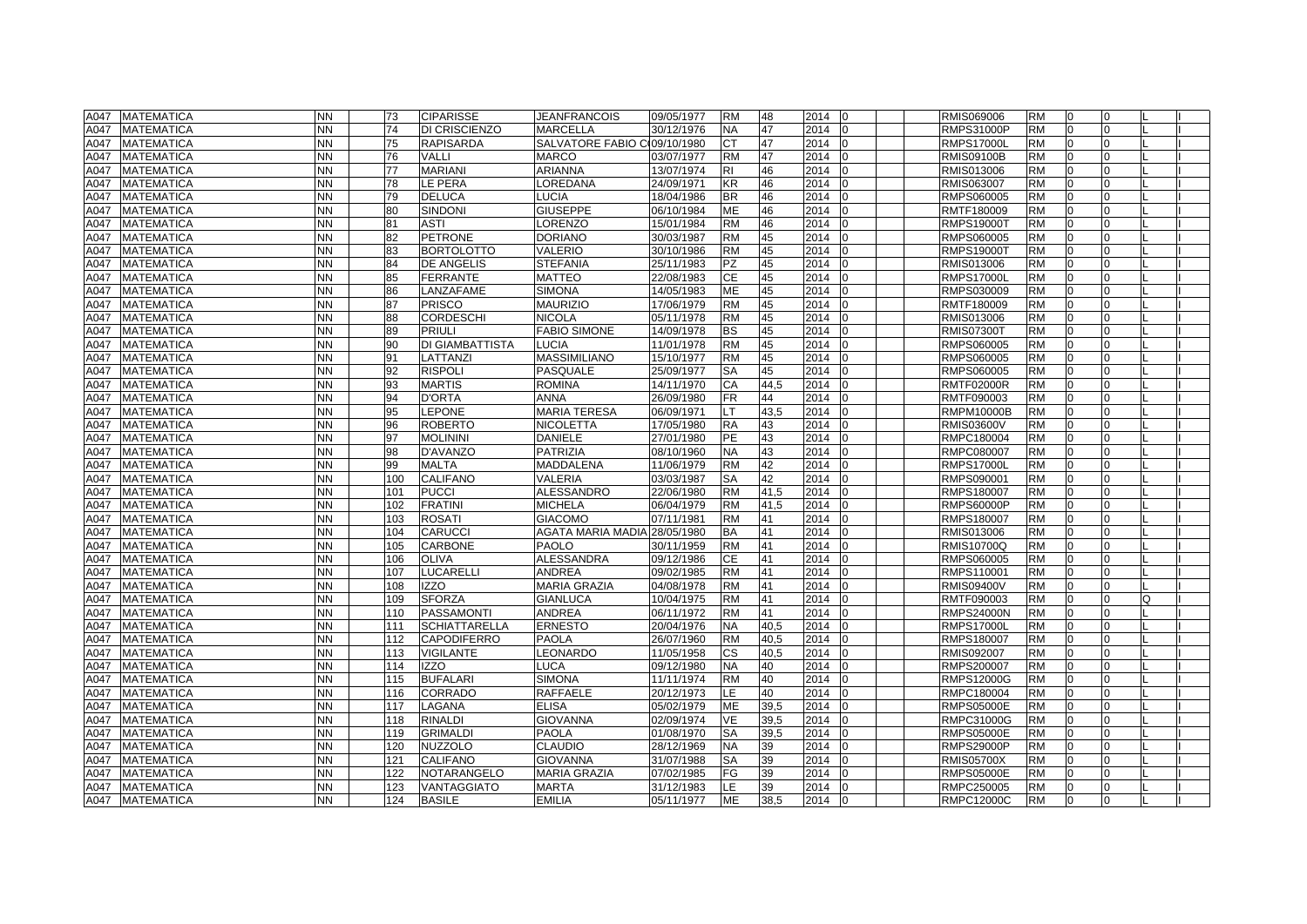|      | A047 MATEMATICA   | <b>NN</b> | 125 | <b>IANNIZZOTTO</b>    | <b>PAOLA</b>                | 29/08/1973 | <b>RG</b> | 38   | 2014 |          |          | <b>RMPC19000P</b> | <b>RM</b> | 0              | $\Omega$       |   |  |
|------|-------------------|-----------|-----|-----------------------|-----------------------------|------------|-----------|------|------|----------|----------|-------------------|-----------|----------------|----------------|---|--|
| A047 | <b>MATEMATICA</b> | <b>NN</b> | 126 | <b>ASCIUTI</b>        | <b>ELENA</b>                | 24/03/1989 | FG        | 38   | 2014 |          |          | <b>RMIS09400V</b> | <b>RM</b> | l0             | $\Omega$       |   |  |
| A047 | <b>MATEMATICA</b> | <b>NN</b> | 127 | <b>CIOFFI</b>         | <b>ISABELLA</b>             | 22/09/1988 | <b>FR</b> | 38   | 2014 |          |          | RMPS030009        | <b>RM</b> | l0             | $\Omega$       |   |  |
| A047 | <b>MATEMATICA</b> | <b>NN</b> | 128 | <b>MOLEZZI</b>        | LUIGI                       | 22/12/1979 | CS        | 38   | 2014 |          | <b>C</b> | <b>RMSL07000L</b> | <b>RM</b> | $\overline{0}$ | 0              |   |  |
| A047 | <b>MATEMATICA</b> | <b>NN</b> | 129 | <b>NISTICO</b>        | <b>ELEONORA</b>             | 02/05/1966 | CZ        | 38   | 2014 |          |          | <b>RMPC04000R</b> | <b>RM</b> | $\overline{0}$ | $\Omega$       |   |  |
| A047 | <b>MATEMATICA</b> | NΝ        | 130 | <b>ESPOSITO</b>       | <b>FRANCESCA RITA</b>       | 09/01/1976 | EE        | 37,5 | 2014 |          |          | <b>RMPM08000B</b> | <b>RM</b> | $\overline{0}$ | 0              |   |  |
| A047 | <b>MATEMATICA</b> | <b>NN</b> | 131 | <b>SARRA</b>          | <b>SIMONA</b>               | 25/07/1983 | <b>FR</b> | 37   | 2014 |          |          | RMTF090003        | <b>RM</b> | $\overline{0}$ |                |   |  |
| A047 | <b>MATEMATICA</b> | <b>NN</b> | 132 | <b>BIANCO</b>         | <b>ERSILIA</b>              | 14/02/1971 | <b>CS</b> | 37   | 2014 |          |          | <b>RMIS08600X</b> | <b>RM</b> | $\Omega$       | $\Omega$       |   |  |
| A047 | <b>MATEMATICA</b> | <b>NN</b> | 133 | <b>ALTOBELLI</b>      | <b>HAIRISH</b>              | 08/10/1980 | <b>FR</b> | 36   | 2014 |          |          | RMIS022001        | <b>RM</b> | l <sub>0</sub> | $\Omega$       |   |  |
| A047 | <b>MATEMATICA</b> | <b>NN</b> | 134 | <b>FISCON</b>         | <b>GIULIA</b>               | 23/10/1988 | <b>RM</b> | 36   | 2014 |          |          | <b>RMPC04000R</b> | <b>RM</b> | $\overline{0}$ | $\Omega$       |   |  |
| A047 | <b>MATEMATICA</b> | <b>NN</b> | 135 | <b>CIAMPRONE</b>      | <b>SERGIO</b>               | 25/01/1988 | <b>MT</b> | 36   | 2014 |          |          | RMPS280004        | <b>RM</b> | l0             | $\Omega$       |   |  |
| A047 | <b>MATEMATICA</b> | <b>NN</b> | 136 | LORUSSO               | VALERIA                     | 15/05/1987 | <b>RM</b> | 36   | 2014 |          |          | RMPS200007        | <b>RM</b> | $\overline{0}$ | $\Omega$       |   |  |
| A047 | <b>MATEMATICA</b> | <b>NN</b> | 137 | <b>ROTONDI</b>        | MANUELE                     | 26/04/1986 | <b>FR</b> | 36   | 2014 |          |          | <b>RMIS00700V</b> | <b>RM</b> | $\overline{0}$ | $\Omega$       |   |  |
| A047 | <b>MATEMATICA</b> | <b>NN</b> | 138 | <b>SENTINELLI</b>     | <b>PAOLO</b>                | 22/05/1985 | <b>RM</b> | 36   | 2014 |          |          | RMPC060002        | <b>RM</b> | $\overline{0}$ | $\Omega$       |   |  |
| A047 | <b>MATEMATICA</b> | NN        | 139 | <b>CONTE</b>          | VALENTINA CARMEN 10/06/1982 |            | CE        | 36   | 2014 |          |          | RMIS013006        | <b>RM</b> | $\Omega$       |                |   |  |
| A047 | <b>MATEMATICA</b> | <b>NN</b> | 140 | <b>SETTIMI</b>        | ALESSANDRO                  | 04/05/1982 | TR        | 36   | 2014 |          |          | RMPC150008        | <b>RM</b> | $\overline{0}$ |                |   |  |
| A047 | <b>MATEMATICA</b> | <b>NN</b> | 141 | <b>MERLIN</b>         | <b>EMILIANO</b>             | 29/05/1977 | <b>VR</b> | 36   | 2014 |          |          | <b>RMPC29000G</b> | <b>RM</b> | $\overline{0}$ | $\Omega$       | O |  |
| A047 | <b>MATEMATICA</b> | <b>NN</b> | 142 | <b>ANGELINO</b>       | GIUSEPPE DAMIANO 28/04/1977 |            | <b>RG</b> | 36   | 2014 |          |          | <b>RMPS17000L</b> | <b>RM</b> | l0             | $\Omega$       |   |  |
| A047 | <b>MATEMATICA</b> | <b>NN</b> | 143 | <b>PALMA</b>          | <b>ALESSANDRA</b>           | 01/11/1971 | <b>RM</b> | 35   | 2014 |          |          | <b>RMPC04000R</b> | <b>RM</b> | $\Omega$       | $\Omega$       |   |  |
| A047 | <b>MATEMATICA</b> | <b>NN</b> | 144 | <b>FANTOZZI</b>       | <b>FABIO</b>                | 30/04/1984 | PT        | 35   | 2014 |          |          | <b>RMPC05000B</b> | <b>RM</b> | l0             | $\Omega$       |   |  |
| A047 | <b>MATEMATICA</b> | <b>NN</b> | 145 | <b>CARELLI</b>        | <b>ELISABETTA</b>           | 22/08/1981 | <b>RM</b> | 35   | 2014 |          |          | RMPS10000A        | <b>RM</b> | l0             | $\Omega$       |   |  |
| A047 | <b>MATEMATICA</b> | <b>NN</b> | 146 | <b>LEONE</b>          | <b>MARIO</b>                | 26/09/1962 | <b>CS</b> | 35   | 2014 |          |          | RMIS026008        | <b>RM</b> | $\overline{0}$ | $\Omega$       |   |  |
| A047 | <b>MATEMATICA</b> | <b>NN</b> | 147 | <b>PERRINA</b>        | <b>CHIARA</b>               | 05/03/1988 | AV        | 35   | 2014 |          |          | RMTF090003        | <b>RM</b> | $\Omega$       |                |   |  |
| A047 | <b>MATEMATICA</b> | <b>NN</b> | 148 | <b>INNOCENTI</b>      | <b>MARCO</b>                | 14/10/1984 | <b>RM</b> | 35   | 2014 |          |          | <b>RMPS27000D</b> | <b>RM</b> | $\Omega$       | $\Omega$       |   |  |
| A047 | <b>MATEMATICA</b> | <b>NN</b> | 149 | <b>FUSARO</b>         | <b>FLORIANA</b>             | 26/07/1984 | <b>CS</b> | 35   | 2014 |          |          | RMIS022001        | <b>RM</b> | $\overline{0}$ | $\Omega$       |   |  |
| A047 | <b>MATEMATICA</b> | <b>NN</b> | 150 | <b>COSIMI</b>         | <b>MASSIMILIANO</b>         | 19/08/1971 | <b>RM</b> | 35   | 2014 |          |          | <b>RMIS08100R</b> | <b>RM</b> | l0             | $\Omega$       |   |  |
| A047 | <b>MATEMATICA</b> | <b>NN</b> | 151 | <b>CERNICCHIARO</b>   | <b>MARCO</b>                | 15/05/1957 | <b>RM</b> | 35   | 2014 |          |          | <b>RMPS44000B</b> | <b>RM</b> | l0             | 0              |   |  |
| A047 | <b>MATEMATICA</b> | <b>NN</b> | 152 | <b>TALARICO</b>       | <b>DONATELLA</b>            | 24/12/1983 | <b>CZ</b> | 34   | 2014 |          |          | <b>RMPS17000L</b> | <b>RM</b> | $\overline{0}$ | $\Omega$       |   |  |
| A047 | <b>MATEMATICA</b> | <b>NN</b> | 153 | <b>TREGLIA</b>        | <b>EMANUELA</b>             | 28/11/1975 | EE        | 34   | 2014 |          |          | <b>RMPS48000T</b> | <b>RM</b> | l0             | $\Omega$       |   |  |
| A047 | <b>MATEMATICA</b> | <b>NN</b> | 154 | <b>ROSANIO</b>        | <b>DONATELLA</b>            | 13/12/1989 | <b>CE</b> | 34   | 2014 |          |          | RMPS520003        | <b>RM</b> | $\overline{0}$ | $\Omega$       |   |  |
| A047 | <b>MATEMATICA</b> | NN.       | 155 | <b>BERTINI</b>        | <b>MARIA CHIARA</b>         | 18/01/1989 | <b>RM</b> | 34   | 2014 |          |          | <b>RMIS00100X</b> | <b>RM</b> | $\overline{0}$ | $\Omega$       |   |  |
| A047 | <b>MATEMATICA</b> | <b>NN</b> | 156 | <b>FALASCA</b>        | <b>SARA</b>                 | 27/10/1987 | PG        | 34   | 2014 |          |          | <b>RMPS50000T</b> | <b>RM</b> | $\overline{0}$ | $\Omega$       |   |  |
| A047 | <b>MATEMATICA</b> | <b>NN</b> | 157 | <b>LOMBARDI</b>       | <b>GAJA</b>                 | 23/02/1985 | <b>RM</b> | 34   | 2014 |          |          | <b>RMPS24000N</b> | <b>RM</b> | $\overline{0}$ | $\Omega$       |   |  |
| A047 | <b>MATEMATICA</b> | <b>NN</b> | 158 | <b>RUBINODAUTILIA</b> | <b>SIMONE</b>               | 30/12/1984 | TR        | 34   | 2014 |          |          | RMPS060005        | <b>RM</b> | l0             | $\Omega$       |   |  |
| A047 | <b>MATEMATICA</b> | <b>NN</b> | 159 | <b>MORETTI</b>        | <b>FILOMENA</b>             | 10/12/1983 | <b>FR</b> | 34   | 2014 |          |          | <b>RMPS17000L</b> | <b>RM</b> | $\overline{0}$ | $\Omega$       |   |  |
| A047 | <b>MATEMATICA</b> | <b>NN</b> | 160 | <b>MAIORANO</b>       | <b>KATIA</b>                | 15/07/1982 | <b>BN</b> | 34   | 2014 |          |          | RMTF040002        | <b>RM</b> | l0             | $\Omega$       |   |  |
| A047 | <b>MATEMATICA</b> | <b>NN</b> | 161 | <b>MANGIATORDI</b>    | <b>ANNA MARIA</b>           | 18/07/1971 | <b>FR</b> | 33   | 2014 |          |          | RMIS013006        | <b>RM</b> | l0             | 0              |   |  |
| A047 | <b>MATEMATICA</b> | <b>NN</b> | 162 | <b>DEIANA</b>         | <b>SABRINA</b>              | 23/05/1981 | СA        | 33   | 2014 |          |          | <b>RMPS17000L</b> | <b>RM</b> | $\overline{0}$ | 0              |   |  |
| A047 | <b>MATEMATICA</b> | NN.       | 163 | <b>INGEGNERI</b>      | <b>ANDREA</b>               | 28/10/1980 | <b>ME</b> | 33   | 2014 |          |          | <b>RMPS05000E</b> | <b>RM</b> | $\overline{0}$ |                |   |  |
| A047 | <b>MATEMATICA</b> | <b>NN</b> | 164 | <b>CAPPUCCI</b>       | WALTER                      | 08/02/1980 | AQ        | 33   | 2014 |          |          | RMTF010006        | <b>RM</b> | $\Omega$       |                |   |  |
| A047 | <b>MATEMATICA</b> | <b>NN</b> | 165 | LAZZARO               | <b>OLINDO</b>               | 31/12/1971 | CB        | 33   | 2014 |          |          | RMTF090003        | <b>RM</b> | $\Omega$       | $\Omega$       |   |  |
| A047 | <b>MATEMATICA</b> | <b>NN</b> | 166 | <b>RUSSO</b>          | <b>DANIELE</b>              | 28/07/1989 | <b>RM</b> | 33   | 2014 |          |          | RMPS180007        | <b>RM</b> | l <sub>0</sub> | $\Omega$       |   |  |
| A047 | <b>MATEMATICA</b> | <b>NN</b> | 167 | <b>NATALE</b>         | <b>EMANUELE</b>             | 06/02/1989 | <b>RM</b> | 33   | 2014 |          |          | <b>RMRC03000T</b> | <b>RM</b> | l <sub>0</sub> | $\Omega$       |   |  |
| A047 | <b>MATEMATICA</b> | <b>NN</b> | 168 | <b>PALANDRA</b>       | LARA                        | 15/10/1988 | <b>RM</b> | 33   | 2014 |          |          | RMTF090003        | <b>RM</b> | $\Omega$       | $\Omega$       |   |  |
| A047 | <b>MATEMATICA</b> | <b>NN</b> | 169 | <b>GIANNONE</b>       | <b>FRANCESCO</b>            | 31/03/1988 | <b>RM</b> | 33   | 2014 |          |          | <b>RMPS48000T</b> | <b>RM</b> | l <sub>0</sub> | $\Omega$       |   |  |
| A047 | <b>MATEMATICA</b> | <b>NN</b> | 170 | <b>FABRIZI</b>        | <b>CLAUDIA</b>              | 02/04/1987 | <b>FR</b> | 33   | 2014 |          |          | <b>RMIS00800P</b> | <b>RM</b> | $\overline{0}$ | $\Omega$       |   |  |
| A047 | <b>MATEMATICA</b> | <b>NN</b> | 171 | <b>ASPRI</b>          | <b>ANDREA</b>               | 10/11/1986 | <b>RM</b> | 33   | 2014 |          |          | RMPS39000G        | <b>RM</b> | $\overline{0}$ | $\Omega$       |   |  |
| A047 | <b>MATEMATICA</b> | <b>NN</b> | 172 | <b>REGIS DURANTE</b>  | VALERIO                     | 10/09/1986 | <b>RM</b> | 33   | 2014 |          |          | RMPS010004        | <b>RM</b> | $\Omega$       | $\Omega$       |   |  |
| A047 | <b>MATEMATICA</b> | <b>NN</b> | 173 | <b>WOLENSKI</b>       | <b>FEDERICO</b>             | 27/08/1986 | <b>FO</b> | 33   | 2014 |          |          | RMPS10000A        | <b>RM</b> | $\Omega$       | $\Omega$       |   |  |
| A047 | <b>MATEMATICA</b> | <b>NN</b> | 174 | <b>AMMIRATI</b>       | <b>ALESSIO</b>              | 15/08/1986 | <b>RM</b> | 33   | 2014 |          |          | RMIS03100Q        | <b>RM</b> | l <sub>0</sub> | $\Omega$       |   |  |
| A047 | <b>MATEMATICA</b> | <b>NN</b> | 175 | <b>MARINI</b>         | <b>STEFANO</b>              | 26/04/1986 | <b>RM</b> | 33   | 2014 |          |          | <b>RMIS00800P</b> | <b>RM</b> | l <sub>0</sub> | $\Omega$       |   |  |
|      | A047 MATEMATICA   | <b>NN</b> | 176 | <b>SALERNI</b>        | <b>DARIO</b>                | 24/02/1986 | <b>RM</b> | 33   | 2014 | $\Omega$ |          | <b>RMIS03900A</b> | <b>RM</b> | lo             | $\overline{0}$ |   |  |
|      |                   |           |     |                       |                             |            |           |      |      |          |          |                   |           |                |                |   |  |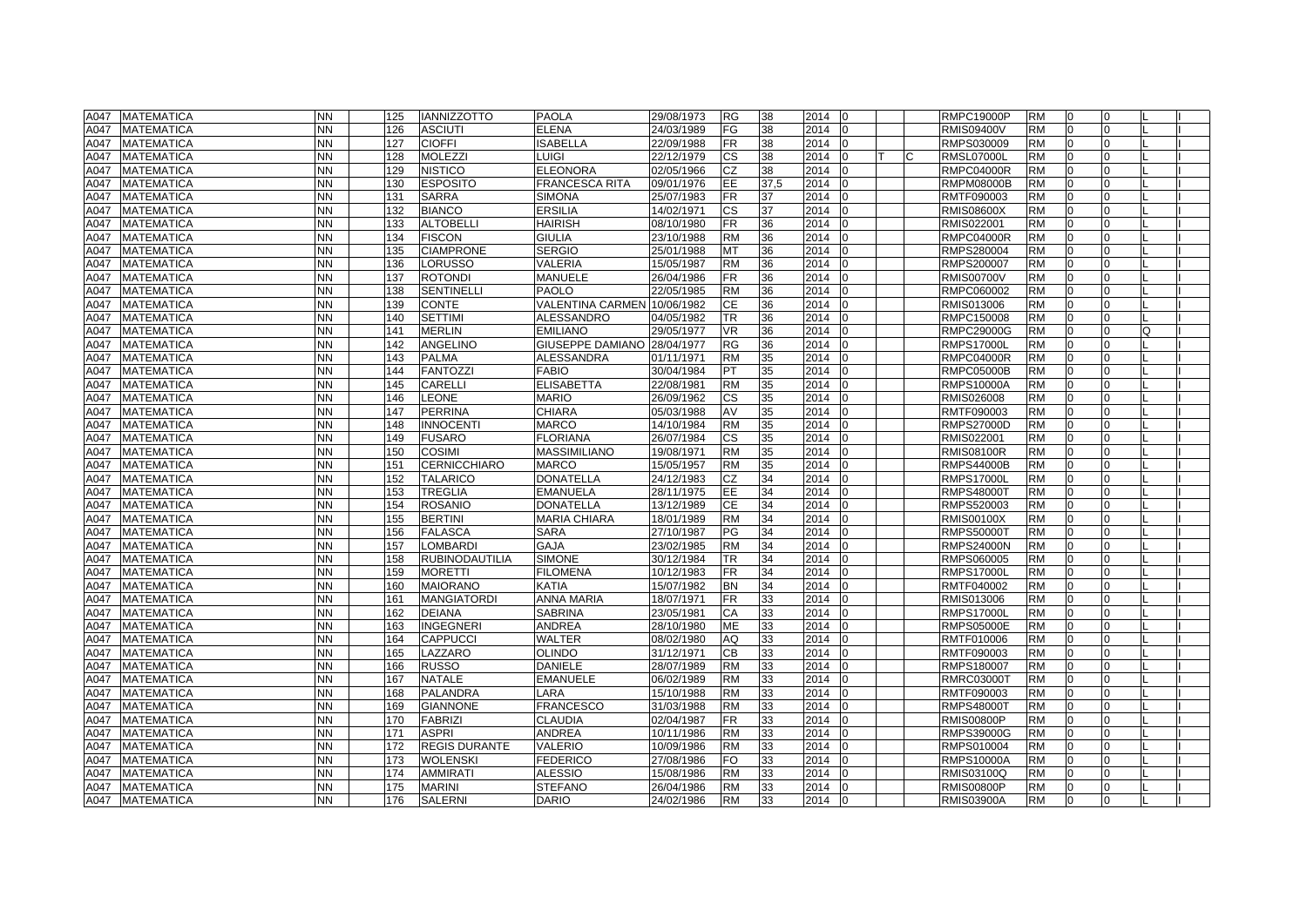| A047 | <b>MATEMATICA</b> | <b>NN</b> | 177 | <b>MARESCA</b>      | <b>VINCENZO</b>    | 11/11/1985 | <b>SA</b> | 33   | 2014                   | <b>RMPS27000D</b> | <b>RM</b> | 0              | $\Omega$       |   |  |
|------|-------------------|-----------|-----|---------------------|--------------------|------------|-----------|------|------------------------|-------------------|-----------|----------------|----------------|---|--|
| A047 | <b>MATEMATICA</b> | <b>NN</b> | 178 | <b>DE BONIS</b>     | <b>IDA</b>         | 08/11/1985 | LT        | 33   | 2014                   | RMPS280004        | <b>RM</b> | l0             | $\Omega$       |   |  |
| A047 | <b>MATEMATICA</b> | NN        | 179 | DE CAVE             | <b>LINDA MARIA</b> | 30/01/1985 | <b>RM</b> | 33   | 2014                   | <b>RMIS02400L</b> | <b>RM</b> | 0              | $\Omega$       |   |  |
| A047 | <b>MATEMATICA</b> | NN        | 180 | <b>MARI</b>         | <b>SILVIA</b>      | 22/12/1983 | <b>RM</b> | 33   | 2014                   | RMIS093003        | <b>RM</b> | 10             | $\Omega$       |   |  |
| A047 | <b>MATEMATICA</b> | NN        | 181 | <b>IOVINELLA</b>    | <b>GIUSEPPINA</b>  | 06/07/1982 | <b>CE</b> | 33   | 2014                   | RMPS060005        | <b>RM</b> | $\overline{0}$ | $\Omega$       |   |  |
| A047 | <b>MATEMATICA</b> | NN        | 182 | FITTIPALDI          | <b>ANGELO</b>      | 24/06/1982 | <b>PZ</b> | 33   | 2014                   | <b>RMIS10700Q</b> | <b>RM</b> | $\overline{0}$ | 0              |   |  |
| A047 | <b>MATEMATICA</b> | NN        | 183 | <b>COVELLO</b>      | <b>SARA</b>        | 15/03/1981 | <b>RM</b> | 33   | 2014                   | RMPS090001        | <b>RM</b> | $\Omega$       |                |   |  |
| A047 | <b>MATEMATICA</b> | NN.       | 184 | <b>GERBINO</b>      | <b>ELIANA</b>      | 17/10/1980 | <b>RM</b> | 33   | 2014                   | <b>RMPS29000P</b> | <b>RM</b> | $\Omega$       | $\Omega$       |   |  |
| A047 | <b>MATEMATICA</b> | <b>NN</b> | 185 | <b>ROSSI</b>        | <b>BARBARA</b>     | 14/05/1975 | <b>BA</b> | 33   | 2014                   | <b>RMIS07900R</b> | <b>RM</b> | l <sub>0</sub> | $\Omega$       |   |  |
| A047 | <b>MATEMATICA</b> | <b>NN</b> | 186 | <b>CURINGA</b>      | <b>TERESA</b>      | 16/04/1962 | <b>RC</b> | 33   | 2014                   | RMPS110001        | <b>RM</b> | l0             | $\Omega$       |   |  |
| A047 | <b>MATEMATICA</b> | NN.       | 187 | <b>GIGLIUCCI</b>    | <b>CHIARA</b>      | 11/08/1982 | <b>CB</b> | 32   | 2014                   | <b>RMSL04000R</b> | <b>RM</b> | l0             | 0              |   |  |
| A047 | MATEMATICA        | NN        | 188 | <b>RUSSO</b>        | <b>ISIDORO</b>     | 04/04/1981 | <b>CT</b> | 32   | 2014                   | RMPS030009        | <b>RM</b> | $\overline{0}$ | $\Omega$       |   |  |
| A047 | <b>MATEMATICA</b> | NN        | 189 | <b>CIOFFARELLI</b>  | <b>ROBERTA</b>     | 27/12/1977 | <b>RM</b> | 32   | 2014                   | <b>RMPC19000P</b> | <b>RM</b> | $\overline{0}$ | $\Omega$       |   |  |
| A047 | <b>MATEMATICA</b> | NN        | 190 | <b>IACOBINI</b>     | <b>FABIO</b>       | 30/05/1964 | <b>RM</b> | 32   | 2014                   | <b>RMPS05000E</b> | <b>RM</b> | $\overline{0}$ | $\Omega$       |   |  |
| A047 | <b>MATEMATICA</b> | NN.       | 191 | <b>GIALLOMBARDO</b> | <b>ANTONINO</b>    | 16/09/1980 | <b>BO</b> | 31,5 | 2014                   | <b>RMPS53000N</b> | <b>RM</b> | ١O             |                |   |  |
| A047 | <b>MATEMATICA</b> | NN.       | 192 | <b>GABELLI</b>      | <b>GIULIA</b>      | 29/08/1986 | <b>RM</b> | 30   | 2014                   | <b>RMPS60000P</b> | <b>RM</b> | $\overline{0}$ | $\Omega$       |   |  |
| A047 | <b>MATEMATICA</b> | NN        | 193 | <b>NIGRO</b>        | <b>VALENTINA</b>   | 12/02/1986 | <b>RM</b> | 30   | 2014                   | RMPS520003        | <b>RM</b> | l0             | $\Omega$       |   |  |
| A047 | <b>MATEMATICA</b> | NN        | 194 | <b>ANTENUCCI</b>    | <b>VALENTINA</b>   | 21/08/1985 | CВ        | 30   | 2014                   | RMTD030005        | <b>RM</b> | l0             | $\Omega$       | O |  |
| A047 | <b>MATEMATICA</b> | NN.       | 195 | <b>PANETTA</b>      | LUIGI              | 09/09/1967 | <b>RC</b> | 30   | 2014                   | RMPS060005        | <b>RM</b> | $\Omega$       | $\Omega$       |   |  |
| A047 | <b>MATEMATICA</b> | NN        | 196 | <b>DE MARCO</b>     | <b>ROSANGELA</b>   | 29/10/1972 | TA        | 29,5 | 2014                   | <b>RMSL04000R</b> | <b>RM</b> | l0             | 0              |   |  |
| A047 | <b>MATEMATICA</b> | <b>NN</b> | 197 | <b>COLELLA</b>      | <b>DANIELA</b>     | 18/03/1987 | <b>CE</b> | 29,5 | 2014                   | <b>RMPS46000L</b> | <b>RM</b> | 0              | $\Omega$       |   |  |
| A047 | <b>MATEMATICA</b> | NN        | 198 | <b>VIOLA</b>        | ETERNAMARIA        | 27/12/1985 | <b>SA</b> | 29,5 | 2014                   | RMPS31000P        | <b>RM</b> | $\overline{0}$ | 0              |   |  |
| A047 | <b>MATEMATICA</b> | NN.       | 199 | <b>DE FERRARIIS</b> | <b>SIMONA</b>      | 23/02/1982 | <b>CS</b> | 29,5 | 2014                   | <b>RMIS03200G</b> | <b>RM</b> | $\Omega$       |                |   |  |
| A047 | <b>MATEMATICA</b> | NN.       | 200 | <b>RENDA</b>        | <b>ANNARITA</b>    | 16/12/1978 | CZ        | 29,5 | 2014                   | <b>RMTD65000G</b> | <b>RM</b> | lo             | $\Omega$       |   |  |
| A047 | <b>MATEMATICA</b> | <b>NN</b> | 201 | <b>DELL'OMO</b>     | <b>CLAUDIA</b>     | 02/02/1975 | <b>FR</b> | 29,5 | 2014                   | <b>RMPS24000N</b> | <b>RM</b> | $\overline{0}$ | $\Omega$       |   |  |
| A047 | <b>MATEMATICA</b> | <b>NN</b> | 202 | <b>CINI</b>         | <b>MASSIMO</b>     | 06/08/1972 | PI        | 29,5 | 2014                   | <b>RMIS09400V</b> | <b>RM</b> | l0             | $\Omega$       |   |  |
| A047 | <b>MATEMATICA</b> | NN        | 203 | <b>SCARABAGGIO</b>  | <b>PAOLO</b>       | 14/10/1976 | <b>BA</b> | 29   | 2014                   | RMTF090003        | <b>RM</b> | l0             | 0              |   |  |
| A047 | MATEMATICA        | NN        | 204 | <b>AMBROSINI</b>    | <b>ANTONIO</b>     | 06/07/1966 | FG        | 29   | 2014                   | <b>RMIS10700Q</b> | <b>RM</b> | l0             | $\Omega$       |   |  |
| A047 | <b>MATEMATICA</b> | NN        | 205 | FRAGAPANE           | <b>SALVATORE</b>   | 24/12/1988 | <b>CT</b> | 29   | 2014                   | <b>RMPC21000P</b> | <b>RM</b> | l0             | 0              |   |  |
| A047 | <b>MATEMATICA</b> | ΝN        | 206 | <b>PACITTI</b>      | FEDERICO           | 09/07/1988 | <b>FR</b> | 29   | 2014                   | <b>RMPS27000D</b> | <b>RM</b> | $\overline{0}$ | $\Omega$       |   |  |
| A047 | <b>MATEMATICA</b> | NN.       | 207 | <b>ROSATI</b>       | <b>MARCO</b>       | 27/04/1988 | <b>RM</b> | 29   | 2014                   | RMIS104008        | <b>RM</b> | $\overline{0}$ | $\Omega$       |   |  |
| A047 | <b>MATEMATICA</b> | NN.       | 208 | <b>MILANETTI</b>    | <b>EDOARDO</b>     | 28/07/1987 | <b>RM</b> | 29   | 2014                   | <b>RMIS10600X</b> | <b>RM</b> | $\overline{0}$ | $\Omega$       |   |  |
| A047 | <b>MATEMATICA</b> | NN.       | 209 | <b>MARZANO</b>      | <b>ALESSANDRA</b>  | 04/07/1987 | LE        | 29   | 2014                   | RMPS030009        | <b>RM</b> | $\overline{0}$ | $\Omega$       |   |  |
| A047 | <b>MATEMATICA</b> | NN        | 210 | <b>MARCIANO</b>     | <b>CELESTE</b>     | 04/07/1986 | <b>SR</b> | 29   | 2014                   | <b>RMPS48000T</b> | <b>RM</b> | l0             | $\Omega$       |   |  |
| A047 | MATEMATICA        | NN.       | 211 | <b>TOZZA</b>        | <b>SILVIA</b>      | 10/07/1985 | <b>SA</b> | 29   | 2014                   | <b>RMPS17000L</b> | <b>RM</b> | $\overline{0}$ | $\Omega$       |   |  |
| A047 | <b>MATEMATICA</b> | NN        | 212 | CACIO               | <b>EMANUELA</b>    | 13/04/1984 | <b>RM</b> | 29   | 2014                   | RMIC8GC00N        | <b>RM</b> | l0             | 0              |   |  |
| A047 | <b>MATEMATICA</b> | NN        | 213 | <b>BATTISTI</b>     | <b>MAYA</b>        | 20/01/1979 | LT        | 29   | 2014                   | <b>RMTD65000G</b> | <b>RM</b> | 0              | 0              |   |  |
| A047 | <b>MATEMATICA</b> | NN        | 214 | <b>NEBBIOSO</b>     | <b>ANTONIO</b>     | 31/01/1977 | TS        | 29   | 2014                   | <b>RMTF02000R</b> | <b>RM</b> | l0             | 0              |   |  |
| A047 | <b>MATEMATICA</b> | ΝN        | 215 | <b>DRAGO RAGUSA</b> | ANGELA             | 07/10/1976 | RG        | 29   | 2014                   | RMPS060005        | <b>RM</b> | $\Omega$       |                |   |  |
| A047 | MATEMATICA        | NN.       | 216 | COZZI               | LUIGI              | 29/05/1972 | AV        | 29   | 2014                   | <b>RMPS10000A</b> | <b>RM</b> | l O            |                |   |  |
| A047 | <b>MATEMATICA</b> | NN.       | 217 | PASQUALI            | <b>MARIO</b>       | 22/01/1967 | <b>BO</b> | 29   | 2014                   | <b>RMPS49000C</b> | <b>RM</b> | l <sub>0</sub> | $\Omega$       |   |  |
| A047 | <b>MATEMATICA</b> | <b>NN</b> | 218 | <b>VIOLA</b>        | <b>ANNAMARIA</b>   | 25/05/1966 | <b>NA</b> | 28,5 | 2014                   | <b>RMIS00800P</b> | <b>RM</b> | l0             | $\Omega$       |   |  |
| A047 | <b>MATEMATICA</b> | NN.       | 219 | CHIARAVALLOTI       | <b>LORENZO</b>     | 01/08/1986 | <b>RM</b> | 28,5 | 2014                   | <b>RMPS24000N</b> | <b>RM</b> | l <sub>0</sub> | $\Omega$       |   |  |
| A047 | <b>MATEMATICA</b> | NN        | 220 | <b>SARDO</b>        | <b>MATTEO</b>      | 06/06/1986 | <b>RM</b> | 28,5 | 2014                   | RMPC250005        | <b>RM</b> | l0             | $\Omega$       |   |  |
| A047 | <b>MATEMATICA</b> | <b>NN</b> | 221 | PARLAGRECO          | <b>VALERIA</b>     | 31/01/1983 | <b>RC</b> | 28,5 | 2014                   | <b>RMRH04000N</b> | <b>RM</b> | l <sub>0</sub> | $\Omega$       |   |  |
| A047 | <b>MATEMATICA</b> | NN.       | 222 | <b>FINELLI</b>      | <b>ANGELO</b>      | 10/04/1981 | <b>BN</b> | 28,5 | 2014                   | <b>RMIS00700V</b> | <b>RM</b> | $\overline{0}$ | $\Omega$       |   |  |
| A047 | <b>MATEMATICA</b> | NN.       | 223 | VENTIMIGLIA         | <b>ALESSANDRA</b>  | 21/05/1980 | <b>RM</b> | 28,5 | 2014                   | <b>RMPS44000B</b> | <b>RM</b> | $\Omega$       | $\Omega$       |   |  |
| A047 | <b>MATEMATICA</b> | NN.       | 224 | <b>LETTA</b>        | <b>EMILIANA</b>    | 22/05/1969 | AQ        | 28,5 | 2014                   | <b>RMIS10600X</b> | <b>RM</b> | $\Omega$       |                |   |  |
| A047 | <b>MATEMATICA</b> | <b>NN</b> | 225 | <b>FIORE</b>        | <b>FABRIZIO</b>    | 06/01/1975 | <b>BA</b> | 28   | 2014                   | <b>RMPS51000C</b> | <b>RM</b> | l0             | $\Omega$       |   |  |
| A047 | <b>MATEMATICA</b> | <b>NN</b> | 226 | <b>APUZZO</b>       | <b>MARIAGRAZIA</b> | 28/03/1984 | <b>NA</b> | 28   | 2014                   | RMPS060005        | <b>RM</b> | l <sub>0</sub> | $\Omega$       |   |  |
| A047 | <b>MATEMATICA</b> | <b>NN</b> | 227 | <b>ATTANASIO</b>    | <b>CIRO</b>        | 05/06/1983 | <b>NA</b> | 28   | 2014                   | RMTD640001        | <b>RM</b> | l <sub>0</sub> | $\Omega$       |   |  |
|      | A047 MATEMATICA   | <b>NN</b> | 228 | <b>COCCOLI</b>      | <b>ELEONORA</b>    | 01/08/1981 | <b>RI</b> | 28   | 2014<br>$\overline{0}$ | RMTF090003        | <b>RM</b> | l <sub>0</sub> | $\overline{0}$ |   |  |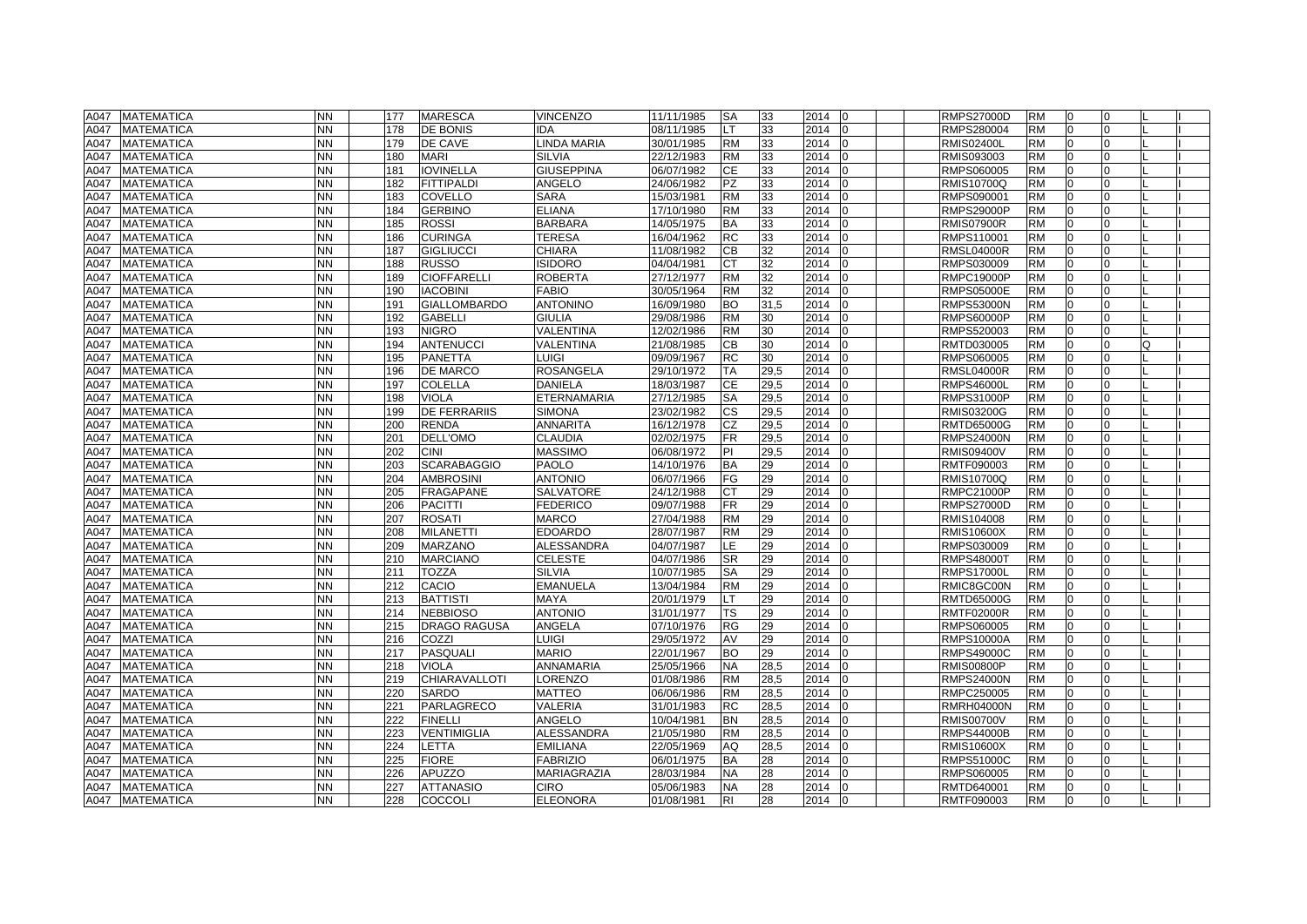| A047 MATEMATICA<br><b>NN</b><br><b>TOSORATTO</b><br>LAURA<br>29/07/1979<br>28<br>2014<br><b>RMPS48000T</b><br><b>RM</b><br>229<br><b>RM</b><br>$\overline{0}$<br>I0                      | 0        |
|------------------------------------------------------------------------------------------------------------------------------------------------------------------------------------------|----------|
| <b>NN</b><br>28<br><b>RM</b><br><b>MATEMATICA</b><br>230<br>ZACCARDI<br><b>LUCIA</b><br>24/08/1975<br>CВ<br>2014<br><b>RMPS27000D</b><br>A047<br>I <sub>0</sub><br>$\Omega$              | $\Omega$ |
| <b>NN</b><br><b>LUCIA</b><br><b>RM</b><br><b>MATEMATICA</b><br>231<br><b>MANTELLI</b><br>11/08/1981<br>27,5<br>2014<br><b>RMIS07300T</b><br><b>RM</b><br>A047                            | $\Omega$ |
| FRANCESCO ANTONI 11/07/1972<br><b>NN</b><br>232<br><b>PROTANO</b><br><b>FR</b><br>27,5<br>2014<br><b>RMTD38000R</b><br><b>RM</b><br>A047<br><b>MATEMATICA</b><br>I٥                      | $\Omega$ |
| <b>NN</b><br>233<br><b>RM</b><br>27,5<br>2014<br><b>MATEMATICA</b><br><b>MANCINI</b><br><b>FABIANA</b><br>24/04/1988<br><b>RMPS10000A</b><br><b>RM</b><br>A047<br>$\Omega$               | $\Omega$ |
| MARIACARMELA<br>27,5<br><b>MATEMATICA</b><br><b>NN</b><br>234<br>LAURIOLA<br>26/02/1988<br>FG<br>2014<br>RMIS092007<br><b>RM</b><br>A047<br>I٥                                           | $\Omega$ |
| NN.<br>235<br><b>BRUNO</b><br>27,5<br>2014<br><b>RM</b><br><b>MATEMATICA</b><br>MATTEO<br>03/04/1986<br><b>RM</b><br><b>RMTF15000D</b><br>A047                                           |          |
| <b>NN</b><br>236<br><b>NUNZI</b><br><b>FRANCESCA</b><br>18/07/1983<br><b>RM</b><br>27,5<br>2014<br><b>RMPS24000N</b><br><b>RM</b><br><b>MATEMATICA</b><br>A047                           |          |
| <b>NN</b><br>237<br><b>LASALA</b><br><b>SAVERIO</b><br>MT<br>27,5<br>2014<br>RMPS030009<br><b>RM</b><br>A047<br><b>MATEMATICA</b><br>31/10/1980<br>$\Omega$                              | $\Omega$ |
| <b>NN</b><br>238<br><b>MAFFEI</b><br><b>MICHELE</b><br>14/04/1980<br>AV<br>27,5<br>2014<br><b>RM</b><br><b>MATEMATICA</b><br><b>RMIS03900A</b><br>$\Omega$<br>A047                       | $\Omega$ |
| <b>RUSCITO</b><br><b>BERNARDINO</b><br><b>FR</b><br>2014<br><b>MATEMATICA</b><br><b>NN</b><br>239<br>23/02/1976<br>27,5<br>RMTF090003<br><b>RM</b><br><sup>0</sup><br>A047<br>lo         | $\Omega$ |
| <b>NN</b><br>240<br>ZULLO<br><b>ANTONIETTA</b><br><b>CB</b><br>27,5<br>2014<br><b>RM</b><br><b>MATEMATICA</b><br>15/03/1963<br><b>RMIS10700Q</b><br>A047                                 | $\Omega$ |
| <b>NN</b><br>241<br><b>GAMBINERI</b><br><b>MASSIMO</b><br>27<br>2014<br><b>MATEMATICA</b><br>11/09/1966<br><b>RM</b><br><b>RMPS04000X</b><br><b>RM</b><br>A047<br>O                      | $\Omega$ |
| <b>PRISCILLA</b><br><b>RM</b><br>27<br>2014<br><b>MATEMATICA</b><br><b>NN</b><br>242<br><b>SERMONTI</b><br>22/10/1969<br>RMIS072002<br><b>RM</b><br>A047                                 | $\Omega$ |
| 243<br><b>PASCALE</b><br>RAFFAELE<br>25/05/1985<br>СE<br>27<br>2014<br><b>MATEMATICA</b><br>NN<br>RMIS034007<br><b>RM</b><br>A047                                                        |          |
| <b>PZ</b><br>$\overline{27}$<br><b>NN</b><br>244<br><b>SALVATORE</b><br><b>LUISA</b><br>19/05/1985<br>2014<br>RMPS280004<br><b>RM</b><br>A047<br><b>MATEMATICA</b>                       |          |
| $\overline{27}$<br><b>NN</b><br>245<br><b>CIRELLI</b><br><b>MARIA</b><br>24/05/1974<br><b>FR</b><br>2014<br><b>RMPS05000E</b><br><b>RM</b><br>A047<br><b>MATEMATICA</b><br>l0            | $\Omega$ |
| <b>ANTONINO</b><br>27<br><b>RM</b><br>A047<br><b>MATEMATICA</b><br><b>NN</b><br>246<br>CARAMANNO<br>22/03/1970<br>AG<br>2014<br><b>RMPS17000L</b><br>l0<br>$\Omega$                      | $\Omega$ |
| <b>NN</b><br>247<br><b>SARDONE</b><br>CIPRIANO<br>16/12/1969<br><b>BA</b><br>27<br>2014<br><b>RM</b><br>A047<br><b>MATEMATICA</b><br>RMTF110003                                          | $\Omega$ |
| <b>NN</b><br>248<br><b>MATURILLI</b><br><b>LUIGI</b><br><b>RM</b><br>27<br>2014<br><b>RM</b><br>A047<br><b>MATEMATICA</b><br>17/02/1966<br><b>RMRI08000G</b><br>$\Omega$                 | $\Omega$ |
| <b>NN</b><br>249<br><b>PICANO</b><br><b>MARTA</b><br>21/11/1959<br><b>RM</b><br>27<br>2014<br><b>RMPC23000X</b><br><b>RM</b><br><b>MATEMATICA</b><br>In<br>A047<br>$\Omega$              | $\Omega$ |
| <b>SEBASTIANI</b><br><b>VALENTINA</b><br><b>MATEMATICA</b><br><b>NN</b><br>250<br>26/08/1984<br>26,5<br>2014<br><b>RMPS04000X</b><br>A047<br>LT<br>l0<br><b>RM</b><br>$\Omega$           | $\Omega$ |
| <b>NICOLA</b><br>NN.<br>251<br>DI GIROLAMO<br>27/12/1983<br><b>CH</b><br>26,5<br>2014<br>RMIS022001<br><b>RM</b><br><b>MATEMATICA</b><br>A047                                            |          |
| 2014<br><b>NN</b><br>252<br><b>CALVI</b><br><b>MARIA ROSARIA</b><br>15/10/1981<br><b>RM</b><br>26,5<br><b>RMSD04000A</b><br><b>RM</b><br><b>MATEMATICA</b><br>A047                       |          |
| <b>NN</b><br>253<br><b>CASSELLA</b><br><b>ARTURO</b><br><b>CE</b><br>26,5<br>2014<br><b>RM</b><br>A047<br><b>MATEMATICA</b><br>05/12/1980<br><b>RMPS50000T</b><br><sup>0</sup><br>I٥     | $\Omega$ |
| <b>MAURIZIO</b><br><b>MATEMATICA</b><br><b>NN</b><br>254<br><b>MENNILLO</b><br>28/04/1980<br><b>CE</b><br>26,5<br>2014<br><b>RMTF10000C</b><br><b>RM</b><br>A047<br>$\Omega$<br>$\Omega$ | $\Omega$ |
| <b>NN</b><br>CARLO<br><b>MATEMATICA</b><br>255<br><b>MASSACCESI</b><br>29/03/1965<br><b>RM</b><br>26,5<br>2014<br>RMPS060005<br><b>RM</b><br>A047<br>$\Omega$                            | $\Omega$ |
| <b>NN</b><br>256<br><b>COCCOLI</b><br>ORNELLA<br>10/05/1969<br><b>SA</b><br>26<br>2014<br>RMPS280004<br><b>RM</b><br><b>MATEMATICA</b><br>A047                                           | $\Omega$ |
| 26<br>2014<br><b>MATEMATICA</b><br><b>NN</b><br>257<br><b>PIOVAN</b><br><b>FABIANA</b><br>26/10/1987<br>VR<br><b>RMRI05000Q</b><br><b>RM</b><br>A047<br>l0<br>$\Omega$                   | $\Omega$ |
| <b>ALESSANDRA</b><br>26<br>2014<br><b>MATEMATICA</b><br><b>NN</b><br>258<br><b>DANDREA</b><br>29/07/1986<br>AQ<br>RMPS030009<br><b>RM</b><br>A047                                        | $\Omega$ |
| 26<br>2014<br><b>NN</b><br>259<br><b>BRUNO</b><br>GIANLORENZO<br>05/01/1986<br><b>NA</b><br>RMPS030009<br><b>RM</b><br>A047<br><b>MATEMATICA</b>                                         | $\Omega$ |
| <b>NN</b><br>ALESSIAMANUELA<br><b>NA</b><br>26<br>2014<br><b>RM</b><br><b>MATEMATICA</b><br>260<br><b>CIMMINO</b><br>28/12/1985<br>l0<br><b>RMPS05000E</b><br>A047                       | $\Omega$ |
| <b>BETTI</b><br><b>DANIELA</b><br><b>RM</b><br>26<br>2014<br><b>MATEMATICA</b><br><b>NN</b><br>261<br>16/02/1985<br>RMPS520003<br><b>RM</b><br>A047                                      | $\Omega$ |
| CINZIA<br>26<br><b>RM</b><br>A047<br><b>MATEMATICA</b><br><b>NN</b><br>262<br><b>TURCHETTA</b><br>08/02/1982<br>FR<br>2014<br>RMTF090003<br>l0<br>$\Omega$                               | $\Omega$ |
| <b>MARCO</b><br><b>NN</b><br>ME<br>26<br><b>RM</b><br><b>MATEMATICA</b><br>263<br><b>MENDOLIA</b><br>25/04/1978<br>2014<br>RMPS060005<br>A047                                            | $\Omega$ |
| <b>GALEOTTI</b><br><b>MARCO</b><br><b>RM</b><br>26<br><b>NN</b><br>264<br>04/02/1974<br>2014<br>RMPS280004<br><b>RM</b><br>A047<br><b>MATEMATICA</b><br>$\Omega$<br>10                   | $\Omega$ |
| <b>NN</b><br>265<br><b>FINOCCHIARO</b><br><b>ISIDORO</b><br>26<br>2014<br><b>MATEMATICA</b><br>26/02/1971<br>СT<br>RMTF090003<br><b>RM</b><br>A047                                       | $\Omega$ |
| 26<br>2014<br><b>MATEMATICA</b><br><b>NN</b><br>266<br><b>CERQUA</b><br>RENZO<br>20/05/1960<br>LС<br><b>RMPS27000D</b><br><b>RM</b><br>A047<br>l0<br>n                                   | 0        |
| NN.<br>267<br><b>DOLCE</b><br><b>ELENA</b><br><b>NA</b><br>25,5<br>2014<br><b>MATEMATICA</b><br>03/09/1981<br>RMPC220009<br><b>RM</b><br>A047                                            |          |
| NN.<br>268<br><b>FIORESE</b><br>CECILIA<br><b>RM</b><br>25,5<br>2014<br>A047<br><b>MATEMATICA</b><br>16/09/1987<br>RMPC180004<br><b>RM</b>                                               |          |
| <b>NN</b><br><b>POMPILI</b><br>2014<br><b>MATEMATICA</b><br>269<br><b>MATTEO</b><br>07/09/1981<br><b>RM</b><br>25,5<br><b>RMPC19000P</b><br><b>RM</b><br>A047<br>In                      | $\Omega$ |
| 25,5<br><b>NN</b><br>270<br><b>GIAMMARIA</b><br><b>PAOLA</b><br>10/05/1977<br><b>FR</b><br>2014<br><b>RMTF15000D</b><br><b>RM</b><br>A047<br><b>MATEMATICA</b><br>$\Omega$<br>$\Omega$   | $\Omega$ |
| <b>NN</b><br>271<br>FAZI<br><b>CHIARA</b><br>27/02/1977<br><b>RM</b><br>25,5<br>2014<br><b>RM</b><br>A047<br><b>MATEMATICA</b><br><b>RMPC19000P</b><br><sup>0</sup>                      | $\Omega$ |
| <b>NN</b><br><b>FALCICCHIO</b><br><b>GIUSEPPE</b><br>LE.<br>25,5<br>2014<br><b>RM</b><br><b>MATEMATICA</b><br>272<br>11/09/1975<br><b>RMTF17000P</b><br>A047                             | $\Omega$ |
| <b>NN</b><br>273<br><b>DANIELA</b><br>10/11/1974<br><b>RM</b><br>25,5<br>2014<br>RMPS450002<br><b>RM</b><br><b>MATEMATICA</b><br><b>DINA</b><br><sup>0</sup><br>A047<br>In               | $\Omega$ |
| <b>NN</b><br>274<br>DI GIROLAMO<br><b>SEVERINO</b><br>31/10/1960<br><b>FR</b><br>25<br>2014<br>RMIS034007<br><b>RM</b><br>A047<br><b>MATEMATICA</b><br>$\Omega$<br>$\Omega$              | $\Omega$ |
| 25<br>275<br><b>CAPASSO</b><br><b>GAETANO</b><br>30/11/1983<br><b>CE</b><br>2014<br><b>RMPS05000E</b><br><b>RM</b><br>A047<br><b>MATEMATICA</b><br><b>NN</b><br>In                       | $\Omega$ |
| <b>NN</b><br>MAZZARELLA<br>25<br>2014<br><b>MATEMATICA</b><br>276<br>MARIA<br>28/10/1974<br><b>RM</b><br><b>RMPC27000A</b><br><b>RM</b><br>A047                                          |          |
| 277<br><b>FAUSTA</b><br>25<br>2014<br><b>MATEMATICA</b><br><b>NN</b><br>LANZA<br>09/07/1972<br>FG<br>RMPS060005<br><b>RM</b><br>A047<br>l0                                               | $\Omega$ |
| 25<br><b>MATEMATICA</b><br><b>NN</b><br>278<br><b>SALADINI</b><br><b>RICCARDO</b><br>29/12/1966<br><b>RM</b><br>2014<br><b>RMIS03600V</b><br><b>RM</b><br>A047<br><sup>0</sup><br>In     | $\Omega$ |
| <b>RM</b><br><b>NN</b><br>279<br><b>TEODONIO</b><br>LORENZO<br>02/06/1973<br>24,5<br>2014<br><b>RM</b><br><sup>0</sup><br>A047<br><b>MATEMATICA</b><br>RMPS060005<br>lo                  | $\Omega$ |
| <b>IS</b><br><b>RM</b><br>A047<br><b>MATEMATICA</b><br><b>NN</b><br>280<br><b>CARUSO</b><br>COSIMO<br>16/10/1970<br>24,5<br>2014 0<br>RMTF040002<br><sup>0</sup>                         | $\Omega$ |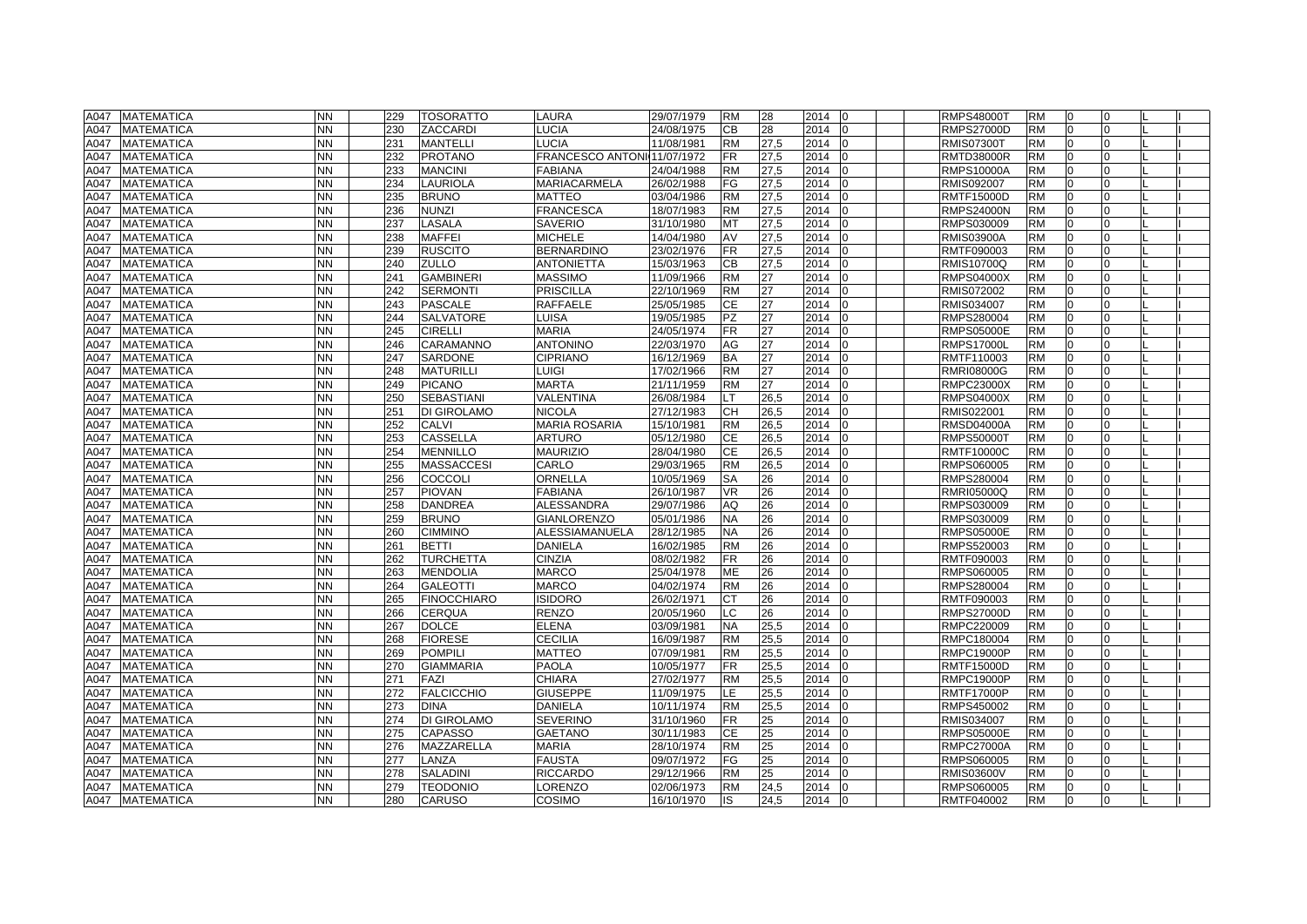| <b>NN</b><br><b>RM</b><br><b>MATEMATICA</b><br>282<br><b>AGOSTA</b><br><b>MARIO</b><br>28/07/1970<br><b>CT</b><br>24,5<br>2014<br><b>RMIS07300T</b><br>$\Omega$<br>A047<br>$\Omega$<br><b>NN</b><br>MARIA MANUELA<br>EE<br><b>MATEMATICA</b><br>283<br><b>PIGNATARO</b><br>17/01/1974<br>24,5<br>2014<br>RMPS060005<br><b>RM</b><br>A047<br>$\Omega$<br><b>MICHELE</b><br><b>NN</b><br>284<br><b>DI TERLIZI</b><br>01/01/1972<br><b>BA</b><br>24,5<br>2014<br><b>RMPS05000E</b><br><b>RM</b><br>A047<br><b>MATEMATICA</b><br>ın<br>$\Omega$<br><b>NN</b><br>285<br><b>STEFANO</b><br><b>RM</b><br>24<br>2014<br><b>MATEMATICA</b><br><b>ZANON</b><br>26/04/1972<br><b>RMTN01000T</b><br><b>RM</b><br>A047<br>$\Omega$<br>$\Omega$<br><b>SABRINA</b><br>24<br><b>MATEMATICA</b><br><b>NN</b><br>286<br><b>SALULINI</b><br>08/05/1977<br>FR<br>2014<br><b>RMTN01000T</b><br><b>RM</b><br>A047<br>I٥<br>$\Omega$<br>24<br>NN.<br><b>BA</b><br>2014<br><b>RM</b><br><b>MATEMATICA</b><br>287<br><b>FASCIANO</b><br>NICOLA<br>04/10/1960<br>RMIS026008<br>A047<br><b>NN</b><br><b>LA RANA</b><br><b>FABIO</b><br>27/03/1981<br><b>NA</b><br>24<br>2014<br><b>RM</b><br><b>MATEMATICA</b><br>288<br><b>RMIS10300C</b><br>A047<br><b>NN</b><br><b>ABAZIA</b><br><b>ROCCO</b><br>29/07/1978<br>FG<br>24<br>2014<br><b>RM</b><br>A047<br><b>MATEMATICA</b><br>289<br>RMPS060005<br>$\Omega$<br>$\Omega$<br><b>NN</b><br><b>SALINI</b><br><b>ANTONIO</b><br>AQ<br>24<br>2014<br><b>RM</b><br><b>MATEMATICA</b><br>290<br>11/06/1978<br><b>RMIS10600X</b><br>$\Omega$<br>A047<br><b>MANTARRO</b><br><b>ANTONINO</b><br>ME<br>24<br><b>MATEMATICA</b><br><b>NN</b><br>291<br>01/09/1974<br>2014<br>RMPS060005<br><b>RM</b><br>A047<br>$\Omega$<br>$\Omega$<br>lo<br><b>NN</b><br>292<br><b>TEDESCO</b><br><b>SILVIA</b><br><b>RM</b><br>24<br>2014<br><b>RM</b><br><b>MATEMATICA</b><br>04/12/1971<br>RMPS180007<br>$\Omega$<br>A047<br>293<br><b>MARIACHIARA</b><br>24<br>2014<br><b>MATEMATICA</b><br><b>NN</b><br>CERINI<br>02/08/1970<br><b>RM</b><br><b>RMPS44000B</b><br><b>RM</b><br>A047<br>$\Omega$<br>n<br><b>MAZZEI</b><br><b>DONATANTONIO</b><br>24<br>2014<br><b>MATEMATICA</b><br><b>NN</b><br>294<br>11/12/1961<br><b>PZ</b><br><b>RMPS53000N</b><br><b>RM</b><br>A047<br>$\Omega$<br>295<br>MAZZARELLA<br><b>MARIO MASSIMO</b><br><b>RM</b><br>23,5<br>2014<br><b>MATEMATICA</b><br>NN<br>29/09/1982<br>RMTF090003<br><b>RM</b><br>A047<br><b>NN</b><br>296<br><b>AMBROSI</b><br><b>FEDERICO</b><br>13/05/1981<br><b>RM</b><br>23,5<br>2014<br><b>RMPS27000D</b><br><b>RM</b><br>A047<br><b>MATEMATICA</b><br><b>NN</b><br>297<br><b>CELSA</b><br>06/02/1979<br><b>RM</b><br>23<br>2014<br><b>RM</b><br>A047<br><b>MATEMATICA</b><br>LUCA<br><b>RMTF02000R</b><br>$\Omega$<br>l0<br><b>ROSI</b><br><b>FEDERICO</b><br>23<br><b>RM</b><br>A047<br><b>MATEMATICA</b><br><b>NN</b><br>298<br>27/12/1974<br><b>RM</b><br>2014<br><b>RMTF17000P</b><br>$\Omega$<br>l0<br>$\Omega$<br><b>NN</b><br>299<br><b>FERRETTI</b><br><b>ROMINA</b><br>22/07/1972<br><b>RM</b><br>22,5<br>2014<br><b>RM</b><br>A047<br><b>MATEMATICA</b><br><b>RMPS51000C</b><br>$\Omega$<br><b>NN</b><br>300<br>CANDIDO<br>MASSIMO<br><b>BA</b><br>22,5<br>2014<br><b>RM</b><br>A047<br><b>MATEMATICA</b><br>09/09/1962<br>RMPS090001<br>$\Omega$<br><b>NN</b><br>301<br><b>TOCCI</b><br><b>SABINA</b><br>20/01/1978<br>CS<br>22,5<br>2014<br><b>RM</b><br><b>MATEMATICA</b><br>RMPS180007<br>$\Omega$<br>A047<br>$\Omega$<br>$\Omega$<br><b>GRASSO</b><br><b>MATEMATICA</b><br><b>NN</b><br>302<br>MARIA<br>25/03/1977<br><b>KR</b><br>22,5<br>2014<br><b>RMPS17000L</b><br><b>RM</b><br>A047<br>l0<br>$\Omega$<br>$\Omega$<br>22<br>NN.<br>303<br><b>MAIALETTI</b><br><b>SILVIA</b><br>20/06/1976<br><b>RM</b><br>2014<br><b>RM</b><br><b>MATEMATICA</b><br><b>RMTD19000N</b><br>A047<br><b>STASI</b><br><b>COSIMA DAMIANA</b><br>22<br>2014<br><b>NN</b><br>304<br>22/06/1969<br><b>TA</b><br><b>RMTF02000R</b><br><b>RM</b><br><b>MATEMATICA</b><br>A047<br><b>NN</b><br>COCCA<br>FG<br>22<br>2014<br><b>RM</b><br>A047<br><b>MATEMATICA</b><br>305<br><b>GIUSEPPINA</b><br>18/04/1968<br><b>RMRH01000T</b><br><sup>0</sup><br>$\Omega$<br>I٥<br>LA PREZIOSA<br><b>RM</b><br>22<br><b>MATEMATICA</b><br><b>NN</b><br>306<br><b>MARIA ELENA</b><br>23/06/1986<br>2014<br>RMPS180007<br><b>RM</b><br>A047<br>$\Omega$<br>$\Omega$<br>$\Omega$<br><b>ROSSELLA</b><br>22<br><b>MATEMATICA</b><br><b>NN</b><br>307<br>LA FALCE<br>20/07/1982<br>СS<br>2014<br><b>RMPS17000L</b><br><b>RM</b><br>A047<br>$\Omega$<br>$\Omega$<br>n<br>FG<br>22<br><b>NN</b><br>308<br><b>GALLO</b><br><b>DAMIANO</b><br>29/08/1968<br>2014<br><b>RM</b><br><b>MATEMATICA</b><br>RMTF260001<br>$\Omega$<br>A047<br>ALESSANDRO<br>2014<br><b>MATEMATICA</b><br><b>NN</b><br>309<br><b>PAOLONI</b><br>27/11/1961<br><b>RM</b><br>21,5<br>RMIS013006<br><b>RM</b><br>A047<br>lo<br>$\Omega$<br>$\Omega$<br><b>MATEMATICA</b><br><b>NN</b><br>310<br><b>CAMPANA</b><br>FRANCESCO<br>19/06/1982<br>ТP<br>21,5<br>2014<br><b>RMIS00900E</b><br><b>RM</b><br>A047<br>21,5<br>2014<br><b>NN</b><br>311<br><b>FASCINELLI</b><br>LUCA<br>18/02/1985<br><b>RM</b><br><b>RMIS00700V</b><br><b>RM</b><br>A047<br><b>MATEMATICA</b><br>U<br>ANGELA<br><b>NN</b><br><b>PROCOPIO</b><br><b>CZ</b><br>2014<br><b>RM</b><br><b>MATEMATICA</b><br>312<br>11/05/1980<br>21,5<br>l0<br><b>RMPC04000R</b><br>A047<br>$\Omega$<br><b>MOLLE</b><br><b>MARIA ROSA</b><br>01/05/1978<br>FG<br>21,5<br>2014<br><b>MATEMATICA</b><br><b>NN</b><br>313<br><b>RMPS05000E</b><br><b>RM</b><br>A047<br>$\Omega$<br><b>STEFANIA</b><br><b>RM</b><br>A047<br><b>MATEMATICA</b><br><b>NN</b><br>314<br><b>CERAVOLO</b><br>29/12/1975<br>VV<br>21,5<br>2014<br><b>RMPS17000L</b><br>$\Omega$<br>$\Omega$<br>lo<br><b>NN</b><br><b>GIUSEPPE</b><br><b>RM</b><br><b>RM</b><br><b>MATEMATICA</b><br>315<br><b>ADDESSI</b><br>24/11/1969<br>21,5<br>2014<br><b>RMPC17000D</b><br>A047<br>$\Omega$<br><b>NN</b><br>316<br><b>AQUILA</b><br><b>IBORIO</b><br>01/06/1969<br><b>EN</b><br>21,5<br>2014<br>RMTF040002<br><b>RM</b><br>A047<br><b>MATEMATICA</b><br>$\Omega$<br>I0<br>n<br>LAURA<br><b>RM</b><br>2014<br><b>MATEMATICA</b><br><b>NN</b><br>317<br><b>ROSOLINO</b><br>15/12/1986<br>21<br><b>RMIS00800P</b><br><b>RM</b><br>$\Omega$<br>A047<br>20,5<br>2014<br><b>MATEMATICA</b><br><b>NN</b><br>318<br><b>MARINO</b><br>SARA MARIAGRAZIA<br>02/07/1976<br><b>PZ</b><br><b>RMPC17000D</b><br><b>RM</b><br>A047<br>l0<br>0<br>n<br>NN.<br><b>SIRIANNI</b><br>EROS<br>CZ<br>2014<br><b>MATEMATICA</b><br>319<br>16/08/1985<br>20,5<br><b>RMPS17000L</b><br><b>RM</b><br>A047<br>320<br><b>CICINELLI</b><br><b>ALESSANDRA</b><br><b>RM</b><br>2014<br>A047<br><b>MATEMATICA</b><br>NN<br>23/05/1978<br>20,5<br>RMIS093003<br><b>RM</b><br><b>NN</b><br>2014<br><b>MATEMATICA</b><br>321<br><b>CAMODECA</b><br><b>NICOLA</b><br>27/12/1981<br>СS<br>20<br><b>RMTF10000C</b><br><b>RM</b><br>A047<br>In<br>$\Omega$<br>18<br><b>NN</b><br>322<br><b>LABONIA</b><br><b>FRANCESCO</b><br>30/09/1972<br><b>CS</b><br>2014<br><b>RM</b><br><b>MATEMATICA</b><br><b>RMIS00800P</b><br>$\Omega$<br>$\Omega$<br>A047<br>$\Omega$<br><b>NN</b><br>323<br>PALO<br>CARLO<br><b>SA</b><br>17,5<br>2014<br><b>RM</b><br>A047<br><b>MATEMATICA</b><br>11/04/1968<br>RMTF090003<br>$\Omega$<br>$\Omega$<br>$\Omega$<br><b>NN</b><br><b>DELUCA</b><br>RITA<br>22/04/1976<br><b>CS</b><br>17<br>2014<br><b>MATEMATICA</b><br>324<br>RMPS060005<br><b>RM</b><br>A047<br>$\Omega$<br>12<br><b>NN</b><br>325<br><b>DE MARCO</b><br><b>MAURIZIO</b><br>14/09/1977<br><b>BN</b><br>2014<br><b>RM</b><br><b>MATEMATICA</b><br>RMTF090003<br>$\Omega$<br>O<br>A047<br>In<br>$\Omega$<br><b>NN</b><br>326<br><b>MALAFARINA</b><br><b>FRANCESCO</b><br>20/06/1971<br>CZ<br>12 <sup>°</sup><br>2014<br>RMTF260001<br><b>RM</b><br><b>MATEMATICA</b><br>A047<br>$\Omega$<br>$\Omega$<br><b>MATEMATICA E FISICA</b><br><b>PATRIZIA</b><br>04/07/1956<br>LE.<br>145,5<br>2014<br><b>NN</b><br>VALLONE<br>RMPS180007<br><b>RM</b><br>A049<br>In<br>U<br>$\overline{2}$<br>CARLO<br><b>NN</b><br><b>PANDISCIA</b><br>19/11/1965<br><b>RM</b><br>132<br>2014<br>RMPS200007<br><b>RM</b><br>A049<br><b>MATEMATICA E FISICA</b><br>2014<br><b>MATEMATICA E FISICA</b><br><b>NN</b><br>3<br>DI MUZIO<br><b>DEBORAH</b><br>07/12/1969<br><b>RM</b><br>108<br><b>RMSD10000R</b><br><b>RM</b><br>A049<br>l0<br>$\Omega$<br><b>MATEMATICA E FISICA</b><br><b>NN</b><br>$\overline{4}$<br><b>BONGIARDO</b><br><b>CETTINA</b><br>01/09/1978<br><b>CT</b><br>105.5<br>2014<br><b>RMPC04000R</b><br><b>RM</b><br>A049<br><sup>0</sup><br>$\Omega$<br><b>BR</b><br><b>NN</b><br>5<br><b>PATRIZIA</b><br>98,5<br>2014<br><b>RM</b><br><sup>0</sup><br>$\Omega$<br>A049<br><b>MATEMATICA E FISICA</b><br><b>CALABRIA</b><br>25/06/1961<br><b>RMPS46000L</b><br>lo<br><b>RM</b><br><b>RM</b><br>A049<br><b>MATEMATICA E FISICA</b><br><b>NN</b><br>6<br><b>PRIORI</b><br><b>MICHELA</b><br>08/10/1975<br>98<br>2014 0<br><b>RMTF15000D</b><br>$\Omega$<br><sup>0</sup> | A047 MATEMATICA | <b>NN</b> | 281 | <b>PICCOLO</b> | <b>SABATINO</b> | 20/06/1976 | <b>NA</b> | 24,5 | 2014 | -lo | <b>RMPS10000A</b> | <b>RM</b> | I0 | 0 |  |
|-----------------------------------------------------------------------------------------------------------------------------------------------------------------------------------------------------------------------------------------------------------------------------------------------------------------------------------------------------------------------------------------------------------------------------------------------------------------------------------------------------------------------------------------------------------------------------------------------------------------------------------------------------------------------------------------------------------------------------------------------------------------------------------------------------------------------------------------------------------------------------------------------------------------------------------------------------------------------------------------------------------------------------------------------------------------------------------------------------------------------------------------------------------------------------------------------------------------------------------------------------------------------------------------------------------------------------------------------------------------------------------------------------------------------------------------------------------------------------------------------------------------------------------------------------------------------------------------------------------------------------------------------------------------------------------------------------------------------------------------------------------------------------------------------------------------------------------------------------------------------------------------------------------------------------------------------------------------------------------------------------------------------------------------------------------------------------------------------------------------------------------------------------------------------------------------------------------------------------------------------------------------------------------------------------------------------------------------------------------------------------------------------------------------------------------------------------------------------------------------------------------------------------------------------------------------------------------------------------------------------------------------------------------------------------------------------------------------------------------------------------------------------------------------------------------------------------------------------------------------------------------------------------------------------------------------------------------------------------------------------------------------------------------------------------------------------------------------------------------------------------------------------------------------------------------------------------------------------------------------------------------------------------------------------------------------------------------------------------------------------------------------------------------------------------------------------------------------------------------------------------------------------------------------------------------------------------------------------------------------------------------------------------------------------------------------------------------------------------------------------------------------------------------------------------------------------------------------------------------------------------------------------------------------------------------------------------------------------------------------------------------------------------------------------------------------------------------------------------------------------------------------------------------------------------------------------------------------------------------------------------------------------------------------------------------------------------------------------------------------------------------------------------------------------------------------------------------------------------------------------------------------------------------------------------------------------------------------------------------------------------------------------------------------------------------------------------------------------------------------------------------------------------------------------------------------------------------------------------------------------------------------------------------------------------------------------------------------------------------------------------------------------------------------------------------------------------------------------------------------------------------------------------------------------------------------------------------------------------------------------------------------------------------------------------------------------------------------------------------------------------------------------------------------------------------------------------------------------------------------------------------------------------------------------------------------------------------------------------------------------------------------------------------------------------------------------------------------------------------------------------------------------------------------------------------------------------------------------------------------------------------------------------------------------------------------------------------------------------------------------------------------------------------------------------------------------------------------------------------------------------------------------------------------------------------------------------------------------------------------------------------------------------------------------------------------------------------------------------------------------------------------------------------------------------------------------------------------------------------------------------------------------------------------------------------------------------------------------------------------------------------------------------------------------------------------------------------------------------------------------------------------------------------------------------------------------------------------------------------------------------------------------------------------------------------------------------------------------------------------------------------------------------------------------------------------------------------------------------------------------------------------------------------------------------------------------------------------------------------------------------------------------------------------------------------------------------------------------------------------------------------------------------------------------------------------------------------------------------------------------------------------------------------------------------------------------------------------------------------------------------------------------------------------------------------------------------------------------------------------------------------------------------------------------------------------------------------------------------------------------------------------------------------------------------------------------------------------------------------------------------------------------------------------------------------------------------------------------------------------------------------------------------------------------------------------------------------------------------------------------------------------------------------------------------------------------------------------------------------------------------------------------------------------------------------------------------------------------------------------------------------------------------------------------------------------------------------------------------------------------------------------------------------------------------------------------------------------------------------------------------------------------------------------------------------------------------------------------------------------------------------------------------------------------------------------------------------------------------------------------------------------------------------------------------------------------------------------------------------------------------------------|-----------------|-----------|-----|----------------|-----------------|------------|-----------|------|------|-----|-------------------|-----------|----|---|--|
|                                                                                                                                                                                                                                                                                                                                                                                                                                                                                                                                                                                                                                                                                                                                                                                                                                                                                                                                                                                                                                                                                                                                                                                                                                                                                                                                                                                                                                                                                                                                                                                                                                                                                                                                                                                                                                                                                                                                                                                                                                                                                                                                                                                                                                                                                                                                                                                                                                                                                                                                                                                                                                                                                                                                                                                                                                                                                                                                                                                                                                                                                                                                                                                                                                                                                                                                                                                                                                                                                                                                                                                                                                                                                                                                                                                                                                                                                                                                                                                                                                                                                                                                                                                                                                                                                                                                                                                                                                                                                                                                                                                                                                                                                                                                                                                                                                                                                                                                                                                                                                                                                                                                                                                                                                                                                                                                                                                                                                                                                                                                                                                                                                                                                                                                                                                                                                                                                                                                                                                                                                                                                                                                                                                                                                                                                                                                                                                                                                                                                                                                                                                                                                                                                                                                                                                                                                                                                                                                                                                                                                                                                                                                                                                                                                                                                                                                                                                                                                                                                                                                                                                                                                                                                                                                                                                                                                                                                                                                                                                                                                                                                                                                                                                                                                                                                                                                                                                                                                                                                                                                                                                                                                                                                                                                                                                                                                                                                                                                                                                                                                                                                                                                         |                 |           |     |                |                 |            |           |      |      |     |                   |           |    |   |  |
|                                                                                                                                                                                                                                                                                                                                                                                                                                                                                                                                                                                                                                                                                                                                                                                                                                                                                                                                                                                                                                                                                                                                                                                                                                                                                                                                                                                                                                                                                                                                                                                                                                                                                                                                                                                                                                                                                                                                                                                                                                                                                                                                                                                                                                                                                                                                                                                                                                                                                                                                                                                                                                                                                                                                                                                                                                                                                                                                                                                                                                                                                                                                                                                                                                                                                                                                                                                                                                                                                                                                                                                                                                                                                                                                                                                                                                                                                                                                                                                                                                                                                                                                                                                                                                                                                                                                                                                                                                                                                                                                                                                                                                                                                                                                                                                                                                                                                                                                                                                                                                                                                                                                                                                                                                                                                                                                                                                                                                                                                                                                                                                                                                                                                                                                                                                                                                                                                                                                                                                                                                                                                                                                                                                                                                                                                                                                                                                                                                                                                                                                                                                                                                                                                                                                                                                                                                                                                                                                                                                                                                                                                                                                                                                                                                                                                                                                                                                                                                                                                                                                                                                                                                                                                                                                                                                                                                                                                                                                                                                                                                                                                                                                                                                                                                                                                                                                                                                                                                                                                                                                                                                                                                                                                                                                                                                                                                                                                                                                                                                                                                                                                                                                         |                 |           |     |                |                 |            |           |      |      |     |                   |           |    |   |  |
|                                                                                                                                                                                                                                                                                                                                                                                                                                                                                                                                                                                                                                                                                                                                                                                                                                                                                                                                                                                                                                                                                                                                                                                                                                                                                                                                                                                                                                                                                                                                                                                                                                                                                                                                                                                                                                                                                                                                                                                                                                                                                                                                                                                                                                                                                                                                                                                                                                                                                                                                                                                                                                                                                                                                                                                                                                                                                                                                                                                                                                                                                                                                                                                                                                                                                                                                                                                                                                                                                                                                                                                                                                                                                                                                                                                                                                                                                                                                                                                                                                                                                                                                                                                                                                                                                                                                                                                                                                                                                                                                                                                                                                                                                                                                                                                                                                                                                                                                                                                                                                                                                                                                                                                                                                                                                                                                                                                                                                                                                                                                                                                                                                                                                                                                                                                                                                                                                                                                                                                                                                                                                                                                                                                                                                                                                                                                                                                                                                                                                                                                                                                                                                                                                                                                                                                                                                                                                                                                                                                                                                                                                                                                                                                                                                                                                                                                                                                                                                                                                                                                                                                                                                                                                                                                                                                                                                                                                                                                                                                                                                                                                                                                                                                                                                                                                                                                                                                                                                                                                                                                                                                                                                                                                                                                                                                                                                                                                                                                                                                                                                                                                                                                         |                 |           |     |                |                 |            |           |      |      |     |                   |           |    |   |  |
|                                                                                                                                                                                                                                                                                                                                                                                                                                                                                                                                                                                                                                                                                                                                                                                                                                                                                                                                                                                                                                                                                                                                                                                                                                                                                                                                                                                                                                                                                                                                                                                                                                                                                                                                                                                                                                                                                                                                                                                                                                                                                                                                                                                                                                                                                                                                                                                                                                                                                                                                                                                                                                                                                                                                                                                                                                                                                                                                                                                                                                                                                                                                                                                                                                                                                                                                                                                                                                                                                                                                                                                                                                                                                                                                                                                                                                                                                                                                                                                                                                                                                                                                                                                                                                                                                                                                                                                                                                                                                                                                                                                                                                                                                                                                                                                                                                                                                                                                                                                                                                                                                                                                                                                                                                                                                                                                                                                                                                                                                                                                                                                                                                                                                                                                                                                                                                                                                                                                                                                                                                                                                                                                                                                                                                                                                                                                                                                                                                                                                                                                                                                                                                                                                                                                                                                                                                                                                                                                                                                                                                                                                                                                                                                                                                                                                                                                                                                                                                                                                                                                                                                                                                                                                                                                                                                                                                                                                                                                                                                                                                                                                                                                                                                                                                                                                                                                                                                                                                                                                                                                                                                                                                                                                                                                                                                                                                                                                                                                                                                                                                                                                                                                         |                 |           |     |                |                 |            |           |      |      |     |                   |           |    |   |  |
|                                                                                                                                                                                                                                                                                                                                                                                                                                                                                                                                                                                                                                                                                                                                                                                                                                                                                                                                                                                                                                                                                                                                                                                                                                                                                                                                                                                                                                                                                                                                                                                                                                                                                                                                                                                                                                                                                                                                                                                                                                                                                                                                                                                                                                                                                                                                                                                                                                                                                                                                                                                                                                                                                                                                                                                                                                                                                                                                                                                                                                                                                                                                                                                                                                                                                                                                                                                                                                                                                                                                                                                                                                                                                                                                                                                                                                                                                                                                                                                                                                                                                                                                                                                                                                                                                                                                                                                                                                                                                                                                                                                                                                                                                                                                                                                                                                                                                                                                                                                                                                                                                                                                                                                                                                                                                                                                                                                                                                                                                                                                                                                                                                                                                                                                                                                                                                                                                                                                                                                                                                                                                                                                                                                                                                                                                                                                                                                                                                                                                                                                                                                                                                                                                                                                                                                                                                                                                                                                                                                                                                                                                                                                                                                                                                                                                                                                                                                                                                                                                                                                                                                                                                                                                                                                                                                                                                                                                                                                                                                                                                                                                                                                                                                                                                                                                                                                                                                                                                                                                                                                                                                                                                                                                                                                                                                                                                                                                                                                                                                                                                                                                                                                         |                 |           |     |                |                 |            |           |      |      |     |                   |           |    |   |  |
|                                                                                                                                                                                                                                                                                                                                                                                                                                                                                                                                                                                                                                                                                                                                                                                                                                                                                                                                                                                                                                                                                                                                                                                                                                                                                                                                                                                                                                                                                                                                                                                                                                                                                                                                                                                                                                                                                                                                                                                                                                                                                                                                                                                                                                                                                                                                                                                                                                                                                                                                                                                                                                                                                                                                                                                                                                                                                                                                                                                                                                                                                                                                                                                                                                                                                                                                                                                                                                                                                                                                                                                                                                                                                                                                                                                                                                                                                                                                                                                                                                                                                                                                                                                                                                                                                                                                                                                                                                                                                                                                                                                                                                                                                                                                                                                                                                                                                                                                                                                                                                                                                                                                                                                                                                                                                                                                                                                                                                                                                                                                                                                                                                                                                                                                                                                                                                                                                                                                                                                                                                                                                                                                                                                                                                                                                                                                                                                                                                                                                                                                                                                                                                                                                                                                                                                                                                                                                                                                                                                                                                                                                                                                                                                                                                                                                                                                                                                                                                                                                                                                                                                                                                                                                                                                                                                                                                                                                                                                                                                                                                                                                                                                                                                                                                                                                                                                                                                                                                                                                                                                                                                                                                                                                                                                                                                                                                                                                                                                                                                                                                                                                                                                         |                 |           |     |                |                 |            |           |      |      |     |                   |           |    |   |  |
|                                                                                                                                                                                                                                                                                                                                                                                                                                                                                                                                                                                                                                                                                                                                                                                                                                                                                                                                                                                                                                                                                                                                                                                                                                                                                                                                                                                                                                                                                                                                                                                                                                                                                                                                                                                                                                                                                                                                                                                                                                                                                                                                                                                                                                                                                                                                                                                                                                                                                                                                                                                                                                                                                                                                                                                                                                                                                                                                                                                                                                                                                                                                                                                                                                                                                                                                                                                                                                                                                                                                                                                                                                                                                                                                                                                                                                                                                                                                                                                                                                                                                                                                                                                                                                                                                                                                                                                                                                                                                                                                                                                                                                                                                                                                                                                                                                                                                                                                                                                                                                                                                                                                                                                                                                                                                                                                                                                                                                                                                                                                                                                                                                                                                                                                                                                                                                                                                                                                                                                                                                                                                                                                                                                                                                                                                                                                                                                                                                                                                                                                                                                                                                                                                                                                                                                                                                                                                                                                                                                                                                                                                                                                                                                                                                                                                                                                                                                                                                                                                                                                                                                                                                                                                                                                                                                                                                                                                                                                                                                                                                                                                                                                                                                                                                                                                                                                                                                                                                                                                                                                                                                                                                                                                                                                                                                                                                                                                                                                                                                                                                                                                                                                         |                 |           |     |                |                 |            |           |      |      |     |                   |           |    |   |  |
|                                                                                                                                                                                                                                                                                                                                                                                                                                                                                                                                                                                                                                                                                                                                                                                                                                                                                                                                                                                                                                                                                                                                                                                                                                                                                                                                                                                                                                                                                                                                                                                                                                                                                                                                                                                                                                                                                                                                                                                                                                                                                                                                                                                                                                                                                                                                                                                                                                                                                                                                                                                                                                                                                                                                                                                                                                                                                                                                                                                                                                                                                                                                                                                                                                                                                                                                                                                                                                                                                                                                                                                                                                                                                                                                                                                                                                                                                                                                                                                                                                                                                                                                                                                                                                                                                                                                                                                                                                                                                                                                                                                                                                                                                                                                                                                                                                                                                                                                                                                                                                                                                                                                                                                                                                                                                                                                                                                                                                                                                                                                                                                                                                                                                                                                                                                                                                                                                                                                                                                                                                                                                                                                                                                                                                                                                                                                                                                                                                                                                                                                                                                                                                                                                                                                                                                                                                                                                                                                                                                                                                                                                                                                                                                                                                                                                                                                                                                                                                                                                                                                                                                                                                                                                                                                                                                                                                                                                                                                                                                                                                                                                                                                                                                                                                                                                                                                                                                                                                                                                                                                                                                                                                                                                                                                                                                                                                                                                                                                                                                                                                                                                                                                         |                 |           |     |                |                 |            |           |      |      |     |                   |           |    |   |  |
|                                                                                                                                                                                                                                                                                                                                                                                                                                                                                                                                                                                                                                                                                                                                                                                                                                                                                                                                                                                                                                                                                                                                                                                                                                                                                                                                                                                                                                                                                                                                                                                                                                                                                                                                                                                                                                                                                                                                                                                                                                                                                                                                                                                                                                                                                                                                                                                                                                                                                                                                                                                                                                                                                                                                                                                                                                                                                                                                                                                                                                                                                                                                                                                                                                                                                                                                                                                                                                                                                                                                                                                                                                                                                                                                                                                                                                                                                                                                                                                                                                                                                                                                                                                                                                                                                                                                                                                                                                                                                                                                                                                                                                                                                                                                                                                                                                                                                                                                                                                                                                                                                                                                                                                                                                                                                                                                                                                                                                                                                                                                                                                                                                                                                                                                                                                                                                                                                                                                                                                                                                                                                                                                                                                                                                                                                                                                                                                                                                                                                                                                                                                                                                                                                                                                                                                                                                                                                                                                                                                                                                                                                                                                                                                                                                                                                                                                                                                                                                                                                                                                                                                                                                                                                                                                                                                                                                                                                                                                                                                                                                                                                                                                                                                                                                                                                                                                                                                                                                                                                                                                                                                                                                                                                                                                                                                                                                                                                                                                                                                                                                                                                                                                         |                 |           |     |                |                 |            |           |      |      |     |                   |           |    |   |  |
|                                                                                                                                                                                                                                                                                                                                                                                                                                                                                                                                                                                                                                                                                                                                                                                                                                                                                                                                                                                                                                                                                                                                                                                                                                                                                                                                                                                                                                                                                                                                                                                                                                                                                                                                                                                                                                                                                                                                                                                                                                                                                                                                                                                                                                                                                                                                                                                                                                                                                                                                                                                                                                                                                                                                                                                                                                                                                                                                                                                                                                                                                                                                                                                                                                                                                                                                                                                                                                                                                                                                                                                                                                                                                                                                                                                                                                                                                                                                                                                                                                                                                                                                                                                                                                                                                                                                                                                                                                                                                                                                                                                                                                                                                                                                                                                                                                                                                                                                                                                                                                                                                                                                                                                                                                                                                                                                                                                                                                                                                                                                                                                                                                                                                                                                                                                                                                                                                                                                                                                                                                                                                                                                                                                                                                                                                                                                                                                                                                                                                                                                                                                                                                                                                                                                                                                                                                                                                                                                                                                                                                                                                                                                                                                                                                                                                                                                                                                                                                                                                                                                                                                                                                                                                                                                                                                                                                                                                                                                                                                                                                                                                                                                                                                                                                                                                                                                                                                                                                                                                                                                                                                                                                                                                                                                                                                                                                                                                                                                                                                                                                                                                                                                         |                 |           |     |                |                 |            |           |      |      |     |                   |           |    |   |  |
|                                                                                                                                                                                                                                                                                                                                                                                                                                                                                                                                                                                                                                                                                                                                                                                                                                                                                                                                                                                                                                                                                                                                                                                                                                                                                                                                                                                                                                                                                                                                                                                                                                                                                                                                                                                                                                                                                                                                                                                                                                                                                                                                                                                                                                                                                                                                                                                                                                                                                                                                                                                                                                                                                                                                                                                                                                                                                                                                                                                                                                                                                                                                                                                                                                                                                                                                                                                                                                                                                                                                                                                                                                                                                                                                                                                                                                                                                                                                                                                                                                                                                                                                                                                                                                                                                                                                                                                                                                                                                                                                                                                                                                                                                                                                                                                                                                                                                                                                                                                                                                                                                                                                                                                                                                                                                                                                                                                                                                                                                                                                                                                                                                                                                                                                                                                                                                                                                                                                                                                                                                                                                                                                                                                                                                                                                                                                                                                                                                                                                                                                                                                                                                                                                                                                                                                                                                                                                                                                                                                                                                                                                                                                                                                                                                                                                                                                                                                                                                                                                                                                                                                                                                                                                                                                                                                                                                                                                                                                                                                                                                                                                                                                                                                                                                                                                                                                                                                                                                                                                                                                                                                                                                                                                                                                                                                                                                                                                                                                                                                                                                                                                                                                         |                 |           |     |                |                 |            |           |      |      |     |                   |           |    |   |  |
|                                                                                                                                                                                                                                                                                                                                                                                                                                                                                                                                                                                                                                                                                                                                                                                                                                                                                                                                                                                                                                                                                                                                                                                                                                                                                                                                                                                                                                                                                                                                                                                                                                                                                                                                                                                                                                                                                                                                                                                                                                                                                                                                                                                                                                                                                                                                                                                                                                                                                                                                                                                                                                                                                                                                                                                                                                                                                                                                                                                                                                                                                                                                                                                                                                                                                                                                                                                                                                                                                                                                                                                                                                                                                                                                                                                                                                                                                                                                                                                                                                                                                                                                                                                                                                                                                                                                                                                                                                                                                                                                                                                                                                                                                                                                                                                                                                                                                                                                                                                                                                                                                                                                                                                                                                                                                                                                                                                                                                                                                                                                                                                                                                                                                                                                                                                                                                                                                                                                                                                                                                                                                                                                                                                                                                                                                                                                                                                                                                                                                                                                                                                                                                                                                                                                                                                                                                                                                                                                                                                                                                                                                                                                                                                                                                                                                                                                                                                                                                                                                                                                                                                                                                                                                                                                                                                                                                                                                                                                                                                                                                                                                                                                                                                                                                                                                                                                                                                                                                                                                                                                                                                                                                                                                                                                                                                                                                                                                                                                                                                                                                                                                                                                         |                 |           |     |                |                 |            |           |      |      |     |                   |           |    |   |  |
|                                                                                                                                                                                                                                                                                                                                                                                                                                                                                                                                                                                                                                                                                                                                                                                                                                                                                                                                                                                                                                                                                                                                                                                                                                                                                                                                                                                                                                                                                                                                                                                                                                                                                                                                                                                                                                                                                                                                                                                                                                                                                                                                                                                                                                                                                                                                                                                                                                                                                                                                                                                                                                                                                                                                                                                                                                                                                                                                                                                                                                                                                                                                                                                                                                                                                                                                                                                                                                                                                                                                                                                                                                                                                                                                                                                                                                                                                                                                                                                                                                                                                                                                                                                                                                                                                                                                                                                                                                                                                                                                                                                                                                                                                                                                                                                                                                                                                                                                                                                                                                                                                                                                                                                                                                                                                                                                                                                                                                                                                                                                                                                                                                                                                                                                                                                                                                                                                                                                                                                                                                                                                                                                                                                                                                                                                                                                                                                                                                                                                                                                                                                                                                                                                                                                                                                                                                                                                                                                                                                                                                                                                                                                                                                                                                                                                                                                                                                                                                                                                                                                                                                                                                                                                                                                                                                                                                                                                                                                                                                                                                                                                                                                                                                                                                                                                                                                                                                                                                                                                                                                                                                                                                                                                                                                                                                                                                                                                                                                                                                                                                                                                                                                         |                 |           |     |                |                 |            |           |      |      |     |                   |           |    |   |  |
|                                                                                                                                                                                                                                                                                                                                                                                                                                                                                                                                                                                                                                                                                                                                                                                                                                                                                                                                                                                                                                                                                                                                                                                                                                                                                                                                                                                                                                                                                                                                                                                                                                                                                                                                                                                                                                                                                                                                                                                                                                                                                                                                                                                                                                                                                                                                                                                                                                                                                                                                                                                                                                                                                                                                                                                                                                                                                                                                                                                                                                                                                                                                                                                                                                                                                                                                                                                                                                                                                                                                                                                                                                                                                                                                                                                                                                                                                                                                                                                                                                                                                                                                                                                                                                                                                                                                                                                                                                                                                                                                                                                                                                                                                                                                                                                                                                                                                                                                                                                                                                                                                                                                                                                                                                                                                                                                                                                                                                                                                                                                                                                                                                                                                                                                                                                                                                                                                                                                                                                                                                                                                                                                                                                                                                                                                                                                                                                                                                                                                                                                                                                                                                                                                                                                                                                                                                                                                                                                                                                                                                                                                                                                                                                                                                                                                                                                                                                                                                                                                                                                                                                                                                                                                                                                                                                                                                                                                                                                                                                                                                                                                                                                                                                                                                                                                                                                                                                                                                                                                                                                                                                                                                                                                                                                                                                                                                                                                                                                                                                                                                                                                                                                         |                 |           |     |                |                 |            |           |      |      |     |                   |           |    |   |  |
|                                                                                                                                                                                                                                                                                                                                                                                                                                                                                                                                                                                                                                                                                                                                                                                                                                                                                                                                                                                                                                                                                                                                                                                                                                                                                                                                                                                                                                                                                                                                                                                                                                                                                                                                                                                                                                                                                                                                                                                                                                                                                                                                                                                                                                                                                                                                                                                                                                                                                                                                                                                                                                                                                                                                                                                                                                                                                                                                                                                                                                                                                                                                                                                                                                                                                                                                                                                                                                                                                                                                                                                                                                                                                                                                                                                                                                                                                                                                                                                                                                                                                                                                                                                                                                                                                                                                                                                                                                                                                                                                                                                                                                                                                                                                                                                                                                                                                                                                                                                                                                                                                                                                                                                                                                                                                                                                                                                                                                                                                                                                                                                                                                                                                                                                                                                                                                                                                                                                                                                                                                                                                                                                                                                                                                                                                                                                                                                                                                                                                                                                                                                                                                                                                                                                                                                                                                                                                                                                                                                                                                                                                                                                                                                                                                                                                                                                                                                                                                                                                                                                                                                                                                                                                                                                                                                                                                                                                                                                                                                                                                                                                                                                                                                                                                                                                                                                                                                                                                                                                                                                                                                                                                                                                                                                                                                                                                                                                                                                                                                                                                                                                                                                         |                 |           |     |                |                 |            |           |      |      |     |                   |           |    |   |  |
|                                                                                                                                                                                                                                                                                                                                                                                                                                                                                                                                                                                                                                                                                                                                                                                                                                                                                                                                                                                                                                                                                                                                                                                                                                                                                                                                                                                                                                                                                                                                                                                                                                                                                                                                                                                                                                                                                                                                                                                                                                                                                                                                                                                                                                                                                                                                                                                                                                                                                                                                                                                                                                                                                                                                                                                                                                                                                                                                                                                                                                                                                                                                                                                                                                                                                                                                                                                                                                                                                                                                                                                                                                                                                                                                                                                                                                                                                                                                                                                                                                                                                                                                                                                                                                                                                                                                                                                                                                                                                                                                                                                                                                                                                                                                                                                                                                                                                                                                                                                                                                                                                                                                                                                                                                                                                                                                                                                                                                                                                                                                                                                                                                                                                                                                                                                                                                                                                                                                                                                                                                                                                                                                                                                                                                                                                                                                                                                                                                                                                                                                                                                                                                                                                                                                                                                                                                                                                                                                                                                                                                                                                                                                                                                                                                                                                                                                                                                                                                                                                                                                                                                                                                                                                                                                                                                                                                                                                                                                                                                                                                                                                                                                                                                                                                                                                                                                                                                                                                                                                                                                                                                                                                                                                                                                                                                                                                                                                                                                                                                                                                                                                                                                         |                 |           |     |                |                 |            |           |      |      |     |                   |           |    |   |  |
|                                                                                                                                                                                                                                                                                                                                                                                                                                                                                                                                                                                                                                                                                                                                                                                                                                                                                                                                                                                                                                                                                                                                                                                                                                                                                                                                                                                                                                                                                                                                                                                                                                                                                                                                                                                                                                                                                                                                                                                                                                                                                                                                                                                                                                                                                                                                                                                                                                                                                                                                                                                                                                                                                                                                                                                                                                                                                                                                                                                                                                                                                                                                                                                                                                                                                                                                                                                                                                                                                                                                                                                                                                                                                                                                                                                                                                                                                                                                                                                                                                                                                                                                                                                                                                                                                                                                                                                                                                                                                                                                                                                                                                                                                                                                                                                                                                                                                                                                                                                                                                                                                                                                                                                                                                                                                                                                                                                                                                                                                                                                                                                                                                                                                                                                                                                                                                                                                                                                                                                                                                                                                                                                                                                                                                                                                                                                                                                                                                                                                                                                                                                                                                                                                                                                                                                                                                                                                                                                                                                                                                                                                                                                                                                                                                                                                                                                                                                                                                                                                                                                                                                                                                                                                                                                                                                                                                                                                                                                                                                                                                                                                                                                                                                                                                                                                                                                                                                                                                                                                                                                                                                                                                                                                                                                                                                                                                                                                                                                                                                                                                                                                                                                         |                 |           |     |                |                 |            |           |      |      |     |                   |           |    |   |  |
|                                                                                                                                                                                                                                                                                                                                                                                                                                                                                                                                                                                                                                                                                                                                                                                                                                                                                                                                                                                                                                                                                                                                                                                                                                                                                                                                                                                                                                                                                                                                                                                                                                                                                                                                                                                                                                                                                                                                                                                                                                                                                                                                                                                                                                                                                                                                                                                                                                                                                                                                                                                                                                                                                                                                                                                                                                                                                                                                                                                                                                                                                                                                                                                                                                                                                                                                                                                                                                                                                                                                                                                                                                                                                                                                                                                                                                                                                                                                                                                                                                                                                                                                                                                                                                                                                                                                                                                                                                                                                                                                                                                                                                                                                                                                                                                                                                                                                                                                                                                                                                                                                                                                                                                                                                                                                                                                                                                                                                                                                                                                                                                                                                                                                                                                                                                                                                                                                                                                                                                                                                                                                                                                                                                                                                                                                                                                                                                                                                                                                                                                                                                                                                                                                                                                                                                                                                                                                                                                                                                                                                                                                                                                                                                                                                                                                                                                                                                                                                                                                                                                                                                                                                                                                                                                                                                                                                                                                                                                                                                                                                                                                                                                                                                                                                                                                                                                                                                                                                                                                                                                                                                                                                                                                                                                                                                                                                                                                                                                                                                                                                                                                                                                         |                 |           |     |                |                 |            |           |      |      |     |                   |           |    |   |  |
|                                                                                                                                                                                                                                                                                                                                                                                                                                                                                                                                                                                                                                                                                                                                                                                                                                                                                                                                                                                                                                                                                                                                                                                                                                                                                                                                                                                                                                                                                                                                                                                                                                                                                                                                                                                                                                                                                                                                                                                                                                                                                                                                                                                                                                                                                                                                                                                                                                                                                                                                                                                                                                                                                                                                                                                                                                                                                                                                                                                                                                                                                                                                                                                                                                                                                                                                                                                                                                                                                                                                                                                                                                                                                                                                                                                                                                                                                                                                                                                                                                                                                                                                                                                                                                                                                                                                                                                                                                                                                                                                                                                                                                                                                                                                                                                                                                                                                                                                                                                                                                                                                                                                                                                                                                                                                                                                                                                                                                                                                                                                                                                                                                                                                                                                                                                                                                                                                                                                                                                                                                                                                                                                                                                                                                                                                                                                                                                                                                                                                                                                                                                                                                                                                                                                                                                                                                                                                                                                                                                                                                                                                                                                                                                                                                                                                                                                                                                                                                                                                                                                                                                                                                                                                                                                                                                                                                                                                                                                                                                                                                                                                                                                                                                                                                                                                                                                                                                                                                                                                                                                                                                                                                                                                                                                                                                                                                                                                                                                                                                                                                                                                                                                         |                 |           |     |                |                 |            |           |      |      |     |                   |           |    |   |  |
|                                                                                                                                                                                                                                                                                                                                                                                                                                                                                                                                                                                                                                                                                                                                                                                                                                                                                                                                                                                                                                                                                                                                                                                                                                                                                                                                                                                                                                                                                                                                                                                                                                                                                                                                                                                                                                                                                                                                                                                                                                                                                                                                                                                                                                                                                                                                                                                                                                                                                                                                                                                                                                                                                                                                                                                                                                                                                                                                                                                                                                                                                                                                                                                                                                                                                                                                                                                                                                                                                                                                                                                                                                                                                                                                                                                                                                                                                                                                                                                                                                                                                                                                                                                                                                                                                                                                                                                                                                                                                                                                                                                                                                                                                                                                                                                                                                                                                                                                                                                                                                                                                                                                                                                                                                                                                                                                                                                                                                                                                                                                                                                                                                                                                                                                                                                                                                                                                                                                                                                                                                                                                                                                                                                                                                                                                                                                                                                                                                                                                                                                                                                                                                                                                                                                                                                                                                                                                                                                                                                                                                                                                                                                                                                                                                                                                                                                                                                                                                                                                                                                                                                                                                                                                                                                                                                                                                                                                                                                                                                                                                                                                                                                                                                                                                                                                                                                                                                                                                                                                                                                                                                                                                                                                                                                                                                                                                                                                                                                                                                                                                                                                                                                         |                 |           |     |                |                 |            |           |      |      |     |                   |           |    |   |  |
|                                                                                                                                                                                                                                                                                                                                                                                                                                                                                                                                                                                                                                                                                                                                                                                                                                                                                                                                                                                                                                                                                                                                                                                                                                                                                                                                                                                                                                                                                                                                                                                                                                                                                                                                                                                                                                                                                                                                                                                                                                                                                                                                                                                                                                                                                                                                                                                                                                                                                                                                                                                                                                                                                                                                                                                                                                                                                                                                                                                                                                                                                                                                                                                                                                                                                                                                                                                                                                                                                                                                                                                                                                                                                                                                                                                                                                                                                                                                                                                                                                                                                                                                                                                                                                                                                                                                                                                                                                                                                                                                                                                                                                                                                                                                                                                                                                                                                                                                                                                                                                                                                                                                                                                                                                                                                                                                                                                                                                                                                                                                                                                                                                                                                                                                                                                                                                                                                                                                                                                                                                                                                                                                                                                                                                                                                                                                                                                                                                                                                                                                                                                                                                                                                                                                                                                                                                                                                                                                                                                                                                                                                                                                                                                                                                                                                                                                                                                                                                                                                                                                                                                                                                                                                                                                                                                                                                                                                                                                                                                                                                                                                                                                                                                                                                                                                                                                                                                                                                                                                                                                                                                                                                                                                                                                                                                                                                                                                                                                                                                                                                                                                                                                         |                 |           |     |                |                 |            |           |      |      |     |                   |           |    |   |  |
|                                                                                                                                                                                                                                                                                                                                                                                                                                                                                                                                                                                                                                                                                                                                                                                                                                                                                                                                                                                                                                                                                                                                                                                                                                                                                                                                                                                                                                                                                                                                                                                                                                                                                                                                                                                                                                                                                                                                                                                                                                                                                                                                                                                                                                                                                                                                                                                                                                                                                                                                                                                                                                                                                                                                                                                                                                                                                                                                                                                                                                                                                                                                                                                                                                                                                                                                                                                                                                                                                                                                                                                                                                                                                                                                                                                                                                                                                                                                                                                                                                                                                                                                                                                                                                                                                                                                                                                                                                                                                                                                                                                                                                                                                                                                                                                                                                                                                                                                                                                                                                                                                                                                                                                                                                                                                                                                                                                                                                                                                                                                                                                                                                                                                                                                                                                                                                                                                                                                                                                                                                                                                                                                                                                                                                                                                                                                                                                                                                                                                                                                                                                                                                                                                                                                                                                                                                                                                                                                                                                                                                                                                                                                                                                                                                                                                                                                                                                                                                                                                                                                                                                                                                                                                                                                                                                                                                                                                                                                                                                                                                                                                                                                                                                                                                                                                                                                                                                                                                                                                                                                                                                                                                                                                                                                                                                                                                                                                                                                                                                                                                                                                                                                         |                 |           |     |                |                 |            |           |      |      |     |                   |           |    |   |  |
|                                                                                                                                                                                                                                                                                                                                                                                                                                                                                                                                                                                                                                                                                                                                                                                                                                                                                                                                                                                                                                                                                                                                                                                                                                                                                                                                                                                                                                                                                                                                                                                                                                                                                                                                                                                                                                                                                                                                                                                                                                                                                                                                                                                                                                                                                                                                                                                                                                                                                                                                                                                                                                                                                                                                                                                                                                                                                                                                                                                                                                                                                                                                                                                                                                                                                                                                                                                                                                                                                                                                                                                                                                                                                                                                                                                                                                                                                                                                                                                                                                                                                                                                                                                                                                                                                                                                                                                                                                                                                                                                                                                                                                                                                                                                                                                                                                                                                                                                                                                                                                                                                                                                                                                                                                                                                                                                                                                                                                                                                                                                                                                                                                                                                                                                                                                                                                                                                                                                                                                                                                                                                                                                                                                                                                                                                                                                                                                                                                                                                                                                                                                                                                                                                                                                                                                                                                                                                                                                                                                                                                                                                                                                                                                                                                                                                                                                                                                                                                                                                                                                                                                                                                                                                                                                                                                                                                                                                                                                                                                                                                                                                                                                                                                                                                                                                                                                                                                                                                                                                                                                                                                                                                                                                                                                                                                                                                                                                                                                                                                                                                                                                                                                         |                 |           |     |                |                 |            |           |      |      |     |                   |           |    |   |  |
|                                                                                                                                                                                                                                                                                                                                                                                                                                                                                                                                                                                                                                                                                                                                                                                                                                                                                                                                                                                                                                                                                                                                                                                                                                                                                                                                                                                                                                                                                                                                                                                                                                                                                                                                                                                                                                                                                                                                                                                                                                                                                                                                                                                                                                                                                                                                                                                                                                                                                                                                                                                                                                                                                                                                                                                                                                                                                                                                                                                                                                                                                                                                                                                                                                                                                                                                                                                                                                                                                                                                                                                                                                                                                                                                                                                                                                                                                                                                                                                                                                                                                                                                                                                                                                                                                                                                                                                                                                                                                                                                                                                                                                                                                                                                                                                                                                                                                                                                                                                                                                                                                                                                                                                                                                                                                                                                                                                                                                                                                                                                                                                                                                                                                                                                                                                                                                                                                                                                                                                                                                                                                                                                                                                                                                                                                                                                                                                                                                                                                                                                                                                                                                                                                                                                                                                                                                                                                                                                                                                                                                                                                                                                                                                                                                                                                                                                                                                                                                                                                                                                                                                                                                                                                                                                                                                                                                                                                                                                                                                                                                                                                                                                                                                                                                                                                                                                                                                                                                                                                                                                                                                                                                                                                                                                                                                                                                                                                                                                                                                                                                                                                                                                         |                 |           |     |                |                 |            |           |      |      |     |                   |           |    |   |  |
|                                                                                                                                                                                                                                                                                                                                                                                                                                                                                                                                                                                                                                                                                                                                                                                                                                                                                                                                                                                                                                                                                                                                                                                                                                                                                                                                                                                                                                                                                                                                                                                                                                                                                                                                                                                                                                                                                                                                                                                                                                                                                                                                                                                                                                                                                                                                                                                                                                                                                                                                                                                                                                                                                                                                                                                                                                                                                                                                                                                                                                                                                                                                                                                                                                                                                                                                                                                                                                                                                                                                                                                                                                                                                                                                                                                                                                                                                                                                                                                                                                                                                                                                                                                                                                                                                                                                                                                                                                                                                                                                                                                                                                                                                                                                                                                                                                                                                                                                                                                                                                                                                                                                                                                                                                                                                                                                                                                                                                                                                                                                                                                                                                                                                                                                                                                                                                                                                                                                                                                                                                                                                                                                                                                                                                                                                                                                                                                                                                                                                                                                                                                                                                                                                                                                                                                                                                                                                                                                                                                                                                                                                                                                                                                                                                                                                                                                                                                                                                                                                                                                                                                                                                                                                                                                                                                                                                                                                                                                                                                                                                                                                                                                                                                                                                                                                                                                                                                                                                                                                                                                                                                                                                                                                                                                                                                                                                                                                                                                                                                                                                                                                                                                         |                 |           |     |                |                 |            |           |      |      |     |                   |           |    |   |  |
|                                                                                                                                                                                                                                                                                                                                                                                                                                                                                                                                                                                                                                                                                                                                                                                                                                                                                                                                                                                                                                                                                                                                                                                                                                                                                                                                                                                                                                                                                                                                                                                                                                                                                                                                                                                                                                                                                                                                                                                                                                                                                                                                                                                                                                                                                                                                                                                                                                                                                                                                                                                                                                                                                                                                                                                                                                                                                                                                                                                                                                                                                                                                                                                                                                                                                                                                                                                                                                                                                                                                                                                                                                                                                                                                                                                                                                                                                                                                                                                                                                                                                                                                                                                                                                                                                                                                                                                                                                                                                                                                                                                                                                                                                                                                                                                                                                                                                                                                                                                                                                                                                                                                                                                                                                                                                                                                                                                                                                                                                                                                                                                                                                                                                                                                                                                                                                                                                                                                                                                                                                                                                                                                                                                                                                                                                                                                                                                                                                                                                                                                                                                                                                                                                                                                                                                                                                                                                                                                                                                                                                                                                                                                                                                                                                                                                                                                                                                                                                                                                                                                                                                                                                                                                                                                                                                                                                                                                                                                                                                                                                                                                                                                                                                                                                                                                                                                                                                                                                                                                                                                                                                                                                                                                                                                                                                                                                                                                                                                                                                                                                                                                                                                         |                 |           |     |                |                 |            |           |      |      |     |                   |           |    |   |  |
|                                                                                                                                                                                                                                                                                                                                                                                                                                                                                                                                                                                                                                                                                                                                                                                                                                                                                                                                                                                                                                                                                                                                                                                                                                                                                                                                                                                                                                                                                                                                                                                                                                                                                                                                                                                                                                                                                                                                                                                                                                                                                                                                                                                                                                                                                                                                                                                                                                                                                                                                                                                                                                                                                                                                                                                                                                                                                                                                                                                                                                                                                                                                                                                                                                                                                                                                                                                                                                                                                                                                                                                                                                                                                                                                                                                                                                                                                                                                                                                                                                                                                                                                                                                                                                                                                                                                                                                                                                                                                                                                                                                                                                                                                                                                                                                                                                                                                                                                                                                                                                                                                                                                                                                                                                                                                                                                                                                                                                                                                                                                                                                                                                                                                                                                                                                                                                                                                                                                                                                                                                                                                                                                                                                                                                                                                                                                                                                                                                                                                                                                                                                                                                                                                                                                                                                                                                                                                                                                                                                                                                                                                                                                                                                                                                                                                                                                                                                                                                                                                                                                                                                                                                                                                                                                                                                                                                                                                                                                                                                                                                                                                                                                                                                                                                                                                                                                                                                                                                                                                                                                                                                                                                                                                                                                                                                                                                                                                                                                                                                                                                                                                                                                         |                 |           |     |                |                 |            |           |      |      |     |                   |           |    |   |  |
|                                                                                                                                                                                                                                                                                                                                                                                                                                                                                                                                                                                                                                                                                                                                                                                                                                                                                                                                                                                                                                                                                                                                                                                                                                                                                                                                                                                                                                                                                                                                                                                                                                                                                                                                                                                                                                                                                                                                                                                                                                                                                                                                                                                                                                                                                                                                                                                                                                                                                                                                                                                                                                                                                                                                                                                                                                                                                                                                                                                                                                                                                                                                                                                                                                                                                                                                                                                                                                                                                                                                                                                                                                                                                                                                                                                                                                                                                                                                                                                                                                                                                                                                                                                                                                                                                                                                                                                                                                                                                                                                                                                                                                                                                                                                                                                                                                                                                                                                                                                                                                                                                                                                                                                                                                                                                                                                                                                                                                                                                                                                                                                                                                                                                                                                                                                                                                                                                                                                                                                                                                                                                                                                                                                                                                                                                                                                                                                                                                                                                                                                                                                                                                                                                                                                                                                                                                                                                                                                                                                                                                                                                                                                                                                                                                                                                                                                                                                                                                                                                                                                                                                                                                                                                                                                                                                                                                                                                                                                                                                                                                                                                                                                                                                                                                                                                                                                                                                                                                                                                                                                                                                                                                                                                                                                                                                                                                                                                                                                                                                                                                                                                                                                         |                 |           |     |                |                 |            |           |      |      |     |                   |           |    |   |  |
|                                                                                                                                                                                                                                                                                                                                                                                                                                                                                                                                                                                                                                                                                                                                                                                                                                                                                                                                                                                                                                                                                                                                                                                                                                                                                                                                                                                                                                                                                                                                                                                                                                                                                                                                                                                                                                                                                                                                                                                                                                                                                                                                                                                                                                                                                                                                                                                                                                                                                                                                                                                                                                                                                                                                                                                                                                                                                                                                                                                                                                                                                                                                                                                                                                                                                                                                                                                                                                                                                                                                                                                                                                                                                                                                                                                                                                                                                                                                                                                                                                                                                                                                                                                                                                                                                                                                                                                                                                                                                                                                                                                                                                                                                                                                                                                                                                                                                                                                                                                                                                                                                                                                                                                                                                                                                                                                                                                                                                                                                                                                                                                                                                                                                                                                                                                                                                                                                                                                                                                                                                                                                                                                                                                                                                                                                                                                                                                                                                                                                                                                                                                                                                                                                                                                                                                                                                                                                                                                                                                                                                                                                                                                                                                                                                                                                                                                                                                                                                                                                                                                                                                                                                                                                                                                                                                                                                                                                                                                                                                                                                                                                                                                                                                                                                                                                                                                                                                                                                                                                                                                                                                                                                                                                                                                                                                                                                                                                                                                                                                                                                                                                                                                         |                 |           |     |                |                 |            |           |      |      |     |                   |           |    |   |  |
|                                                                                                                                                                                                                                                                                                                                                                                                                                                                                                                                                                                                                                                                                                                                                                                                                                                                                                                                                                                                                                                                                                                                                                                                                                                                                                                                                                                                                                                                                                                                                                                                                                                                                                                                                                                                                                                                                                                                                                                                                                                                                                                                                                                                                                                                                                                                                                                                                                                                                                                                                                                                                                                                                                                                                                                                                                                                                                                                                                                                                                                                                                                                                                                                                                                                                                                                                                                                                                                                                                                                                                                                                                                                                                                                                                                                                                                                                                                                                                                                                                                                                                                                                                                                                                                                                                                                                                                                                                                                                                                                                                                                                                                                                                                                                                                                                                                                                                                                                                                                                                                                                                                                                                                                                                                                                                                                                                                                                                                                                                                                                                                                                                                                                                                                                                                                                                                                                                                                                                                                                                                                                                                                                                                                                                                                                                                                                                                                                                                                                                                                                                                                                                                                                                                                                                                                                                                                                                                                                                                                                                                                                                                                                                                                                                                                                                                                                                                                                                                                                                                                                                                                                                                                                                                                                                                                                                                                                                                                                                                                                                                                                                                                                                                                                                                                                                                                                                                                                                                                                                                                                                                                                                                                                                                                                                                                                                                                                                                                                                                                                                                                                                                                         |                 |           |     |                |                 |            |           |      |      |     |                   |           |    |   |  |
|                                                                                                                                                                                                                                                                                                                                                                                                                                                                                                                                                                                                                                                                                                                                                                                                                                                                                                                                                                                                                                                                                                                                                                                                                                                                                                                                                                                                                                                                                                                                                                                                                                                                                                                                                                                                                                                                                                                                                                                                                                                                                                                                                                                                                                                                                                                                                                                                                                                                                                                                                                                                                                                                                                                                                                                                                                                                                                                                                                                                                                                                                                                                                                                                                                                                                                                                                                                                                                                                                                                                                                                                                                                                                                                                                                                                                                                                                                                                                                                                                                                                                                                                                                                                                                                                                                                                                                                                                                                                                                                                                                                                                                                                                                                                                                                                                                                                                                                                                                                                                                                                                                                                                                                                                                                                                                                                                                                                                                                                                                                                                                                                                                                                                                                                                                                                                                                                                                                                                                                                                                                                                                                                                                                                                                                                                                                                                                                                                                                                                                                                                                                                                                                                                                                                                                                                                                                                                                                                                                                                                                                                                                                                                                                                                                                                                                                                                                                                                                                                                                                                                                                                                                                                                                                                                                                                                                                                                                                                                                                                                                                                                                                                                                                                                                                                                                                                                                                                                                                                                                                                                                                                                                                                                                                                                                                                                                                                                                                                                                                                                                                                                                                                         |                 |           |     |                |                 |            |           |      |      |     |                   |           |    |   |  |
|                                                                                                                                                                                                                                                                                                                                                                                                                                                                                                                                                                                                                                                                                                                                                                                                                                                                                                                                                                                                                                                                                                                                                                                                                                                                                                                                                                                                                                                                                                                                                                                                                                                                                                                                                                                                                                                                                                                                                                                                                                                                                                                                                                                                                                                                                                                                                                                                                                                                                                                                                                                                                                                                                                                                                                                                                                                                                                                                                                                                                                                                                                                                                                                                                                                                                                                                                                                                                                                                                                                                                                                                                                                                                                                                                                                                                                                                                                                                                                                                                                                                                                                                                                                                                                                                                                                                                                                                                                                                                                                                                                                                                                                                                                                                                                                                                                                                                                                                                                                                                                                                                                                                                                                                                                                                                                                                                                                                                                                                                                                                                                                                                                                                                                                                                                                                                                                                                                                                                                                                                                                                                                                                                                                                                                                                                                                                                                                                                                                                                                                                                                                                                                                                                                                                                                                                                                                                                                                                                                                                                                                                                                                                                                                                                                                                                                                                                                                                                                                                                                                                                                                                                                                                                                                                                                                                                                                                                                                                                                                                                                                                                                                                                                                                                                                                                                                                                                                                                                                                                                                                                                                                                                                                                                                                                                                                                                                                                                                                                                                                                                                                                                                                         |                 |           |     |                |                 |            |           |      |      |     |                   |           |    |   |  |
|                                                                                                                                                                                                                                                                                                                                                                                                                                                                                                                                                                                                                                                                                                                                                                                                                                                                                                                                                                                                                                                                                                                                                                                                                                                                                                                                                                                                                                                                                                                                                                                                                                                                                                                                                                                                                                                                                                                                                                                                                                                                                                                                                                                                                                                                                                                                                                                                                                                                                                                                                                                                                                                                                                                                                                                                                                                                                                                                                                                                                                                                                                                                                                                                                                                                                                                                                                                                                                                                                                                                                                                                                                                                                                                                                                                                                                                                                                                                                                                                                                                                                                                                                                                                                                                                                                                                                                                                                                                                                                                                                                                                                                                                                                                                                                                                                                                                                                                                                                                                                                                                                                                                                                                                                                                                                                                                                                                                                                                                                                                                                                                                                                                                                                                                                                                                                                                                                                                                                                                                                                                                                                                                                                                                                                                                                                                                                                                                                                                                                                                                                                                                                                                                                                                                                                                                                                                                                                                                                                                                                                                                                                                                                                                                                                                                                                                                                                                                                                                                                                                                                                                                                                                                                                                                                                                                                                                                                                                                                                                                                                                                                                                                                                                                                                                                                                                                                                                                                                                                                                                                                                                                                                                                                                                                                                                                                                                                                                                                                                                                                                                                                                                                         |                 |           |     |                |                 |            |           |      |      |     |                   |           |    |   |  |
|                                                                                                                                                                                                                                                                                                                                                                                                                                                                                                                                                                                                                                                                                                                                                                                                                                                                                                                                                                                                                                                                                                                                                                                                                                                                                                                                                                                                                                                                                                                                                                                                                                                                                                                                                                                                                                                                                                                                                                                                                                                                                                                                                                                                                                                                                                                                                                                                                                                                                                                                                                                                                                                                                                                                                                                                                                                                                                                                                                                                                                                                                                                                                                                                                                                                                                                                                                                                                                                                                                                                                                                                                                                                                                                                                                                                                                                                                                                                                                                                                                                                                                                                                                                                                                                                                                                                                                                                                                                                                                                                                                                                                                                                                                                                                                                                                                                                                                                                                                                                                                                                                                                                                                                                                                                                                                                                                                                                                                                                                                                                                                                                                                                                                                                                                                                                                                                                                                                                                                                                                                                                                                                                                                                                                                                                                                                                                                                                                                                                                                                                                                                                                                                                                                                                                                                                                                                                                                                                                                                                                                                                                                                                                                                                                                                                                                                                                                                                                                                                                                                                                                                                                                                                                                                                                                                                                                                                                                                                                                                                                                                                                                                                                                                                                                                                                                                                                                                                                                                                                                                                                                                                                                                                                                                                                                                                                                                                                                                                                                                                                                                                                                                                         |                 |           |     |                |                 |            |           |      |      |     |                   |           |    |   |  |
|                                                                                                                                                                                                                                                                                                                                                                                                                                                                                                                                                                                                                                                                                                                                                                                                                                                                                                                                                                                                                                                                                                                                                                                                                                                                                                                                                                                                                                                                                                                                                                                                                                                                                                                                                                                                                                                                                                                                                                                                                                                                                                                                                                                                                                                                                                                                                                                                                                                                                                                                                                                                                                                                                                                                                                                                                                                                                                                                                                                                                                                                                                                                                                                                                                                                                                                                                                                                                                                                                                                                                                                                                                                                                                                                                                                                                                                                                                                                                                                                                                                                                                                                                                                                                                                                                                                                                                                                                                                                                                                                                                                                                                                                                                                                                                                                                                                                                                                                                                                                                                                                                                                                                                                                                                                                                                                                                                                                                                                                                                                                                                                                                                                                                                                                                                                                                                                                                                                                                                                                                                                                                                                                                                                                                                                                                                                                                                                                                                                                                                                                                                                                                                                                                                                                                                                                                                                                                                                                                                                                                                                                                                                                                                                                                                                                                                                                                                                                                                                                                                                                                                                                                                                                                                                                                                                                                                                                                                                                                                                                                                                                                                                                                                                                                                                                                                                                                                                                                                                                                                                                                                                                                                                                                                                                                                                                                                                                                                                                                                                                                                                                                                                                         |                 |           |     |                |                 |            |           |      |      |     |                   |           |    |   |  |
|                                                                                                                                                                                                                                                                                                                                                                                                                                                                                                                                                                                                                                                                                                                                                                                                                                                                                                                                                                                                                                                                                                                                                                                                                                                                                                                                                                                                                                                                                                                                                                                                                                                                                                                                                                                                                                                                                                                                                                                                                                                                                                                                                                                                                                                                                                                                                                                                                                                                                                                                                                                                                                                                                                                                                                                                                                                                                                                                                                                                                                                                                                                                                                                                                                                                                                                                                                                                                                                                                                                                                                                                                                                                                                                                                                                                                                                                                                                                                                                                                                                                                                                                                                                                                                                                                                                                                                                                                                                                                                                                                                                                                                                                                                                                                                                                                                                                                                                                                                                                                                                                                                                                                                                                                                                                                                                                                                                                                                                                                                                                                                                                                                                                                                                                                                                                                                                                                                                                                                                                                                                                                                                                                                                                                                                                                                                                                                                                                                                                                                                                                                                                                                                                                                                                                                                                                                                                                                                                                                                                                                                                                                                                                                                                                                                                                                                                                                                                                                                                                                                                                                                                                                                                                                                                                                                                                                                                                                                                                                                                                                                                                                                                                                                                                                                                                                                                                                                                                                                                                                                                                                                                                                                                                                                                                                                                                                                                                                                                                                                                                                                                                                                                         |                 |           |     |                |                 |            |           |      |      |     |                   |           |    |   |  |
|                                                                                                                                                                                                                                                                                                                                                                                                                                                                                                                                                                                                                                                                                                                                                                                                                                                                                                                                                                                                                                                                                                                                                                                                                                                                                                                                                                                                                                                                                                                                                                                                                                                                                                                                                                                                                                                                                                                                                                                                                                                                                                                                                                                                                                                                                                                                                                                                                                                                                                                                                                                                                                                                                                                                                                                                                                                                                                                                                                                                                                                                                                                                                                                                                                                                                                                                                                                                                                                                                                                                                                                                                                                                                                                                                                                                                                                                                                                                                                                                                                                                                                                                                                                                                                                                                                                                                                                                                                                                                                                                                                                                                                                                                                                                                                                                                                                                                                                                                                                                                                                                                                                                                                                                                                                                                                                                                                                                                                                                                                                                                                                                                                                                                                                                                                                                                                                                                                                                                                                                                                                                                                                                                                                                                                                                                                                                                                                                                                                                                                                                                                                                                                                                                                                                                                                                                                                                                                                                                                                                                                                                                                                                                                                                                                                                                                                                                                                                                                                                                                                                                                                                                                                                                                                                                                                                                                                                                                                                                                                                                                                                                                                                                                                                                                                                                                                                                                                                                                                                                                                                                                                                                                                                                                                                                                                                                                                                                                                                                                                                                                                                                                                                         |                 |           |     |                |                 |            |           |      |      |     |                   |           |    |   |  |
|                                                                                                                                                                                                                                                                                                                                                                                                                                                                                                                                                                                                                                                                                                                                                                                                                                                                                                                                                                                                                                                                                                                                                                                                                                                                                                                                                                                                                                                                                                                                                                                                                                                                                                                                                                                                                                                                                                                                                                                                                                                                                                                                                                                                                                                                                                                                                                                                                                                                                                                                                                                                                                                                                                                                                                                                                                                                                                                                                                                                                                                                                                                                                                                                                                                                                                                                                                                                                                                                                                                                                                                                                                                                                                                                                                                                                                                                                                                                                                                                                                                                                                                                                                                                                                                                                                                                                                                                                                                                                                                                                                                                                                                                                                                                                                                                                                                                                                                                                                                                                                                                                                                                                                                                                                                                                                                                                                                                                                                                                                                                                                                                                                                                                                                                                                                                                                                                                                                                                                                                                                                                                                                                                                                                                                                                                                                                                                                                                                                                                                                                                                                                                                                                                                                                                                                                                                                                                                                                                                                                                                                                                                                                                                                                                                                                                                                                                                                                                                                                                                                                                                                                                                                                                                                                                                                                                                                                                                                                                                                                                                                                                                                                                                                                                                                                                                                                                                                                                                                                                                                                                                                                                                                                                                                                                                                                                                                                                                                                                                                                                                                                                                                                         |                 |           |     |                |                 |            |           |      |      |     |                   |           |    |   |  |
|                                                                                                                                                                                                                                                                                                                                                                                                                                                                                                                                                                                                                                                                                                                                                                                                                                                                                                                                                                                                                                                                                                                                                                                                                                                                                                                                                                                                                                                                                                                                                                                                                                                                                                                                                                                                                                                                                                                                                                                                                                                                                                                                                                                                                                                                                                                                                                                                                                                                                                                                                                                                                                                                                                                                                                                                                                                                                                                                                                                                                                                                                                                                                                                                                                                                                                                                                                                                                                                                                                                                                                                                                                                                                                                                                                                                                                                                                                                                                                                                                                                                                                                                                                                                                                                                                                                                                                                                                                                                                                                                                                                                                                                                                                                                                                                                                                                                                                                                                                                                                                                                                                                                                                                                                                                                                                                                                                                                                                                                                                                                                                                                                                                                                                                                                                                                                                                                                                                                                                                                                                                                                                                                                                                                                                                                                                                                                                                                                                                                                                                                                                                                                                                                                                                                                                                                                                                                                                                                                                                                                                                                                                                                                                                                                                                                                                                                                                                                                                                                                                                                                                                                                                                                                                                                                                                                                                                                                                                                                                                                                                                                                                                                                                                                                                                                                                                                                                                                                                                                                                                                                                                                                                                                                                                                                                                                                                                                                                                                                                                                                                                                                                                                         |                 |           |     |                |                 |            |           |      |      |     |                   |           |    |   |  |
|                                                                                                                                                                                                                                                                                                                                                                                                                                                                                                                                                                                                                                                                                                                                                                                                                                                                                                                                                                                                                                                                                                                                                                                                                                                                                                                                                                                                                                                                                                                                                                                                                                                                                                                                                                                                                                                                                                                                                                                                                                                                                                                                                                                                                                                                                                                                                                                                                                                                                                                                                                                                                                                                                                                                                                                                                                                                                                                                                                                                                                                                                                                                                                                                                                                                                                                                                                                                                                                                                                                                                                                                                                                                                                                                                                                                                                                                                                                                                                                                                                                                                                                                                                                                                                                                                                                                                                                                                                                                                                                                                                                                                                                                                                                                                                                                                                                                                                                                                                                                                                                                                                                                                                                                                                                                                                                                                                                                                                                                                                                                                                                                                                                                                                                                                                                                                                                                                                                                                                                                                                                                                                                                                                                                                                                                                                                                                                                                                                                                                                                                                                                                                                                                                                                                                                                                                                                                                                                                                                                                                                                                                                                                                                                                                                                                                                                                                                                                                                                                                                                                                                                                                                                                                                                                                                                                                                                                                                                                                                                                                                                                                                                                                                                                                                                                                                                                                                                                                                                                                                                                                                                                                                                                                                                                                                                                                                                                                                                                                                                                                                                                                                                                         |                 |           |     |                |                 |            |           |      |      |     |                   |           |    |   |  |
|                                                                                                                                                                                                                                                                                                                                                                                                                                                                                                                                                                                                                                                                                                                                                                                                                                                                                                                                                                                                                                                                                                                                                                                                                                                                                                                                                                                                                                                                                                                                                                                                                                                                                                                                                                                                                                                                                                                                                                                                                                                                                                                                                                                                                                                                                                                                                                                                                                                                                                                                                                                                                                                                                                                                                                                                                                                                                                                                                                                                                                                                                                                                                                                                                                                                                                                                                                                                                                                                                                                                                                                                                                                                                                                                                                                                                                                                                                                                                                                                                                                                                                                                                                                                                                                                                                                                                                                                                                                                                                                                                                                                                                                                                                                                                                                                                                                                                                                                                                                                                                                                                                                                                                                                                                                                                                                                                                                                                                                                                                                                                                                                                                                                                                                                                                                                                                                                                                                                                                                                                                                                                                                                                                                                                                                                                                                                                                                                                                                                                                                                                                                                                                                                                                                                                                                                                                                                                                                                                                                                                                                                                                                                                                                                                                                                                                                                                                                                                                                                                                                                                                                                                                                                                                                                                                                                                                                                                                                                                                                                                                                                                                                                                                                                                                                                                                                                                                                                                                                                                                                                                                                                                                                                                                                                                                                                                                                                                                                                                                                                                                                                                                                                         |                 |           |     |                |                 |            |           |      |      |     |                   |           |    |   |  |
|                                                                                                                                                                                                                                                                                                                                                                                                                                                                                                                                                                                                                                                                                                                                                                                                                                                                                                                                                                                                                                                                                                                                                                                                                                                                                                                                                                                                                                                                                                                                                                                                                                                                                                                                                                                                                                                                                                                                                                                                                                                                                                                                                                                                                                                                                                                                                                                                                                                                                                                                                                                                                                                                                                                                                                                                                                                                                                                                                                                                                                                                                                                                                                                                                                                                                                                                                                                                                                                                                                                                                                                                                                                                                                                                                                                                                                                                                                                                                                                                                                                                                                                                                                                                                                                                                                                                                                                                                                                                                                                                                                                                                                                                                                                                                                                                                                                                                                                                                                                                                                                                                                                                                                                                                                                                                                                                                                                                                                                                                                                                                                                                                                                                                                                                                                                                                                                                                                                                                                                                                                                                                                                                                                                                                                                                                                                                                                                                                                                                                                                                                                                                                                                                                                                                                                                                                                                                                                                                                                                                                                                                                                                                                                                                                                                                                                                                                                                                                                                                                                                                                                                                                                                                                                                                                                                                                                                                                                                                                                                                                                                                                                                                                                                                                                                                                                                                                                                                                                                                                                                                                                                                                                                                                                                                                                                                                                                                                                                                                                                                                                                                                                                                         |                 |           |     |                |                 |            |           |      |      |     |                   |           |    |   |  |
|                                                                                                                                                                                                                                                                                                                                                                                                                                                                                                                                                                                                                                                                                                                                                                                                                                                                                                                                                                                                                                                                                                                                                                                                                                                                                                                                                                                                                                                                                                                                                                                                                                                                                                                                                                                                                                                                                                                                                                                                                                                                                                                                                                                                                                                                                                                                                                                                                                                                                                                                                                                                                                                                                                                                                                                                                                                                                                                                                                                                                                                                                                                                                                                                                                                                                                                                                                                                                                                                                                                                                                                                                                                                                                                                                                                                                                                                                                                                                                                                                                                                                                                                                                                                                                                                                                                                                                                                                                                                                                                                                                                                                                                                                                                                                                                                                                                                                                                                                                                                                                                                                                                                                                                                                                                                                                                                                                                                                                                                                                                                                                                                                                                                                                                                                                                                                                                                                                                                                                                                                                                                                                                                                                                                                                                                                                                                                                                                                                                                                                                                                                                                                                                                                                                                                                                                                                                                                                                                                                                                                                                                                                                                                                                                                                                                                                                                                                                                                                                                                                                                                                                                                                                                                                                                                                                                                                                                                                                                                                                                                                                                                                                                                                                                                                                                                                                                                                                                                                                                                                                                                                                                                                                                                                                                                                                                                                                                                                                                                                                                                                                                                                                                         |                 |           |     |                |                 |            |           |      |      |     |                   |           |    |   |  |
|                                                                                                                                                                                                                                                                                                                                                                                                                                                                                                                                                                                                                                                                                                                                                                                                                                                                                                                                                                                                                                                                                                                                                                                                                                                                                                                                                                                                                                                                                                                                                                                                                                                                                                                                                                                                                                                                                                                                                                                                                                                                                                                                                                                                                                                                                                                                                                                                                                                                                                                                                                                                                                                                                                                                                                                                                                                                                                                                                                                                                                                                                                                                                                                                                                                                                                                                                                                                                                                                                                                                                                                                                                                                                                                                                                                                                                                                                                                                                                                                                                                                                                                                                                                                                                                                                                                                                                                                                                                                                                                                                                                                                                                                                                                                                                                                                                                                                                                                                                                                                                                                                                                                                                                                                                                                                                                                                                                                                                                                                                                                                                                                                                                                                                                                                                                                                                                                                                                                                                                                                                                                                                                                                                                                                                                                                                                                                                                                                                                                                                                                                                                                                                                                                                                                                                                                                                                                                                                                                                                                                                                                                                                                                                                                                                                                                                                                                                                                                                                                                                                                                                                                                                                                                                                                                                                                                                                                                                                                                                                                                                                                                                                                                                                                                                                                                                                                                                                                                                                                                                                                                                                                                                                                                                                                                                                                                                                                                                                                                                                                                                                                                                                                         |                 |           |     |                |                 |            |           |      |      |     |                   |           |    |   |  |
|                                                                                                                                                                                                                                                                                                                                                                                                                                                                                                                                                                                                                                                                                                                                                                                                                                                                                                                                                                                                                                                                                                                                                                                                                                                                                                                                                                                                                                                                                                                                                                                                                                                                                                                                                                                                                                                                                                                                                                                                                                                                                                                                                                                                                                                                                                                                                                                                                                                                                                                                                                                                                                                                                                                                                                                                                                                                                                                                                                                                                                                                                                                                                                                                                                                                                                                                                                                                                                                                                                                                                                                                                                                                                                                                                                                                                                                                                                                                                                                                                                                                                                                                                                                                                                                                                                                                                                                                                                                                                                                                                                                                                                                                                                                                                                                                                                                                                                                                                                                                                                                                                                                                                                                                                                                                                                                                                                                                                                                                                                                                                                                                                                                                                                                                                                                                                                                                                                                                                                                                                                                                                                                                                                                                                                                                                                                                                                                                                                                                                                                                                                                                                                                                                                                                                                                                                                                                                                                                                                                                                                                                                                                                                                                                                                                                                                                                                                                                                                                                                                                                                                                                                                                                                                                                                                                                                                                                                                                                                                                                                                                                                                                                                                                                                                                                                                                                                                                                                                                                                                                                                                                                                                                                                                                                                                                                                                                                                                                                                                                                                                                                                                                                         |                 |           |     |                |                 |            |           |      |      |     |                   |           |    |   |  |
|                                                                                                                                                                                                                                                                                                                                                                                                                                                                                                                                                                                                                                                                                                                                                                                                                                                                                                                                                                                                                                                                                                                                                                                                                                                                                                                                                                                                                                                                                                                                                                                                                                                                                                                                                                                                                                                                                                                                                                                                                                                                                                                                                                                                                                                                                                                                                                                                                                                                                                                                                                                                                                                                                                                                                                                                                                                                                                                                                                                                                                                                                                                                                                                                                                                                                                                                                                                                                                                                                                                                                                                                                                                                                                                                                                                                                                                                                                                                                                                                                                                                                                                                                                                                                                                                                                                                                                                                                                                                                                                                                                                                                                                                                                                                                                                                                                                                                                                                                                                                                                                                                                                                                                                                                                                                                                                                                                                                                                                                                                                                                                                                                                                                                                                                                                                                                                                                                                                                                                                                                                                                                                                                                                                                                                                                                                                                                                                                                                                                                                                                                                                                                                                                                                                                                                                                                                                                                                                                                                                                                                                                                                                                                                                                                                                                                                                                                                                                                                                                                                                                                                                                                                                                                                                                                                                                                                                                                                                                                                                                                                                                                                                                                                                                                                                                                                                                                                                                                                                                                                                                                                                                                                                                                                                                                                                                                                                                                                                                                                                                                                                                                                                                         |                 |           |     |                |                 |            |           |      |      |     |                   |           |    |   |  |
|                                                                                                                                                                                                                                                                                                                                                                                                                                                                                                                                                                                                                                                                                                                                                                                                                                                                                                                                                                                                                                                                                                                                                                                                                                                                                                                                                                                                                                                                                                                                                                                                                                                                                                                                                                                                                                                                                                                                                                                                                                                                                                                                                                                                                                                                                                                                                                                                                                                                                                                                                                                                                                                                                                                                                                                                                                                                                                                                                                                                                                                                                                                                                                                                                                                                                                                                                                                                                                                                                                                                                                                                                                                                                                                                                                                                                                                                                                                                                                                                                                                                                                                                                                                                                                                                                                                                                                                                                                                                                                                                                                                                                                                                                                                                                                                                                                                                                                                                                                                                                                                                                                                                                                                                                                                                                                                                                                                                                                                                                                                                                                                                                                                                                                                                                                                                                                                                                                                                                                                                                                                                                                                                                                                                                                                                                                                                                                                                                                                                                                                                                                                                                                                                                                                                                                                                                                                                                                                                                                                                                                                                                                                                                                                                                                                                                                                                                                                                                                                                                                                                                                                                                                                                                                                                                                                                                                                                                                                                                                                                                                                                                                                                                                                                                                                                                                                                                                                                                                                                                                                                                                                                                                                                                                                                                                                                                                                                                                                                                                                                                                                                                                                                         |                 |           |     |                |                 |            |           |      |      |     |                   |           |    |   |  |
|                                                                                                                                                                                                                                                                                                                                                                                                                                                                                                                                                                                                                                                                                                                                                                                                                                                                                                                                                                                                                                                                                                                                                                                                                                                                                                                                                                                                                                                                                                                                                                                                                                                                                                                                                                                                                                                                                                                                                                                                                                                                                                                                                                                                                                                                                                                                                                                                                                                                                                                                                                                                                                                                                                                                                                                                                                                                                                                                                                                                                                                                                                                                                                                                                                                                                                                                                                                                                                                                                                                                                                                                                                                                                                                                                                                                                                                                                                                                                                                                                                                                                                                                                                                                                                                                                                                                                                                                                                                                                                                                                                                                                                                                                                                                                                                                                                                                                                                                                                                                                                                                                                                                                                                                                                                                                                                                                                                                                                                                                                                                                                                                                                                                                                                                                                                                                                                                                                                                                                                                                                                                                                                                                                                                                                                                                                                                                                                                                                                                                                                                                                                                                                                                                                                                                                                                                                                                                                                                                                                                                                                                                                                                                                                                                                                                                                                                                                                                                                                                                                                                                                                                                                                                                                                                                                                                                                                                                                                                                                                                                                                                                                                                                                                                                                                                                                                                                                                                                                                                                                                                                                                                                                                                                                                                                                                                                                                                                                                                                                                                                                                                                                                                         |                 |           |     |                |                 |            |           |      |      |     |                   |           |    |   |  |
|                                                                                                                                                                                                                                                                                                                                                                                                                                                                                                                                                                                                                                                                                                                                                                                                                                                                                                                                                                                                                                                                                                                                                                                                                                                                                                                                                                                                                                                                                                                                                                                                                                                                                                                                                                                                                                                                                                                                                                                                                                                                                                                                                                                                                                                                                                                                                                                                                                                                                                                                                                                                                                                                                                                                                                                                                                                                                                                                                                                                                                                                                                                                                                                                                                                                                                                                                                                                                                                                                                                                                                                                                                                                                                                                                                                                                                                                                                                                                                                                                                                                                                                                                                                                                                                                                                                                                                                                                                                                                                                                                                                                                                                                                                                                                                                                                                                                                                                                                                                                                                                                                                                                                                                                                                                                                                                                                                                                                                                                                                                                                                                                                                                                                                                                                                                                                                                                                                                                                                                                                                                                                                                                                                                                                                                                                                                                                                                                                                                                                                                                                                                                                                                                                                                                                                                                                                                                                                                                                                                                                                                                                                                                                                                                                                                                                                                                                                                                                                                                                                                                                                                                                                                                                                                                                                                                                                                                                                                                                                                                                                                                                                                                                                                                                                                                                                                                                                                                                                                                                                                                                                                                                                                                                                                                                                                                                                                                                                                                                                                                                                                                                                                                         |                 |           |     |                |                 |            |           |      |      |     |                   |           |    |   |  |
|                                                                                                                                                                                                                                                                                                                                                                                                                                                                                                                                                                                                                                                                                                                                                                                                                                                                                                                                                                                                                                                                                                                                                                                                                                                                                                                                                                                                                                                                                                                                                                                                                                                                                                                                                                                                                                                                                                                                                                                                                                                                                                                                                                                                                                                                                                                                                                                                                                                                                                                                                                                                                                                                                                                                                                                                                                                                                                                                                                                                                                                                                                                                                                                                                                                                                                                                                                                                                                                                                                                                                                                                                                                                                                                                                                                                                                                                                                                                                                                                                                                                                                                                                                                                                                                                                                                                                                                                                                                                                                                                                                                                                                                                                                                                                                                                                                                                                                                                                                                                                                                                                                                                                                                                                                                                                                                                                                                                                                                                                                                                                                                                                                                                                                                                                                                                                                                                                                                                                                                                                                                                                                                                                                                                                                                                                                                                                                                                                                                                                                                                                                                                                                                                                                                                                                                                                                                                                                                                                                                                                                                                                                                                                                                                                                                                                                                                                                                                                                                                                                                                                                                                                                                                                                                                                                                                                                                                                                                                                                                                                                                                                                                                                                                                                                                                                                                                                                                                                                                                                                                                                                                                                                                                                                                                                                                                                                                                                                                                                                                                                                                                                                                                         |                 |           |     |                |                 |            |           |      |      |     |                   |           |    |   |  |
|                                                                                                                                                                                                                                                                                                                                                                                                                                                                                                                                                                                                                                                                                                                                                                                                                                                                                                                                                                                                                                                                                                                                                                                                                                                                                                                                                                                                                                                                                                                                                                                                                                                                                                                                                                                                                                                                                                                                                                                                                                                                                                                                                                                                                                                                                                                                                                                                                                                                                                                                                                                                                                                                                                                                                                                                                                                                                                                                                                                                                                                                                                                                                                                                                                                                                                                                                                                                                                                                                                                                                                                                                                                                                                                                                                                                                                                                                                                                                                                                                                                                                                                                                                                                                                                                                                                                                                                                                                                                                                                                                                                                                                                                                                                                                                                                                                                                                                                                                                                                                                                                                                                                                                                                                                                                                                                                                                                                                                                                                                                                                                                                                                                                                                                                                                                                                                                                                                                                                                                                                                                                                                                                                                                                                                                                                                                                                                                                                                                                                                                                                                                                                                                                                                                                                                                                                                                                                                                                                                                                                                                                                                                                                                                                                                                                                                                                                                                                                                                                                                                                                                                                                                                                                                                                                                                                                                                                                                                                                                                                                                                                                                                                                                                                                                                                                                                                                                                                                                                                                                                                                                                                                                                                                                                                                                                                                                                                                                                                                                                                                                                                                                                                         |                 |           |     |                |                 |            |           |      |      |     |                   |           |    |   |  |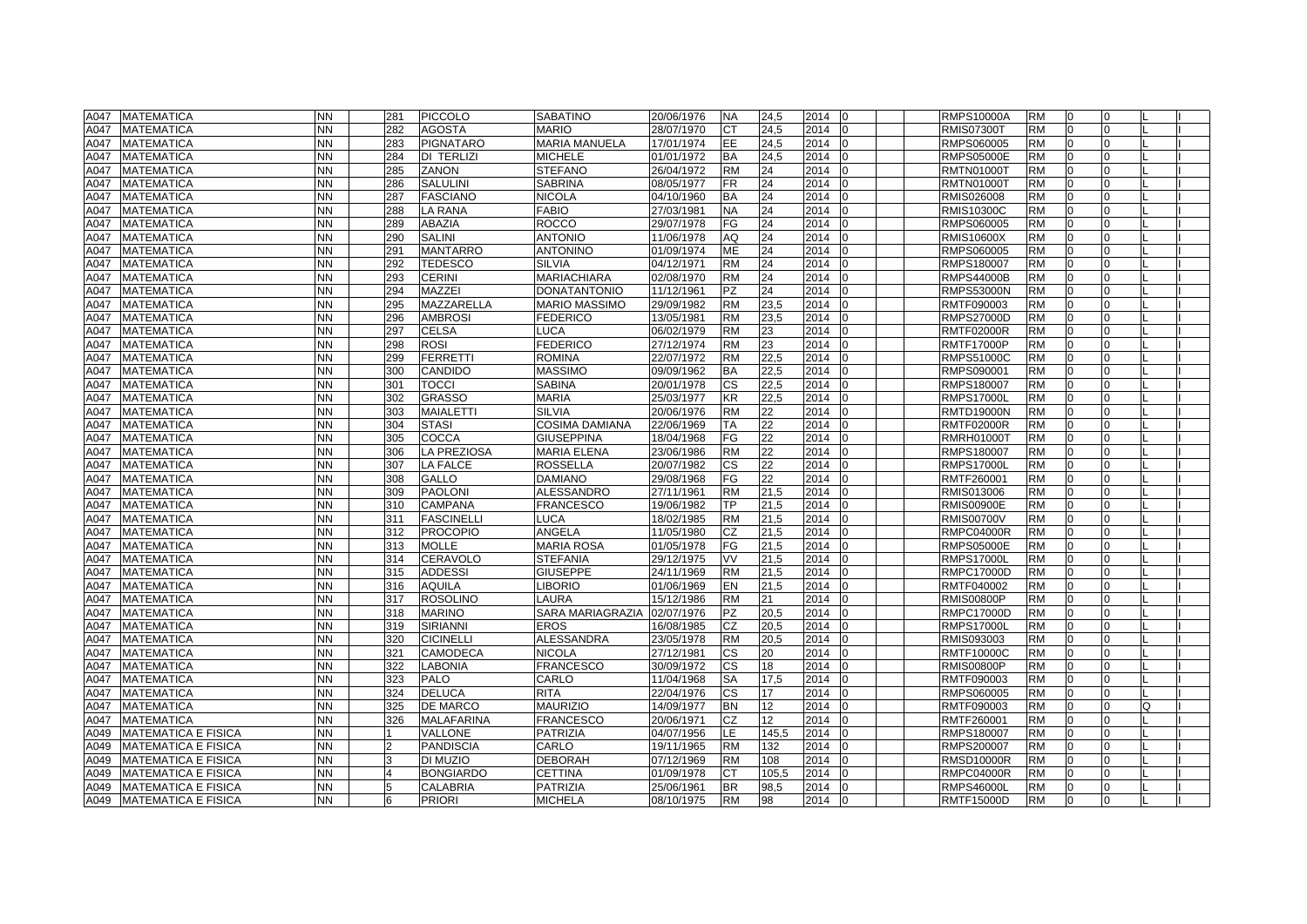| A049 | <b>MATEMATICA E FISICA</b>  | <b>NN</b> | $\overline{7}$ | <b>FINOCCHIARO</b>   | CARMELO ANTONIO     | 27/05/1982 | СT        | 93   | 2014<br>$\overline{0}$ |    | <b>RMIS10700Q</b> | <b>RM</b> | 10             | 0              |   |  |
|------|-----------------------------|-----------|----------------|----------------------|---------------------|------------|-----------|------|------------------------|----|-------------------|-----------|----------------|----------------|---|--|
| A049 | <b>MATEMATICA E FISICA</b>  | <b>NN</b> | 8              | <b>PASSONE</b>       | <b>SARA</b>         | 13/05/1980 | <b>RM</b> | 93   | 2014                   |    | RMIS069006        | <b>RM</b> | l0             | $\overline{0}$ |   |  |
| A049 | <b>MATEMATICA E FISICA</b>  | NN.       | 9              | <b>ROMANO</b>        | <b>NICOLETTA</b>    | 15/05/1966 | SA        | 92   | 2014                   |    | RMPC030006        | <b>RM</b> | $\Omega$       | $\Omega$       |   |  |
| A049 | <b>MATEMATICA E FISICA</b>  | ΝN        | 10             | <b>PERRI</b>         | <b>FABRIZIO</b>     | 28/07/1977 | <b>CS</b> | 90,5 | 2014                   |    | RMPS450002        | <b>RM</b> | $\Omega$       | $\Omega$       |   |  |
| A049 | <b>MATEMATICA E FISICA</b>  | NN.       | 11             | <b>VALDIVIA</b>      | <b>ISABELLA</b>     | 20/06/1974 | <b>RM</b> | 90   | 2014                   |    | <b>RMPS48000T</b> | <b>RM</b> | $\overline{0}$ | 0              |   |  |
| A049 | <b>MATEMATICA E FISICA</b>  | NN        | 12             | <b>COLAVITTO</b>     | TIZIANA             | 01/01/1974 | <b>NA</b> | 87,5 | 2014                   |    | RMPS12000G        | <b>RM</b> | <sup>0</sup>   | 0              |   |  |
| A049 | <b>MATEMATICA E FISICA</b>  | <b>NN</b> | 13             | <b>DONNO</b>         | <b>ALFREDO</b>      | 20/12/1980 | <b>RM</b> | 81   | 2014                   |    | RMIS093003        | <b>RM</b> |                | $\Omega$       |   |  |
| A049 | <b>MATEMATICA E FISICA</b>  | <b>NN</b> | 14             | <b>MARANDOLA</b>     | <b>GABRIELLA</b>    | 22/05/1976 | FR.       | 76,5 | 2014                   |    | <b>RMPM10000B</b> | <b>RM</b> | $\Omega$       | $\Omega$       |   |  |
| A049 | <b>MATEMATICA E FISICA</b>  | <b>NN</b> | 15             | <b>ZANOTTI</b>       | <b>SERENA</b>       | 10/01/1968 | <b>RM</b> | 76,5 | 2014                   |    | RMPC19000P        | <b>RM</b> | l0             | $\Omega$       |   |  |
| A049 | <b>MATEMATICA E FISICA</b>  | <b>NN</b> | 16             | <b>VOCATURO</b>      | <b>ALBERTO</b>      | 15/04/1981 | <b>ME</b> | 74   | 2014                   |    | <b>RMPS04000X</b> | <b>RM</b> | $\Omega$       | $\Omega$       |   |  |
| A049 | <b>MATEMATICA E FISICA</b>  | NN.       | 17             | <b>ABAGNALE</b>      | <b>MARIA ANGELA</b> | 13/01/1978 | <b>NA</b> | 69   | 2014                   |    | <b>RMPS60000P</b> | <b>RM</b> | $\Omega$       | $\Omega$       |   |  |
| A049 | <b>MATEMATICA E FISICA</b>  | <b>NN</b> | 18             | CONSALVO             | <b>ANNALISA</b>     | 08/09/1982 | SA        | 69   | 2014                   |    | <b>RMPC04000R</b> | <b>RM</b> | 0              | $\Omega$       |   |  |
| A049 | <b>MATEMATICA E FISICA</b>  | <b>NN</b> | 19             | <b>CORRENTE</b>      | <b>FABIO</b>        | 12/08/1976 | LT        | 68,5 | 2014                   |    | <b>RMIC82400C</b> | <b>RM</b> | 0              | $\Omega$       |   |  |
| A049 | <b>MATEMATICA E FISICA</b>  | NN        | 20             | <b>DI BIAGIO</b>     | LORENZO             | 04/05/1979 | <b>RM</b> | 68   | 2014                   |    | RMPC180004        | <b>RM</b> | $\Omega$       | $\Omega$       |   |  |
| A049 | <b>MATEMATICA E FISICA</b>  | NN        | 21             | <b>NOCERA</b>        | VALENTINO           | 11/06/1982 | <b>RM</b> | 67   | 2014                   |    | <b>RMPS37000A</b> | <b>RM</b> | <sup>0</sup>   | $\Omega$       |   |  |
| A049 | <b>MATEMATICA E FISICA</b>  | <b>NN</b> | 22             | <b>CALIGIORE</b>     | <b>DANIELE</b>      | 27/07/1976 | <b>SR</b> | 66   | 2014                   |    | <b>RMPS44000B</b> | <b>RM</b> | $\Omega$       | $\Omega$       |   |  |
| A049 | <b>MATEMATICA E FISICA</b>  | <b>NN</b> | 23             | <b>AGRESTE</b>       | <b>SANTA</b>        | 27/12/1979 | <b>RC</b> | 65   | 2014                   |    | <b>RMPS04000X</b> | <b>RM</b> | $\Omega$       | $\Omega$       |   |  |
| A049 | <b>MATEMATICA E FISICA</b>  | NN        | 24             | <b>BASTIANELLI</b>   | <b>FRANCESCO</b>    | 04/07/1979 | AN        | 64,5 | 2014                   |    | <b>RMIS00800P</b> | <b>RM</b> | 0              | $\Omega$       |   |  |
| A049 | <b>MATEMATICA E FISICA</b>  | <b>NN</b> | 25             | <b>MORGIA</b>        | ALESSANDRO          | 05/03/1975 | <b>RM</b> | 63,5 | 2014                   |    | <b>RMTF10000C</b> | <b>RM</b> | $\Omega$       | $\Omega$       |   |  |
| A049 | <b>MATEMATICA E FISICA</b>  | NN.       | 26             | <b>FERRANTE</b>      | <b>MATTEO</b>       | 22/08/1983 | <b>CE</b> | 63   | 2014                   | lo | <b>RMPS17000L</b> | <b>RM</b> | 0              | $\Omega$       |   |  |
| A049 | <b>MATEMATICA E FISICA</b>  | <b>NN</b> | 27             | <b>AMORE</b>         | <b>ISABELLA</b>     | 07/01/1981 | СT        | 62   | 2014                   |    | RMIS063007        | <b>RM</b> | 0              | $\Omega$       |   |  |
| A049 | <b>MATEMATICA E FISICA</b>  | <b>NN</b> | 28             | <b>ZANONI</b>        | <b>ALBERTO</b>      | 14/03/1969 | <b>VR</b> | 61.5 | 2014                   |    | <b>RMPC19000P</b> | <b>RM</b> | $\Omega$       | $\Omega$       |   |  |
| A049 | <b>MATEMATICA E FISICA</b>  | <b>NN</b> | 29             | <b>CIGLIOLA</b>      | <b>ANTONIO</b>      | 27/10/1984 | <b>TA</b> | 60,5 | 2014                   |    | <b>RMPS19000T</b> | <b>RM</b> |                | $\Omega$       |   |  |
| A049 | <b>MATEMATICA E FISICA</b>  | <b>NN</b> | 30             | <b>BARNI</b>         | <b>ROBERTA</b>      | 31/10/1986 | <b>RM</b> | 60   | 2014                   |    | <b>RMIS02400L</b> | <b>RM</b> | $\Omega$       | $\Omega$       |   |  |
| A049 | <b>MATEMATICA E FISICA</b>  | NN.       | 31             | CACCIOLA             | <b>SALVATORE</b>    | 20/07/1984 | <b>RM</b> | 59,5 | 2014                   |    | <b>RMPC04000R</b> | <b>RM</b> | $\Omega$       | $\Omega$       |   |  |
| A049 | <b>MATEMATICA E FISICA</b>  | <b>NN</b> | 32             | <b>DE ANGELIS</b>    | <b>ILARIA</b>       | 29/05/1980 | <b>RM</b> | 59   | 2014                   |    | RMPS060005        | <b>RM</b> | $\Omega$       | $\Omega$       |   |  |
| A049 | <b>MATEMATICA E FISICA</b>  | NN        | 33             | <b>SCHIATTARELLA</b> | <b>ERNESTO</b>      | 20/04/1976 | <b>NA</b> | 58,5 | 2014                   |    | <b>RMPS17000L</b> | <b>RM</b> | $\Omega$       | $\Omega$       |   |  |
| A049 | <b>MATEMATICA E FISICA</b>  | NN        | 34             | <b>TARQUINI</b>      | <b>OMBRETTA</b>     | 22/11/1976 | <b>RM</b> | 58   | 2014                   |    | RMPS200007        | <b>RM</b> | 0              | 0              |   |  |
| A049 | <b>MATEMATICA E FISICA</b>  | NN.       | 35             | <b>MEUCCI</b>        | <b>ALESSIA</b>      | 10/12/1978 | <b>RM</b> | 57,5 | 2014<br>$\Omega$       |    | RMPC180004        | <b>RM</b> | 0              | 0              |   |  |
| A049 | <b>MATEMATICA E FISICA</b>  | NN        | 36             | <b>DE SANTIS</b>     | <b>FILOMENA</b>     | 15/06/1980 | PZ        | 57   | 2014                   |    | RMPS05000E        | <b>RM</b> | <sup>0</sup>   | $\Omega$       |   |  |
| A049 | <b>MATEMATICA E FISICA</b>  | NN        | 37             | <b>SANTORO</b>       | <b>MARIO</b>        | 23/04/1979 | RM        | 57   | 2014                   |    | RMPS29000P        | <b>RM</b> |                | $\Omega$       |   |  |
| A049 | <b>MATEMATICA E FISICA</b>  | <b>NN</b> | 38             | <b>LUCARELLI</b>     | <b>FABRIZIO</b>     | 09/01/1971 | <b>RM</b> | 57   | 2014                   |    | <b>RMPC23000X</b> | <b>RM</b> | $\Omega$       | $\Omega$       |   |  |
| A049 | <b>MATEMATICA E FISICA</b>  | <b>NN</b> | 39             | <b>BERNARDINI</b>    | <b>MARIA GRAZIA</b> | 12/09/1979 | AP        | 57   | 2014                   |    | <b>RMPS04000X</b> | <b>RM</b> | $\Omega$       | $\Omega$       |   |  |
| A049 | <b>MATEMATICA E FISICA</b>  | <b>NN</b> | 40             | <b>VINCIGUERRA</b>   | <b>ADDOLORATA</b>   | 24/02/1985 | CE        | 57   | 2014                   |    | <b>RMTN01000T</b> | <b>RM</b> | 0              | 0              | O |  |
| A049 | <b>MATEMATICA E FISICA</b>  | <b>NN</b> | 41             | <b>POCCI</b>         | <b>CRISTINA</b>     | 19/09/1983 | <b>RM</b> | 57   | 2014                   |    | RMIS077005        | <b>RM</b> | $\Omega$       | $\Omega$       |   |  |
| A049 | <b>MATEMATICA E FISICA</b>  | NN        | 42             | <b>MILILLO</b>       | <b>IRENE</b>        | 02/03/1979 | RM        | 57   | 2014                   |    | RMIS08200L        | <b>RM</b> | 0              | 0              |   |  |
| A049 | <b>MATEMATICA E FISICA</b>  | <b>NN</b> | 43             | <b>IACOANGELI</b>    | <b>FRANCESCO</b>    | 11/06/1977 | <b>RM</b> | 56,5 | 2014                   |    | <b>RMPS10000A</b> | <b>RM</b> | 0              | $\Omega$       |   |  |
| A049 | <b>MATEMATICA E FISICA</b>  | NN.       | 44             | <b>MASTROPASQUA</b>  | <b>STEFANO</b>      | 26/09/1976 | <b>RM</b> | 56   | 2014                   | 10 | <b>RMPS04000X</b> | <b>RM</b> | $\overline{0}$ | 0              |   |  |
| A049 | <b>MATEMATICA E FISICA</b>  | <b>NN</b> | 45             | <b>CONIGLIO</b>      | <b>LUCIA</b>        | 20/02/1974 | <b>RM</b> | 55,5 | 2014                   |    | <b>RMRH04000N</b> | <b>RM</b> |                | $\Omega$       |   |  |
| A049 | <b>MATEMATICA E FISICA</b>  | NN        | 46             | <b>CAPONE</b>        | <b>MONICA</b>       | 04/01/1976 | NA.       | 55   | 2014                   |    | RMPS21000T        | <b>RM</b> |                | $\Omega$       |   |  |
| A049 | <b>MATEMATICA E FISICA</b>  | <b>NN</b> | 47             | <b>MOLINARI</b>      | <b>MATTEO</b>       | 04/05/1982 | FR.       | 55   | 2014                   |    | RMTF090003        | <b>RM</b> | $\Omega$       | $\Omega$       |   |  |
| A049 | <b>MATEMATICA E FISICA</b>  | <b>NN</b> | 48             | <b>RIGLIONI</b>      | <b>DANILO</b>       | 04/08/1983 | <b>RM</b> | 54,5 | 2014                   |    | RMIS093003        | <b>RM</b> | $\Omega$       | $\Omega$       |   |  |
| A049 | <b>MATEMATICA E FISICA</b>  | NN.       | 49             | <b>TRAETTA</b>       | <b>TOMMASO</b>      | 27/06/1982 | <b>TA</b> | 53,5 | 2014                   |    | <b>RMPS10000A</b> | <b>RM</b> | $\Omega$       | $\Omega$       |   |  |
| A049 | <b>MATEMATICA E FISICA</b>  | NN.       | 50             | <b>RICCI</b>         | <b>CATERINA</b>     | 23/01/1984 | <b>RM</b> | 53   | 2014                   |    | RMIS063007        | <b>RM</b> | $\Omega$       | $\Omega$       |   |  |
| A049 | <b>MATEMATICA E FISICA</b>  | NN.       | 51             | PRADO LONGHI         | <b>IVAN</b>         | 28/05/1981 | EE.       | 53   | 2014                   |    | <b>RMRI05000Q</b> | <b>RM</b> | l0             | $\Omega$       |   |  |
| A049 | <b>MATEMATICA E FISICA</b>  | <b>NN</b> | 52             | <b>LEPONE</b>        | <b>MARIA TERESA</b> | 06/09/1971 | LT        | 51.5 | 2014                   |    | RMPM10000B        | <b>RM</b> | $\Omega$       | $\Omega$       |   |  |
| A049 | <b>MATEMATICA E FISICA</b>  | <b>NN</b> | 53             | <b>ZUZZI</b>         | <b>SARA</b>         | 01/12/1979 | <b>RM</b> | 51   | 2014                   |    | <b>RMPS29000P</b> | <b>RM</b> | $\Omega$       | $\Omega$       |   |  |
| A049 | <b>MATEMATICA E FISICA</b>  | <b>NN</b> | 54             | DI RUSSO             | <b>CRISTIANA</b>    | 19/02/1983 | <b>RM</b> | 51   | 2014                   |    | RMPC12000C        | <b>RM</b> | $\Omega$       | $\Omega$       |   |  |
| A049 | <b>MATEMATICA E FISICA</b>  | <b>NN</b> | 55             | PAGANO               | <b>LUCA</b>         | 05/01/1983 | <b>RM</b> | 51   | 2014                   |    | RMPS030009        | <b>RM</b> | $\Omega$       | $\Omega$       |   |  |
| A049 | <b>MATEMATICA E FISICA</b>  | <b>NN</b> | 56             | <b>TOMMASI</b>       | <b>TATIANA</b>      | 21/03/1981 | <b>RM</b> | 51   | 2014                   |    | <b>RMPS39000G</b> | <b>RM</b> | $\Omega$       | $\Omega$       |   |  |
| A049 | <b>IMATEMATICA E FISICA</b> | <b>NN</b> | 57             | <b>SMARRAZZO</b>     | <b>FLAVIA</b>       | 26/11/1980 | <b>RM</b> | 51   | 2014                   |    | RMTF180009        | <b>RM</b> | $\Omega$       | $\Omega$       |   |  |
|      | A049 MATEMATICA E FISICA    | <b>NN</b> | 58             | <b>VENOSO</b>        | <b>GENNARO</b>      | 19/02/1975 | <b>NA</b> | 51   | 2014<br>10             |    | <b>RMTD19000N</b> | <b>RM</b> | $\Omega$       | $\Omega$       |   |  |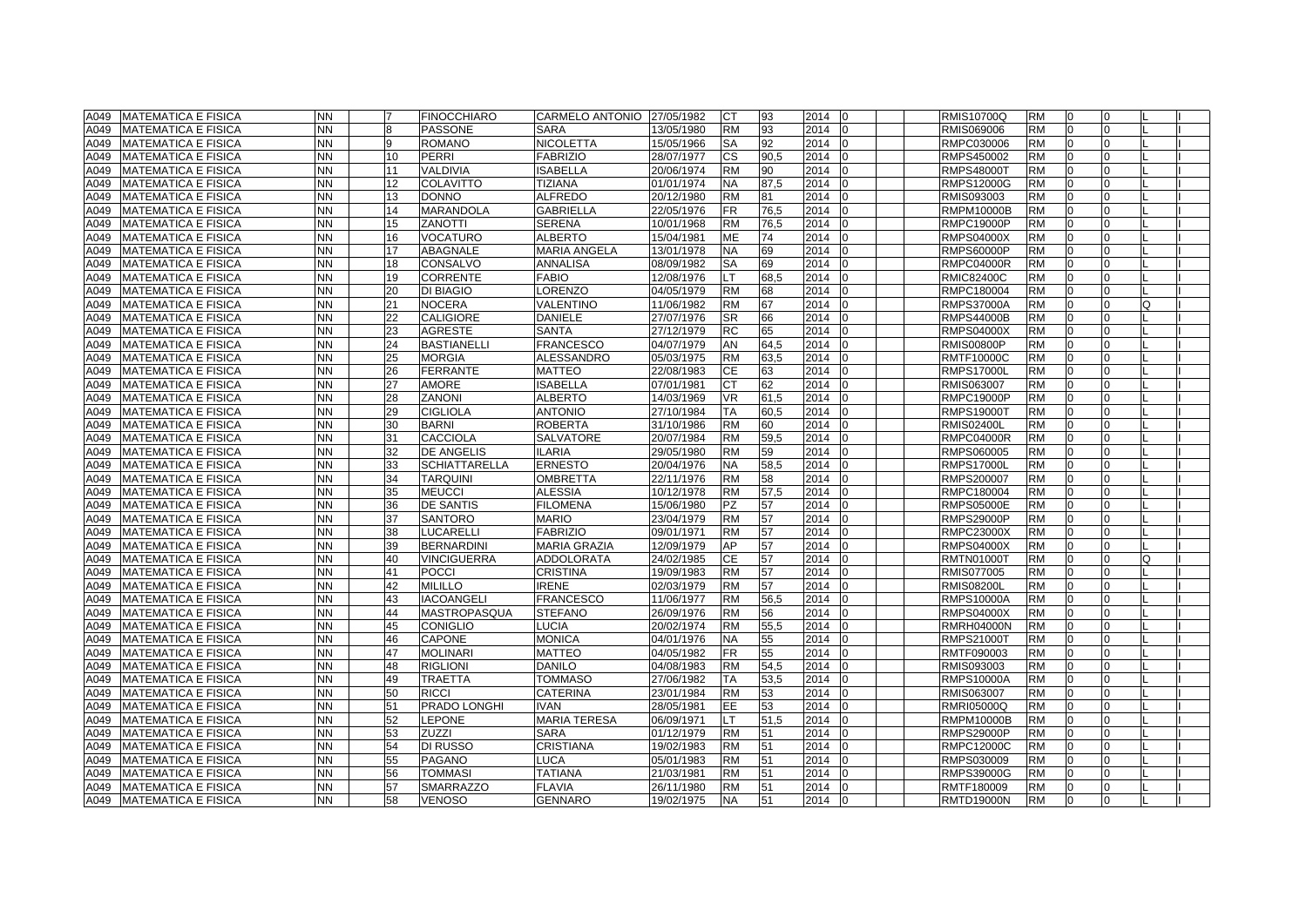| A049<br><b>MATEMATICA E FISICA</b>  | <b>NN</b> | 59  | <b>FERMANI</b>    | <b>PAOLO</b>          | 29/11/1984 | <b>RM</b> | 50   | 2014<br>l0             | <b>RMPS27000D</b> | <b>RM</b> | $\Omega$       |              |  |
|-------------------------------------|-----------|-----|-------------------|-----------------------|------------|-----------|------|------------------------|-------------------|-----------|----------------|--------------|--|
| A049<br><b>MATEMATICA E FISICA</b>  | <b>NN</b> | 60  | <b>ERGOLI</b>     | <b>SIMONA</b>         | 20/07/1985 | <b>NA</b> | 50   | 2014<br>$\overline{0}$ | RMPS060005        | <b>RM</b> | $\Omega$       | <sup>0</sup> |  |
| A049<br><b>MATEMATICA E FISICA</b>  | NN        | 61  | <b>FELISATTI</b>  | <b>MARCELLO</b>       | 13/04/1967 | <b>FE</b> | 50   | 2014<br>I <sub>0</sub> | RMIS027004        | <b>RM</b> | $\Omega$       | $\Omega$     |  |
| <b>MATEMATICA E FISICA</b><br>A049  | NΝ        | 62  | <b>ESPOSITO</b>   | <b>FRANCESCA RITA</b> | 09/01/1976 | EE.       | 49,5 | 2014<br>I0             | RMPM08000B        | <b>RM</b> | $\Omega$       | <sup>0</sup> |  |
| <b>MATEMATICA E FISICA</b><br>A049  | <b>NN</b> | 63  | <b>CIRILLO</b>    | <b>RITA</b>           | 11/06/1986 | <b>CE</b> | 49   | 2014                   | <b>RMPS27000D</b> | <b>RM</b> | $\Omega$       | <sup>0</sup> |  |
| <b>MATEMATICA E FISICA</b><br>A049  | NN.       | 64  | DE ANGELIS        | <b>SIMONE</b>         | 27/01/1982 | LT.       | 49   | 2014<br>I0             | <b>RMPS17000L</b> | <b>RM</b> | $\overline{0}$ | $\Omega$     |  |
| A049<br><b>MATEMATICA E FISICA</b>  | <b>NN</b> | 65  | <b>ARAGOSA</b>    | LUISA                 | 10/08/1976 | <b>RM</b> | 48,5 | 2014                   | <b>RMTD38000R</b> | <b>RM</b> | $\Omega$       |              |  |
| A049<br><b>MATEMATICA E FISICA</b>  | NN        | 66  | CALIFANO          | VALERIA               | 03/03/1987 | SA        | 48   | 2014                   | RMPS090001        | <b>RM</b> |                |              |  |
| <b>MATEMATICA E FISICA</b><br>A049  | <b>NN</b> | 67  | <b>ANGELINI</b>   | <b>MARIA CHIARA</b>   | 08/12/1985 | AP        | 48   | 2014<br>l0             | RMPS030009        | <b>RM</b> | $\Omega$       |              |  |
| A049<br><b>IMATEMATICA E FISICA</b> | <b>NN</b> | 68  | <b>COLANERI</b>   | <b>KATIA</b>          | 21/11/1984 | <b>RM</b> | 48   | 2014                   | <b>RMPS26000V</b> | <b>RM</b> | $\Omega$       | $\Omega$     |  |
| A049<br><b>MATEMATICA E FISICA</b>  | <b>NN</b> | 69  | <b>ESPOSITO</b>   | <b>ELENA</b>          | 06/10/1983 | <b>NA</b> | 48   | 2014<br>I <sub>0</sub> | RMPS280004        | <b>RM</b> | $\Omega$       | $\Omega$     |  |
| A049<br><b>MATEMATICA E FISICA</b>  | <b>NN</b> | 70  | <b>MARTIS</b>     | <b>ROMINA</b>         | 14/11/1970 | CA        | 47.5 | 2014                   | <b>RMTF02000R</b> | <b>RM</b> | $\Omega$       | $\Omega$     |  |
| <b>MATEMATICA E FISICA</b><br>A049  | <b>NN</b> | 71  | <b>CIOCCA</b>     | <b>FRANCESCO</b>      | 09/10/1983 | <b>TO</b> | 47   | 2014<br>l0             | RMPS110001        | <b>RM</b> | $\Omega$       | $\Omega$     |  |
| A049<br><b>MATEMATICA E FISICA</b>  | NΝ        | 72  | ASTI              | _ORENZO               | 15/01/1984 | <b>RM</b> | 47   | 2014<br>$\Omega$       | <b>RMPS19000T</b> | <b>RM</b> | $\overline{0}$ | <sup>0</sup> |  |
| A049<br><b>MATEMATICA E FISICA</b>  | NN        | 73  | CAZZATO           | <b>STEFANO</b>        | 13/09/1977 | <b>RM</b> | 47   | 2014<br>10             | <b>RMIS09400V</b> | <b>RM</b> | 0              |              |  |
| A049<br><b>MATEMATICA E FISICA</b>  | <b>NN</b> | 74  | VALLI             | <b>MARCO</b>          | 03/07/1977 | <b>RM</b> | 47   | 2014<br>I <sub>0</sub> | <b>RMIS09100B</b> | <b>RM</b> | $\Omega$       |              |  |
| <b>MATEMATICA E FISICA</b><br>A049  | NN        | 75  | <b>MANZO</b>      | <b>ANDREA</b>         | 27/11/1986 | <b>NA</b> | 46,5 | 2014                   | RMPS030009        | <b>RM</b> | $\Omega$       |              |  |
| A049<br><b>MATEMATICA E FISICA</b>  | <b>NN</b> | 76  | LE PERA           | LOREDANA              | 24/09/1971 | KR        | 46   | 2014<br>10             | RMIS063007        | <b>RM</b> | $\Omega$       | <sup>0</sup> |  |
| A049<br><b>MATEMATICA E FISICA</b>  | <b>NN</b> | 77  | DI CRISCIENZO     | <b>MARCELLA</b>       | 30/12/1976 | <b>NA</b> | 46   | 2014                   | <b>RMPS31000P</b> | <b>RM</b> | $\Omega$       | <sup>0</sup> |  |
| <b>MATEMATICA E FISICA</b><br>A049  | NN        | 78  | <b>DELUCA</b>     | LUCIA                 | 18/04/1986 | <b>BR</b> | 46   | 2014<br>-10            | RMPS060005        | <b>RM</b> | $\overline{0}$ | $\Omega$     |  |
| A049<br><b>MATEMATICA E FISICA</b>  | <b>NN</b> | 79  | SINDONI           | <b>GIUSEPPE</b>       | 06/10/1984 | <b>ME</b> | 46   | 2014                   | RMTF180009        | <b>RM</b> | $\overline{0}$ | $\Omega$     |  |
| <b>MATEMATICA E FISICA</b><br>A049  | NN        | 80  | <b>MANFRA</b>     | <b>NICOLETTA</b>      | 19/10/1982 | NA.       | 46   | 2014<br>$\Omega$       | <b>RMPS44000B</b> | <b>RM</b> | $\Omega$       | <sup>0</sup> |  |
| A049<br><b>MATEMATICA E FISICA</b>  | NN.       | 81  | <b>BORTOLOTTO</b> | VALERIO               | 30/10/1986 | <b>RM</b> | 45   | 2014                   | <b>RMPS19000T</b> | <b>RM</b> | $\Omega$       |              |  |
| A049<br><b>MATEMATICA E FISICA</b>  | <b>NN</b> | 82  | <b>IANNONE</b>    | <b>ANDREA</b>         | 19/07/1985 | <b>RM</b> | 45   | 2014                   | RMIS034007        | <b>RM</b> | $\Omega$       |              |  |
| <b>MATEMATICA E FISICA</b><br>A049  | <b>NN</b> | 83  | <b>FERRANTE</b>   | CARINO                | 19/06/1985 | TE.       | 45   | 2014<br>l0             | RMPC250005        | <b>RM</b> | $\Omega$       | $\Omega$     |  |
| A049<br><b>IMATEMATICA E FISICA</b> | <b>NN</b> | 84  | CASALE            | <b>ASSUNTA MARIA</b>  | 19/01/1985 | <b>PZ</b> | 45   | 2014                   | <b>RMRH04000N</b> | <b>RM</b> | $\Omega$       | $\Omega$     |  |
| A049<br><b>MATEMATICA E FISICA</b>  | <b>NN</b> | 85  | LANZAFAME         | <b>SIMONA</b>         | 14/05/1983 | ME        | 45   | 2014                   | RMPS030009        | <b>RM</b> | $\Omega$       | <sup>0</sup> |  |
| A049<br><b>MATEMATICA E FISICA</b>  | <b>NN</b> | 86  | <b>MOLININI</b>   | <b>DANIELE</b>        | 27/01/1980 | PE        | 45   | 2014                   | RMPC180004        | <b>RM</b> | $\Omega$       | $\Omega$     |  |
| <b>MATEMATICA E FISICA</b><br>A049  | NN.       | 87  | <b>PRISCO</b>     | <b>MAURIZIO</b>       | 17/06/1979 | <b>RM</b> | 45   | 2014<br>I <sub>0</sub> | RMTF180009        | <b>RM</b> | $\overline{0}$ | $\Omega$     |  |
| <b>MATEMATICA E FISICA</b><br>A049  | NN        | 88  | <b>CORDESCHI</b>  | <b>NICOLA</b>         | 05/11/1978 | <b>RM</b> | 45   | 2014                   | RMIS013006        | <b>RM</b> | $\Omega$       |              |  |
| A049<br><b>MATEMATICA E FISICA</b>  | NN        | 89  | <b>PRIULI</b>     | <b>FABIO SIMONE</b>   | 14/09/1978 | ВS        | 45   | 2014                   | <b>RMIS07300T</b> | <b>RM</b> |                |              |  |
| A049<br><b>MATEMATICA E FISICA</b>  | <b>NN</b> | 90  | DI GIAMBATTISTA   | <b>LUCIA</b>          | 11/01/1978 | <b>RM</b> | 45   | 2014<br>lo             | RMPS060005        | <b>RM</b> | $\Omega$       |              |  |
| A049<br><b>MATEMATICA E FISICA</b>  | <b>NN</b> | 91  | LATTANZI          | <b>MASSIMILIANO</b>   | 15/10/1977 | <b>RM</b> | 45   | 2014<br>I <sub>0</sub> | RMPS060005        | <b>RM</b> | $\Omega$       | <sup>0</sup> |  |
| A049<br><b>MATEMATICA E FISICA</b>  | NN        | 92  | <b>RISPOLI</b>    | PASQUALE              | 25/09/1977 | <b>SA</b> | 45   | 2014<br>$\overline{0}$ | RMPS060005        | <b>RM</b> | $\overline{0}$ | $\Omega$     |  |
| A049<br><b>MATEMATICA E FISICA</b>  | <b>NN</b> | 93  | VANTAGGIATO       | <b>MARTA</b>          | 31/12/1983 | LE.       | 44   | 2014                   | RMPC250005        | <b>RM</b> | $\Omega$       | <sup>0</sup> |  |
| A049<br><b>MATEMATICA E FISICA</b>  | <b>NN</b> | 94  | <b>D'ORTA</b>     | <b>ANNA</b>           | 26/09/1980 | FR.       | 44   | 2014<br>I0             | RMTF090003        | <b>RM</b> | $\Omega$       | <sup>o</sup> |  |
| A049<br><b>MATEMATICA E FISICA</b>  | <b>NN</b> | 95  | <b>ROBERTO</b>    | <b>NICOLETTA</b>      | 17/05/1980 | <b>RA</b> | 43   | 2014<br>I <sub>0</sub> | <b>RMIS03600V</b> | <b>RM</b> | $\overline{0}$ | $\Omega$     |  |
| A049<br><b>MATEMATICA E FISICA</b>  | NN        | 96  | D'AVANZO          | <b>PATRIZIA</b>       | 08/10/1960 | <b>NA</b> | 43   | 2014<br>10             | RMPC080007        | <b>RM</b> | $\Omega$       | $\Omega$     |  |
| A049<br><b>MATEMATICA E FISICA</b>  | <b>NN</b> | 97  | CANNATA           | <b>ANGELA</b>         | 11/06/1966 | <b>RM</b> | 41,5 | 2014                   | <b>RMPC04000R</b> | <b>RM</b> |                |              |  |
| <b>MATEMATICA E FISICA</b><br>A049  | NN        | 98  | FRATINI           | MICHELA               | 06/04/1979 | <b>RM</b> | 41,5 | 2014                   | <b>RMPS60000P</b> | <b>RM</b> |                |              |  |
| A049<br><b>MATEMATICA E FISICA</b>  | <b>NN</b> | 99  | <b>ROSATI</b>     | <b>GIACOMO</b>        | 07/11/1981 | <b>RM</b> | 41   | 2014<br>I <sub>0</sub> | RMPS180007        | <b>RM</b> | $\Omega$       | <sup>0</sup> |  |
| A049<br><b>MATEMATICA E FISICA</b>  | NN        | 100 | <b>ASCIUTI</b>    | <b>ELENA</b>          | 24/03/1989 | FG        | 41   | 2014<br>$\Omega$       | <b>RMIS09400V</b> | <b>RM</b> | $\Omega$       | $\Omega$     |  |
| <b>MATEMATICA E FISICA</b><br>A049  | NΝ        | 101 | CALIFANO          | <b>GIOVANNA</b>       | 31/07/1988 | SA        | 41   | 2014                   | <b>RMIS05700X</b> | <b>RM</b> | $\Omega$       | <sup>0</sup> |  |
| A049<br><b>MATEMATICA E FISICA</b>  | <b>NN</b> | 102 | <b>OLIVA</b>      | ALESSANDRA            | 09/12/1986 | <b>CE</b> | 41   | 2014                   | RMPS060005        | <b>RM</b> | $\Omega$       | <sup>0</sup> |  |
| <b>MATEMATICA E FISICA</b><br>A049  | NN        | 103 | LUCARELLI         | <b>ANDREA</b>         | 09/02/1985 | <b>RM</b> | 41   | 2014<br>I0             | RMPS110001        | <b>RM</b> | $\overline{0}$ | $\Omega$     |  |
| A049<br><b>MATEMATICA E FISICA</b>  | <b>NN</b> | 104 | <b>IZZO</b>       | <b>MARIA GRAZIA</b>   | 04/08/1978 | <b>RM</b> | 41   | 2014                   | <b>RMIS09400V</b> | <b>RM</b> | $\Omega$       |              |  |
| A049<br><b>MATEMATICA E FISICA</b>  | NN        | 105 | PASSAMONTI        | <b>ANDREA</b>         | 06/11/1972 | <b>RM</b> | 41   | 2014                   | <b>RMPS24000N</b> | <b>RM</b> |                |              |  |
| <b>MATEMATICA E FISICA</b><br>A049  | <b>NN</b> | 106 | <b>BAGALA</b>     | <b>PAOLO</b>          | 08/07/1983 | <b>RM</b> | 40.5 | 2014<br>l0             | <b>RMIS00800P</b> | <b>RM</b> | $\Omega$       |              |  |
| A049<br><b>IMATEMATICA E FISICA</b> | <b>NN</b> | 107 | <b>VIGILANTE</b>  | LEONARDO              | 11/05/1958 | <b>CS</b> | 40.5 | 2014<br>$\Omega$       | <b>RMIS092007</b> | <b>RM</b> | $\Omega$       | $\Omega$     |  |
| A049<br><b>MATEMATICA E FISICA</b>  | <b>NN</b> | 108 | <b>PETRONE</b>    | <b>DORIANO</b>        | 30/03/1987 | <b>RM</b> | 40   | 2014<br>In             | RMPS060005        | <b>RM</b> | $\Omega$       | $\Omega$     |  |
| A049<br><b>MATEMATICA E FISICA</b>  | <b>NN</b> | 109 | <b>IZZO</b>       | LUCA                  | 09/12/1980 | NA.       | 40   | 2014<br>IΩ             | RMPS200007        | <b>RM</b> | $\overline{0}$ | $\Omega$     |  |
| A049 MATEMATICA E FISICA            | <b>NN</b> | 110 | CORRADO           | <b>RAFFAELE</b>       | 20/12/1973 | LE.       | 40   | $2014$ 0               | RMPC180004        | <b>RM</b> | $\overline{0}$ | $\Omega$     |  |
|                                     |           |     |                   |                       |            |           |      |                        |                   |           |                |              |  |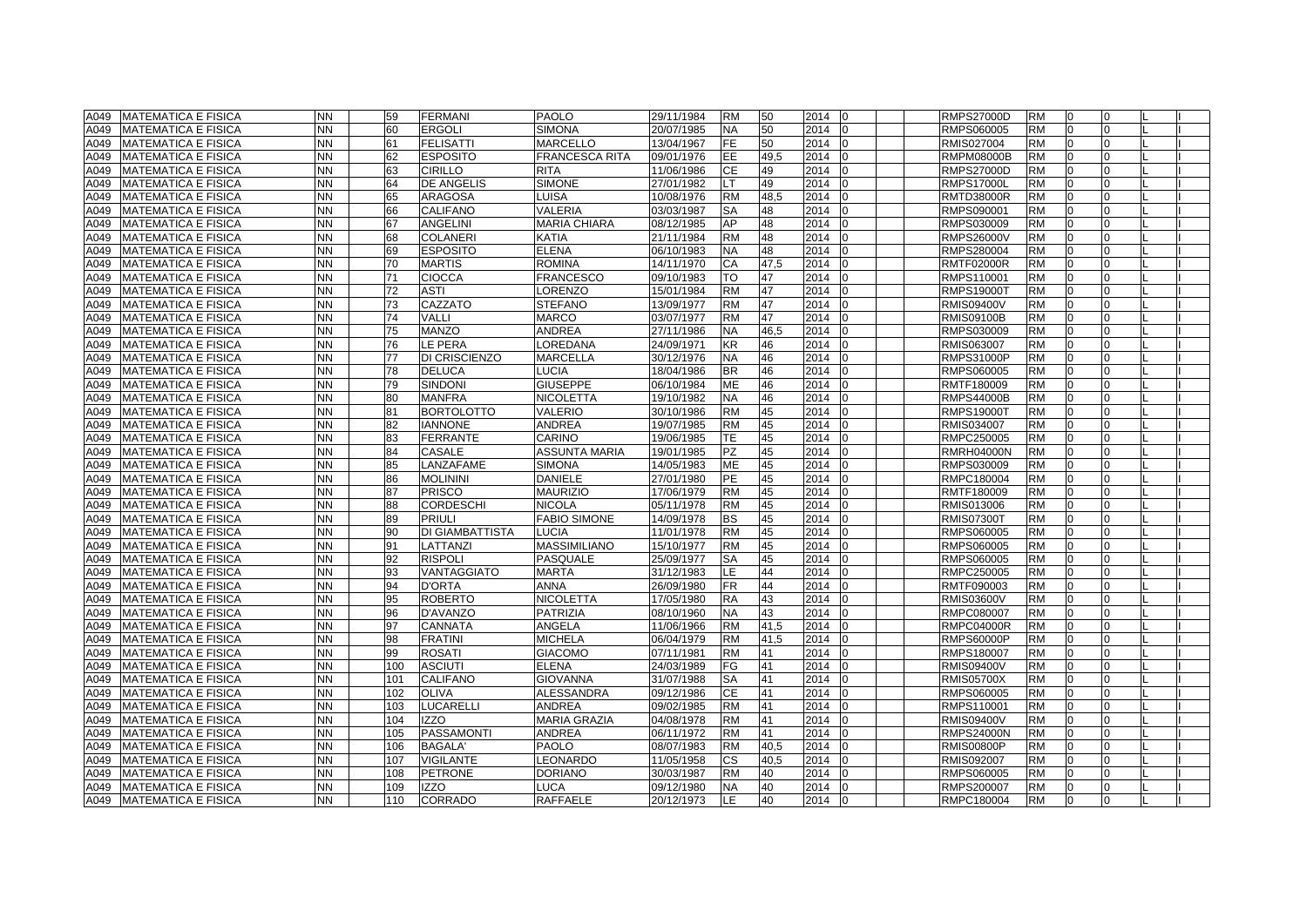| A049 | <b>MATEMATICA E FISICA</b> | <b>NN</b> | 111 | <b>PUCCI</b>         | ALESSANDRO              | 22/06/1980 | <b>RM</b> | 39,5 | 2014<br>I0       | RMPS180007        | <b>RM</b> | $\overline{0}$ |              |  |
|------|----------------------------|-----------|-----|----------------------|-------------------------|------------|-----------|------|------------------|-------------------|-----------|----------------|--------------|--|
| A049 | <b>MATEMATICA E FISICA</b> | <b>NN</b> | 112 | <b>RINALDI</b>       | GIOVANNA                | 02/09/1974 | VE        | 39,5 | 2014             | RMPC31000G        | <b>RM</b> | $\Omega$       |              |  |
| A049 | <b>MATEMATICA E FISICA</b> | <b>NN</b> | 113 | <b>GRIMALDI</b>      | <b>PAOLA</b>            | 01/08/1970 | <b>SA</b> | 39,5 | 2014             | <b>RMPS05000E</b> | <b>RM</b> | $\Omega$       | $\Omega$     |  |
| A049 | <b>MATEMATICA E FISICA</b> | <b>NN</b> | 114 | <b>NUZZOLO</b>       | CLAUDIO                 | 28/12/1969 | <b>NA</b> | 39   | 2014             | <b>RMPS29000P</b> | <b>RM</b> | $\Omega$       | $\Omega$     |  |
| A049 | <b>MATEMATICA E FISICA</b> | <b>NN</b> | 115 | <b>GERBINO</b>       | <b>MARTINA</b>          | 04/04/1988 | <b>FR</b> | 39   | 2014             | <b>RMPC12000C</b> | <b>RM</b> | $\overline{0}$ | $\Omega$     |  |
| A049 | <b>MATEMATICA E FISICA</b> | <b>NN</b> | 116 | LORUSSO              | VALERIA                 | 15/05/1987 | <b>RM</b> | 39   | 2014<br>ın       | RMPS200007        | <b>RM</b> | $\overline{0}$ | <sup>0</sup> |  |
| A049 | <b>MATEMATICA E FISICA</b> | <b>NN</b> | 117 | NOTARANGELO          | <b>MARIA GRAZIA</b>     | 07/02/1985 | FG        | 39   | 2014             | <b>RMPS05000E</b> | <b>RM</b> | $\overline{0}$ | $\Omega$     |  |
| A049 | <b>MATEMATICA E FISICA</b> | <b>NN</b> | 118 | GEMMA                | <b>FABRIZIO</b>         | 19/07/1967 | <b>RM</b> | 39   | 2014             | <b>RMPC19000P</b> | <b>RM</b> | $\Omega$       | n            |  |
| A049 | <b>MATEMATICA E FISICA</b> | <b>NN</b> | 119 | <b>MANCINI</b>       | <b>EMANUELA</b>         | 04/07/1986 | CE        | 38,5 | 2014             | <b>RMPS50000T</b> | <b>RM</b> | $\Omega$       |              |  |
| A049 | <b>MATEMATICA E FISICA</b> | <b>NN</b> | 120 | <b>CIOFFI</b>        | <b>ISABELLA</b>         | 22/09/1988 | <b>FR</b> | 38   | 2014             | RMPS030009        | <b>RM</b> | $\Omega$       | $\Omega$     |  |
| A049 | <b>MATEMATICA E FISICA</b> | <b>NN</b> | 121 | <b>CERNICCHIARO</b>  | <b>MARCO</b>            | 15/05/1957 | <b>RM</b> | 38   | 2014             | <b>RMPS44000B</b> | <b>RM</b> | $\Omega$       | $\Omega$     |  |
| A049 | <b>MATEMATICA E FISICA</b> | <b>NN</b> | 122 | <b>PETRACCA</b>      | <b>MARCO</b>            | 20/12/1984 | LE.       | 36   | 2014             | <b>RMIS03600V</b> | <b>RM</b> | $\Omega$       | $\Omega$     |  |
| A049 | <b>MATEMATICA E FISICA</b> | <b>NN</b> | 123 | <b>CIAMPRONE</b>     | <b>SERGIO</b>           | 25/01/1988 | MT        | 36   | 2014<br>ın       | RMPS280004        | <b>RM</b> | $\overline{0}$ | <sup>0</sup> |  |
| A049 | <b>MATEMATICA E FISICA</b> | <b>NN</b> | 124 | <b>SENTINELLI</b>    | <b>PAOLO</b>            | 22/05/1985 | <b>RM</b> | 36   | 2014             | RMPC060002        | <b>RM</b> | $\overline{0}$ | $\Omega$     |  |
| A049 | <b>MATEMATICA E FISICA</b> | <b>NN</b> | 125 | <b>CONTE</b>         | <b>VALENTINA CARMEN</b> | 10/06/1982 | CЕ        | 36   | 2014<br>10       | RMIS013006        | <b>RM</b> | $\overline{0}$ | 0            |  |
| A049 | <b>MATEMATICA E FISICA</b> | <b>NN</b> | 126 | <b>CIOFFARELLI</b>   | <b>ROBERTA</b>          | 27/12/1977 | <b>RM</b> | 36   | 2014             | <b>RMPC19000P</b> | <b>RM</b> | $\Omega$       |              |  |
| A049 | <b>MATEMATICA E FISICA</b> | <b>NN</b> | 127 | <b>DE MARCO</b>      | <b>ROSANGELA</b>        | 29/10/1972 | TA        | 35,5 | 2014             | <b>RMSL04000R</b> | <b>RM</b> | $\Omega$       |              |  |
| A049 | <b>MATEMATICA E FISICA</b> | <b>NN</b> | 128 | <b>PALMA</b>         | ALESSANDRA              | 01/11/1971 | <b>RM</b> | 35   | 2014<br>l0       | <b>RMPC04000R</b> | <b>RM</b> | $\overline{0}$ | $\Omega$     |  |
| A049 | <b>MATEMATICA E FISICA</b> | <b>NN</b> | 129 | <b>IANNIZZOTTO</b>   | <b>PAOLA</b>            | 29/08/1973 | RG        | 35   | 2014             | <b>RMPC19000P</b> | <b>RM</b> | $\Omega$       | $\Omega$     |  |
| A049 | <b>MATEMATICA E FISICA</b> | <b>NN</b> | 130 | <b>FANTOZZI</b>      | <b>FABIO</b>            | 30/04/1984 | PT        | 35   | 2014             | <b>RMPC05000B</b> | <b>RM</b> | $\overline{0}$ | $\Omega$     |  |
| A049 | <b>MATEMATICA E FISICA</b> | <b>NN</b> | 131 | <b>LEONE</b>         | <b>MARIO</b>            | 26/09/1962 | СS        | 35   | 2014             | RMIS026008        | <b>RM</b> | $\Omega$       | $\Omega$     |  |
| A049 | <b>MATEMATICA E FISICA</b> | <b>NN</b> | 132 | <b>CERINO</b>        | LUCA                    | 02/01/1990 | <b>RM</b> | 35   | 2014             | <b>RMPS24000N</b> | <b>RM</b> | $\Omega$       | <sup>n</sup> |  |
| A049 | <b>MATEMATICA E FISICA</b> | <b>NN</b> | 133 | <b>PERRINA</b>       | <b>CHIARA</b>           | 05/03/1988 | AV        | 35   | 2014             | RMTF090003        | <b>RM</b> | $\Omega$       |              |  |
| A049 | <b>MATEMATICA E FISICA</b> | <b>NN</b> | 134 | <b>PETITTA</b>       | <b>JACOPO</b>           | 02/02/1987 | AQ        | 35   | 2014             | RMPS450002        | <b>RM</b> | $\Omega$       | U            |  |
| A049 | <b>MATEMATICA E FISICA</b> | <b>NN</b> | 135 | <b>INNOCENTI</b>     | <b>MARCO</b>            | 14/10/1984 | <b>RM</b> | 35   | 2014<br>I٥       | <b>RMPS27000D</b> | <b>RM</b> | $\Omega$       | $\Omega$     |  |
| A049 | <b>MATEMATICA E FISICA</b> | <b>NN</b> | 136 | <b>STEFANUTTI</b>    | <b>ELEONORA</b>         | 26/08/1986 | <b>RM</b> | 34.5 | 2014             | <b>RMTF02000R</b> | <b>RM</b> | $\Omega$       | $\Omega$     |  |
| A049 | <b>MATEMATICA E FISICA</b> | <b>NN</b> | 137 | <b>TALARICO</b>      | <b>DONATELLA</b>        | 24/12/1983 | CZ        | 34   | 2014             | <b>RMPS17000L</b> | <b>RM</b> | $\overline{0}$ | <sup>0</sup> |  |
| A049 | <b>MATEMATICA E FISICA</b> | <b>NN</b> | 138 | <b>ROSANIO</b>       | <b>DONATELLA</b>        | 13/12/1989 | <b>CE</b> | 34   | 2014             | RMPS520003        | <b>RM</b> | $\Omega$       | $\Omega$     |  |
| A049 | <b>MATEMATICA E FISICA</b> | <b>NN</b> | 139 | <b>BERTINI</b>       | <b>MARIA CHIARA</b>     | 18/01/1989 | <b>RM</b> | 34   | 2014<br>ın       | <b>RMIS00100X</b> | <b>RM</b> | $\overline{0}$ | $\Omega$     |  |
| A049 | <b>MATEMATICA E FISICA</b> | <b>NN</b> | 140 | <b>FALASCA</b>       | <b>SARA</b>             | 27/10/1987 | PG        | 34   | 2014             | <b>RMPS50000T</b> | <b>RM</b> | $\Omega$       |              |  |
| A049 | <b>MATEMATICA E FISICA</b> | <b>NN</b> | 141 | SAID                 | <b>NAJLA</b>            | 10/08/1987 | <b>RM</b> | 34   | 2014             | <b>RMPC17000D</b> | <b>RM</b> |                |              |  |
| A049 | <b>MATEMATICA E FISICA</b> | <b>NN</b> | 142 | <b>SCHIANI</b>       | <b>ADRIANA</b>          | 16/08/1986 | <b>RM</b> | 34   | 2014<br>In       | RMPC04000R        | <b>RM</b> | $\Omega$       |              |  |
| A049 | <b>MATEMATICA E FISICA</b> | <b>NN</b> | 143 | <b>PERNA</b>         | LUIGI                   | 20/03/1985 | CL        | 34   | 2014<br>$\Omega$ | <b>RMPS10000A</b> | <b>RM</b> | $\Omega$       | $\Omega$     |  |
| A049 | <b>MATEMATICA E FISICA</b> | <b>NN</b> | 144 | <b>LOMBARDI</b>      | <b>GAJA</b>             | 23/02/1985 | <b>RM</b> | 34   | 2014<br>n        | <b>RMPS24000N</b> | <b>RM</b> | $\overline{0}$ | $\Omega$     |  |
| A049 | <b>MATEMATICA E FISICA</b> | <b>NN</b> | 145 | <b>BASILE</b>        | <b>EMILIA</b>           | 05/11/1977 | ME        | 33,5 | 2014             | RMPC12000C        | <b>RM</b> | $\overline{0}$ | $\Omega$     |  |
| A049 | <b>MATEMATICA E FISICA</b> | <b>NN</b> | 146 | <b>COLELLA</b>       | DANIELA                 | 18/03/1987 | CЕ        | 33,5 | 2014             | <b>RMPS46000L</b> | <b>RM</b> | $\Omega$       | $\Omega$     |  |
| A049 | <b>MATEMATICA E FISICA</b> | <b>NN</b> | 147 | DE VITA              | CLAUDIO                 | 10/11/1982 | <b>RM</b> | 33   | 2014             | <b>RMPC19000P</b> | <b>RM</b> | $\overline{0}$ | $\Omega$     |  |
| A049 | <b>MATEMATICA E FISICA</b> | <b>NN</b> | 148 | CARELLI              | <b>ELISABETTA</b>       | 22/08/1981 | <b>RM</b> | 33   | 2014             | <b>RMPS10000A</b> | <b>RM</b> | $\Omega$       | O            |  |
| A049 | <b>MATEMATICA E FISICA</b> | <b>NN</b> | 149 | <b>RUSSO</b>         | <b>DANIELE</b>          | 28/07/1989 | <b>RM</b> | 33   | 2014<br>$\Omega$ | RMPS180007        | <b>RM</b> | $\Omega$       |              |  |
| A049 | <b>MATEMATICA E FISICA</b> | <b>NN</b> | 150 | <b>RICCI</b>         | <b>FEDERICA</b>         | 11/06/1989 | <b>RM</b> | 33   | 2014             | RMPC320006        | <b>RM</b> | $\Omega$       | $\Omega$     |  |
| A049 | <b>MATEMATICA E FISICA</b> | <b>NN</b> | 151 | <b>COLABRESE</b>     | <b>SIMONA</b>           | 10/06/1988 | <b>PE</b> | 33   | 2014             | <b>RMIS10600X</b> | <b>RM</b> | $\Omega$       | $\Omega$     |  |
| A049 | <b>MATEMATICA E FISICA</b> | <b>NN</b> | 152 | <b>GNISCI</b>        | <b>ANDREA</b>           | 13/05/1987 | <b>CS</b> | 33   | 2014             | <b>RMPS48000T</b> | <b>RM</b> | $\Omega$       | $\Omega$     |  |
| A049 | <b>MATEMATICA E FISICA</b> | <b>NN</b> | 153 | <b>ASPRI</b>         | <b>ANDREA</b>           | 10/11/1986 | <b>RM</b> | 33   | 2014             | RMPS39000G        | <b>RM</b> | $\Omega$       | <sup>0</sup> |  |
| A049 | <b>MATEMATICA E FISICA</b> | <b>NN</b> | 154 | <b>REGIS DURANTE</b> | VALERIO                 | 10/09/1986 | <b>RM</b> | 33   | 2014             | RMPS010004        | <b>RM</b> | $\overline{0}$ | $\Omega$     |  |
| A049 | <b>MATEMATICA E FISICA</b> | <b>NN</b> | 155 | WOLENSKI             | <b>FEDERICO</b>         | 27/08/1986 | FO.       | 33   | 2014             | <b>RMPS10000A</b> | <b>RM</b> | $\Omega$       | <sup>n</sup> |  |
| A049 | <b>MATEMATICA E FISICA</b> | <b>NN</b> | 156 | <b>MARINI</b>        | <b>STEFANO</b>          | 26/04/1986 | <b>RM</b> | 33   | 2014             | <b>RMIS00800P</b> | <b>RM</b> | $\Omega$       |              |  |
| A049 | <b>MATEMATICA E FISICA</b> | <b>NN</b> | 157 | <b>DIPACE</b>        | <b>SIBILLA</b>          | 26/03/1986 | <b>RM</b> | 33   | 2014             | <b>RMPC23000X</b> | <b>RM</b> | $\Omega$       |              |  |
| A049 | <b>MATEMATICA E FISICA</b> | <b>NN</b> | 158 | <b>MARESCA</b>       | <b>VINCENZO</b>         | 11/11/1985 | <b>SA</b> | 33   | 2014             | <b>RMPS27000D</b> | <b>RM</b> | $\overline{0}$ | $\Omega$     |  |
| A049 | <b>MATEMATICA E FISICA</b> | <b>NN</b> | 159 | <b>DE BONIS</b>      | <b>IDA</b>              | 08/11/1985 | LT.       | 33   | 2014             | RMPS280004        | <b>RM</b> | $\Omega$       | $\Omega$     |  |
| A049 | <b>MATEMATICA E FISICA</b> | <b>NN</b> | 160 | DE CAVE              | LINDA MARIA             | 30/01/1985 | <b>RM</b> | 33   | 2014             | <b>RMIS02400L</b> | <b>RM</b> | $\Omega$       | $\Omega$     |  |
| A049 | <b>MATEMATICA E FISICA</b> | <b>NN</b> | 161 | <b>MARI</b>          | <b>SILVIA</b>           | 22/12/1983 | <b>RM</b> | 33   | 2014<br>In       | RMIS093003        | <b>RM</b> | $\overline{0}$ | $\Omega$     |  |
| A049 | <b>MATEMATICA E FISICA</b> | <b>NN</b> | 162 | <b>MAUGERI</b>       | LAURA                   | 01/12/1983 | <b>FR</b> | 33   | 2014 0           | <b>RMTF02000R</b> | <b>RM</b> | $\overline{0}$ | $\Omega$     |  |
|      |                            |           |     |                      |                         |            |           |      |                  |                   |           |                |              |  |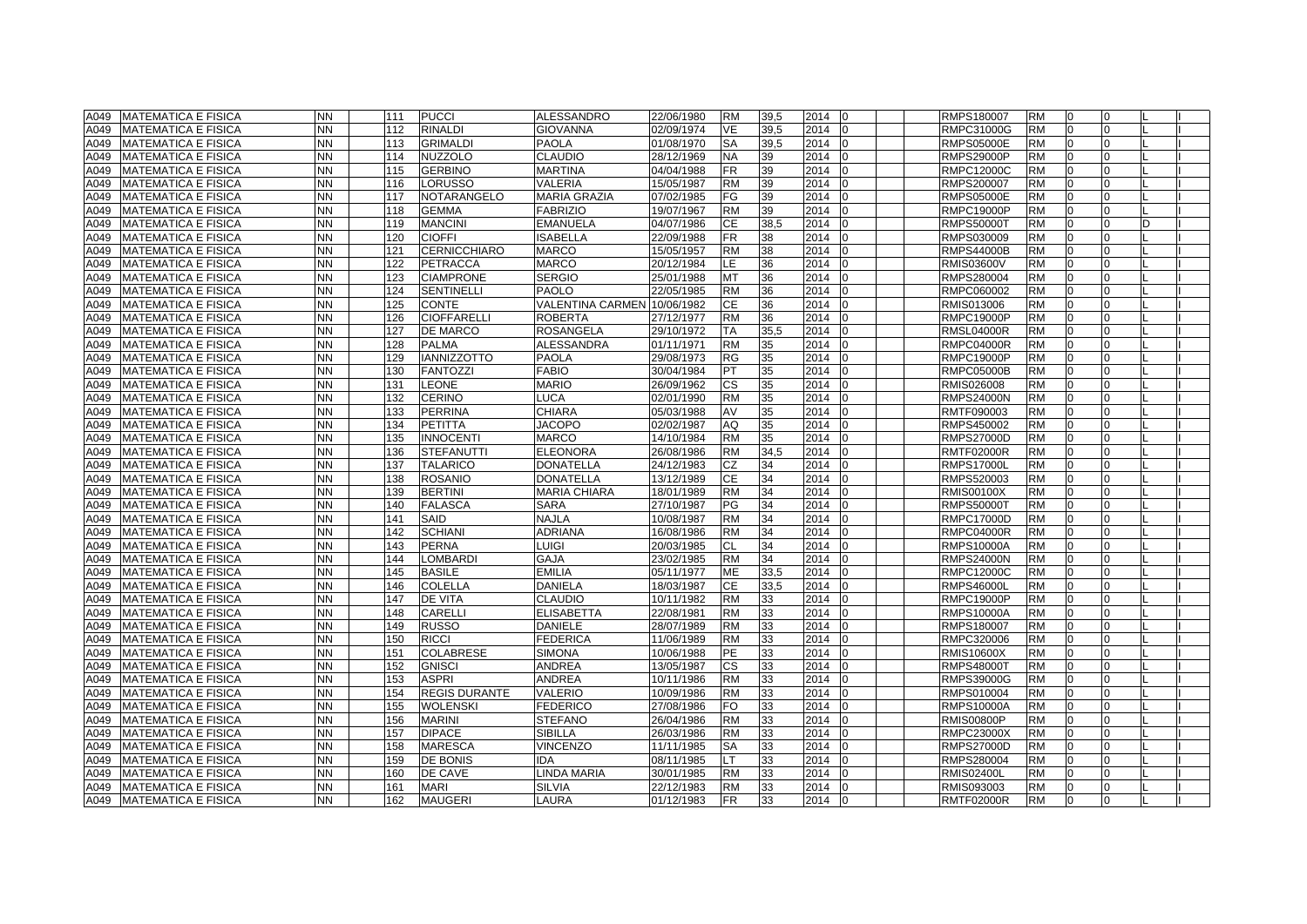| A049 | <b>MATEMATICA E FISICA</b> | <b>NN</b>              | 163        | <b>GIANNINI</b>     | <b>EMANUELA</b>                  | 06/07/1983 | <b>RM</b>       | 33       | 2014<br>$\overline{0}$ | <b>RMIS02400L</b>                      | <b>RM</b>              | l0             | 0        |    |  |
|------|----------------------------|------------------------|------------|---------------------|----------------------------------|------------|-----------------|----------|------------------------|----------------------------------------|------------------------|----------------|----------|----|--|
| A049 | <b>MATEMATICA E FISICA</b> | <b>NN</b>              | 164        | <b>IOVINELLA</b>    | <b>GIUSEPPINA</b>                | 06/07/1982 | СE              | 33       | 2014<br>lo             | RMPS060005                             | <b>RM</b>              | $\Omega$       | $\Omega$ |    |  |
| A049 | <b>MATEMATICA E FISICA</b> | <b>NN</b>              | 165        | <b>COVELLO</b>      | <b>SARA</b>                      | 15/03/1981 | <b>RM</b>       | 33       | 2014                   | RMPS090001                             | <b>RM</b>              | $\Omega$       | $\Omega$ |    |  |
| A049 | <b>MATEMATICA E FISICA</b> | <b>NN</b>              | 166        | <b>GERBINO</b>      | <b>ELIANA</b>                    | 17/10/1980 | <b>RM</b>       | 33       | 2014<br>١O             | <b>RMPS29000P</b>                      | <b>RM</b>              | <sup>0</sup>   | $\Omega$ |    |  |
| A049 | <b>MATEMATICA E FISICA</b> | <b>NN</b>              | 167        | <b>ROSSI</b>        | <b>BARBARA</b>                   | 14/05/1975 | <b>BA</b>       | 33       | 2014<br>$\Omega$       | <b>RMIS07900R</b>                      | <b>RM</b>              | 0              | $\Omega$ |    |  |
| A049 | <b>MATEMATICA E FISICA</b> | <b>NN</b>              | 168        | <b>CINI</b>         | <b>MASSIMO</b>                   | 06/08/1972 | ΡI              | 32,5     | 2014                   | <b>RMIS09400V</b>                      | <b>RM</b>              |                | $\Omega$ |    |  |
| A049 | <b>MATEMATICA E FISICA</b> | <b>NN</b>              | 169        | CARLETTI            | <b>ANDREA</b>                    | 15/01/1986 | <b>RM</b>       | 32       | 2014                   | RMPC080007                             | <b>RM</b>              |                |          |    |  |
| A049 | <b>MATEMATICA E FISICA</b> | <b>NN</b>              | 170        | <b>ANTENUCCI</b>    | VALENTINA                        | 21/08/1985 | <b>CB</b>       | 32       | 2014                   | RMTD030005                             | <b>RM</b>              |                | $\Omega$ | l0 |  |
| A049 | <b>MATEMATICA E FISICA</b> | <b>NN</b>              | 171        | <b>GIALLOMBARDO</b> | <b>ANTONINO</b>                  | 16/09/1980 | <b>BO</b>       | 31.5     | 2014<br>$\Omega$       | <b>RMPS53000N</b>                      | <b>RM</b>              | $\Omega$       | $\Omega$ |    |  |
| A049 | <b>MATEMATICA E FISICA</b> | <b>NN</b>              | 172        | <b>SESTILI</b>      | <b>GIORGIO</b>                   | 27/08/1984 | <b>RM</b>       | 31       | 2014                   | <b>RMTN01000T</b>                      | <b>RM</b>              | $\Omega$       | $\Omega$ |    |  |
| A049 | <b>MATEMATICA E FISICA</b> | <b>NN</b>              | 173        | <b>DE ANGELIS</b>   | <b>GIULIA</b>                    | 21/09/1983 | <b>RM</b>       | 30,5     | 2014                   | <b>RMPC19000P</b>                      | <b>RM</b>              | $\Omega$       | $\Omega$ |    |  |
| A049 | <b>MATEMATICA E FISICA</b> | <b>NN</b>              | 174        | <b>GABELLI</b>      | <b>GIULIA</b>                    | 29/08/1986 | <b>RM</b>       | 30       | 2014                   | <b>RMPS60000P</b>                      | <b>RM</b>              | $\Omega$       | $\Omega$ |    |  |
| A049 | <b>MATEMATICA E FISICA</b> | <b>NN</b>              | 175        | <b>NIGRO</b>        | VALENTINA                        | 12/02/1986 | <b>RM</b>       | 30       | 2014<br>l0             | RMPS520003                             | <b>RM</b>              | $\Omega$       | $\Omega$ |    |  |
| A049 | <b>MATEMATICA E FISICA</b> | <b>NN</b>              | 176        | DE STEFANO          | <b>VIRGILIO</b>                  | 14/11/1983 | NA              | 30       | 2014                   | <b>RMPS17000L</b>                      | <b>RM</b>              |                |          |    |  |
| A049 | <b>MATEMATICA E FISICA</b> | <b>NN</b>              | 177        | MERLIN              | <b>EMILIANO</b>                  | 29/05/1977 | VR              | 30       | 2014                   | <b>RMPC29000G</b>                      | <b>RM</b>              |                |          | O  |  |
| A049 | <b>MATEMATICA E FISICA</b> | <b>NN</b>              | 178        | ANGELINO            | GIUSEPPE DAMIANO                 | 28/04/1977 | <b>RG</b>       | 30       | 2014                   | <b>RMPS17000L</b>                      | <b>RM</b>              |                | $\Omega$ |    |  |
| A049 | <b>MATEMATICA E FISICA</b> | <b>NN</b>              | 179        | <b>VIOLA</b>        | <b>ETERNAMARIA</b>               | 27/12/1985 | <b>SA</b>       | 29,5     | 2014                   | <b>RMPS31000P</b>                      | <b>RM</b>              | $\Omega$       | $\Omega$ |    |  |
| A049 | <b>MATEMATICA E FISICA</b> | <b>NN</b>              | 180        | DELL'OMO            | <b>CLAUDIA</b>                   | 02/02/1975 | FR.             | 29,5     | 2014                   | <b>RMPS24000N</b>                      | <b>RM</b>              | $\Omega$       | $\Omega$ |    |  |
| A049 | <b>MATEMATICA E FISICA</b> | <b>NN</b>              | 181        | SCARABAGGIO         | <b>PAOLO</b>                     | 14/10/1976 | <b>BA</b>       | 29       | 2014                   | RMTF090003                             | <b>RM</b>              | $\Omega$       | $\Omega$ |    |  |
| A049 | <b>MATEMATICA E FISICA</b> | <b>NN</b>              | 182        | <b>PELUSO</b>       | <b>EMMANUELE</b>                 | 26/11/1986 | <b>RM</b>       | 29       | 2014<br>lo             | <b>RMPS44000B</b>                      | <b>RM</b>              | 0              | $\Omega$ |    |  |
| A049 | <b>MATEMATICA E FISICA</b> | <b>NN</b>              | 183        | FRAGAPANE           | SALVATORE                        | 24/12/1988 | <b>CT</b>       | 29       | 2014                   | RMPC21000P                             | <b>RM</b>              | $\Omega$       | 0        |    |  |
| A049 | <b>MATEMATICA E FISICA</b> | <b>NN</b>              | 184        | <b>PACITTI</b>      | <b>FEDERICO</b>                  | 09/07/1988 | <b>FR</b>       | 29       | 2014                   | <b>RMPS27000D</b>                      | <b>RM</b>              |                | U        |    |  |
| A049 | <b>MATEMATICA E FISICA</b> | <b>NN</b>              | 185        | <b>ROSATI</b>       | <b>MARCO</b>                     | 27/04/1988 | <b>RM</b>       | 29       | 2014                   | RMIS104008                             | <b>RM</b>              |                |          |    |  |
| A049 | <b>MATEMATICA E FISICA</b> | <b>NN</b>              | 186        | <b>MILANETTI</b>    | <b>EDOARDO</b>                   | 28/07/1987 | <b>RM</b>       | 29       | 2014<br>lo             | <b>RMIS10600X</b>                      | <b>RM</b>              | $\Omega$       | $\Omega$ |    |  |
| A049 | <b>MATEMATICA E FISICA</b> | <b>NN</b>              | 187        | <b>MARZANO</b>      | <b>ALESSANDRA</b>                | 04/07/1987 | LE.             | 29       | 2014<br>lo             | RMPS030009                             | <b>RM</b>              | $\Omega$       | $\Omega$ |    |  |
| A049 | <b>MATEMATICA E FISICA</b> | <b>NN</b>              | 188        | <b>CROSTA</b>       | <b>MATTEO</b>                    | 10/04/1987 | <b>RM</b>       | 29       | 2014                   | RMPS130006                             | <b>RM</b>              | $\Omega$       | $\Omega$ |    |  |
|      |                            | <b>NN</b>              | 189        | <b>MARCIANO</b>     | <b>CELESTE</b>                   |            | <b>SR</b>       | 29       | 2014                   |                                        | <b>RM</b>              | $\Omega$       | $\Omega$ |    |  |
| A049 | <b>MATEMATICA E FISICA</b> | <b>NN</b>              | 190        | <b>RUSSO</b>        | <b>MARTA</b>                     | 04/07/1986 | <b>NA</b>       | 29       | 2014                   | <b>RMPS48000T</b><br><b>RMPS17000L</b> | <b>RM</b>              | 0              | $\Omega$ |    |  |
| A049 | <b>MATEMATICA E FISICA</b> |                        |            | <b>TOZZA</b>        |                                  | 25/10/1985 |                 |          |                        |                                        |                        | <sup>0</sup>   | $\Omega$ |    |  |
| A049 | <b>MATEMATICA E FISICA</b> | <b>NN</b>              | 191<br>192 | CACIO               | <b>SILVIA</b><br><b>EMANUELA</b> | 10/07/1985 | SA              | 29<br>29 | 2014<br>lo             | <b>RMPS17000L</b>                      | <b>RM</b><br><b>RM</b> |                |          |    |  |
| A049 | <b>MATEMATICA E FISICA</b> | <b>NN</b><br><b>NN</b> | 193        | <b>MECCA</b>        | <b>ANGELA</b>                    | 13/04/1984 | <b>RM</b><br>PZ | 29       | 2014<br>2014           | RMIC8GC00N                             | <b>RM</b>              |                | $\Omega$ |    |  |
| A049 | <b>MATEMATICA E FISICA</b> | <b>NN</b>              |            | <b>BORRAZZO</b>     |                                  | 11/12/1983 | <b>RM</b>       |          |                        | <b>RMPC04000R</b>                      | <b>RM</b>              | $\Omega$       | $\Omega$ |    |  |
| A049 | <b>MATEMATICA E FISICA</b> |                        | 194        |                     | <b>CRISTIAN</b>                  | 28/04/1981 |                 | 29       | 2014<br>l0             | RMPC320006                             |                        |                |          |    |  |
| A049 | <b>MATEMATICA E FISICA</b> | <b>NN</b>              | 195        | <b>TARDIOLI</b>     | <b>SILVIA</b>                    | 16/03/1979 | PG              | 29       | 2014                   | RMPS110001                             | <b>RM</b>              |                | $\Omega$ |    |  |
| A049 | <b>MATEMATICA E FISICA</b> | <b>NN</b>              | 196        | <b>SESSA</b>        | <b>MARCO</b>                     | 06/08/1988 | ME              | 28,5     | 2014                   | <b>RMIS10700Q</b>                      | <b>RM</b>              | $\Omega$       | $\Omega$ |    |  |
| A049 | <b>MATEMATICA E FISICA</b> | <b>NN</b>              | 197        | <b>BONETTI</b>      | <b>ILARIA</b>                    | 22/08/1987 | <b>CS</b>       | 28,5     | 2014                   | <b>RMPS44000B</b>                      | <b>RM</b>              | 0              | $\Omega$ |    |  |
| A049 | <b>MATEMATICA E FISICA</b> | <b>NN</b>              | 198        | CHIARAVALLOTI       | <b>ORENZO</b>                    | 01/08/1986 | <b>RM</b>       | 28,5     | 2014<br>lo             | <b>RMPS24000N</b>                      | <b>RM</b>              | 0              | $\Omega$ |    |  |
| A049 | <b>MATEMATICA E FISICA</b> | <b>NN</b>              | 199        | <b>SARDO</b>        | <b>MATTEO</b>                    | 06/06/1986 | <b>RM</b>       | 28,5     | 2014                   | RMPC250005                             | <b>RM</b>              |                | $\Omega$ |    |  |
| A049 | <b>MATEMATICA E FISICA</b> | <b>NN</b>              | 200        | PARLAGRECO          | VALERIA                          | 31/01/1983 | <b>RC</b>       | 28,5     | 2014                   | <b>RMRH04000N</b>                      | <b>RM</b>              |                | $\Omega$ |    |  |
| A049 | <b>MATEMATICA E FISICA</b> | <b>NN</b>              | 201        | <b>VENTIMIGLIA</b>  | <b>ALESSANDRA</b>                | 21/05/1980 | <b>RM</b>       | 28,5     | 2014                   | <b>RMPS44000B</b>                      | <b>RM</b>              |                | $\Omega$ |    |  |
| A049 | <b>MATEMATICA E FISICA</b> | <b>NN</b>              | 202        | <b>FIORE</b>        | <b>FABRIZIO</b>                  | 06/01/1975 | BA              | 28       | 2014                   | <b>RMPS51000C</b>                      | <b>RM</b>              | $\Omega$       | $\Omega$ |    |  |
| A049 | <b>MATEMATICA E FISICA</b> | <b>NN</b>              | 203        | <b>BOLLELLA</b>     | ANGELA                           | 15/03/1988 | <b>BN</b>       | 28       | 2014                   | <b>RMPC04000R</b>                      | <b>RM</b>              | $\Omega$       | $\Omega$ |    |  |
| A049 | <b>MATEMATICA E FISICA</b> | <b>NN</b>              | 204        | TOSORATTO           | LAURA                            | 29/07/1979 | <b>RM</b>       | 28       | 2014                   | <b>RMPS48000T</b>                      | <b>RM</b>              | $\Omega$       | $\Omega$ |    |  |
| A049 | <b>MATEMATICA E FISICA</b> | <b>NN</b>              | 205        | <b>MANCINI</b>      | <b>FABIANA</b>                   | 24/04/1988 | <b>RM</b>       | 27,5     | 2014<br>١O             | RMPS10000A                             | <b>RM</b>              | 0              | $\Omega$ |    |  |
| A049 | <b>MATEMATICA E FISICA</b> | <b>NN</b>              | 206        | LAURIOLA            | MARIACARMELA                     | 26/02/1988 | FG              | 27,5     | 2014<br>$\Omega$       | RMIS092007                             | <b>RM</b>              | $\Omega$       | $\Omega$ |    |  |
| A049 | <b>MATEMATICA E FISICA</b> | <b>NN</b>              | 207        | <b>BRUNO</b>        | <b>MATTEO</b>                    | 03/04/1986 | <b>RM</b>       | 27,5     | 2014                   | <b>RMTF15000D</b>                      | <b>RM</b>              |                | U        |    |  |
| A049 | <b>MATEMATICA E FISICA</b> | <b>NN</b>              | 208        | GAMBINERI           | <b>MASSIMO</b>                   | 11/09/1966 | <b>RM</b>       | 27       | 2014                   | <b>RMPS04000X</b>                      | <b>RM</b>              |                |          |    |  |
| A049 | <b>MATEMATICA E FISICA</b> | <b>NN</b>              | 209        | <b>TRUSIANO</b>     | <b>ANDREA</b>                    | 31/05/1981 | <b>RM</b>       | 27       | 2014<br>l0             | RMPQ010009                             | <b>RM</b>              | $\Omega$       | $\Omega$ |    |  |
| A049 | <b>MATEMATICA E FISICA</b> | <b>NN</b>              | 210        | CARAMANNO           | <b>ANTONINO</b>                  | 22/03/1970 | AG              | 27       | 2014<br>lo             | <b>RMPS17000L</b>                      | <b>RM</b>              | $\overline{0}$ | $\Omega$ |    |  |
| A049 | <b>MATEMATICA E FISICA</b> | <b>NN</b>              | 211        | <b>MATURILLI</b>    | LUIGI                            | 17/02/1966 | <b>RM</b>       | 27       | 2014                   | <b>RMRI08000G</b>                      | <b>RM</b>              | $\Omega$       | $\Omega$ |    |  |
| A049 | <b>MATEMATICA E FISICA</b> | <b>NN</b>              | 212        | <b>PICANO</b>       | <b>MARTA</b>                     | 21/11/1959 | <b>RM</b>       | 27       | 2014                   | <b>RMPC23000X</b>                      | <b>RM</b>              | $\Omega$       | $\Omega$ |    |  |
| A049 | <b>MATEMATICA E FISICA</b> | <b>NN</b>              | 213        | SEBASTIANI          | <b>VALENTINA</b>                 | 26/08/1984 | LT.             | 26,5     | 2014<br>l0             | <b>RMPS04000X</b>                      | <b>RM</b>              | $\overline{0}$ | $\Omega$ |    |  |
| A049 | <b>MATEMATICA E FISICA</b> | <b>NN</b>              | 214        | CALVI               | <b>MARIA ROSARIA</b>             | 15/10/1981 | <b>RM</b>       | 26.5     | 2014 0                 | <b>RMSD04000A</b>                      | <b>RM</b>              | $\overline{0}$ | $\Omega$ |    |  |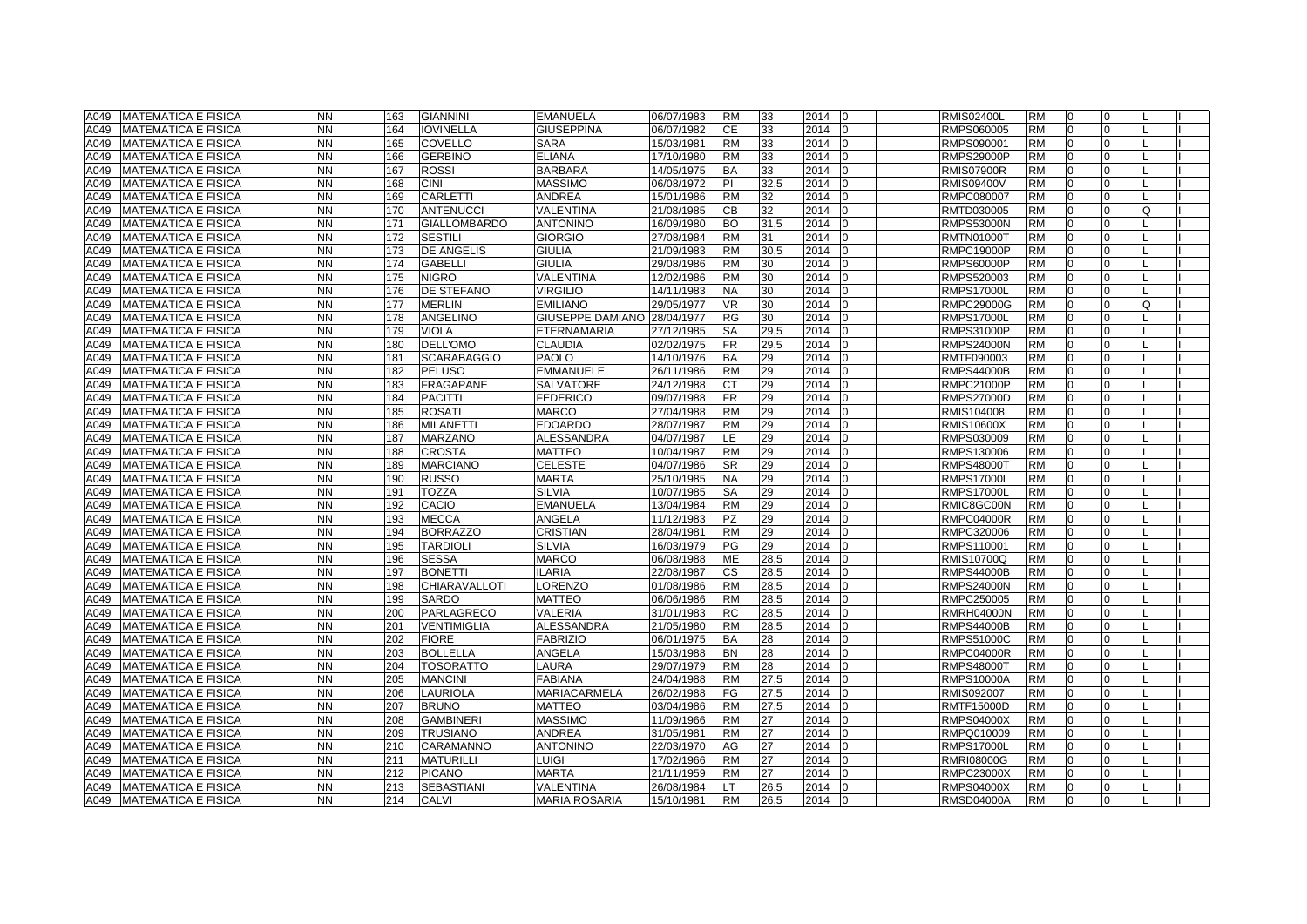| A049 | <b>MATEMATICA E FISICA</b>            | <b>NN</b> | 215            | <b>SASSOLINI</b>   | <b>EMILIANO</b>         | 10/02/1980 | <b>RM</b> | 26,5     | 2014   | I0       |    | RMPS060005        | RM        | $\Omega$       |              |  |
|------|---------------------------------------|-----------|----------------|--------------------|-------------------------|------------|-----------|----------|--------|----------|----|-------------------|-----------|----------------|--------------|--|
| A049 | <b>MATEMATICA E FISICA</b>            | <b>NN</b> | 216            | <b>COCCOLI</b>     | ORNELLA                 | 10/05/1969 | SA        | 26       | 2014   |          |    | RMPS280004        | <b>RM</b> | $\Omega$       |              |  |
| A049 | <b>MATEMATICA E FISICA</b>            | <b>NN</b> | 217            | <b>PIOVAN</b>      | <b>FABIANA</b>          | 26/10/1987 | <b>VR</b> | 26       | 2014   |          |    | <b>RMRI05000Q</b> | <b>RM</b> | $\Omega$       | $\Omega$     |  |
| A049 | <b>MATEMATICA E FISICA</b>            | <b>NN</b> | 218            | <b>DANDREA</b>     | ALESSANDRA              | 29/07/1986 | AQ        | 26       | 2014   |          |    | RMPS030009        | <b>RM</b> | $\Omega$       | $\Omega$     |  |
| A049 | <b>MATEMATICA E FISICA</b>            | <b>NN</b> | 219            | <b>CIMMINO</b>     | ALESSIAMANUELA          | 28/12/1985 | <b>NA</b> | 26       | 2014   |          |    | <b>RMPS05000E</b> | <b>RM</b> | $\overline{0}$ | $\Omega$     |  |
| A049 | <b>MATEMATICA E FISICA</b>            | <b>NN</b> | 220            | <b>BETTI</b>       | <b>DANIELA</b>          | 16/02/1985 | <b>RM</b> | 26       | 2014   | ın       |    | RMPS520003        | <b>RM</b> | $\overline{0}$ | <sup>0</sup> |  |
| A049 | <b>MATEMATICA E FISICA</b>            | <b>NN</b> | 221            | <b>PUDDU</b>       | <b>ROBERTO</b>          | 28/11/1984 | <b>RM</b> | 26       | 2014   |          |    | <b>RMPS29000P</b> | <b>RM</b> | $\overline{0}$ | $\Omega$     |  |
| A049 | <b>MATEMATICA E FISICA</b>            | <b>NN</b> | 222            | <b>GALEOTTI</b>    | <b>MARCO</b>            | 04/02/1974 | <b>RM</b> | 26       | 2014   |          |    | RMPS280004        | <b>RM</b> | $\Omega$       | n            |  |
| A049 | <b>MATEMATICA E FISICA</b>            | <b>NN</b> | 223            | <b>FINOCCHIARO</b> | <b>ISIDORO</b>          | 26/02/1971 | <b>CT</b> | 26       | 2014   |          |    | RMTF090003        | <b>RM</b> | $\Omega$       |              |  |
| A049 | <b>MATEMATICA E FISICA</b>            | <b>NN</b> | 224            | <b>DE GENNARO</b>  | <b>GIUSEPPE</b>         | 07/12/1978 | <b>CE</b> | 25,5     | 2014   |          |    | RMTF090003        | <b>RM</b> | $\overline{0}$ | $\Omega$     |  |
| A049 | <b>MATEMATICA E FISICA</b>            | <b>NN</b> | 225            | <b>FIORESE</b>     | <b>CECILIA</b>          | 16/09/1987 | <b>RM</b> | 25,5     | 2014   |          |    | RMPC180004        | <b>RM</b> | $\overline{0}$ | $\Omega$     |  |
| A049 | <b>MATEMATICA E FISICA</b>            | <b>NN</b> | 226            | <b>POMPILI</b>     | <b>MATTEO</b>           | 07/09/1981 | <b>RM</b> | 25,5     | 2014   |          |    | <b>RMPC19000P</b> | <b>RM</b> | $\Omega$       | $\Omega$     |  |
| A049 | <b>MATEMATICA E FISICA</b>            | <b>NN</b> | 227            | <b>GIAMMARIA</b>   | <b>PAOLA</b>            | 10/05/1977 | <b>FR</b> | 25,5     | 2014   | IΩ       |    | RMTF15000D        | <b>RM</b> | $\overline{0}$ | <sup>0</sup> |  |
| A049 | <b>MATEMATICA E FISICA</b>            | <b>NN</b> | 228            | FAZI               | CHIARA                  | 27/02/1977 | <b>RM</b> | 25,5     | 2014   |          |    | <b>RMPC19000P</b> | <b>RM</b> | $\overline{0}$ | $\Omega$     |  |
| A049 | <b>MATEMATICA E FISICA</b>            | <b>NN</b> | 229            | <b>DINA</b>        | DANIELA                 | 10/11/1974 | <b>RM</b> | 25,5     | 2014   | lo       |    | RMPS450002        | <b>RM</b> | $\overline{0}$ | 0            |  |
| A049 | <b>MATEMATICA E FISICA</b>            | <b>NN</b> | 230            | DI GIROLAMO        | <b>SEVERINO</b>         | 31/10/1960 | FR        | 25       | 2014   |          |    | RMIS034007        | <b>RM</b> | $\Omega$       |              |  |
| A049 | <b>MATEMATICA E FISICA</b>            | <b>NN</b> | 231            | LANZA              | <b>FAUSTA</b>           | 09/07/1972 | FG        | 25       | 2014   |          |    | RMPS060005        | <b>RM</b> | $\Omega$       |              |  |
| A049 | <b>MATEMATICA E FISICA</b>            | <b>NN</b> | 232            | <b>NISTICO</b>     | <b>ELEONORA</b>         | 02/05/1966 | <b>CZ</b> | 25       | 2014   | l0       |    | <b>RMPC04000R</b> | <b>RM</b> | $\overline{0}$ | $\Omega$     |  |
| A049 | <b>MATEMATICA E FISICA</b>            | <b>NN</b> | 233            | <b>TEODONIO</b>    | LORENZO                 | 02/06/1973 | <b>RM</b> | 24,5     | 2014   |          |    | RMPS060005        | <b>RM</b> | $\Omega$       | $\Omega$     |  |
| A049 | <b>MATEMATICA E FISICA</b>            | <b>NN</b> | 234            | ABAZIA             | <b>ROCCO</b>            | 29/07/1978 | FG        | 24       | 2014   |          |    | RMPS060005        | <b>RM</b> | 0              | $\Omega$     |  |
| A049 | <b>MATEMATICA E FISICA</b>            | <b>NN</b> | 235            | <b>TEDESCO</b>     | <b>SILVIA</b>           | 04/12/1971 | <b>RM</b> | 24       | 2014   |          |    | RMPS180007        | <b>RM</b> | $\Omega$       | $\Omega$     |  |
| A049 | <b>MATEMATICA E FISICA</b>            | <b>NN</b> | 236            | MAZZEI             | <b>DONATANTONIO</b>     | 11/12/1961 | <b>PZ</b> | 24       | 2014   |          |    | <b>RMPS53000N</b> | <b>RM</b> | $\Omega$       | <sup>n</sup> |  |
| A049 | <b>MATEMATICA E FISICA</b>            | <b>NN</b> | 237            | MAZZARELLA         | <b>MARIO MASSIMO</b>    | 29/09/1982 | <b>RM</b> | 23,5     | 2014   |          |    | RMTF090003        | <b>RM</b> | $\Omega$       |              |  |
| A049 | <b>MATEMATICA E FISICA</b>            | <b>NN</b> | 238            | <b>AMBROSI</b>     | <b>FEDERICO</b>         | 13/05/1981 | <b>RM</b> | 23,5     | 2014   |          |    | <b>RMPS27000D</b> | <b>RM</b> | $\Omega$       | U            |  |
| A049 | <b>MATEMATICA E FISICA</b>            | <b>NN</b> | 239            | <b>PIETRUNTI</b>   | <b>MARIACONCETTA</b>    | 28/01/1986 | <b>CB</b> | 23       | 2014   | In       |    | RMPS060005        | <b>RM</b> | $\Omega$       | $\Omega$     |  |
| A049 | <b>MATEMATICA E FISICA</b>            | <b>NN</b> | 240            | <b>FERRETTI</b>    | <b>ROMINA</b>           | 22/07/1972 | <b>RM</b> | 22.5     | 2014   |          |    | <b>RMPS51000C</b> | <b>RM</b> | $\Omega$       | $\Omega$     |  |
| A049 | <b>MATEMATICA E FISICA</b>            | <b>NN</b> | 241            | LA PREZIOSA        | <b>MARIA ELENA</b>      | 23/06/1986 | <b>RM</b> | 22       | 2014   |          |    | RMPS180007        | <b>RM</b> | $\Omega$       | <sup>0</sup> |  |
| A049 | <b>MATEMATICA E FISICA</b>            | <b>NN</b> | 242            | LA FALCE           | <b>ROSSELLA</b>         | 20/07/1982 | CS        | 22       | 2014   |          |    | <b>RMPS17000L</b> | <b>RM</b> | $\Omega$       | $\Omega$     |  |
| A049 | <b>MATEMATICA E FISICA</b>            | <b>NN</b> | 243            | <b>ADDESSI</b>     | <b>GIUSEPPE</b>         | 24/11/1969 | <b>RM</b> | 22       | 2014   | IO       |    | <b>RMPC17000D</b> | <b>RM</b> | $\overline{0}$ | $\Omega$     |  |
| A049 | <b>MATEMATICA E FISICA</b>            | <b>NN</b> | 244            | <b>PAOLONI</b>     | ALESSANDRO              | 27/11/1961 | <b>RM</b> | 21,5     | 2014   |          |    | RMIS013006        | <b>RM</b> | $\Omega$       |              |  |
| A049 | <b>MATEMATICA E FISICA</b>            | <b>NN</b> | 245            | <b>FASCINELLI</b>  | LUCA                    | 18/02/1985 | <b>RM</b> | 21,5     | 2014   |          |    | <b>RMIS00700V</b> | <b>RM</b> |                |              |  |
| A049 | <b>MATEMATICA E FISICA</b>            | <b>NN</b> | 246            | <b>AQUILA</b>      | <b>LIBORIO</b>          | 01/06/1969 | <b>EN</b> | 21,5     | 2014   | In       |    | RMTF040002        | <b>RM</b> | $\Omega$       |              |  |
| A049 | <b>MATEMATICA E FISICA</b>            | <b>NN</b> | 247            | <b>MARINO</b>      | <b>SARA MARIAGRAZIA</b> | 02/07/1976 | <b>PZ</b> | 20,5     | 2014   | $\Omega$ |    | <b>RMPC17000D</b> | <b>RM</b> | $\Omega$       | $\Omega$     |  |
| A049 | <b>MATEMATICA E FISICA</b>            | <b>NN</b> | 248            | <b>DELUCA</b>      | <b>RITA</b>             | 22/04/1976 | <b>CS</b> | 17       | 2014   |          |    | RMPS060005        | <b>RM</b> | $\overline{0}$ | $\Omega$     |  |
| A049 | <b>MATEMATICA E FISICA</b>            | <b>NN</b> | 249            | <b>GIGLIUCCI</b>   | CHIARA                  | 11/08/1982 | <b>CB</b> | $\Omega$ | 2014   |          |    | <b>RMSL04000R</b> | <b>RM</b> | $\overline{0}$ | $\Omega$     |  |
| A050 | LETTERE IST.ISTR.SECOND. DI II GR.INN |           |                | POJAGHI BETTONI    | <b>MARCO</b>            | 04/11/1960 | <b>RM</b> | 149      | 2014   |          |    | RMSL07000L        | <b>RM</b> | $\Omega$       | $\Omega$     |  |
| A050 | LETTERE IST.ISTR.SECOND. DI II GR.INN |           | $\overline{2}$ | MAESTRI            | LORETTA                 | 18/03/1958 | <b>RM</b> | 93       | 2014   |          |    | <b>RMPM08000B</b> | <b>RM</b> | $\overline{0}$ | $\Omega$     |  |
| A050 | LETTERE IST.ISTR.SECOND. DI II GR.INN |           | 3              | NOCELLA            | <b>ANNA SOFIA</b>       | 04/09/1983 | _T        | 91       | 2014   |          |    | RMIS026008        | <b>RM</b> | $\overline{0}$ | U            |  |
| A050 | LETTERE IST.ISTR.SECOND. DI II GR.INN |           | $\Delta$       | NATALE             | <b>GIUSEPPE</b>         | 12/08/1975 | CE        | 86       | 2014   | $\Omega$ |    | RMTF15000D        | <b>RM</b> | $\Omega$       |              |  |
| A050 | LETTERE IST.ISTR.SECOND. DI II GR.INN |           | 5              | <b>CUZZOLINO</b>   | <b>MARIAANTONIETTA</b>  | 05/06/1976 | <b>SA</b> | 82       | 2014   |          |    | <b>RMPS19000T</b> | <b>RM</b> | $\Omega$       | $\Omega$     |  |
| A050 | LETTERE IST.ISTR.SECOND. DI II GR.INN |           | 6              | <b>OSVIDI</b>      | <b>SIMONA</b>           | 11/08/1982 | <b>NA</b> | 80.5     | 2014   |          |    | <b>RMPS50000T</b> | <b>RM</b> | $\Omega$       | $\Omega$     |  |
| A050 | LETTERE IST.ISTR.SECOND. DI II GR.INN |           |                | <b>FASANO</b>      | <b>PATRIZIA</b>         | 07/08/1972 | PI        | 80       | 2014   |          | C. | RMIS022001        | <b>RM</b> | $\Omega$       | $\Omega$     |  |
| A050 | LETTERE IST.ISTR.SECOND. DI II GR.INN |           | 8              | <b>BANCHETTI</b>   | <b>MARTINA</b>          | 08/11/1967 | <b>RM</b> | 76       | 2014   |          |    | RMPC150008        | <b>RM</b> | $\Omega$       | <sup>0</sup> |  |
| A050 | LETTERE IST.ISTR.SECOND. DI II GR.INN |           | 9              | COPAT              | VALENTINA               | 08/03/1977 | CТ        | 75,5     | 2014   |          |    | <b>RMPC17000D</b> | <b>RM</b> | $\overline{0}$ | $\Omega$     |  |
| A050 | LETTERE IST.ISTR.SECOND. DI II GR.INN |           | 10             | D'APPOLLONIO       | <b>VERONICA LUISA</b>   | 24/05/1978 | _T        | 72       | 2014   |          |    | RMTF090003        | <b>RM</b> | $\Omega$       | $\Omega$     |  |
| A050 | LETTERE IST.ISTR.SECOND. DI II GR.INN |           | 11             | <b>SCIANCA</b>     | <b>ILARIA</b>           | 01/04/1973 | <b>RM</b> | 71       | 2014   |          |    | RMPM040001        | <b>RM</b> | $\Omega$       |              |  |
| A050 | LETTERE IST.ISTR.SECOND. DI II GR.INN |           | 12             | <b>GRILLI</b>      | <b>ITALO</b>            | 05/09/1978 | LТ        | 69,5     | 2014   |          |    | <b>RMPC24000E</b> | <b>RM</b> | $\Omega$       |              |  |
| A050 | LETTERE IST.ISTR.SECOND. DI II GR.NN  |           | 13             | LATINI             | <b>FRANCESCA</b>        | 22/07/1968 | <b>RM</b> | 68       | 2014   |          |    | <b>RMPC27000A</b> | <b>RM</b> | $\overline{0}$ | $\Omega$     |  |
| A050 | LETTERE IST.ISTR.SECOND. DI II GR.INN |           | 14             | <b>MAIOLINI</b>    | <b>FRANCESCO SAVERI</b> | 28/05/1975 | <b>NA</b> | 67       | 2014   |          |    | <b>RMIS07300T</b> | <b>RM</b> | $\overline{0}$ | $\Omega$     |  |
| A050 | LETTERE IST.ISTR.SECOND. DI II GR.INN |           | 15             | MISSI              | <b>FRANCESCA</b>        |            | <b>RM</b> | 66       | 2014   |          |    |                   | <b>RM</b> | $\Omega$       | $\Omega$     |  |
|      |                                       |           | 16             | DE MEO             | <b>CLAUDIA</b>          | 04/10/1978 | <b>RM</b> | 64       | 2014   | IO       |    | <b>RMPS04000X</b> | <b>RM</b> | $\overline{0}$ | $\Omega$     |  |
| A050 | LETTERE IST.ISTR.SECOND. DI II GR.NN  |           | 17             |                    |                         | 17/08/1975 | <b>PZ</b> | 63       |        |          |    | <b>RMPC17000D</b> | <b>RM</b> |                |              |  |
| A050 | LETTERE IST.ISTR.SECOND. DI II GR. NN |           |                | <b>CARBONE</b>     | LUCIA ROSSANA           | 20/07/1966 |           |          | 2014 0 |          |    | <b>RMPS280004</b> |           | 0              | $\Omega$     |  |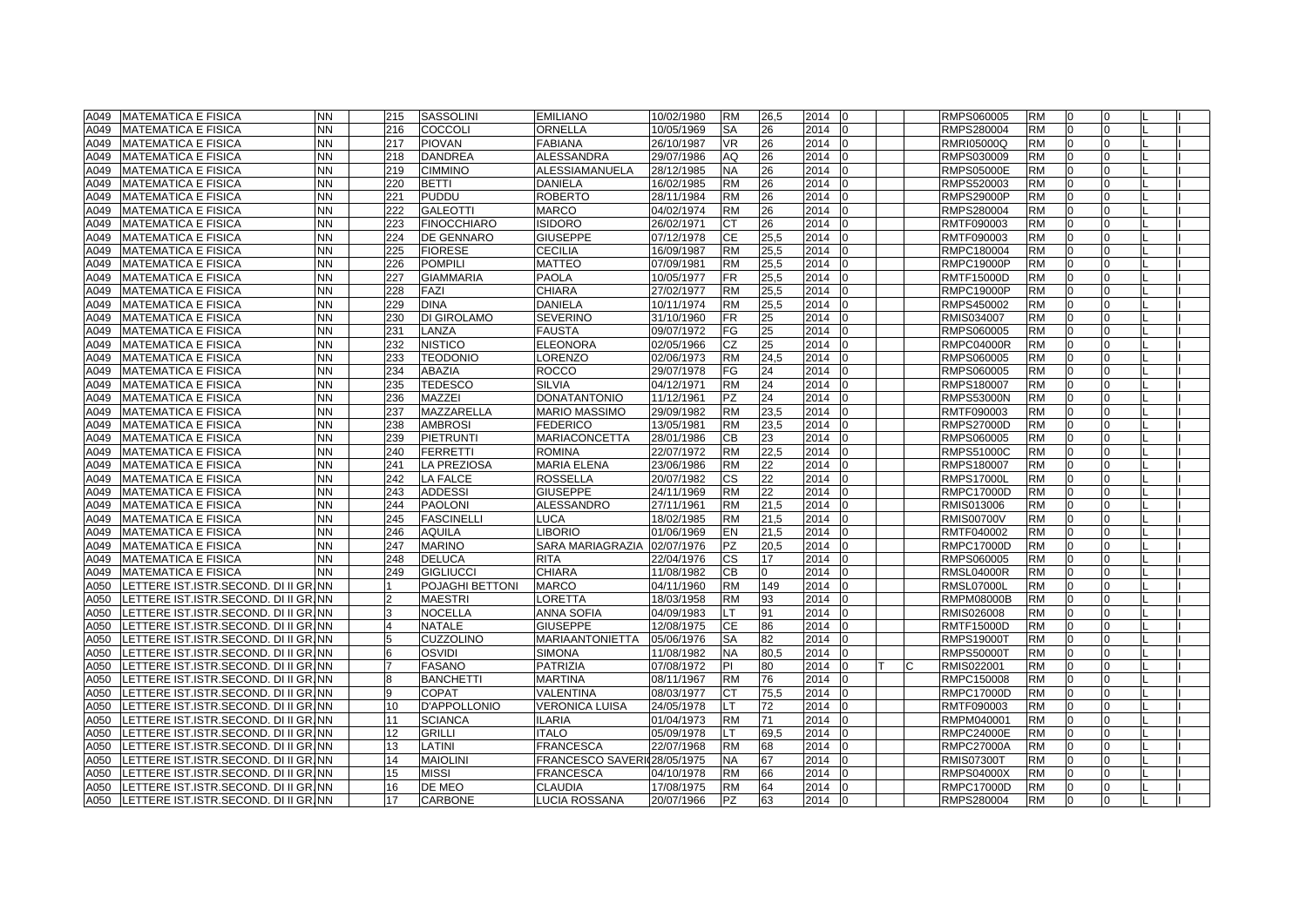| A050 | LETTERE IST.ISTR.SECOND. DI II GR. NN | 18 | <b>ESPOSITO</b>      | <b>CATERINA</b>             | 22/02/1968 | NA        | 61,5     | 2014 | 10             | <b>RMPC29000G</b> | <b>RM</b> | 0              | 0              |   |  |
|------|---------------------------------------|----|----------------------|-----------------------------|------------|-----------|----------|------|----------------|-------------------|-----------|----------------|----------------|---|--|
| A050 | LETTERE IST.ISTR.SECOND. DI II GR. NN | 19 | <b>CASTIELLO</b>     | <b>MARIANGELA</b>           | 29/05/1976 | <b>RM</b> | 61       | 2014 | IO             | <b>RMTF17000P</b> | <b>RM</b> | l0             | $\overline{0}$ |   |  |
| A050 | LETTERE IST.ISTR.SECOND. DI II GR. NN | 20 | <b>DEL PRETE</b>     | <b>ANNA</b>                 | 05/02/1981 | NA.       | 61       | 2014 |                | <b>RMPM12000L</b> | <b>RM</b> | $\Omega$       | $\Omega$       |   |  |
| A050 | LETTERE IST.ISTR.SECOND. DI II GR. NN | 21 | <b>DRAMMATICO</b>    | <b>IVANA</b>                | 25/11/1980 | NA        | 61       | 2014 |                | RMPS27000D        | <b>RM</b> | $\overline{0}$ | 0              |   |  |
| A050 | LETTERE IST.ISTR.SECOND. DI II GR. NN | 22 | <b>BUONANDI</b>      | <b>PATRIZIA</b>             | 12/05/1974 | <b>NA</b> | 60       | 2014 |                | <b>RMPS37000A</b> | <b>RM</b> | 10             | 0              | Q |  |
| A050 | LETTERE IST.ISTR.SECOND. DI II GR.INN | 23 | <b>MILANA</b>        | <b>DAVIDE</b>               | 19/10/1981 | RM        | 60       | 2014 |                | RMTN01000T        | <b>RM</b> | $\overline{0}$ | 0              |   |  |
| A050 | LETTERE IST.ISTR.SECOND. DI II GR.NN  | 24 | <b>DI CRISTOFARO</b> | <b>MARIA</b>                | 23/03/1978 | СE        | 59       | 2014 |                | RMIS026008        | <b>RM</b> | $\Omega$       | 0              |   |  |
| A050 | LETTERE IST.ISTR.SECOND. DI II GR. NN | 25 | <b>SALVIO</b>        | ANNAMARIA                   | 02/08/1983 | SА        | 58       | 2014 |                | RMPC250005        | <b>RM</b> | $\Omega$       | $\Omega$       |   |  |
| A050 | LETTERE IST.ISTR.SECOND. DI II GR. NN | 26 | <b>VITA</b>          | <b>GIUSEPPE</b>             | 19/05/1982 | <b>VV</b> | 57       | 2014 |                | <b>RMPC17000D</b> | <b>RM</b> | $\overline{0}$ | $\Omega$       |   |  |
| A050 | LETTERE IST.ISTR.SECOND. DI II GR. NN | 27 | <b>MACCHIONE</b>     | <b>DANIELA</b>              | 20/07/1976 | CZ        | 57       | 2014 |                | RMIS026008        | <b>RM</b> | $\overline{0}$ | $\overline{0}$ | O |  |
| A050 | LETTERE IST.ISTR.SECOND. DI II GR. NN | 28 | <b>BITTARELLO</b>    | <b>MARIA BEATRICE</b>       | 18/07/1969 | <b>RM</b> | 55       | 2014 |                | RMPC080007        | <b>RM</b> | $\overline{0}$ | $\Omega$       |   |  |
| A050 | LETTERE IST.ISTR.SECOND. DI II GR.INN | 29 | <b>POMES</b>         | <b>PAOLO</b>                | 12/05/1963 | RM        | 54       | 2014 |                | RMPC41000C        | <b>RM</b> | $\overline{0}$ | $\Omega$       |   |  |
| A050 | LETTERE IST.ISTR.SECOND. DI II GR. NN | 30 | <b>ROMANO</b>        | <b>IRENE</b>                | 26/04/1975 | NA        | 53,5     | 2014 | 10             | <b>RMPS27000D</b> | <b>RM</b> | 0              | 0              |   |  |
| A050 | LETTERE IST.ISTR.SECOND. DI II GR.NN  | 31 | <b>ZUBBOLI</b>       | VANESSA                     | 23/02/1979 | <b>RM</b> | 53       | 2014 |                | RMPS520003        | <b>RM</b> | $\overline{0}$ | 0              |   |  |
| A050 | LETTERE IST.ISTR.SECOND. DI II GR.INN | 32 | <b>MOTTA</b>         | ANNA                        | 21/03/1982 | SA        | 53       | 2014 |                | RMPC080007        | RM        | 0              | 0              |   |  |
| A050 | LETTERE IST.ISTR.SECOND. DI II GR.NN  | 33 | <b>FUSCA</b>         | <b>CINZIA</b>               | 01/01/1975 | CZ        | 52,5     | 2014 |                | <b>RMPC04000R</b> | <b>RM</b> | $\overline{0}$ | $\Omega$       |   |  |
| A050 | LETTERE IST.ISTR.SECOND. DI II GR. NN | 34 | <b>SARTORIS</b>      | <b>GIOVANNA</b>             | 13/05/1973 | СN        |          | 2014 |                | <b>RMPM08000B</b> | <b>RM</b> | $\Omega$       | $\Omega$       |   |  |
| A050 |                                       | 35 | <b>POMELLA</b>       | <b>CLAUDIO</b>              | 05/11/1977 | FR        | 52<br>52 | 2014 |                |                   | <b>RM</b> | l0             | 0              |   |  |
|      | LETTERE IST.ISTR.SECOND. DI II GR. NN |    |                      |                             |            | РE        |          |      |                | RMPS060005        |           |                |                |   |  |
| A050 | LETTERE IST.ISTR.SECOND. DI II GR.INN | 36 | <b>SALVATORE</b>     | EUGENIO ANTONIO             | 14/06/1985 |           | 51       | 2014 |                | <b>RMPS29000P</b> | RM        | $\overline{0}$ | 0              |   |  |
| A050 | LETTERE IST.ISTR.SECOND. DI II GR.INN | 37 | <b>LIONE</b>         | <b>BIANCA MARIA</b>         | 25/06/1973 | NA        | 50       | 2014 |                | RMPS060005        | <b>RM</b> | 10             | $\Omega$       |   |  |
| A050 | LETTERE IST.ISTR.SECOND. DI II GR. NN | 38 | <b>BORTONE</b>       | <b>NATALINA</b>             | 23/11/1986 | СE        | 50       | 2014 |                | RMIS026008        | <b>RM</b> | $\overline{0}$ | 0              |   |  |
| A050 | LETTERE IST.ISTR.SECOND. DI II GR. NN | 39 | <b>ESPOSITO</b>      | <b>DAVIDE</b>               | 26/01/1986 | <b>RM</b> | 50       | 2014 | n              | RMPS090001        | <b>RM</b> | 10             | $\Omega$       |   |  |
| A050 | LETTERE IST.ISTR.SECOND. DI II GR.NN  | 40 | <b>FRANCHINA</b>     | NINNI MANUEL                | 11/09/1985 | ΜЕ        | 49,5     | 2014 |                | RMPC04000R        | <b>RM</b> | $\overline{0}$ | $\Omega$       |   |  |
| A050 | LETTERE IST.ISTR.SECOND. DI II GR.INN | 41 | <b>SUDANO</b>        | NELLA                       | 05/11/1984 | СТ        | 49       | 2014 |                | RMPC04000R        | <b>RM</b> | $\Omega$       | 0              |   |  |
| A050 | LETTERE IST.ISTR.SECOND. DI II GR.NN  | 42 | <b>PELUSO</b>        | <b>TERESA</b>               | 06/04/1988 | СE        | 48       | 2014 |                | RMPS060005        | <b>RM</b> | $\overline{0}$ | $\Omega$       |   |  |
| A050 | LETTERE IST.ISTR.SECOND. DI II GR. NN | 43 | <b>SCURO</b>         | <b>GIULIA</b>               | 08/03/1984 | CE        | 48       | 2014 |                | <b>RMSL07000L</b> | <b>RM</b> | $\overline{0}$ | $\Omega$       |   |  |
| A050 | LETTERE IST.ISTR.SECOND. DI II GR. NN | 44 | <b>TERSIGNI</b>      | <b>ANTONELLA</b>            | 16/01/1972 | FR        | 47,5     | 2014 |                | <b>RMIS06200B</b> | <b>RM</b> | $\overline{0}$ | 0              |   |  |
| A050 | LETTERE IST.ISTR.SECOND. DI II GR. NN | 45 | <b>FACCIORUSSO</b>   | <b>MARIANNA</b>             | 08/07/1980 | FG        | 47       | 2014 |                | RMPS030009        | <b>RM</b> | $\overline{0}$ | $\Omega$       |   |  |
| A050 | LETTERE IST.ISTR.SECOND. DI II GR. NN | 46 | <b>NUGNES</b>        | <b>ANTONELLA</b>            | 07/07/1984 | СE        | 47       | 2014 |                | RMSD04000A        | <b>RM</b> | 10             | 0              |   |  |
| A050 | LETTERE IST.ISTR.SECOND. DI II GR. NN | 47 | <b>GRASSI</b>        | DONATELLA GIUSEPF02/06/1982 |            | AV        | 46       | 2014 |                | RMPS280004        | <b>RM</b> | $\overline{0}$ | 0              |   |  |
| A050 | LETTERE IST.ISTR.SECOND. DI II GR. NN | 48 | <b>GIAMBI</b>        | <b>MARIA FRANCESCA</b>      | 16/04/1969 | PG        | 46       | 2014 |                | RMPC04000R        | <b>RM</b> | $\overline{0}$ | 0              |   |  |
| A050 | LETTERE IST.ISTR.SECOND. DI II GR.INN | 49 | <b>GIGLIO</b>        | <b>FRANCESCA</b>            | 22/10/1983 | BA        | 45       | 2014 |                | <b>RMIS07300T</b> | <b>RM</b> | $\overline{0}$ | 0              |   |  |
| A050 | LETTERE IST.ISTR.SECOND. DI II GR.INN | 50 | <b>GRANDE</b>        | <b>PAOLA</b>                | 23/04/1982 | VV        | 45       | 2014 |                | RMPC250005        | RM        | $\overline{0}$ | $\Omega$       |   |  |
| A050 | LETTERE IST.ISTR.SECOND. DI II GR. NN | 51 | <b>COLACELLI</b>     | <b>VALENTINA</b>            | 02/05/1979 | IS        | 45       | 2014 |                | <b>RMPC19000P</b> | <b>RM</b> | $\overline{0}$ | $\Omega$       |   |  |
| A050 | LETTERE IST.ISTR.SECOND. DI II GR. NN | 52 | <b>ROSSI</b>         | <b>GIULIANO</b>             | 26/06/1975 | <b>RM</b> | 45       | 2014 |                | <b>RMPS17000L</b> | <b>RM</b> | $\overline{0}$ | $\Omega$       |   |  |
| A050 | LETTERE IST.ISTR.SECOND. DI II GR. NN | 53 | <b>DI BERNARDO</b>   | <b>IOLANDA</b>              | 17/10/1986 | CЕ        | 44       | 2014 |                | RMIS026008        | <b>RM</b> | $\overline{0}$ | 0              |   |  |
| A050 | LETTERE IST.ISTR.SECOND. DI II GR.INN | 54 | <b>PRESUTTO</b>      | <b>STEFANIA</b>             | 16/11/1978 | FG        | 44       | 2014 |                | RMIS084008        | <b>RM</b> | l0             | $\Omega$       |   |  |
| A050 | LETTERE IST.ISTR.SECOND. DI II GR. NN | 55 | <b>FALCO</b>         | <b>ROSANNA</b>              | 10/09/1989 | ΝA        | 43       | 2014 |                | RMPM10000B        | <b>RM</b> | 10             | 0              |   |  |
| A050 | LETTERE IST.ISTR.SECOND. DI II GR.INN | 56 | <b>MONTE</b>         | MATTEO                      | 05/07/1986 | BR        | 43       | 2014 |                | RMPS180007        | <b>RM</b> | 0              | 0              |   |  |
| A050 | LETTERE IST.ISTR.SECOND. DI II GR.INN | 57 | <b>CUGLIARI</b>      | ROSARIA ROBERTA             | 18/04/1965 | СZ        | 43       | 2014 |                | RMPS44000B        | RM        | 0              | 0              |   |  |
| A050 | LETTERE IST.ISTR.SECOND. DI II GR.INN | 58 | <b>AUFIERO</b>       | <b>GIOVANNI</b>             | 15/06/1984 | AV        | 42       | 2014 |                | RMPS060005        | <b>RM</b> | $\overline{0}$ | $\Omega$       |   |  |
| A050 | LETTERE IST.ISTR.SECOND. DI II GR.NN  | 59 | <b>LEPANTO</b>       | <b>DINA</b>                 | 28/02/1975 | EE.       | 42       | 2014 |                | <b>RMPC05000B</b> | <b>RM</b> | $\overline{0}$ | $\Omega$       |   |  |
| A050 | LETTERE IST.ISTR.SECOND. DI II GR. NN | 60 | <b>FAILLI</b>        | <b>FLAVIA</b>               | 16/06/1976 | <b>RM</b> | 42       | 2014 |                | <b>RMPC17000D</b> | <b>RM</b> | $\overline{0}$ | $\Omega$       |   |  |
| A050 | LETTERE IST.ISTR.SECOND. DI II GR. NN | 61 | <b>CICOGNA</b>       | ALESSANDRA                  | 31/10/1980 | RM        | 42       | 2014 |                | <b>RMPC04000R</b> | <b>RM</b> | $\overline{0}$ | $\Omega$       |   |  |
| A050 | LETTERE IST.ISTR.SECOND. DI II GR.NN  | 62 | <b>SCARDUZIO</b>     | <b>BARBARA</b>              | 14/12/1982 | IS        | 42       | 2014 |                | RMTA040009        | <b>RM</b> | 10             | $\Omega$       |   |  |
| A050 | LETTERE IST.ISTR.SECOND. DI II GR.NN  | 63 | PAPPALARDO           | <b>LUCILLA</b>              | 28/09/1977 | СT        | 41,5     | 2014 |                | RMPS17000L        | <b>RM</b> | 10             | 0              |   |  |
| A050 | LETTERE IST.ISTR.SECOND. DI II GR. NN | 64 | <b>MONACO</b>        | ANNAMARIA                   | 23/11/1987 | СE        | 41       | 2014 | n              | RMPS05000E        | <b>RM</b> | 10             | 0              |   |  |
| A050 | LETTERE IST.ISTR.SECOND. DI II GR.NN  | 65 | <b>CANCELLI</b>      | <b>GABRIELE</b>             | 01/12/1985 | RM        | 41       | 2014 |                | RMPS320009        | <b>RM</b> | $\overline{0}$ | $\Omega$       |   |  |
| A050 | LETTERE IST.ISTR.SECOND. DI II GR.INN | 66 | <b>VITRO</b>         | <b>FRANCESCA</b>            | 09/06/1968 | CZ        | 40       | 2014 |                | RMPS060005        | RM        | $\Omega$       | 0              |   |  |
| A050 | LETTERE IST.ISTR.SECOND. DI II GR.INN | 67 | <b>QUARANTA</b>      | ANNAMARIA                   | 10/04/1984 | ТA        | 40       | 2014 |                | RMPS060005        | <b>RM</b> | $\overline{0}$ | $\Omega$       |   |  |
| A050 | LETTERE IST.ISTR.SECOND. DI II GR. NN | 68 | <b>VIOLO</b>         | <b>MARIALUCIA</b>           | 31/05/1982 | <b>RM</b> | 40       | 2014 |                | <b>RMPM10000B</b> | <b>RM</b> | $\overline{0}$ | $\overline{0}$ |   |  |
| A050 | LETTERE IST.ISTR.SECOND. DI II GR.INN | 69 | <b>GUTTORIELLO</b>   | <b>SARA</b>                 | 24/02/1982 | <b>RM</b> | 40       | 2014 | $\overline{0}$ | <b>RMPC04000R</b> | <b>RM</b> | 0              | 0              |   |  |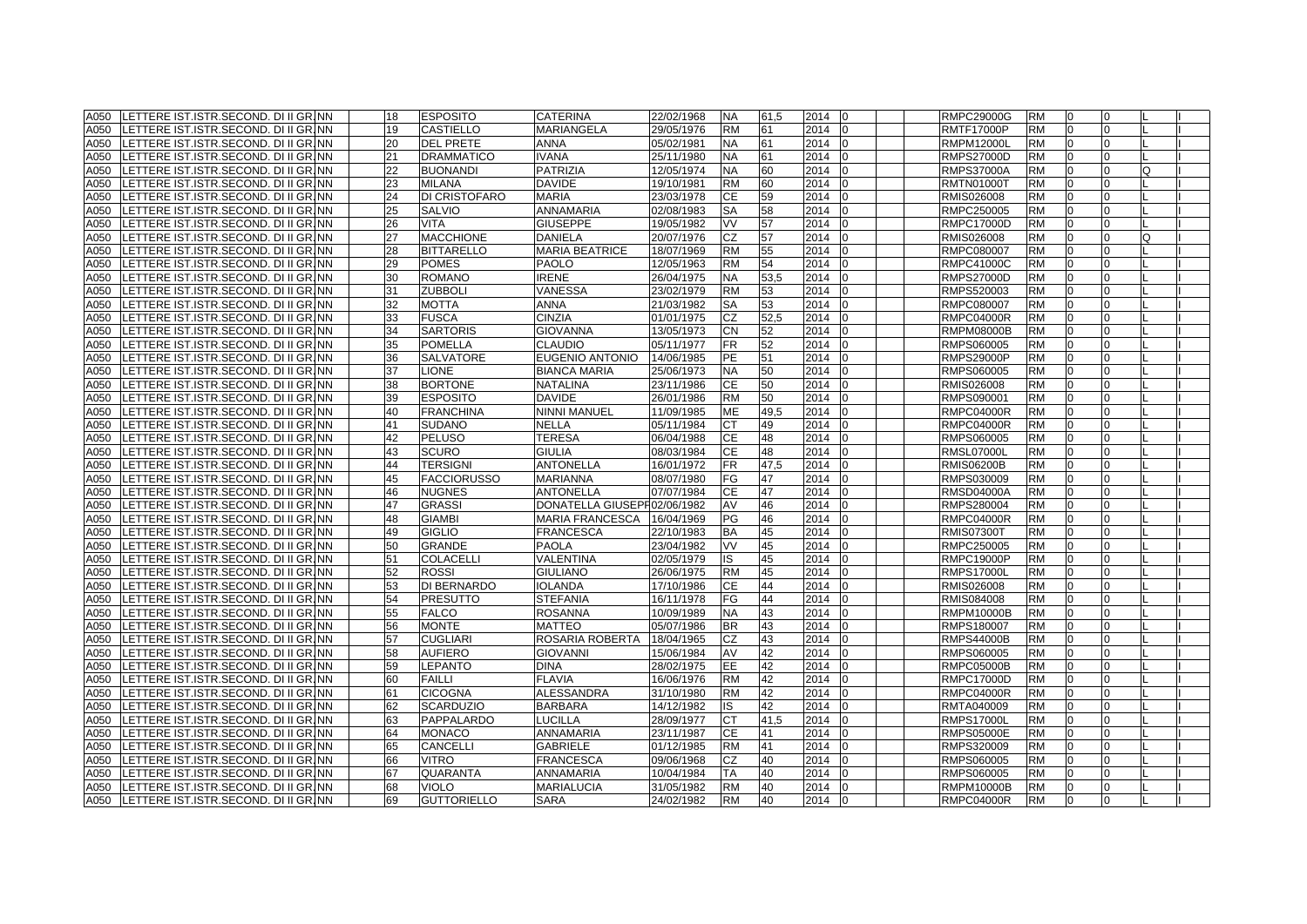|      | A050 LETTERE IST.ISTR.SECOND. DI II GR.INN | 70  | <b>MIANI</b>       | <b>MARIOLINA</b>          | 03/04/1973 | <b>NA</b> | 40   | 2014 | lo | <b>RMPC12000C</b> | <b>RM</b> | l0             | 0        |  |
|------|--------------------------------------------|-----|--------------------|---------------------------|------------|-----------|------|------|----|-------------------|-----------|----------------|----------|--|
| A050 | LETTERE IST.ISTR.SECOND. DI II GR. NN      | 71  | <b>MACCARI</b>     | <b>CLAUDIO</b>            | 23/11/1978 | <b>RM</b> | 39   | 2014 |    | <b>RMPS29000P</b> | <b>RM</b> | $\Omega$       | $\Omega$ |  |
| A050 | LETTERE IST.ISTR.SECOND. DI II GR. NN      | 72  | <b>CECCARELLI</b>  | <b>STEFANO</b>            | 14/01/1986 | <b>RM</b> | 39   | 2014 |    | <b>RMIS10100R</b> | <b>RM</b> | $\Omega$       | $\Omega$ |  |
| A050 | LETTERE IST.ISTR.SECOND. DI II GR. NN      | 73  | <b>LORENZO</b>     | <b>GIULIA</b>             | 02/09/1986 | AQ        | 39   | 2014 |    | RMPC12000C        | <b>RM</b> | <b>0</b>       | 0        |  |
| A050 | LETTERE IST.ISTR.SECOND. DI II GR. NN      | 74  | <b>SPECCHIA</b>    | <b>EMANUELA</b>           | 16/12/1984 | LE.       | 39   | 2014 |    | <b>RMIS07300T</b> | <b>RM</b> | 0              | $\Omega$ |  |
| A050 | LETTERE IST.ISTR.SECOND. DI II GR. NN      | 75  | <b>BRUMAT</b>      | <b>RACHELE</b>            | 22/03/1981 | <b>RM</b> | 39   | 2014 |    | RMPS520003        | <b>RM</b> | <sup>0</sup>   | $\Omega$ |  |
| A050 | LETTERE IST.ISTR.SECOND. DI II GR. NN      | 76  | <b>CHIAPPELLI</b>  | LAURA                     | 25/05/1978 | <b>RM</b> | 39   | 2014 |    | RMTF090003        | <b>RM</b> |                |          |  |
| A050 | LETTERE IST.ISTR.SECOND. DI II GR. NN      | 77  | <b>DE GAETANO</b>  | <b>ILARIA</b>             | 28/11/1975 | NA        | 38   | 2014 |    | <b>RMPC04000R</b> | <b>RM</b> | $\Omega$       | $\Omega$ |  |
| A050 | LETTERE IST.ISTR.SECOND. DI II GR. NN      | 78  | <b>RUSSO</b>       | <b>ANTONIA</b>            | 28/07/1989 | <b>CE</b> | 37   | 2014 |    | RMPS280004        | <b>RM</b> | $\Omega$       | $\Omega$ |  |
| A050 | LETTERE IST.ISTR.SECOND. DI II GR. NN      | 79  | <b>SARRA</b>       | <b>SERENA</b>             | 11/07/1989 | <b>FR</b> | 37   | 2014 |    | RMPC17000D        | <b>RM</b> | $\Omega$       | $\Omega$ |  |
| A050 | LETTERE IST.ISTR.SECOND. DI II GR. NN      | 80  | <b>D'ELIA</b>      | <b>SIMONA</b>             | 07/06/1986 | <b>RM</b> | 37   | 2014 |    | RMIS063007        | <b>RM</b> | $\Omega$       | $\Omega$ |  |
| A050 | LETTERE IST.ISTR.SECOND. DI II GR. NN      | 81  | <b>RICCI</b>       | <b>BENEDETTA</b>          | 10/09/1984 | CН        | 37   | 2014 |    | RMPS180007        | <b>RM</b> | $\Omega$       | $\Omega$ |  |
| A050 | LETTERE IST.ISTR.SECOND. DI II GR. NN      | 82  | <b>PICA</b>        | <b>ILARIA</b>             | 27/07/1981 | <b>RM</b> | 37   | 2014 |    | RMIS01600N        | <b>RM</b> | 0              | $\Omega$ |  |
| A050 | LETTERE IST.ISTR.SECOND. DI II GR.INN      | 83  | <b>ALAGIA</b>      | <b>FEDERICA</b>           | 30/03/1982 | <b>PZ</b> | 36,5 | 2014 |    | RMPC250005        | <b>RM</b> | $\Omega$       | $\Omega$ |  |
| A050 | LETTERE IST.ISTR.SECOND. DI II GR. NN      | 84  | <b>MACCHIONE</b>   | ANGELA                    | 24/07/1986 | СE        | 36   | 2014 |    | <b>RMIS07300T</b> | <b>RM</b> | <sup>0</sup>   | U        |  |
| A050 | LETTERE IST.ISTR.SECOND. DI II GR. NN      | 85  | <b>CAFAROTTI</b>   | <b>ALBERTO</b>            | 09/03/1985 | <b>RM</b> | 36   | 2014 |    | RMPS320009        | <b>RM</b> | $\Omega$       | $\Omega$ |  |
| A050 | LETTERE IST.ISTR.SECOND. DI II GR. NN      | 86  | <b>MAGGI</b>       | <b>FRANCESCA</b>          | 24/12/1988 | <b>RM</b> | 36   | 2014 |    | <b>RMPC17000D</b> | <b>RM</b> | $\Omega$       | $\Omega$ |  |
| A050 | LETTERE IST.ISTR.SECOND. DI II GR. NN      | 87  | <b>COLOZZI</b>     | <b>MARCO</b>              | 07/06/1988 | <b>FR</b> | 36   | 2014 |    | RMPC250005        | <b>RM</b> | 0              | $\Omega$ |  |
| A050 | LETTERE IST.ISTR.SECOND. DI II GR. NN      | 88  | <b>MONTI</b>       | <b>GIULIA</b>             | 09/02/1988 | LT        | 36   | 2014 |    | RMPS060005        | <b>RM</b> | $\Omega$       | $\Omega$ |  |
| A050 | LETTERE IST.ISTR.SECOND. DI II GR. NN      | 89  | <b>AMMIRABILE</b>  | <b>SARA</b>               | 13/10/1987 | <b>BR</b> | 36   | 2014 |    | RMPS060005        | <b>RM</b> | 0              | $\Omega$ |  |
| A050 | LETTERE IST.ISTR.SECOND. DI II GR. NN      | 90  | <b>MARGANI</b>     | <b>MICHELA</b>            | 16/07/1985 | <b>RM</b> | 36   | 2014 |    | RMPS060005        | <b>RM</b> | 0              | $\Omega$ |  |
| A050 | LETTERE IST.ISTR.SECOND. DI II GR.INN      | 91  | <b>GUARNERI</b>    | <b>STEFANIA</b>           | 28/03/1981 | СT        | 36   | 2014 |    | RMPS51000C        | <b>RM</b> | $\Omega$       | $\Omega$ |  |
| A050 | LETTERE IST.ISTR.SECOND. DI II GR.INN      | 92  | <b>DONISI</b>      | <b>MARINA</b>             | 30/10/1979 | <b>CE</b> | 36   | 2014 |    | RMPC080007        | <b>RM</b> |                | $\Omega$ |  |
| A050 | LETTERE IST.ISTR.SECOND. DI II GR. NN      | 93  | <b>PETACCIA</b>    | ANNA GRAZIA               | 26/03/1962 | <b>RM</b> | 36   | 2014 |    | RMPS060005        | <b>RM</b> | $\Omega$       | $\Omega$ |  |
| A050 | LETTERE IST.ISTR.SECOND. DI II GR. NN      | 94  | CAPARELLO          | <b>CATERINA</b>           | 11/06/1987 | CZ        | 35   | 2014 |    | <b>RMPS27000D</b> | <b>RM</b> | $\Omega$       | $\Omega$ |  |
| A050 | LETTERE IST.ISTR.SECOND. DI II GR. NN      | 95  | <b>PALUMBO</b>     | <b>IDA</b>                | 14/01/1987 | <b>SA</b> | 35   | 2014 |    | <b>RMPC19000P</b> | <b>RM</b> | $\Omega$       | $\Omega$ |  |
| A050 | LETTERE IST.ISTR.SECOND. DI II GR. NN      | 96  | <b>MARIANI</b>     | <b>SARA</b>               | 20/11/1985 | <b>RM</b> | 35   | 2014 |    | RMPC41000C        | <b>RM</b> | $\Omega$       | $\Omega$ |  |
| A050 | LETTERE IST.ISTR.SECOND. DI II GR. NN      | 97  | <b>VERTUCCI</b>    | <b>GIOVANNA</b>           | 07/07/1982 | СE        | 35   | 2014 |    | <b>RMIS07900R</b> | <b>RM</b> | 0              | $\Omega$ |  |
| A050 | LETTERE IST.ISTR.SECOND. DI II GR. NN      | 98  | <b>URBANO</b>      | <b>BARBARA</b>            | 29/09/1973 | <b>FR</b> | 34,5 | 2014 | n  | RMPC060002        | <b>RM</b> | 0              | $\Omega$ |  |
| A050 | LETTERE IST.ISTR.SECOND. DI II GR. NN      | 99  | <b>PIPOLA</b>      | <b>ILARIA</b>             | 21/10/1977 | <b>RM</b> | 34,5 | 2014 |    | RMPC09000T        | <b>RM</b> | <sup>0</sup>   | $\Omega$ |  |
| A050 | LETTERE IST.ISTR.SECOND. DI II GR.INN      | 100 | <b>D'ANIELLO</b>   | <b>ROMINA</b>             | 20/07/1982 | FR        | 34   | 2014 |    | RMPC150008        | <b>RM</b> |                | U        |  |
| A050 | LETTERE IST.ISTR.SECOND. DI II GR. NN      | 101 | COLOCCIA           | FRANCESCAROMANA31/03/1989 |            | CВ        | 34   | 2014 |    | <b>RMPS17000L</b> | <b>RM</b> | $\Omega$       | $\Omega$ |  |
| A050 | LETTERE IST.ISTR.SECOND. DI II GR. NN      | 102 | <b>PIRRONE</b>     | <b>FEDERICO</b>           | 25/06/1988 | <b>RM</b> | 34   | 2014 |    | RMPC150008        | <b>RM</b> | $\Omega$       | $\Omega$ |  |
| A050 | LETTERE IST.ISTR.SECOND. DI II GR. NN      | 103 | <b>DISTANTE</b>    | ALESSANDRA                | 23/04/1987 | <b>RM</b> | 34   | 2014 |    | RMPS060005        | <b>RM</b> | 0              | 0        |  |
| A050 | LETTERE IST.ISTR.SECOND. DI II GR. NN      | 104 | <b>GUIDA</b>       | VALENTINA                 | 03/03/1987 | <b>RM</b> | 34   | 2014 |    | RMPM08000B        | <b>RM</b> | $\Omega$       | $\Omega$ |  |
| A050 | LETTERE IST.ISTR.SECOND. DI II GR. NN      | 105 | <b>FALCO</b>       | <b>MICHELA</b>            | 02/08/1986 | NA        | 34   | 2014 |    | <b>RMPS48000T</b> | <b>RM</b> | $\Omega$       | $\Omega$ |  |
| A050 | LETTERE IST.ISTR.SECOND. DI II GR. NN      | 106 | <b>FALANGA</b>     | <b>EMILIA</b>             | 28/04/1985 | <b>NA</b> | 34   | 2014 |    | <b>RMPS29000P</b> | <b>RM</b> | 10             | $\Omega$ |  |
| A050 | LETTERE IST.ISTR.SECOND. DI II GR.INN      | 107 | <b>ALBARANO</b>    | <b>FLORA</b>              | 12/03/1983 | AV        | 34   | 2014 | n  | <b>RMPC12000C</b> | <b>RM</b> | $\overline{0}$ | 0        |  |
| A050 | LETTERE IST.ISTR.SECOND. DI II GR. NN      | 108 | <b>BRESSANI</b>    | <b>CLAUDIA</b>            | 25/05/1973 | <b>RM</b> | 34   | 2014 |    | <b>RMPC04000R</b> | <b>RM</b> |                |          |  |
| A050 | LETTERE IST.ISTR.SECOND. DI II GR. NN      | 109 | <b>PERROTTA</b>    | <b>ANTONIETTA</b>         | 20/09/1977 | EE        | 33,5 | 2014 |    | <b>RMPS17000L</b> | <b>RM</b> |                |          |  |
| A050 | LETTERE IST.ISTR.SECOND. DI II GR. NN      | 110 | <b>GANGEMI</b>     | <b>GIULIANO</b>           | 23/06/1974 | <b>RM</b> | 33,5 | 2014 |    | <b>RMIS01600N</b> | <b>RM</b> | l0             | $\Omega$ |  |
| A050 | LETTERE IST.ISTR.SECOND. DI II GR. NN      | 111 | LORUSSO            | <b>NUNZIA</b>             | 22/03/1979 | <b>BA</b> | 33   | 2014 |    | <b>RMIS08100R</b> | <b>RM</b> | $\Omega$       | $\Omega$ |  |
| A050 | LETTERE IST.ISTR.SECOND. DI II GR. NN      | 112 | DEBENEDETTIS       | <b>GIULIA</b>             | 12/01/1989 | <b>RM</b> | 33   | 2014 |    | <b>RMPS24000N</b> | <b>RM</b> | $\Omega$       | $\Omega$ |  |
| A050 | LETTERE IST.ISTR.SECOND. DI II GR. NN      | 113 | <b>IAIANI</b>      | <b>GIULIA</b>             | 16/06/1989 | <b>RM</b> | 33   | 2014 |    | RMIS063007        | <b>RM</b> | $\Omega$       | $\Omega$ |  |
| A050 | LETTERE IST.ISTR.SECOND. DI II GR. NN      | 114 | <b>GIONTA</b>      | <b>SIMONA</b>             | 12/11/1989 | LT        | 33   | 2014 |    | RMPC17000D        | <b>RM</b> | $\Omega$       | $\Omega$ |  |
| A050 | LETTERE IST.ISTR.SECOND. DI II GR. NN      | 115 | <b>RIZZUTO</b>     | <b>ALESSANDRA</b>         | 09/10/1989 | GO        | 33   | 2014 |    | RMIS026008        | <b>RM</b> | $\Omega$       | $\Omega$ |  |
| A050 | LETTERE IST.ISTR.SECOND. DI II GR. NN      | 116 | <b>MATURANI</b>    | <b>MATTEO</b>             | 09/06/1989 | <b>RM</b> | 33   | 2014 |    | RMPC17000D        | <b>RM</b> | $\Omega$       | $\Omega$ |  |
| A050 | LETTERE IST.ISTR.SECOND. DI II GR. NN      | 117 | <b>VALENZA</b>     | <b>FABRIZIA</b>           | 10/03/1989 | <b>RM</b> | 33   | 2014 |    | RMPS160002        | <b>RM</b> | $\Omega$       | $\Omega$ |  |
| A050 | LETTERE IST.ISTR.SECOND. DI II GR. NN      | 118 | <b>MASTRANGELO</b> | <b>MARIA</b>              | 08/12/1988 | <b>CE</b> | 33   | 2014 |    | <b>RMTN01000T</b> | <b>RM</b> | $\Omega$       | $\Omega$ |  |
| A050 | LETTERE IST.ISTR.SECOND. DI II GR. NN      | 119 | <b>ZANINOTTO</b>   | <b>GIULIA</b>             | 19/08/1988 | <b>RM</b> | 33   | 2014 |    | RMPS520003        | <b>RM</b> | $\Omega$       | $\Omega$ |  |
| A050 | LETTERE IST.ISTR.SECOND. DI II GR.INN      | 120 | <b>ZARRA</b>       | <b>GIUSEPPE</b>           | 18/08/1988 | AV        | 33   | 2014 |    | <b>RMSD10000R</b> | <b>RM</b> | $\Omega$       | $\Omega$ |  |
|      | A050 LETTERE IST.ISTR.SECOND. DI II GR. NN | 121 | <b>DI CARLO</b>    | <b>MIRIAM</b>             | 21/05/1988 | <b>VT</b> | 33   | 2014 | I0 | <b>RMPM08000B</b> | <b>RM</b> | $\Omega$       | $\Omega$ |  |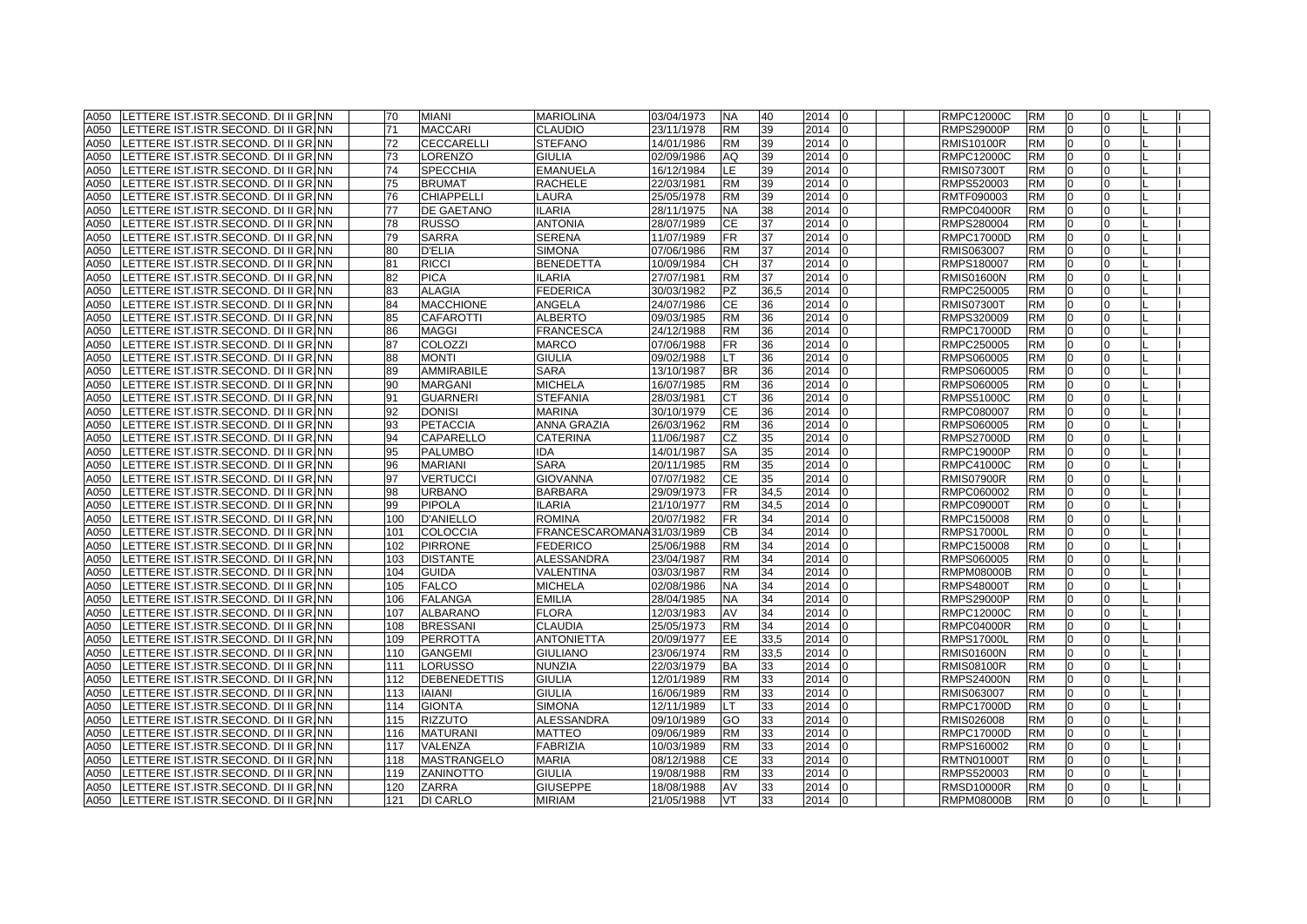| A050 | LETTERE IST.ISTR.SECOND. DI II GR. NN | 122 | <b>BARBANTI</b>    | <b>AGNESE</b>         | 09/05/1988 | <b>RM</b> | 33   | 2014<br>10 | RMTD030005        | <b>RM</b> | 10             | 0              |  |
|------|---------------------------------------|-----|--------------------|-----------------------|------------|-----------|------|------------|-------------------|-----------|----------------|----------------|--|
| A050 | LETTERE IST.ISTR.SECOND. DI II GR. NN | 123 | <b>CIARALLI</b>    | <b>SUSANNA</b>        | 20/03/1988 | AP        | 33   | 2014       | RMPS060005        | <b>RM</b> | 0              | $\overline{0}$ |  |
| A050 | LETTERE IST.ISTR.SECOND. DI II GR. NN | 124 | <b>PAVONI</b>      | <b>MARTINA</b>        | 14/02/1988 | AP        | 33   | 2014       | <b>RMPC17000D</b> | <b>RM</b> | $\Omega$       | $\Omega$       |  |
| A050 | LETTERE IST.ISTR.SECOND. DI II GR. NN | 125 | <b>REMPICCIA</b>   | <b>ROSA</b>           | 06/01/1988 | <b>RM</b> | 33   | 2014       | RMPS280004        | <b>RM</b> | <b>0</b>       | 0              |  |
| A050 | LETTERE IST.ISTR.SECOND. DI II GR. NN | 126 | <b>BRUNETTI</b>    | <b>LUCIA</b>          | 25/11/1987 | <b>RM</b> | 33   | 2014       | RMPM08000B        | <b>RM</b> | 0              | $\Omega$       |  |
| A050 | LETTERE IST.ISTR.SECOND. DI II GR. NN | 127 | <b>ANZELMO</b>     | <b>LUCIA</b>          | 09/07/1987 | BA        | 33   | 2014       | RMPS10000A        | RM        | <sup>0</sup>   | $\Omega$       |  |
| A050 | LETTERE IST.ISTR.SECOND. DI II GR. NN | 128 | <b>MARIANI</b>     | <b>MARTINA</b>        | 30/06/1987 | <b>RM</b> | 33   | 2014       | RMPS060005        | <b>RM</b> |                |                |  |
| A050 | LETTERE IST.ISTR.SECOND. DI II GR. NN | 129 | <b>GERI</b>        | <b>MARTA</b>          | 24/04/1987 | <b>RM</b> | 33   | 2014       | <b>RMPS53000N</b> | <b>RM</b> |                | $\Omega$       |  |
| A050 | LETTERE IST.ISTR.SECOND. DI II GR. NN | 130 | <b>CORONATO</b>    | <b>ROSALBA</b>        | 14/04/1987 | <b>PZ</b> | 33   | 2014       | RMIS026008        | <b>RM</b> | l0             | $\Omega$       |  |
| A050 | LETTERE IST.ISTR.SECOND. DI II GR. NN | 131 | <b>COSTA</b>       | <b>RITA</b>           | 06/03/1987 | <b>PA</b> | 33   | 2014       | RMPS280004        | <b>RM</b> | $\Omega$       | $\Omega$       |  |
| A050 | LETTERE IST.ISTR.SECOND. DI II GR.INN | 132 | <b>ALBANESE</b>    | TIZIANA               | 26/11/1986 | PZ        | 33   | 2014       | RMPC27000A        | <b>RM</b> | $\Omega$       | $\Omega$       |  |
| A050 | LETTERE IST.ISTR.SECOND. DI II GR. NN | 133 | DI PASQUALE        | <b>CHIARA</b>         | 30/07/1986 | AQ        | 33   | 2014       | <b>RMPC04000R</b> | <b>RM</b> | <sup>0</sup>   | $\Omega$       |  |
| A050 | LETTERE IST.ISTR.SECOND. DI II GR. NN | 134 | <b>CHATARD</b>     | <b>NICOLEROSE</b>     | 09/04/1986 | SI        | 33   | 2014       | RMPS060005        | <b>RM</b> | 0              | $\Omega$       |  |
| A050 | LETTERE IST.ISTR.SECOND. DI II GR.INN | 135 | <b>ABBATE</b>      | <b>MARIANNA</b>       | 09/06/1985 | <b>RM</b> | 33   | 2014       | RMSD06000G        | <b>RM</b> | $\Omega$       | $\Omega$       |  |
| A050 | LETTERE IST.ISTR.SECOND. DI II GR. NN | 136 | <b>SCARFO</b>      | <b>ANTONELLA</b>      | 06/06/1985 | RC        | 33   | 2014       | RMIS026008        | <b>RM</b> | <sup>0</sup>   | U              |  |
| A050 | LETTERE IST.ISTR.SECOND. DI II GR. NN | 137 | <b>COLLACCHI</b>   | <b>EMANUELA</b>       | 12/12/1984 | <b>RM</b> | 33   | 2014       | <b>RMIS02400L</b> | <b>RM</b> | $\Omega$       | $\Omega$       |  |
| A050 | LETTERE IST.ISTR.SECOND. DI II GR. NN | 138 | ANGELUCCI          | <b>ALESSIO</b>        | 28/08/1984 | TE.       | 33   | 2014       | <b>RMPC17000D</b> | <b>RM</b> | $\Omega$       | $\Omega$       |  |
| A050 | LETTERE IST.ISTR.SECOND. DI II GR. NN | 139 | <b>QUARESIMA</b>   | <b>VALENTINA</b>      | 03/02/1984 | <b>RM</b> | 33   | 2014       | RMIC8GE009        | <b>RM</b> | 0              | $\Omega$       |  |
| A050 | LETTERE IST.ISTR.SECOND. DI II GR. NN | 140 | <b>CUOMO</b>       | <b>ANNA</b>           | 30/12/1983 | <b>SA</b> | 33   | 2014       | <b>RMPC04000R</b> | <b>RM</b> | $\Omega$       | $\Omega$       |  |
| A050 | LETTERE IST.ISTR.SECOND. DI II GR. NN | 141 | <b>RUOTOLO</b>     | <b>ROBERTA</b>        | 19/02/1983 | <b>RM</b> | 33   | 2014       | RMPC180004        | <b>RM</b> | 0              | $\Omega$       |  |
| A050 | LETTERE IST.ISTR.SECOND. DI II GR. NN | 142 | <b>D'AMBROSIO</b>  | <b>FRANCESCA</b>      | 17/12/1982 | <b>RM</b> | 33   | 2014       | <b>RMPS10000A</b> | <b>RM</b> | 0              | $\Omega$       |  |
| A050 | LETTERE IST.ISTR.SECOND. DI II GR.INN | 143 | <b>MANCINI</b>     | <b>MARTA</b>          | 11/04/1982 | <b>RM</b> | 33   | 2014       | RMPS060005        | <b>RM</b> | $\Omega$       | $\Omega$       |  |
| A050 | LETTERE IST.ISTR.SECOND. DI II GR.INN | 144 | <b>PIGNATARO</b>   | LAURA                 | 20/11/1977 | SA        | 33   | 2014       | RMPC21000P        | <b>RM</b> |                | $\Omega$       |  |
| A050 | LETTERE IST.ISTR.SECOND. DI II GR. NN | 145 | <b>TROPIANO</b>    | <b>ANTONIO</b>        | 26/08/1976 | CZ        | 33   | 2014       | RMPS060005        | <b>RM</b> | $\Omega$       | $\Omega$       |  |
| A050 | LETTERE IST.ISTR.SECOND. DI II GR. NN | 146 | <b>ZOLFANELLI</b>  | <b>EMILIANA</b>       | 11/01/1976 | <b>SA</b> | 33   | 2014       | <b>RMPS27000D</b> | <b>RM</b> | $\Omega$       | $\Omega$       |  |
| A050 | LETTERE IST.ISTR.SECOND. DI II GR. NN | 147 | <b>DRAGO</b>       | <b>MARIACAROLINA</b>  | 18/07/1965 | <b>GE</b> | 33   | 2014       | <b>RMIS07900R</b> | <b>RM</b> | $\Omega$       | $\Omega$       |  |
| A050 | LETTERE IST.ISTR.SECOND. DI II GR.INN | 148 | FERRARO            | CARLA                 | 03/01/1976 | CЕ        | 32,5 | 2014       | RMTF040002        | <b>RM</b> | $\Omega$       | $\Omega$       |  |
| A050 | LETTERE IST.ISTR.SECOND. DI II GR. NN | 149 | <b>MAOLA</b>       | <b>PAOLA</b>          | 02/12/1984 | FR.       | 32   | 2014       | <b>RMPC04000R</b> | <b>RM</b> | 0              | 0              |  |
| A050 | LETTERE IST.ISTR.SECOND. DI II GR. NN | 150 | <b>CIOFANI</b>     | <b>EMILIA</b>         | 28/10/1977 | AQ        | 32   | 2014<br>n  | RMPS27000D        | <b>RM</b> | 0              | $\Omega$       |  |
| A050 | LETTERE IST.ISTR.SECOND. DI II GR. NN | 151 | <b>VENTURA</b>     | <b>PAOLA</b>          | 08/10/1975 | PZ        | 31   | 2014       | RMPS04000X        | <b>RM</b> | <sup>0</sup>   | $\Omega$       |  |
| A050 | LETTERE IST.ISTR.SECOND. DI II GR.INN | 152 | <b>GARZILLO</b>    | VANIA                 | 29/03/1985 | <b>RM</b> | 31   | 2014       | RMPC19000P        | RM        |                | U              |  |
| A050 | LETTERE IST.ISTR.SECOND. DI II GR. NN | 153 | SPINELLO           | <b>MORENANUCCIA</b>   | 03/01/1985 | EN        | 31   | 2014       | <b>RMPC04000R</b> | <b>RM</b> | $\Omega$       | $\Omega$       |  |
| A050 | LETTERE IST.ISTR.SECOND. DI II GR. NN | 154 | <b>RUPATI</b>      | <b>SILVIA</b>         | 22/01/1977 | AT        | 31   | 2014       | <b>RMPC17000D</b> | <b>RM</b> | $\Omega$       | $\Omega$       |  |
| A050 | LETTERE IST.ISTR.SECOND. DI II GR. NN | 155 | <b>D'ERRICO</b>    | <b>ANTONIETTA</b>     | 18/03/1988 | <b>CE</b> | 30   | 2014       | <b>RMPS17000L</b> | <b>RM</b> | 0              | 0              |  |
| A050 | LETTERE IST.ISTR.SECOND. DI II GR. NN | 156 | <b>BATTISTI</b>    | <b>SIMONE</b>         | 12/05/1986 | <b>RM</b> | 30   | 2014       | RMTF15000D        | <b>RM</b> | $\Omega$       | $\Omega$       |  |
| A050 | LETTERE IST.ISTR.SECOND. DI II GR. NN | 157 | D'AVANZO           | <b>AGNESE</b>         | 27/11/1973 | AV        | 29,5 | 2014       | RMPS05000E        | <b>RM</b> | $\Omega$       | $\Omega$       |  |
| A050 | LETTERE IST.ISTR.SECOND. DI II GR. NN | 158 | <b>LOMBARDOZZI</b> | <b>MICHELA</b>        | 04/05/1973 | <b>RM</b> | 29,5 | 2014       | RMTF090003        | <b>RM</b> | 10             | $\Omega$       |  |
| A050 | LETTERE IST.ISTR.SECOND. DI II GR.INN | 159 | <b>GIARDINELLA</b> | <b>PATRIZIA</b>       | 15/09/1964 | <b>RM</b> | 29   | 2014<br>lo | <b>RMIS08100R</b> | <b>RM</b> | $\overline{0}$ | 0              |  |
| A050 | LETTERE IST.ISTR.SECOND. DI II GR. NN | 160 | <b>MARTELLA</b>    | LAILA                 | 23/06/1968 | AN        | 29   | 2014       | RMIS013006        | <b>RM</b> |                |                |  |
| A050 | LETTERE IST.ISTR.SECOND. DI II GR. NN | 161 | <b>MOREA</b>       | MARIANGELA            | 10/04/1976 |           | 29   | 2014       | RMPS060005        | <b>RM</b> |                |                |  |
| A050 | LETTERE IST.ISTR.SECOND. DI II GR. NN | 162 | <b>FANFARILLO</b>  | <b>VALERIA</b>        | 08/06/1988 | <b>RM</b> | 29   | 2014       | RMPC250005        | <b>RM</b> | $\Omega$       | $\Omega$       |  |
| A050 | LETTERE IST.ISTR.SECOND. DI II GR. NN | 163 | <b>ABBRITTI</b>    | <b>MARTINA</b>        | 27/01/1987 | <b>CS</b> | 29   | 2014       | <b>RMPC23000X</b> | <b>RM</b> | $\Omega$       | $\Omega$       |  |
| A050 | LETTERE IST.ISTR.SECOND. DI II GR. NN | 164 | <b>RUGGIERI</b>    | <b>EMANUELA</b>       | 27/01/1987 | FG        | 29   | 2014       | <b>RMPS50000T</b> | <b>RM</b> | $\Omega$       | $\Omega$       |  |
| A050 | LETTERE IST.ISTR.SECOND. DI II GR. NN | 165 | <b>PETRILLO</b>    | TERESA                | 03/01/1987 | <b>SA</b> | 29   | 2014       | RMPS280004        | <b>RM</b> | $\Omega$       | $\Omega$       |  |
| A050 | LETTERE IST.ISTR.SECOND. DI II GR. NN | 166 | <b>IERVOLINO</b>   | <b>CLAUDIA</b>        | 03/08/1980 | <b>NA</b> | 29   | 2014       | RMPC31000G        | <b>RM</b> | $\Omega$       | $\Omega$       |  |
| A050 | LETTERE IST.ISTR.SECOND. DI II GR. NN | 167 | PENNACCHIOTTI      | <b>LAURA</b>          | 18/09/1989 | <b>RM</b> | 28.5 | 2014       | RMIS077005        | <b>RM</b> | $\Omega$       | $\Omega$       |  |
| A050 | LETTERE IST.ISTR.SECOND. DI II GR. NN | 168 | <b>DI DOMENICO</b> | <b>ANTONELLA</b>      | 09/07/1983 | <b>RM</b> | 28,5 | 2014       | RMTD640001        | <b>RM</b> | $\Omega$       | $\Omega$       |  |
| A050 | LETTERE IST.ISTR.SECOND. DI II GR. NN | 169 | <b>GIULIANELLI</b> | <b>FRANCESCO</b>      | 28/05/1981 | <b>RM</b> | 28,5 | 2014       | RMPS130006        | <b>RM</b> | $\Omega$       | $\Omega$       |  |
| A050 | LETTERE IST.ISTR.SECOND. DI II GR. NN | 170 | <b>FARESE</b>      | <b>MARIANNA</b>       | 28/06/1982 | <b>BN</b> | 28   | 2014       | <b>RMPC17000D</b> | <b>RM</b> | $\Omega$       | $\Omega$       |  |
| A050 | LETTERE IST.ISTR.SECOND. DI II GR. NN | 171 | <b>LIOTTO</b>      | <b>MARIA ROSARIA</b>  | 07/07/1988 | <b>CE</b> | 27.5 | 2014       | RMIS026008        | <b>RM</b> | $\Omega$       | $\Omega$       |  |
| A050 | LETTERE IST.ISTR.SECOND. DI II GR.INN | 172 | <b>DILUZIO</b>     | <b>MARIANGELARITA</b> | 04/05/1988 | FG        | 27.5 | 2014       | RMPS030009        | <b>RM</b> | $\Omega$       | $\Omega$       |  |
| A050 | LETTERE IST.ISTR.SECOND. DI II GR. NN | 173 | <b>DARGENIO</b>    | <b>CARMELA</b>        | 30/06/1981 | <b>BA</b> | 27.5 | 2014<br>I0 | <b>RMPC24000E</b> | <b>RM</b> | $\Omega$       | $\Omega$       |  |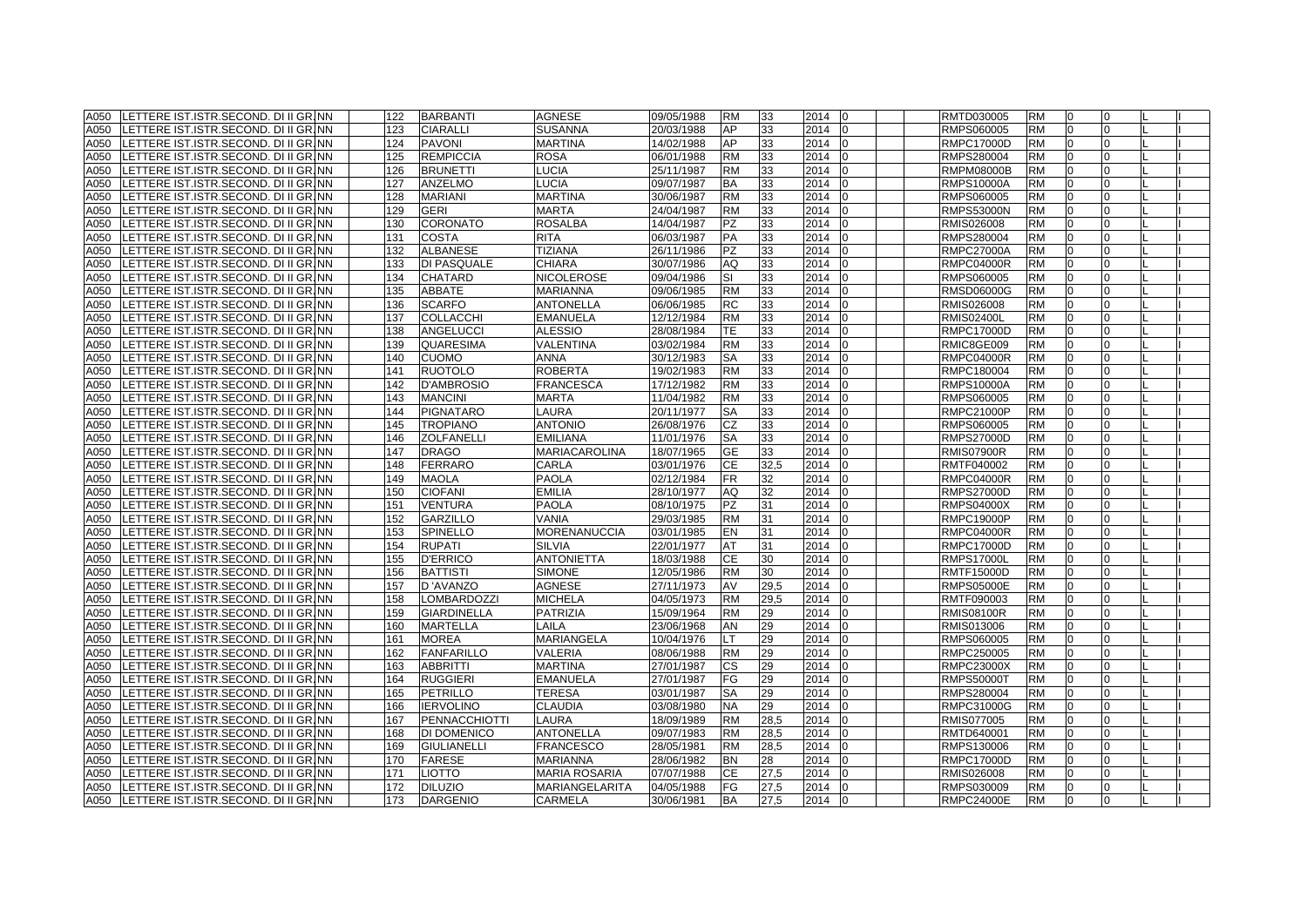| A050 | LETTERE IST.ISTR.SECOND. DI II GR. NN  | 174            | <b>FALCONE</b>      | RICCARDO CHRISTIA 27/06/1980 |            | <b>SA</b> | 27,5 | 2014<br>-10      | <b>RMPC12000C</b> | <b>RM</b> | l0             | 0        |   |  |
|------|----------------------------------------|----------------|---------------------|------------------------------|------------|-----------|------|------------------|-------------------|-----------|----------------|----------|---|--|
| A050 | LETTERE IST.ISTR.SECOND. DI II GR.NN   | 175            | LAMONACA            | <b>BARBARA</b>               | 27/11/1977 | <b>RM</b> | 27,5 | 2014<br>lo       | RMIS026008        | <b>RM</b> | $\Omega$       | $\Omega$ |   |  |
| A050 | LETTERE IST.ISTR.SECOND. DI II GR.NN   | 176            | <b>RICCI</b>        | <b>FIORENZA</b>              | 20/05/1974 | <b>RM</b> | 27   | 2014             | RMPC150008        | <b>RM</b> | $\Omega$       | $\Omega$ |   |  |
| A050 | LETTERE IST.ISTR.SECOND. DI II GR. NN  | 177            | TAURASI             | ANGELINA                     | 28/01/1987 | AV        | 27   | 2014<br>١O       | RMPC12000C        | <b>RM</b> | <b>0</b>       | $\Omega$ |   |  |
| A050 | LETTERE IST.ISTR.SECOND. DI II GR.NN   | 178            | <b>MONTONE</b>      | VANESSA BERNARDE05/11/1986   |            | <b>NA</b> | 27   | 2014<br>lo       | RMTD030005        | <b>RM</b> | 0              | $\Omega$ |   |  |
| A050 | LETTERE IST.ISTR.SECOND. DI II GR.NN   | 179            | D'AMICO             | <b>VERA</b>                  | 07/07/1984 | AQ        | 27   | 2014<br>10       | <b>RMPS04000X</b> | <b>RM</b> | ın             | $\Omega$ |   |  |
| A050 | LETTERE IST.ISTR.SECOND. DI II GR.INN  | 180            | RETICO              | <b>ANNALISA</b>              | 18/08/1977 | AQ        | 27   | 2014             | <b>RMPS27000D</b> | <b>RM</b> |                |          |   |  |
| A050 | LETTERE IST.ISTR.SECOND. DI II GR.INN  | 181            | <b>FORGIONE</b>     | <b>ALESSIA</b>               | 14/05/1986 | <b>BN</b> | 26,5 | 2014             | <b>RMIS07900R</b> | <b>RM</b> |                | $\Omega$ |   |  |
| A050 | LETTERE IST.ISTR.SECOND. DI II GR.NN   | 182            | LANGELLA            | <b>COLOMBA</b>               | 04/09/1977 | <b>SA</b> | 26,5 | 2014<br>lo       | <b>RMPC12000C</b> | <b>RM</b> | l0             | $\Omega$ |   |  |
| A050 | LETTERE IST.ISTR.SECOND. DI II GR.NN   | 183            | <b>MAIORANO</b>     | <b>ROSALBA</b>               | 31/01/1981 | AV        | 25,5 | 2014             | <b>RMPM10000B</b> | <b>RM</b> | $\Omega$       | $\Omega$ |   |  |
| A050 | LETTERE IST.ISTR.SECOND. DI II GR.NN   | 184            | <b>COTTONE</b>      | VALENTINA                    | 15/06/1975 | <b>RM</b> | 23,5 | 2014             | <b>RMPM07000R</b> | <b>RM</b> | $\Omega$       | $\Omega$ |   |  |
| A050 | LETTERE IST.ISTR.SECOND. DI II GR.NN   | 185            | <b>OTTOMANO</b>     | <b>TERESA</b>                | 21/06/1980 | MT        | 12   | 2014             | RMIC81600D        | <b>RM</b> |                | $\Omega$ | O |  |
| A051 | LETTERE,LATINO NEI LICEI E IST.MAINN   |                | MONTECCHIO          | LUCA                         | 07/08/1970 | <b>RM</b> | 136  | 2014<br>lo       | <b>RMPS17000L</b> | <b>RM</b> | $\Omega$       | $\Omega$ |   |  |
| A051 | LETTERE,LATINO NEI LICEI E IST.MAINN   | $\overline{2}$ | <b>SCIANCA</b>      | <b>ILARIA</b>                | 01/04/1973 | <b>RM</b> | 109  | 2014             | RMPM040001        | <b>RM</b> | <sup>0</sup>   | $\Omega$ |   |  |
| A051 | LETTERE,LATINO NEI LICEI E IST.MAINN   | 3              | <b>ACQUARO</b>      | <b>EUGENIO</b>               | 03/12/1974 | <b>RM</b> | 106  | 2014<br>10       | <b>RMPS12000G</b> | <b>RM</b> |                | U        |   |  |
| A051 | LETTERE,LATINO NEI LICEI E IST.MAINN   | $\overline{4}$ | <b>D'APPOLLONIO</b> | <b>VERONICA LUISA</b>        | 24/05/1978 | LТ        | 100  | 2014             | RMTF090003        | <b>RM</b> |                | $\Omega$ |   |  |
| A051 | LETTERE, LATINO NEI LICEI E IST. MAINN | 5              | <b>CUGLIARI</b>     | ROSARIA ROBERTA              | 18/04/1965 | <b>CZ</b> | 96   | 2014             | <b>RMPS44000B</b> | <b>RM</b> |                | $\Omega$ |   |  |
| A051 | LETTERE,LATINO NEI LICEI E IST.MAINN   | 6              | ESPOSITO            | <b>CATERINA</b>              | 22/02/1968 | <b>NA</b> | 92,5 | 2014             | <b>RMPC29000G</b> | <b>RM</b> | $\Omega$       | $\Omega$ |   |  |
| A051 | LETTERE,LATINO NEI LICEI E IST.MAINN   |                | NOCELLA             | <b>ANNA SOFIA</b>            | 04/09/1983 | LT        | 91   | 2014             | RMIS026008        | <b>RM</b> | $\Omega$       | $\Omega$ |   |  |
| A051 | LETTERE,LATINO NEI LICEI E IST.MAINN   | 8              | <b>FENICI</b>       | <b>PAOLO</b>                 | 05/06/1956 | <b>RI</b> | 88   | 2014<br>10       | <b>RMPS27000D</b> | <b>RM</b> | l0             | $\Omega$ |   |  |
| A051 | LETTERE,LATINO NEI LICEI E IST.MAINN   | 9              | <b>BUONANDI</b>     | <b>PATRIZIA</b>              | 12/05/1974 | <b>NA</b> | 80   | 2014<br>$\Omega$ | <b>RMPS37000A</b> | <b>RM</b> | $\Omega$       | $\Omega$ | O |  |
| A051 | LETTERE.LATINO NEI LICEI E IST.MAINN   | 10             | <b>BALDASCINI</b>   | <b>DANIELA</b>               | 22/01/1972 | <b>RM</b> | 79   | 2014<br>lo       | <b>RMPC21000P</b> | <b>RM</b> | $\Omega$       | $\Omega$ |   |  |
| A051 | LETTERE,LATINO NEI LICEI E IST.MAINN   | 11             | <b>DEL PRETE</b>    | <b>ANNA</b>                  | 05/02/1981 | <b>NA</b> | 79   | 2014             | <b>RMPM12000L</b> | <b>RM</b> |                | $\Omega$ |   |  |
| A051 | LETTERE,LATINO NEI LICEI E IST.MAINN   | 12             | COPAT               | <b>VALENTINA</b>             | 08/03/1977 | <b>CT</b> | 77,5 | 2014             | <b>RMPC17000D</b> | <b>RM</b> |                |          |   |  |
| A051 | LETTERE.LATINO NEI LICEI E IST.MAINN   | 13             | CARBONE             | <b>LUCIA ROSSANA</b>         | 20/07/1966 | <b>PZ</b> | 77   | 2014<br>lo       | RMPS280004        | <b>RM</b> | $\Omega$       | $\Omega$ |   |  |
| A051 | LETTERE.LATINO NEI LICEI E IST.MAINN   | 14             | <b>TERRINONI</b>    | <b>ALESSIA</b>               | 14/10/1984 | <b>RM</b> | 75   | 2014             | RMPC180004        | <b>RM</b> | $\Omega$       | $\Omega$ |   |  |
|      |                                        | 15             |                     |                              |            |           |      |                  |                   | <b>RM</b> | $\Omega$       | $\Omega$ |   |  |
| A051 | LETTERE,LATINO NEI LICEI E IST.MAINN   |                | SALVIO              | ANNAMARIA                    | 02/08/1983 | <b>SA</b> | 75   | 2014             | RMPC250005        |           |                |          |   |  |
| A051 | LETTERE, LATINO NEI LICEI E IST. MAINN | 16             | <b>MACCHIONE</b>    | <b>DANIELA</b>               | 20/07/1976 | <b>CZ</b> | 75   | 2014             | RMIS026008        | <b>RM</b> | 0              | $\Omega$ | O |  |
| A051 | LETTERE, LATINO NEI LICEI E IST. MAINN | 17             | <b>CESARINI</b>     | <b>ANTONELLA</b>             | 13/06/1979 | <b>FR</b> | 71,5 | 2014<br>lo       | RMPC31000G        | <b>RM</b> | 0              | 0        |   |  |
| A051 | LETTERE,LATINO NEI LICEI E IST.MAINN   | 18             | <b>BANCHETTI</b>    | <b>MARTINA</b>               | 08/11/1967 | <b>RM</b> | 71   | 2014             | RMPC150008        | <b>RM</b> |                | $\Omega$ |   |  |
| A051 | LETTERE,LATINO NEI LICEI E IST.MAINN   | 19             | FERA                | <b>ARTURO</b>                | 23/07/1977 | СS        | 70   | 2014             | <b>RMIS07300T</b> | <b>RM</b> |                | $\Omega$ |   |  |
| A051 | LETTERE,LATINO NEI LICEI E IST.MAINN   | 20             | <b>MISSI</b>        | <b>FRANCESCA</b>             | 04/10/1978 | <b>RM</b> | 70   | 2014<br>lo       | <b>RMPS04000X</b> | <b>RM</b> |                |          |   |  |
| A051 | LETTERE, LATINO NEI LICEI E IST. MAINN | 21             | <b>ATINI</b>        | <b>FRANCESCA</b>             | 22/07/1968 | <b>RM</b> | 68   | 2014<br>lo       | <b>RMPC27000A</b> | <b>RM</b> |                | $\Omega$ |   |  |
| A051 | LETTERE,LATINO NEI LICEI E IST.MAINN   | 22             | DE MEO              | <b>CLAUDIA</b>               | 17/08/1975 | <b>RM</b> | 64   | 2014<br>10       | <b>RMPC17000D</b> | <b>RM</b> | 0              | 0        |   |  |
| A051 | LETTERE,LATINO NEI LICEI E IST.MAINN   | 23             | <b>PASTORE</b>      | <b>FLORA</b>                 | 14/07/1982 | <b>NA</b> | 64   | 2014             | RMPC320006        | <b>RM</b> | $\Omega$       | $\Omega$ |   |  |
| A051 | LETTERE, LATINO NEI LICEI E IST. MAINN | 24             | COLACELLI           | VALENTINA                    | 02/05/1979 | IS        | 61   | 2014             | <b>RMPC19000P</b> | <b>RM</b> | $\Omega$       | $\Omega$ |   |  |
| A051 | LETTERE,LATINO NEI LICEI E IST.MAINN   | 25             | LAMBERTI            | <b>TERESA</b>                | 21/10/1975 | <b>SA</b> | 60,5 | 2014<br>$\Omega$ | <b>RMTN01000T</b> | <b>RM</b> | $\Omega$       | $\Omega$ |   |  |
| A051 | LETTERE,LATINO NEI LICEI E IST.MAINN   | 26             | ROMANO              | <b>IRENE</b>                 | 26/04/1975 | <b>NA</b> | 59,5 | 2014<br>10       | <b>RMPS27000D</b> | <b>RM</b> | $\overline{0}$ | 0        |   |  |
| A051 | LETTERE,LATINO NEI LICEI E IST.MAINN   | 27             | MOTTA               | <b>ANNA</b>                  | 21/03/1982 | <b>SA</b> | 59   | 2014             | RMPC080007        | <b>RM</b> |                |          |   |  |
| A051 | LETTERE,LATINO NEI LICEI E IST.MAINN   | 28             | <b>FUSCA</b>        | <b>CINZIA</b>                | 01/01/1975 | CZ        | 58   | 2014             | <b>RMPC04000R</b> | <b>RM</b> |                |          |   |  |
| A051 | LETTERE,LATINO NEI LICEI E IST.MAINN   | 29             | <b>MAIOLINI</b>     | FRANCESCO SAVERI(28/05/1975  |            | <b>NA</b> | 58   | 2014<br>lo       | <b>RMIS07300T</b> | <b>RM</b> | $\Omega$       | $\Omega$ |   |  |
| A051 | LETTERE, LATINO NEI LICEI E IST. MAINN | 30             | <b>BARESE</b>       | <b>GIULIA MARIA</b>          | 11/10/1978 | <b>NA</b> | 57   | 2014<br>$\Omega$ | RMPC030006        | <b>RM</b> | $\Omega$       | $\Omega$ |   |  |
| A051 | LETTERE,LATINO NEI LICEI E IST.MAINN   | 31             | <b>COSTA</b>        | <b>GIORGIA</b>               | 08/07/1982 | <b>PA</b> | 57   | 2014<br>lo       | <b>RMPC23000X</b> | <b>RM</b> | $\Omega$       | $\Omega$ |   |  |
| A051 | LETTERE, LATINO NEI LICEI E IST. MAINN | 32             | <b>BORTONE</b>      | <b>NATALINA</b>              | 23/11/1986 | <b>CE</b> | 56   | 2014             | RMIS026008        | <b>RM</b> | $\Omega$       | $\Omega$ |   |  |
| A051 | LETTERE,LATINO NEI LICEI E IST.MAINN   | 33             | <b>DUGO</b>         | <b>SANDRA</b>                | 23/04/1964 | <b>RM</b> | 56   | 2014<br>lo       | <b>RMPC04000R</b> | <b>RM</b> | $\Omega$       | $\Omega$ |   |  |
| A051 | LETTERE,LATINO NEI LICEI E IST.MAINN   | 34             | <b>FRANCHINA</b>    | <b>NINNI MANUEL</b>          | 11/09/1985 | <b>ME</b> | 55.5 | 2014<br>$\Omega$ | <b>RMPC04000R</b> | <b>RM</b> | $\Omega$       | $\Omega$ |   |  |
| A051 | LETTERE,LATINO NEI LICEI E IST.MAINN   | 35             | <b>BITTARELLO</b>   | <b>MARIA BEATRICE</b>        | 18/07/1969 | <b>RM</b> | 55,5 | 2014             | RMPC080007        | <b>RM</b> |                | $\Omega$ |   |  |
| A051 | LETTERE,LATINO NEI LICEI E IST.MAINN   | 36             | <b>SCARPA</b>       | <b>TERESA</b>                | 07/06/1978 | <b>NA</b> | 55   | 2014             | <b>RMPS27000D</b> | <b>RM</b> |                | $\Omega$ |   |  |
| A051 | LETTERE, LATINO NEI LICEI E IST. MAINN | 37             | PELUSO              | <b>TERESA</b>                | 06/04/1988 | <b>CE</b> | 54   | 2014<br>lo       | RMPS060005        | <b>RM</b> | $\Omega$       | $\Omega$ |   |  |
| A051 | LETTERE.LATINO NEI LICEI E IST.MAINN   | 38             | <b>ESPOSITO</b>     | <b>DAVIDE</b>                | 26/01/1986 | <b>RM</b> | 54   | 2014<br>$\Omega$ | RMPS090001        | <b>RM</b> | $\Omega$       | $\Omega$ |   |  |
| A051 | LETTERE,LATINO NEI LICEI E IST.MAINN   | 39             | <b>GIAMBI</b>       | <b>MARIA FRANCESCA</b>       | 16/04/1969 | PG        | 54   | 2014<br>$\Omega$ | <b>RMPC04000R</b> | <b>RM</b> | $\Omega$       | $\Omega$ |   |  |
| A051 | LETTERE, LATINO NEI LICEI E IST. MAINN | 40             | <b>FACCIORUSSO</b>  | <b>MARIANNA</b>              | 08/07/1980 | FG        | 53   | 2014 0           | RMPS030009        | <b>RM</b> | $\Omega$       | $\Omega$ |   |  |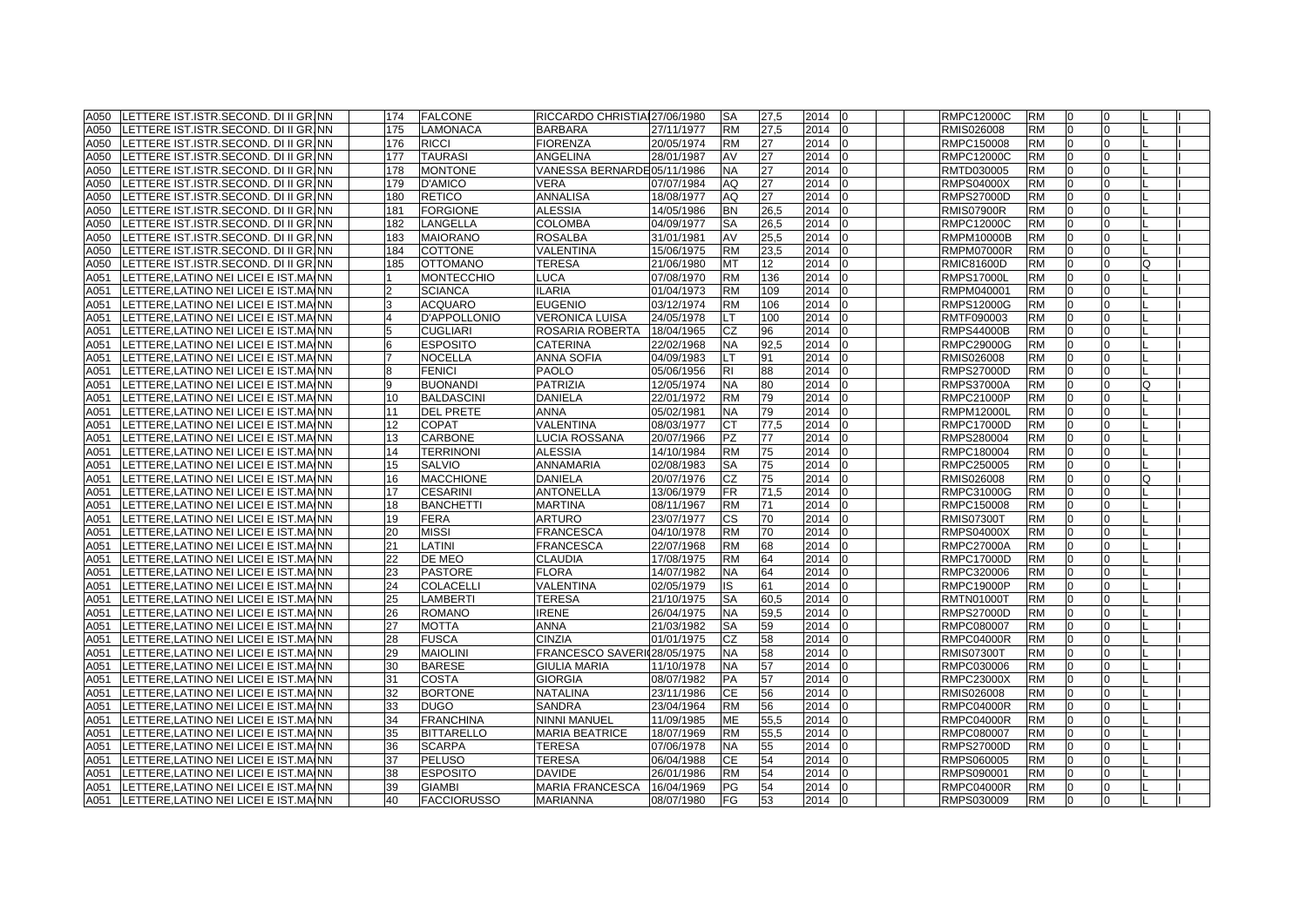|      | A051 LETTERE, LATINO NEI LICEI E IST. MAINN | 41 | <b>POMELLA</b>      | <b>CLAUDIO</b>        | 05/11/1977 | <b>FR</b> | 52   | 2014 | 10       | RMPS060005        | <b>RM</b> | 10             | 0              |   |  |
|------|---------------------------------------------|----|---------------------|-----------------------|------------|-----------|------|------|----------|-------------------|-----------|----------------|----------------|---|--|
| A051 | LETTERE, LATINO NEI LICEI E IST. MAINN      | 42 | <b>DI SANTO</b>     | <b>ROSANNA</b>        | 10/10/1977 | LТ        | 51   | 2014 |          | RMPC150019        | <b>RM</b> | $\Omega$       | $\overline{0}$ |   |  |
| A051 | LETTERE, LATINO NEI LICEI E IST. MAINN      | 43 | <b>CASTIELLO</b>    | <b>MARIANGELA</b>     | 29/05/1976 | <b>RM</b> | 51   | 2014 |          | <b>RMTF17000P</b> | <b>RM</b> | $\Omega$       | $\Omega$       |   |  |
| A051 | LETTERE, LATINO NEI LICEI E IST. MAINN      | 44 | <b>SALVATORE</b>    | EUGENIO ANTONIO       | 14/06/1985 | PE        | 51   | 2014 |          | <b>RMPS29000P</b> | <b>RM</b> | $\Omega$       | 0              |   |  |
| A051 | LETTERE, LATINO NEI LICEI E IST. MAINN      | 45 | <b>LIONE</b>        | <b>BIANCA MARIA</b>   | 25/06/1973 | <b>NA</b> | 50   | 2014 |          | RMPS060005        | <b>RM</b> | 0              | 0              |   |  |
| A051 | LETTERE, LATINO NEI LICEI E IST. MAINN      | 46 | DI BERNARDO         | <b>IOLANDA</b>        | 17/10/1986 | CЕ        | 50   | 2014 |          | RMIS026008        | RM        | <sup>0</sup>   | 0              |   |  |
| A051 | LETTERE, LATINO NEI LICEI E IST. MAINN      | 47 | <b>ZUBBOLI</b>      | VANESSA               | 23/02/1979 | <b>RM</b> | 49   | 2014 |          | RMPS520003        | <b>RM</b> |                | $\Omega$       |   |  |
| A051 | LETTERE, LATINO NEI LICEI E IST. MAINN      | 48 | <b>SUDANO</b>       | <b>NELLA</b>          | 05/11/1984 | СT        | 49   | 2014 |          | <b>RMPC04000R</b> | <b>RM</b> | $\Omega$       | $\Omega$       |   |  |
| A051 | LETTERE, LATINO NEI LICEI E IST. MAINN      | 49 | <b>SCURO</b>        | <b>GIULIA</b>         | 08/03/1984 | CЕ        | 48   | 2014 |          | <b>RMSL07000L</b> | <b>RM</b> | l0             | $\Omega$       |   |  |
| A051 | LETTERE, LATINO NEI LICEI E IST. MAINN      | 50 | <b>D'ANGELIS</b>    | <b>MARIACRISTINA</b>  | 14/01/1987 | LT        | 48   | 2014 |          | <b>RMPS27000D</b> | <b>RM</b> | $\Omega$       | $\Omega$       |   |  |
| A051 | LETTERE, LATINO NEI LICEI E IST. MAINN      | 51 | <b>CANCELLI</b>     | <b>GABRIELE</b>       | 01/12/1985 | <b>RM</b> | 47   | 2014 |          | RMPS320009        | <b>RM</b> | $\Omega$       | $\Omega$       |   |  |
| A051 | LETTERE, LATINO NEI LICEI E IST. MAINN      | 52 | <b>GIGLIO</b>       | <b>FRANCESCA</b>      | 22/10/1983 | <b>BA</b> | 45   | 2014 |          | <b>RMIS07300T</b> | <b>RM</b> | 0              | $\Omega$       |   |  |
| A051 | LETTERE, LATINO NEI LICEI E IST. MAINN      | 53 | <b>SPECCHIA</b>     | <b>EMANUELA</b>       | 16/12/1984 | LE.       | 45   | 2014 |          | <b>RMIS07300T</b> | <b>RM</b> | 0              | $\Omega$       |   |  |
| A051 | LETTERE, LATINO NEI LICEI E IST. MAINN      | 54 | <b>FURBETTA</b>     | LUCIANA               | 25/06/1982 | <b>RM</b> | 45   | 2014 |          | RMPC250005        | <b>RM</b> | $\Omega$       | $\Omega$       |   |  |
| A051 | LETTERE, LATINO NEI LICEI E IST. MAINN      | 55 | <b>GRANDE</b>       | <b>PAOLA</b>          | 23/04/1982 | VV        | 45   | 2014 |          | RMPC250005        | <b>RM</b> | <sup>0</sup>   | $\Omega$       |   |  |
| A051 | LETTERE, LATINO NEI LICEI E IST. MAINN      | 56 | DI CRISTOFARO       | <b>MARIA</b>          | 23/03/1978 | <b>CE</b> | 45   | 2014 |          | RMIS026008        | <b>RM</b> | $\Omega$       | $\Omega$       | O |  |
| A051 | LETTERE, LATINO NEI LICEI E IST. MAINN      | 57 | <b>ROSSI</b>        | <b>GIULIANO</b>       | 26/06/1975 | <b>RM</b> | 45   | 2014 |          | <b>RMPS17000L</b> | <b>RM</b> | $\Omega$       | $\Omega$       |   |  |
| A051 | LETTERE, LATINO NEI LICEI E IST. MAINN      | 58 | <b>DRAMMATICO</b>   | <b>IVANA</b>          | 25/11/1980 | <b>NA</b> | 44   | 2014 |          | <b>RMPS27000D</b> | <b>RM</b> | l0             | $\Omega$       |   |  |
| A051 | LETTERE, LATINO NEI LICEI E IST. MAINN      | 59 | <b>MONTE</b>        | <b>MATTEO</b>         | 05/07/1986 | <b>BR</b> | 43   | 2014 |          | RMPS180007        | <b>RM</b> | $\Omega$       | $\Omega$       |   |  |
| A051 | LETTERE, LATINO NEI LICEI E IST. MAINN      | 60 | <b>OSVIDI</b>       | <b>SIMONA</b>         | 11/08/1982 | <b>NA</b> | 42,5 | 2014 |          | <b>RMPS50000T</b> | <b>RM</b> | $\overline{0}$ | $\Omega$       | O |  |
| A051 | LETTERE, LATINO NEI LICEI E IST. MAINN      | 61 | <b>AUFIERO</b>      | <b>GIOVANNI</b>       | 15/06/1984 | AV        | 42   | 2014 |          | RMPS060005        | <b>RM</b> | 0              | $\Omega$       |   |  |
| A051 | LETTERE.LATINO NEI LICEI E IST.MAINN        | 62 | <b>LEPANTO</b>      | <b>DINA</b>           | 28/02/1975 | EE.       | 42   | 2014 |          | <b>RMPC05000B</b> | <b>RM</b> | $\Omega$       | $\Omega$       |   |  |
| A051 | LETTERE.LATINO NEI LICEI E IST.MAINN        | 63 | <b>FAILLI</b>       | <b>FLAVIA</b>         | 16/06/1976 | <b>RM</b> | 42   | 2014 |          | <b>RMPC17000D</b> | <b>RM</b> | $\Omega$       | $\Omega$       |   |  |
| A051 | LETTERE, LATINO NEI LICEI E IST. MAINN      | 64 | <b>CICOGNA</b>      | <b>ALESSANDRA</b>     | 31/10/1980 | <b>RM</b> | 42   | 2014 |          | <b>RMPC04000R</b> | <b>RM</b> | $\Omega$       | $\Omega$       |   |  |
| A051 | LETTERE.LATINO NEI LICEI E IST.MAINN        | 65 | <b>SCARDUZIO</b>    | <b>BARBARA</b>        | 14/12/1982 | IS        | 42   | 2014 |          | RMTA040009        | <b>RM</b> | $\Omega$       | $\Omega$       |   |  |
| A051 | LETTERE.LATINO NEI LICEI E IST.MAINN        | 66 | PAPPALARDO          | LUCILLA               | 28/09/1977 | <b>CT</b> | 41.5 | 2014 |          | <b>RMPS17000L</b> | <b>RM</b> | $\Omega$       | $\Omega$       |   |  |
| A051 | LETTERE, LATINO NEI LICEI E IST. MAINN      | 67 | <b>MONACO</b>       | ANNAMARIA             | 23/11/1987 | CЕ        | 41   | 2014 |          | <b>RMPS05000E</b> | <b>RM</b> | $\Omega$       | $\Omega$       |   |  |
| A051 | LETTERE, LATINO NEI LICEI E IST. MAINN      | 68 | <b>D'ELIA</b>       | <b>SIMONA</b>         | 07/06/1986 | <b>RM</b> | 41   | 2014 |          | RMIS063007        | <b>RM</b> | 0              | $\overline{0}$ |   |  |
| A051 | LETTERE, LATINO NEI LICEI E IST. MAINN      | 69 | <b>QUARANTA</b>     | ANNAMARIA             | 10/04/1984 | TA        | 40   | 2014 | $\Omega$ | RMPS060005        | <b>RM</b> | 0              | $\Omega$       |   |  |
| A051 | LETTERE, LATINO NEI LICEI E IST. MAINN      | 70 | <b>VIOLO</b>        | <b>MARIALUCIA</b>     | 31/05/1982 | <b>RM</b> | 40   | 2014 |          | RMPM10000B        | <b>RM</b> | <sup>0</sup>   | $\Omega$       |   |  |
| A051 | LETTERE, LATINO NEI LICEI E IST. MAINN      | 71 | <b>GUTTORIELLO</b>  | <b>SARA</b>           | 24/02/1982 | RM        | 40   | 2014 |          | RMPC04000R        | <b>RM</b> |                | $\Omega$       |   |  |
| A051 | LETTERE, LATINO NEI LICEI E IST. MAINN      | 72 | <b>MIANI</b>        | <b>MARIOLINA</b>      | 03/04/1973 | NA.       | 40   | 2014 |          | <b>RMPC12000C</b> | <b>RM</b> | $\Omega$       | $\Omega$       |   |  |
| A051 | LETTERE, LATINO NEI LICEI E IST. MAINN      | 73 | <b>MACCARI</b>      | <b>CLAUDIO</b>        | 23/11/1978 | <b>RM</b> | 39   | 2014 |          | <b>RMPS29000P</b> | <b>RM</b> | l0             | $\Omega$       |   |  |
| A051 | LETTERE, LATINO NEI LICEI E IST. MAINN      | 74 | <b>D'ANIELLO</b>    | <b>ROMINA</b>         | 20/07/1982 | <b>FR</b> | 39   | 2014 |          | RMPC150008        | <b>RM</b> | l0             | 0              |   |  |
| A051 | LETTERE, LATINO NEI LICEI E IST. MAINN      | 75 | <b>DE GAETANO</b>   | <b>ILARIA</b>         | 28/11/1975 | <b>NA</b> | 39   | 2014 |          | <b>RMPC04000R</b> | <b>RM</b> | $\Omega$       | $\Omega$       |   |  |
| A051 | LETTERE, LATINO NEI LICEI E IST. MAINN      | 76 | <b>VITRO</b>        | <b>FRANCESCA</b>      | 09/06/1968 | СZ        | 39   | 2014 |          | RMPS060005        | <b>RM</b> | 0              | $\Omega$       |   |  |
| A051 | LETTERE, LATINO NEI LICEI E IST. MAINN      | 77 | <b>CECCARELLI</b>   | <b>STEFANO</b>        | 14/01/1986 | <b>RM</b> | 39   | 2014 |          | <b>RMIS10100R</b> | <b>RM</b> | 0              | $\Omega$       |   |  |
| A051 | LETTERE, LATINO NEI LICEI E IST. MAINN      | 78 | <b>LORENZO</b>      | <b>GIULIA</b>         | 02/09/1986 | AQ        | 39   | 2014 | 10       | RMPC12000C        | <b>RM</b> | $\overline{0}$ | 0              |   |  |
| A051 | LETTERE, LATINO NEI LICEI E IST. MAINN      | 79 | <b>BRUMAT</b>       | <b>RACHELE</b>        | 22/03/1981 | <b>RM</b> | 39   | 2014 |          | RMPS520003        | <b>RM</b> |                | $\Omega$       |   |  |
| A051 | LETTERE, LATINO NEI LICEI E IST. MAINN      | 80 | <b>CHIAPPELLI</b>   | LAURA                 | 25/05/1978 | <b>RM</b> | 39   | 2014 |          | RMTF090003        | <b>RM</b> |                |                |   |  |
| A051 | LETTERE, LATINO NEI LICEI E IST. MAINN      | 81 | <b>BRESSANI</b>     | <b>CLAUDIA</b>        | 25/05/1973 | <b>RM</b> | 39   | 2014 |          | <b>RMPC04000R</b> | <b>RM</b> | l0             | $\Omega$       |   |  |
| A051 | LETTERE, LATINO NEI LICEI E IST. MAINN      | 82 | <b>DE' CATERINA</b> | <b>MARIA GIOVANNA</b> | 10/03/1964 | <b>RM</b> | 38   | 2014 |          | <b>RMPS17000L</b> | <b>RM</b> | $\Omega$       | $\Omega$       |   |  |
| A051 | LETTERE, LATINO NEI LICEI E IST. MAINN      | 83 | <b>FALCO</b>        | <b>ROSANNA</b>        | 10/09/1989 | <b>NA</b> | 38   | 2014 |          | <b>RMPM10000B</b> | <b>RM</b> | $\Omega$       | $\Omega$       |   |  |
| A051 | LETTERE, LATINO NEI LICEI E IST. MAINN      | 84 | <b>SIETIS</b>       | <b>NINA</b>           | 03/12/1987 | <b>RM</b> | 38   | 2014 |          | RMPC150008        | <b>RM</b> | $\Omega$       | $\Omega$       |   |  |
| A051 | LETTERE, LATINO NEI LICEI E IST. MAINN      | 85 | <b>RICCI</b>        | <b>BENEDETTA</b>      | 10/09/1984 | CН        | 38   | 2014 |          | RMPS180007        | <b>RM</b> | l0             | $\Omega$       |   |  |
| A051 | LETTERE, LATINO NEI LICEI E IST. MAINN      | 86 | <b>SORRENTINO</b>   | <b>CARMELA</b>        | 02/09/1974 | <b>CE</b> | 37.5 | 2014 |          | <b>RMPS17000L</b> | <b>RM</b> | $\Omega$       | $\Omega$       |   |  |
| A051 | LETTERE, LATINO NEI LICEI E IST. MAINN      | 87 | <b>RUSSO</b>        | <b>ANTONIA</b>        | 28/07/1989 | СE        | 37   | 2014 |          | RMPS280004        | <b>RM</b> | $\Omega$       | $\Omega$       |   |  |
| A051 | LETTERE.LATINO NEI LICEI E IST.MAINN        | 88 | <b>SARRA</b>        | <b>SERENA</b>         | 11/07/1989 | FR.       | 37   | 2014 |          | <b>RMPC17000D</b> | <b>RM</b> | $\Omega$       | $\Omega$       |   |  |
| A051 | LETTERE, LATINO NEI LICEI E IST. MAINN      | 89 | TITI                | <b>KATIA</b>          | 19/09/1985 | <b>FR</b> | 37   | 2014 |          | RMPC150008        | <b>RM</b> | $\Omega$       | $\Omega$       |   |  |
| A051 | LETTERE.LATINO NEI LICEI E IST.MAINN        | 90 | <b>PICA</b>         | <b>ILARIA</b>         | 27/07/1981 | <b>RM</b> | 37   | 2014 |          | <b>RMIS01600N</b> | <b>RM</b> | $\Omega$       | $\Omega$       |   |  |
| A051 | LETTERE LATINO NEI LICEI E IST MAINN        | 91 | <b>MARIANI</b>      | <b>SARA</b>           | 20/11/1985 | <b>RM</b> | 36,5 | 2014 |          | <b>RMPC41000C</b> | <b>RM</b> | $\Omega$       | $\Omega$       |   |  |
| A051 | LETTERE, LATINO NEI LICEI E IST. MAINN      | 92 | <b>MACCHIONE</b>    | <b>ANGELA</b>         | 24/07/1986 | <b>CE</b> | 36   | 2014 | I0       | <b>RMIS07300T</b> | <b>RM</b> | $\Omega$       | $\Omega$       |   |  |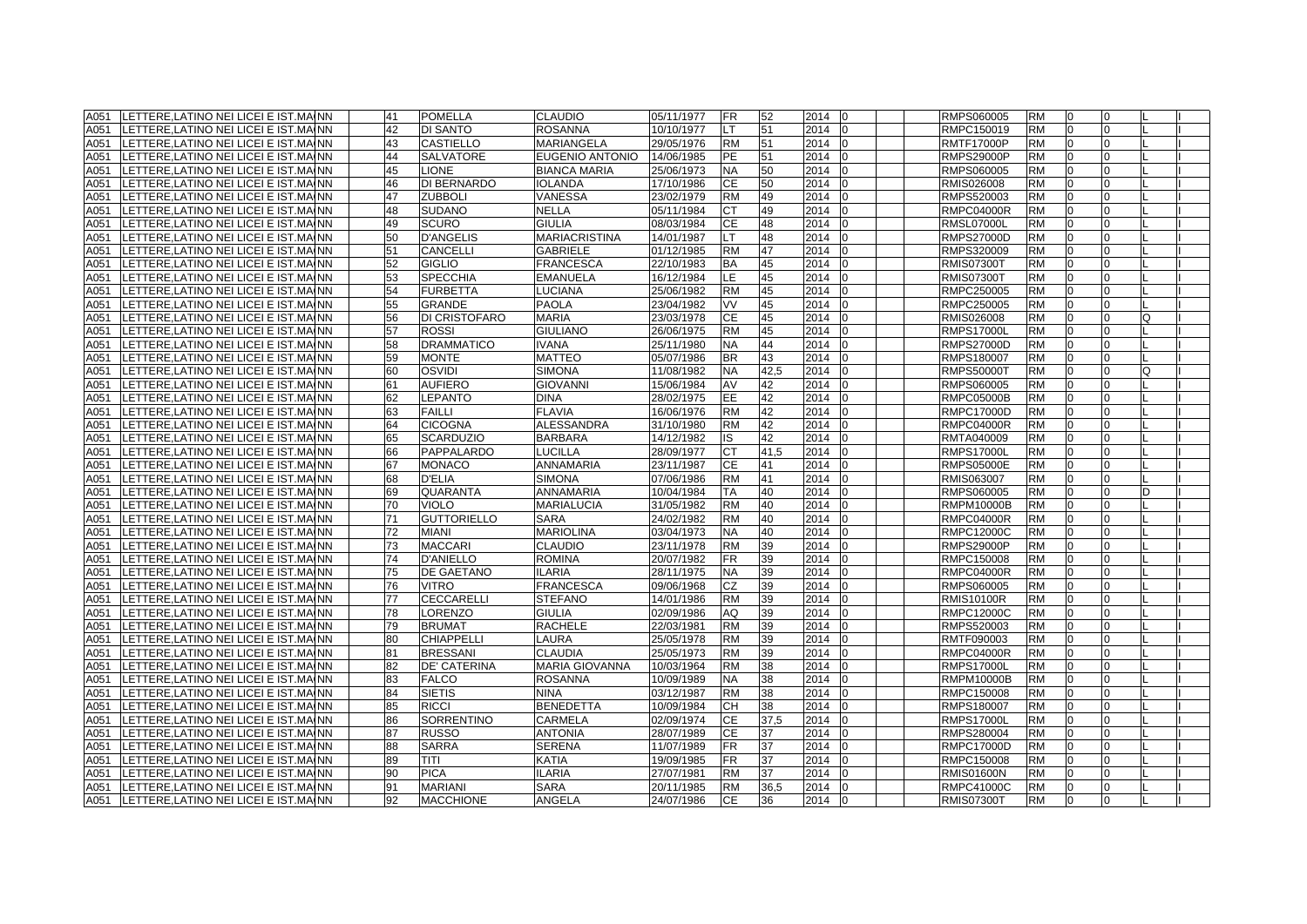| A051 | LETTERE, LATINO NEI LICEI E IST. MAINN      | 93  | <b>MAGGI</b>        | <b>FRANCESCA</b>          | 24/12/1988 | <b>RM</b> | 36   | 2014<br>l0             | <b>RMPC17000D</b> | <b>RM</b> | $\Omega$       |              |  |
|------|---------------------------------------------|-----|---------------------|---------------------------|------------|-----------|------|------------------------|-------------------|-----------|----------------|--------------|--|
| A051 | LETTERE.LATINO NEI LICEI E IST.MAINN        | 94  | <b>COLOZZI</b>      | <b>MARCO</b>              | 07/06/1988 | <b>FR</b> | 36   | 2014<br>$\overline{0}$ | RMPC250005        | <b>RM</b> | $\Omega$       | <sup>0</sup> |  |
| A051 | LETTERE, LATINO NEI LICEI E IST. MAINN      | 95  | <b>MONTI</b>        | <b>GIULIA</b>             | 09/02/1988 | LT        | 36   | 2014<br>I0             | RMPS060005        | <b>RM</b> | $\Omega$       | $\Omega$     |  |
| A051 | LETTERE, LATINO NEI LICEI E IST. MAINN      | 96  | AMMIRABILE          | SARA                      | 13/10/1987 | <b>BR</b> | 36   | 2014<br>I0             | RMPS060005        | <b>RM</b> | $\Omega$       | <sup>0</sup> |  |
| A051 | LETTERE, LATINO NEI LICEI E IST. MAINN      | 97  | <b>NASTASI</b>      | <b>ANTONINO</b>           | 14/02/1986 | <b>RM</b> | 36   | 2014                   | RMPC250005        | <b>RM</b> | $\Omega$       | <sup>0</sup> |  |
| A051 | LETTERE, LATINO NEI LICEI E IST. MAINN      | 98  | <b>MARGANI</b>      | <b>MICHELA</b>            | 16/07/1985 | <b>RM</b> | 36   | 2014<br>I0             | RMPS060005        | <b>RM</b> | $\overline{0}$ | $\Omega$     |  |
| A051 | LETTERE, LATINO NEI LICEI E IST. MAINN      | 99  | <b>BAVIERA</b>      | <b>RACHELE</b>            | 30/01/1982 | <b>RM</b> | 36   | 2014                   | <b>RMPC19000P</b> | <b>RM</b> | n              |              |  |
| A051 | LETTERE, LATINO NEI LICEI E IST. MAINN      | 100 | <b>GUARNERI</b>     | <b>STEFANIA</b>           | 28/03/1981 | СT        | 36   | 2014                   | <b>RMPS51000C</b> | <b>RM</b> |                |              |  |
| A051 | LETTERE.LATINO NEI LICEI E IST.MAINN        | 101 | <b>DONISI</b>       | <b>MARINA</b>             | 30/10/1979 | <b>CE</b> | 36   | 2014<br>I٥             | RMPC080007        | <b>RM</b> | $\Omega$       |              |  |
| A051 | LETTERE, LATINO NEI LICEI E IST. MAINN      | 102 | <b>PETACCIA</b>     | <b>ANNA GRAZIA</b>        | 26/03/1962 | <b>RM</b> | 36   | 2014                   | RMPS060005        | <b>RM</b> | $\Omega$       | $\Omega$     |  |
| A051 | LETTERE, LATINO NEI LICEI E IST. MAINN      | 103 | <b>CAPARELLO</b>    | <b>CATERINA</b>           | 11/06/1987 | <b>CZ</b> | 35   | 2014<br>I <sub>0</sub> | <b>RMPS27000D</b> | <b>RM</b> | $\Omega$       | $\Omega$     |  |
| A051 | LETTERE, LATINO NEI LICEI E IST. MAINN      | 104 | <b>VERTUCCI</b>     | <b>GIOVANNA</b>           | 07/07/1982 | <b>CE</b> | 35   | 2014                   | <b>RMIS07900R</b> | <b>RM</b> | $\Omega$       | <sup>0</sup> |  |
| A051 | LETTERE, LATINO NEI LICEI E IST. MAINN      | 105 | <b>URBANO</b>       | <b>BARBARA</b>            | 29/09/1973 | <b>FR</b> | 34,5 | 2014<br>$\overline{0}$ | RMPC060002        | <b>RM</b> | $\overline{0}$ | $\Omega$     |  |
| A051 | LETTERE, LATINO NEI LICEI E IST. MAINN      | 106 | <b>GIULIANELLI</b>  | <b>FRANCESCO</b>          | 28/05/1981 | <b>RM</b> | 34,5 | 2014                   | RMPS130006        | <b>RM</b> | $\overline{0}$ | $\Omega$     |  |
| A051 | LETTERE, LATINO NEI LICEI E IST. MAINN      | 107 | <b>MENICUCCI</b>    | <b>OMBRETTA</b>           | 28/05/1969 | RI        | 34   | 2014<br>I0             | RMPS110001        | <b>RM</b> | $\Omega$       | <sup>n</sup> |  |
| A051 | LETTERE.LATINO NEI LICEI E IST.MAINN        | 108 | <b>COLOCCIA</b>     | FRANCESCAROMANA31/03/1989 |            | CВ        | 34   | 2014                   | <b>RMPS17000L</b> | <b>RM</b> | $\Omega$       |              |  |
| A051 | LETTERE.LATINO NEI LICEI E IST.MAINN        | 109 | <b>PIRRONE</b>      | <b>FEDERICO</b>           | 25/06/1988 | <b>RM</b> | 34   | 2014                   | RMPC150008        | <b>RM</b> | $\Omega$       |              |  |
| A051 | LETTERE, LATINO NEI LICEI E IST. MAINN      | 110 | <b>GUIDA</b>        | VALENTINA                 | 03/03/1987 | <b>RM</b> | 34   | 2014<br>I0             | <b>RMPM08000B</b> | <b>RM</b> | $\overline{0}$ | $\Omega$     |  |
| A051 | LETTERE, LATINO NEI LICEI E IST. MAINN      | 111 | <b>FALCO</b>        | <b>MICHELA</b>            | 02/08/1986 | <b>NA</b> | 34   | 2014                   | <b>RMPS48000T</b> | <b>RM</b> | 0              | <sup>0</sup> |  |
| A051 | LETTERE, LATINO NEI LICEI E IST. MAINN      | 112 | <b>FALANGA</b>      | <b>EMILIA</b>             | 28/04/1985 | <b>NA</b> | 34   | 2014<br>10             | <b>RMPS29000P</b> | <b>RM</b> | $\overline{0}$ | 0            |  |
| A051 | LETTERE, LATINO NEI LICEI E IST. MAINN      | 113 | ALBARANO            | <b>FLORA</b>              | 12/03/1983 | AV        | 34   | 2014                   | <b>RMPC12000C</b> | <b>RM</b> | $\overline{0}$ | $\Omega$     |  |
| A051 | LETTERE, LATINO NEI LICEI E IST. MAINN      | 114 | <b>DEBENEDETTIS</b> | <b>GIULIA</b>             | 12/01/1989 | <b>RM</b> | 33   | 2014<br>I <sub>0</sub> | <b>RMPS24000N</b> | <b>RM</b> | $\overline{0}$ | 0            |  |
| A051 | LETTERE,LATINO NEI LICEI E IST.MAINN        | 115 | <b>IAIANI</b>       | <b>GIULIA</b>             | 16/06/1989 | <b>RM</b> | 33   | 2014                   | RMIS063007        | <b>RM</b> | $\Omega$       |              |  |
| A051 | LETTERE,LATINO NEI LICEI E IST.MAINN        | 116 | <b>RIZZUTO</b>      | <b>ALESSANDRA</b>         | 09/10/1989 | GO        | 33   | 2014                   | RMIS026008        | <b>RM</b> |                |              |  |
| A051 | LETTERE, LATINO NEI LICEI E IST. MAINN      | 117 | <b>GIOFFREDA</b>    | <b>ANNA</b>               | 25/07/1989 | <b>BR</b> | 33   | 2014<br>I٥             | RMPC220009        | <b>RM</b> | $\Omega$       |              |  |
| A051 | LETTERE, LATINO NEI LICEI E IST. MAINN      | 118 | <b>MATURANI</b>     | <b>MATTEO</b>             | 09/06/1989 | <b>RM</b> | 33   | 2014                   | <b>RMPC17000D</b> | <b>RM</b> | $\Omega$       | $\Omega$     |  |
| A051 | LETTERE, LATINO NEI LICEI E IST. MAINN      | 119 | VALENZA             | <b>FABRIZIA</b>           | 10/03/1989 | <b>RM</b> | 33   | 2014                   | RMPS160002        | <b>RM</b> | $\Omega$       | <sup>0</sup> |  |
| A051 | LETTERE, LATINO NEI LICEI E IST. MAINN      | 120 | <b>ZANINOTTO</b>    | <b>GIULIA</b>             | 19/08/1988 | <b>RM</b> | 33   | 2014                   | RMPS520003        | <b>RM</b> | $\Omega$       | <sup>0</sup> |  |
| A051 | LETTERE, LATINO NEI LICEI E IST. MAINN      | 121 | ZARRA               | <b>GIUSEPPE</b>           | 18/08/1988 | AV        | 33   | 2014<br><b>IO</b>      | <b>RMSD10000R</b> | <b>RM</b> | $\overline{0}$ | $\Omega$     |  |
| A051 | LETTERE, LATINO NEI LICEI E IST. MAINN      | 122 | <b>DI CARLO</b>     | <b>MIRIAM</b>             | 21/05/1988 | VT        | 33   | 2014                   | <b>RMPM08000B</b> | <b>RM</b> | $\overline{0}$ | $\Omega$     |  |
| A051 | LETTERE, LATINO NEI LICEI E IST. MAINN      | 123 | <b>BARBANTI</b>     | <b>AGNESE</b>             | 09/05/1988 | <b>RM</b> | 33   | 2014                   | RMTD030005        | <b>RM</b> | n              |              |  |
| A051 | LETTERE, LATINO NEI LICEI E IST. MAINN      | 124 | <b>CIARALLI</b>     | <b>SUSANNA</b>            | 20/03/1988 | AP        | 33   | 2014                   | RMPS060005        | <b>RM</b> |                |              |  |
| A051 | LETTERE, LATINO NEI LICEI E IST. MAINN      | 125 | <b>PAVONI</b>       | <b>MARTINA</b>            | 14/02/1988 | AP        | 33   | 2014                   | <b>RMPC17000D</b> | <b>RM</b> |                |              |  |
| A051 | LETTERE, LATINO NEI LICEI E IST. MAINN      | 126 | <b>REMPICCIA</b>    | <b>ROSA</b>               | 06/01/1988 | <b>RM</b> | 33   | 2014<br>$\overline{0}$ | RMPS280004        | <b>RM</b> | $\Omega$       | $\Omega$     |  |
| A051 | LETTERE, LATINO NEI LICEI E IST. MAINN      | 127 | <b>BRUNETTI</b>     | LUCIA                     | 25/11/1987 | <b>RM</b> | 33   | 2014<br>$\Omega$       | <b>RMPM08000B</b> | <b>RM</b> | $\overline{0}$ | $\Omega$     |  |
| A051 | LETTERE, LATINO NEI LICEI E IST. MAINN      | 128 | <b>ANZELMO</b>      | LUCIA                     | 09/07/1987 | BA        | 33   | 2014                   | RMPS10000A        | <b>RM</b> | $\Omega$       | 0            |  |
| A051 | LETTERE, LATINO NEI LICEI E IST. MAINN      | 129 | <b>MARIANI</b>      | <b>MARTINA</b>            | 30/06/1987 | <b>RM</b> | 33   | 2014                   | RMPS060005        | <b>RM</b> | $\Omega$       | <sup>0</sup> |  |
| A051 | LETTERE, LATINO NEI LICEI E IST. MAINN      | 130 | <b>CORONATO</b>     | <b>ROSALBA</b>            | 14/04/1987 | PZ        | 33   | 2014<br>-10            | RMIS026008        | <b>RM</b> | $\overline{0}$ | 0            |  |
| A051 | LETTERE, LATINO NEI LICEI E IST. MAINN      | 131 | <b>COSTA</b>        | <b>RITA</b>               | 06/03/1987 | PA        | 33   | 2014                   | RMPS280004        | <b>RM</b> | 0              |              |  |
| A051 | LETTERE,LATINO NEI LICEI E IST.MAINN        | 132 | <b>ALBANESE</b>     | <b>TIZIANA</b>            | 26/11/1986 | PZ        | 33   | 2014                   | <b>RMPC27000A</b> | <b>RM</b> |                |              |  |
| A051 | LETTERE, LATINO NEI LICEI E IST. MAINN      | 133 | DI PASQUALE         | <b>CHIARA</b>             | 30/07/1986 | AQ        | 33   | 2014                   | <b>RMPC04000R</b> | <b>RM</b> | $\Omega$       |              |  |
| A051 | LETTERE, LATINO NEI LICEI E IST. MAINN      | 134 | <b>CHATARD</b>      | <b>NICOLEROSE</b>         | 09/04/1986 | SI        | 33   | 2014                   | RMPS060005        | <b>RM</b> | $\Omega$       | $\Omega$     |  |
| A051 | LETTERE, LATINO NEI LICEI E IST. MAINN      | 135 | ABBATE              | <b>MARIANNA</b>           | 09/06/1985 | <b>RM</b> | 33   | 2014<br>I <sub>0</sub> | <b>RMSD06000G</b> | <b>RM</b> | $\overline{0}$ | <sup>0</sup> |  |
| A051 | LETTERE, LATINO NEI LICEI E IST. MAINN      | 136 | <b>SCARFO</b>       | <b>ANTONELLA</b>          | 06/06/1985 | <b>RC</b> | 33   | 2014                   | RMIS026008        | <b>RM</b> | $\Omega$       | <sup>0</sup> |  |
| A051 | LETTERE, LATINO NEI LICEI E IST. MAINN      | 137 | <b>COLLACCHI</b>    | <b>EMANUELA</b>           | 12/12/1984 | <b>RM</b> | 33   | 2014<br>IΩ             | <b>RMIS02400L</b> | <b>RM</b> | $\Omega$       | <sup>0</sup> |  |
| A051 | LETTERE, LATINO NEI LICEI E IST. MAINN      | 138 | <b>ANGELUCCI</b>    | <b>ALESSIO</b>            | 28/08/1984 | TE        | 33   | 2014                   | <b>RMPC17000D</b> | <b>RM</b> | $\Omega$       | $\Omega$     |  |
| A051 | LETTERE, LATINO NEI LICEI E IST. MAINN      | 139 | <b>CUOMO</b>        | <b>ANNA</b>               | 30/12/1983 | <b>SA</b> | 33   | 2014<br>IΩ             | <b>RMPC04000R</b> | <b>RM</b> | n              | <sup>n</sup> |  |
| A051 | LETTERE.LATINO NEI LICEI E IST.MAINN        | 140 | <b>RUOTOLO</b>      | <b>ROBERTA</b>            | 19/02/1983 | <b>RM</b> | 33   | 2014                   | RMPC180004        | <b>RM</b> | $\Omega$       |              |  |
| A051 | LETTERE, LATINO NEI LICEI E IST. MAINN      | 141 | <b>D'AMBROSIO</b>   | <b>FRANCESCA</b>          | 17/12/1982 | <b>RM</b> | 33   | 2014<br>l0             | <b>RMPS10000A</b> | <b>RM</b> | $\Omega$       | $\Omega$     |  |
| A051 | LETTERE, LATINO NEI LICEI E IST. MAINN      | 142 | <b>MANCINI</b>      | <b>MARTA</b>              | 11/04/1982 | <b>RM</b> | 33   | 2014<br>In             | RMPS060005        | <b>RM</b> | $\Omega$       | $\Omega$     |  |
| A051 | LETTERE.LATINO NEI LICEI E IST.MAINN        | 143 | <b>PIGNATARO</b>    | LAURA                     | 20/11/1977 | <b>SA</b> | 33   | 2014<br>In             | <b>RMPC21000P</b> | <b>RM</b> | $\overline{0}$ | $\Omega$     |  |
|      | A051 LETTERE, LATINO NEI LICEI E IST. MAINN | 144 | <b>TROPIANO</b>     | <b>ANTONIO</b>            | 26/08/1976 | CZ        | 33   | 2014 0                 | RMPS060005        | <b>RM</b> | $\overline{0}$ | $\Omega$     |  |
|      |                                             |     |                     |                           |            |           |      |                        |                   |           |                |              |  |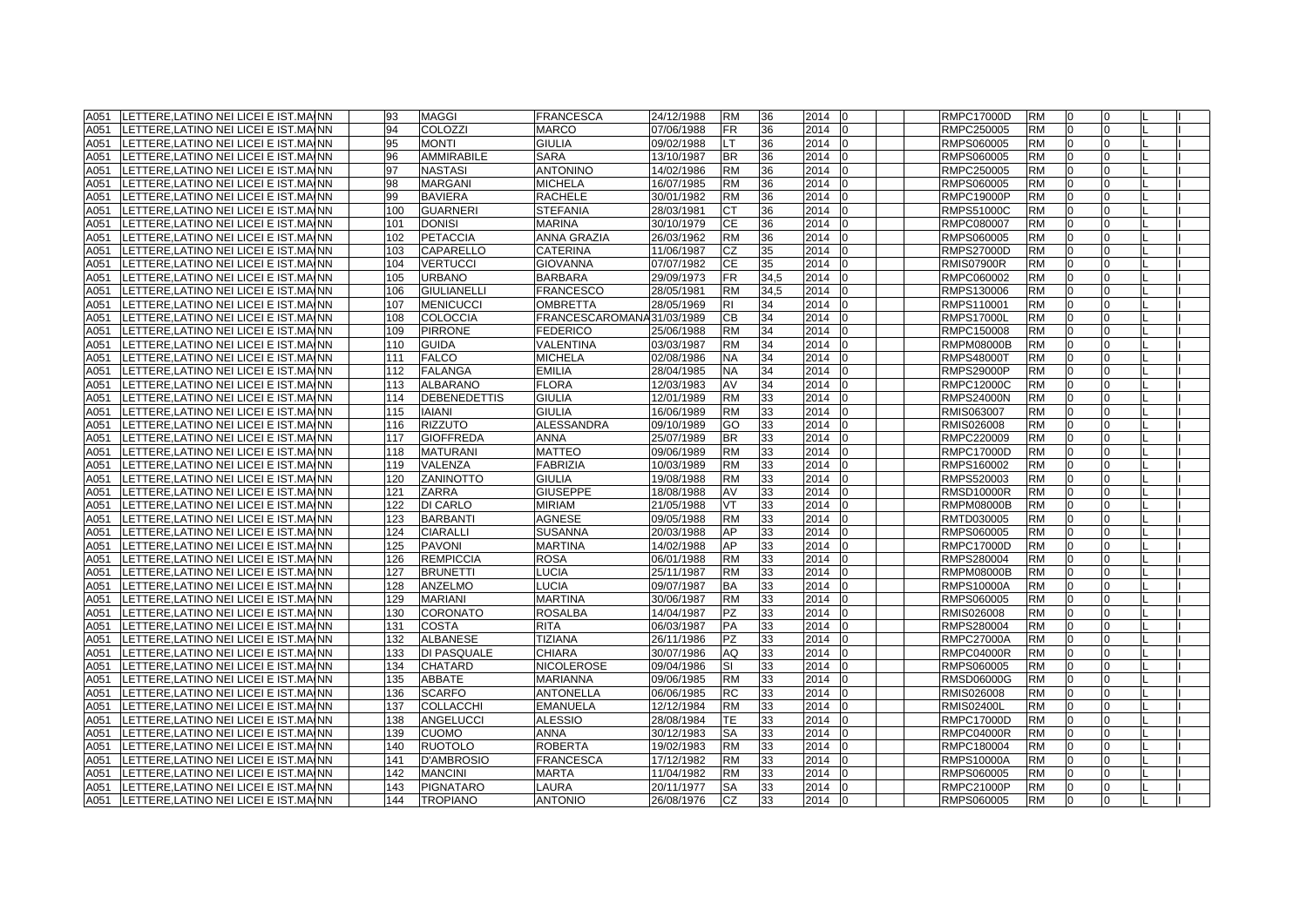| A051 | LETTERE, LATINO NEI LICEI E IST. MAINN       | 145            | <b>ZOLFANELLI</b> | <b>EMILIANA</b>              | 11/01/1976 | <b>SA</b> | 33   | 2014                 | <b>RMPS27000D</b> | <b>RM</b> | $\Omega$       |              |  |
|------|----------------------------------------------|----------------|-------------------|------------------------------|------------|-----------|------|----------------------|-------------------|-----------|----------------|--------------|--|
| A051 | LETTERE LATINO NEI LICEI E IST MAINN         | 146            | <b>MAOLA</b>      | <b>PAOLA</b>                 | 02/12/1984 | <b>FR</b> | 32   | 2014<br>In           | <b>RMPC04000R</b> | <b>RM</b> | $\Omega$       | $\Omega$     |  |
| A051 | LETTERE, LATINO NEI LICEI E IST. MAINN       | 147            | <b>CIOFANI</b>    | <b>EMILIA</b>                | 28/10/1977 | AQ        | 32   | 2014<br>n            | <b>RMPS27000D</b> | <b>RM</b> | $\Omega$       | $\Omega$     |  |
| A051 | LETTERE,LATINO NEI LICEI E IST.MAINN         | 148            | <b>VENTURA</b>    | <b>PAOLA</b>                 | 08/10/1975 | <b>PZ</b> | 31   | 2014                 | <b>RMPS04000X</b> | <b>RM</b> | $\overline{0}$ | <sup>0</sup> |  |
| A051 | LETTERE, LATINO NEI LICEI E IST. MAINN       | 149            | <b>GARZILLO</b>   | <b>VANIA</b>                 | 29/03/1985 | <b>RM</b> | 31   | 2014                 | <b>RMPC19000P</b> | <b>RM</b> | $\Omega$       | $\Omega$     |  |
| A051 | LETTERE, LATINO NEI LICEI E IST. MAINN       | 150            | SPINELLO          | <b>MORENANUCCIA</b>          | 03/01/1985 | EN.       | 31   | 2014                 | <b>RMPC04000R</b> | <b>RM</b> | $\overline{0}$ | $\Omega$     |  |
| A051 | LETTERE,LATINO NEI LICEI E IST.MAINN         | 151            | <b>RUPATI</b>     | <b>SILVIA</b>                | 22/01/1977 | AT        | 31   | 2014                 | <b>RMPC17000D</b> | <b>RM</b> | $\Omega$       |              |  |
| A051 | LETTERE, LATINO NEI LICEI E IST. MAINN       | 152            | <b>RICCI</b>      | <b>FIORENZA</b>              | 20/05/1974 | <b>RM</b> | 30   | 2014                 | RMPC150008        | <b>RM</b> | $\Omega$       |              |  |
| A051 | LETTERE, LATINO NEI LICEI E IST. MAINN       | 153            | <b>D'ERRICO</b>   | <b>ANTONIETTA</b>            | 18/03/1988 | <b>CE</b> | 30   | 2014                 | <b>RMPS17000L</b> | <b>RM</b> | $\Omega$       | $\Omega$     |  |
| A051 | LETTERE, LATINO NEI LICEI E IST. MAINN       | 154            | D'AVANZO          | <b>AGNESE</b>                | 27/11/1973 | AV        | 29,5 | 2014                 | <b>RMPS05000E</b> | <b>RM</b> | $\Omega$       | $\Omega$     |  |
| A051 | LETTERE,LATINO NEI LICEI E IST.MAINN         | 155            | <b>MOREA</b>      | <b>MARIANGELA</b>            | 10/04/1976 | LT.       | 29   | 2014                 | RMPS060005        | <b>RM</b> | 0              | $\Omega$     |  |
| A051 | LETTERE, LATINO NEI LICEI E IST. MAINN       | 156            | <b>FANFARILLO</b> | <b>VALERIA</b>               | 08/06/1988 | <b>RM</b> | 29   | 2014                 | RMPC250005        | <b>RM</b> | $\overline{0}$ | $\Omega$     |  |
| A051 | LETTERE, LATINO NEI LICEI E IST. MAINN       | 157            | <b>ABBRITTI</b>   | <b>MARTINA</b>               | 27/01/1987 | СS        | 29   | 2014                 | <b>RMPC23000X</b> | <b>RM</b> | 0              | $\Omega$     |  |
| A051 | LETTERE,LATINO NEI LICEI E IST.MAINN         | 158            | <b>RUGGIERI</b>   | <b>EMANUELA</b>              | 27/01/1987 | FG        | 29   | 2014<br>n            | <b>RMPS50000T</b> | <b>RM</b> | $\overline{0}$ | $\Omega$     |  |
| A051 | LETTERE,LATINO NEI LICEI E IST.MAINN         | 159            | PETRILLO          | <b>TERESA</b>                | 03/01/1987 | SA        | 29   | 2014                 | RMPS280004        | <b>RM</b> | 0              |              |  |
| A051 | LETTERE,LATINO NEI LICEI E IST.MAINN         | 160            | <b>MARINO</b>     | <b>ANTONINO</b>              | 10/09/1983 | PA        | 29   | 2014                 | <b>RMPC17000D</b> | <b>RM</b> | $\overline{0}$ |              |  |
| A051 | LETTERE,LATINO NEI LICEI E IST.MAINN         | 161            | <b>IERVOLINO</b>  | <b>CLAUDIA</b>               | 03/08/1980 | <b>NA</b> | 29   | 2014<br>n            | RMPC31000G        | <b>RM</b> | $\overline{0}$ | $\Omega$     |  |
| A051 | LETTERE,LATINO NEI LICEI E IST.MAINN         | 162            | <b>PRINCIPATO</b> | <b>FRANCESCO</b>             | 20/05/1980 | <b>RM</b> | 29   | 2014<br>l0           | RMPC180004        | <b>RM</b> | $\overline{0}$ | $\Omega$     |  |
| A051 | LETTERE, LATINO NEI LICEI E IST. MAINN       | 163            | DI DOMENICO       | <b>ANTONELLA</b>             | 09/07/1983 | <b>RM</b> | 28,5 | 2014                 | RMTD640001        | <b>RM</b> | $\overline{0}$ | $\Omega$     |  |
| A051 | LETTERE, LATINO NEI LICEI E IST. MAINN       | 164            | <b>FARESE</b>     | <b>MARIANNA</b>              | 28/06/1982 | <b>BN</b> | 28   | 2014                 | <b>RMPC17000D</b> | <b>RM</b> | $\overline{0}$ | $\Omega$     |  |
| A051 | LETTERE,LATINO NEI LICEI E IST.MAINN         | 165            | LIOTTO            | <b>MARIA ROSARIA</b>         | 07/07/1988 | СE        | 27,5 | 2014<br>$\Omega$     | RMIS026008        | <b>RM</b> | $\overline{0}$ | 0            |  |
| A051 | LETTERE,LATINO NEI LICEI E IST.MAINN         | 166            | <b>DILUZIO</b>    | MARIANGELARITA               | 04/05/1988 | FG        | 27,5 | 2014                 | RMPS030009        | <b>RM</b> | $\overline{0}$ | $\Omega$     |  |
| A051 | LETTERE,LATINO NEI LICEI E IST.MAINN         | 167            | <b>DARGENIO</b>   | CARMELA                      | 30/06/1981 | ΒA        | 27,5 | 2014                 | <b>RMPC24000E</b> | <b>RM</b> | $\overline{0}$ |              |  |
| A051 | LETTERE, LATINO NEI LICEI E IST. MAINN       | 168            | <b>FALCONE</b>    | RICCARDO CHRISTIA 27/06/1980 |            | <b>SA</b> | 27,5 | 2014                 | <b>RMPC12000C</b> | <b>RM</b> | $\Omega$       |              |  |
| A051 | LETTERE, LATINO NEI LICEI E IST. MAINN       | 169            | <b>LAMONACA</b>   | <b>BARBARA</b>               | 27/11/1977 | <b>RM</b> | 27,5 | 2014                 | RMIS026008        | <b>RM</b> | $\overline{0}$ | $\Omega$     |  |
| A051 | LETTERE,LATINO NEI LICEI E IST.MAINN         | 170            | <b>DE LUCA</b>    | <b>FELICE</b>                | 07/01/1971 | <b>NA</b> | 27,5 | 2014                 | RMPS010004        | <b>RM</b> | $\overline{0}$ | $\Omega$     |  |
| A051 | LETTERE, LATINO NEI LICEI E IST. MAINN       | 171            | <b>ROSAMILIA</b>  | <b>MARIANGELA</b>            | 20/06/1975 | <b>SA</b> | 27   | 2014                 | <b>RMPS17000L</b> | <b>RM</b> | $\Omega$       | <sup>0</sup> |  |
| A051 | LETTERE, LATINO NEI LICEI E IST. MAINN       | 172            | <b>TAURASI</b>    | <b>ANGELINA</b>              | 28/01/1987 | AV        | 27   | 2014                 | <b>RMPC12000C</b> | <b>RM</b> | $\overline{0}$ | $\Omega$     |  |
| A051 | LETTERE, LATINO NEI LICEI E IST. MAINN       | 173            | <b>MONTONE</b>    | VANESSA BERNARDE05/11/1986   |            | <b>NA</b> | 27   | 2014<br>In           | RMTD030005        | <b>RM</b> | $\overline{0}$ | $\Omega$     |  |
| A051 | LETTERE,LATINO NEI LICEI E IST.MAINN         | 174            | <b>D'AMICO</b>    | <b>VERA</b>                  | 07/07/1984 | AQ        | 27   | 2014                 | <b>RMPS04000X</b> | <b>RM</b> | $\Omega$       |              |  |
| A051 | LETTERE, LATINO NEI LICEI E IST. MAINN       | 175            | <b>RETICO</b>     | ANNALISA                     | 18/08/1977 | AQ        | 27   | 2014                 | <b>RMPS27000D</b> | <b>RM</b> | $\Omega$       |              |  |
| A051 | LETTERE, LATINO NEI LICEI E IST. MAINN       | 176            | LANGELLA          | <b>COLOMBA</b>               | 04/09/1977 | <b>SA</b> | 26,5 | 2014<br>l0           | <b>RMPC12000C</b> | <b>RM</b> | $\overline{0}$ | $\Omega$     |  |
| A051 | LETTERE,LATINO NEI LICEI E IST.MAINN         | 177            | <b>MAIORANO</b>   | <b>ROSALBA</b>               | 31/01/1981 | AV        | 25,5 | 2014<br><sup>0</sup> | <b>RMPM10000B</b> | <b>RM</b> | $\Omega$       | $\Omega$     |  |
| A060 | SC.NA., CH., GEOG., MIC<br>NN                |                | D'ORAZIO          | <b>DIANA</b>                 | 29/03/1963 | <b>RM</b> | 133  | 2014                 | RMIS084008        | <b>RM</b> | $\overline{0}$ | $\Omega$     |  |
| A060 | <b>NN</b><br>SC.NA., CH., GEOG., MIC.        | $\overline{2}$ | DI CRISTOFARO     | <b>NICLA</b>                 | 18/05/1982 | CЕ        | 112  | 2014                 | <b>RMPS17000L</b> | <b>RM</b> | $\overline{0}$ | $\Omega$     |  |
| A060 | SC.NA.,CH.,GEOG.,MIC.<br><b>NN</b>           | 3              | <b>RIVETTI</b>    | <b>IRENE</b>                 | 09/07/1979 | AV        | 95   | 2014                 | RMPS060005        | <b>RM</b> | $\overline{0}$ | $\Omega$     |  |
| A060 | SC.NA., CH., GEOG., MIC.<br><b>NN</b>        | $\overline{4}$ | LAGANA'           | <b>VITTORIA MARIA</b>        | 03/12/1968 | RC        | 91,5 | 2014                 | <b>RMPS29000P</b> | <b>RM</b> | $\Omega$       | $\Omega$     |  |
| A060 | SC.NA., CH., GEOG., MIC.<br><b>NN</b>        | 5              | <b>FIORINI</b>    | <b>TIZIANA</b>               | 27/12/1973 | GE        | 84,5 | 2014                 | <b>RMPC05000B</b> | <b>RM</b> | $\Omega$       |              |  |
| A060 | <b>NN</b><br>SC.NA., CH., GEOG., MIC.        | 6              | CAPITANIO         | <b>FLAVIO</b>                | 13/11/1967 | <b>FR</b> | 81   | 2014                 | <b>RMIS09700A</b> | <b>RM</b> | $\Omega$       |              |  |
| A060 | <b>NN</b><br>SC.NA., CH., GEOG., MIC.        |                | <b>CAPUTI</b>     | <b>GIULIO</b>                | 03/08/1973 | <b>RM</b> | 80,5 | 2014<br>$\Omega$     | RMPS060005        | <b>RM</b> | $\Omega$       | $\Omega$     |  |
| A060 | SC.NA., CH., GEOG., MIC.<br><b>NN</b>        | 8              | <b>FERRAIUOLO</b> | <b>MADDALENA</b>             | 30/12/1981 | <b>CE</b> | 80   | 2014                 | <b>RMPS19000T</b> | <b>RM</b> | $\overline{0}$ | $\Omega$     |  |
| A060 | SC.NA., CH., GEOG., MIC.<br><b>NN</b>        | 9              | <b>BERNARDINI</b> | <b>SILVIA</b>                | 20/11/1974 | <b>RM</b> | 80   | 2014                 | <b>RMPS33000X</b> | <b>RM</b> | $\overline{0}$ | $\Omega$     |  |
| A060 | <b>NN</b><br>SC.NA., CH., GEOG., MIC.        | 10             | TOMASSI           | <b>ROLANDO</b>               | 06/01/1964 | <b>RM</b> | 80   | 2014                 | RMPC12000C        | <b>RM</b> | $\overline{0}$ | 0            |  |
| A060 | <b>NN</b><br>SC.NA., CH., GEOG., MIC.        | 11             | MECHERI           | <b>BARBARA</b>               | 10/06/1974 | FI.       | 77   | 2014                 | RMPC04000R        | <b>RM</b> | $\overline{0}$ | $\Omega$     |  |
| A060 | SC.NA., CH., GEOG., MIC.<br><b>NN</b>        | 12             | CECERE            | <b>MICHELA</b>               | 01/01/1984 | CЕ        | 74   | 2014                 | RMTF090003        | <b>RM</b> | $\Omega$       | <sup>n</sup> |  |
| A060 | SC.NA., CH., GEOG., MIC.<br><b>NN</b>        | 13             | MIELE             | <b>ANNALISA</b>              | 18/02/1983 | СE        | 70   | 2014                 | <b>RMPS29000P</b> | <b>RM</b> | $\Omega$       |              |  |
| A060 | SC.NA.,CH.,GEOG.,MIC.<br><b>NN</b>           | 14             | <b>SAPIA</b>      | <b>VINCENZO</b>              | 17/12/1982 | <b>RM</b> | 69   | 2014                 | RMTA070005        | <b>RM</b> | $\Omega$       | $\Omega$     |  |
| A060 | <b>NN</b><br>SC.NA., CH., GEOG., MIC.        | 15             | <b>GIRIMONTE</b>  | <b>ELISA</b>                 | 30/06/1976 | <b>CZ</b> | 67,5 | 2014<br>In           | <b>RMPM12000L</b> | <b>RM</b> | 0              | $\Omega$     |  |
| A060 | SC.NA., CH., GEOG., MIC.<br><b>NN</b>        | 16             | <b>COMPARETTO</b> | <b>GIORGIA</b>               | 03/03/1978 | AG        | 66   | 2014<br>$\Omega$     | RMPS090001        | <b>RM</b> | $\overline{0}$ | $\Omega$     |  |
| A060 | SC.NA., CH., GEOG., MIC.<br><b>NN</b>        | 17             | <b>INDELICATO</b> | <b>MANUELA</b>               | 28/11/1975 | <b>PV</b> | 66   | 2014                 | RMPS520003        | <b>RM</b> | $\Omega$       | $\Omega$     |  |
| A060 | <b>NN</b><br>SC.NA., CH., GEOG., MIC.        | 18             | <b>MARZANO</b>    | <b>AUTILIA</b>               | 28/10/1982 | <b>NA</b> | 65,5 | 2014<br>In           | <b>RMPS10000A</b> | <b>RM</b> | $\overline{0}$ | $\Omega$     |  |
|      | A060   SC.NA., CH., GEOG., MIC.<br><b>NN</b> | 19             | <b>SCALZO</b>     | <b>PAOLA</b>                 | 28/09/1964 | <b>NA</b> | 65.5 | 2014 0               | RMPS450002        | <b>RM</b> | $\overline{0}$ | $\Omega$     |  |
|      |                                              |                |                   |                              |            |           |      |                      |                   |           |                |              |  |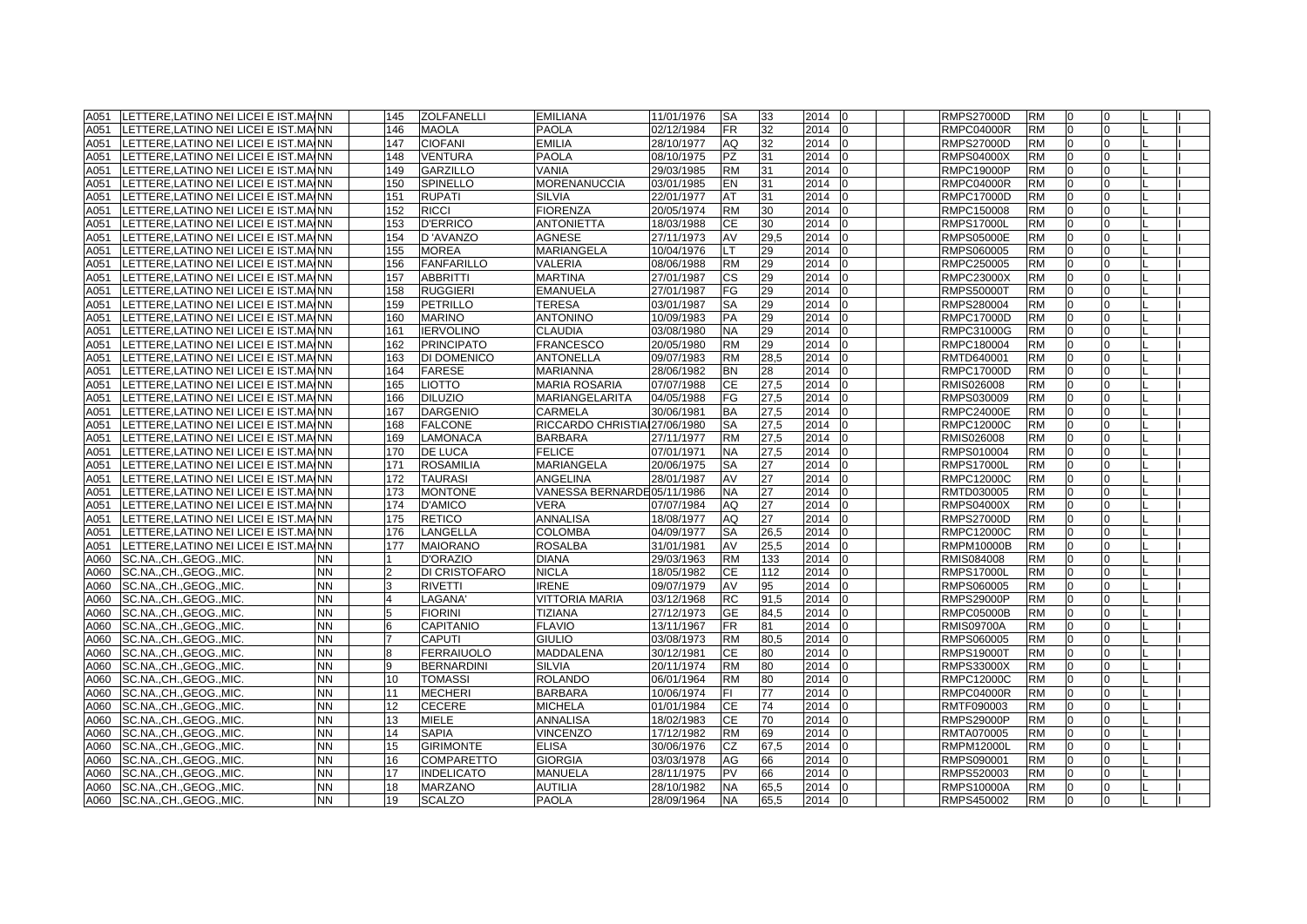| A060 | SC.NA., CH., GEOG., MIC. | <b>NN</b> | 20 | <b>RAO</b>          | <b>ANNA</b>             | 14/04/1972 | <b>KR</b> | 63   | 2014<br>$\overline{0}$ | RMPS060005        | <b>RM</b> | l0             | 0        |   |  |
|------|--------------------------|-----------|----|---------------------|-------------------------|------------|-----------|------|------------------------|-------------------|-----------|----------------|----------|---|--|
| A060 | SC.NA., CH., GEOG., MIC. | <b>NN</b> | 21 | <b>NATALE</b>       | <b>ANGELA</b>           | 01/04/1979 | <b>CE</b> | 63   | 2014<br>10             | RMPS060005        | <b>RM</b> | l0             | $\Omega$ |   |  |
| A060 | SC.NA., CH., GEOG., MIC. | <b>NN</b> | 22 | DE BELLIS           | <b>FLORIANA</b>         | 09/04/1983 | <b>NA</b> | 63   | 2014                   | RMPC250005        | <b>RM</b> | $\Omega$       | $\Omega$ |   |  |
| A060 | SC.NA., CH., GEOG., MIC. | <b>NN</b> | 23 | ABBAMUNDO           | <b>PAOLA</b>            | 19/06/1987 | <b>CE</b> | 61   | 2014<br>10             | <b>RMSL07000L</b> | <b>RM</b> | $\Omega$       | $\Omega$ |   |  |
| A060 | SC.NA.,CH.,GEOG.,MIC.    | <b>NN</b> | 24 | CRESCENTE           | <b>GIUSEPPE</b>         | 09/09/1985 | <b>CE</b> | 59   | 2014<br>lo             | RMPS010004        | <b>RM</b> | $\overline{0}$ | $\Omega$ | F |  |
| A060 | SC.NA., CH., GEOG., MIC. | <b>NN</b> | 25 | DOBROWOLNY          | <b>GABRIELLA</b>        | 07/04/1973 | <b>RM</b> | 58,5 | 2014<br>lo             | RMPC220009        | <b>RM</b> | <sup>0</sup>   | $\Omega$ |   |  |
| A060 | SC.NA., CH., GEOG., MIC. | <b>NN</b> | 26 | VERDURA             | <b>MARIA GRAZIA</b>     | 28/07/1973 | ME        | 58   | 2014                   | RMIS08800G        | <b>RM</b> |                |          |   |  |
| A060 | SC.NA.,CH.,GEOG.,MIC.    | <b>NN</b> | 27 | <b>FRANCOCCI</b>    | <b>FEDRA</b>            | 28/11/1981 | <b>RM</b> | 57   | 2014                   | RMTF090003        | <b>RM</b> |                | $\Omega$ |   |  |
| A060 | SC.NA., CH., GEOG., MIC. | <b>NN</b> | 28 | <b>PARAFATI</b>     | <b>MADDALENA</b>        | 03/03/1976 | MI        | 56,5 | 2014<br>lo             | <b>RMPS44000B</b> | <b>RM</b> | $\overline{0}$ | $\Omega$ |   |  |
| A060 | SC.NA., CH., GEOG., MIC. | <b>NN</b> | 29 | <b>FATTORINI</b>    | LAURA                   | 20/05/1969 | <b>RM</b> | 54,5 | 2014<br>$\Omega$       | <b>RMPS19000T</b> | <b>RM</b> | $\Omega$       | $\Omega$ |   |  |
| A060 | SC.NA., CH., GEOG., MIC. | <b>NN</b> | 30 | <b>CERASI</b>       | <b>MAURO</b>            | 16/07/1986 | <b>RM</b> | 54   | 2014<br>١O             | RMPS060005        | <b>RM</b> | $\Omega$       | $\Omega$ |   |  |
| A060 | SC.NA., CH., GEOG., MIC. | <b>NN</b> | 31 | <b>GARIBALDI</b>    | <b>FRANCESCA</b>        | 02/06/1981 | <b>FR</b> | 54   | 2014                   | RMPC250005        | <b>RM</b> | 0              | $\Omega$ |   |  |
| A060 | SC.NA., CH., GEOG., MIC. | <b>NN</b> | 32 | <b>ZOCCOLI</b>      | <b>ALICE</b>            | 04/03/1981 | PG        | 54   | 2014<br>lo             | <b>RMPS27000D</b> | <b>RM</b> | 0              | $\Omega$ |   |  |
| A060 | SC.NA., CH., GEOG., MIC. | <b>NN</b> | 33 | ZIPPO               | AGNESE                  | 30/12/1983 | <b>CE</b> | 53,5 | 2014                   | RMPS060005        | <b>RM</b> | $\Omega$       | $\Omega$ |   |  |
| A060 | SC.NA., CH., GEOG., MIC. | <b>NN</b> | 34 | <b>BOSCHI</b>       | <b>ILENIA</b>           | 12/09/1981 | VT        | 53   | 2014<br>lo             | <b>RMIS06100G</b> | <b>RM</b> |                | $\Omega$ |   |  |
| A060 | SC.NA., CH., GEOG., MIC. | <b>NN</b> | 35 | <b>CRISTIANO</b>    | <b>AMELIA</b>           | 05/10/1984 | CE        | 52   | 2014<br>lo             | <b>RMTD48000N</b> | <b>RM</b> | $\Omega$       | $\Omega$ |   |  |
| A060 | SC.NA., CH., GEOG., MIC. | <b>NN</b> | 36 | <b>CORSI</b>        | <b>ASSUNTA TIZIANA</b>  | 11/07/1955 | <b>RM</b> | 52   | 2014<br>$\Omega$       | <b>RMPC24000E</b> | <b>RM</b> | $\Omega$       | $\Omega$ |   |  |
| A060 | SC.NA., CH., GEOG., MIC. | <b>NN</b> | 37 | DE CRESCENZO        | <b>AGOSTINA</b>         | 29/11/1982 | <b>NA</b> | 51   | 2014<br>10             | RMPS060005        | <b>RM</b> | l0             | $\Omega$ |   |  |
| A060 | SC.NA., CH., GEOG., MIC. | <b>NN</b> | 38 | <b>SURDO</b>        | <b>MATTEO</b>           | 11/10/1984 | <b>RM</b> | 51   | 2014                   | <b>RMPS29000P</b> | <b>RM</b> | $\Omega$       | $\Omega$ |   |  |
| A060 | SC.NA., CH., GEOG., MIC. | <b>NN</b> | 39 | <b>MALACRINO</b>    | <b>CAROLINA</b>         | 19/06/1970 | <b>EE</b> | 51   | 2014<br>$\overline{0}$ | RMIS026008        | <b>RM</b> | $\overline{0}$ | $\Omega$ |   |  |
| A060 | SC.NA., CH., GEOG., MIC. | <b>NN</b> | 40 | <b>TARDUGNO</b>     | <b>GIUSEPPINA</b>       | 28/08/1986 | <b>SA</b> | 51   | 2014<br>$\Omega$       | <b>RMRH04000N</b> | <b>RM</b> | 0              | $\Omega$ |   |  |
| A060 | SC.NACHGEOGMIC.          | <b>NN</b> | 41 | <b>GIORGIO</b>      | <b>EMILIA</b>           | 28/01/1984 | <b>SA</b> | 51   | 2014<br>lo             | RMPS280004        | <b>RM</b> | $\Omega$       | $\Omega$ |   |  |
| A060 | SC.NA., CH., GEOG., MIC. | <b>NN</b> | 42 | <b>PONTERIO</b>     | <b>ELEONORA</b>         | 16/04/1981 | <b>CS</b> | 51   | 2014                   | RMIS026008        | <b>RM</b> |                | $\Omega$ |   |  |
| A060 | SC.NA., CH., GEOG., MIC. | <b>NN</b> | 43 | <b>FATICA</b>       | <b>FEDERICO</b>         | 10/07/1976 | <b>RM</b> | 51   | 2014<br>lo             | <b>RMPS49000C</b> | <b>RM</b> | $\Omega$       | $\Omega$ |   |  |
| A060 | SC.NACHGEOGMIC.          | <b>NN</b> | 44 | DE CANIO            | <b>MICHELE</b>          | 06/07/1974 | <b>PZ</b> | 51   | 2014<br>lo             | <b>RMPC17000D</b> | <b>RM</b> | $\Omega$       | $\Omega$ |   |  |
| A060 | SC.NACHGEOGMIC.          | <b>NN</b> | 45 | LUCA                | <b>FEDERICA</b>         | 21/04/1983 | <b>RC</b> | 50.5 | 2014                   | RMPS030009        | <b>RM</b> | $\Omega$       | $\Omega$ |   |  |
| A060 | SC.NA., CH., GEOG., MIC. | <b>NN</b> | 46 | VIGLIANTI           | ANGELA                  | 31/10/1969 | <b>RM</b> | 50   | 2014                   | <b>RMTF02000R</b> | <b>RM</b> | $\Omega$       | $\Omega$ |   |  |
| A060 | SC.NA., CH., GEOG., MIC. | <b>NN</b> | 47 | VERDE               | <b>ROSA</b>             | 03/04/1983 | <b>CE</b> | 50   | 2014                   | RMPC17000D        | <b>RM</b> | $\overline{0}$ | $\Omega$ |   |  |
| A060 | SC.NA.,CH.,GEOG.,MIC.    | <b>NN</b> | 48 | PERRELLA            | LIDIA.                  | 09/06/1979 | <b>BN</b> | 49   | 2014<br>10             | <b>RMPS26000V</b> | <b>RM</b> | $\overline{0}$ | $\Omega$ |   |  |
| A060 | SC.NA., CH., GEOG., MIC. | <b>NN</b> | 49 | <b>DELLI PAOLI</b>  | <b>GAETANA</b>          | 01/02/1986 | CЕ        | 49   | 2014                   | <b>RMIS03700P</b> | <b>RM</b> | <sup>0</sup>   | $\Omega$ |   |  |
| A060 | SC.NA., CH., GEOG., MIC. | NN        | 50 | GENOVESE            | <b>LICIA</b>            | 31/10/1985 | TA        | 49   | 2014                   | RMPS49000C        | <b>RM</b> |                | $\Omega$ |   |  |
| A060 | SC.NA., CH., GEOG., MIC. | <b>NN</b> | 51 | <b>EPORE</b>        | <b>ILARIA</b>           | 19/04/1985 | <b>NA</b> | 49   | 2014<br>lo             | <b>RMPM08000B</b> | <b>RM</b> |                | $\Omega$ |   |  |
| A060 | SC.NA.,CH.,GEOG.,MIC.    | <b>NN</b> | 52 | <b>SICILIANO</b>    | <b>RAFFAELLA</b>        | 21/01/1984 | <b>CS</b> | 49   | 2014<br>lo             | <b>RMPC04000R</b> | <b>RM</b> |                | $\Omega$ |   |  |
| A060 | SC.NA., CH., GEOG., MIC. | <b>NN</b> | 53 | <b>TUNDO</b>        | <b>GRAZIA RAFFAELLA</b> | 15/11/1982 | LE.       | 49   | 2014<br>10             | <b>RMPS48000T</b> | <b>RM</b> | $\overline{0}$ | 0        |   |  |
| A060 | SC.NA., CH., GEOG., MIC. | <b>NN</b> | 54 | COSTA               | <b>ROSSELLA</b>         | 14/10/1982 | <b>NA</b> | 49   | 2014                   | RMPC080007        | <b>RM</b> | $\Omega$       | $\Omega$ |   |  |
| A060 | SC.NA., CH., GEOG., MIC. | <b>NN</b> | 55 | <b>BARTOLOMEI</b>   | <b>ANNA</b>             | 23/07/1971 | <b>RM</b> | 48   | 2014                   | <b>RMPC04000R</b> | <b>RM</b> | 0              | $\Omega$ |   |  |
| A060 | SC.NA., CH., GEOG., MIC. | <b>NN</b> | 56 | PISCHIUTTA          | <b>MARTA</b>            | 11/09/1980 | <b>RM</b> | 48   | 2014<br>$\Omega$       | RMIS10700Q        | <b>RM</b> | 0              | $\Omega$ |   |  |
| A060 | SC.NA., CH., GEOG., MIC. | <b>NN</b> | 57 | <b>D'ANSELMI</b>    | <b>FABRIZIO</b>         | 25/11/1972 | <b>RM</b> | 48   | 2014<br>$\overline{0}$ | <b>RMPC12000C</b> | <b>RM</b> | $\overline{0}$ | 0        |   |  |
| A060 | SC.NA., CH., GEOG., MIC. | <b>NN</b> | 58 | SALZANO             | <b>MARIA</b>            | 07/08/1985 | <b>NA</b> | 48   | 2014                   | <b>RMPC07000L</b> | <b>RM</b> |                |          |   |  |
| A060 | SC.NA., CH., GEOG., MIC. | <b>NN</b> | 59 | <b>ARMENIA</b>      | <b>EMILIA</b>           | 22/08/1984 | NA.       | 48   | 2014                   | <b>RMIS03700P</b> | <b>RM</b> |                |          |   |  |
| A060 | SC.NA., CH., GEOG., MIC. | <b>NN</b> | 60 | <b>SALEMME</b>      | <b>MARINELLA</b>        | 20/08/1984 | <b>NA</b> | 48   | 2014<br>I٥             | RMIS064003        | <b>RM</b> | $\Omega$       | $\Omega$ |   |  |
| A060 | SC.NA., CH., GEOG., MIC. | <b>NN</b> | 61 | LO PRESTI           | <b>ALESSANDRA</b>       | 11/12/1983 | <b>RM</b> | 48   | 2014<br>$\Omega$       | <b>RMPS50000T</b> | <b>RM</b> | $\Omega$       | $\Omega$ |   |  |
| A060 | SC.NA., CH., GEOG., MIC. | <b>NN</b> | 62 | <b>BORRECA</b>      | <b>ANTONELLA</b>        | 07/08/1981 | <b>NA</b> | 48   | 2014<br>l0             | <b>RMPC04000R</b> | <b>RM</b> | l0             | $\Omega$ |   |  |
| A060 | SC.NA., CH., GEOG., MIC. | <b>NN</b> | 63 | <b>MUSCOLINI</b>    | <b>MICHELA</b>          | 25/08/1980 | <b>RM</b> | 48   | 2014                   | RMPS31000P        | <b>RM</b> | $\Omega$       | $\Omega$ |   |  |
| A060 | SC.NA., CH., GEOG., MIC. | <b>NN</b> | 64 | LANZA CARICCIO      | <b>VERONICA</b>         | 15/03/1980 | <b>ME</b> | 48   | 2014<br>lo             | <b>RMIS02300R</b> | <b>RM</b> | l0             | $\Omega$ |   |  |
| A060 | SC.NA., CH., GEOG., MIC. | <b>NN</b> | 65 | <b>BERARDINELLI</b> | MARIAGRAZIA             | 28/02/1979 | <b>RM</b> | 48   | 2014<br>$\Omega$       | RMPQ010009        | <b>RM</b> | $\Omega$       | $\Omega$ |   |  |
| A060 | SC.NA., CH., GEOG., MIC. | <b>NN</b> | 66 | D'AGUANNO           | <b>SIMONA</b>           | 03/09/1976 | FR.       | 48   | 2014<br>١O             | <b>RMPC17000D</b> | <b>RM</b> | $\Omega$       | $\Omega$ |   |  |
| A060 | SC.NA., CH., GEOG., MIC. | <b>NN</b> | 67 | <b>MARTINELLI</b>   | <b>ENRICA</b>           | 15/02/1974 | <b>RM</b> | 48   | 2014                   | <b>RMPS17000L</b> | <b>RM</b> | $\Omega$       | $\Omega$ |   |  |
| A060 | SC.NA.,CH.,GEOG.,MIC.    | <b>NN</b> | 68 | <b>CHERUBINI</b>    | <b>EMANUELA</b>         | 21/02/1975 | <b>RM</b> | 47,5 | 2014<br>lo             | <b>RMIS06200B</b> | <b>RM</b> | $\Omega$       | $\Omega$ |   |  |
| A060 | SC.NACHGEOGMIC.          | <b>NN</b> | 69 | <b>TRAVAGLINI</b>   | LEANA                   | 31/10/1986 | <b>CH</b> | 47   | 2014<br>l0             | <b>RMPS27000D</b> | <b>RM</b> | $\Omega$       | $\Omega$ |   |  |
| A060 | ISC.NACHGEOGMIC.         | <b>NN</b> | 70 | <b>GIULI</b>        | <b>ANNA</b>             | 27/11/1973 | <b>RM</b> | 47   | 2014<br>l0             | RMPS060005        | <b>RM</b> | $\Omega$       | $\Omega$ |   |  |
| A060 | SC.NA., CH., GEOG., MIC. | <b>NN</b> | 71 | <b>MANCA</b>        | <b>SONIA</b>            | 13/02/1984 | SS        | 46   | 2014 0                 | <b>RMPC04000R</b> | <b>RM</b> | $\Omega$       | $\Omega$ |   |  |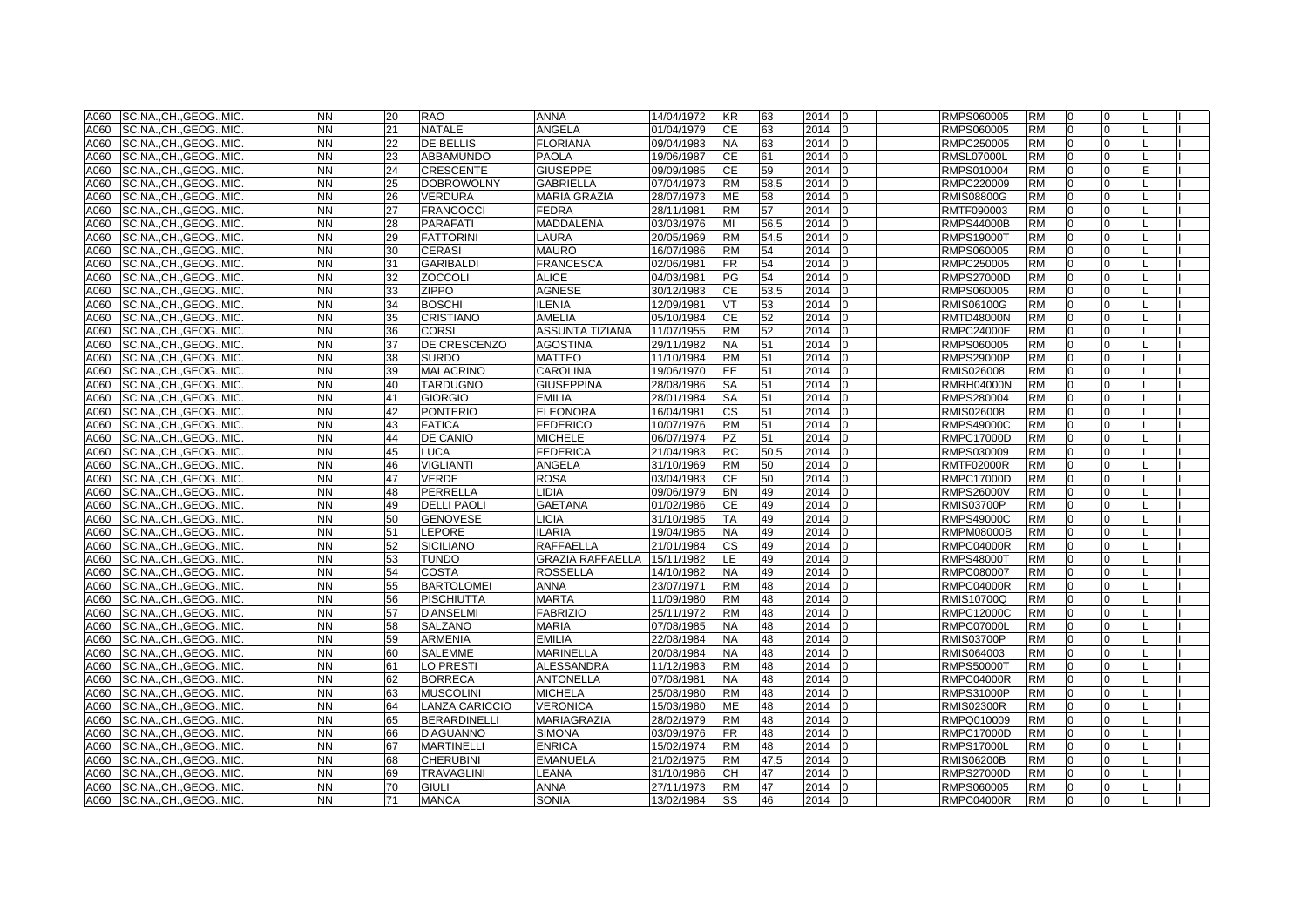| A060 | SC.NA., CH., GEOG., MIC. | <b>NN</b> | 72  | <b>FALCONE</b>                  | <b>ROBERTA</b>         | 14/10/1985 | AQ           | 46   | 2014 | l0             | <b>RMPC12000C</b> | <b>RM</b> | 0            |              |  |
|------|--------------------------|-----------|-----|---------------------------------|------------------------|------------|--------------|------|------|----------------|-------------------|-----------|--------------|--------------|--|
| A060 | SC.NA., CH., GEOG., MIC. | NN        | 73  | <b>CARRARELLI</b>               | <b>PATRIZIA</b>        | 09/04/1984 | NA           | 46   | 2014 | $\Omega$       | RMPS320009        | <b>RM</b> | $\Omega$     | O            |  |
| A060 | SC.NA., CH., GEOG., MIC. | <b>NN</b> | 74  | <b>PALDINO</b>                  | <b>EMANUELA</b>        | 01/12/1983 | <b>RM</b>    | 46   | 2014 |                | RMPC17000D        | <b>RM</b> | $\Omega$     |              |  |
| A060 | SC.NA.,CH.,GEOG.,MIC.    | NΝ        | 75  | <b>DI MARTINO</b>               | <b>MARIA LETIZIA</b>   | 21/05/1983 | AQ           | 46   | 2014 | $\Omega$       | <b>RMPS27000D</b> | <b>RM</b> | $\Omega$     |              |  |
| A060 | SC.NA.,CH.,GEOG.,MIC.    | <b>NN</b> | 76  | <b>STECCA</b>                   | <b>CLAUDIA</b>         | 19/05/1983 | <b>RM</b>    | 46   | 2014 | $\Omega$       | <b>RMIS00400B</b> | <b>RM</b> | 0            | 0            |  |
| A060 | SC.NA., CH., GEOG., MIC. | NN        | 77  | <b>MUTO</b>                     | <b>ANTONELLA</b>       | 15/04/1983 | СS           | 46   | 2014 | <sup>0</sup>   | RMPS110001        | RM        | <sup>0</sup> | 0            |  |
| A060 | SC.NA., CH., GEOG., MIC. | <b>NN</b> | 78  | <b>COMPAGNUCCI</b>              | <b>CLAUDIA</b>         | 18/09/1981 | RM           | 46   | 2014 |                | <b>RMPS24000N</b> | <b>RM</b> |              |              |  |
| A060 | SC.NA.,CH.,GEOG.,MIC.    | <b>NN</b> | 79  | <b>BROGGI</b>                   | <b>ALESSANDRA</b>      | 27/06/1978 | PG           | 45,5 | 2014 |                | RMIS022001        | <b>RM</b> | $\Omega$     |              |  |
| A060 | SC.NA., CH., GEOG., MIC. | <b>NN</b> | 80  | <b>POLITO</b>                   | <b>VINICIA ASSUNTA</b> | 14/03/1981 | СE           | 45   | 2014 | $\Omega$       | RMPS010004        | <b>RM</b> | $\Omega$     |              |  |
| A060 | SC.NA., CH., GEOG., MIC. | <b>NN</b> | 81  | <b>DIMASTROGIOVANNI DANIELA</b> |                        | 22/01/1982 | EE.          | 45   | 2014 |                | <b>RMIS06200B</b> | <b>RM</b> | $\Omega$     |              |  |
| A060 | SC.NA., CH., GEOG., MIC. | NN.       | 82  | <b>FUOCO</b>                    | <b>CLAUDIA</b>         | 22/02/1981 | <b>RM</b>    | 45   | 2014 |                | RMPC26000Q        | <b>RM</b> | $\Omega$     |              |  |
| A060 | SC.NA., CH., GEOG., MIC. | <b>NN</b> | 83  | <b>MOSCHETTI</b>                | <b>TOMMASO</b>         | 14/08/1980 | <b>RM</b>    | 45   | 2014 |                | RMIS06200B        | <b>RM</b> | $\Omega$     |              |  |
| A060 | SC.NA., CH., GEOG., MIC. | <b>NN</b> | 84  | <b>CAPUTO</b>                   | <b>BENIAMINO</b>       | 28/04/1979 | <b>RM</b>    | 45   | 2014 | $\Omega$       | <b>RMPS27000D</b> | <b>RM</b> | $\Omega$     | 0            |  |
| A060 | SC.NA., CH., GEOG., MIC. | NN        | 85  | <b>VILLANO</b>                  | MARIANNA               | 28/04/1978 | СE           | 45   | 2014 |                | <b>RMIS08200L</b> | <b>RM</b> | $\Omega$     |              |  |
| A060 | SC.NA., CH., GEOG., MIC. | NN        | 86  | <b>DI ROCCO</b>                 | <b>GIULIANA</b>        | 17/02/1967 | RM           | 45   | 2014 |                | <b>RMPS17000L</b> | RM        |              |              |  |
| A060 | SC.NA., CH., GEOG., MIC. | <b>NN</b> | 87  | <b>PALUMBO</b>                  | <b>MANUELA</b>         | 18/02/1985 | NA.          | 45   | 2014 |                | <b>RMPS27000D</b> | <b>RM</b> | $\Omega$     |              |  |
| A060 | SC.NA., CH., GEOG., MIC. | <b>NN</b> | 88  | <b>SANTINI</b>                  | <b>TIZIANA</b>         | 05/07/1975 | <b>RM</b>    | 45   | 2014 |                | <b>RMTF10000C</b> | <b>RM</b> | $\Omega$     |              |  |
| A060 | SC.NA., CH., GEOG., MIC. | <b>NN</b> | 89  | <b>BARBERA</b>                  | PIERA MARTA            | 29/07/1986 | VA           | 45   | 2014 |                | RMPS110001        | <b>RM</b> | $\Omega$     |              |  |
| A060 | SC.NA., CH., GEOG., MIC. | <b>NN</b> | 90  | <b>PARCA</b>                    | <b>LUCA</b>            | 11/11/1985 | <b>RM</b>    | 45   | 2014 |                | <b>RMIS07300T</b> | <b>RM</b> | $\Omega$     |              |  |
| A060 | SC.NA., CH., GEOG., MIC. | <b>NN</b> | 91  | <b>CAMPOLO</b>                  | <b>FEDERICA</b>        | 06/07/1985 | RC           | 45   | 2014 | 0              | <b>RMRI05000Q</b> | <b>RM</b> | $\Omega$     | 0            |  |
| A060 | SC.NA., CH., GEOG., MIC. | <b>NN</b> | 92  | <b>SPAGNUOLO</b>                | <b>MANUELA</b>         | 13/04/1985 | <b>AR</b>    | 45   | 2014 | $\Omega$       | RMPC12000C        | <b>RM</b> | $\Omega$     | <sup>o</sup> |  |
| A060 | SC.NA., CH., GEOG., MIC. | <b>NN</b> | 93  | <b>CASALE</b>                   | <b>ASSUNTA MARIA</b>   | 19/01/1985 | PZ           | 45   | 2014 | $\Omega$       | <b>RMRH04000N</b> | <b>RM</b> | $\Omega$     | U            |  |
| A060 | SC.NA., CH., GEOG., MIC. | <b>NN</b> | 94  | <b>CIPRIANO</b>                 | <b>MARIATERESA</b>     | 12/09/1984 | AV           | 45   | 2014 |                | RMPS060005        | <b>RM</b> | $\Omega$     |              |  |
| A060 | SC.NA.,CH.,GEOG.,MIC.    | <b>NN</b> | 95  | <b>DE ANGELIS</b>               | <b>MARIALAURA</b>      | 10/08/1984 | $\mathsf{T}$ | 45   | 2014 |                | <b>RMPS27000D</b> | <b>RM</b> |              |              |  |
| A060 | SC.NACHGEOGMIC.          | <b>NN</b> | 96  | <b>CARTOCCI</b>                 | <b>GIULIA</b>          | 09/08/1984 | <b>RM</b>    | 45   | 2014 | $\Omega$       | <b>RMIS07300T</b> | <b>RM</b> | $\Omega$     |              |  |
| A060 | SC.NACHGEOGMIC.          | <b>NN</b> | 97  | <b>FERRETTI</b>                 | <b>CHIARA</b>          | 29/06/1984 | <b>RM</b>    | 45   | 2014 |                | RMPS060005        | <b>RM</b> | $\Omega$     |              |  |
| A060 | SC.NA., CH., GEOG., MIC. | <b>NN</b> | 98  | <b>DI DONATO</b>                | <b>MARZIA</b>          | 12/03/1984 | SA           | 45   | 2014 |                | RMPS060005        | <b>RM</b> | $\Omega$     |              |  |
| A060 | SC.NA., CH., GEOG., MIC. | NN        | 99  | <b>MOSTOCOTTO</b>               | <b>CASSANDRA</b>       | 10/10/1983 | <b>RM</b>    | 45   | 2014 |                | RMPS29000P        | <b>RM</b> | l0           | 0            |  |
| A060 | SC.NA.,CH.,GEOG.,MIC.    | NN.       | 100 | LONGOBARDI                      | <b>SARA</b>            | 13/09/1983 | NA           | 45   | 2014 | 0              | RMPS200007        | <b>RM</b> | 0            | 0            |  |
| A060 | SC.NA., CH., GEOG., MIC. | NN        | 101 | <b>BIANCO</b>                   | <b>MANUELA</b>         | 15/08/1983 | <b>RM</b>    | 45   | 2014 |                | RMPC04000R        | <b>RM</b> | $\Omega$     |              |  |
| A060 | SC.NA.,CH.,GEOG.,MIC.    | NN        | 102 | <b>TAMBURINO</b>                | <b>RACHELE</b>         | 06/08/1983 | CЕ           | 45   | 2014 |                | RMPC05000B        | RM        |              |              |  |
| A060 | SC.NA., CH., GEOG., MIC. | <b>NN</b> | 103 | <b>IAFFALDANO</b>               | <b>LAURA</b>           | 06/05/1983 | FG           | 45   | 2014 |                | RMPS060005        | <b>RM</b> |              |              |  |
| A060 | SC.NA.,CH.,GEOG.,MIC.    | <b>NN</b> | 104 | <b>CATONI</b>                   | <b>ROSANGELA</b>       | 13/03/1983 | RM           | 45   | 2014 |                | RMIS026008        | <b>RM</b> | $\Omega$     |              |  |
| A060 | SC.NA., CH., GEOG., MIC. | <b>NN</b> | 105 | <b>MURDOCCA</b>                 | <b>MICHELA</b>         | 12/02/1983 | <b>RM</b>    | 45   | 2014 | I0             | RMTF260001        | <b>RM</b> | l0           | U            |  |
| A060 | SC.NA.,CH.,GEOG.,MIC.    | <b>NN</b> | 106 | <b>ROMANO</b>                   | <b>MARCO</b>           | 03/02/1983 | <b>RM</b>    | 45   | 2014 |                | <b>RMIS10600X</b> | <b>RM</b> | $\Omega$     |              |  |
| A060 | SC.NA.,CH.,GEOG.,MIC.    | NN        | 107 | <b>SECHI</b>                    | <b>STEFANO</b>         | 09/01/1983 | RM           | 45   | 2014 |                | RMPS520003        | <b>RM</b> | $\Omega$     |              |  |
| A060 | SC.NA.,CH.,GEOG.,MIC.    | <b>NN</b> | 108 | <b>SBARDELLA</b>                | <b>DIEGO</b>           | 12/09/1982 | <b>RM</b>    | 45   | 2014 |                | <b>RMPS48000T</b> | <b>RM</b> | $\Omega$     | U            |  |
| A060 | SC.NA.,CH.,GEOG.,MIC.    | NN        | 109 | <b>PARISI</b>                   | <b>CHIARA</b>          | 10/04/1982 | FR           | 45   | 2014 | 10             | <b>RMPS17000L</b> | <b>RM</b> | 0            | 0            |  |
| A060 | SC.NA., CH., GEOG., MIC. | <b>NN</b> | 110 | <b>DA SACCO</b>                 | LETIZIA                | 08/01/1982 | RM           | 45   | 2014 |                | <b>RMPS12000G</b> | <b>RM</b> |              |              |  |
| A060 | SC.NA., CH., GEOG., MIC. | NN        | 111 | <b>VANNI</b>                    | <b>DIEGO</b>           | 01/01/1982 |              | 45   | 2014 |                | <b>RMPC19000P</b> | <b>RM</b> |              |              |  |
| A060 | SC.NA.,CH.,GEOG.,MIC.    | <b>NN</b> | 112 | <b>MUTO</b>                     | <b>VALENTINA</b>       | 20/11/1981 | СS           | 45   | 2014 |                | <b>RMPS17000L</b> | <b>RM</b> | $\Omega$     |              |  |
| A060 | SC.NA., CH., GEOG., MIC. | <b>NN</b> | 113 | <b>IOSUE</b>                    | <b>ILARIA</b>          | 09/11/1981 | CВ           | 45   | 2014 | $\Omega$       | RMPS060005        | <b>RM</b> | $\Omega$     |              |  |
| A060 | SC.NA., CH., GEOG., MIC. | <b>NN</b> | 114 | <b>CORONITI</b>                 | <b>GIUSEPPE</b>        | 20/09/1981 | CZ           | 45   | 2014 | l <sub>0</sub> | <b>RMIS07300T</b> | <b>RM</b> | $\Omega$     |              |  |
| A060 | SC.NA., CH., GEOG., MIC. | <b>NN</b> | 115 | <b>GRACCEVA</b>                 | <b>GIULIA</b>          | 27/04/1981 | <b>RM</b>    | 45   | 2014 |                | RMPS280004        | <b>RM</b> | $\Omega$     |              |  |
| A060 | SC.NA., CH., GEOG., MIC. | <b>NN</b> | 116 | <b>FERRI</b>                    | <b>BARBARA</b>         | 23/04/1981 | <b>RM</b>    | 45   | 2014 | $\Omega$       | RMIS049001        | <b>RM</b> | $\Omega$     | <sup>0</sup> |  |
| A060 | SC.NA., CH., GEOG., MIC. | <b>NN</b> | 117 | <b>SPAGNUOLO</b>                | <b>CARMELA</b>         | 07/02/1981 | AV           | 45   | 2014 |                | RMPS060005        | <b>RM</b> | $\Omega$     |              |  |
| A060 | SC.NA., CH., GEOG., MIC. | <b>NN</b> | 118 | <b>CETRANGOLO</b>               | <b>GIOVANNIPAOLO</b>   | 13/01/1980 | TO           | 45   | 2014 |                | RMPS060005        | <b>RM</b> | $\Omega$     |              |  |
| A060 | SC.NA., CH., GEOG., MIC. | <b>NN</b> | 119 | <b>LOMBARDI</b>                 | LOREDANA               | 04/04/1979 | <b>RM</b>    | 45   | 2014 |                | <b>RMPS04000X</b> | <b>RM</b> | $\Omega$     |              |  |
| A060 | SC.NA., CH., GEOG., MIC. | <b>NN</b> | 120 | <b>PRENCIPE</b>                 | <b>GIUSI</b>           | 17/09/1977 | <b>NA</b>    | 45   | 2014 | l <sub>0</sub> | <b>RMPC12000C</b> | <b>RM</b> | $\Omega$     |              |  |
| A060 | SC.NA., CH., GEOG., MIC. | <b>NN</b> | 121 | <b>D'EUGENIO</b>                | <b>OTTAVIO</b>         | 08/01/1975 | CВ           | 45   | 2014 | $\Omega$       | RMIS072002        | <b>RM</b> | $\Omega$     |              |  |
| A060 | SC.NA., CH., GEOG., MIC. | <b>NN</b> | 122 | <b>FILOSA</b>                   | <b>ALESSIA</b>         | 19/07/1986 | <b>NA</b>    | 44   | 2014 |                | <b>RMPS27000D</b> | <b>RM</b> | $\Omega$     |              |  |
| A060 | SC.NA., CH., GEOG., MIC. | <b>NN</b> | 123 | <b>BONGIORNI</b>                | <b>DANIELE</b>         | 04/05/1985 | <b>RM</b>    | 44   | 2014 | l0             | <b>RMPC19000P</b> | <b>RM</b> | $\Omega$     | $\Omega$     |  |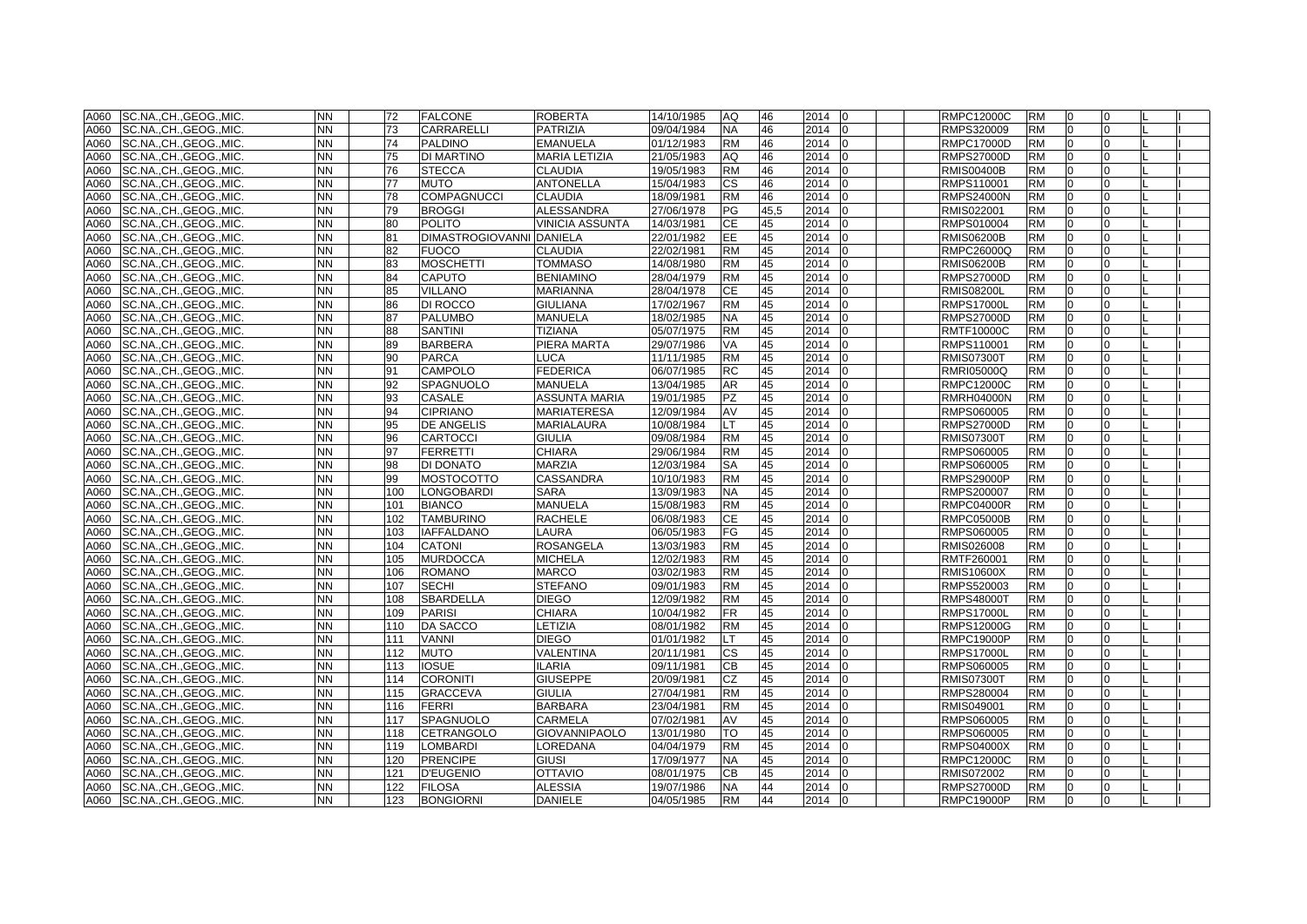| A060 | SC.NA., CH., GEOG., MIC. | <b>NN</b> | 124 | <b>SCUOTTO</b>       | <b>EDUARDO</b>         | 23/11/1981 | <b>NA</b> | 44   | 2014<br>$\overline{0}$ | RMPS030009        | <b>RM</b> | l0             | 0              |  |
|------|--------------------------|-----------|-----|----------------------|------------------------|------------|-----------|------|------------------------|-------------------|-----------|----------------|----------------|--|
| A060 | SC.NA., CH., GEOG., MIC. | <b>NN</b> | 125 | <b>FICI</b>          | LAURA                  | 06/03/1979 | <b>TP</b> | 44   | 2014<br>10             | <b>RMPS10000A</b> | <b>RM</b> | l0             | $\overline{0}$ |  |
| A060 | SC.NA., CH., GEOG., MIC. | <b>NN</b> | 126 | <b>CIAPRINI</b>      | <b>FRANCESCO</b>       | 14/03/1977 | <b>RM</b> | 44   | 2014                   | RMPS010004        | <b>RM</b> | $\Omega$       | $\Omega$       |  |
| A060 | SC.NA., CH., GEOG., MIC. | <b>NN</b> | 127 | <b>ROSELLI</b>       | <b>PAMELA</b>          | 28/05/1978 | AQ        | 43,5 | 2014<br>10             | <b>RMPS27000D</b> | <b>RM</b> | <b>0</b>       | $\Omega$       |  |
| A060 | SC.NA.,CH.,GEOG.,MIC.    | <b>NN</b> | 128 | DI NEZZA             | <b>MARIA</b>           | 14/01/1975 | IS.       | 43   | 2014<br>l0             | RMVC010008        | <b>RM</b> | $\overline{0}$ | $\Omega$       |  |
| A060 | SC.NA., CH., GEOG., MIC. | <b>NN</b> | 129 | <b>BUONTEMPO</b>     | LUISA                  | 09/07/1975 | SA        | 43   | 2014<br>10             | <b>RMPS46000L</b> | <b>RM</b> | <sup>0</sup>   | $\Omega$       |  |
| A060 | SC.NA., CH., GEOG., MIC. | <b>NN</b> | 130 | <b>DE LUCA</b>       | <b>GRAZIA</b>          | 07/09/1965 | ME        | 43   | 2014                   | RMPC26000Q        | <b>RM</b> |                |                |  |
| A060 | SC.NA.,CH.,GEOG.,MIC.    | <b>NN</b> | 131 | <b>PAONESSA</b>      | <b>FRANCESCA</b>       | 17/05/1983 | CE        | 42,5 | 2014                   | RMIS03100Q        | <b>RM</b> |                | $\Omega$       |  |
| A060 | SC.NA., CH., GEOG., MIC. | <b>NN</b> | 132 | <b>SACCOCCIA</b>     | <b>FULVIO</b>          | 11/03/1982 | <b>RM</b> | 42   | 2014<br>$\overline{0}$ | RMPS200007        | <b>RM</b> | $\overline{0}$ | $\Omega$       |  |
| A060 | SC.NA., CH., GEOG., MIC. | <b>NN</b> | 133 | <b>COPPOLA</b>       | <b>VALERIA</b>         | 11/06/1981 | <b>NA</b> | 42   | 2014<br>$\Omega$       | RMPS060005        | <b>RM</b> | $\Omega$       | $\Omega$       |  |
| A060 | SC.NA., CH., GEOG., MIC. | <b>NN</b> | 134 | <b>MOTAVALIAN</b>    | <b>MARYAM</b>          | 16/11/1962 | EE.       | 42   | 2014                   | <b>RMPS12000G</b> | <b>RM</b> | $\Omega$       | $\Omega$       |  |
| A060 | SC.NA., CH., GEOG., MIC. | <b>NN</b> | 135 | <b>CANDILIO</b>      | <b>FRANCESCA</b>       | 21/01/1974 | <b>RM</b> | 41,5 | 2014                   | RMPM10000B        | <b>RM</b> | $\Omega$       | $\Omega$       |  |
| A060 | SC.NA., CH., GEOG., MIC. | <b>NN</b> | 136 | D'ALUISIO            | <b>DAYANA</b>          | 12/09/1982 | FR.       | 41   | 2014<br>lo             | <b>RMPS24000N</b> | <b>RM</b> | 0              | $\Omega$       |  |
| A060 | SC.NA., CH., GEOG., MIC. | <b>NN</b> | 137 | <b>IZZO</b>          | VALENTINA              | 09/04/1986 | CЕ        | 41   | 2014                   | RMPS060005        | <b>RM</b> | $\Omega$       | $\Omega$       |  |
| A060 | SC.NA., CH., GEOG., MIC. | <b>NN</b> | 138 | <b>DI MILIA</b>      | <b>FRANCESCA</b>       | 21/09/1980 | CЕ        | 41   | 2014<br>10             | RMPS280004        | <b>RM</b> |                | $\Omega$       |  |
| A060 | SC.NA., CH., GEOG., MIC. | <b>NN</b> | 139 | <b>BARRETTA</b>      | <b>ANNALISA</b>        | 08/11/1987 | <b>NA</b> | 41   | 2014<br>lo             | <b>RMRH04000N</b> | <b>RM</b> |                | $\Omega$       |  |
| A060 | SC.NA., CH., GEOG., MIC. | <b>NN</b> | 140 | <b>DIANA</b>         | <b>PAOLA</b>           | 28/06/1986 | <b>CE</b> | 41   | 2014                   | <b>RMPC17000D</b> | <b>RM</b> | $\Omega$       | $\Omega$       |  |
| A060 | SC.NA., CH., GEOG., MIC. | <b>NN</b> | 141 | <b>GILARDI</b>       | LUISA                  | 27/12/1984 | <b>CE</b> | 41   | 2014<br>10             | <b>RMIS06100G</b> | <b>RM</b> | 0              | $\Omega$       |  |
| A060 | SC.NA., CH., GEOG., MIC. | <b>NN</b> | 142 | <b>D'ALFONSO</b>     | <b>ANNA</b>            | 05/12/1984 | <b>CH</b> | 41   | 2014                   | RMPS280004        | <b>RM</b> | $\Omega$       | $\Omega$       |  |
| A060 | SC.NA., CH., GEOG., MIC. | <b>NN</b> | 143 | LAURO                | <b>FILOMENA</b>        | 18/11/1984 | VV        | 41   | 2014<br>l0             | <b>RMPM08000B</b> | <b>RM</b> | $\overline{0}$ | $\Omega$       |  |
| A060 | SC.NA., CH., GEOG., MIC. | <b>NN</b> | 144 | <b>COSENTINO</b>     | <b>ILARIA</b>          | 13/10/1984 | FI.       | 41   | 2014<br>$\Omega$       | <b>RMPS24000N</b> | <b>RM</b> | 0              | $\Omega$       |  |
| A060 | SC.NACHGEOGMIC.          | <b>NN</b> | 145 | <b>GARUFI</b>        | <b>ALESSIA</b>         | 24/10/1981 | <b>ME</b> | 40.5 | 2014<br>lo             | RMPS060005        | <b>RM</b> | $\Omega$       | $\Omega$       |  |
| A060 | SC.NA., CH., GEOG., MIC. | <b>NN</b> | 146 | <b>OTTAVIANO</b>     | <b>DANIELA</b>         | 05/02/1978 | <b>CE</b> | 40.5 | 2014                   | <b>RMIS00900E</b> | <b>RM</b> |                | $\Omega$       |  |
| A060 | SC.NA., CH., GEOG., MIC. | <b>NN</b> | 147 | DE RISO              | <b>MARIANNA</b>        | 29/04/1982 | <b>NA</b> | 40   | 2014<br>lo             | <b>RMPS29000P</b> | <b>RM</b> | $\Omega$       | $\Omega$       |  |
| A060 | SC.NACHGEOGMIC.          | <b>NN</b> | 148 | <b>CRESPI</b>        | <b>PAMELA</b>          | 09/02/1984 | <b>RM</b> | 40   | 2014<br>lo             | RMTF200009        | <b>RM</b> | $\Omega$       | $\Omega$       |  |
| A060 | SC.NACHGEOGMIC.          | <b>NN</b> | 149 | <b>TITA</b>          | <b>ROSSELLA</b>        | 05/04/1986 | <b>PZ</b> | 40   | 2014                   | <b>RMPS27000D</b> | <b>RM</b> | $\Omega$       | $\Omega$       |  |
| A060 | SC.NA., CH., GEOG., MIC. | <b>NN</b> | 150 | <b>POLITO</b>        | <b>ELENA</b>           | 16/02/1985 | <b>BN</b> | 40   | 2014                   | <b>RMPS17000L</b> | <b>RM</b> | $\Omega$       | $\Omega$       |  |
| A060 | SC.NA., CH., GEOG., MIC. | <b>NN</b> | 151 | <b>MORCIANO</b>      | PATRIZIA               | 28/06/1975 | LE        | 40   | 2014                   | <b>RMIS07300T</b> | <b>RM</b> | $\overline{0}$ | $\Omega$       |  |
| A060 | SC.NA.,CH.,GEOG.,MIC.    | <b>NN</b> | 152 | <b>DIPASQUALE</b>    | <b>PASQUA</b>          | 23/07/1978 | BA        | 39,5 | 2014<br>lo             | RMPS060005        | <b>RM</b> | 0              | $\Omega$       |  |
| A060 | SC.NA., CH., GEOG., MIC. | <b>NN</b> | 153 | <b>SEGNALINI</b>     | <b>PATRIZIA</b>        | 20/02/1975 | <b>RM</b> | 39,5 | 2014                   | RMPS030009        | <b>RM</b> | <sup>0</sup>   | $\Omega$       |  |
| A060 | SC.NA., CH., GEOG., MIC. | NN        | 154 | TORTORELLA           | <b>MARIA LAURA</b>     | 18/10/1984 | LE.       | 39   | 2014                   | RMPC220009        | <b>RM</b> |                | $\Omega$       |  |
| A060 | SC.NA., CH., GEOG., MIC. | <b>NN</b> | 155 | <b>APPICCIAFUOCO</b> | <b>BRUNELLA</b>        | 15/10/1984 | <b>TE</b> | 39   | 2014<br>lo             | RMPS060005        | <b>RM</b> |                | $\Omega$       |  |
| A060 | SC.NA.,CH.,GEOG.,MIC.    | <b>NN</b> | 156 | <b>COSENTINO</b>     | <b>NATALINO</b>        | 26/07/1981 | <b>CS</b> | 39   | 2014<br>lo             | <b>RMIS09400V</b> | <b>RM</b> | $\Omega$       | $\Omega$       |  |
| A060 | SC.NA., CH., GEOG., MIC. | <b>NN</b> | 157 | <b>VASQUES</b>       | VALENTINA              | 03/02/1980 | <b>SR</b> | 39   | 2014<br>10             | RMPS060005        | <b>RM</b> | $\overline{0}$ | 0              |  |
| A060 | SC.NA., CH., GEOG., MIC. | <b>NN</b> | 158 | <b>BARRESE</b>       | <b>ELENA</b>           | 04/12/1974 | <b>RM</b> | 39   | 2014                   | <b>RMPS17000L</b> | <b>RM</b> | $\Omega$       | $\Omega$       |  |
| A060 | SC.NA.,CH.,GEOG.,MIC.    | <b>NN</b> | 159 | VITTORI              | DANIELA                | 28/06/1983 | <b>RM</b> | 38,5 | 2014                   | <b>RMPS26000V</b> | <b>RM</b> | 0              | $\Omega$       |  |
| A060 | SC.NA.,CH.,GEOG.,MIC.    | <b>NN</b> | 160 | <b>DESIMIO</b>       | <b>MARIAGIOVANNA</b>   | 12/09/1980 | <b>RM</b> | 38,5 | 2014                   | RMPS060005        | <b>RM</b> | 0              | $\Omega$       |  |
| A060 | SC.NA., CH., GEOG., MIC. | <b>NN</b> | 161 | <b>GREZZI</b>        | <b>GIUSEPPE</b>        | 15/01/1979 | PZ        | 38,5 | 2014<br>$\overline{0}$ | <b>RMIS09400V</b> | <b>RM</b> | $\overline{0}$ | 0              |  |
| A060 | SC.NA., CH., GEOG., MIC. | <b>NN</b> | 162 | MONTENEGRO           | <b>MARIA EUGENIA</b>   | 11/12/1951 | EE.       | 38   | 2014                   | RMPS180007        | <b>RM</b> |                |                |  |
| A060 | SC.NA., CH., GEOG., MIC. | <b>NN</b> | 163 | <b>BUCCINI</b>       | <b>FRANCESCA</b>       | 09/11/1983 | CE        | 38   | 2014                   | <b>RMIS09400V</b> | <b>RM</b> |                |                |  |
| A060 | SC.NA., CH., GEOG., MIC. | <b>NN</b> | 164 | <b>MATRONE</b>       | LUCA LAZZARO           | 23/03/1985 | <b>NA</b> | 38   | 2014<br>lo             | <b>RMPS50000T</b> | <b>RM</b> | $\Omega$       | $\Omega$       |  |
| A060 | SC.NACHGEOGMIC.          | <b>NN</b> | 165 | <b>SORBO</b>         | <b>DANIELA</b>         | 06/08/1983 | <b>CE</b> | 38   | 2014<br>$\Omega$       | <b>RMPS05000E</b> | <b>RM</b> | $\Omega$       | $\Omega$       |  |
| A060 | SC.NA., CH., GEOG., MIC. | <b>NN</b> | 166 | <b>SORBO</b>         | DANIELA                | 06/08/1983 | <b>CE</b> | 38   | 2014<br>lo             | <b>RMPS05000E</b> | <b>RM</b> | $\Omega$       | $\Omega$       |  |
| A060 | SC.NA., CH., GEOG., MIC. | <b>NN</b> | 167 | <b>NOCERA</b>        | CATERINA               | 24/08/1981 | AG        | 38   | 2014                   | RMPS060005        | <b>RM</b> | $\Omega$       | $\Omega$       |  |
| A060 | SC.NA., CH., GEOG., MIC. | <b>NN</b> | 168 | <b>AMENDOLA</b>      | <b>ANTONELLO</b>       | 17/06/1980 | <b>RM</b> | 38   | 2014<br>lo             | <b>RMPS17000L</b> | <b>RM</b> | $\Omega$       | $\Omega$       |  |
| A060 | SC.NA., CH., GEOG., MIC. | <b>NN</b> | 169 | <b>CIFALDI</b>       | OREDANA                | 04/06/1974 | FG        | 38   | 2014<br>$\Omega$       | <b>RMPS17000L</b> | <b>RM</b> | $\Omega$       | $\Omega$       |  |
| A060 | SC.NA., CH., GEOG., MIC. | <b>NN</b> | 170 | <b>GRILLONE</b>      | <b>MARISA</b>          | 16/01/1968 | EE.       | 37,5 | 2014                   | RMIS026008        | <b>RM</b> |                | $\Omega$       |  |
| A060 | SC.NA., CH., GEOG., MIC. | <b>NN</b> | 171 | <b>DE ROBERTIS</b>   | <b>MASSIMILIANO</b>    | 17/03/1965 | <b>RM</b> | 37,5 | 2014                   | RMIS014002        | <b>RM</b> | $\Omega$       | $\Omega$       |  |
| A060 | SC.NA.,CH.,GEOG.,MIC.    | <b>NN</b> | 172 | <b>PAPA</b>          | <b>MARIA FRANCESCA</b> | 23/04/1979 | <b>CE</b> | 37   | 2014<br>lo             | <b>RMPM10000B</b> | <b>RM</b> | $\Omega$       | $\Omega$       |  |
| A060 | SC.NACHGEOGMIC.          | <b>NN</b> | 173 | <b>DI PERSIO</b>     | <b>SARA</b>            | 14/02/1988 | <b>RM</b> | 37   | 2014<br>lo             | RMPS030009        | <b>RM</b> | $\Omega$       | $\Omega$       |  |
| A060 | SC.NA., CH., GEOG., MIC. | <b>NN</b> | 174 | <b>MARTIRE</b>       | <b>SARA</b>            | 08/01/1988 | <b>RM</b> | 37   | 2014<br>lo             | <b>RMPS17000L</b> | <b>RM</b> | $\Omega$       | $\Omega$       |  |
| A060 | SC.NA., CH., GEOG., MIC. | <b>NN</b> | 175 | <b>CEPPARULO</b>     | <b>PASQUALE</b>        | 03/09/1987 | <b>NA</b> | 37   | 2014 0                 | <b>RMPS24000N</b> | <b>RM</b> | $\Omega$       | $\Omega$       |  |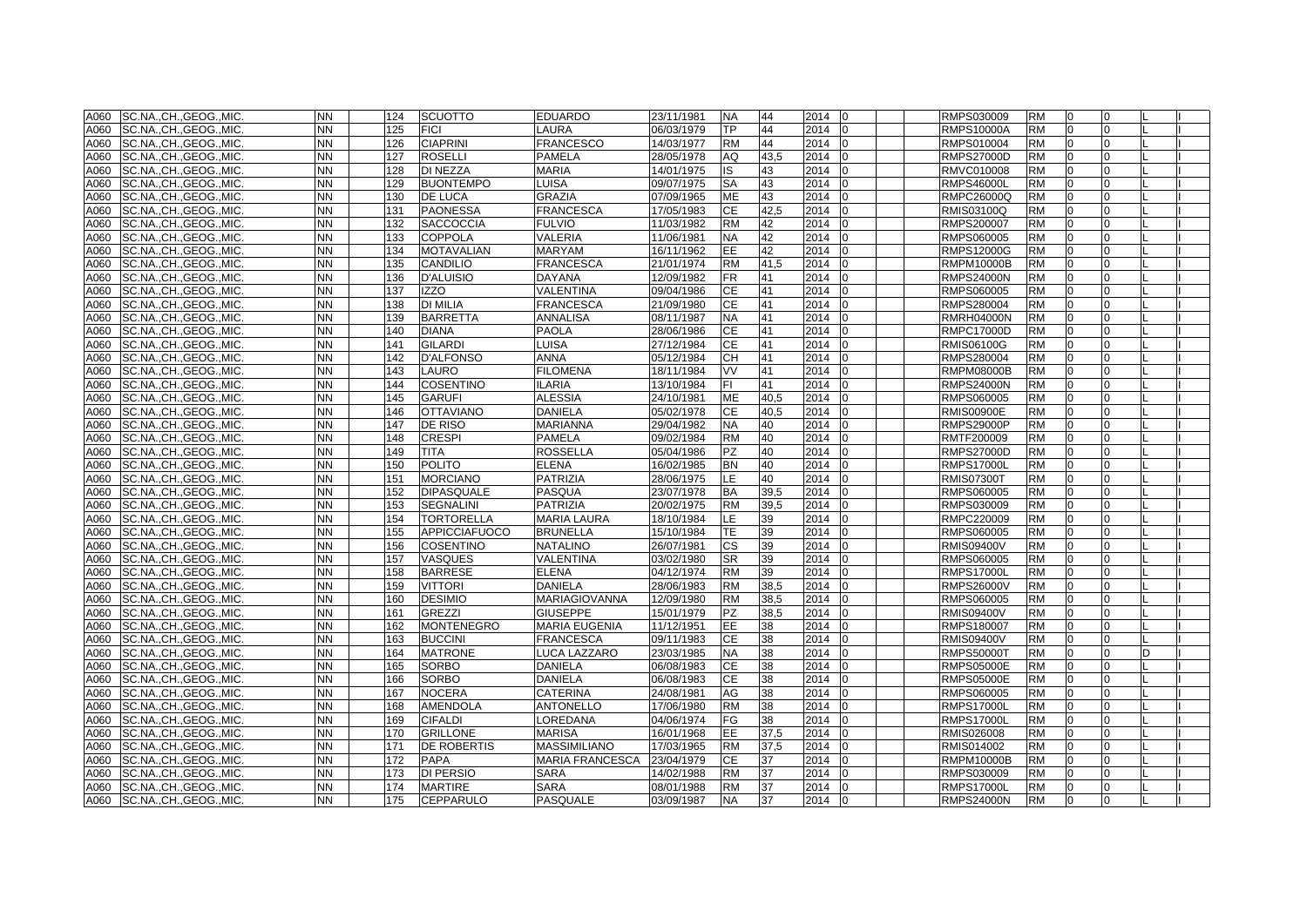| A060 | SC.NA., CH., GEOG., MIC.      | <b>NN</b> | 176 | <b>CERCIELLO</b>   | <b>RAIMONDO</b>              | 03/11/1986 | AV        | 37   | 2014<br><b>10</b>      | <b>RMPS04000X</b> | <b>RM</b> | 0              | $\Omega$     |  |
|------|-------------------------------|-----------|-----|--------------------|------------------------------|------------|-----------|------|------------------------|-------------------|-----------|----------------|--------------|--|
| A060 | SC.NA., CH., GEOG., MIC.      | NN        | 177 | <b>DEL ROSSO</b>   | <b>TERESA</b>                | 04/09/1986 | <b>BA</b> | 37   | 2014<br>$\overline{0}$ | <b>RMPS10000A</b> | <b>RM</b> | $\overline{0}$ | $\Omega$     |  |
| A060 | SC.NA., CH., GEOG., MIC.      | NN        | 178 | <b>GUARINO</b>     | <b>MARIA LUISA</b>           | 04/08/1986 | <b>CE</b> | 37   | 2014                   | RMPS280004        | <b>RM</b> | $\Omega$       | <sup>0</sup> |  |
| A060 | SC.NA., CH., GEOG., MIC.      | NN        | 179 | <b>MARRA</b>       | MARIA                        | 26/08/1985 | <b>NA</b> | 37   | 2014<br>10             | RMIS026008        | <b>RM</b> | n              | <sup>o</sup> |  |
| A060 | SC.NA.,CH.,GEOG.,MIC.         | <b>NN</b> | 180 | <b>PERILLA</b>     | <b>SIMONA</b>                | 01/06/1985 | <b>RM</b> | 37   | 2014<br>I0             | RMPS280004        | <b>RM</b> | $\overline{0}$ | 0            |  |
| A060 | SC.NA.,CH.,GEOG.,MIC.         | NΝ        | 181 | <b>MARTUCCI</b>    | <b>IMMA</b>                  | 22/01/1985 | CЕ        | 37   | 2014<br>10             | RMPS060005        | <b>RM</b> | 0              | <sup>0</sup> |  |
| A060 | SC.NA., CH., GEOG., MIC.      | NΝ.       | 182 | SPANO              | <b>LUCIA</b>                 | 14/12/1984 | LE        | 37   | 2014                   | <b>RMPS27000D</b> | <b>RM</b> |                |              |  |
| A060 | SC.NA.,CH.,GEOG.,MIC.         | <b>NN</b> | 183 | <b>FRAU</b>        | VALERIO                      | 17/06/1984 | <b>VT</b> | 37   | 2014<br>In             | RMIS112007        | <b>RM</b> |                |              |  |
| A060 | SC.NA., CH., GEOG., MIC.      | <b>NN</b> | 184 | <b>GAGLIARDI</b>   | <b>ALESSIA</b>               | 05/12/1982 | TE        | 37   | 2014<br>I <sub>0</sub> | <b>RMIS07300T</b> | <b>RM</b> | $\Omega$       | $\Omega$     |  |
| A060 | SC.NA., CH., GEOG., MIC.      | <b>NN</b> | 185 | <b>GUERRINI</b>    | <b>ANNA</b>                  | 17/09/1982 | <b>RM</b> | 37   | 2014<br>I <sub>0</sub> | <b>RMTF10000C</b> | <b>RM</b> | $\Omega$       | $\Omega$     |  |
| A060 | SC.NA., CH., GEOG., MIC.      | NΝ        | 186 | <b>TARQUINI</b>    | <b>AMBRA</b>                 | 02/04/1978 | <b>RM</b> | 36,5 | 2014                   | <b>RMPS10000A</b> | <b>RM</b> | $\Omega$       | <sup>0</sup> |  |
| A060 | SC.NA., CH., GEOG., MIC.      | <b>NN</b> | 187 | <b>TOSCANO</b>     | VALENTINA                    | 29/03/1984 | <b>CE</b> | 36   | 2014                   | <b>RMPS17000L</b> | <b>RM</b> | $\Omega$       | <sup>0</sup> |  |
| A060 | SC.NA., CH., GEOG., MIC.      | <b>NN</b> | 188 | <b>DAMORE</b>      | CARMEN                       | 25/06/1986 | <b>RM</b> | 36   | 2014                   | RMPS110001        | <b>RM</b> | $\Omega$       | $\Omega$     |  |
| A060 | SC.NA., CH., GEOG., MIC.      | NN.       | 189 | <b>MARTIRE</b>     | <b>ROBERTA</b>               | 17/04/1984 | <b>RM</b> | 36   | 2014                   | RMPC31000G        | <b>RM</b> | $\Omega$       | <sup>0</sup> |  |
| A060 | SC.NA., CH., GEOG., MIC.      | NN.       | 190 | <b>DIANA</b>       | <b>ANNA</b>                  | 13/06/1989 | СE        | 36   | 2014                   | RMPC26000Q        | <b>RM</b> |                |              |  |
| A060 | SC.NA., CH., GEOG., MIC.      | <b>NN</b> | 191 | <b>VELTRI</b>      | <b>ALESSANDRA</b>            | 30/12/1987 | <b>RM</b> | 36   | 2014<br>I0             | RMPS060005        | <b>RM</b> | $\Omega$       |              |  |
| A060 | SC.NA., CH., GEOG., MIC.      | <b>NN</b> | 192 | <b>PETRIZZELLI</b> | <b>VALERIA</b>               | 29/12/1987 | <b>BA</b> | 36   | 2014                   | RMPS060005        | <b>RM</b> | $\Omega$       | $\Omega$     |  |
| A060 | SC.NA., CH., GEOG., MIC.      | <b>NN</b> | 193 | <b>AMATO</b>       | <b>GIUSEPPE</b>              | 21/09/1987 | AV        | 36   | 2014                   | RMIS03100Q        | <b>RM</b> | $\Omega$       | <sup>0</sup> |  |
| A060 | SC.NA., CH., GEOG., MIC.      | <b>NN</b> | 194 | <b>LOMBARDI</b>    | <b>VERONICA</b>              | 30/03/1987 | <b>RM</b> | 36   | 2014                   | RMPS450002        | <b>RM</b> | $\Omega$       | $\Omega$     |  |
| A060 | SC.NA., CH., GEOG., MIC.      | <b>NN</b> | 195 | <b>MAIELLO</b>     | <b>SIMONA</b>                | 13/02/1987 | <b>BN</b> | 36   | 2014<br><b>10</b>      | RMPS060005        | <b>RM</b> | $\overline{0}$ | $\Omega$     |  |
| A060 | SC.NA., CH., GEOG., MIC.      | <b>NN</b> | 196 | <b>SURACE</b>      | <b>MARIAELEONORA</b>         | 31/07/1986 | <b>BA</b> | 36   | 2014<br>$\Omega$       | RMPC150008        | <b>RM</b> | $\overline{0}$ | $\Omega$     |  |
| A060 | SC.NACHGEOGMIC.               | NN.       | 197 | <b>CRUPI</b>       | <b>ANNUNZIATA</b>            | 19/06/1986 | VV        | 36   | 2014<br>I <sub>0</sub> | RMIS013006        | <b>RM</b> | $\Omega$       | <sup>0</sup> |  |
| A060 | SC.NA., CH., GEOG., MIC.      | <b>NN</b> | 198 | <b>MARINI</b>      | <b>FEDERICO</b>              | 20/12/1985 | <b>RM</b> | 36   | 2014                   | RMPC200004        | <b>RM</b> |                |              |  |
| A060 | SC.NA.,CH.,GEOG.,MIC.         | <b>NN</b> | 199 | <b>STILE</b>       | <b>CRISTINA</b>              | 09/08/1985 | <b>NA</b> | 36   | 2014                   | <b>RMPS17000L</b> | <b>RM</b> | $\Omega$       |              |  |
| A060 | SC.NACHGEOGMIC.               | <b>NN</b> | 200 | <b>PELOSI</b>      | <b>ANTONELLO</b>             | 23/06/1984 | <b>PZ</b> | 36   | 2014<br>l0             | RMPC250005        | <b>RM</b> | $\Omega$       | $\Omega$     |  |
| A060 | SC.NACHGEOGMIC.               | <b>NN</b> | 201 | <b>MARTINI</b>     | <b>MARTINA</b>               | 16/05/1984 | <b>RI</b> | 36   | 2014                   | RMPQ010009        | <b>RM</b> | $\Omega$       | $\Omega$     |  |
| A060 | SC.NA., CH., GEOG., MIC.      | <b>NN</b> | 202 | <b>PAOLETTI</b>    | <b>SILVIA</b>                | 13/03/1984 | VT        | 36   | 2014                   | <b>RMPC23000X</b> | <b>RM</b> | $\Omega$       | <sup>0</sup> |  |
| A060 | SC.NA., CH., GEOG., MIC.      | <b>NN</b> | 203 | <b>GUIDO</b>       | CARMEN                       | 29/01/1984 | <b>CS</b> | 36   | 2014                   | <b>RMPS19000T</b> | <b>RM</b> | $\overline{0}$ | $\Omega$     |  |
| A060 | SC.NA.,CH.,GEOG.,MIC.         | NN.       | 204 | <b>DONADEI</b>     | DANIELA                      | 17/06/1983 | LE.       | 36   | 2014<br>10             | RMPS060005        | <b>RM</b> | $\overline{0}$ | $\Omega$     |  |
| A060 | SC.NA., CH., GEOG., MIC.      | NN.       | 205 | <b>NOCCHIA</b>     | DANIELA                      | 04/05/1983 | <b>RM</b> | 36   | 2014                   | <b>RMPS60000P</b> | <b>RM</b> | $\Omega$       |              |  |
| A060 | SC.NA., CH., GEOG., MIC.      | NΝ        | 206 | <b>PERA</b>        | CARMELINDA                   | 06/01/1983 | CL        | 36   | 2014                   | <b>RMPS24000N</b> | <b>RM</b> |                |              |  |
| A060 | SC.NA., CH., GEOG., MIC.      | <b>NN</b> | 207 | <b>ROSSINI</b>     | <b>DANIELA</b>               | 24/03/1974 | FR        | 36   | 2014<br>l0             | <b>RMPS04000X</b> | <b>RM</b> |                |              |  |
| A060 | SC.NA.,CH.,GEOG.,MIC.         | <b>NN</b> | 208 | <b>ALESSI</b>      | LUCIA CATERINA MAF22/08/1973 |            | СT        | 36   | 2014<br>10             | RMPC180004        | <b>RM</b> | $\overline{0}$ |              |  |
| A060 | SC.NA., CH., GEOG., MIC.      | <b>NN</b> | 209 | <b>CACCESE</b>     | <b>ROSA</b>                  | 10/01/1982 | AV        | 35,5 | 2014<br>10             | <b>RMPS24000N</b> | <b>RM</b> | $\overline{0}$ | $\Omega$     |  |
| A060 | SC.NA.,CH.,GEOG.,MIC.         | <b>NN</b> | 210 | <b>AMODEO</b>      | <b>FEDERICA</b>              | 10/02/1985 | <b>RM</b> | 35   | 2014<br>$\Omega$       | RMPS130006        | <b>RM</b> | $\Omega$       | $\Omega$     |  |
| A060 | SC.NA.,CH.,GEOG.,MIC.         | NΝ        | 211 | SANSEVIERO         | <b>EMILIO</b>                | 27/12/1989 | NA        | 35   | 2014                   | <b>RMTF02000R</b> | <b>RM</b> | $\Omega$       | <sup>n</sup> |  |
| A060 | SC.NA.,CH.,GEOG.,MIC.         | <b>NN</b> | 212 | SPERANZA           | <b>ENZA</b>                  | 17/06/1989 | NA.       | 35   | 2014                   | RMPS030009        | <b>RM</b> | $\Omega$       | $\Omega$     |  |
| A060 | SC.NA., CH., GEOG., MIC.      | NN        | 213 | <b>RASI</b>        | <b>IGNAZIO</b>               | 08/12/1988 | <b>ME</b> | 35   | 2014<br>$\overline{0}$ | <b>RMPC04000R</b> | <b>RM</b> | $\overline{0}$ | 0            |  |
| A060 | SC.NA., CH., GEOG., MIC.      | NΝ.       | 214 | <b>INNOCENTI</b>   | <b>FEDERICA</b>              | 09/10/1988 | RI        | 35   | 2014                   | RMIS026008        | RM        |                |              |  |
| A060 | SC.NA., CH., GEOG., MIC.      | NN        | 215 | FUSCO              | <b>ANTONELLA</b>             | 23/03/1988 | NA        | 35   | 2014                   | RMPS280004        | <b>RM</b> |                |              |  |
| A060 | SC.NA., CH., GEOG., MIC.      | <b>NN</b> | 216 | <b>CICCARELLI</b>  | <b>IMMACOLATA</b>            | 08/12/1987 | <b>NA</b> | 35   | 2014<br>I <sub>0</sub> | RMPS180007        | <b>RM</b> | $\Omega$       |              |  |
| A060 | SC.NACHGEOGMIC.               | <b>NN</b> | 217 | <b>CICCARELLI</b>  | <b>NUNZIA</b>                | 03/12/1987 | <b>NA</b> | 35   | 2014<br>$\Omega$       | RMPS180007        | <b>RM</b> | $\Omega$       | $\Omega$     |  |
| A060 | SC.NA., CH., GEOG., MIC.      | <b>NN</b> | 218 | <b>STABILE</b>     | <b>FRANCESCA</b>             | 30/09/1987 | <b>CE</b> | 35   | 2014<br>I <sub>0</sub> | RMPS060005        | <b>RM</b> | $\overline{0}$ | <sup>0</sup> |  |
| A060 | SC.NA., CH., GEOG., MIC.      | <b>NN</b> | 219 | <b>SAGLIANO</b>    | <b>ROSA</b>                  | 25/07/1987 | <b>CE</b> | 35   | 2014                   | <b>RMPC17000D</b> | <b>RM</b> | $\Omega$       | <sup>0</sup> |  |
| A060 | SC.NA., CH., GEOG., MIC.      | <b>NN</b> | 220 | <b>DE ROSA</b>     | <b>ANTONELLA</b>             | 12/09/1986 | <b>CE</b> | 35   | 2014<br>In             | <b>RMIS09400V</b> | <b>RM</b> | $\overline{0}$ | $\Omega$     |  |
| A060 | SC.NA., CH., GEOG., MIC.      | <b>NN</b> | 221 | <b>ACCONCIA</b>    | <b>RAFFAELA</b>              | 15/05/1985 | <b>CE</b> | 35   | 2014                   | RMPS280004        | <b>RM</b> | $\overline{0}$ | <sup>0</sup> |  |
| A060 | SC.NA., CH., GEOG., MIC.      | NN.       | 222 | <b>CRISCI</b>      | DANIELA                      | 07/05/1985 | <b>CE</b> | 35   | 2014<br>In             | <b>RMTN01000T</b> | <b>RM</b> | $\Omega$       | <sup>n</sup> |  |
| A060 | SC.NA., CH., GEOG., MIC.      | <b>NN</b> | 223 | LEANZA             | <b>CRISTINA</b>              | 19/12/1984 | NA.       | 35   | 2014                   | <b>RMPS44000B</b> | <b>RM</b> |                |              |  |
| A060 | SC.NA., CH., GEOG., MIC.      | <b>NN</b> | 224 | <b>FIGUS</b>       | <b>TIZIANA</b>               | 24/10/1984 | <b>OR</b> | 35   | 2014<br>l0             | RMPC220009        | <b>RM</b> | $\Omega$       | $\Omega$     |  |
| A060 | SC.NA., CH., GEOG., MIC.      | <b>NN</b> | 225 | <b>DELL'ANNO</b>   | <b>SPERANZA</b>              | 14/09/1983 | <b>NA</b> | 35   | 2014<br>In             | RMIS022001        | <b>RM</b> | $\Omega$       | $\Omega$     |  |
| A060 | SC.NA., CH., GEOG., MIC.      | <b>NN</b> | 226 | <b>BERNARDO</b>    | <b>TERESA</b>                | 06/05/1983 | <b>CE</b> | 35   | 2014<br>I0             | RMPS060005        | <b>RM</b> | $\Omega$       | $\Omega$     |  |
|      | A060 SC.NA., CH., GEOG., MIC. | <b>NN</b> | 227 | <b>ROMEO</b>       | VALENTINA                    | 03/11/1976 | <b>SA</b> | 34.5 | 2014 0                 | RMTF090003        | <b>RM</b> | $\overline{0}$ | $\Omega$     |  |
|      |                               |           |     |                    |                              |            |           |      |                        |                   |           |                |              |  |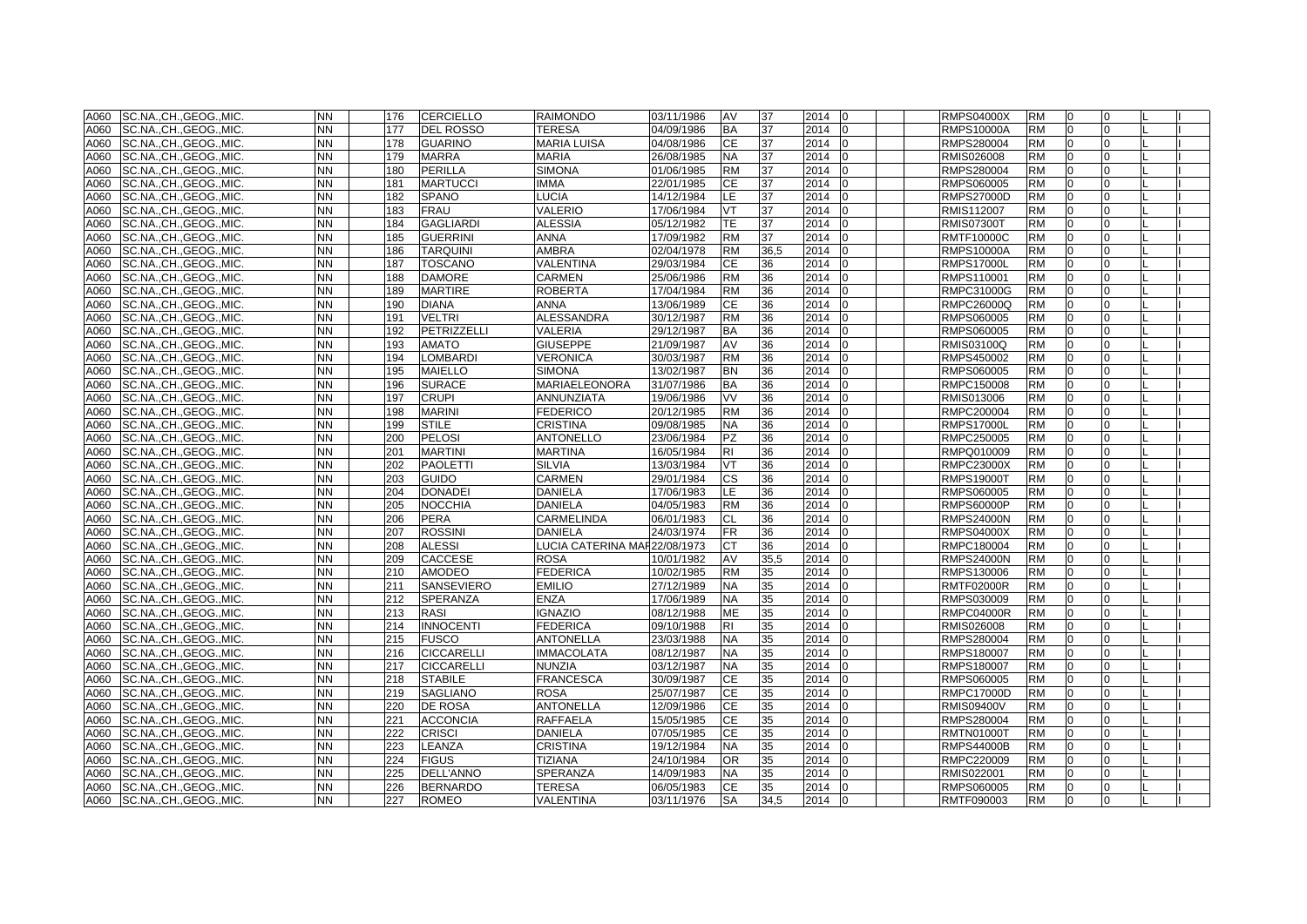| A060 | SC.NA., CH., GEOG., MIC. | <b>NN</b> | 228 | <b>NAPOLA</b>                   | <b>MARIA ROSARIA</b>   | 06/10/1980 | <b>BA</b> | 34,5 | 2014   | l0             | <b>RMIS00400B</b> | <b>RM</b> | 0            |              |  |
|------|--------------------------|-----------|-----|---------------------------------|------------------------|------------|-----------|------|--------|----------------|-------------------|-----------|--------------|--------------|--|
| A060 | SC.NA., CH., GEOG., MIC. | NN        | 229 | <b>TALIANI</b>                  | <b>MARINA</b>          | 25/06/1966 | <b>RM</b> | 34,5 | 2014   | $\Omega$       | <b>RMSL07000L</b> | <b>RM</b> | l0           |              |  |
| A060 | SC.NA., CH., GEOG., MIC. | <b>NN</b> | 230 | <b>DISTEFANO</b>                | <b>CHIARA</b>          | 06/01/1984 | IS        | 34   | 2014   |                | <b>RMPS05000E</b> | <b>RM</b> | $\Omega$     |              |  |
| A060 | SC.NA., CH., GEOG., MIC. | <b>NN</b> | 231 | <b>VINDIGNI</b>                 | <b>GIULIA</b>          | 07/11/1987 | RG        | 34   | 2014   | $\Omega$       | <b>RMPS46000L</b> | <b>RM</b> | $\Omega$     |              |  |
| A060 | SC.NA.,CH.,GEOG.,MIC.    | <b>NN</b> | 232 | <b>SAPONE</b>                   | <b>FRANCESCA</b>       | 19/07/1989 | <b>CE</b> | 34   | 2014   | $\Omega$       | RMPS060005        | <b>RM</b> | 0            | $\Omega$     |  |
| A060 | SC.NA., CH., GEOG., MIC. | NN        | 233 | <b>CAMILLI</b>                  | <b>GIULIA</b>          | 14/12/1988 | RM        | 34   | 2014   | <sup>0</sup>   | RMPC17000D        | <b>RM</b> | <sup>0</sup> | 0            |  |
| A060 | SC.NA., CH., GEOG., MIC. | NN.       | 234 | <b>DEROCCO</b>                  | <b>DAVIDE</b>          | 03/11/1988 | BR        | 34   | 2014   |                | <b>RMPS46000L</b> | <b>RM</b> |              |              |  |
| A060 | SC.NA.,CH.,GEOG.,MIC.    | <b>NN</b> | 235 | <b>DEL GIUDICE</b>              | ALESSANDRA             | 29/10/1988 | FG        | 34   | 2014   |                | <b>RMPS27000D</b> | <b>RM</b> | $\Omega$     |              |  |
| A060 | SC.NA., CH., GEOG., MIC. | <b>NN</b> | 236 | <b>PORTA</b>                    | <b>BARBARA</b>         | 11/10/1988 | <b>RM</b> | 34   | 2014   | $\Omega$       | RMPS520003        | <b>RM</b> | $\Omega$     |              |  |
| A060 | SC.NA., CH., GEOG., MIC. | <b>NN</b> | 237 | <b>BASILI</b>                   | <b>DANILO</b>          | 23/09/1988 | <b>RM</b> | 34   | 2014   |                | RMPS090001        | <b>RM</b> | $\Omega$     |              |  |
| A060 | SC.NA., CH., GEOG., MIC. | ΝN        | 238 | <b>LECCISO</b>                  | <b>FEDERICA</b>        | 06/07/1988 | LE.       | 34   | 2014   |                | <b>RMPS17000L</b> | <b>RM</b> | $\Omega$     |              |  |
| A060 | SC.NA., CH., GEOG., MIC. | <b>NN</b> | 239 | <b>BIANCHI</b>                  | <b>MICHELA</b>         | 03/07/1988 | FR.       | 34   | 2014   |                | RMIS026008        | <b>RM</b> | $\Omega$     |              |  |
| A060 | SC.NA., CH., GEOG., MIC. | <b>NN</b> | 240 | <b>BUONO</b>                    | <b>EMILIO</b>          | 04/05/1988 | ВA        | 34   | 2014   | 10             | <b>RMPS24000N</b> | <b>RM</b> | $\Omega$     | 0            |  |
| A060 | SC.NA., CH., GEOG., MIC. | NN        | 241 | <b>PACELLA</b>                  | <b>ILENIA</b>          | 19/07/1987 | LE.       | 34   | 2014   |                | RMPC180004        | <b>RM</b> | $\Omega$     |              |  |
| A060 | SC.NA., CH., GEOG., MIC. | NN        | 242 | <b>CIRIGLIANO</b>               | <b>ANTONELLA</b>       | 13/06/1987 | ΡZ        | 34   | 2014   |                | <b>RMPS17000L</b> | RM        |              |              |  |
| A060 | SC.NA., CH., GEOG., MIC. | <b>NN</b> | 243 | <b>PALMIERI</b>                 | <b>ANNA</b>            | 27/05/1987 | СE        | 34   | 2014   |                | RMPS060005        | <b>RM</b> | $\Omega$     |              |  |
| A060 | SC.NA., CH., GEOG., MIC. | <b>NN</b> | 244 | <b>SIMONETTI</b>                | <b>SONIA</b>           | 15/04/1987 | FG        | 34   | 2014   |                | <b>RMPS19000T</b> | <b>RM</b> | $\Omega$     |              |  |
| A060 | SC.NA., CH., GEOG., MIC. | <b>NN</b> | 245 | LATELLA                         | VIVIANAMARIA           | 28/03/1987 | RC        | 34   | 2014   |                | RMPS060005        | <b>RM</b> | $\Omega$     |              |  |
| A060 | SC.NA., CH., GEOG., MIC. | <b>NN</b> | 246 | <b>BARBELLA</b>                 | <b>MARIAMAFALDA</b>    | 19/03/1987 | SA        | 34   | 2014   |                | RMIS048005        | <b>RM</b> | $\Omega$     |              |  |
| A060 | SC.NA., CH., GEOG., MIC. | NN.       | 247 | <b>ZARRILLO</b>                 | <b>ANNA</b>            | 08/05/1986 | CE        | 34   | 2014   | l0             | RMTF090003        | <b>RM</b> | $\Omega$     | 0            |  |
| A060 | SC.NA., CH., GEOG., MIC. | <b>NN</b> | 248 | <b>BENVENUTO</b>                | <b>FLAVIO</b>          | 28/05/1984 | <b>CH</b> | 34   | 2014   | $\Omega$       | <b>RMIS06200B</b> | <b>RM</b> | $\Omega$     | <sup>o</sup> |  |
| A060 | SC.NA., CH., GEOG., MIC. | <b>NN</b> | 249 | <b>SCHIANO LOMORIELL MARINA</b> |                        | 29/06/1982 | <b>RM</b> | 34   | 2014   | $\Omega$       | <b>RMTF10000C</b> | <b>RM</b> | $\Omega$     | U            |  |
| A060 | SC.NA., CH., GEOG., MIC. | <b>NN</b> | 250 | <b>AVITABILE</b>                | <b>SIMONA</b>          | 19/03/1982 | SА        | 34   | 2014   |                | <b>RMPS27000D</b> | <b>RM</b> | $\Omega$     |              |  |
| A060 | SC.NA.,CH.,GEOG.,MIC.    | <b>NN</b> | 251 | <b>VISCUSI</b>                  | <b>ELEONORA</b>        | 03/10/1979 | ΒN        | 34   | 2014   |                | RMPS060005        | <b>RM</b> |              |              |  |
| A060 | SC.NACHGEOGMIC.          | <b>NN</b> | 252 | <b>BOMBONATO</b>                | <b>ANNA</b>            | 06/05/1974 | <b>RO</b> | 34   | 2014   | $\Omega$       | RMPS450002        | <b>RM</b> | $\Omega$     |              |  |
| A060 | SC.NACHGEOGMIC.          | <b>NN</b> | 253 | <b>DI PAOLO</b>                 | <b>FRANCESCO</b>       | 26/01/1972 | FR.       | 33,5 | 2014   |                | <b>RMIS00800P</b> | <b>RM</b> | $\Omega$     |              |  |
| A060 | SC.NA., CH., GEOG., MIC. | <b>NN</b> | 254 | <b>FUDA</b>                     | <b>ILEANA</b>          | 05/09/1980 | RC        | 33   | 2014   |                | RMPS17000L        | <b>RM</b> | $\Omega$     |              |  |
| A060 | SC.NA., CH., GEOG., MIC. | <b>NN</b> | 255 | <b>GALLUCCI</b>                 | <b>MARIA DONATA</b>    | 27/10/1982 | PA        | 33   | 2014   | <sup>0</sup>   | RMIS03100Q        | <b>RM</b> | l0           | 0            |  |
| A060 | SC.NA.,CH.,GEOG.,MIC.    | NN.       | 256 | <b>PALOMBA</b>                  | <b>LUCIANA</b>         | 03/08/1988 | NA        | 33   | 2014   | 0              | RMPS060005        | <b>RM</b> | 0            | 0            |  |
| A060 | SC.NA.,CH.,GEOG.,MIC.    | NN        | 257 | <b>ROSA</b>                     | <b>SANDRA</b>          | 06/02/1986 | FR        | 33   | 2014   |                | RMIS02400L        | <b>RM</b> | $\Omega$     |              |  |
| A060 | SC.NA.,CH.,GEOG.,MIC.    | NN        | 258 | <b>MARINO</b>                   | <b>SAVERIO</b>         | 22/06/1984 | ΝA        | 33   | 2014   |                | RMPS010004        | RM        |              |              |  |
| A060 | SC.NA., CH., GEOG., MIC. | <b>NN</b> | 259 | <b>MONTELEONE</b>               | VALENTINA              | 18/05/1986 | CZ        | 33   | 2014   |                | RMPM08000B        | <b>RM</b> | $\Omega$     |              |  |
| A060 | SC.NA.,CH.,GEOG.,MIC.    | <b>NN</b> | 260 | <b>VICO</b>                     | <b>CARMEN</b>          | 09/05/1984 | СS        | 33   | 2014   |                | RMPS060005        | <b>RM</b> | $\Omega$     |              |  |
| A060 | SC.NA., CH., GEOG., MIC. | <b>NN</b> | 261 | <b>RIZZUTI</b>                  | <b>ILARIAFRANCESCA</b> | 13/08/1989 | FI.       | 33   | 2014   | 10             | <b>RMPC04000R</b> | <b>RM</b> | l0           | U            |  |
| A060 | SC.NA.,CH.,GEOG.,MIC.    | <b>NN</b> | 262 | <b>COLAVITA</b>                 | <b>FRANCESCA</b>       | 13/01/1989 | CВ        | 33   | 2014   |                | <b>RMPC19000P</b> | <b>RM</b> | $\Omega$     |              |  |
| A060 | SC.NA.,CH.,GEOG.,MIC.    | NΝ        | 263 | <b>DE ANGELIS</b>               | <b>FRANCESCA</b>       | 29/10/1988 | RM        | 33   | 2014   |                | RMIS10600X        | <b>RM</b> | $\Omega$     |              |  |
| A060 | SC.NA.,CH.,GEOG.,MIC.    | <b>NN</b> | 264 | <b>BARONE</b>                   | LUANA                  | 05/10/1988 | CS.       | 33   | 2014   |                | RMPS05000E        | <b>RM</b> | $\Omega$     | U            |  |
| A060 | SC.NA.,CH.,GEOG.,MIC.    | NN        | 265 | <b>ROSATO</b>                   | <b>BENEDETTA</b>       | 22/09/1988 | LE        | 33   | 2014   | 10             | RMPS46000L        | <b>RM</b> | 0            | 0            |  |
| A060 | SC.NA., CH., GEOG., MIC. | <b>NN</b> | 266 | <b>SANTARPIA</b>                | <b>MARIANNA</b>        | 21/09/1988 | VV        | 33   | 2014   |                | <b>RMPS04000X</b> | <b>RM</b> |              |              |  |
| A060 | SC.NA., CH., GEOG., MIC. | NN        | 267 | <b>BALLAN</b>                   | <b>GIULIA</b>          | 16/08/1988 | RM        | 33   | 2014   |                | <b>RMPS24000N</b> | <b>RM</b> |              |              |  |
| A060 | SC.NA., CH., GEOG., MIC. | <b>NN</b> | 268 | <b>FRANCIOSO</b>                | <b>ANTONIO</b>         | 28/07/1988 | BR        | 33   | 2014   |                | RMIS026008        | <b>RM</b> | $\Omega$     |              |  |
| A060 | SC.NA., CH., GEOG., MIC. | <b>NN</b> | 269 | <b>CARNEVALE</b>                | <b>MONICA</b>          | 04/06/1988 | <b>GE</b> | 33   | 2014   |                | <b>RMPS27000D</b> | <b>RM</b> | $\Omega$     |              |  |
| A060 | SC.NA., CH., GEOG., MIC. | <b>NN</b> | 270 | <b>CAMMAROTA</b>                | <b>FRANCESCA</b>       | 23/05/1988 | SA        | 33   | 2014   | l <sub>0</sub> | RMIS072002        | <b>RM</b> | $\Omega$     |              |  |
| A060 | SC.NA., CH., GEOG., MIC. | <b>NN</b> | 271 | <b>SCAGNOLI</b>                 | <b>FIORELLA</b>        | 21/05/1988 | СE        | 33   | 2014   |                | RMIS026008        | <b>RM</b> | $\Omega$     |              |  |
| A060 | SC.NA., CH., GEOG., MIC. | <b>NN</b> | 272 | <b>MAZZOTTA</b>                 | <b>ROSARIA</b>         | 12/05/1988 | <b>VV</b> | 33   | 2014   | $\Omega$       | <b>RMRH04000N</b> | <b>RM</b> | $\Omega$     | <sup>0</sup> |  |
| A060 | SC.NA., CH., GEOG., MIC. | <b>NN</b> | 273 | <b>MELE</b>                     | <b>LUCIA</b>           | 27/04/1988 | <b>NA</b> | 33   | 2014   |                | <b>RMPS27000D</b> | <b>RM</b> | $\Omega$     |              |  |
| A060 | SC.NA., CH., GEOG., MIC. | <b>NN</b> | 274 | <b>PALUMBO</b>                  | <b>EMANUELA</b>        | 08/04/1988 | СE        | 33   | 2014   |                | <b>RMPS27000D</b> | <b>RM</b> | $\Omega$     |              |  |
| A060 | SC.NA., CH., GEOG., MIC. | <b>NN</b> | 275 | <b>SPADA</b>                    | <b>SHEILA</b>          | 24/02/1988 | E.        | 33   | 2014   |                | <b>RMPS10000A</b> | <b>RM</b> | $\Omega$     |              |  |
| A060 | SC.NA., CH., GEOG., MIC. | <b>NN</b> | 276 | <b>TURTURICI</b>                | <b>MARIA</b>           | 23/02/1988 | PA        | 33   | 2014   |                | <b>RMIS03200G</b> | <b>RM</b> | $\Omega$     |              |  |
| A060 | SC.NA., CH., GEOG., MIC. | <b>NN</b> | 277 | <b>POCINO</b>                   | <b>KRIZIA</b>          | 17/02/1988 | <b>BN</b> | 33   | 2014   | $\Omega$       | <b>RMPM15000C</b> | <b>RM</b> | $\Omega$     |              |  |
| A060 | SC.NA., CH., GEOG., MIC. | <b>NN</b> | 278 | <b>FONTANELLA</b>               | ROSARIA ANNA           | 18/01/1988 | <b>NA</b> | 33   | 2014   | $\Omega$       | <b>RMPS27000D</b> | <b>RM</b> | $\Omega$     |              |  |
| A060 | SC.NA., CH., GEOG., MIC. | <b>NN</b> | 279 | <b>RUSSOMANNO</b>               | <b>ANNA</b>            | 13/01/1988 | <b>NA</b> | 33   | 2014 0 |                | RMPS060005        | <b>RM</b> | $\Omega$     | $\Omega$     |  |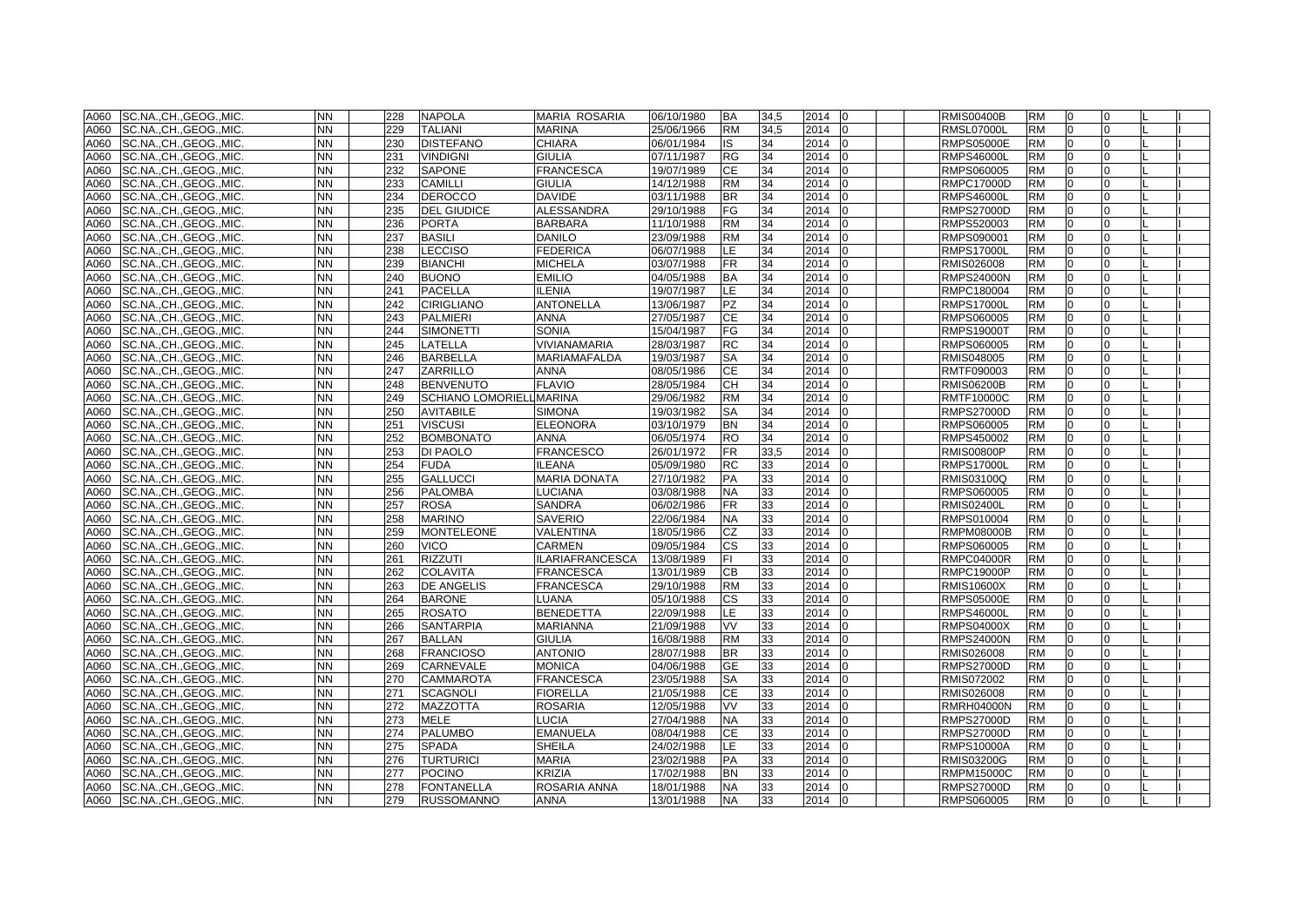| A060 | SC.NA., CH., GEOG., MIC. | <b>NN</b> | 280 | <b>SATRIANO</b>                | <b>STEFANIA</b>      | 27/12/1987 | IS        | 33 | 2014 | l0             | <b>RMPC12000C</b> | <b>RM</b> | 0            |              |  |
|------|--------------------------|-----------|-----|--------------------------------|----------------------|------------|-----------|----|------|----------------|-------------------|-----------|--------------|--------------|--|
| A060 | SC.NA., CH., GEOG., MIC. | NN        | 281 | <b>BOZZO</b>                   | <b>FRANCESCA</b>     | 15/10/1987 | <b>RM</b> | 33 | 2014 | $\Omega$       | <b>RMPS29000P</b> | <b>RM</b> | $\Omega$     |              |  |
| A060 | SC.NA., CH., GEOG., MIC. | <b>NN</b> | 282 | <b>PACHECOFIACCARIN FLAVIA</b> |                      | 28/06/1987 | RM        | 33 | 2014 |                | RMPS060005        | <b>RM</b> | $\Omega$     |              |  |
| A060 | SC.NA., CH., GEOG., MIC. | NΝ        | 283 | <b>DE LORENZO</b>              | <b>GIUSEPPE</b>      | 23/06/1987 | PZ        | 33 | 2014 | $\Omega$       | RMPS200007        | <b>RM</b> | $\Omega$     |              |  |
| A060 | SC.NA.,CH.,GEOG.,MIC.    | <b>NN</b> | 284 | <b>MARTELLA</b>                | <b>MARIANNA</b>      | 30/05/1987 | TE        | 33 | 2014 | $\Omega$       | RMPS280004        | <b>RM</b> | 0            | 0            |  |
| A060 | SC.NA., CH., GEOG., MIC. | NN        | 285 | <b>GUBITOSI</b>                | <b>MARTA</b>         | 18/05/1987 | EЕ        | 33 | 2014 | n              | RMPC150008        | RM        | <sup>0</sup> | o            |  |
| A060 | SC.NA.,CH.,GEOG.,MIC.    | <b>NN</b> | 286 | <b>MORETTO</b>                 | <b>SERENA</b>        | 30/04/1987 | RM        | 33 | 2014 |                | RMIC820005        | <b>RM</b> |              |              |  |
| A060 | SC.NA.,CH.,GEOG.,MIC.    | <b>NN</b> | 287 | <b>CASCIARO</b>                | <b>BRUNO</b>         | 03/04/1987 | BR        | 33 | 2014 |                | RMPS030009        | <b>RM</b> |              |              |  |
| A060 | SC.NA., CH., GEOG., MIC. | <b>NN</b> | 288 | PANTANELLA                     | <b>FRANCESCA</b>     | 11/03/1987 | <b>FR</b> | 33 | 2014 | $\Omega$       | RMPS060005        | <b>RM</b> | $\Omega$     |              |  |
| A060 | SC.NA., CH., GEOG., MIC. | <b>NN</b> | 289 | <b>DIPINO</b>                  | <b>ANTONELLA</b>     | 20/02/1987 | SA        | 33 | 2014 |                | RMPS060005        | <b>RM</b> | $\Omega$     |              |  |
| A060 | SC.NA., CH., GEOG., MIC. | NN.       | 290 | <b>PORCIELLO</b>               | <b>NICLA</b>         | 18/01/1987 | NA        | 33 | 2014 |                | RMPS060005        | <b>RM</b> | $\Omega$     |              |  |
| A060 | SC.NA., CH., GEOG., MIC. | <b>NN</b> | 291 | <b>PENON</b>                   | <b>DANILA</b>        | 02/01/1987 | AV        | 33 | 2014 |                | RMPC29000G        | <b>RM</b> | $\Omega$     |              |  |
| A060 | SC.NA., CH., GEOG., MIC. | <b>NN</b> | 292 | <b>DE BLASIS</b>               | <b>ELEONORA</b>      | 21/12/1986 | AQ        | 33 | 2014 | $\Omega$       | RMPS200007        | <b>RM</b> | $\Omega$     | 0            |  |
| A060 | SC.NA., CH., GEOG., MIC. | NN        | 293 | <b>DRAGOTTO</b>                | <b>JESSICA</b>       | 07/12/1986 | RG        | 33 | 2014 |                | RMIS026008        | <b>RM</b> | $\Omega$     |              |  |
| A060 | SC.NA., CH., GEOG., MIC. | NN        | 294 | <b>DI PASCALE</b>              | <b>GIOVANNA</b>      | 06/12/1986 | СE        | 33 | 2014 |                | RMPS110001        | RM        |              |              |  |
| A060 | SC.NA., CH., GEOG., MIC. | <b>NN</b> | 295 | <b>TIMPERI</b>                 | <b>ELEONORA</b>      | 24/11/1986 | <b>RM</b> | 33 | 2014 |                | RMPS200007        | <b>RM</b> | $\Omega$     |              |  |
| A060 | SC.NA., CH., GEOG., MIC. | <b>NN</b> | 296 | <b>GRANDE</b>                  | LAURA                | 08/10/1986 | VV        | 33 | 2014 |                | RMIS027004        | <b>RM</b> | $\Omega$     |              |  |
| A060 | SC.NA., CH., GEOG., MIC. | <b>NN</b> | 297 | <b>MARTORELLI</b>              | <b>CLAUDIA</b>       | 05/06/1986 | AQ        | 33 | 2014 |                | RMIS104008        | <b>RM</b> | $\Omega$     |              |  |
| A060 | SC.NA., CH., GEOG., MIC. | <b>NN</b> | 298 | <b>VANNI</b>                   | <b>ILARIA</b>        | 19/04/1986 | <b>RM</b> | 33 | 2014 |                | RMIS026008        | <b>RM</b> | $\Omega$     |              |  |
| A060 | SC.NA., CH., GEOG., MIC. | <b>NN</b> | 299 | <b>VENTRA</b>                  | <b>VINCENZO</b>      | 08/03/1986 | RC        | 33 | 2014 | l0             | <b>RMPS26000V</b> | <b>RM</b> | $\Omega$     | U            |  |
| A060 | SC.NA., CH., GEOG., MIC. | <b>NN</b> | 300 | <b>ANTONUCCI</b>               | LAURA                | 06/03/1986 | <b>RM</b> | 33 | 2014 | $\Omega$       | RMIS112007        | <b>RM</b> | $\Omega$     | <sup>o</sup> |  |
| A060 | SC.NA., CH., GEOG., MIC. | <b>NN</b> | 301 | <b>MARTINA</b>                 | <b>CHIARA</b>        | 12/01/1986 | LE.       | 33 | 2014 | $\Omega$       | <b>RMPS24000N</b> | <b>RM</b> | $\Omega$     | U            |  |
| A060 | SC.NA., CH., GEOG., MIC. | <b>NN</b> | 302 | <b>FUSCO</b>                   | <b>ILARIA</b>        | 30/11/1985 | NA.       | 33 | 2014 |                | <b>RMPS04000X</b> | <b>RM</b> | $\Omega$     |              |  |
| A060 | SC.NA., CH., GEOG., MIC. | <b>NN</b> | 303 | SOCCIO                         | <b>MATTEO</b>        | 25/11/1985 | FG        | 33 | 2014 |                | RMPS030009        | <b>RM</b> |              |              |  |
| A060 | SC.NACHGEOGMIC.          | <b>NN</b> | 304 | <b>DACUNZO</b>                 | <b>DAVIDEMARIANO</b> | 26/10/1985 | NA.       | 33 | 2014 | $\Omega$       | RMPS060005        | <b>RM</b> | $\Omega$     |              |  |
| A060 | SC.NACHGEOGMIC.          | <b>NN</b> | 305 | <b>BOCCACCI</b>                | <b>FRANCESCA</b>     | 24/10/1985 | <b>RM</b> | 33 | 2014 |                | RMPC080007        | <b>RM</b> | $\Omega$     |              |  |
| A060 | SC.NA., CH., GEOG., MIC. | <b>NN</b> | 306 | <b>DI GUIDA</b>                | <b>FRANCESCA</b>     | 09/10/1985 | СE        | 33 | 2014 |                | RMTF090003        | <b>RM</b> | $\Omega$     |              |  |
| A060 | SC.NA., CH., GEOG., MIC. | NN        | 307 | <b>GIOVACCHINI</b>             | <b>MONICA</b>        | 25/09/1985 | FI.       | 33 | 2014 |                | RMIS10100R        | <b>RM</b> | l0           | U            |  |
| A060 | SC.NA., CH., GEOG., MIC. | NN.       | 308 | <b>JULI</b>                    | <b>GIADA</b>         | 04/08/1985 | CZ        | 33 | 2014 | 0              | RMPS17000L        | <b>RM</b> | 0            | 0            |  |
| A060 | SC.NA., CH., GEOG., MIC. | NN        | 309 | <b>CANTAFARO</b>               | <b>ANNA LUCIA</b>    | 01/08/1985 | ΚR        | 33 | 2014 |                | RMIS05200R        | <b>RM</b> | $\Omega$     |              |  |
| A060 | SC.NA., CH., GEOG., MIC. | NN        | 310 | <b>ROSSI</b>                   | <b>GLORIA</b>        | 13/06/1985 | RM        | 33 | 2014 |                | RMPC17000D        | <b>RM</b> |              |              |  |
| A060 | SC.NA., CH., GEOG., MIC. | <b>NN</b> | 311 | <b>CAMARDELLA</b>              | <b>DOMENICO</b>      | 13/06/1985 | ΝA        | 33 | 2014 |                | RMPS060005        | <b>RM</b> |              |              |  |
| A060 | SC.NA.,CH.,GEOG.,MIC.    | <b>NN</b> | 312 | <b>ADAMI</b>                   | <b>CHIARA</b>        | 02/06/1985 | RM        | 33 | 2014 |                | <b>RMSD06000G</b> | <b>RM</b> | $\Omega$     |              |  |
| A060 | SC.NA., CH., GEOG., MIC. | <b>NN</b> | 313 | <b>REIBALDI</b>                | <b>ANTONELLO</b>     | 26/04/1985 | <b>RM</b> | 33 | 2014 | I0             | RMPC200004        | <b>RM</b> | l0           | U            |  |
| A060 | SC.NA., CH., GEOG., MIC. | <b>NN</b> | 314 | <b>CORI</b>                    | <b>SARA</b>          | 21/04/1985 | <b>RM</b> | 33 | 2014 |                | RMTF110003        | <b>RM</b> | $\Omega$     |              |  |
| A060 | SC.NA., CH., GEOG., MIC. | NN        | 315 | <b>CRISTOFARO</b>              | <b>ILARIA</b>        | 08/03/1985 | RM        | 33 | 2014 |                | <b>RMPS04000X</b> | <b>RM</b> | $\Omega$     |              |  |
| A060 | SC.NA.,CH.,GEOG.,MIC.    | <b>NN</b> | 316 | <b>MOCCIARO</b>                | <b>CATIA</b>         | 21/01/1985 | РA        | 33 | 2014 |                | RMTA040009        | <b>RM</b> | $\Omega$     |              |  |
| A060 | SC.NA., CH., GEOG., MIC. | NN.       | 317 | <b>SPINA</b>                   | <b>GIOVANNA</b>      | 21/01/1985 | СE        | 33 | 2014 | 10             | <b>RMPS27000D</b> | <b>RM</b> | 0            | 0            |  |
| A060 | SC.NA., CH., GEOG., MIC. | <b>NN</b> | 318 | <b>STELLUTI</b>                | <b>IGOR</b>          | 20/12/1984 | RM        | 33 | 2014 |                | <b>RMPS19000T</b> | <b>RM</b> |              |              |  |
| A060 | SC.NA., CH., GEOG., MIC. | NN        | 319 | <b>GRANATI</b>                 | SERENAFRANCESCA      | 19/10/1984 | RM        | 33 | 2014 |                | RMPS060005        | <b>RM</b> |              |              |  |
| A060 | SC.NA., CH., GEOG., MIC. | <b>NN</b> | 320 | <b>MOLINARI</b>                | <b>MARIA</b>         | 15/10/1984 | FR        | 33 | 2014 |                | RMPC19000P        | <b>RM</b> | $\Omega$     |              |  |
| A060 | SC.NA., CH., GEOG., MIC. | <b>NN</b> | 321 | <b>VIGNOLA</b>                 | <b>ROSSELLA</b>      | 27/06/1984 | <b>PZ</b> | 33 | 2014 |                | <b>RMPS17000L</b> | <b>RM</b> | $\Omega$     |              |  |
| A060 | SC.NA., CH., GEOG., MIC. | <b>NN</b> | 322 | <b>MODAFFERI</b>               | <b>FRANCESCA</b>     | 10/06/1984 | RC        | 33 | 2014 | l <sub>0</sub> | RMPS450002        | <b>RM</b> | $\Omega$     |              |  |
| A060 | SC.NA., CH., GEOG., MIC. | <b>NN</b> | 323 | <b>SMERILLI</b>                | <b>ARIANNA</b>       | 01/06/1984 | CН        | 33 | 2014 |                | RMIS03700P        | <b>RM</b> | $\Omega$     |              |  |
| A060 | SC.NA., CH., GEOG., MIC. | NN.       | 324 | <b>CARUSO</b>                  | <b>MARIA</b>         | 23/05/1984 | EE.       | 33 | 2014 | $\Omega$       | RMPS060005        | <b>RM</b> | $\Omega$     | U            |  |
| A060 | SC.NA., CH., GEOG., MIC. | <b>NN</b> | 325 | <b>SALVO</b>                   | <b>ELIANA</b>        | 01/05/1984 | CL        | 33 | 2014 |                | RMIC8D6009        | <b>RM</b> | $\Omega$     |              |  |
| A060 | SC.NA., CH., GEOG., MIC. | <b>NN</b> | 326 | <b>MARTIRE</b>                 | CARMELA              | 21/04/1984 | СS        | 33 | 2014 |                | <b>RMPS27000D</b> | <b>RM</b> | $\Omega$     |              |  |
| A060 | SC.NA., CH., GEOG., MIC. | <b>NN</b> | 327 | <b>APICELLA</b>                | CARMELA              | 17/03/1984 | СE        | 33 | 2014 |                | RMPC250005        | <b>RM</b> | $\Omega$     |              |  |
| A060 | SC.NA., CH., GEOG., MIC. | <b>NN</b> | 328 | <b>LEUZZI</b>                  | <b>ADRIANO</b>       | 06/02/1984 | <b>RM</b> | 33 | 2014 |                | <b>RMPS27000D</b> | <b>RM</b> | $\Omega$     |              |  |
| A060 | SC.NA., CH., GEOG., MIC. | <b>NN</b> | 329 | PETRELLI                       | <b>CLAUDIA</b>       | 09/12/1983 | MI        | 33 | 2014 | $\Omega$       | RMPS030009        | <b>RM</b> | $\Omega$     |              |  |
| A060 | SC.NA., CH., GEOG., MIC. | <b>NN</b> | 330 | <b>RUSSO</b>                   | <b>SIMONETTA</b>     | 02/09/1983 | <b>SA</b> | 33 | 2014 |                | RMPS060005        | <b>RM</b> | $\Omega$     |              |  |
| A060 | SC.NA., CH., GEOG., MIC. | <b>NN</b> | 331 | <b>IENCO</b>                   | <b>ANNAMARIA</b>     | 25/08/1983 | CZ        | 33 | 2014 | l0             | <b>RMIS09400V</b> | <b>RM</b> | $\Omega$     | $\Omega$     |  |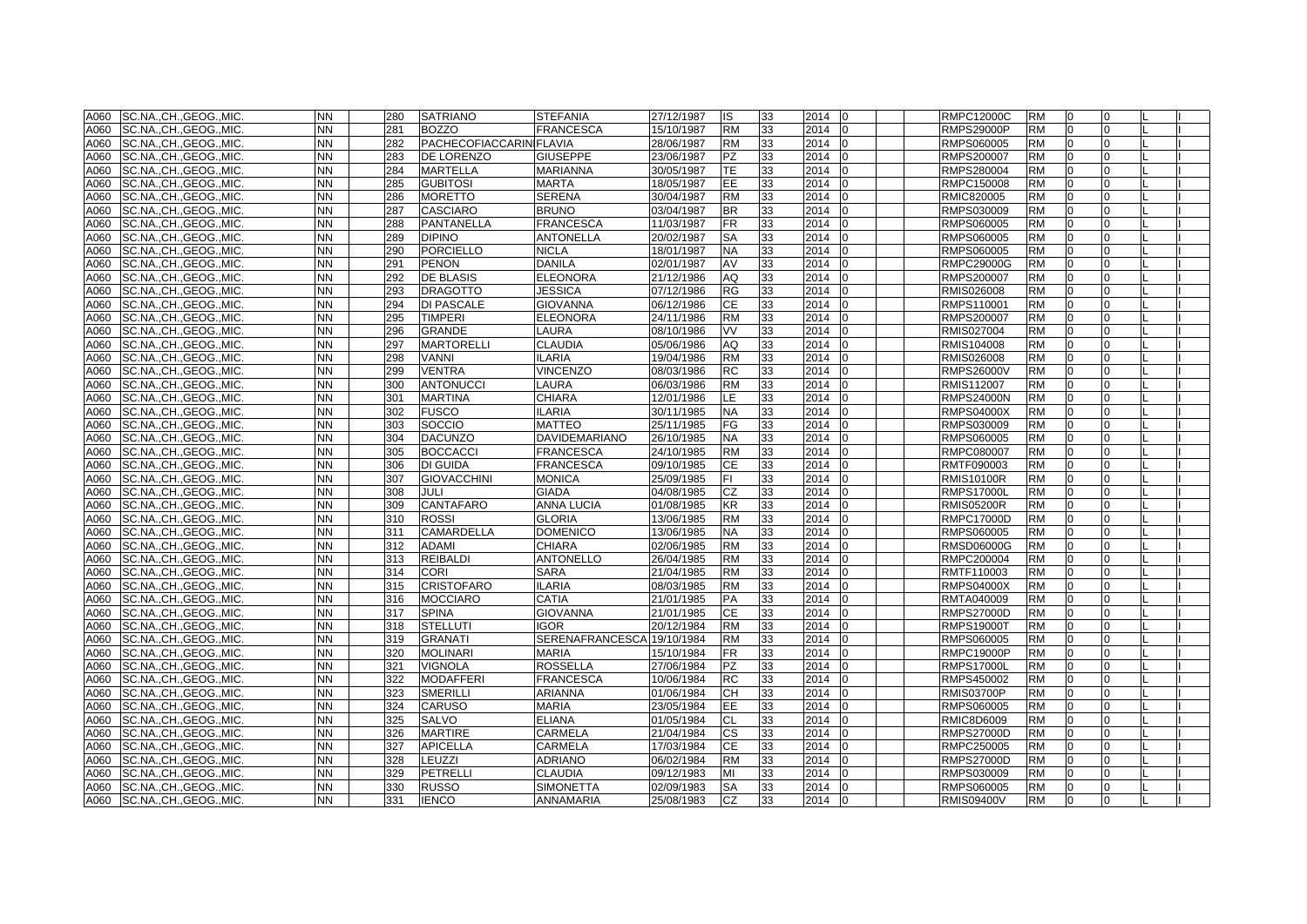| A060 | SC.NA.,CH.,GEOG.,MIC.    | <b>NN</b> | 332 | <b>DI MASI</b>     | <b>MICHELE</b>        | 12/08/1983 | <b>MT</b> | 33   | 2014<br>10             | <b>RMPC19000P</b> | <b>RM</b> | 10             | 0              |    |  |
|------|--------------------------|-----------|-----|--------------------|-----------------------|------------|-----------|------|------------------------|-------------------|-----------|----------------|----------------|----|--|
| A060 | SC.NA., CH., GEOG., MIC. | <b>NN</b> | 333 | <b>MAGNIFICO</b>   | <b>MARIA CHIARA</b>   | 26/07/1983 | IS        | 33   | 2014<br>lo             | RMIS026008        | <b>RM</b> | $\Omega$       | $\Omega$       |    |  |
| A060 | SC.NA., CH., GEOG., MIC. | <b>NN</b> | 334 | <b>GIARDULLO</b>   | <b>PAOLA</b>          | 13/01/1983 | VA        | 33   | 2014                   | RMPS060005        | <b>RM</b> | $\Omega$       | $\Omega$       |    |  |
| A060 | SC.NA.,CH.,GEOG.,MIC.    | <b>NN</b> | 335 | <b>CERNERA</b>     | <b>GUSTAVO</b>        | 11/09/1982 | <b>SA</b> | 33   | 2014<br>10             | RMPS060005        | <b>RM</b> | $\overline{0}$ | $\Omega$       |    |  |
| A060 | SC.NA., CH., GEOG., MIC. | <b>NN</b> | 336 | <b>PORCELLI</b>    | <b>FRANCESCA</b>      | 29/05/1982 | BA        | 33   | 2014<br>$\Omega$       | RMSD06000G        | <b>RM</b> |                | 0              |    |  |
| A060 | SC.NA., CH., GEOG., MIC. | <b>NN</b> | 337 | ANGELINI           | <b>FRANCESCO</b>      | 08/05/1982 | <b>RM</b> | 33   | 2014                   | RMTF090003        | <b>RM</b> |                | $\Omega$       |    |  |
| A060 | SC.NA.,CH.,GEOG.,MIC.    | <b>NN</b> | 338 | <b>PUZZOLO</b>     | <b>MARIA CRISTINA</b> | 15/01/1982 | СT        | 33   | 2014<br>lo             | <b>RMPS48000T</b> | <b>RM</b> | $\Omega$       | $\Omega$       |    |  |
| A060 | SC.NA.,CH.,GEOG.,MIC.    | <b>NN</b> | 339 | <b>VENTIMIGLIA</b> | <b>GIUSEPPINA</b>     | 19/12/1981 | <b>BR</b> | 33   | 2014<br>lo             | <b>RMPS48000T</b> | <b>RM</b> | l0             | $\Omega$       |    |  |
| A060 | SC.NA., CH., GEOG., MIC. | <b>NN</b> | 340 | <b>SETTANNI</b>    | <b>CHIARA</b>         | 17/08/1978 | <b>RM</b> | 33   | 2014<br>lo             | RMPS180007        | <b>RM</b> | l0             | $\overline{0}$ |    |  |
| A060 | SC.NA.,CH.,GEOG.,MIC.    | <b>NN</b> | 341 | <b>MARIANO</b>     | <b>FULVIA</b>         | 09/02/1987 | <b>TA</b> | 32   | 2014                   | <b>RMIS03700P</b> | <b>RM</b> | $\Omega$       | $\Omega$       |    |  |
| A060 | SC.NA.,CH.,GEOG.,MIC.    | <b>NN</b> | 342 | <b>ARIEMMA</b>     | <b>FEDERICA</b>       | 29/01/1987 | NA        | 32   | 2014<br>١O             | <b>RMPS50000T</b> | <b>RM</b> | 0              | $\Omega$       |    |  |
| A060 | SC.NA.,CH.,GEOG.,MIC.    | <b>NN</b> | 343 | <b>COLELLA</b>     | <b>MARILENA</b>       | 09/03/1986 | <b>BA</b> | 32   | 2014<br>lo             | RMIS06100G        | <b>RM</b> | $\overline{0}$ | $\Omega$       |    |  |
| A060 | SC.NA.,CH.,GEOG.,MIC.    | <b>NN</b> | 344 | <b>ALTOMARE</b>    | <b>MANUELA</b>        | 14/12/1971 | <b>CS</b> | 31   | 2014<br>$\overline{0}$ | <b>RMPS24000N</b> | <b>RM</b> | $\overline{0}$ | 0              |    |  |
| A060 | SC.NA., CH., GEOG., MIC. | <b>NN</b> | 345 | LEONELLI           | <b>ANDREA</b>         | 21/05/1970 | <b>RM</b> | 31   | 2014                   | <b>RMTF02000R</b> | <b>RM</b> |                | $\Omega$       |    |  |
| A060 | SC.NA., CH., GEOG., MIC. | <b>NN</b> | 346 | LOPEZ              | <b>FRANCESCA</b>      | 01/05/1988 | СS        | 31   | 2014<br>10             | <b>RMPS17000L</b> | <b>RM</b> |                | $\Omega$       |    |  |
| A060 | SC.NA., CH., GEOG., MIC. | <b>NN</b> | 347 | <b>BELLISAI</b>    | <b>CRISTINA</b>       | 18/03/1987 | <b>RM</b> | 31   | 2014<br>lo             | <b>RMPS60000P</b> | <b>RM</b> | $\Omega$       | $\Omega$       |    |  |
| A060 | SC.NA., CH., GEOG., MIC. | <b>NN</b> | 348 | <b>DEMICHELE</b>   | <b>MARIA</b>          | 13/09/1984 | <b>CE</b> | 31   | 2014                   | RMPS060005        | <b>RM</b> | $\Omega$       | $\Omega$       |    |  |
| A060 | SC.NA.,CH.,GEOG.,MIC.    | <b>NN</b> | 349 | <b>RUSSO</b>       | <b>FABIO</b>          | 22/08/1984 | <b>BN</b> | 31   | 2014<br>10             | <b>RMPM12000L</b> | <b>RM</b> | 0              | $\Omega$       |    |  |
| A060 | SC.NA., CH., GEOG., MIC. | <b>NN</b> | 350 | LOGLISCI           | <b>MARIA GIOVANNA</b> | 08/06/1984 | <b>BA</b> | 31   | 2014                   | RMSD06000G        | <b>RM</b> | $\overline{0}$ | $\Omega$       |    |  |
| A060 | SC.NA., CH., GEOG., MIC. | <b>NN</b> | 351 | <b>ROSSI</b>       | <b>GABRIELE</b>       | 26/05/1983 | AQ        | 31   | 2014<br>lo             | <b>RMPS19000T</b> | <b>RM</b> | 0              | $\Omega$       |    |  |
| A060 | SC.NA., CH., GEOG., MIC. | <b>NN</b> | 352 | <b>MELLINO</b>     | DANIELA AMALIA        | 01/03/1983 | <b>NA</b> | 30,5 | 2014                   | <b>RMPS17000L</b> | <b>RM</b> | $\Omega$       | $\Omega$       |    |  |
| A060 | SC.NA., CH., GEOG., MIC. | <b>NN</b> | 353 | <b>BALZAMINO</b>   | <b>BIJORN OMAR</b>    | 08/07/1980 | <b>CS</b> | 30,5 | 2014                   | <b>RMPS17000L</b> | <b>RM</b> |                | $\Omega$       |    |  |
| A060 | SC.NA., CH., GEOG., MIC. | <b>NN</b> | 354 | <b>CONTE</b>       | <b>ROSA</b>           | 01/03/1978 | <b>NA</b> | 30,5 | 2014                   | RMPC12000C        | <b>RM</b> |                |                |    |  |
| A060 | SC.NA., CH., GEOG., MIC. | <b>NN</b> | 355 | <b>SPATOLA</b>     | <b>MARIA RICCARDA</b> | 06/05/1986 | FG        | 30   | 2014                   | RMPS180007        | <b>RM</b> |                | $\Omega$       |    |  |
| A060 | SC.NA., CH., GEOG., MIC. | <b>NN</b> | 356 | <b>CORSI</b>       | <b>DILETTA</b>        | 27/02/1972 | <b>RM</b> | 30   | 2014<br>lo             | RMPS060005        | <b>RM</b> | $\Omega$       | $\Omega$       |    |  |
| A060 | SC.NA., CH., GEOG., MIC. | <b>NN</b> | 357 | <b>INFORTUNA</b>   | <b>GIOVANNI</b>       | 26/12/1987 | <b>VB</b> | 30   | 2014                   | <b>RMIS09400V</b> | <b>RM</b> | $\Omega$       | $\Omega$       |    |  |
| A060 | SC.NA., CH., GEOG., MIC. | <b>NN</b> | 358 | <b>D'ANGELO</b>    | LUCIANO               | 28/05/1987 | СE        | 30   | 2014<br>١O             | <b>RMPS17000L</b> | <b>RM</b> | $\Omega$       | $\Omega$       |    |  |
| A060 | SC.NA., CH., GEOG., MIC. | <b>NN</b> | 359 | <b>FARDELLO</b>    | ANGELA                | 05/08/1984 | <b>NA</b> | 30   | 2014                   | RMPS060005        | <b>RM</b> | 0              | $\Omega$       |    |  |
| A060 | SC.NA., CH., GEOG., MIC. | <b>NN</b> | 360 | <b>CASTALDI</b>    | <b>ANNA</b>           | 28/02/1984 | <b>SA</b> | 30   | 2014<br>lo             | <b>RMPS53000N</b> | <b>RM</b> | $\Omega$       | $\Omega$       |    |  |
| A060 | SC.NA., CH., GEOG., MIC. | <b>NN</b> | 361 | <b>CAPPUCCI</b>    | <b>UGO</b>            | 18/04/1981 | <b>RM</b> | 30   | 2014                   | <b>RMPS27000D</b> | <b>RM</b> |                | $\Omega$       |    |  |
| A060 | SC.NA., CH., GEOG., MIC. | <b>NN</b> | 362 | <b>MOTTOLA</b>     | <b>ALESSANDRA</b>     | 13/02/1985 | <b>BN</b> | 29,5 | 2014                   | RMPS060005        | <b>RM</b> |                | $\Omega$       |    |  |
| A060 | SC.NA., CH., GEOG., MIC. | <b>NN</b> | 363 | <b>DARMENTO</b>    | <b>ENRICO</b>         | 04/01/1977 | <b>RM</b> | 29,5 | 2014<br>l0             | <b>RMPS26000V</b> | <b>RM</b> | $\overline{0}$ | $\Omega$       |    |  |
| A060 | SC.NA., CH., GEOG., MIC. | <b>NN</b> | 364 | <b>CARPENTIERI</b> | <b>GIOVANNA</b>       | 25/02/1986 | <b>PZ</b> | 29,5 | 2014<br>lo             | <b>RMPC04000R</b> | <b>RM</b> | $\Omega$       | $\Omega$       |    |  |
| A060 | SC.NA., CH., GEOG., MIC. | <b>NN</b> | 365 | <b>TUNDIS</b>      | <b>DORIANA</b>        | 05/04/1977 | <b>CS</b> | 29,5 | 2014<br>10             | <b>RMIS11100B</b> | <b>RM</b> | 0              | 0              |    |  |
| A060 | SC.NA., CH., GEOG., MIC. | <b>NN</b> | 366 | <b>MORRICONE</b>   | <b>IRENE</b>          | 27/12/1985 | <b>RM</b> | 29   | 2014                   | RMPC41000C        | <b>RM</b> | $\Omega$       | $\Omega$       |    |  |
| A060 | SC.NA., CH., GEOG., MIC. | <b>NN</b> | 367 | <b>MARRO</b>       | <b>ALFREDO</b>        | 16/07/1984 | <b>BN</b> | 29   | 2014<br>١O             | <b>RMIS09400V</b> | <b>RM</b> | $\Omega$       | $\Omega$       |    |  |
| A060 | SC.NA., CH., GEOG., MIC. | <b>NN</b> | 368 | <b>TIMPANO</b>     | VALENTINA             | 31/12/1985 | <b>RM</b> | 29   | 2014<br>l0             | <b>RMPS44000B</b> | <b>RM</b> | $\overline{0}$ | $\Omega$       |    |  |
| A060 | SC.NA., CH., GEOG., MIC. | <b>NN</b> | 369 | <b>FILICE</b>      | LAURA                 | 10/01/1988 | <b>CS</b> | 29   | 2014<br>10             | RMPS060005        | <b>RM</b> | $\overline{0}$ | 0              |    |  |
| A060 | SC.NA., CH., GEOG., MIC. | <b>NN</b> | 370 | <b>MARTINO</b>     | LUIGIA                | 05/07/1987 | СE        | 29   | 2014                   | <b>RMPC17000D</b> | <b>RM</b> |                |                |    |  |
| A060 | SC.NA., CH., GEOG., MIC. | <b>NN</b> | 371 | <b>MIRRA</b>       | <b>VINCENZO</b>       | 28/04/1987 | <b>SA</b> | 29   | 2014                   | RMPS030009        | <b>RM</b> |                |                |    |  |
| A060 | SC.NACHGEOGMIC.          | <b>NN</b> | 372 | <b>ESPOSITO</b>    | <b>GIULIANA</b>       | 01/08/1986 | <b>NA</b> | 29   | 2014<br>lo             | <b>RMTA070005</b> | <b>RM</b> | $\Omega$       | $\Omega$       |    |  |
| A060 | SC.NACHGEOGMIC.          | <b>NN</b> | 373 | <b>PROCOPIO</b>    | LOREDANA              | 23/06/1986 | <b>RC</b> | 29   | 2014<br>$\Omega$       | <b>RMPS50000T</b> | <b>RM</b> | $\Omega$       | $\Omega$       |    |  |
| A060 | SC.NA., CH., GEOG., MIC. | <b>NN</b> | 374 | <b>NOCERA</b>      | <b>GABRIELLA</b>      | 11/11/1985 | <b>CE</b> | 29   | 2014<br>$\Omega$       | RMPQ010009        | <b>RM</b> | $\Omega$       | $\Omega$       |    |  |
| A060 | SC.NA., CH., GEOG., MIC. | <b>NN</b> | 375 | <b>DIZENZO</b>     | <b>ANDREA</b>         | 26/02/1985 | <b>RM</b> | 29   | 2014                   | <b>RMIS03200G</b> | <b>RM</b> | $\Omega$       | $\Omega$       |    |  |
| A060 | SC.NA., CH., GEOG., MIC. | <b>NN</b> | 376 | CANNAZZARO         | <b>SAMANTHA</b>       | 02/12/1984 | <b>CS</b> | 29   | 2014<br>lo             | RMPS280004        | <b>RM</b> | $\Omega$       | $\Omega$       |    |  |
| A060 | SC.NA., CH., GEOG., MIC. | <b>NN</b> | 377 | <b>BARRECA</b>     | <b>CLAUDIA</b>        | 01/10/1984 | <b>RM</b> | 29   | 2014<br>$\Omega$       | <b>RMPS04000X</b> | <b>RM</b> | $\Omega$       | $\Omega$       |    |  |
| A060 | SC.NA., CH., GEOG., MIC. | <b>NN</b> | 378 | <b>MARIANO</b>     | <b>GERMANO</b>        | 08/09/1984 | <b>BA</b> | 29   | 2014                   | <b>RMPM15000C</b> | <b>RM</b> |                | $\Omega$       |    |  |
| A060 | SC.NA., CH., GEOG., MIC. | <b>NN</b> | 379 | <b>PERONACE</b>    | <b>CINZIA</b>         | 07/09/1984 | <b>RC</b> | 29   | 2014                   | <b>RMPS26000V</b> | <b>RM</b> | $\Omega$       | $\Omega$       |    |  |
| A060 | SC.NA., CH., GEOG., MIC. | <b>NN</b> | 380 | <b>PIZZO</b>       | <b>ANTONIETTA</b>     | 27/08/1984 | <b>CE</b> | 29   | 2014<br>lo             | <b>RMPC07000L</b> | <b>RM</b> | $\Omega$       | $\Omega$       |    |  |
| A060 | SC.NACHGEOGMIC.          | <b>NN</b> | 381 | <b>PARISI</b>      | <b>GELSOMINA</b>      | 07/11/1983 | <b>NA</b> | 29   | 2014<br>l0             | <b>RMPS53000N</b> | <b>RM</b> | $\Omega$       | $\Omega$       | l0 |  |
| A060 | ISC.NACHGEOGMIC.         | <b>NN</b> | 382 | <b>VALENTE</b>     | <b>FRANCESCAMARIA</b> | 08/04/1983 | <b>BA</b> | 29   | 2014<br>l0             | RMIS092007        | <b>RM</b> | $\Omega$       | $\Omega$       |    |  |
| A060 | SC.NA., CH., GEOG., MIC. | <b>NN</b> | 383 | <b>ATTANASI</b>    | <b>GIOVANNI</b>       | 18/10/1980 | <b>BN</b> | 29   | 2014 0                 | <b>RMPC12000C</b> | <b>RM</b> | $\Omega$       | $\Omega$       |    |  |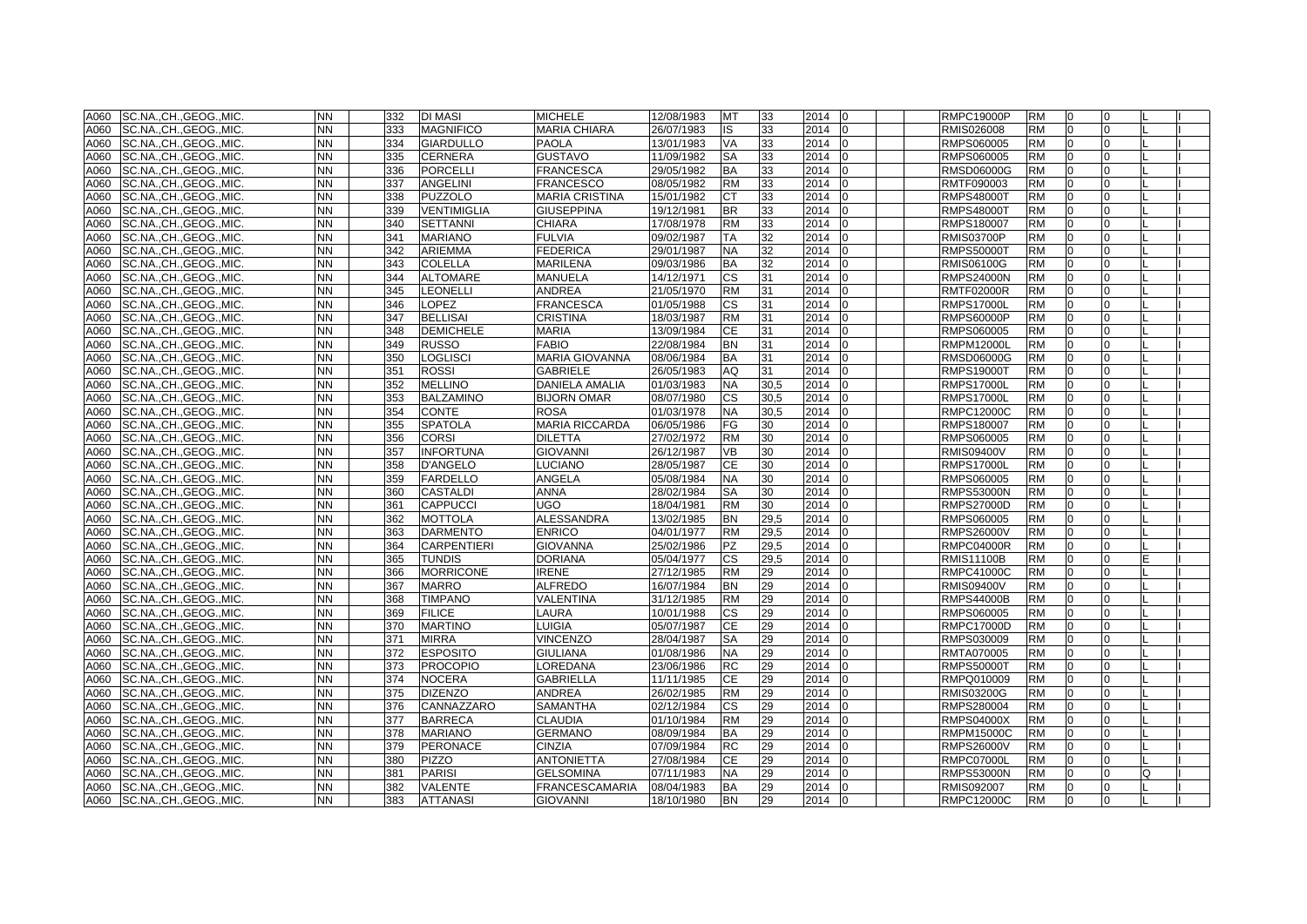|      | A060 SC.NA., CH., GEOG., MIC. | <b>NN</b> | 384 | <b>SILVAGGI</b>   | <b>STEFANIA</b>             | 07/08/1979 | <b>RM</b>    | 29   | 2014 0                 | <b>RMPC12000C</b> | <b>RM</b> | 0              | $\Omega$     |  |
|------|-------------------------------|-----------|-----|-------------------|-----------------------------|------------|--------------|------|------------------------|-------------------|-----------|----------------|--------------|--|
| A060 | SC.NA., CH., GEOG., MIC.      | NN        | 385 | <b>CAVALIERE</b>  | <b>MARIA GRAZIA</b>         | 13/07/1979 | AV           | 29   | 2014<br>$\overline{0}$ | <b>RMPS27000D</b> | <b>RM</b> | $\overline{0}$ | $\Omega$     |  |
| A060 | SC.NA., CH., GEOG., MIC.      | <b>NN</b> | 386 | <b>PELLEGRINI</b> | <b>DARIO</b>                | 13/08/1978 | <b>RM</b>    | 29   | 2014<br>IΩ             | <b>RMTN01000T</b> | <b>RM</b> | $\Omega$       | <sup>0</sup> |  |
| A060 | SC.NA., CH., GEOG., MIC.      | NN        | 387 | GIZZI             | <b>EMILIO</b>               | 12/09/1972 | <b>RM</b>    | 29   | 2014<br>10             | <b>RMPS04000X</b> | <b>RM</b> | n              | <sup>o</sup> |  |
| A060 | SC.NA.,CH.,GEOG.,MIC.         | <b>NN</b> | 388 | <b>MARCOLINI</b>  | <b>STANISLAVO</b>           | 23/11/1956 | EE           | 29   | 2014<br>I0             | <b>RMPS27000D</b> | <b>RM</b> | $\overline{0}$ | 0            |  |
| A060 | SC.NA.,CH.,GEOG.,MIC.         | NΝ        | 389 | <b>DIMARIO</b>    | CLARA                       | 01/02/1987 | FR           | 28,5 | 2014<br>10             | <b>RMPS60000P</b> | <b>RM</b> | 0              | <sup>0</sup> |  |
| A060 | SC.NA., CH., GEOG., MIC.      | NΝ.       | 390 | <b>CARDINALE</b>  | <b>ANTONELLA</b>            | 28/11/1984 | SA           | 28,5 | 2014                   | <b>RMIS01600N</b> | <b>RM</b> | $\Omega$       |              |  |
| A060 | SC.NA., CH., GEOG., MIC.      | <b>NN</b> | 391 | <b>TESSITORE</b>  | <b>TEODORA</b>              | 29/07/1984 | CE           | 28,5 | 2014<br>$\overline{0}$ | <b>RMPS17000L</b> | <b>RM</b> |                |              |  |
| A060 | SC.NA., CH., GEOG., MIC.      | <b>NN</b> | 392 | <b>FASULO</b>     | <b>GABRIELLA</b>            | 05/01/1984 | AV           | 28,5 | 2014<br>I <sub>0</sub> | RMRH052011        | <b>RM</b> | $\Omega$       | $\Omega$     |  |
| A060 | SC.NA., CH., GEOG., MIC.      | <b>NN</b> | 393 | <b>IACOPETTA</b>  | <b>MARIAGIULIA</b>          | 25/10/1981 | <b>CS</b>    | 28,5 | 2014<br>I <sub>0</sub> | <b>RMPC27000A</b> | <b>RM</b> | $\Omega$       | $\Omega$     |  |
| A060 | SC.NA., CH., GEOG., MIC.      | NΝ        | 394 | <b>DE SANCTIS</b> | LUCIA                       | 09/06/1981 | <b>RM</b>    | 28,5 | 2014                   | <b>RMPS37000A</b> | <b>RM</b> | $\Omega$       | <sup>0</sup> |  |
| A060 | SC.NA., CH., GEOG., MIC.      | <b>NN</b> | 395 | <b>PIERRO</b>     | <b>RAFFAELA</b>             | 07/11/1980 | <b>SA</b>    | 28,5 | 2014                   | <b>RMPM12000L</b> | <b>RM</b> | $\Omega$       | <sup>0</sup> |  |
| A060 | SC.NA., CH., GEOG., MIC.      | <b>NN</b> | 396 | <b>TUCCI</b>      | MARIA VINCENZA              | 13/05/1980 | <b>NA</b>    | 28,5 | 2014<br>IΩ             | RMIS027004        | <b>RM</b> | $\Omega$       | $\Omega$     |  |
| A060 | SC.NA., CH., GEOG., MIC.      | NN.       | 397 | <b>IACHINI</b>    | <b>EMANUELA</b>             | 09/07/1974 | AP           | 28,5 | 2014                   | RMTF090003        | <b>RM</b> | $\Omega$       | $\Omega$     |  |
| A060 | SC.NA., CH., GEOG., MIC.      | NN.       | 398 | MANDIC'           | <b>EMANUELA</b>             | 27/07/1986 | <b>RM</b>    | 28   | 2014<br>$\overline{0}$ | <b>RMPS44000B</b> | <b>RM</b> | 0              | U            |  |
| A060 | SC.NA., CH., GEOG., MIC.      | <b>NN</b> | 399 | <b>BIAGI</b>      | <b>DESIREE</b>              | 23/07/1986 | <b>RM</b>    | 28   | 2014<br>l0             | <b>RMRH02000C</b> | <b>RM</b> | $\Omega$       |              |  |
| A060 | SC.NA., CH., GEOG., MIC.      | <b>NN</b> | 400 | <b>GRIFFO</b>     | <b>FRANCESCO</b>            | 21/09/1985 | LE.          | 28   | 2014<br>$\Omega$       | <b>RMIS09400V</b> | <b>RM</b> | $\Omega$       | $\Omega$     |  |
| A060 | SC.NA., CH., GEOG., MIC.      | <b>NN</b> | 401 | <b>ALLOCCA</b>    | CARMINE                     | 12/03/1985 | <b>RM</b>    | 28   | 2014<br>I0             | <b>RMPS10000A</b> | <b>RM</b> | $\Omega$       | <sup>0</sup> |  |
| A060 | SC.NA., CH., GEOG., MIC.      | <b>NN</b> | 402 | LATTANZIO         | <b>GIOACCHINO</b>           | 11/06/1982 | <b>BA</b>    | 28   | 2014                   | RMPS030009        | <b>RM</b> | $\overline{0}$ | $\Omega$     |  |
| A060 | SC.NA., CH., GEOG., MIC.      | <b>NN</b> | 403 | <b>ZAPPALA</b>    | SALVATORE ANDREA 17/01/1981 |            | СT           | 28   | 2014 0                 | RMTF180009        | <b>RM</b> | $\overline{0}$ | $\Omega$     |  |
| A060 | SC.NA., CH., GEOG., MIC.      | <b>NN</b> | 404 | <b>ALLINORO</b>   | SALVATORE                   | 28/09/1980 | <b>NA</b>    | 28   | 2014<br>$\Omega$       | RMPS060005        | <b>RM</b> | $\overline{0}$ | $\Omega$     |  |
| A060 | SC.NACHGEOGMIC.               | NN.       | 405 | <b>LIBOTTE</b>    | <b>FRANCESCO</b>            | 02/05/1978 | <b>RM</b>    | 28   | 2014<br>I <sub>0</sub> | RMPS030009        | <b>RM</b> | $\Omega$       | <sup>0</sup> |  |
| A060 | SC.NA., CH., GEOG., MIC.      | <b>NN</b> | 406 | <b>FALCO</b>      | <b>GIUSY</b>                | 20/10/1983 | NA.          | 27,5 | 2014                   | <b>RMPS44000B</b> | <b>RM</b> |                |              |  |
| A060 | SC.NA.,CH.,GEOG.,MIC.         | <b>NN</b> | 407 | <b>SCINOCCA</b>   | <b>ROBERTA</b>              | 29/09/1981 | CВ           | 27,5 | 2014<br><b>IO</b>      | RMPS060005        | <b>RM</b> | $\Omega$       |              |  |
| A060 | SC.NACHGEOGMIC.               | <b>NN</b> | 408 | <b>BRIA</b>       | <b>GIUSEPPE</b>             | 15/11/1979 | CS           | 27,5 | 2014<br>l <sub>0</sub> | <b>RMPS17000L</b> | <b>RM</b> | $\Omega$       | $\Omega$     |  |
| A060 | SC.NACHGEOGMIC.               | <b>NN</b> | 409 | <b>MORARA</b>     | <b>SARA</b>                 | 27/03/1979 | <b>RM</b>    | 27.5 | 2014                   | <b>RMPM08000B</b> | <b>RM</b> | $\Omega$       | $\Omega$     |  |
| A060 | SC.NA., CH., GEOG., MIC.      | <b>NN</b> | 410 | <b>CATALDI</b>    | <b>FAUSTACRISTINA</b>       | 30/09/1977 | LE           | 27,5 | 2014                   | <b>RMPS44000B</b> | <b>RM</b> | $\Omega$       | <sup>0</sup> |  |
| A060 | SC.NA., CH., GEOG., MIC.      | <b>NN</b> | 411 | <b>DESANTIS</b>   | LEONARDO                    | 04/04/1977 | FG           | 27,5 | 2014                   | RMPS450002        | <b>RM</b> | $\overline{0}$ | $\Omega$     |  |
| A060 | SC.NA.,CH.,GEOG.,MIC.         | NN.       | 412 | <b>DE LUCA</b>    | <b>FELICE</b>               | 07/01/1971 | <b>NA</b>    | 27,5 | 2014<br>10             | RMPS010004        | <b>RM</b> | $\overline{0}$ | $\Omega$     |  |
| A060 | SC.NA., CH., GEOG., MIC.      | NN.       | 413 | CAMIGLIANO        | <b>FRANCESCA</b>            | 27/05/1985 | МΙ           | 27   | 2014                   | <b>RMIS07300T</b> | <b>RM</b> | $\Omega$       |              |  |
| A060 | SC.NA.,CH.,GEOG.,MIC.         | NΝ        | 414 | LEO               | FEDERICA LUIGIA             | 21/06/1984 | LE           | 27   | 2014                   | <b>RMTF19000X</b> | <b>RM</b> |                |              |  |
| A060 | SC.NA., CH., GEOG., MIC.      | <b>NN</b> | 415 | <b>CRISTINA</b>   | <b>GIANLUCA</b>             | 03/01/1984 | PA           | 27   | 2014<br>l0             | RMPS180007        | <b>RM</b> | $\Omega$       |              |  |
| A060 | SC.NA.,CH.,GEOG.,MIC.         | <b>NN</b> | 416 | <b>PESCE</b>      | <b>DEBORA</b>               | 23/05/1983 | <b>FR</b>    | 27   | 2014<br>10             | <b>RMPS17000L</b> | <b>RM</b> | $\overline{0}$ |              |  |
| A060 | SC.NA., CH., GEOG., MIC.      | <b>NN</b> | 417 | <b>GRIMALDI</b>   | <b>ILARIA MARIA</b>         | 26/01/1978 | <b>RM</b>    | 27   | 2014<br>$\overline{0}$ | RMPC080007        | <b>RM</b> | $\overline{0}$ | $\Omega$     |  |
| A060 | SC.NA.,CH.,GEOG.,MIC.         | <b>NN</b> | 418 | <b>PIGA</b>       | <b>MASSIMO</b>              | 10/02/1973 | TO           | 27   | 2014<br>$\Omega$       | <b>RMIS06200B</b> | <b>RM</b> | $\Omega$       | $\Omega$     |  |
| A060 | SC.NA.,CH.,GEOG.,MIC.         | NΝ        | 419 | <b>DE MARE</b>    | FLORA                       | 22/11/1988 | MT           | 26,5 | 2014                   | RMTF090003        | <b>RM</b> | $\Omega$       | <sup>o</sup> |  |
| A060 | SC.NA.,CH.,GEOG.,MIC.         | <b>NN</b> | 420 | <b>NANI</b>       | <b>GABRIELE</b>             | 16/06/1986 | <b>RM</b>    | 26,5 | 2014                   | RMPQ010009        | <b>RM</b> | $\Omega$       | $\Omega$     |  |
| A060 | SC.NA., CH., GEOG., MIC.      | NN        | 421 | <b>ASSUNTO</b>    | <b>ANTONIA</b>              | 15/03/1985 | <b>NA</b>    | 26,5 | 2014<br><b>10</b>      | RMPS060005        | <b>RM</b> | $\overline{0}$ | 0            |  |
| A060 | SC.NA., CH., GEOG., MIC.      | <b>NN</b> | 422 | <b>PALMIERI</b>   | LUCIANA                     | 09/12/1981 | СS           | 26,5 | 2014                   | <b>RMIS05200R</b> | <b>RM</b> |                |              |  |
| A060 | SC.NA., CH., GEOG., MIC.      | NN        | 423 | <b>RUGGIERO</b>   | ANGELA                      | 03/06/1973 | <b>RM</b>    | 26,5 | 2014                   | RMPQ010009        | <b>RM</b> |                |              |  |
| A060 | SC.NA., CH., GEOG., MIC.      | <b>NN</b> | 424 | <b>TACCONI</b>    | <b>GERALDINE</b>            | 03/07/1970 | <b>RM</b>    | 26,5 | 2014<br>$\overline{0}$ | <b>RMPS17000L</b> | <b>RM</b> | $\Omega$       | <sup>0</sup> |  |
| A060 | SC.NACHGEOGMIC.               | <b>NN</b> | 425 | <b>BUCCIAGLIA</b> | <b>ROSARIO</b>              | 11/02/1970 | <b>CE</b>    | 26,5 | 2014                   | RMPS010004        | <b>RM</b> | $\Omega$       | $\Omega$     |  |
| A060 | SC.NA., CH., GEOG., MIC.      | <b>NN</b> | 426 | <b>D'URSO</b>     | <b>DEBORAH</b>              | 19/10/1974 | <b>SA</b>    | 26   | 2014<br>I <sub>0</sub> | <b>RMPS21000T</b> | <b>RM</b> | $\overline{0}$ | $\Omega$     |  |
| A060 | SC.NA., CH., GEOG., MIC.      | <b>NN</b> | 427 | <b>CHIMIENTI</b>  | <b>SILVIA</b>               | 11/04/1987 | <b>BA</b>    | 26   | 2014                   | <b>RMIS03200G</b> | <b>RM</b> | $\Omega$       | <sup>0</sup> |  |
| A060 | SC.NA., CH., GEOG., MIC.      | <b>NN</b> | 428 | <b>ZACCARIA</b>   | <b>VINCENZO</b>             | 12/11/1986 | <b>CL</b>    | 26   | 2014<br>$\overline{0}$ | <b>RMRH04000N</b> | <b>RM</b> | $\Omega$       | $\Omega$     |  |
| A060 | SC.NA., CH., GEOG., MIC.      | <b>NN</b> | 429 | <b>TESTA</b>      | LUANA                       | 07/11/1985 | IS           | 26   | 2014<br>$\Omega$       | RMPS280004        | <b>RM</b> | $\overline{0}$ | <sup>0</sup> |  |
| A060 | SC.NA., CH., GEOG., MIC.      | NN.       | 430 | <b>MALARODA</b>   | <b>ALBERTO</b>              | 02/03/1975 | <b>CE</b>    | 26   | 2014<br>I <sub>0</sub> | RMTF040002        | <b>RM</b> | $\Omega$       | <sup>0</sup> |  |
| A060 | SC.NA., CH., GEOG., MIC.      | <b>NN</b> | 431 | <b>MAZZARINI</b>  | <b>MASSIMO</b>              | 24/01/1966 | <b>RM</b>    | 25,5 | 2014                   | RMIS112007        | <b>RM</b> | $\Omega$       |              |  |
| A060 | SC.NA., CH., GEOG., MIC.      | <b>NN</b> | 432 | <b>CELLA</b>      | <b>ELEONORA</b>             | 28/12/1988 | <b>RM</b>    | 25,5 | 2014<br><b>IO</b>      | <b>RMTN01000T</b> | <b>RM</b> | $\Omega$       | $\Omega$     |  |
| A060 | SC.NA., CH., GEOG., MIC.      | <b>NN</b> | 433 | <b>MOLITIERNO</b> | ASSUNTA FRANCESC04/10/1986  |            | <b>CE</b>    | 25   | 2014<br>In             | RMPS060005        | <b>RM</b> | $\Omega$       | $\Omega$     |  |
| A060 | SC.NA., CH., GEOG., MIC.      | <b>NN</b> | 434 | <b>MEGARO</b>     | <b>ADELE</b>                | 03/10/1986 | <b>SA</b>    | 25   | 2014<br>I0             | <b>RMPS17000L</b> | <b>RM</b> | $\Omega$       | $\Omega$     |  |
|      | A060 SC.NA., CH., GEOG., MIC. | <b>NN</b> | 435 | <b>DI FAZIO</b>   | <b>JONATHAN</b>             | 22/05/1984 | $\mathsf{I}$ | 25   | 2014 0                 | <b>RMPS10000A</b> | <b>RM</b> | $\overline{0}$ | $\Omega$     |  |
|      |                               |           |     |                   |                             |            |              |      |                        |                   |           |                |              |  |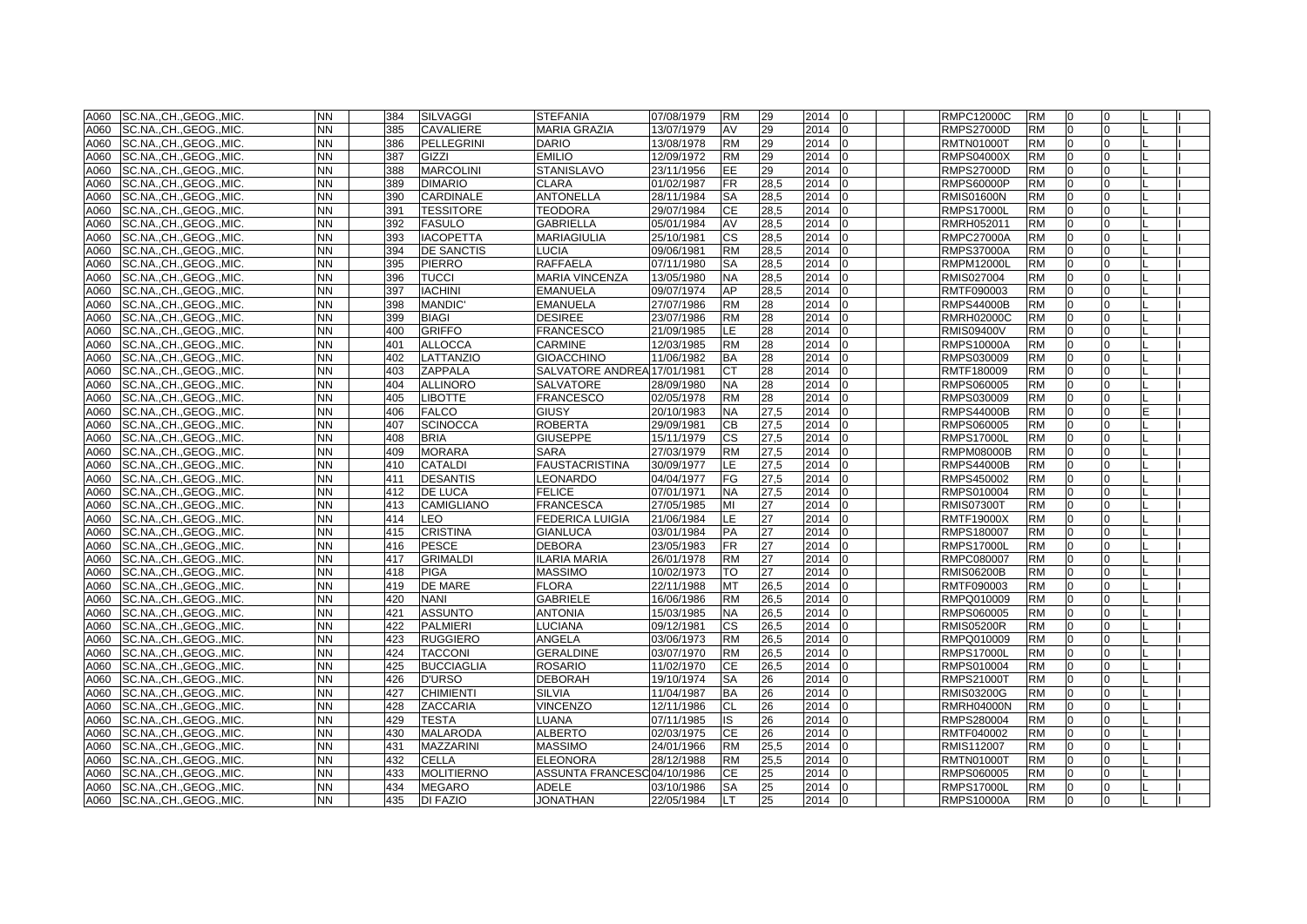| A060              | SC.NA., CH., GEOG., MIC.                | NN        | 436            | <b>PERFETTO</b>    | <b>ROSA</b>         | 19/09/1982 | <b>NA</b> | 25       | 2014   | 10             | <b>RMPS53000N</b> | <b>RM</b> | 0              |              |          |  |
|-------------------|-----------------------------------------|-----------|----------------|--------------------|---------------------|------------|-----------|----------|--------|----------------|-------------------|-----------|----------------|--------------|----------|--|
| A060              | SC.NA., CH., GEOG., MIC.                | NN        | 437            | <b>PERRI</b>       | ROSALBA             | 03/07/1973 | EE        | 25       | 2014   |                | <b>RMIS03700P</b> | <b>RM</b> | $\Omega$       |              |          |  |
| A060              | SC.NA., CH., GEOG., MIC.                | NΝ        | 438            | <b>SAKARIKOU</b>   | CHRISTINA           | 07/06/1973 | EE        | 25       | 2014   | <sup>0</sup>   | RMPS48000T        | <b>RM</b> | $\Omega$       | 0            |          |  |
| A060              | SC.NA., CH., GEOG., MIC.                | NΝ        | 439            | <b>CURRELI</b>     | MARIAIGNAZIA        | 05/08/1963 | CA        | 25       | 2014   | $\overline{0}$ | RMIS03200G        | <b>RM</b> | 0              | 0            |          |  |
| A060              | SC.NA.,CH.,GEOG.,MIC.                   | NΝ        | 440            | <b>RAVAIOLI</b>    | <b>GIULIA</b>       | 11/07/1985 | FO        | 24,5     | 2014   |                | RMPC19000P        | RM        | $\Omega$       | 0            |          |  |
| A060              | SC.NA.,CH.,GEOG.,MIC.                   | NN        | 441            | <b>MENNA</b>       | VALENTINA           | 20/11/1984 | <b>RM</b> | 24,5     | 2014   |                | RMPC04000R        | RM        |                |              |          |  |
| A060              | SC.NA.,CH.,GEOG.,MIC.                   | <b>NN</b> | 442            | <b>CERRONI</b>     | <b>FRANCESCO</b>    | 04/03/1976 | <b>RM</b> | 24,5     | 2014   |                | RMIS026008        | RM        | $\Omega$       |              |          |  |
| A060              | SC.NA.,CH.,GEOG.,MIC.                   | <b>NN</b> | 443            | QUAGLIANO          | <b>MICHELE</b>      | 18/09/1977 | <b>PZ</b> | 24       | 2014   | n              | <b>RMPC04000R</b> | <b>RM</b> | $\Omega$       |              |          |  |
| A060              | SC.NACHGEOGMIC.                         | <b>NN</b> | 444            | <b>MOLINARO</b>    | <b>FRANCESCO</b>    | 03/04/1982 | CS        | 24       | 2014   | <sup>0</sup>   | <b>RMTD65000G</b> | <b>RM</b> | 0              | U            |          |  |
| A060              | SC.NA., CH., GEOG., MIC.                | <b>NN</b> | 445            | <b>GOLIA</b>       | SALVATORE           | 28/07/1984 | <b>CS</b> | 24       | 2014   |                | RMIS014002        | <b>RM</b> | $\Omega$       |              |          |  |
| A060              | SC.NA., CH., GEOG., MIC.                | NΝ        | 446            | <b>BRASIELLO</b>   | <b>RAFFAELLA</b>    | 17/05/1981 | <b>NA</b> | 24       | 2014   | 0              | RMIS09400V        | <b>RM</b> | $\Omega$       |              |          |  |
| A060              | SC.NA., CH., GEOG., MIC.                | <b>NN</b> | 447            | <b>VIRGILIO</b>    | <b>SARA</b>         | 15/05/1974 | AV        | 24       | 2014   | 0              | RMPS060005        | <b>RM</b> | 0              | 0            |          |  |
| A060              | SC.NA., CH., GEOG., MIC.                | <b>NN</b> | 448            | <b>BUSCEMI</b>     | <b>GILDA</b>        | 10/02/1981 | CL        | 22,5     | 2014   | 0              | RMPS060005        | <b>RM</b> | 0              | 0            |          |  |
| A060              | SC.NA., CH., GEOG., MIC.                | NΝ        | 449            | <b>PIROZZI</b>     | <b>FILOMENA</b>     | 11/11/1974 | <b>NA</b> | 22,5     | 2014   |                | <b>RMTD17000C</b> | <b>RM</b> | $\Omega$       |              |          |  |
| A060              | SC.NA.,CH.,GEOG.,MIC.                   | NN        | 450            | <b>BRUNO</b>       | <b>ELIANA</b>       | 20/01/1982 | <b>PZ</b> | 22       | 2014   |                | RMPS060005        | RM        |                |              |          |  |
| A060              | SC.NA.,CH.,GEOG.,MIC.                   | NΝ        | 451            | ZACCAGNINO         | <b>MARIANNA</b>     | 31/03/1984 | PZ        | 21,5     | 2014   |                | RMPS060005        | RM        | $\Omega$       |              |          |  |
| A060              | SC.NA., CH., GEOG., MIC.                | NΝ        | 452            | <b>DI NOIA</b>     | <b>MYRIAM</b>       | 19/09/1975 | <b>PZ</b> | 21       | 2014   | 0              | RMTF090003        | <b>RM</b> | 0              | <sup>0</sup> |          |  |
| A060              | SC.NA., CH., GEOG., MIC.                | <b>NN</b> | 453            | <b>PISANI</b>      | <b>CLAUDIA</b>      | 30/11/1977 | CS        | 18,5     | 2014   | 0              | RMPS060005        | <b>RM</b> | 0              |              |          |  |
| A060              | SC.NA., CH., GEOG., MIC.                | NΝ        | 454            | <b>NUCERA</b>      | <b>PIETRO</b>       | 27/11/1960 | <b>RC</b> | 18       | 2014   |                | <b>RMPS17000L</b> | <b>RM</b> | $\Omega$       |              |          |  |
| A060              | SC.NA., CH., GEOG., MIC.                | NΝ        | 455            | <b>BAGNATO</b>     | <b>ANTONIO</b>      | 29/07/1970 | RC        | 18       | 2014   |                | RMPS05000E        | <b>RM</b> | 0              | 0            |          |  |
| A060              | SC.NA., CH., GEOG., MIC.                | <b>NN</b> | 456            | <b>MESOLELLA</b>   | <b>BARBARA</b>      | 29/05/1981 | CE        | 16       | 2014   | $\Omega$       | RMTF090003        | <b>RM</b> | 0              | 0            | Q        |  |
| A060              | SC.NA.,CH.,GEOG.,MIC.                   | NN        | 457            | <b>CORRADO</b>     | LORENA              | 18/04/1977 | <b>BR</b> | 16       | 2014   | <sup>0</sup>   | <b>RMPS44000B</b> | <b>RM</b> | $\Omega$       |              | Q        |  |
| A060              | SC.NA.,CH.,GEOG.,MIC.                   | NN        | 458            | <b>DE LUCA</b>     | MARGHERITA          | 14/04/1986 | FR.       | 15       | 2014   |                | RMTF090003        | RM        | <sup>n</sup>   |              | Ω        |  |
| A060              | SC.NA., CH., GEOG., MIC.                | NN        | 459            | <b>CONTADINI</b>   | CLAUDIA             | 27/01/1989 | <b>RM</b> | 0        | 2014   |                | RMPC04000R        | RM        |                |              |          |  |
| A060              | SC.NACHGEOGMIC.                         | <b>NN</b> | 460            | <b>TRITARELLI</b>  | <b>ALESSANDRA</b>   | 19/04/1974 | <b>RM</b> | $\Omega$ | 2014   | $\Omega$       | <b>RMIC81500N</b> | <b>RM</b> | $\Omega$       |              | $\Omega$ |  |
| A246              | LINGUA E CIV. STRANIERA (FRANCEINN      |           |                | POJAGHI BETTONI    | <b>MARCO</b>        | 04/11/1960 | <b>RM</b> | 143      | 2014   | n              | <b>RMSL07000L</b> | <b>RM</b> | 0              |              |          |  |
| A246              | LINGUA E CIV. STRANIERA (FRANCEINN      |           |                | VEZZANI            | ILARIA              | 26/06/1982 | <b>RM</b> | 85       | 2014   |                | RMVC010008        | <b>RM</b> | $\Omega$       |              |          |  |
| A246              | LINGUA E CIV. STRANIERA (FRANCEINN      |           |                | <b>EO</b>          | <b>CECILIA</b>      | 03/01/1972 | <b>SA</b> | 82       | 2014   |                | RMIS013006        | <b>RM</b> | $\Omega$       |              |          |  |
| A246              | LINGUA E CIV. STRANIERA (FRANCEINN      |           | $\overline{4}$ | <b>BIDOLI</b>      | <b>LIVIA</b>        | 08/11/1970 | <b>RM</b> | 75       | 2014   | 0              | RMIS013006        | <b>RM</b> | l0             | 0            |          |  |
| A246              | LINGUA E CIV. STRANIERA (FRANCEINN      |           |                | <b>FANTOZZI</b>    | FLORIANA            | 22/11/1973 | <b>RM</b> | 71,5     | 2014   |                | RMIS04600D        | <b>RM</b> | $\Omega$       |              |          |  |
| A246              | LINGUA E CIV. STRANIERA (FRANCEINN      |           |                | <b>PISPERO</b>     | ANTONELLA           | 25/11/1975 | LE.       | 64       | 2014   |                | RMIS03600V        | RM        | <sup>0</sup>   |              |          |  |
| A246              | LINGUA E CIV. STRANIERA (FRANCEINN      |           |                | <b>MAUTONE</b>     | ROBERTA             | 23/03/1979 | SA        | 64       | 2014   |                | RMPS060005        | RM        | $\Omega$       |              |          |  |
| A246              | LINGUA E CIV. STRANIERA (FRANCEINN      |           |                | <b>D'ANGELILLI</b> | LORELLA             | 01/06/1967 | <b>RM</b> | 62,5     | 2014   |                | <b>RMPS50000T</b> | <b>RM</b> | $\Omega$       |              |          |  |
| A246              | LINGUA E CIV. STRANIERA (FRANCEINN      |           | 9              | <b>ESPOSITO</b>    | <b>ANNALISA</b>     | 25/07/1981 | <b>NA</b> | 61       | 2014   | 0              | RMIS03700P        | <b>RM</b> | 0              |              |          |  |
| A246              | LINGUA E CIV. STRANIERA (FRANCEINN      |           | 10             | <b>PANARO</b>      | <b>ENRICA</b>       | 19/09/1978 | <b>CE</b> | 61       | 2014   |                | RMPS280004        | <b>RM</b> | $\Omega$       |              |          |  |
| A246              | LINGUA E CIV. STRANIERA (FRANCEINN      |           | 11             | <b>ANGELI</b>      | <b>ALESSIA</b>      | 23/11/1977 | <b>RM</b> | 60,5     | 2014   | 0              | RMPC17000D        | <b>RM</b> | 0              | 0            |          |  |
| A246              | LINGUA E CIV. STRANIERA (FRANCEINN      |           | 12             | <b>ARENA</b>       | <b>ELISABETTA</b>   | 04/05/1969 | CZ        | 56       | 2014   |                | RMPS17000L        | <b>RM</b> | 0              | 0            | Q        |  |
| A246              | LINGUA E CIV. STRANIERA (FRANCEINN      |           | 13             | CAVALLERI          | <b>NATALIA</b>      | 26/01/1980 | <b>RM</b> | 54       | 2014   | 0              | RMPM12000L        | <b>RM</b> | 0              | 0            |          |  |
| A246              | LINGUA E CIV. STRANIERA (FRANCEINN      |           | 14             | <b>CAVALLO</b>     | <b>ANTONELLA</b>    | 17/09/1987 | <b>NA</b> | 51       | 2014   |                | RMVC010008        | <b>RM</b> | $\Omega$       |              |          |  |
| A246              | LINGUA E CIV. STRANIERA (FRANCEINN      |           | 15             | <b>CAPORALE</b>    | <b>RITA</b>         | 10/10/1968 | PZ        | 50       | 2014   |                | RMPS17000L        | RM        |                |              |          |  |
| A246              | LINGUA E CIV. STRANIERA (FRANCESNN      |           | 16             | <b>MAZZEO</b>      | <b>MARIA CATENA</b> | 19/11/1976 | <b>ME</b> | 47       | 2014   |                | RMPC31000G        | <b>RM</b> | $\Omega$       |              |          |  |
| A246              | LINGUA E CIV. STRANIERA (FRANCEINN      |           | 17             | <b>ZIRZOTTI</b>    | <b>EMANUELA</b>     | 20/09/1975 | <b>RM</b> | 45,5     | 2014   |                | RMPS320009        | <b>RM</b> | $\Omega$       |              |          |  |
| A246              | LINGUA E CIV. STRANIERA (FRANCEINN      |           | 18             | <b>GAGLIARDI</b>   | <b>CINZIA</b>       | 02/11/1966 | <b>NA</b> | 43,5     | 2014   |                | RMPC250005        | <b>RM</b> | $\Omega$       |              |          |  |
| A246              | LINGUA E CIV. STRANIERA (FRANCEINN      |           | 19             | DI SIPIO           | <b>ROSITA</b>       | 19/02/1968 | AQ        | 42       | 2014   |                | RMPS200007        | <b>RM</b> | $\Omega$       |              |          |  |
| A246              | LINGUA E CIV. STRANIERA (FRANCEINN      |           | 20             | <b>CALIFANO</b>    | LOREDANA            | 02/02/1984 | SA        | 41       | 2014   | 0              | RMIS026008        | RM        | $\Omega$       | 0            |          |  |
| A246              | LINGUA E CIV. STRANIERA (FRANCEINN      |           | 21             | <b>D'AGOSTINO</b>  | <b>FLAVIA</b>       | 28/04/1964 | <b>CS</b> | 40       | 2014   |                | RMIC8EV004        | <b>RM</b> | 0              | 0            |          |  |
| A246              | LINGUA E CIV. STRANIERA (FRANCESNN      |           | 22             | <b>CAMPOLO</b>     | VALERIA             | 22/10/1977 | <b>RC</b> | 39       | 2014   |                | RMPS24000N        | <b>RM</b> | $\Omega$       |              |          |  |
| A246              | LINGUA E CIV. STRANIERA (FRANCEINN      |           | 23             | <b>CAPPIELLO</b>   | MARIO               | 27/03/1985 | LТ        | 39       | 2014   |                | RMIS013006        | RM        | <sup>0</sup>   |              |          |  |
| A246              | LINGUA E CIV. STRANIERA (FRANCEINN      |           | 24             | <b>PORRECA</b>     | LAURA               | 22/09/1983 | <b>RM</b> | 39       | 2014   |                | <b>RMPC19000P</b> | RM        |                |              |          |  |
| $\overline{A2}46$ | LINGUA E CIV. STRANIERA (FRANCEINN      |           | 25             | LAVIA              | <b>ROMINA</b>       | 23/09/1982 | <b>CS</b> | 38,5     | 2014   | $\Omega$       | <b>RMPS49000C</b> | <b>RM</b> | $\Omega$       |              |          |  |
| A246              | LINGUA E CIV. STRANIERA (FRANCEINN      |           | 26             | <b>SANTAGATA</b>   | LIDIA               | 08/08/1987 | <b>CE</b> | 38       | 2014   | <sup>0</sup>   | RMPC080007        | <b>RM</b> | l0             |              |          |  |
|                   | A246 LINGUA E CIV. STRANIERA (FRANCESNN |           | 27             | <b>MILAZZO</b>     | <b>FRANCESCA</b>    | 16/04/1987 | <b>RM</b> | 37       | 2014 0 |                | RMIS034007        | <b>RM</b> | $\overline{0}$ | 0            |          |  |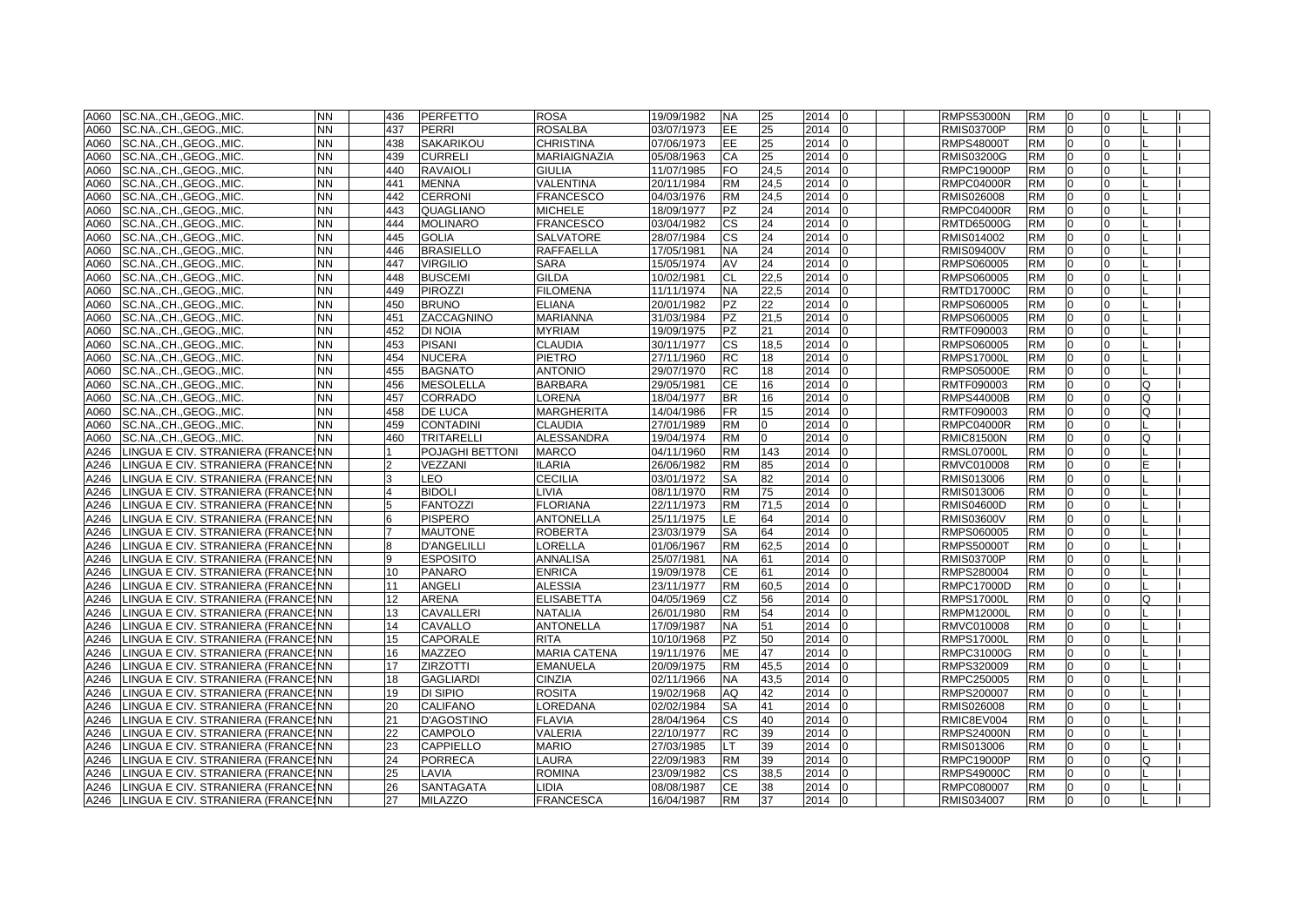| A246 | LINGUA E CIV. STRANIERA (FRANCEINN      | 28             | <b>LICO</b>          | <b>VANESSA</b>               | 09/07/1986 | VV        | 37    | 2014<br>10        |  | RMIS034007        | RM        | 10           | 0              |  |
|------|-----------------------------------------|----------------|----------------------|------------------------------|------------|-----------|-------|-------------------|--|-------------------|-----------|--------------|----------------|--|
| A246 | LINGUA E CIV. STRANIERA (FRANCEINN      | 29             | <b>CICOGNA</b>       | <b>MARTINA</b>               | 09/11/1984 | <b>RM</b> | 37    | 2014              |  | <b>RMPC19000P</b> | <b>RM</b> | $\Omega$     | $\overline{0}$ |  |
| A246 | LINGUA E CIV. STRANIERA (FRANCEINN      | 30             | <b>COMMODARI</b>     | ANNA MARIA                   | 17/05/1975 | EE.       | 37    | 2014              |  | RMTF090003        | <b>RM</b> | $\Omega$     | $\Omega$       |  |
| A246 | LINGUA E CIV. STRANIERA (FRANCEINN      | 31             | <b>DAMICO</b>        | <b>FEDERICA</b>              | 08/10/1979 | <b>RM</b> | 36    | 2014              |  | RMIC825008        | <b>RM</b> | <b>0</b>     | 0              |  |
| A246 | LINGUA E CIV. STRANIERA (FRANCEINN      | 32             | <b>FIORAVANTI</b>    | <b>EMANUELA</b>              | 19/09/1977 | <b>RM</b> | 36    | 2014              |  | RMPC17000D        | <b>RM</b> | 0            | $\Omega$       |  |
| A246 | LINGUA E CIV. STRANIERA (FRANCEINN      | 33             | <b>BRIA</b>          | <b>JASMINE</b>               | 20/12/1988 | СS        | 35    | 2014              |  | RMPC150019        | <b>RM</b> | <sup>0</sup> | $\Omega$       |  |
| A246 | LINGUA E CIV. STRANIERA (FRANCEINN      | 34             | <b>FERRO</b>         | <b>MARIA</b>                 | 12/04/1974 | CТ        | 34,5  | 2014              |  | <b>RMPS17000L</b> | <b>RM</b> |              | $\Omega$       |  |
| A246 | LINGUA E CIV. STRANIERA (FRANCEINN      | 35             | <b>DANGELO</b>       | <b>MARIAROSA</b>             | 16/06/1988 | <b>SA</b> | 34    | 2014              |  | <b>RMTN01000T</b> | <b>RM</b> | $\Omega$     | $\Omega$       |  |
| A246 | LINGUA E CIV. STRANIERA (FRANCEINN      | 36             | <b>VESPIGNANI</b>    | <b>GIULIA</b>                | 16/08/1984 | <b>RM</b> | 34    | 2014              |  | RMPC220009        | <b>RM</b> | $\Omega$     | $\Omega$       |  |
| A246 | LINGUA E CIV. STRANIERA (FRANCEINN      | 37             | <b>FORTUNATO</b>     | <b>FABIANA VISSIA</b>        | 22/11/1976 | <b>BR</b> | 33    | 2014              |  | <b>RMPC04000R</b> | <b>RM</b> | $\Omega$     | $\Omega$       |  |
| A246 | LINGUA E CIV. STRANIERA (FRANCEINN      | 38             | <b>BONANNI</b>       | <b>DANIELA</b>               | 05/01/1989 | <b>RM</b> | 33    | 2014              |  | <b>RMPC19000P</b> | <b>RM</b> | $\Omega$     | $\Omega$       |  |
| A246 | LINGUA E CIV. STRANIERA (FRANCEINN      | 39             | <b>SGRO</b>          | <b>PASQUALE</b>              | 12/04/1982 | <b>RC</b> | 33    | 2014              |  | <b>RMPC12000C</b> | <b>RM</b> | $\Omega$     | $\Omega$       |  |
| A246 | LINGUA E CIV. STRANIERA (FRANCESNN      | 40             | <b>SOTTILE</b>       | <b>CRISTINA</b>              | 07/04/1985 | <b>NA</b> | 31    | 2014              |  | RMPM15000C        | <b>RM</b> | $\Omega$     | $\Omega$       |  |
| A246 | LINGUA E CIV. STRANIERA (FRANCEINN      | 41             | LUPATTELLI           | LIVIA                        | 02/05/1974 | ΡG        | 29    | 2014              |  | RMIS013006        | RM        | <sup>0</sup> | $\Omega$       |  |
| A246 | LINGUA E CIV. STRANIERA (FRANCEINN      | 42             | <b>MARENGO</b>       | DANIELA ANTONELLA 26/06/1984 |            | RC        | 29    | 2014              |  | RMPS10000A        | <b>RM</b> | <sup>0</sup> | $\Omega$       |  |
| A246 | LINGUA E CIV. STRANIERA (FRANCEINN      | 43             | <b>CONTE</b>         | <b>SAMUELE</b>               | 08/12/1983 | CВ        | 29    | 2014              |  | <b>RMTD38000R</b> | <b>RM</b> | $\Omega$     | $\overline{0}$ |  |
| A246 | LINGUA E CIV. STRANIERA (FRANCEINN      | 44             | <b>SURACE</b>        | <b>DOMENICA</b>              | 17/09/1976 | <b>RC</b> | 29    | 2014              |  | RMPC150008        | <b>RM</b> | $\Omega$     | $\Omega$       |  |
| A246 | LINGUA E CIV. STRANIERA (FRANCESNN      | 45             | <b>CELANO</b>        | <b>ROBERTA</b>               | 23/09/1973 | PZ        | 28,5  | 2014              |  | RMIS013006        | <b>RM</b> | $\Omega$     | $\Omega$       |  |
| A246 | LINGUA E CIV. STRANIERA (FRANCEINN      | 46             | <b>GUGLIUCCIELLO</b> | <b>ELENA</b>                 | 30/04/1988 | SA        | 28,5  | 2014              |  | RMPS180007        | <b>RM</b> | 0            | $\Omega$       |  |
| A246 | LINGUA E CIV. STRANIERA (FRANCEINN      | 47             | <b>COSTARELLA</b>    | <b>GIANLORENZO</b>           | 24/06/1987 | AQ        | 28,5  | 2014<br>$\Omega$  |  | RMIS027004        | <b>RM</b> | 0            | 0              |  |
| A246 | LINGUA E CIV. STRANIERA (FRANCESNN      | 48             | <b>APICELLA</b>      | <b>ILARIA</b>                | 14/12/1984 | <b>SA</b> | 28,5  | 2014              |  | <b>RMPC17000D</b> | <b>RM</b> | $\Omega$     | 0              |  |
| A246 | LINGUA E CIV. STRANIERA (FRANCEINN      | 49             | <b>FEDUZI</b>        | VALENTINA                    | 23/05/1986 | <b>RM</b> | 27,5  | 2014              |  | RMPC150019        | <b>RM</b> |              | U              |  |
| A246 | LINGUA E CIV. STRANIERA (FRANCEINN      | 50             | <b>CAPITA</b>        | <b>NICOLETTA</b>             | 15/05/1972 | TA        | 27,5  | 2014              |  | RMTF090003        | <b>RM</b> | $\Omega$     | $\Omega$       |  |
| A246 | LINGUA E CIV. STRANIERA (FRANCEINN      | 51             | PASSANNANTI          | <b>MARIA</b>                 | 07/08/1963 | <b>SA</b> | 27    | 2014              |  | RMPS060005        | <b>RM</b> | $\Omega$     | $\Omega$       |  |
| A246 | LINGUA E CIV. STRANIERA (FRANCEINN      | 52             | <b>DE CARIS</b>      | <b>ERMINIA</b>               | 15/11/1965 | <b>FR</b> | 24,5  | 2014              |  | RMIS013006        | <b>RM</b> | $\Omega$     | $\Omega$       |  |
| A246 | LINGUA E CIV. STRANIERA (FRANCEINN      | 53             | <b>CIACCINI</b>      | <b>SARA</b>                  | 11/08/1983 | <b>FR</b> | 24    | 2014              |  | <b>RMTF15000D</b> | <b>RM</b> | $\Omega$     | $\Omega$       |  |
| A246 | LINGUA E CIV. STRANIERA (FRANCEINN      | 54             | <b>SAGLIANO</b>      | CATERINA                     | 17/03/1980 | CЕ        | 24    | 2014              |  | <b>RMPC04000R</b> | <b>RM</b> | 10           | 0              |  |
| A246 | LINGUA E CIV. STRANIERA (FRANCESNN      | 55             | LE ROSE              | <b>LUCREZIA</b>              | 25/04/1973 | <b>KR</b> | 23    | 2014              |  | <b>RMTN01000T</b> | <b>RM</b> | 0            | $\Omega$       |  |
| A246 | LINGUA E CIV. STRANIERA (FRANCESNN      | 56             | <b>DIMARTINO</b>     | <b>MONICA</b>                | 06/05/1974 | RG        | 23    | 2014              |  | RMPC04000R        | <b>RM</b> | <sup>0</sup> | $\Omega$       |  |
| A246 | LINGUA E CIV. STRANIERA (FRANCEINN      | 57             | NUNZIATA             | <b>FILOMENA</b>              | 16/11/1974 | <b>NA</b> | 22    | 2014              |  | RMPC19000P        | <b>RM</b> |              | $\Omega$       |  |
| A346 | LINGUA E CIV. STRANIERA (INGLESENN      |                | <b>FALASCO</b>       | CORRADO                      | 05/09/1968 | <b>RM</b> | 127   | 2014              |  | RMIS092007        | <b>RM</b> |              | $\Omega$       |  |
| A346 | LINGUA E CIV. STRANIERA (INGLESENN      | $\overline{2}$ | <b>MINOTTI</b>       | <b>ADRIANA</b>               | 27/11/1961 | <b>FR</b> | 115   | 2014              |  | <b>RMPM12000L</b> | <b>RM</b> | $\Omega$     | $\Omega$       |  |
| A346 | LINGUA E CIV. STRANIERA (INGLESENN      | 3              | <b>SCAFETTA</b>      | <b>MARIA LUISA</b>           | 12/08/1967 | <b>RM</b> | 107,5 | 2014              |  | <b>RMPS05000E</b> | <b>RM</b> |              | $\Omega$       |  |
| A346 | LINGUA E CIV. STRANIERA (INGLESENN      | $\overline{4}$ | <b>RUSSO</b>         | <b>ROSANNA</b>               | 12/08/1973 | CТ        | 97    | 2014              |  | RMPS110001        | <b>RM</b> | $\Omega$     | $\Omega$       |  |
| A346 | LINGUA E CIV. STRANIERA (INGLESENN      | 5              | <b>BORELLO</b>       | <b>MARTA</b>                 | 20/12/1976 | <b>OR</b> | 96,5  | 2014              |  | RMIS084008        | <b>RM</b> | 0            | $\Omega$       |  |
| A346 | LINGUA E CIV. STRANIERA (INGLESENN      | 6              | <b>NOVELLINO</b>     | <b>MARILENA</b>              | 26/04/1978 | PZ        | 86    | 2014              |  | RMPC31000G        | <b>RM</b> | 0            | $\Omega$       |  |
| A346 | LINGUA E CIV. STRANIERA (INGLESENN      |                | <b>TRODELLA</b>      | <b>TINA</b>                  | 06/05/1986 | AV        | 76    | 2014              |  | RMPC250005        | <b>RM</b> | $\Omega$     | $\Omega$       |  |
| A346 | LINGUA E CIV. STRANIERA (INGLESENN      |                | <b>PASSERINI</b>     | MARIAGRAZIA                  | 27/03/1976 | <b>RM</b> | 72    | 2014              |  | RMIS06600P        | <b>RM</b> | $\Omega$     | $\Omega$       |  |
| A346 | LINGUA E CIV. STRANIERA (INGLESEINN     | 9              | <b>COPPOLA</b>       | <b>ASSUNTA</b>               | 02/09/1976 | <b>NA</b> | 70    | 2014              |  | <b>RMPS27000D</b> | <b>RM</b> | $\Omega$     | $\Omega$       |  |
| A346 | LINGUA E CIV. STRANIERA (INGLESENN      | 10             | <b>PALESE</b>        | <b>PAOLA</b>                 | 30/11/1974 | LE.       | 66    | 2014              |  | RMPQ010009        | <b>RM</b> | 0            | $\Omega$       |  |
| A346 | LINGUA E CIV. STRANIERA (INGLESENN      | 11             | <b>MARINZULI</b>     | <b>FLORIANA</b>              | 28/02/1980 | ТA        | 64    | 2014              |  | RMIS013006        | <b>RM</b> | 10           | 0              |  |
| A346 | LINGUA E CIV. STRANIERA (INGLESENN      | 12             | <b>PACITTI</b>       | <b>MONIA</b>                 | 10/02/1973 | <b>FR</b> | 63,5  | 2014              |  | RMPC200004        | <b>RM</b> | $\Omega$     | $\Omega$       |  |
| A346 | LINGUA E CIV. STRANIERA (INGLESENN      | 13             | <b>D'ANGELILLI</b>   | LORELLA                      | 01/06/1967 | <b>RM</b> | 63,5  | 2014              |  | <b>RMPS50000T</b> | <b>RM</b> | 0            | $\Omega$       |  |
| A346 | LINGUA E CIV. STRANIERA (INGLESENN      | 14             | <b>ANGELI</b>        | <b>ALESSIA</b>               | 23/11/1977 | <b>RM</b> | 62,5  | 2014              |  | RMPC17000D        | <b>RM</b> | 0            | $\Omega$       |  |
| A346 | LINGUA E CIV. STRANIERA (INGLESENN      | 15             | <b>MARGIOTTA</b>     | <b>SILVIA</b>                | 08/01/1974 | <b>FR</b> | 62,5  | 2014              |  | RMTF090003        | <b>RM</b> | ın           | U              |  |
| A346 | LINGUA E CIV. STRANIERA (INGLESENN      | 16             | <b>PANARO</b>        | <b>ENRICA</b>                | 19/09/1978 | CЕ        | 61    | 2014              |  | RMPS280004        | <b>RM</b> |              |                |  |
| A346 | LINGUA E CIV. STRANIERA (INGLESENN      | 17             | <b>SLIJEPCEVIC</b>   | <b>DUSKA</b>                 | 02/01/1964 | <b>EE</b> | 60    | 2014              |  | RMVC010008        | <b>RM</b> | $\Omega$     | $\Omega$       |  |
| A346 | LINGUA E CIV. STRANIERA (INGLESENN      | 18             | <b>BIDOLI</b>        | LIVIA                        | 08/11/1970 | <b>RM</b> | 60    | 2014              |  | RMIS013006        | <b>RM</b> | l0           | $\Omega$       |  |
| A346 | LINGUA E CIV. STRANIERA (INGLESENN      | 19             | <b>ALINI</b>         | <b>GIUSEPPINA</b>            | 17/03/1976 | <b>NA</b> | 59,5  | 2014              |  | <b>RMPS17000L</b> | <b>RM</b> | $\Omega$     | $\Omega$       |  |
| A346 | LINGUA E CIV. STRANIERA (INGLESENN      | 20             | <b>BRUNELLESCHI</b>  | <b>CRISTINA</b>              | 13/04/1968 | <b>RM</b> | 55,5  | 2014              |  | RMPC320006        | <b>RM</b> | $\Omega$     | $\Omega$       |  |
| A346 | LINGUA E CIV. STRANIERA (INGLESENN      | 21             | <b>GIORDANO</b>      | <b>MILENA</b>                | 23/04/1980 | <b>NA</b> | 55    | 2014              |  | <b>RMPS27000D</b> | <b>RM</b> | 0            | $\Omega$       |  |
|      | A346 LINGUA E CIV. STRANIERA (INGLESENN | 22             | <b>CAVALLERI</b>     | <b>NATALIA</b>               | 26/01/1980 | <b>RM</b> | 54    | 2014<br><b>10</b> |  | <b>RMPM12000L</b> | <b>RM</b> | 0            | 0              |  |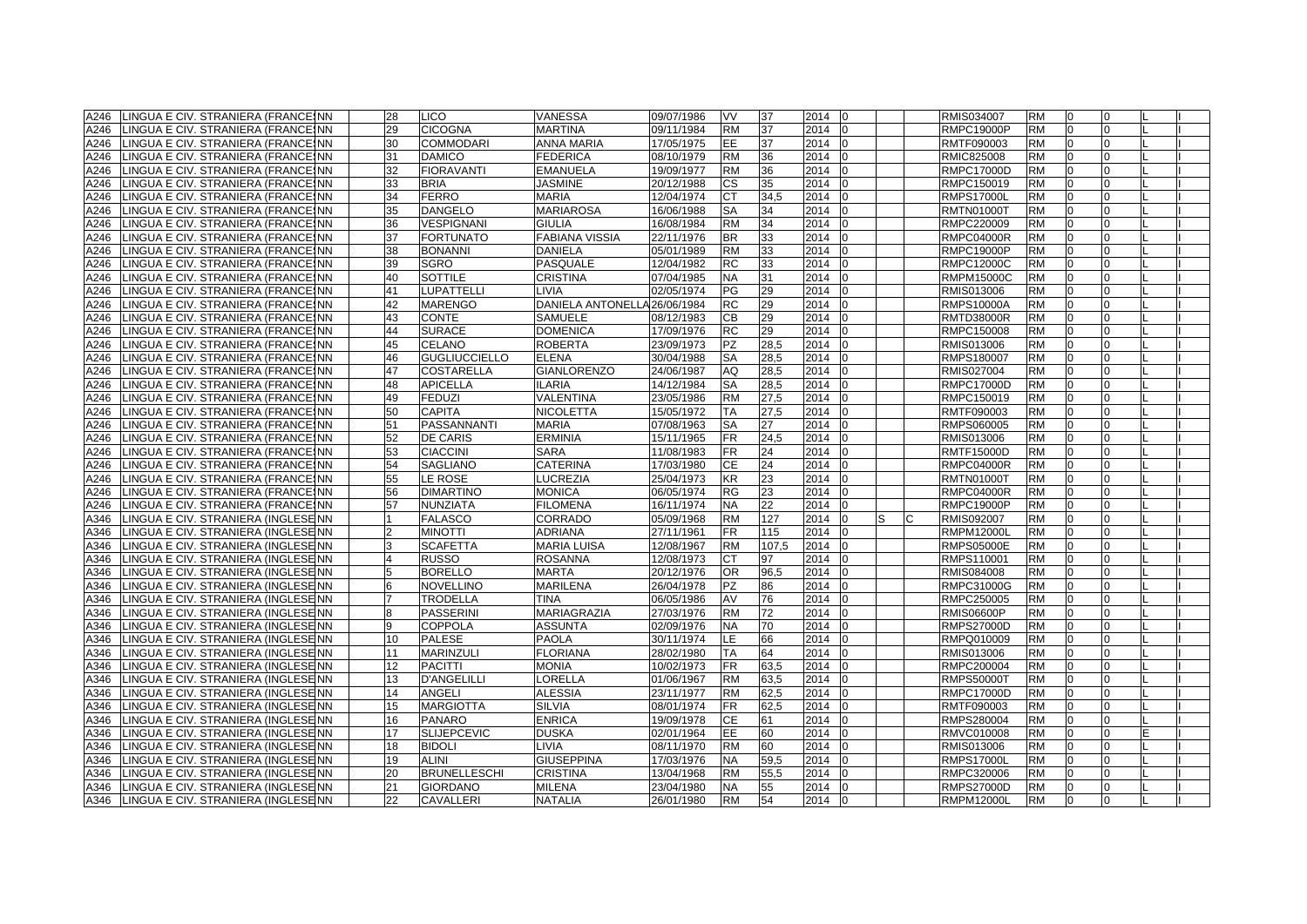| A346 | LINGUA E CIV. STRANIERA (INGLESENN  | 23 | <b>DI LENA</b>     | <b>SONIA</b>        | 09/07/1981               | <b>FR</b> | 53,5 | 2014<br>$\overline{0}$ | RMPS060005        | <b>RM</b> | I0           | $\Omega$     |   |  |
|------|-------------------------------------|----|--------------------|---------------------|--------------------------|-----------|------|------------------------|-------------------|-----------|--------------|--------------|---|--|
| A346 | LINGUA E CIV. STRANIERA (INGLESENN  | 24 | DE CICCO           | <b>MASSIMILIANO</b> | 28/12/1980               | <b>RM</b> | 53,5 | 2014<br>lo             | <b>RMPS51000C</b> | <b>RM</b> | $\Omega$     | $\Omega$     |   |  |
| A346 | LINGUA E CIV. STRANIERA (INGLESE NN | 25 | <b>DI EGIDIO</b>   | <b>FEDERICA</b>     | 22/09/1982               | AQ        | 53   | 2014                   | <b>RMPC04000R</b> | <b>RM</b> | $\Omega$     | <sup>0</sup> |   |  |
| A346 | LINGUA E CIV. STRANIERA (INGLESENN  | 26 | PETTORINO          | <b>MAURIZIO</b>     | 05/09/1963               | <b>RM</b> | 53   | 2014<br>10             | RMPS130006        | <b>RM</b> | n            | $\Omega$     |   |  |
| A346 | LINGUA E CIV. STRANIERA (INGLESE NN | 27 | <b>ESPOSITO</b>    | <b>ANNALISA</b>     | 25/07/1981               | <b>NA</b> | 52   | 2014<br>١O             | <b>RMIS03700P</b> | <b>RM</b> | 0            | $\Omega$     |   |  |
| A346 | LINGUA E CIV. STRANIERA (INGLESENN  | 28 | <b>GAGLIONE</b>    | <b>ILARIA</b>       | 07/09/1977               | NA        | 50   | 2014<br>10             | RMPS060005        | <b>RM</b> | $\Omega$     | <sup>0</sup> |   |  |
| A346 | INGUA E CIV. STRANIERA (INGLESE NN  | 29 | <b>CAPORALE</b>    | <b>RITA</b>         | 10/10/1968               | PZ        | 50   | 2014                   | <b>RMPS17000L</b> | <b>RM</b> |              |              |   |  |
| A346 | LINGUA E CIV. STRANIERA (INGLESENN  | 30 | <b>CANALA</b>      | <b>ALESSANDRA</b>   | 30/08/1978               | AP        | 49,5 | 2014<br>lo             | RMPS320009        | <b>RM</b> |              |              |   |  |
| A346 | LINGUA E CIV. STRANIERA (INGLESENN  | 31 | <b>GIOVANE</b>     | <b>PIERVITO</b>     | 27/09/1979               | <b>BR</b> | 48   | 2014<br>l0             | RMIS026008        | <b>RM</b> | <sup>0</sup> | $\Omega$     |   |  |
| A346 | LINGUA E CIV. STRANIERA (INGLESENN  | 32 | <b>DORE</b>        | <b>MARGHERITA</b>   | 25/01/1977               | SS        | 48   | 2014                   | RMPS280004        | <b>RM</b> | <sup>0</sup> | $\Omega$     |   |  |
| A346 | LINGUA E CIV. STRANIERA (INGLESE NN | 33 | MAZZEO             | <b>MARIA CATENA</b> | 19/11/1976               | <b>ME</b> | 47   | 2014                   | RMPC31000G        | <b>RM</b> |              | <sup>0</sup> |   |  |
| A346 | LINGUA E CIV. STRANIERA (INGLESE NN | 34 | <b>MAUTONE</b>     | <b>ROBERTA</b>      | 23/03/1979               | <b>SA</b> | 47   | 2014                   | RMPS060005        | <b>RM</b> | $\Omega$     | $\Omega$     |   |  |
| A346 | LINGUA E CIV. STRANIERA (INGLESENN  | 35 | LAVIA              | <b>ROMINA</b>       | 23/09/1982               | <b>CS</b> | 46,5 | 2014<br>10             | <b>RMPS49000C</b> | <b>RM</b> | l0           | $\Omega$     |   |  |
| A346 | LINGUA E CIV. STRANIERA (INGLESE NN | 36 | <b>CICCHELLA</b>   | <b>FRANCESCA</b>    | 24/06/1984               | СE        | 46   | 2014<br>lo             | <b>RMIS06200B</b> | <b>RM</b> | 0            | $\Omega$     |   |  |
| A346 | LINGUA E CIV. STRANIERA (INGLESE NN | 37 | <b>ZIRZOTTI</b>    | <b>EMANUELA</b>     | 20/09/1975               | <b>RM</b> | 45,5 | 2014                   | RMPS320009        | <b>RM</b> |              |              |   |  |
| A346 | LINGUA E CIV. STRANIERA (INGLESE NN | 38 | <b>MANGANIELLO</b> | LARA                | 04/06/1986               | NA.       | 45   | 2014                   | RMPS280004        | <b>RM</b> |              |              |   |  |
| A346 | LINGUA E CIV. STRANIERA (INGLESENN  | 39 | <b>ROMANI</b>      | <b>FEDERICA</b>     | 14/04/1982               | <b>RM</b> | 45   | 2014<br>lo             | <b>RMPC26001R</b> | <b>RM</b> | <sup>0</sup> | $\Omega$     |   |  |
| A346 | LINGUA E CIV. STRANIERA (INGLESENN  | 40 | <b>UCCELLA</b>     | <b>ADALGISA</b>     | 23/04/1970               | СA        | 45   | 2014<br>lo             | RMPM040001        | <b>RM</b> | $\Omega$     | $\Omega$     |   |  |
| A346 | LINGUA E CIV. STRANIERA (INGLESENN  | 41 | <b>AVOLICINO</b>   | <b>DANIELA</b>      | 27/06/1982               | <b>CS</b> | 44   | 2014                   | RMPC200004        | <b>RM</b> | <sup>0</sup> | <sup>0</sup> |   |  |
| A346 | LINGUA E CIV. STRANIERA (INGLESENN  | 42 | <b>NATALE</b>      | <b>RAFFAELLA</b>    | 01/01/1979               | <b>CE</b> | 43,5 | 2014<br>١O             | RMPS180007        | <b>RM</b> | $\Omega$     | <sup>0</sup> |   |  |
| A346 | LINGUA E CIV. STRANIERA (INGLESE NN | 43 | <b>LORETO</b>      | <b>ANNA</b>         | 25/07/1984               | <b>NA</b> | 43   | 2014<br>lo             | <b>RMPS17000L</b> | <b>RM</b> | l0           | $\Omega$     |   |  |
| A346 | LINGUA E CIV. STRANIERA (INGLESENN  | 44 | <b>CAVALLO</b>     | <b>ANTONELLA</b>    | 17/09/1987               | <b>NA</b> | 42   | 2014<br>l0             | RMVC010008        | <b>RM</b> | 0            | $\Omega$     |   |  |
| A346 | LINGUA E CIV. STRANIERA (INGLESE NN | 45 | <b>ATTANASIO</b>   | <b>STEFANIA</b>     | 06/10/1986               | CЕ        | 42   | 2014                   | RMIS026008        | <b>RM</b> | $\Omega$     |              |   |  |
| A346 | LINGUA E CIV. STRANIERA (INGLESE NN | 46 | <b>PRESIDENTE</b>  | <b>ASSUNTA ANNA</b> | 13/07/1985               | <b>NA</b> | 42   | 2014                   | RMPS180007        | <b>RM</b> |              |              |   |  |
| A346 | LINGUA E CIV. STRANIERA (INGLESENN  | 47 | <b>ERRICO</b>      | <b>FLORINDA</b>     | 25/04/1981               | <b>NA</b> | 41   | 2014<br><sup>1</sup> 0 | <b>RMPS17000L</b> | <b>RM</b> | <sup>0</sup> | $\Omega$     |   |  |
| A346 | LINGUA E CIV. STRANIERA (INGLESENN  | 48 | <b>FIORAVANTI</b>  | <b>EMANUELA</b>     | 19/09/1977               | <b>RM</b> | 41   | 2014<br>$\Omega$       | <b>RMPC17000D</b> | <b>RM</b> | $\Omega$     | $\Omega$     |   |  |
| A346 | LINGUA E CIV. STRANIERA (INGLESE NN | 49 | <b>DELLA VOLPE</b> | <b>RAFFAELE</b>     | 20/02/1977               | CЕ        | 40   | 2014                   | RMIS026008        | <b>RM</b> | $\Omega$     | $\Omega$     |   |  |
| A346 | LINGUA E CIV. STRANIERA (INGLESE NN | 50 | <b>VITELLOZZI</b>  | <b>CATERINA</b>     | 09/07/1966               | <b>RM</b> | 40   | 2014                   | RMVC010008        | <b>RM</b> | $\Omega$     | $\Omega$     |   |  |
| A346 | LINGUA E CIV. STRANIERA (INGLESENN  | 51 | <b>GRIGUOL</b>     | <b>ELENA</b>        | 20/01/1971               | PN        | 39   | 2014<br>lo             | <b>RMPC23000X</b> | <b>RM</b> | 0            | $\Omega$     |   |  |
| A346 | LINGUA E CIV. STRANIERA (INGLESE NN | 52 | <b>D'AGOSTINO</b>  | <b>FLAVIA</b>       | 28/04/1964               | СS        | 39   | 2014                   | RMIC8EV004        | <b>RM</b> | $\Omega$     | <sup>0</sup> |   |  |
| A346 | LINGUA E CIV. STRANIERA (INGLESE NN | 53 | <b>MIELE</b>       | <b>ROSARIA</b>      | 08/05/1966               | CЕ        | 39   | 2014                   | RMPS060005        | <b>RM</b> |              |              |   |  |
| A346 | LINGUA E CIV. STRANIERA (INGLESENN  | 54 | <b>MANSO</b>       | <b>LUCA</b>         | 27/09/1986               | SA        | 39   | 2014<br>$\Omega$       | <b>RMTN01000T</b> | <b>RM</b> |              |              |   |  |
| A346 | LINGUA E CIV. STRANIERA (INGLESENN  | 55 | <b>MAGLIACANE</b>  | <b>ANNARITA</b>     | 04/05/1986               | AV        | 39   | 2014                   | RMPS060005        | <b>RM</b> |              |              |   |  |
| A346 | LINGUA E CIV. STRANIERA (INGLESE NN | 56 | <b>CAPPIELLO</b>   | <b>MARIO</b>        | 27/03/1985               |           | 39   | 2014<br>10             | RMIS013006        | <b>RM</b> | $\Omega$     | <sup>0</sup> |   |  |
| A346 | LINGUA E CIV. STRANIERA (INGLESE NN | 57 | <b>PORRECA</b>     | <b>LAURA</b>        | 22/09/1983               | <b>RM</b> | 39   | 2014                   | <b>RMPC19000P</b> | <b>RM</b> | $\Omega$     | $\Omega$     |   |  |
| A346 | LINGUA E CIV. STRANIERA (INGLESENN  | 58 | <b>BISCEGLIA</b>   | MARIA FERNANDA      | 20/04/1970               | EE.       | 39   | 2014<br>10             | RMPS060005        | <b>RM</b> | 0            | 0            |   |  |
| A346 | LINGUA E CIV. STRANIERA (INGLESE NN | 59 | <b>MILAZZO</b>     | <b>FRANCESCA</b>    | 16/04/1987               | <b>RM</b> | 37   | 2014                   | RMIS034007        | <b>RM</b> | $\Omega$     | $\Omega$     |   |  |
| A346 | LINGUA E CIV. STRANIERA (INGLESE NN | 60 | <b>LICO</b>        | VANESSA             | 09/07/1986               | VV        | 37   | 2014<br>10             | RMIS034007        | <b>RM</b> | $\Omega$     | $\Omega$     |   |  |
| A346 | LINGUA E CIV. STRANIERA (INGLESE NN | 61 | <b>CICOGNA</b>     | <b>MARTINA</b>      | 09/11/1984               | <b>RM</b> | 37   | 2014                   | <b>RMPC19000P</b> | <b>RM</b> |              |              |   |  |
| A346 | LINGUA E CIV. STRANIERA (INGLESE NN | 62 | <b>IACOLINO</b>    | CALOGERO            | 15/01/1968               | AG        | 37   | 2014                   | <b>RMIS08900B</b> | <b>RM</b> |              |              |   |  |
| A346 | LINGUA E CIV. STRANIERA (INGLESE NN | 63 | FERRARA            | <b>STEFANIA</b>     | 27/11/1983               | CЕ        | 36   | 2014<br>l0             | <b>RMPC24000E</b> | <b>RM</b> | <sup>0</sup> | $\Omega$     |   |  |
| A346 | LINGUA E CIV. STRANIERA (INGLESEINN | 64 | <b>LAPORTA</b>     | <b>SARA</b>         | 27/08/1986               | <b>SA</b> | 36   | 2014                   | <b>RMIS01600N</b> | <b>RM</b> |              | $\Omega$     |   |  |
| A346 | LINGUA E CIV. STRANIERA (INGLESE NN | 65 | <b>GALLO</b>       | <b>MARIANNA</b>     | 31/08/1984               | <b>CE</b> | 36   | 2014<br>l0             | <b>RMPC17000D</b> | <b>RM</b> | <sup>0</sup> | $\Omega$     |   |  |
| A346 | LINGUA E CIV. STRANIERA (INGLESE NN | 66 | <b>DAMICO</b>      | <b>FEDERICA</b>     | 08/10/1979               | <b>RM</b> | 36   | 2014                   | RMIC825008        | <b>RM</b> | $\Omega$     | <sup>0</sup> |   |  |
| A346 | LINGUA E CIV. STRANIERA (INGLESE NN | 67 | PERGOLA            | ANNAMARIA           | 06/02/1981               | PZ        | 35   | 2014<br>l0             | <b>RMPC19000P</b> | <b>RM</b> | $\Omega$     | $\Omega$     |   |  |
| A346 | LINGUA E CIV. STRANIERA (INGLESE NN | 68 | <b>CARRANO</b>     | VALENTINA           | 18/02/1990               | <b>RM</b> | 35   | 2014<br>$\Omega$       | RMPC150008        | <b>RM</b> | $\Omega$     | $\Omega$     |   |  |
| A346 | LINGUA E CIV. STRANIERA (INGLESE NN | 69 | <b>GIARLETTA</b>   | <b>ROBERTA</b>      | 24/11/1989               | SA        | 35   | 2014                   | RMIS026008        | <b>RM</b> |              | <sup>0</sup> |   |  |
| A346 | LINGUA E CIV. STRANIERA (INGLESE NN | 70 | <b>BRIA</b>        | <b>JASMINE</b>      |                          | СS        | 35   | 2014                   | RMPC150019        | <b>RM</b> |              |              |   |  |
| A346 | LINGUA E CIV. STRANIERA (INGLESENN  | 71 | <b>BOCCITTO</b>    | <b>CRISTINA</b>     | 20/12/1988<br>19/08/1986 | <b>NO</b> | 35   | 2014<br>lo             | <b>RMPS17000L</b> | <b>RM</b> | <sup>0</sup> | $\Omega$     |   |  |
| A346 | LINGUA E CIV. STRANIERA (INGLESEINN | 72 | <b>CAMPANILE</b>   | <b>NICAVINCENZA</b> | 12/06/1984               | <b>NA</b> | 35   | 2014<br>$\Omega$       | RMPC320006        | <b>RM</b> | <sup>0</sup> | $\Omega$     |   |  |
| A346 | LINGUA E CIV. STRANIERA (INGLESENN  | 73 | <b>FLAUTO</b>      | <b>BARBARA</b>      | 02/05/1979               | <b>NA</b> | 35   | 2014<br>In             | RMIS026008        | <b>RM</b> | $\Omega$     | $\Omega$     |   |  |
| A346 |                                     | 74 | <b>ROTOLO</b>      |                     | 18/01/1964               | <b>NA</b> | 35   | 2014 0                 | <b>RMTN01000T</b> | <b>RM</b> | l0           | $\Omega$     | Q |  |
|      | LINGUA E CIV. STRANIERA (INGLESENN  |    |                    | <b>ERMELINDA</b>    |                          |           |      |                        |                   |           |              |              |   |  |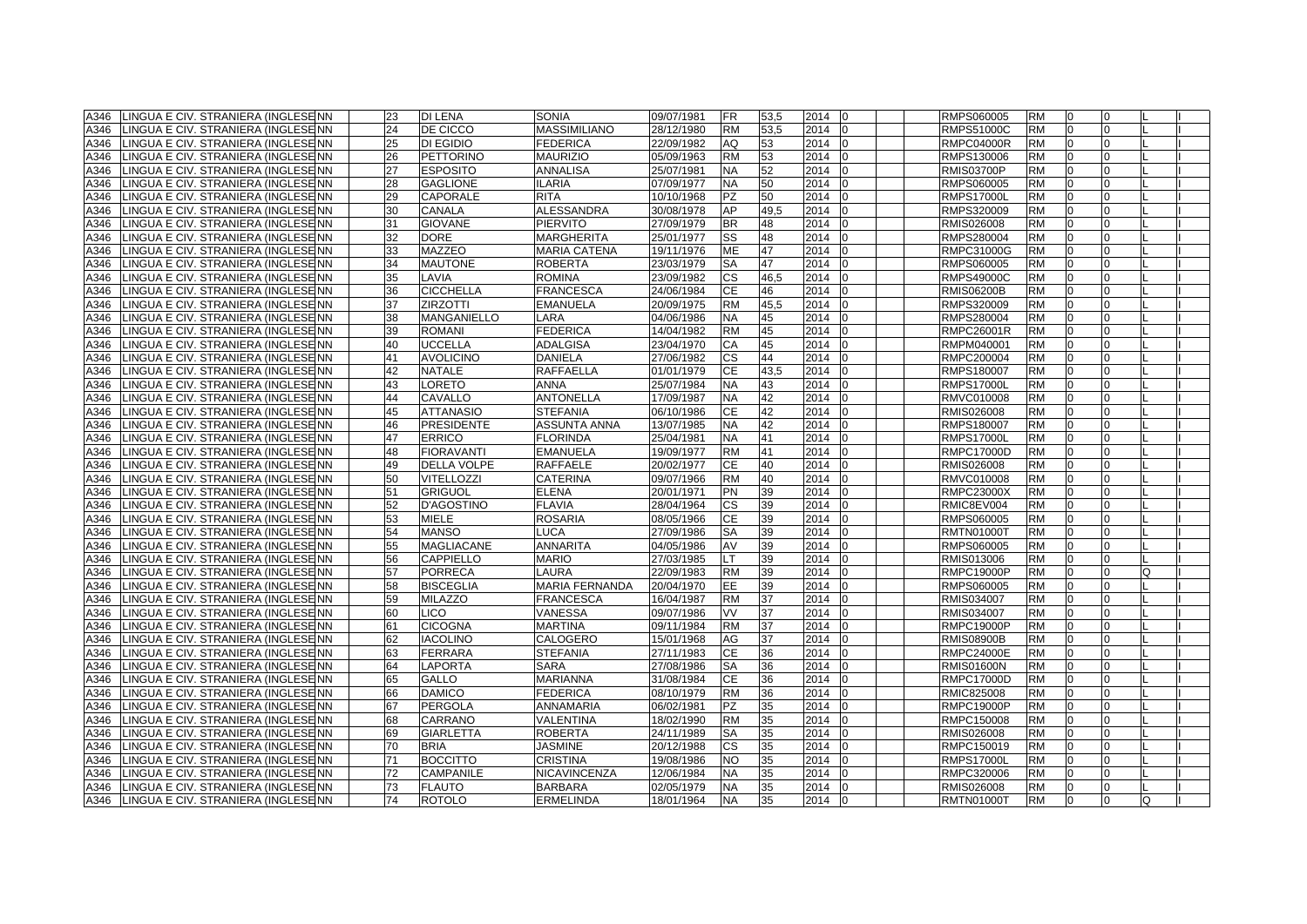| A346 | LINGUA E CIV. STRANIERA (INGLESENN      | 75  | <b>FERRO</b>                      | <b>MARIA</b>            | 12/04/1974 | <b>ICT</b> | 34,5 | 2014<br>l0             | <b>RMPS17000L</b> | <b>RM</b> |                |              |  |
|------|-----------------------------------------|-----|-----------------------------------|-------------------------|------------|------------|------|------------------------|-------------------|-----------|----------------|--------------|--|
| A346 | LINGUA E CIV. STRANIERA (INGLESEINN     | 76  | <b>DANGELO</b>                    | <b>MARIAROSA</b>        | 16/06/1988 | <b>SA</b>  | 34   | 2014<br>$\overline{0}$ | <b>RMTN01000T</b> | <b>RM</b> | $\Omega$       | <sup>0</sup> |  |
| A346 | LINGUA E CIV. STRANIERA (INGLESENN      | 77  | <b>CURTIS</b>                     | MARIANGELA              | 26/11/1985 | <b>FR</b>  | 34   | 2014<br>I0             | RMPS180007        | <b>RM</b> | $\Omega$       | $\Omega$     |  |
| A346 | LINGUA E CIV. STRANIERA (INGLESENN      | 78  | VESPIGNANI                        | <b>GIULIA</b>           | 16/08/1984 | <b>RM</b>  | 34   | 2014<br>I0             | RMPC220009        | <b>RM</b> | $\Omega$       | <sup>0</sup> |  |
| A346 | LINGUA E CIV. STRANIERA (INGLESENN      | 79  | SPAGNOLO                          | <b>MARIACRISTINA</b>    | 07/12/1984 | <b>CS</b>  | 33,5 | 2014                   | RMPS280004        | <b>RM</b> | $\Omega$       | <sup>0</sup> |  |
| A346 | LINGUA E CIV. STRANIERA (INGLESENN      | 80  | <b>STELLATO</b>                   | <b>ELVIARITA</b>        | 12/01/1983 | <b>CE</b>  | 33   | 2014<br>I0             | <b>RMIS00900E</b> | <b>RM</b> | $\overline{0}$ | $\Omega$     |  |
| A346 | LINGUA E CIV. STRANIERA (INGLESENN      | 81  | FORTUNATO                         | <b>FABIANA VISSIA</b>   | 22/11/1976 | <b>BR</b>  | 33   | 2014                   | <b>RMPC04000R</b> | <b>RM</b> | n              |              |  |
| A346 | LINGUA E CIV. STRANIERA (INGLESENN      | 82  | <b>SICILIANO</b>                  | <b>VITTORIA</b>         | 09/10/1989 | CZ         | 33   | 2014                   | RMIS026008        | <b>RM</b> |                |              |  |
| A346 | LINGUA E CIV. STRANIERA (INGLESENN      | 83  | <b>PROCINO</b>                    | <b>MONICA</b>           | 10/06/1989 | <b>FR</b>  | 33   | 2014<br>I٥             | <b>RMPC04000R</b> | <b>RM</b> | $\Omega$       |              |  |
| A346 | LINGUA E CIV. STRANIERA (INGLESENN      | 84  | <b>IAIA</b>                       | LUANA                   | 14/02/1989 | <b>BR</b>  | 33   | 2014                   | <b>RMPM10000B</b> | <b>RM</b> | $\Omega$       | $\Omega$     |  |
| A346 | LINGUA E CIV. STRANIERA (INGLESENN      | 85  | <b>FUSCO</b>                      | <b>ANNA RITA</b>        | 12/06/1988 | <b>CE</b>  | 33   | 2014<br>I <sub>0</sub> | RMPS030009        | <b>RM</b> | $\Omega$       | $\Omega$     |  |
| A346 | LINGUA E CIV. STRANIERA (INGLESENN      | 86  | <b>SIMONETTI</b>                  | <b>FRANCESCA PIA</b>    | 25/11/1986 | <b>NA</b>  | 33   | 2014                   | RMPS280004        | <b>RM</b> | $\Omega$       | <sup>0</sup> |  |
| A346 | LINGUA E CIV. STRANIERA (INGLESENN      | 87  | <b>ANTONELLI</b>                  | <b>ELENA</b>            | 29/10/1985 | IS         | 33   | 2014<br>$\overline{0}$ | <b>RMPC04000R</b> | <b>RM</b> | $\Omega$       | $\Omega$     |  |
| A346 | LINGUA E CIV. STRANIERA (INGLESENN      | 88  | <b>GIUDICE</b>                    | <b>CRISTINA</b>         | 03/04/1985 | VA         | 33   | 2014<br>$\Omega$       | RMPS320009        | <b>RM</b> | 0              | <sup>0</sup> |  |
| A346 | LINGUA E CIV. STRANIERA (INGLESENN      | 89  | GRAPS                             | VALENTINA               | 10/06/1984 | RM         | 33   | 2014<br>I0             | RMIS069006        | RM        | 0              |              |  |
| A346 | LINGUA E CIV. STRANIERA (INGLESEINN     | 90  | <b>DEVANNA</b>                    | ARCANGELO               | 23/02/1984 | <b>BA</b>  | 33   | 2014<br>In             | RMPC29000G        | <b>RM</b> | $\Omega$       |              |  |
| A346 | LINGUA E CIV. STRANIERA (INGLESENN      | 91  | <b>CECCHINI</b>                   | <b>ELENA</b>            | 20/05/1983 | <b>RM</b>  | 33   | 2014                   | <b>RMTN01000T</b> | <b>RM</b> |                |              |  |
| A346 | LINGUA E CIV. STRANIERA (INGLESENN      | 92  | <b>CUCCHIARA</b>                  | MARIALETIZIA            | 01/05/1983 | AG         | 33   | 2014<br>I0             | <b>RMPC12000C</b> | <b>RM</b> | $\Omega$       | <sup>0</sup> |  |
| A346 | LINGUA E CIV. STRANIERA (INGLESENN      | 93  | <b>SIMONE</b>                     | <b>GIUSEPPINA</b>       | 22/02/1983 | CВ         | 33   | 2014                   | RMPS060005        | <b>RM</b> | $\Omega$       | <sup>n</sup> |  |
| A346 | LINGUA E CIV. STRANIERA (INGLESENN      | 94  | SGRO                              | PASQUALE                | 12/04/1982 | <b>RC</b>  | 33   | 2014<br>10             | RMPC12000C        | <b>RM</b> | $\overline{0}$ | 0            |  |
| A346 | LINGUA E CIV. STRANIERA (INGLESENN      | 95  | <b>CORSA</b>                      | <b>ANTONELLA</b>        | 15/10/1980 | <b>NA</b>  | 32,5 | 2014                   | <b>RMIS06200B</b> | <b>RM</b> | $\Omega$       | $\Omega$     |  |
| A346 | LINGUA E CIV. STRANIERA (INGLESENN      | 96  | <b>CINTI</b>                      | <b>VIOLA</b>            | 04/04/1980 | <b>RM</b>  | 32   | 2014<br>IΩ             | <b>RMPC19000P</b> | <b>RM</b> | $\Omega$       | <sup>n</sup> |  |
| A346 | LINGUA E CIV. STRANIERA (INGLESENN      | 97  | DE CARIS                          | <b>CLAUDIA</b>          | 10/06/1989 | FR.        | 32   | 2014                   | <b>RMPS17000L</b> | <b>RM</b> | $\Omega$       |              |  |
| A346 | LINGUA E CIV. STRANIERA (INGLESENN      | 98  | DE CARIS                          | <b>EMANUELA</b>         | 10/06/1989 | FR.        | 32   | 2014                   | <b>RMPS17000L</b> | <b>RM</b> | $\Omega$       |              |  |
| A346 | LINGUA E CIV. STRANIERA (INGLESENN      | 99  | LOMBARDO                          | LAURA                   | 17/06/1985 | <b>RM</b>  | 32   | 2014<br>I٥             | RMIS013006        | <b>RM</b> | $\Omega$       | $\Omega$     |  |
| A346 | LINGUA E CIV. STRANIERA (INGLESEINN     | 100 | <b>BARBIERI</b>                   | <b>MARIA GIUSEPPINA</b> | 29/07/1981 | VV         | 32   | 2014                   | <b>RMPS17000L</b> | <b>RM</b> | $\Omega$       | $\Omega$     |  |
| A346 | LINGUA E CIV. STRANIERA (INGLESEINN     | 101 | <b>MANCA</b>                      | VALENTINA               | 14/08/1986 | <b>RM</b>  | 31   | 2014                   | RMPS010004        | <b>RM</b> | $\Omega$       | <sup>0</sup> |  |
| A346 | LINGUA E CIV. STRANIERA (INGLESENN      | 102 | <b>FUSCO</b>                      | <b>GIULIANA</b>         | 30/07/1970 | <b>RM</b>  | 30,5 | 2014                   | RMIS013006        | <b>RM</b> | $\Omega$       | $\Omega$     |  |
| A346 | LINGUA E CIV. STRANIERA (INGLESENN      | 103 | <b>VAGNONI</b>                    | <b>ELISABETTA</b>       | 16/08/1986 | <b>RM</b>  | 30,5 | 2014<br>I0             | <b>RMPS26000V</b> | <b>RM</b> | $\overline{0}$ | $\Omega$     |  |
| A346 | LINGUA E CIV. STRANIERA (INGLESENN      | 104 | <b>TIBERIA</b>                    | <b>MATTEO</b>           | 13/12/1986 | <b>RM</b>  | 30   | 2014                   | <b>RMIS07300T</b> | <b>RM</b> | n              |              |  |
| A346 | LINGUA E CIV. STRANIERA (INGLESENN      | 105 | <b>NAPOLITANO</b>                 | <b>MARIAPIA</b>         | 04/10/1984 | AV         | 30   | 2014                   | RMIS026008        | <b>RM</b> |                |              |  |
| A346 | LINGUA E CIV. STRANIERA (INGLESENN      | 106 | <b>COLONNESE</b>                  | <b>MARIAFRANCESCA</b>   | 11/08/1984 | <b>CS</b>  | 30   | 2014<br>l0             | <b>RMPS17000L</b> | <b>RM</b> | $\Omega$       |              |  |
| A346 | LINGUA E CIV. STRANIERA (INGLESENN      | 107 | <b>PANICO</b>                     | <b>ALFREDO</b>          | 04/03/1984 | <b>NA</b>  | 29,5 | 2014<br>I <sub>0</sub> | RMPS060005        | <b>RM</b> | $\Omega$       |              |  |
| A346 | LINGUA E CIV. STRANIERA (INGLESENN      | 108 | <b>NICOSIA</b>                    | ANGELA SANDRA           | 31/08/1982 | CL         | 29,5 | 2014<br>I0             | <b>RMIS00900E</b> | <b>RM</b> | $\Omega$       | $\Omega$     |  |
| A346 | LINGUA E CIV. STRANIERA (INGLESENN      | 109 | <b>LUCIOLI</b>                    | <b>LUIGI ELVIO</b>      | 02/10/1981 | <b>RM</b>  | 29,5 | 2014                   | <b>RMIS09400V</b> | <b>RM</b> | $\overline{0}$ | <sup>n</sup> |  |
| A346 | LINGUA E CIV. STRANIERA (INGLESENN      | 110 | <b>IERVOLINO</b>                  | <b>FABIOLA</b>          | 23/08/1973 | SA         | 29   | 2014                   | <b>RMTN01000T</b> | <b>RM</b> | $\Omega$       | <sup>n</sup> |  |
| A346 | LINGUA E CIV. STRANIERA (INGLESENN      | 111 | <b>LA BANCA</b>                   | <b>DONATELLA</b>        | 30/04/1978 | <b>PZ</b>  | 29   | 2014<br>I <sub>0</sub> | RMPS060005        | <b>RM</b> | $\overline{0}$ | $\Omega$     |  |
| A346 | LINGUA E CIV. STRANIERA (INGLESENN      | 112 | <b>RESCINITI</b>                  | <b>CLELIA</b>           | 28/10/1966 | <b>SA</b>  | 29   | 2014<br>I <sub>0</sub> | SATF020019        | <b>RM</b> | $\Omega$       | $\Omega$     |  |
| A346 | LINGUA E CIV. STRANIERA (INGLESENN      | 113 | <b>PARIS</b>                      | <b>JESSICA</b>          | 10/12/1988 | AQ         | 29   | 2014                   | RMPS200007        | <b>RM</b> |                |              |  |
| A346 | LINGUA E CIV. STRANIERA (INGLESENN      | 114 | DE ROSA                           | VALERIA                 | 05/05/1986 | <b>NA</b>  | 29   | 2014                   | <b>RMTN01000T</b> | <b>RM</b> |                |              |  |
| A346 | LINGUA E CIV. STRANIERA (INGLESENN      | 115 | <b>PERRI</b>                      | <b>GIUSY</b>            | 04/10/1985 | <b>SA</b>  | 29   | 2014<br>10             | <b>RMPC04000R</b> | <b>RM</b> | $\Omega$       | $\Omega$     |  |
| A346 | LINGUA E CIV. STRANIERA (INGLESENN      | 116 | SAVARINO                          | <b>DANIELE</b>          | 13/12/1975 | <b>RG</b>  | 29   | 2014<br>$\Omega$       | <b>RMPC24000E</b> | <b>RM</b> | $\Omega$       | $\Omega$     |  |
| A346 | LINGUA E CIV. STRANIERA (INGLESENN      | 117 | <b>NOCE</b>                       | <b>ROMINA</b>           | 18/12/1973 | <b>RM</b>  | 29   | 2014                   | RMPS090001        | <b>RM</b> | $\Omega$       | <sup>0</sup> |  |
| A346 | LINGUA E CIV. STRANIERA (INGLESENN      | 118 | <b>SCIACCA</b>                    | <b>TIZIANO IVAN</b>     | 31/05/1973 | CT         | 29   | 2014                   | <b>RMPC12000C</b> | <b>RM</b> | $\Omega$       | <sup>n</sup> |  |
| A346 | LINGUA E CIV. STRANIERA (INGLESENN      | 119 | <b>CELANO</b>                     | <b>ROBERTA</b>          | 23/09/1973 | <b>PZ</b>  | 28,5 | 2014<br>I0             | RMIS013006        | <b>RM</b> | $\overline{0}$ | $\Omega$     |  |
| A346 | LINGUA E CIV. STRANIERA (INGLESENN      | 120 | <b>GUGLIUCCIELLO</b>              | <b>ELENA</b>            | 30/04/1988 | <b>SA</b>  | 28,5 | 2014                   | RMPS180007        | <b>RM</b> | n              |              |  |
| A346 | LINGUA E CIV. STRANIERA (INGLESENN      | 121 | <b>APICELLA</b>                   | <b>ILARIA</b>           | 14/12/1984 | SA         | 28,5 | 2014                   | <b>RMPC17000D</b> | <b>RM</b> |                |              |  |
| A346 | LINGUA E CIV. STRANIERA (INGLESENN      | 122 | <b>RICCI</b>                      | <b>MARIANNA</b>         | 02/06/1982 | <b>PZ</b>  | 28,5 | 2014<br>l0             | <b>RMPS17000L</b> | <b>RM</b> | $\Omega$       |              |  |
| A346 | LINGUA E CIV. STRANIERA (INGLESENN      | 123 | <b>POLSELLI</b>                   | <b>GABRIELLA</b>        | 17/06/1978 | <b>FR</b>  | 28   | 2014<br>$\Omega$       | <b>RMPC19000P</b> | <b>RM</b> | $\Omega$       | $\Omega$     |  |
| A346 | LINGUA E CIV. STRANIERA (INGLESENN      | 124 | <b>COSTARELLA</b>                 | <b>GIANLORENZO</b>      | 24/06/1987 | AQ         | 28   | 2014<br>In             | RMIS027004        | <b>RM</b> | $\Omega$       | $\Omega$     |  |
| A346 | LINGUA E CIV. STRANIERA (INGLESENN      | 125 | <b>ALESSANDRINI</b>               | <b>ELISA</b>            | 15/02/1987 | <b>RM</b>  | 28   | 2014                   | <b>RMPM07000R</b> | <b>RM</b> | $\overline{0}$ | $\Omega$     |  |
|      | A346 LINGUA E CIV. STRANIERA (INGLESENN | 126 | <b>MARTINEZ CARMONA MARIAJOSE</b> |                         | 18/12/1984 | <b>EE</b>  | 28   | 2014 0                 | <b>RMPC17000D</b> | <b>RM</b> | $\overline{0}$ | $\Omega$     |  |
|      |                                         |     |                                   |                         |            |            |      |                        |                   |           |                |              |  |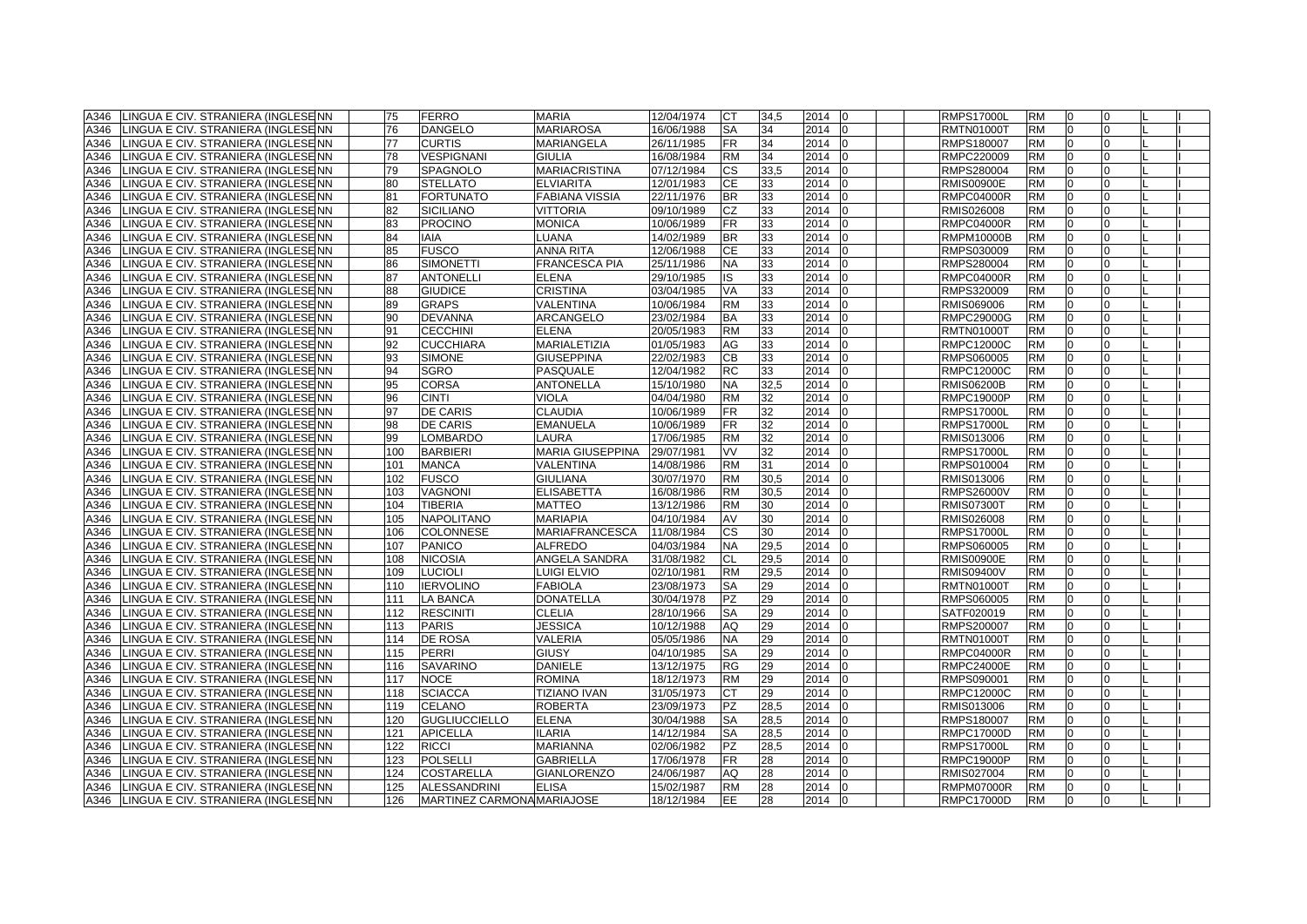| A346 | LINGUA E CIV. STRANIERA (INGLESENN  | 127            | <b>NARDIELLO</b>   | <b>ELISA</b>           | 10/02/1984 | <b>PZ</b> | 28   | 2014<br>l0             |   | RMPC250005        | <b>RM</b> |                |              |  |
|------|-------------------------------------|----------------|--------------------|------------------------|------------|-----------|------|------------------------|---|-------------------|-----------|----------------|--------------|--|
| A346 | LINGUA E CIV. STRANIERA (INGLESENN  | 128            | <b>IACOMINO</b>    | <b>OMAR</b>            | 01/12/1978 | <b>RM</b> | 28   | 2014<br>$\overline{0}$ |   | RMPS090001        | <b>RM</b> | $\Omega$       | <sup>0</sup> |  |
| A346 | LINGUA E CIV. STRANIERA (INGLESENN  | 129            | <b>BONO</b>        | <b>MAFALDA</b>         | 10/03/1976 | <b>NA</b> | 27,5 | 2014<br>I0             |   | <b>RMRC06000N</b> | <b>RM</b> | $\Omega$       | $\Omega$     |  |
| A346 | LINGUA E CIV. STRANIERA (INGLESENN  | 130            | SORACE             | <b>BARBARA ASSUNTA</b> | 15/08/1981 | СS        | 27,5 | 2014<br>I0             |   | <b>RMPS29000P</b> | <b>RM</b> | $\Omega$       | <sup>0</sup> |  |
| A346 | LINGUA E CIV. STRANIERA (INGLESENN  | 131            | <b>GIUDICISSI</b>  | <b>FRANCESCA</b>       | 05/03/1988 | <b>KR</b> | 27,5 | 2014                   |   | RMPC200004        | <b>RM</b> | $\Omega$       | <sup>0</sup> |  |
| A346 | LINGUA E CIV. STRANIERA (INGLESENN  | 132            | <b>NOCCA</b>       | <b>MANUELA</b>         | 06/11/1984 | LT.       | 27   | 2014<br>I0             |   | <b>RMPS27000D</b> | <b>RM</b> | $\overline{0}$ | $\Omega$     |  |
| A346 | LINGUA E CIV. STRANIERA (INGLESENN  | 133            | <b>DECICCO</b>     | <b>SILVIA</b>          | 30/01/1981 | <b>NA</b> | 27   | 2014                   |   | <b>RMPS05000E</b> | <b>RM</b> | n              |              |  |
| A346 | LINGUA E CIV. STRANIERA (INGLESENN  | 134            | PASSANNANTI        | <b>MARIA</b>           | 07/08/1963 | SA        | 27   | 2014                   |   | RMPS060005        | <b>RM</b> |                |              |  |
| A346 | LINGUA E CIV. STRANIERA (INGLESENN  | 135            | <b>MALIZIOLA</b>   | <b>VIRGINIA</b>        | 20/09/1986 | FR.       | 27   | 2014<br>I٥             |   | RMIS026008        | <b>RM</b> | $\Omega$       |              |  |
| A346 | LINGUA E CIV. STRANIERA (INGLESENN  | 136            | <b>MARCONE</b>     | <b>ALESSANDRA</b>      | 15/10/1978 | <b>MT</b> | 27   | 2014                   |   | <b>RMPC17000D</b> | <b>RM</b> | $\Omega$       | $\Omega$     |  |
| A346 | LINGUA E CIV. STRANIERA (INGLESENN  | 137            | <b>ZEFIRO</b>      | <b>ANTONELLA</b>       | 02/08/1986 | LC        | 26,5 | 2014<br>I <sub>0</sub> |   | <b>RMPM12000L</b> | <b>RM</b> | $\Omega$       | $\Omega$     |  |
| A346 | LINGUA E CIV. STRANIERA (INGLESENN  | 138            | <b>MELFI</b>       | ROSA SINFOROSA         | 05/03/1978 | PZ        | 26,5 | 2014                   |   | <b>RMTN01000T</b> | <b>RM</b> | $\Omega$       | <sup>0</sup> |  |
| A346 | LINGUA E CIV. STRANIERA (INGLESENN  | 139            | <b>PRIMAVERILE</b> | <b>ROSSELLA</b>        | 31/08/1976 | AV        | 26   | 2014<br>$\overline{0}$ |   | RMIS026008        | <b>RM</b> | $\Omega$       | <sup>0</sup> |  |
| A346 | LINGUA E CIV. STRANIERA (INGLESENN  | 140            | <b>MARRELLI</b>    | <b>CLAUDIA</b>         | 29/12/1983 | CS        | 26   | 2014<br>$\Omega$       |   | RMPS060005        | <b>RM</b> | $\overline{0}$ | <sup>0</sup> |  |
| A346 | LINGUA E CIV. STRANIERA (INGLESENN  | 141            | <b>CASULA</b>      | <b>GIOVANNA MARIA</b>  | 16/09/1980 | RM        | 26   | 2014                   |   | <b>RMPS04000X</b> | <b>RM</b> | 0              |              |  |
| A346 | LINGUA E CIV. STRANIERA (INGLESEINN | 142            | <b>BRIGLIA</b>     | <b>DANIELA</b>         | 21/03/1975 | RM        | 26   | 2014<br>In             |   | <b>RMPS17000L</b> | <b>RM</b> | $\Omega$       |              |  |
| A346 | LINGUA E CIV. STRANIERA (INGLESENN  | 143            | <b>CASTIELLO</b>   | <b>ANNARITA</b>        | 17/07/1981 | <b>NA</b> | 25,5 | 2014                   |   | <b>RMIS00800P</b> | <b>RM</b> |                |              |  |
| A346 | LINGUA E CIV. STRANIERA (INGLESENN  | 144            | <b>PRETE</b>       | <b>MARIA LUCIA</b>     | 31/05/1967 | LE        | 25   | 2014<br>I0             |   | <b>RMPC12000C</b> | <b>RM</b> | $\Omega$       | <sup>0</sup> |  |
| A346 | LINGUA E CIV. STRANIERA (INGLESENN  | 145            | <b>VENDITTI</b>    | <b>ANNALISA</b>        | 09/05/1984 | LТ        | 25   | 2014                   |   | RMPS060005        | <b>RM</b> | $\Omega$       | <sup>0</sup> |  |
| A346 | LINGUA E CIV. STRANIERA (INGLESENN  | 146            | <b>FALANGA</b>     | <b>ALESSANDRA</b>      | 15/03/1984 | <b>RC</b> | 25   | 2014<br>-10            |   | <b>RMPC04000R</b> | <b>RM</b> | $\overline{0}$ | 0            |  |
| A346 | LINGUA E CIV. STRANIERA (INGLESENN  | 147            | DE FRANCESCO       | <b>CARMELA</b>         | 28/10/1981 | IS        | 25   | 2014                   |   | RMPC04000R        | <b>RM</b> | $\Omega$       | $\Omega$     |  |
| A346 | LINGUA E CIV. STRANIERA (INGLESENN  | 148            | <b>CORRENTE</b>    | <b>ALESSANDRA</b>      | 20/11/1981 | <b>NA</b> | 24,5 | 2014<br>$\Omega$       |   | RMIC8CU003        | <b>RM</b> | $\Omega$       | <sup>n</sup> |  |
| A346 | LINGUA E CIV. STRANIERA (INGLESENN  | 149            | <b>MILITO</b>      | <b>CESARINA</b>        | 10/02/1978 | <b>CS</b> | 24,5 | 2014                   |   | RMPC320006        | <b>RM</b> | $\Omega$       |              |  |
| A346 | LINGUA E CIV. STRANIERA (INGLESENN  | 150            | <b>PICCOLO</b>     | ANGELA                 | 10/01/1968 | <b>NA</b> | 24,5 | 2014                   |   | <b>RMPS17000L</b> | <b>RM</b> | $\Omega$       |              |  |
| A346 | LINGUA E CIV. STRANIERA (INGLESENN  | 151            | <b>DE CARIS</b>    | <b>ERMINIA</b>         | 15/11/1965 | FR.       | 24,5 | 2014<br>l0             |   | RMIS013006        | <b>RM</b> | $\Omega$       | $\Omega$     |  |
| A346 | LINGUA E CIV. STRANIERA (INGLESEINN | 152            | <b>CIACCINI</b>    | <b>SARA</b>            | 11/08/1983 | <b>FR</b> | 24   | 2014                   |   | <b>RMTF15000D</b> | <b>RM</b> | $\Omega$       | $\Omega$     |  |
| A346 | LINGUA E CIV. STRANIERA (INGLESENN  | 153            | <b>PARZANESE</b>   | <b>SARA</b>            | 30/05/1982 | <b>CE</b> | 24   | 2014                   |   | <b>RMPS50000T</b> | <b>RM</b> | $\Omega$       | <sup>0</sup> |  |
| A346 | LINGUA E CIV. STRANIERA (INGLESENN  | 154            | <b>SAGLIANO</b>    | <b>CATERINA</b>        | 17/03/1980 | <b>CE</b> | 24   | 2014                   |   | RMPC04000R        | <b>RM</b> | $\Omega$       | $\Omega$     |  |
| A346 | LINGUA E CIV. STRANIERA (INGLESENN  | 155            | LE ROSE            | LUCREZIA               | 25/04/1973 | KR        | 23   | 2014<br>I0             |   | <b>RMTN01000T</b> | <b>RM</b> | $\overline{0}$ | $\Omega$     |  |
| A346 | LINGUA E CIV. STRANIERA (INGLESENN  | 156            | <b>BARILE</b>      | ANGELA                 | 26/05/1978 | SA        | 23   | 2014                   |   | RMPC150008        | <b>RM</b> | $\Omega$       |              |  |
| A346 | LINGUA E CIV. STRANIERA (INGLESENN  | 157            | <b>DIMARTINO</b>   | <b>MONICA</b>          | 06/05/1974 | RG        | 23   | 2014                   |   | <b>RMPC04000R</b> | <b>RM</b> |                |              |  |
| A346 | LINGUA E CIV. STRANIERA (INGLESENN  | 158            | COZZOLINO          | CARMELA                | 19/08/1980 | <b>NA</b> | 22,5 | 2014<br>l0             |   | RMIS026008        | <b>RM</b> | $\Omega$       |              |  |
| A346 | LINGUA E CIV. STRANIERA (INGLESENN  | 159            | <b>GIAGNORIO</b>   | <b>FABIANA</b>         | 06/06/1987 | <b>CH</b> | 22   | 2014<br>I <sub>0</sub> |   | RMVC010008        | <b>RM</b> | $\Omega$       | <sup>0</sup> |  |
| A346 | LINGUA E CIV. STRANIERA (INGLESENN  | 160            | <b>STABILE</b>     | <b>SIMONA</b>          | 17/06/1981 | TP.       | 22   | 2014<br>I0             |   | <b>RMPS29000P</b> | <b>RM</b> | $\overline{0}$ | $\Omega$     |  |
| A346 | LINGUA E CIV. STRANIERA (INGLESENN  | 161            | NUNZIATA           | <b>FILOMENA</b>        | 16/11/1974 | <b>NA</b> | 22   | 2014                   |   | <b>RMPC19000P</b> | <b>RM</b> | $\overline{0}$ | <sup>n</sup> |  |
| A346 | LINGUA E CIV. STRANIERA (INGLESENN  | 162            | <b>MACCIA</b>      | <b>GERARDINA</b>       | 29/04/1968 | EE.       | 22   | 2014                   |   | <b>RMPM12000L</b> | <b>RM</b> | $\Omega$       | <sup>n</sup> |  |
| A446 | LINGUA E CIV. STRANIERA (SPAGNONN   |                | DI GAETANO         | <b>FLORIANA</b>        | 28/06/1980 | <b>BR</b> | 105  | 2014<br>$\Omega$       | C | RMPC250005        | <b>RM</b> | $\overline{0}$ | $\Omega$     |  |
| A446 | LINGUA E CIV. STRANIERA (SPAGNO NN  | $\mathcal{P}$  | <b>RUSSO</b>       | <b>ROSANNA</b>         | 12/08/1973 | СT        | 97   | 2014<br>I <sub>0</sub> |   | RMPS110001        | <b>RM</b> | $\Omega$       | $\Omega$     |  |
| A446 | LINGUA E CIV. STRANIERA (SPAGNO NN  | 3              | MARASCIALLI        | FABIANA                | 25/11/1971 | <b>RM</b> | 92   | 2014                   |   | <b>RMPC17000D</b> | <b>RM</b> |                |              |  |
| A446 | LINGUA E CIV. STRANIERA (SPAGNONN   |                | <b>D'ANGELILLI</b> | LORELLA                | 01/06/1967 | <b>RM</b> | 75,5 | 2014                   |   | <b>RMPS50000T</b> | <b>RM</b> |                |              |  |
| A446 | LINGUA E CIV. STRANIERA (SPAGNO NN  | 5              | DE CICCO           | <b>MASSIMILIANO</b>    | 28/12/1980 | <b>RM</b> | 67,5 | 2014<br>10             |   | <b>RMPS51000C</b> | <b>RM</b> | $\overline{0}$ | $\Omega$     |  |
| A446 | LINGUA E CIV. STRANIERA (SPAGNONN   | 6              | <b>PACITTI</b>     | <b>MONIA</b>           | 10/02/1973 | <b>FR</b> | 63,5 | 2014<br>$\Omega$       |   | RMPC200004        | <b>RM</b> | $\Omega$       | $\Omega$     |  |
| A446 | LINGUA E CIV. STRANIERA (SPAGNO NN  | $\overline{7}$ | <b>GALLOTTA</b>    | <b>GAIA</b>            | 23/12/1972 | <b>CE</b> | 61   | 2014                   |   | <b>RMPC27000A</b> | <b>RM</b> | $\Omega$       | <sup>0</sup> |  |
| A446 | LINGUA E CIV. STRANIERA (SPAGNO NN  | 8              | <b>ALINI</b>       | <b>GIUSEPPINA</b>      | 17/03/1976 | <b>NA</b> | 59,5 | 2014                   |   | <b>RMPS17000L</b> | <b>RM</b> | $\Omega$       | <sup>n</sup> |  |
| A446 | LINGUA E CIV. STRANIERA (SPAGNO NN  | 9              | <b>IANNIELLO</b>   | <b>MARIA TERESA</b>    | 02/06/1982 | <b>SA</b> | 54   | 2014<br>I0             |   | RMPC080007        | <b>RM</b> | $\overline{0}$ | $\Omega$     |  |
| A446 | LINGUA E CIV. STRANIERA (SPAGNONN   | 10             | <b>DI LENA</b>     | <b>SONIA</b>           | 09/07/1981 | FR.       | 53,5 | 2014                   |   | RMPS060005        | <b>RM</b> | $\Omega$       |              |  |
| A446 | LINGUA E CIV. STRANIERA (SPAGNO NN  | 11             | <b>PETTORINO</b>   | <b>MAURIZIO</b>        | 05/09/1963 | <b>RM</b> | 53   | 2014                   |   | RMPS130006        | <b>RM</b> |                |              |  |
| A446 | LINGUA E CIV. STRANIERA (SPAGNONN   | 12             | <b>ZATTINI</b>     | LILIANA                | 30/07/1980 | <b>RM</b> | 51   | 2014<br>l0             |   | <b>RMIS03700P</b> | <b>RM</b> | $\Omega$       | $\Omega$     |  |
| A446 | LINGUA E CIV. STRANIERA (SPAGNONN   | 13             | <b>AVOLICINO</b>   | <b>DANIELA</b>         | 27/06/1982 | <b>CS</b> | 44   | 2014<br>$\Omega$       |   | RMPC200004        | <b>RM</b> | $\Omega$       | $\Omega$     |  |
| A446 | LINGUA E CIV. STRANIERA (SPAGNO NN  | 14             | <b>NATALE</b>      | <b>RAFFAELLA</b>       | 01/01/1979 | <b>CE</b> | 43,5 | 2014<br>In             |   | RMPS180007        | <b>RM</b> | $\Omega$       | $\Omega$     |  |
| A446 | LINGUA E CIV. STRANIERA (SPAGNO NN  | 15             | <b>CICCHELLA</b>   | <b>FRANCESCA</b>       | 24/06/1984 | <b>CE</b> | 43   | 2014                   |   | <b>RMIS06200B</b> | <b>RM</b> | $\overline{0}$ | $\Omega$     |  |
| A446 | LINGUA E CIV. STRANIERA (SPAGNO NN  | 16             | <b>GIOVANE</b>     | <b>PIERVITO</b>        | 27/09/1979 | <b>BR</b> | 41.5 | 2014 0                 |   | RMIS026008        | <b>RM</b> | $\overline{0}$ | $\Omega$     |  |
|      |                                     |                |                    |                        |            |           |      |                        |   |                   |           |                |              |  |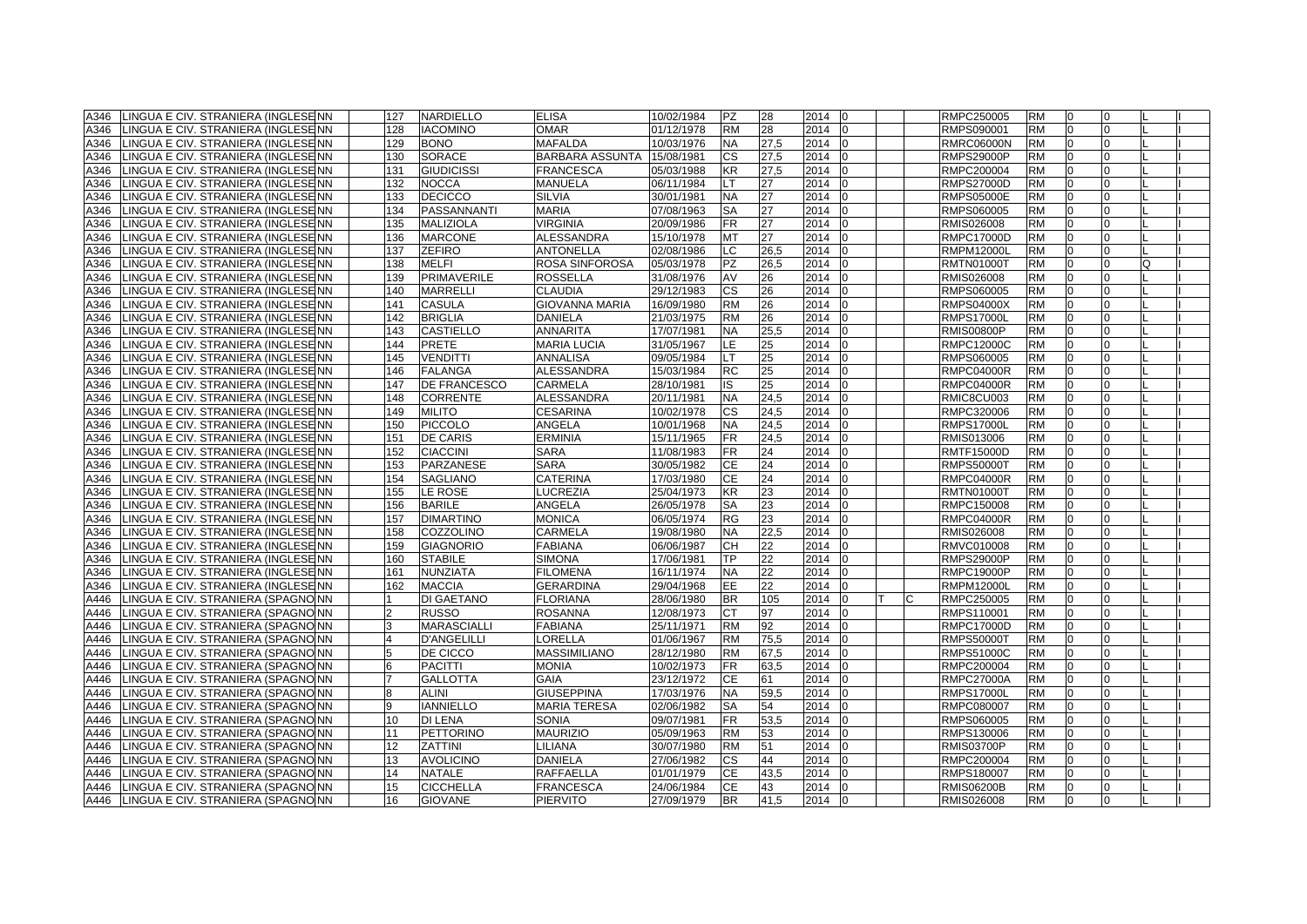| A446 | LINGUA E CIV. STRANIERA (SPAGNO NN      | 17             | <b>DELLA VOLPE</b>           | RAFFAELE               | 20/02/1977 | <b>CE</b> | 140  | 2014<br>$\overline{0}$ | RMIS026008        | <b>RM</b>              | I0             | $\Omega$     |  |
|------|-----------------------------------------|----------------|------------------------------|------------------------|------------|-----------|------|------------------------|-------------------|------------------------|----------------|--------------|--|
| A446 | LINGUA E CIV. STRANIERA (SPAGNO NN      | 18             | <b>PRESIDENTE</b>            | <b>ASSUNTA ANNA</b>    | 13/07/1985 | <b>NA</b> | 39   | 2014<br>I <sub>0</sub> | RMPS180007        | <b>RM</b>              | $\Omega$       | $\Omega$     |  |
| A446 | LINGUA E CIV. STRANIERA (SPAGNO NN      | 19             | CILIA                        | <b>ELISA</b>           | 24/01/1987 | <b>RG</b> | 38   | 2014                   | <b>RMIS07300T</b> | <b>RM</b>              | $\Omega$       | <sup>0</sup> |  |
| A446 | LINGUA E CIV. STRANIERA (SPAGNO NN      | 20             | <b>INTRABARTOLO</b>          | <b>VITTORIA</b>        | 28/10/1979 | <b>RM</b> | 37   | 2014<br>I0             | RMVC010008        | <b>RM</b>              | n              | <sup>n</sup> |  |
| A446 | LINGUA E CIV. STRANIERA (SPAGNO NN      | 21             | <b>MANSO</b>                 | <b>LUCA</b>            | 27/09/1986 | <b>SA</b> | 36   | 2014<br>$\Omega$       | <b>RMTN01000T</b> | <b>RM</b>              | $\overline{0}$ | 0            |  |
| A446 | LINGUA E CIV. STRANIERA (SPAGNO NN      | 22             | <b>DAMICO</b>                | <b>FEDERICA</b>        | 08/10/1979 | RM        | 36   | 2014<br>IΩ             | RMIC825008        | <b>RM</b>              | n              | <sup>n</sup> |  |
| A446 | LINGUA E CIV. STRANIERA (SPAGNO NN      | 23             | GIARLETTA                    | <b>ROBERTA</b>         | 24/11/1989 | SA        | 35   | 2014                   | RMIS026008        | <b>RM</b>              |                |              |  |
| A446 | LINGUA E CIV. STRANIERA (SPAGNONN       | 24             | <b>CURTIS</b>                | <b>MARIANGELA</b>      | 26/11/1985 | <b>FR</b> | 34   | 2014<br>l0             | RMPS180007        | <b>RM</b>              | $\Omega$       |              |  |
| A446 | LINGUA E CIV. STRANIERA (SPAGNONN       | 25             | <b>SICILIANO</b>             | <b>VITTORIA</b>        | 09/10/1989 | <b>CZ</b> | 33   | 2014<br>I <sub>0</sub> | RMIS026008        | <b>RM</b>              | $\overline{0}$ | $\Omega$     |  |
| A446 | LINGUA E CIV. STRANIERA (SPAGNO NN      | 26             | <b>PROCINO</b>               | <b>MONICA</b>          | 10/06/1989 | <b>FR</b> | 33   | 2014<br>$\Omega$       | <b>RMPC04000R</b> | <b>RM</b>              | $\Omega$       | $\Omega$     |  |
| A446 | LINGUA E CIV. STRANIERA (SPAGNO NN      | 27             | FUSCO                        | <b>ANNA RITA</b>       | 12/06/1988 | <b>CE</b> | 33   | 2014                   | RMPS030009        | <b>RM</b>              | $\Omega$       | <sup>0</sup> |  |
| A446 | LINGUA E CIV. STRANIERA (SPAGNO NN      | 28             | <b>ANTONELLI</b>             | <b>ELENA</b>           | 29/10/1985 | IS        | 33   | 2014<br>$\Omega$       | <b>RMPC04000R</b> | <b>RM</b>              | $\Omega$       | $\Omega$     |  |
| A446 | LINGUA E CIV. STRANIERA (SPAGNO NN      | 29             | <b>FERRAIOLO</b>             | <b>SERENA</b>          | 01/08/1984 | <b>CE</b> | 33   | 2014<br>$\overline{0}$ | RMPQ010009        | <b>RM</b>              | $\overline{0}$ | $\Omega$     |  |
| A446 |                                         | 30             | <b>CUCCHIARA</b>             | MARIALETIZIA           |            | AG        | 33   | 2014<br>$\Omega$       | <b>RMPC12000C</b> | <b>RM</b>              | 10             |              |  |
|      | LINGUA E CIV. STRANIERA (SPAGNO NN      | 31             |                              | <b>GUIDO</b>           | 01/05/1983 |           |      | I0                     |                   |                        | $\Omega$       |              |  |
| A446 | LINGUA E CIV. STRANIERA (SPAGNONN       | 32             | <b>DELGIUDICE</b><br>VETTORI |                        | 09/04/1984 | FG<br>NA. | 32,5 | 2014<br>I <sub>0</sub> | <b>RMIS07900R</b> | <b>RM</b><br><b>RM</b> | $\Omega$       |              |  |
| A446 | LINGUA E CIV. STRANIERA (SPAGNONN       |                |                              | LETIZIA                | 24/05/1987 |           | 32   | 2014                   | RMTD030005        |                        |                | $\Omega$     |  |
| A446 | LINGUA E CIV. STRANIERA (SPAGNONN       | 33             | LOMBARDO                     | LAURA                  | 17/06/1985 | <b>RM</b> | 32   | 2014<br>$\Omega$       | RMIS013006        | <b>RM</b>              | $\Omega$       |              |  |
| A446 | LINGUA E CIV. STRANIERA (SPAGNO NN      | 34             | <b>GIUDICE</b>               | <b>CRISTINA</b>        | 03/04/1985 | VA        | 32   | 2014<br>I0             | RMPS320009        | <b>RM</b>              | $\Omega$       | $\Omega$     |  |
| A446 | LINGUA E CIV. STRANIERA (SPAGNO NN      | 35             | <b>BARBINI</b>               | <b>SARA</b>            | 19/11/1986 | <b>RM</b> | 31   | 2014<br>$\Omega$       | <b>RMPS44000B</b> | <b>RM</b>              | $\overline{0}$ | $\Omega$     |  |
| A446 | LINGUA E CIV. STRANIERA (SPAGNO NN      | 36             | <b>VAGNONI</b>               | <b>ELISABETTA</b>      | 16/08/1986 | <b>RM</b> | 30,5 | 2014                   | <b>RMPS26000V</b> | <b>RM</b>              | $\Omega$       | $\Omega$     |  |
| A446 | LINGUA E CIV. STRANIERA (SPAGNO NN      | 37             | LA BANCA                     | <b>DONATELLA</b>       | 30/04/1978 | PZ        | 29   | 2014                   | RMPS060005        | <b>RM</b>              | $\Omega$       | <sup>0</sup> |  |
| A446 | LINGUA E CIV. STRANIERA (SPAGNO NN      | 38             | <b>PARIS</b>                 | <b>JESSICA</b>         | 10/12/1988 | AQ        | 29   | 2014                   | RMPS200007        | <b>RM</b>              | n              | U            |  |
| A446 | LINGUA E CIV. STRANIERA (SPAGNO NN      | 39             | <b>SURACE</b>                | <b>DOMENICA</b>        | 17/09/1976 | <b>RC</b> | 29   | 2014                   | RMPC150008        | <b>RM</b>              | $\Omega$       |              |  |
| A446 | LINGUA E CIV. STRANIERA (SPAGNONN       | 40             | <b>SCIACCA</b>               | <b>TIZIANO IVAN</b>    | 31/05/1973 | <b>CT</b> | 29   | 2014<br>I٥             | <b>RMPC12000C</b> | <b>RM</b>              | $\Omega$       | $\Omega$     |  |
| A446 | LINGUA E CIV. STRANIERA (SPAGNONN       | 41             | <b>POLSELLI</b>              | <b>GABRIELLA</b>       | 17/06/1978 | <b>FR</b> | 28   | 2014<br>In             | <b>RMPC19000P</b> | <b>RM</b>              | $\Omega$       | $\Omega$     |  |
| A446 | LINGUA E CIV. STRANIERA (SPAGNO NN      | 42             | <b>SORACE</b>                | <b>BARBARA ASSUNTA</b> | 15/08/1981 | <b>CS</b> | 28   | 2014<br>$\Omega$       | <b>RMPS29000P</b> | <b>RM</b>              | $\Omega$       | $\Omega$     |  |
| A446 | LINGUA E CIV. STRANIERA (SPAGNO NN      | 43             | NARDIELLO                    | <b>ELISA</b>           | 10/02/1984 | PZ        | 28   | 2014<br>10             | RMPC250005        | <b>RM</b>              | $\overline{0}$ | $\Omega$     |  |
| A446 | LINGUA E CIV. STRANIERA (SPAGNO NN      | 44             | <b>GIUDICISSI</b>            | <b>FRANCESCA</b>       | 05/03/1988 | <b>KR</b> | 27,5 | 2014<br>$\Omega$       | RMPC200004        | <b>RM</b>              | $\overline{0}$ | $\Omega$     |  |
| A446 | LINGUA E CIV. STRANIERA (SPAGNONN       | 45             | <b>DECICCO</b>               | <b>SILVIA</b>          | 30/01/1981 | NA        | 27   | 2014<br>$\Omega$       | <b>RMPS05000E</b> | <b>RM</b>              | n              | n            |  |
| A446 | LINGUA E CIV. STRANIERA (SPAGNONN       | 46             | PASSANNANTI                  | <b>MARIA</b>           | 07/08/1963 | SA        | 27   | 2014                   | RMPS060005        | <b>RM</b>              |                |              |  |
| A446 | LINGUA E CIV. STRANIERA (SPAGNONN       | 47             | MALIZIOLA                    | <b>VIRGINIA</b>        | 20/09/1986 | FR.       | 27   | 2014<br>$\overline{0}$ | RMIS026008        | <b>RM</b>              | $\Omega$       |              |  |
| A446 | LINGUA E CIV. STRANIERA (SPAGNONN       | 48             | <b>MARCONE</b>               | <b>ALESSANDRA</b>      | 15/10/1978 | <b>MT</b> | 27   | 2014<br>$\overline{0}$ | <b>RMPC17000D</b> | <b>RM</b>              | $\overline{0}$ | $\Omega$     |  |
| A446 | LINGUA E CIV. STRANIERA (SPAGNONN       | 49             | <b>CASULA</b>                | <b>GIOVANNA MARIA</b>  | 16/09/1980 | <b>RM</b> | 26   | 2014<br>$\Omega$       | <b>RMPS04000X</b> | <b>RM</b>              | $\Omega$       | $\Omega$     |  |
| A446 | LINGUA E CIV. STRANIERA (SPAGNO NN      | 50             | <b>BRIGLIA</b>               | <b>DANIELA</b>         | 21/03/1975 | <b>RM</b> | 26   | 2014                   | <b>RMPS17000L</b> | <b>RM</b>              | $\Omega$       | <sup>0</sup> |  |
| A446 | LINGUA E CIV. STRANIERA (SPAGNO NN      | 51             | <b>CASTIELLO</b>             | <b>ANNARITA</b>        | 17/07/1981 | <b>NA</b> | 25,5 | 2014                   | <b>RMIS00800P</b> | <b>RM</b>              | $\Omega$       | $\Omega$     |  |
| A446 | LINGUA E CIV. STRANIERA (SPAGNO NN      | 52             | <b>FALANGA</b>               | <b>ALESSANDRA</b>      | 15/03/1984 | <b>RC</b> | 25   | 2014<br>-10            | <b>RMPC04000R</b> | <b>RM</b>              | $\overline{0}$ | $\Omega$     |  |
| A446 | LINGUA E CIV. STRANIERA (SPAGNONN       | 53             | DE FRANCESCO                 | CARMELA                | 28/10/1981 | IS        | 25   | 2014<br>$\Omega$       | <b>RMPC04000R</b> | <b>RM</b>              | $\Omega$       | <sup>0</sup> |  |
| A446 | LINGUA E CIV. STRANIERA (SPAGNO NN      | 54             | PARZANESE                    | <b>SARA</b>            | 30/05/1982 | CЕ        | 24   | 2014                   | <b>RMPS50000T</b> | <b>RM</b>              |                |              |  |
| A446 | LINGUA E CIV. STRANIERA (SPAGNONN       | 55             | LE ROSE                      | LUCREZIA               | 25/04/1973 | ΚR        | 23   | 2014<br>I٥             | <b>RMTN01000T</b> | <b>RM</b>              | $\Omega$       |              |  |
| A446 | LINGUA E CIV. STRANIERA (SPAGNO NN      | 56             | <b>BARILE</b>                | ANGELA                 | 26/05/1978 | <b>SA</b> | 23   | 2014<br>10             | RMPC150008        | <b>RM</b>              | $\Omega$       | $\Omega$     |  |
| A446 | LINGUA E CIV. STRANIERA (SPAGNO NN      | 57             | <b>STABILE</b>               | <b>SIMONA</b>          | 17/06/1981 | TP.       | 22,5 | 2014                   | <b>RMPS29000P</b> | <b>RM</b>              | $\overline{0}$ | 0            |  |
| A546 | LINGUA E CIV. STRANIERA (TEDESCINN      |                | POJAGHI BETTONI              | <b>MARCO</b>           | 04/11/1960 | <b>RM</b> | 224  | 2014                   | <b>RMSL07000L</b> | <b>RM</b>              | $\Omega$       | <sup>0</sup> |  |
| A546 | LINGUA E CIV. STRANIERA (TEDESCONN      | $\overline{2}$ | CASTELLANO                   | <b>FLAVIA</b>          | 07/08/1980 | <b>RM</b> | 89,5 | 2014<br>I0             | <b>RMPC21000P</b> | <b>RM</b>              | $\Omega$       | $\Omega$     |  |
| A546 | LINGUA E CIV. STRANIERA (TEDESCONN      | 3              | <b>MATTEI</b>                | <b>MICHELA</b>         | 29/11/1981 | <b>CE</b> | 65   | 2014<br>$\Omega$       | RMPS520003        | <b>RM</b>              | $\overline{0}$ | $\Omega$     |  |
| A546 | LINGUA E CIV. STRANIERA (TEDESCONN      | $\overline{4}$ | <b>MARINZULI</b>             | <b>FLORIANA</b>        | 28/02/1980 | TA        | 55   | 2014<br>IΩ             | RMIS013006        | <b>RM</b>              | n              | <sup>n</sup> |  |
| A546 | LINGUA E CIV. STRANIERA (TEDESCONN      |                | PASSERINI                    | MARIAGRAZIA            | 27/03/1976 | <b>RM</b> | 54   | 2014                   | <b>RMIS06600P</b> | <b>RM</b>              |                |              |  |
| A546 | LINGUA E CIV. STRANIERA (TEDESCONN      |                | MARINI                       | <b>ANNAMARIA</b>       | 01/02/1967 | <b>RM</b> | 49   | 2014<br>l0             | <b>RMTN02000C</b> | <b>RM</b>              | $\Omega$       | $\Omega$     |  |
| A546 | LINGUA E CIV. STRANIERA (TEDESCONN      | $\overline{7}$ | <b>GIORDANO</b>              | <b>MILENA</b>          | 23/04/1980 | <b>NA</b> | 43   | 2014<br>I <sub>0</sub> | <b>RMPS27000D</b> | <b>RM</b>              | $\overline{0}$ | $\Omega$     |  |
| A546 | LINGUA E CIV. STRANIERA (TEDESCONN      | 8              | <b>COSTIGLIOLA</b>           | CHIARA MARIA           | 30/11/1977 | <b>RM</b> | 43   | 2014<br>$\Omega$       | RMTD030005        | <b>RM</b>              | $\Omega$       | $\Omega$     |  |
| A546 | LINGUA E CIV. STRANIERA (TEDESCONN      | q              | DI SIPIO                     | <b>ROSITA</b>          | 19/02/1968 | AQ        | 42   | 2014                   | RMPS200007        | <b>RM</b>              | $\Omega$       | <sup>0</sup> |  |
| A546 | LINGUA E CIV. STRANIERA (TEDESCONN      | 10             | <b>BISCEGLIA</b>             | MARIA FERNANDA         | 20/04/1970 | EE        | 39   | 2014<br>In             | RMPS060005        | <b>RM</b>              | 0              | $\Omega$     |  |
|      | A546 LINGUA E CIV. STRANIERA (TEDESCONN | 11             | <b>LAPORTA</b>               | <b>SARA</b>            | 27/08/1986 | <b>SA</b> | 36   | 2014 0                 | <b>RMIS01600N</b> | <b>RM</b>              | 0              | $\Omega$     |  |
|      |                                         |                |                              |                        |            |           |      |                        |                   |                        |                |              |  |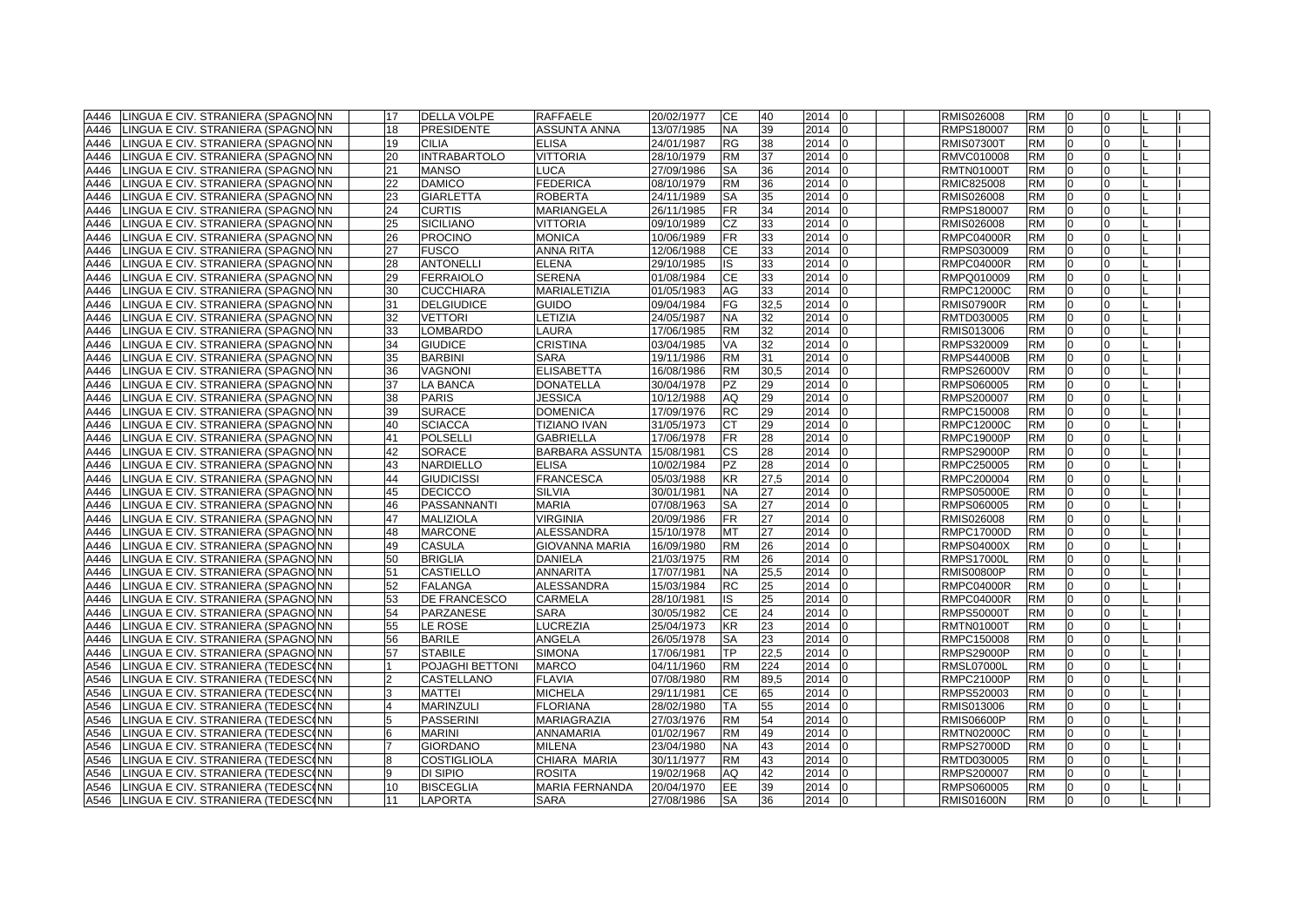| A546 | LINGUA E CIV. STRANIERA (TEDESCONN           | 12             | <b>ERRICO</b>       | <b>FLORINDA</b>    | 25/04/1981 | <b>NA</b> | 35   | 2014 | 10 |   |    | <b>RMPS17000L</b> | <b>RM</b> | 0              | 0              |  |
|------|----------------------------------------------|----------------|---------------------|--------------------|------------|-----------|------|------|----|---|----|-------------------|-----------|----------------|----------------|--|
| A546 | LINGUA E CIV. STRANIERA (TEDESCONN           | 13             | <b>GRIGUOL</b>      | <b>ELENA</b>       | 20/01/1971 | PN        | 34   | 2014 |    |   |    | <b>RMPC23000X</b> | <b>RM</b> | l0             | $\overline{0}$ |  |
| A546 | LINGUA E CIV. STRANIERA (TEDESC(NN           | 14             | <b>BOTTONI</b>      | <b>DESIREE</b>     | 28/11/1983 | AP        | 33   | 2014 |    |   |    | <b>RMTN01000T</b> | <b>RM</b> | $\Omega$       | $\Omega$       |  |
| A546 | LINGUA E CIV. STRANIERA (TEDESCONN           | 15             | <b>MASSO</b>        | <b>CATERINA</b>    | 02/08/1977 | VC        | 32,5 | 2014 |    |   |    | RMPC27000A        | <b>RM</b> | $\overline{0}$ | 0              |  |
| A546 | LINGUA E CIV. STRANIERA (TEDESC(NN           | 16             | <b>CINTI</b>        | <b>VIOLA</b>       | 04/04/1980 | <b>RM</b> | 32   | 2014 |    |   |    | RMPC19000P        | <b>RM</b> | $\overline{0}$ | 0              |  |
| A546 | LINGUA E CIV. STRANIERA (TEDESCONN           | 17             | <b>DE CARIS</b>     | <b>CLAUDIA</b>     | 10/06/1989 | FR        | 32   | 2014 |    |   |    | <b>RMPS17000L</b> | RM        | 0              | 0              |  |
| A546 | LINGUA E CIV. STRANIERA (TEDESC(NN           | 18             | <b>FUSCO</b>        | <b>GIULIANA</b>    | 30/07/1970 | RM        | 30,5 | 2014 |    |   |    | RMIS013006        | <b>RM</b> | $\Omega$       | $\Omega$       |  |
| A546 | LINGUA E CIV. STRANIERA (TEDESCONN           | 19             | <b>NAPOLITANO</b>   | <b>MARIAPIA</b>    | 04/10/1984 | AV        | 30   | 2014 |    |   |    | RMIS026008        | <b>RM</b> | $\Omega$       | $\Omega$       |  |
| A546 | LINGUA E CIV. STRANIERA (TEDESCONN           | 20             | <b>LUCIOLI</b>      | <b>LUIGI ELVIO</b> | 02/10/1981 | <b>RM</b> | 29,5 | 2014 |    |   |    | <b>RMIS09400V</b> | <b>RM</b> | $\overline{0}$ | $\Omega$       |  |
| A546 | LINGUA E CIV. STRANIERA (TEDESCONN           | 21             | <b>DE ROSA</b>      | <b>VALERIA</b>     | 05/05/1986 | NA.       | 29   | 2014 |    |   |    | <b>RMTN01000T</b> | <b>RM</b> | $\overline{0}$ | $\Omega$       |  |
| A546 | LINGUA E CIV. STRANIERA (TEDESC(NN           | 22             | <b>NOCE</b>         | <b>ROMINA</b>      | 18/12/1973 | RM        | 29   | 2014 |    |   |    | RMPS090001        | <b>RM</b> | $\Omega$       | $\Omega$       |  |
| A546 | LINGUA E CIV. STRANIERA (TEDESC(NN           | 23             | <b>BONO</b>         | <b>MAFALDA</b>     | 10/03/1976 | NA        | 27,5 | 2014 |    |   |    | <b>RMRC06000N</b> | <b>RM</b> | $\overline{0}$ | $\Omega$       |  |
| A546 | LINGUA E CIV. STRANIERA (TEDESCONN           | 24             | <b>NOCCA</b>        | <b>MANUELA</b>     | 06/11/1984 | т         | 27   | 2014 |    |   |    | <b>RMPS27000D</b> | <b>RM</b> | $\overline{0}$ | $\Omega$       |  |
| A546 | LINGUA E CIV. STRANIERA (TEDESC(NN           | 25             | PRIMAVERILE         | <b>ROSSELLA</b>    | 31/08/1976 | AV        | 26   | 2014 |    |   |    | RMIS026008        | <b>RM</b> | $\overline{0}$ | $\Omega$       |  |
| A546 | LINGUA E CIV. STRANIERA (TEDESC(NN           | 26             | <b>MILITO</b>       | <b>CESARINA</b>    | 10/02/1978 | СS        | 24,5 | 2014 |    |   |    | RMPC320006        | <b>RM</b> | 0              | 0              |  |
| A546 | LINGUA E CIV. STRANIERA (TEDESCONN           | 27             | <b>COZZOLINO</b>    | <b>CARMELA</b>     | 19/08/1980 | NA.       | 22,5 | 2014 |    |   |    | RMIS026008        | <b>RM</b> | $\overline{0}$ | $\Omega$       |  |
| A646 | LINGUA E CIV. STRANIERA (RUSSO) NN           |                | <b>LAROSA</b>       | LEILA              | 20/08/1972 | CZ        | 85   | 2014 |    |   |    | <b>RMIS03900A</b> | <b>RM</b> | $\Omega$       | $\Omega$       |  |
| A646 | LINGUA E CIV. STRANIERA (RUSSO) NN           |                | <b>RODINI</b>       | VALENTINA          | 26/09/1976 | <b>RM</b> | 79   | 2014 |    |   |    | <b>RMIS09400V</b> | <b>RM</b> | $\overline{0}$ | $\Omega$       |  |
| A646 | LINGUA E CIV. STRANIERA (RUSSO) NN           | 3              | <b>CANALA</b>       | <b>ALESSANDRA</b>  | 30/08/1978 | AP        | 47,5 | 2014 |    |   |    | RMPS320009        | <b>RM</b> | $\Omega$       | $\Omega$       |  |
| A646 | LINGUA E CIV. STRANIERA (RUSSO) NN           | $\overline{4}$ | <b>DE CARIS</b>     | <b>EMANUELA</b>    | 10/06/1989 | FR        | 32   | 2014 |    |   |    | <b>RMPS17000L</b> | <b>RM</b> | 0              | $\Omega$       |  |
| A646 | LINGUA E CIV. STRANIERA (RUSSO) NN           |                | <b>LUPATTELLI</b>   | <b>LIVIA</b>       | 02/05/1974 | <b>PG</b> | 29   | 2014 |    |   |    | RMIS013006        | <b>RM</b> | $\overline{0}$ | $\Omega$       |  |
| A746 | LINGUA E CIV. STRANIERA (ALBANESNN           |                | <b>D'AGOSTINO</b>   | <b>FLAVIA</b>      | 28/04/1964 | CS        | 38   | 2014 |    |   |    | RMIC8EV004        | <b>RM</b> | $\Omega$       | $\Omega$       |  |
| AA46 | LINGUA E CIV. STRANIERA (CINESE) INN         |                | LIOI                | <b>TIZIANA</b>     | 21/12/1978 | PZ        | 120  | 2014 |    |   |    | RMVC010008        | <b>RM</b> | $\Omega$       | $\Omega$       |  |
| AA46 | LINGUA E CIV. STRANIERA (CINESE) NN          |                | <b>VITELLOZZI</b>   | CATERINA           | 09/07/1966 | <b>RM</b> | 40   | 2014 |    |   |    | RMVC010008        | <b>RM</b> | $\Omega$       | $\Omega$       |  |
| AA46 | LINGUA E CIV. STRANIERA (CINESE) INN         | 3              | <b>INTRABARTOLO</b> | <b>VITTORIA</b>    | 28/10/1979 | RM        | 37   | 2014 |    |   |    | RMVC010008        | <b>RM</b> | $\Omega$       | $\Omega$       |  |
| AA46 | LINGUA E CIV. STRANIERA (CINESE) INN         |                | <b>GARIBALDI</b>    | <b>SARA</b>        | 31/07/1988 | СA        | 36   | 2014 |    |   |    | RMVC010008        | <b>RM</b> | $\Omega$       | $\Omega$       |  |
| AA46 | LINGUA E CIV. STRANIERA (CINESE) INN         | 5              | FESTAGALLO          | <b>FEDERICA</b>    | 31/05/1979 | RM        | 36   | 2014 |    |   |    | RMVC010008        | <b>RM</b> | $\Omega$       | $\Omega$       |  |
| AA46 | LINGUA E CIV. STRANIERA (CINESE) INN         | 16             | <b>CURTI</b>        | <b>DANIELA</b>     | 21/11/1988 | MI        | 27   | 2014 |    |   |    | RMIS093003        | <b>RM</b> | 10             | 0              |  |
| AA46 | LINGUA E CIV. STRANIERA (CINESE) NN          |                | <b>ZEFIRO</b>       | <b>ANTONELLA</b>   | 02/08/1986 | LC.       | 26,5 | 2014 |    |   |    | RMPM12000L        | <b>RM</b> | $\overline{0}$ | 0              |  |
| AA46 | LINGUA E CIV. STRANIERA (CINESE) INN         |                | <b>GIAGNORIO</b>    | <b>FABIANA</b>     | 06/06/1987 | CН        | 22   | 2014 |    |   |    | RMVC010008        | <b>RM</b> | $\Omega$       | $\Omega$       |  |
| AB46 | LINGUA E CIV. STR. (GIAPPONESE)<br><b>NN</b> |                | <b>BRANCACCIO</b>   | <b>MARINA</b>      | 10/11/1978 | ΡZ        | 39,5 | 2014 |    |   |    | RMPC19000P        | RM        |                | <sup>0</sup>   |  |
| AB46 | LINGUA E CIV. STR. (GIAPPONESE)<br><b>NN</b> |                | <b>FERRARA</b>      | <b>STEFANIA</b>    | 27/11/1983 | СE        | 36   | 2014 |    |   |    | <b>RMPC24000E</b> | <b>RM</b> | $\overline{0}$ | $\Omega$       |  |
| AB46 | LINGUA E CIV. STR. (GIAPPONESE)<br><b>NN</b> |                | <b>FLAUTO</b>       | <b>BARBARA</b>     | 02/05/1979 | NA        | 29   | 2014 |    |   |    | RMIS026008        | <b>RM</b> | $\overline{0}$ | $\Omega$       |  |
| AB46 | LINGUA E CIV. STR. (GIAPPONESE)<br><b>NN</b> | $\overline{4}$ | <b>SAVARINO</b>     | <b>DANIELE</b>     | 13/12/1975 | RG        | 29   | 2014 |    |   |    | <b>RMPC24000E</b> | <b>RM</b> | $\overline{0}$ | $\overline{0}$ |  |
| ADSS | SOSTEGNO SEC.II GRADO - NON ABICH            |                | <b>DI GAETANO</b>   | <b>FLORIANA</b>    | 28/06/1980 | BR.       | 105  | 2014 |    |   | C  | RMPC250005        | <b>RM</b> | $\overline{0}$ | $\Omega$       |  |
|      | ADSS SOSTEGNO SEC.II GRADO - NON ABICH       |                | <b>FASANO</b>       | <b>PATRIZIA</b>    | 07/08/1972 | PI        | 80   | 2014 |    |   | C  | RMIS022001        | <b>RM</b> | $\overline{0}$ | 0              |  |
| ADSS | SOSTEGNO SEC.II GRADO - NON ABICH            | 3              | <b>GUERRERA</b>     | <b>GIUSEPPE</b>    | 06/02/1968 | СE        | 78   | 2014 |    |   | C  | <b>RMPS27000D</b> | <b>RM</b> | $\overline{0}$ | $\Omega$       |  |
|      | ADSS SOSTEGNO SEC.II GRADO - NON ABICH       | $\overline{4}$ | <b>ONOFRIO</b>      | ANGELA             | 26/05/1975 | СE        | 71,5 | 2014 |    |   | C  | RMTF090003        | <b>RM</b> | 0              | 0              |  |
|      | ADSS SOSTEGNO SEC.II GRADO - NON ABICH       |                | <b>GALLO</b>        | ANGELA             | 28/05/1975 | CZ        | 70   | 2014 |    |   | C  | RMPS060005        | <b>RM</b> | $\Omega$       | <sup>0</sup>   |  |
|      | ADSS SOSTEGNO SEC.II GRADO - NON ABICH       |                | <b>MORLINO</b>      | <b>ANDREA</b>      | 26/11/1974 | PZ        | 56,5 | 2014 |    |   |    | RMTA040009        | <b>RM</b> |                | $\Omega$       |  |
|      | ADSS SOSTEGNO SEC.II GRADO - NON ABICH       |                | <b>MOLEZZI</b>      | <b>LUIGI</b>       | 22/12/1979 | СS        | 38   | 2014 |    |   |    | <b>RMSL07000L</b> | <b>RM</b> | $\overline{0}$ | $\Omega$       |  |
|      | ADSS SOSTEGNO SEC.II GRADO - NON ABICH       | 8              | <b>MANGANARO</b>    | <b>SALVATORE</b>   | 16/10/1964 | <b>SR</b> | 31,5 | 2014 |    | R | C  | <b>RMIS01600N</b> | <b>RM</b> | $\Omega$       | $\Omega$       |  |
|      | ADSS SOSTEGNO SEC.II GRADO - NON ABI DH      |                | <b>FALASCO</b>      | CORRADO            | 05/09/1968 | RM        | 127  | 2014 |    | S | C  | RMIS092007        | <b>RM</b> | $\Omega$       | $\Omega$       |  |
|      | ADSS SOSTEGNO SEC.II GRADO - NON ABI DH      |                | <b>DI GAETANO</b>   | <b>FLORIANA</b>    | 28/06/1980 | BR.       | 105  | 2014 |    |   | C. | RMPC250005        | <b>RM</b> | $\Omega$       | $\Omega$       |  |
|      | ADSS SOSTEGNO SEC.II GRADO - NON ABI DH      | 3              | <b>FASANO</b>       | <b>PATRIZIA</b>    | 07/08/1972 | PI        | 80   | 2014 |    |   | C. | RMIS022001        | <b>RM</b> | l0             | $\Omega$       |  |
|      | ADSS SOSTEGNO SEC.II GRADO - NON ABI DH      |                | <b>GUERRERA</b>     | <b>GIUSEPPE</b>    | 06/02/1968 | СE        | 78   | 2014 |    |   | C  | <b>RMPS27000D</b> | <b>RM</b> | $\overline{0}$ | $\Omega$       |  |
|      | ADSS SOSTEGNO SEC.II GRADO - NON ABI DH      | 5              | <b>ONOFRIO</b>      | ANGELA             | 26/05/1975 | СE        | 71,5 | 2014 |    |   | C  | RMTF090003        | <b>RM</b> | $\Omega$       | $\Omega$       |  |
|      | ADSS SOSTEGNO SEC.II GRADO - NON ABI DH      |                | <b>GALLO</b>        | ANGELA             | 28/05/1975 | CZ        | 70   | 2014 |    |   |    | RMPS060005        | <b>RM</b> | $\Omega$       | $\Omega$       |  |
|      | ADSS SOSTEGNO SEC.II GRADO - NON ABI DH      |                | <b>MORLINO</b>      | <b>ANDREA</b>      | 26/11/1974 | <b>PZ</b> | 56,5 | 2014 |    |   | C  | RMTA040009        | <b>RM</b> | $\Omega$       | $\Omega$       |  |
|      | ADSS SOSTEGNO SEC.II GRADO - NON ABILDH      |                | <b>MOLEZZI</b>      | LUIGI              | 22/12/1979 | CS        | 38   | 2014 |    |   | C  | <b>RMSL07000L</b> | <b>RM</b> | $\Omega$       | $\Omega$       |  |
|      | ADSS SOSTEGNO SEC.II GRADO - NON ABILEH      |                | <b>DI GAETANO</b>   | <b>FLORIANA</b>    | 28/06/1980 | <b>BR</b> | 105  | 2014 |    |   | C. | RMPC250005        | <b>RM</b> | l0             | $\Omega$       |  |
|      | ADSS SOSTEGNO SEC.II GRADO - NON ABIEH       |                | <b>FASANO</b>       | <b>PATRIZIA</b>    | 07/08/1972 | PI        | 80   | 2014 | l0 |   | C  | RMIS022001        | <b>RM</b> | $\Omega$       | $\Omega$       |  |